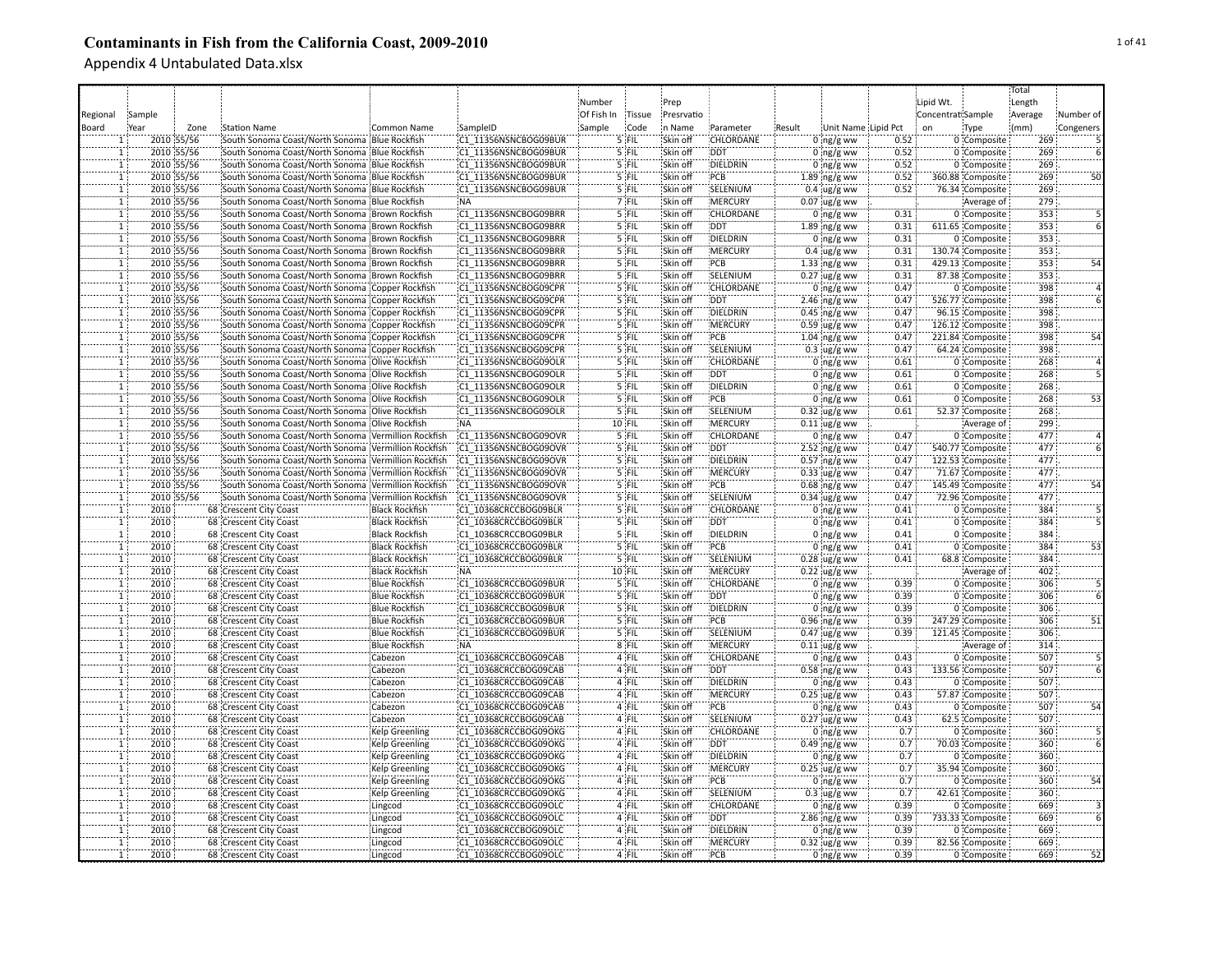|                |        |      |                                             |                       |                      |            |                |                      |                  |        |                     |              |                   |                  | Total   |           |
|----------------|--------|------|---------------------------------------------|-----------------------|----------------------|------------|----------------|----------------------|------------------|--------|---------------------|--------------|-------------------|------------------|---------|-----------|
|                |        |      |                                             |                       |                      | Number     |                | Prep                 |                  |        |                     |              | Lipid Wt.         |                  | Length  |           |
| Regional       | Sample |      |                                             |                       |                      | Of Fish In | Tissue         | Presrvatio           |                  |        |                     |              | Concentrat Sample |                  | Average | Number of |
| Board          | Year   | Zone | <b>Station Name</b>                         | Common Name           | SampleID             | Sample     | Code           | n Name               | Parameter        | Result | Unit Name Lipid Pct |              | on                | Type             | (mm)    | Congeners |
|                | 2010   |      | 68 Crescent City Coast                      | Lingcod               | C1 10368CRCCBOG09OLC |            | 4 FIL          | Skin off             | SELENIUM         |        | $0.22$ ug/g ww      | 0.39         |                   | 56.41 Composite  | 669     |           |
|                | 2010   |      | 68 Crescent City Coast                      | Quillback Rockfish    | C1 10368CRCCBOG09QBR |            | 3 FIL          | Skin off             | CHLORDANE        |        | $0$ ng/g ww         | 0.54         |                   | 0 Composite      | 431     |           |
| 1              | 2010   |      | 68 Crescent City Coast                      | Quillback Rockfish    | C1 10368CRCCBOG09QBR |            | 3 FIL          | Skin off             | <b>DDT</b>       |        | $0.72$ ng/g ww      | 0.54         |                   | 133.09 Composite | 431     |           |
|                | 2010   |      | 68 Crescent City Coast                      | Quillback Rockfish    | C1 10368CRCCBOG09QBR |            | 3 FIL          | Skin off             | MERCURY          |        | $0.39$ ug/g ww      | 0.54         |                   | 72.27 Composite  | 431     |           |
|                | 2010   |      | 68 Crescent City Coast                      | Quillback Rockfish    | C1 10368CRCCBOG09QBR |            | 3 FIL          | Skin off             | PCB              |        | $0$ ng/g ww         | 0.54         |                   | 0 Composite      | 431     | 54        |
| ï              | 2010   |      |                                             |                       | C1 10368CRCCBOG09QBR |            | 3 FIL          | Skin off             | SELENIUM         |        |                     | 0.54         |                   |                  | 431     |           |
|                | 2010   |      | 68 Crescent City Coast                      | Quillback Rockfish    |                      |            |                | Skin off             | CHLORDANE        |        | $0.45$ ug/g ww      | 0.62         |                   | 83.18 Composite  | 402     |           |
| T              |        |      | 67 Del Norte Coast                          | <b>Black Rockfish</b> | C1 10367DENCBOG09BLR |            | 5 FIL          |                      |                  |        | $0$ ng/g ww         |              |                   | 0 Composite      |         |           |
| ï              | 2010   |      | 67 Del Norte Coast                          | <b>Black Rockfish</b> | C1 10367DENCBOG09BLR |            | 5 FIL          | Skin off             | <b>DDT</b>       |        | $1.9 \,$ ng/g ww    | 0.62         |                   | 307.94 Composite | 402     |           |
| ï              | 2010   |      | 67 Del Norte Coast                          | <b>Black Rockfish</b> | C1 10367DENCBOG09BLR |            | 5 FIL          | Skin off             | DIELDRIN         |        | $0$ ng/g ww         | 0.62         |                   | 0 Composite      | 402     |           |
| $\mathbf{1}$   | 2010   |      | 67 Del Norte Coast                          | <b>Black Rockfish</b> | C1 10367DENCBOG09BLR |            | 5 FIL          | Skin off             | PCB              |        | $0$ ng/g ww         | 0.62         |                   | 0 Composite      | 402     | 53        |
| $\mathbf{1}$   | 2010   |      | 67 Del Norte Coast                          | <b>Black Rockfish</b> | C1 10367DENCBOG09BLR |            | 5 FIL          | Skin off             | SELENIUM         |        | $0.41$ ug/g ww      | 0.62         |                   | 66.45 Composite  | 402     |           |
| ĩ              | 2010   |      | 67 Del Norte Coast                          | <b>Black Rockfish</b> | NA.                  |            | 10 FIL         | Skin off             | <b>MERCURY</b>   |        | $0.25$ ug/g ww      |              |                   | Average of       | 419     |           |
| $\mathbf{1}$   | 2010   |      | 67 Del Norte Coast                          | <b>Blue Rockfish</b>  | C1 10367DENCBOG09BUR |            | $6$ FIL        | Skin off             | <b>CHLORDANE</b> |        | $0$ ing/g ww        | 0.33         |                   | 0 Composite      | 293     |           |
| $\mathbf{1}$   | 2010   |      | 67 Del Norte Coast                          | <b>Blue Rockfish</b>  | C1 10367DENCBOG09BUR |            | 6 FIL          | Skin off             | <b>DDT</b>       |        | $0$ ng/g ww         | 0.33         |                   | 0 Composite      | 293     |           |
|                | 2010   |      | 67 Del Norte Coast                          | <b>Blue Rockfish</b>  | C1 10367DENCBOG09BUR |            | 6 FIL          | Skin off             | DIELDRIN         |        | $0$ ng/g ww         | 0.33         |                   | 0 Composite      | 293     |           |
|                | 2010   |      | 67 Del Norte Coast                          | <b>Blue Rockfish</b>  | C1 10367DENCBOG09BUR |            | 6 FIL          | Skin off             | PCB              |        | $0$ ing/g ww        | 0.33         |                   | 0 Composite      | 293     | 54        |
| $\mathbf{1}$   | 2010   |      | 67 Del Norte Coast                          | <b>Blue Rockfish</b>  | C1 10367DENCBOG09BUR |            | $6$ FIL        | Skin off             | SELENIUM         |        | $0.41$ ug/g ww      | 0.33         |                   | 123.49 Composite | 293     |           |
|                | 2010   |      | 67 Del Norte Coast                          | <b>Blue Rockfish</b>  | <b>NA</b>            |            | 10 FIL         | Skin off             | MERCURY          |        | $0.06$ ug/g ww      |              |                   | Average of       | 286     |           |
| 1              | 2010   |      | 67 Del Norte Coast                          | Cabezon               | C1 10367DENCBOG09CAB |            | 4 FIL          | Skin off             | CHLORDANE        |        | $0$ ng/g ww         | 0.29         |                   | 0 Composite      | 480     |           |
|                | 2010   |      | 67 Del Norte Coast                          | Cabezon               | C1 10367DENCBOG09CAB |            | $4$ FII        | Skin off             | <b>DDT</b>       |        | $0$ ing/g ww        | 0.29         |                   | 0 Composite      | 480     |           |
| $\mathbf{1}$   | 2010   |      | 67  Del Norte Coast                         | Cabezon               | C1 10367DENCBOG09CAB |            | 4 FIL          | Skin off             | DIELDRIN         |        | $0$ ng/g ww         | 0.29         |                   | 0 Composite      | 480     |           |
| 1              | 2010   |      | 67 Del Norte Coast                          | Cabezon               | C1 10367DENCBOG09CAB |            | 4 FIL          | Skin off             | <b>MERCURY</b>   |        | $0.27$ ug/g ww      | 0.29         |                   | 92.49 Composite  | 480     |           |
| T              | 2010   |      | 67 Del Norte Coast                          | Cabezon               | C1 10367DENCBOG09CAB |            | 4 FIL          | Skin off             | PCB              |        | $0$ ng/g ww         | 0.29         |                   | 0 Composite      | 480     | 54        |
| $\overline{1}$ | 2010   |      | 67  Del Norte Coast                         | Cabezon               | C1 10367DENCBOG09CAB |            | 4 FIL          | Skin off             | SELENIUM         |        | $0.32$ ug/g ww      | 0.29         |                   | 109.22 Composite | 480     |           |
| T              | 2010   |      | 67 Del Norte Coast                          | <b>Kelp Greenling</b> | C1 10367DENCBOG09OKG |            | $3$ FIL        | Skin off             | <b>CHLORDANE</b> |        | $0$ ng/g ww         | 0.27         |                   | 0 Composite      | 380     |           |
| $\mathbf{1}$   | 2010   |      | 67 Del Norte Coast                          | Kelp Greenling        | C1 10367DENCBOG09OKG |            | 3 FIL          | Skin off             | <b>DDT</b>       |        | $0$ ng/g ww         | 0.27         |                   | 0 Composite      | 380     |           |
| 1              | 2010   |      | 67 Del Norte Coast                          | <b>Kelp Greenling</b> | C1 10367DENCBOG09OKG |            | 3 FIL          | Skin off             | DIELDRIN         |        | $0$ ng/g ww         | 0.27         |                   | 0 Composite      | 380     |           |
| $\overline{1}$ | 2010   |      | 67 Del Norte Coast                          | <b>Kelp Greenling</b> | C1 10367DENCBOG09OKG |            | 3 FIL          | Skin off             | <b>MERCURY</b>   |        | $0.38$ ug/g ww      | 0.27         |                   | 138.38 Composite | 380     |           |
|                | 2010   |      | 67 Del Norte Coast                          | <b>Kelp Greenling</b> | C1 10367DENCBOG09OKG |            | 3 FIL          | Skin off             | PCB              |        | $0$ ing/g ww        | 0.27         |                   | 0 Composite      | 380     |           |
| 1              | 2010   |      | 67 Del Norte Coast                          | <b>Kelp Greenling</b> | C1 10367DENCBOG09OKG |            | 3 FIL          | Skin off             | SELENIUM         |        | $0.23$ ug/g ww      | 0.27         |                   | 84.87 Composite  | 380     |           |
|                | 2010   |      | 67 Del Norte Coast                          |                       | C1 10367DENCBOG09OLC |            | 3 FIL          | Skin off             | CHLORDANE        |        |                     | 0.38         |                   |                  | 696     |           |
|                |        |      |                                             | Lingcod               |                      |            |                |                      | DDT              |        | 1.4 $ng/g$ ww       |              |                   | 367.89 Composite | 696     |           |
| $\mathbf{1}$   | 2010   |      | 67 Del Norte Coast                          | Lingcod               | C1 10367DENCBOG09OLC |            | 3 FIL<br>3 FIL | Skin off<br>Skin off | <b>MERCURY</b>   |        | 1.34 $ng/g$ ww      | 0.38<br>0.38 |                   | 352.63 Composite | 696     |           |
| ï              | 2010   |      | 67 Del Norte Coast                          | Lingcod               | C1 10367DENCBOG09OLC |            |                |                      |                  |        | $0.26$ ug/g ww      |              |                   | 68.68 Composite  |         |           |
| $\mathbf{1}$   | 2010   |      | 67 Del Norte Coast                          | Lingcod               | C1 10367DENCBOG09OLC |            | 3 FIL          | Skin off             | PCB              |        | 3.61 $ng/g$ ww      | 0.38         |                   | 950 Composite    | 696     | 54        |
|                | 2010   |      | 67 Del Norte Coast                          | Lingcod               | C1 10367DENCBOG09OLC |            | 3 FIL          | Skin off             | SELENIUM         |        | $0.33$ ug/g ww      | 0.38         |                   | 86.84 Composite  | 696     |           |
| 1              | 2010   |      | 67 Del Norte Coast                          | Olive Rockfish        | C1 10367DENCBOG09OLR |            | 5 FIL          | Skin off             | <b>CHLORDANE</b> |        | $0$ ing/g ww        | 0.4          |                   | 0 Composite      | 314     |           |
|                | 2010   |      | 67 Del Norte Coast                          | Olive Rockfish        | C1 10367DENCBOG09OLR |            | 5 FIL          | Skin off             | DDT:             |        | 0 $ng/g$ ww         | 0.4          |                   | 0 Composite      | 314     |           |
| $\mathbf{1}$   | 2010   |      | 67 Del Norte Coast                          | Olive Rockfish        | C1 10367DENCBOG09OLR |            | 5 FIL          | Skin off             | <b>DIELDRIN</b>  |        | $0$ ng/g ww         | 0.4          |                   | 0 Composite      | 314     |           |
| $\mathbf{1}$   | 2010   |      | 67 Del Norte Coast                          | Olive Rockfish        | C1 10367DENCBOG09OLR |            | 5 FIL          | Skin off             | <b>PCB</b>       |        | $0$ ing/g ww        | 0.4          |                   | 0 Composite      | 314     | 54        |
|                | 2010   |      | 67 Del Norte Coast                          | Olive Rockfish        | C1 10367DENCBOG09OLR |            | 5 FIL          | Skin off             | SELENIUM         |        | $0.39$ ug/g ww      | 0.4          |                   | 98.48 Composite  | 314     |           |
|                | 2010   |      | 67 Del Norte Coast                          | Olive Rockfish        | <b>NA</b>            |            | 10 FIL         | Skin off             | MERCURY          |        | $0.06$ ug/g ww      |              |                   | Average of       | 290     |           |
|                | 2010   |      | 66 North Humboldt County Coast Area         | <b>Black Rockfish</b> | C1 10866NHCCBOG09BLR |            | 5 FIL          | Skin off             | CHLORDANE        |        | $0$ ng/g ww         | 0.32         |                   | 0 Composite      | 399     |           |
|                | 2010   |      | 66 North Humboldt County Coast Area         | <b>Black Rockfish</b> | C1 10866NHCCBOG09BLR |            | 5 FIL          | Skin off             | <b>DDT</b>       |        | $0$ ng/g ww         | 0.32         |                   | 0 Composite      | 399     |           |
| $\mathbf{1}$   | 2010   |      | 66 North Humboldt County Coast Area         | <b>Black Rockfish</b> | C1 10866NHCCBOG09BLR |            | 5 FIL          | Skin off             | DIELDRIN         |        | $0.43$ ing/g ww     | 0.32         |                   | 134.7 Composite  | 399     |           |
| $\mathbf{1}$   | 2010   |      | 66 North Humboldt County Coast Area         | <b>Black Rockfish</b> | C1 10866NHCCBOG09BLR |            | 5 FIL          | Skin off             | PCB              |        | $0$ ing/g ww        | 0.32         |                   | 0 Composite      | 399     | 54        |
| $\overline{1}$ | 2010   |      | 66 North Humboldt County Coast Area         | <b>Black Rockfish</b> | C1 10866NHCCBOG09BLR |            | $5$ FIL        | Skin off             | SELENIUM         |        | $0.33$ ug/g ww      | 0.32         |                   | 104.1 Composite  | 399     |           |
| $\hat{1}$      | 2010   |      | 66 North Humboldt County Coast Area         | <b>Black Rockfish</b> | ∶NA                  |            | 10 FIL         | Skin off             | :MERCURY         |        | $0.17$ ug/g ww      |              |                   | Average of       | 413     |           |
| ï              | 2010   |      | 66 North Humboldt County Coast Area         | <b>Blue Rockfish</b>  | C1 10866NHCCBOG09BUR |            | 5 FIL          | Skin off             | <b>CHLORDANE</b> |        | 0 $ng/g$ ww         | 0.36         |                   | 0 Composite      | 361     |           |
| $\mathbf{1}$   | 2010   |      | 66 North Humboldt County Coast Area         | <b>Blue Rockfish</b>  | C1 10866NHCCBOG09BUR |            | 5 FIL          | Skin off             | <b>DDT</b>       |        | 0 $ng/g$ ww         | 0.36         |                   | 0 Composite      | 361     |           |
| ï              | 2010   |      | 66 North Humboldt County Coast Area         | <b>Blue Rockfish</b>  | C1 10866NHCCBOG09BUR |            | 5 FIL          | Skin off             | <b>DIELDRIN</b>  |        | $0.76$ ng/g ww      | 0.36         |                   | 210 Composite    | 361     |           |
| $\mathbf{1}$   | 2010   |      | 66 North Humboldt County Coast Area         | <b>Blue Rockfish</b>  | C1 10866NHCCBOG09BUR |            | $5$ FIL        | Skin off             | PCB              |        | $0$ ng/g ww         | 0.36         |                   | 0 Composite      | 361     | 54        |
| $\mathbf{1}$   | 2010   |      | 66 North Humboldt County Coast Area         | <b>Blue Rockfish</b>  | C1 10866NHCCBOG09BUR |            | 5 FIL          | Skin off             | SELENIUM         |        | $0.48$ ug/g ww      | 0.36         |                   | 133.33 Composite | 361     |           |
|                | 2010   |      | 66 North Humboldt County Coast Area         | <b>Blue Rockfish</b>  | <b>NA</b>            |            | 10 FIL         | Skin off             | <b>MERCURY</b>   |        | $0.19$ ug/g ww      |              |                   | Average of       | 342     |           |
|                | 2010   |      | 66 North Humboldt County Coast Area         | Cabezon               | C1 10866NHCCBOG09CAB |            | 3 FIL          | Skin off             | <b>CHLORDANE</b> |        | 0 $ng/g$ ww         | 0.35         |                   | 0 Composite      | 512     |           |
| $\mathbf{1}$   | 2010   |      | 66 North Humboldt County Coast Area         | Cabezon               | C1 10866NHCCBOG09CAB |            | 3 FIL          | Skin off             | <b>DDT</b>       |        | $0$ ng/g ww         | 0.35         |                   | 0 Composite      | 512     |           |
| ï              | 2010   |      | 66 North Humboldt County Coast Area         | Cabezon               | C1 10866NHCCBOG09CAB |            | 3 FIL          | Skin off             | DIELDRIN         |        | $0$ ing/g ww        | 0.35         |                   | 0 Composite      | 512     |           |
| $\mathbf{1}$   | 2010   |      | 66 North Humboldt County Coast Area         | Cabezon               | C1 10866NHCCBOG09CAB |            | 3 FIL          | Skin off             | <b>MERCURY</b>   |        | $0.37$ ug/g ww      | 0.35         |                   | 103.11 Composite | 512     |           |
| Ŧ              | 2010   |      | 66 North Humboldt County Coast Area         | Cabezon               | C1 10866NHCCBOG09CAB |            | 3 FIL          | Skin off             | PCB              |        | $0$ ng/g ww         | 0.35         |                   | 0 Composite      | 512     | 54        |
|                | 2010   |      |                                             |                       | C1 10866NHCCBOG09CAB |            | 3 FIL          |                      | SELENIUM         |        |                     | 0.35         |                   |                  | 512     |           |
|                |        |      | 66 North Humboldt County Coast Area Cabezon |                       |                      |            |                | Skin off             |                  |        | $0.27$ ug/g ww      |              |                   | 76.27 Composite  |         |           |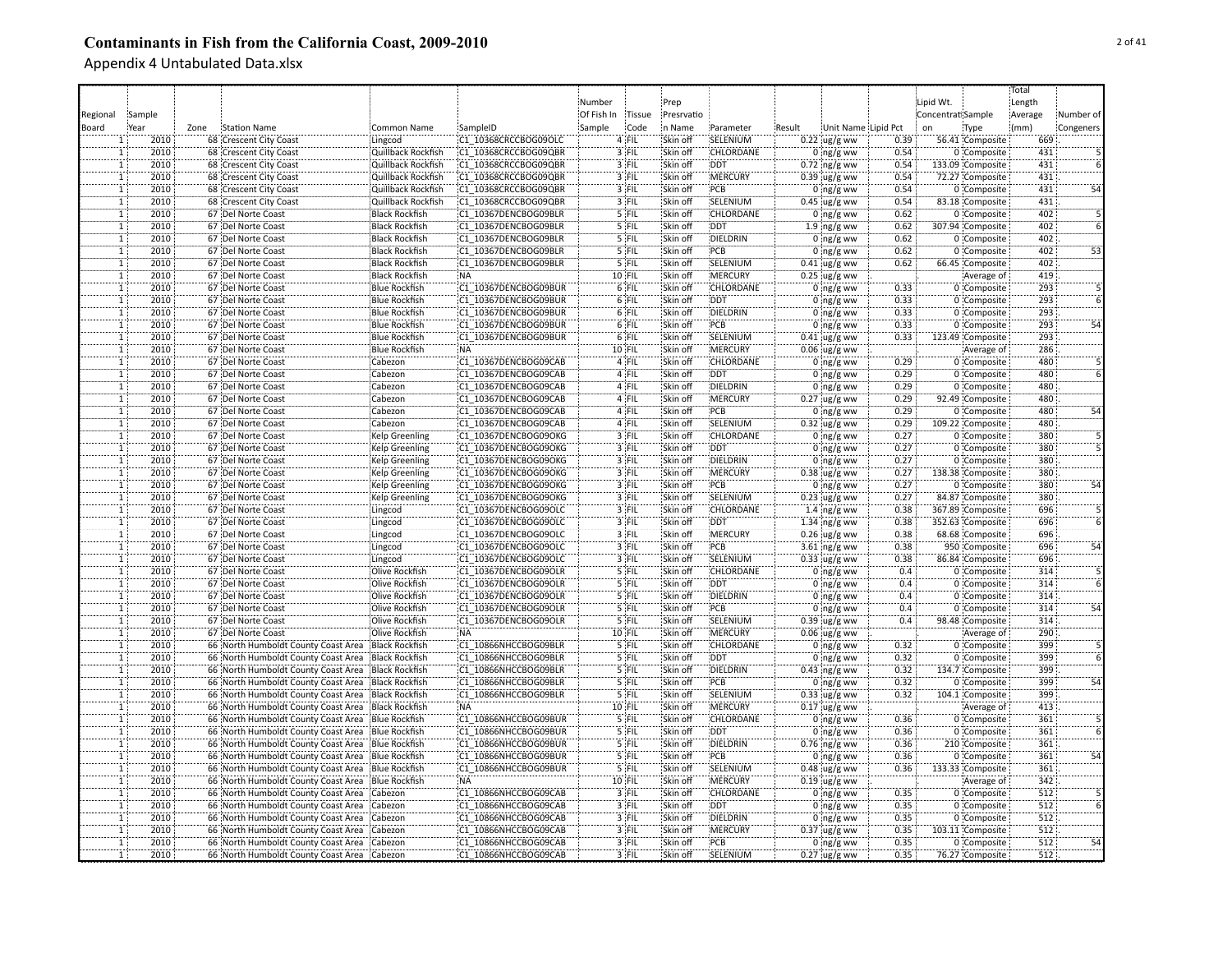|                |             |                                             |                       |                      |            |               |            |                  |        |                       |      |                   |                  | Total   |           |
|----------------|-------------|---------------------------------------------|-----------------------|----------------------|------------|---------------|------------|------------------|--------|-----------------------|------|-------------------|------------------|---------|-----------|
|                |             |                                             |                       |                      | Number     |               | Prep       |                  |        |                       |      | Lipid Wt.         |                  | Length  |           |
| Regional       | Sample      |                                             |                       |                      | Of Fish In | <b>Tissue</b> | Presrvatio |                  |        |                       |      | Concentrat Sample |                  | Average | Number of |
| Board          | <u>Year</u> | Zone<br><b>Station Name</b>                 | Common Name           | SampleID             | Sample     | Code          | n Name     | Parameter        | Result | Unit Name Lipid Pct   |      | on                | Type             | (mm)    | Congeners |
|                | 2010        | 66 North Humboldt County Coast Area         | Copper Rockfish       | C1 10866NHCCBOG09CPR |            | 4 FIL         | Skin off   | CHLORDANE        |        | $0$ ng/g ww           | 0.24 |                   | 0 Composite      | 417     |           |
|                | 2010        | 66 North Humboldt County Coast Area         | Copper Rockfish       | C1 10866NHCCBOG09CPR |            | 4 FIL         | Skin off   | <b>DDT</b>       |        | $2.23$ ng/g ww        | 0.24 |                   | 921.49 Composite | 417     |           |
| $\mathbf{1}$   | 2010        | 66 North Humboldt County Coast Area         | Copper Rockfish       | C1 10866NHCCBOG09CPR |            | 4 FIL         | Skin off   | DIELDRIN         |        | $0.78$ ng/g ww        | 0.24 |                   | 323.55 Composite | 417     |           |
|                | 2010        | 66 North Humboldt County Coast Area         | Copper Rockfish       | C1 10866NHCCBOG09CPR |            | 4 FIL         | Skin off   | MERCURY          |        | $1.15$ ug/g ww        | 0.24 |                   | 475.21 Composite | 417     |           |
| $\mathbf{1}$   | 2010        | 66 North Humboldt County Coast Area         | Copper Rockfish       | C1 10866NHCCBOG09CPR |            | 4 FIL         | Skin off   | PCB              |        | $0.27$ ng/g ww        | 0.24 |                   | 109.5 Composite  | 417     |           |
| ï              | 2010        | 66 North Humboldt County Coast Area         | Copper Rockfish       | C1 10866NHCCBOG09CPR |            | 4 FIL         | Skin off   | SELENIUM         |        |                       | 0.24 |                   | 177.69 Composite | 417     |           |
| T              | 2010        | 66 North Humboldt County Coast Area         |                       | C1 10866NHCCBOG09OGR |            | 3 FIL         | Skin off   | CHLORDANE        |        | $0.43$ ug/g ww        | 0.41 |                   | 0 Composite      | 343     |           |
| ï              | 2010        |                                             | Gopher Rockfish       |                      |            | 3 FIL         | Skin off   | <b>DDT</b>       |        | $0 \log/g$ ww         |      |                   |                  | 343     |           |
|                |             | 66 North Humboldt County Coast Area         | Gopher Rockfish       | C1 10866NHCCBOG09OGR |            |               |            |                  |        | $0$ ng/g ww           | 0.41 |                   | 0 Composite      |         |           |
| ï              | 2010        | 66 North Humboldt County Coast Area         | Gopher Rockfish       | C1 10866NHCCBOG09OGR |            | 3 FIL         | Skin off   | DIELDRIN         |        | $0$ ng/g ww           | 0.41 |                   | 0 Composite      | 343     |           |
| $\mathbf{1}$   | 2010        | 66 North Humboldt County Coast Area         | Gopher Rockfish       | <b>NA</b>            |            | 3 FIL         | Skin off   | <b>MERCURY</b>   |        | 0.76 ug/g ww          |      |                   | Average of       | 343     |           |
| $\mathbf{1}$   | 2010        | 66 North Humboldt County Coast Area         | Gopher Rockfish       | C1 10866NHCCBOG09OGR |            | 3 FIL         | Skin off   | PCB              |        | $0$ ng/g ww           | 0.41 |                   | 0 Composite      | 343     | 54        |
| ĩ              | 2010        | 66 North Humboldt County Coast Area         | Gopher Rockfish       | C1 10866NHCCBOG09OGR |            | 3 FIL         | Skin off   | SELENIUM         |        | $0.23$ ug/g ww        | 0.41 |                   | 56.37 Composite  | 343     |           |
| $\overline{1}$ | 2010        | 66 North Humboldt County Coast Area         | Lingcod               | C1 10866NHCCBOG09OLC |            | $5$ FIL       | Skin off   | CHLORDANE        |        | $0.31$ ing/g ww       | 1.37 |                   | 22.63 Composite  | 763     |           |
| $\mathbf{1}$   | 2010        | 66 North Humboldt County Coast Area         | Lingcod               | C1 10866NHCCBOG09OLC |            | $5$ FIL       | Skin off   | <b>DDT</b>       |        | 5.03 ng/g ww          | 1.37 |                   | 367.3 Composite  | 763     |           |
|                | 2010        | 66 North Humboldt County Coast Area         | Lingcod               | C1 10866NHCCBOG09OLC |            | 5 FIL         | Skin off   | DIELDRIN         |        | $0$ ng/g ww           | 1.37 |                   | 0 Composite      | 763     |           |
| $\mathbf{1}$   | 2010        | 66 North Humboldt County Coast Area         | Lingcod               | C1 10866NHCCBOG09OLC |            | 5 FIL         | Skin off   | MERCURY          |        | $0.39$ ug/g ww        | 1.37 |                   | 28.32 Composite  | 763     |           |
|                | 2010        | 66 North Humboldt County Coast Area         | Lingcod               | C1 10866NHCCBOG09OLC |            | 5 FIL         | Skin off   | PCB              |        | $1.22$ ing/g ww       | 1.37 |                   | 89.34 Composite  | 763     |           |
|                | 2010        | 66 North Humboldt County Coast Area Lingcod |                       | C1 10866NHCCBOG09OLC |            | 5 FIL         | Skin off   | SELENIUM         |        | $0.41$ ug/g ww        | 1.37 |                   | 29.93 Composite  | 763     |           |
|                | 2010        | 65 Trinidad Area                            | <b>Black Rockfish</b> | C1 10865TRINBOG09BLR |            | 5 FIL         | Skin off   | CHLORDANE        |        | $0$ ng/g ww           | 0.4  |                   | 0 Composite      | 422     |           |
| $\mathbf{1}$   | 2010        | 65 Trinidad Area                            | <b>Black Rockfish</b> | C1 10865TRINBOG09BLR |            | 5 FIL         | Skin off   | <b>DDT</b>       |        | $0:ng/g$ ww           | 0.4  |                   | 0 Composite      | 422     |           |
| $\mathbf{1}$   | 2010        | 65 Trinidad Area                            | <b>Black Rockfish</b> | C1 10865TRINBOG09BLR |            | 5 FIL         | Skin off   | DIELDRIN         |        | $0.49$ ng/g ww        | 0.4  |                   | 123.43 Composite | 422     |           |
| ï              | 2010        | 65 Trinidad Area                            | <b>Black Rockfish</b> | C1 10865TRINBOG09BLR |            | 5 FIL         | Skin off   | :PCB             |        | $0$ ng/g ww           | 0.4  |                   | 0 Composite      | 422     | 54        |
| $\mathbf{1}$   | 2010        | 65 Trinidad Area                            | <b>Black Rockfish</b> | C1 10865TRINBOG09BLR |            | $5$ FIL       | Skin off   | SELENIUM         |        | $0.44$ ug/g ww        | 0.4  |                   | 110.83 Composite | 422     |           |
| $\overline{1}$ | 2010        | 65 Trinidad Area                            | <b>Black Rockfish</b> | <b>NA</b>            |            | $10$ FIL      | Skin off   | :MERCURY         |        | $0.22$ ug/g ww        |      |                   | Average of       | 424     |           |
| $\overline{1}$ | 2010        | 65 Trinidad Area                            | <b>Blue Rockfish</b>  | C1 10865TRINBOG09BUR |            | 5 FIL         | Skin off   | CHLORDANE        |        | $0$ ng/g ww           | 0.46 |                   | 0 Composite      | 276     |           |
| $\mathbf{1}$   | 2010        | 65 Trinidad Area                            | <b>Blue Rockfish</b>  | C1 10865TRINBOG09BUR |            | 5 FIL         | Skin off   | <b>DDT</b>       |        | $0$ ng/g ww           | 0.46 |                   | 0 Composite      | 276     |           |
|                | 2010        | 65 Trinidad Area                            | <b>Blue Rockfish</b>  | C1 10865TRINBOG09BUR |            | 5 FIL         | Skin off   | DIELDRIN         |        | $0.53$ ng/g ww        | 0.46 |                   | 114.1 Composite  | 276     |           |
| 1              | 2010        | 65 Trinidad Area                            | <b>Blue Rockfish</b>  | <b>NA</b>            |            | 5 FIL         | Skin off   | MERCURY          |        | $0.11$ ug/g ww        |      |                   | Average of       | 276     |           |
| $\mathbf{1}$   | 2010        | 65 Trinidad Area                            | <b>Blue Rockfish</b>  | C1 10865TRINBOG09BUR |            | 5 FIL         | Skin off   | PCB              |        | $0$ ng/g ww           | 0.46 |                   | 0 Composite      | 276     |           |
|                | 2010        | 65 Trinidad Area                            | <b>Blue Rockfish</b>  | C1 10865TRINBOG09BUR |            | 5 FIL         | Skin off   | SELENIUM         |        | $0.51$ ug/g ww        | 0.46 |                   | 110.63 Composite | 276     |           |
| ï              | 2010        | 65 Trinidad Area                            | Lingcod               | C1 10865TRINBOG09OLC |            | 5 FIL         | Skin off   | CHLORDANE        |        | $0$ ng/g ww           | 0.56 |                   | 0 Composite      | 699     |           |
| $\mathbf{1}$   | 2010        | 65 Trinidad Area                            | Lingcod               | C1 10865TRINBOG09OLC |            | 5 FIL         | Skin off   | <b>DDT</b>       |        |                       | 0.56 |                   | 396.06 Composite | 699     |           |
| ï              | 2010        | 65 Trinidad Area                            |                       | C1 10865TRINBOG09OLC |            | 5 FIL         | Skin off   | DIELDRIN         |        | $2.21$ ng/g ww        | 0.56 |                   | 0 Composite      | 699     |           |
|                |             |                                             | Lingcod               |                      |            |               |            |                  |        | $0$ ng/g ww           |      |                   |                  |         |           |
| $\mathbf{1}$   | 2010        | 65 Trinidad Area                            | Lingcod               | C1 10865TRINBOG09OLC |            | 5 FIL         | Skin off   | MERCURY          |        | $0.33$ ug/g ww        | 0.56 |                   | 58.24 Composite  | 699     |           |
| $\mathbf{1}$   | 2010        | 65 Trinidad Area                            | Lingcod               | C1 10865TRINBOG09OLC |            | 5 FIL         | Skin off   | PCB              |        | $0.29$ ing/g ww       | 0.56 |                   | 51.79 Composite  | 699     | 54        |
| $\mathbf{1}$   | 2010        | 65 Trinidad Area                            | Lingcod               | C1 10865TRINBOG09OLC |            | 5 FIL         | Skin off   | SELENIUM         |        | $0.4 \,$ ug/g ww      | 0.56 |                   | 71.68 Composite  | 699     |           |
|                | 2010        | 64 Humboldt Bay                             | <b>Bat Ray</b>        | C1 11064HUMBBOG09OBR |            | $3$ FIL       | Skin off   | <b>CHLORDANE</b> |        | $0$ ing/g ww          | 0.27 |                   | 0 Composite      | 432     |           |
|                | 2010        | 64 Humboldt Bay                             | <b>Bat Ray</b>        | C1 11064HUMBBOG09OBR |            | $3$ FIL       | Skin off   | <b>DDT</b>       |        | $0$ ing/g ww          | 0.27 |                   | 0 Composite      | 432     |           |
| 1              | 2010        | 64 Humboldt Bay                             | <b>Bat Ray</b>        | C1 11064HUMBBOG09OBR |            | 3 FIL         | Skin off   | DIELDRIN         |        | $0$ ing/g ww          | 0.27 |                   | 0 Composite      | 432     |           |
|                | 2010        | 64 Humboldt Bay                             | <b>Bat Ray</b>        | C1 11064HUMBBOG09OBR |            | 3 FIL         | Skin off   | MERCURY          |        | $0.52$ ug/g ww        | 0.27 |                   | 193.33 Composite | 432     |           |
|                | 2010        | 64 Humboldt Bay                             | <b>Bat Ray</b>        | C1 11064HUMBBOG09OBR |            | 3 FIL         | Skin off   | PCB              |        | $0$ ng/g ww           | 0.27 |                   | 0 Composite      | 432     | 54        |
| ï              | 2010        | 64 Humboldt Bay                             | Bat Ray               | C1 11064HUMBBOG09OBR |            | 3 FIL         | Skin off   | SELENIUM         |        | $0.33$ ug/g ww        | 0.27 |                   | 122.22 Composite | 432     |           |
|                | 2010        | 64 Humboldt Bay                             | California Halibut    | C1 11064HUMBBOG09OCH |            | $2$ FIL       | Skin off   | CHLORDANE        |        | $0$ ng/g ww           | 0.71 |                   | 0 Composite      | 745     |           |
|                | 2010        | 64 Humboldt Bay                             | California Halibut    | C1 11064HUMBBOG09OCH |            | $2$ FIL       | Skin off   | <b>DDT</b>       |        | $1.03$ ing/g ww       | 0.71 |                   | 144.26 Composite | 745     |           |
|                | 2010        | 64 Humboldt Bay                             | California Halibut    | C1 11064HUMBBOG09OCH |            | $2$ FIL       | Skin off   | MERCURY          |        | $0.17$ ug/g ww        | 0.71 |                   | 23.67 Composite  | 745     |           |
| $\overline{1}$ | 2010        | 64 Humboldt Bay                             | California Halibut    | C1 11064HUMBBOG09OCH |            | $2$ FIL       | Skin off   | PCB              |        | $0.2$ ing/g ww        | 0.71 |                   | 28.01 Composite  | 745     | 52        |
| $\overline{1}$ | 2010        | 64 Humboldt Bay                             | California Halibut    | C1 11064HUMBBOG09OCH |            | $2$ FIL       | Skin off   | SELENIUM         |        | $0.42$ ug/g ww        | 0.71 |                   | 58.82 Composite  | 745     |           |
| ï              | 2010        | 64 Humboldt Bay                             | <b>Kelp Greenling</b> | C1 11064HUMBBOG09OKG |            | 3 FIL         | Skin off   | <b>CHLORDANE</b> |        | $0$ ng/g ww           | 0.75 |                   | 0 Composite      | 238     |           |
| $\mathbf{1}$   | 2010        | 64 Humboldt Bay                             | <b>Kelp Greenling</b> | C1 11064HUMBBOG09OKG |            | 3 FIL         | Skin off   | <b>DDT</b>       |        | 0 $ng/g$ ww           | 0.75 |                   | 0 Composite      | 238     |           |
| $\overline{1}$ | 2010        | 64 Humboldt Bay                             | Kelp Greenling        | C1 11064HUMBBOG09OKG |            | 3 FIL         | Skin off   | <b>DIELDRIN</b>  |        | $0$ ing/g ww          | 0.75 |                   | 0 Composite      | 238     |           |
| $\mathbf{1}$   | 2010        | 64 Humboldt Bay                             | <b>Kelp Greenling</b> | C1 11064HUMBBOG09OKG |            | 3 FIL         | Skin off   | MERCURY          |        | $0.06$ ug/g ww        | 0.75 |                   | 8.36 Composite   | 238     |           |
| $\mathbf{1}$   | 2010        | 64 Humboldt Bay                             | Kelp Greenling        | C1 11064HUMBBOG09OKG |            | 3 FIL         | Skin off   | PCB              |        | $0$ ng/g ww           | 0.75 |                   | 0 Composite      | 238     | 54        |
|                | 2010        | 64 Humboldt Bay                             | <b>Kelp Greenling</b> | C1 11064HUMBBOG09OKG |            | 3 FIL         | Skin off   | SELENIUM         |        | $0.21$ ug/g ww        | 0.75 |                   | 27.85 Composite  | 238     |           |
|                | 2010        | 64 Humboldt Bay                             | Leopard shark         | C1 11064HUMBBOG09OLS |            | 3 FIL         | Skin off   | CHLORDANE        |        | $0$ ng/g ww           | 0.28 |                   | 0 Composite      | 1318    |           |
|                | 2010        | 64 Humboldt Bay                             | Leopard shark         | C1 11064HUMBBOG09OLS |            | 3 FIL         | Skin off   | <b>DDT</b>       |        | $0.72$ ing/g ww       | 0.28 |                   | 256.99 Composite | 1318    |           |
| $\mathbf{1}$   | 2010        | 64 Humboldt Bay                             | Leopard shark         | C1 11064HUMBBOG09OLS |            | 3 FIL         | Skin off   | DIELDRIN         |        | $0$ ng/g ww           | 0.28 |                   | 0 Composite      | 1318    |           |
| ï              | 2010        | 64 Humboldt Bay                             | Leopard shark         | C1 11064HUMBBOG09OLS |            | 3 FIL         | Skin off   | PCB              |        | $0.46$ ng/g ww        | 0.28 |                   | 165.95 Composite | 1318    | 54        |
| Ŧ              | 2010        | 64 Humboldt Bay                             | Leopard shark         | C1 11064HUMBBOG09OLS |            | 3 FIL         | Skin off   | SELENIUM         |        | $0.28$ ug/g ww        | 0.28 |                   | 100.36 Composite | 1318    |           |
| $\mathbf{1}$   | 2010        | 64 Humboldt Bay                             | Leopard shark         | NA:                  |            | 8 FIL         | Skin off   | <b>MERCURY</b>   |        | 1.66 $\frac{1}{9}$ ww |      |                   | Average of       | 1330    |           |
|                |             |                                             |                       |                      |            |               |            |                  |        |                       |      |                   |                  |         |           |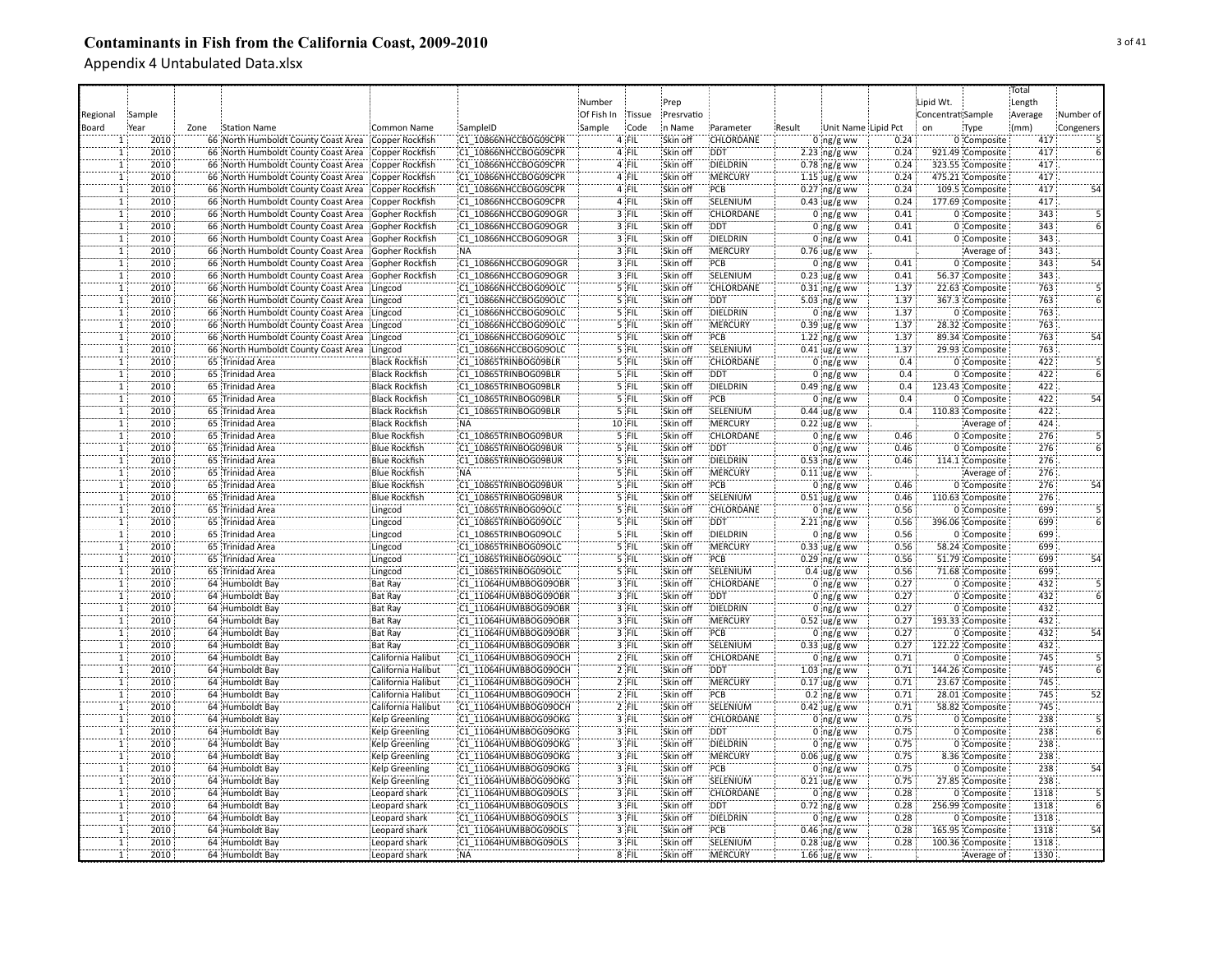|                                |             |      |                                                  |                                    |                                              |            |          |                                |                                |        |                                 |              |                   |                                     | Total   |                 |
|--------------------------------|-------------|------|--------------------------------------------------|------------------------------------|----------------------------------------------|------------|----------|--------------------------------|--------------------------------|--------|---------------------------------|--------------|-------------------|-------------------------------------|---------|-----------------|
|                                |             |      |                                                  |                                    |                                              | Number     |          | Prep                           |                                |        |                                 |              | Lipid Wt.         |                                     | Length  |                 |
| Regional                       | Sample      |      |                                                  |                                    |                                              | Of Fish In | Tissue   | Presrvatio                     |                                |        |                                 |              | Concentrat Sample |                                     | Average | Number of       |
| Board                          | <u>Year</u> | Zone | <b>Station Name</b>                              | Common Name                        | SampleID                                     | Sample     | Code     | in Name                        | Parameter                      | Result | Unit Name Lipid Pct             |              | on                | Type                                | (mm)    | Congeners       |
|                                | 2010        |      | 64 Humboldt Bay                                  | Shiner Surfperch                   | <b>NA</b>                                    |            | $10$ FIL | Skin off                       | MERCURY                        |        | $0.09$ ug/g ww                  |              |                   | Average of                          | 105     |                 |
| $\mathbf{1}$                   | 2010        |      | 64 Humboldt Bay                                  | Shiner Surfperch                   | C1 11064HUMBBOG09SHS                         |            |          |                                | 20 WNHTG Skin on, ScaCHLORDANE |        | $0.22$ ng/g ww                  | 1.16         |                   | 18.53 Composite                     | 111     |                 |
| 1                              | 2010        |      | 64 Humboldt Bay                                  | Shiner Surfperch                   | C1 11064HUMBBOG09SHS                         |            |          | 20 WNHTG Skin on, ScaDDT       |                                |        | $1.58$ ng/g ww                  | 1.16         |                   | 136.21 Composite                    | 111     |                 |
| $\mathbf{1}$                   | 2010        |      | 64 Humboldt Bay                                  | Shiner Surfperch                   | C1 11064HUMBBOG09SHS                         |            |          | 20 WNHTG Skin on, ScaDIELDRIN  |                                |        | $0$ ng/g ww                     | 1.16         |                   | 0 Composite                         | 111     |                 |
| $\mathbf{1}$                   | 2010        |      | 64 Humboldt Bay                                  | Shiner Surfperch                   | C1 11064HUMBBOG09SHS                         |            |          | 20 WNHTG Skin on, Sca, MERCURY |                                |        | $0.07$ ug/g ww                  | 1.16         |                   | 6.29 Composite                      | 111     |                 |
| T                              | 2010        |      | 64 Humboldt Bay                                  | <b>Shiner Surfperch</b>            | C1 11064HUMBBOG09SHS                         |            |          | 20 WNHTG Skin on, ScalPCB      |                                |        | $1.96$ ing/g ww                 | 1.16         |                   | 168.88 Composite                    | 111     |                 |
| T                              | 2010        |      | 64 Humboldt Bay                                  | Shiner Surfperch                   | C1 11064HUMBBOG09SHS                         |            |          |                                | 20 WNHTG Skin on, ScaSELENIUM  |        | $0.29$ ug/g ww                  | 1.16         |                   | 25 Composite                        | 111     |                 |
| T                              | 2010        |      | 62 Cape Mendocino Area                           | <b>Black Rockfish</b>              | C1 11262CMENBOG09BLR                         |            | 5 FIL    | Skin off                       | CHLORDANE                      |        | $0$ ng/g ww                     | 0.46         |                   | 0 Composite                         | 366     |                 |
| $\overline{1}$                 | 2010        |      | 62 Cape Mendocino Area                           | <b>Black Rockfish</b>              | C1 11262CMENBOG09BLR                         |            | 5 FIL    | Skin off                       | <b>DDT</b>                     |        | $0$ ng/g ww                     | 0.46         |                   | 0 Composite                         | 366     |                 |
| $\overline{1}$                 | 2010        |      | 62 Cape Mendocino Area                           | <b>Black Rockfish</b>              | C1 11262CMENBOG09BLR                         |            | 5 FIL    | Skin off                       | DIELDRIN                       |        | 0 $ng/g$ ww                     | 0.46         |                   | 0 Composite                         | 366     |                 |
| $\mathbf{1}$                   | 2010        |      | 62 Cape Mendocino Area                           | <b>Black Rockfish</b>              | C1 11262CMENBOG09BLR                         |            | 5 FIL    | Skin off                       | PCB                            |        | $0.23$ ing/g ww                 | 0.46         |                   | 48.7 Composite                      | 366     | 53              |
| $\overline{1}$                 | 2010        |      | 62 Cape Mendocino Area                           | <b>Black Rockfish</b>              | C1 11262CMENBOG09BLR                         |            | 5 FIL    | Skin off                       | SELENIUM                       |        | $0.51$ ug/g ww                  | 0.46         |                   | 110.39 Composite                    | 366     |                 |
| $\mathbf{1}$                   | 2010        |      | 62 Cape Mendocino Area                           | <b>Black Rockfish</b>              | :NA                                          |            | $10$ FIL | Skin off                       | <b>IMERCURY</b>                |        | $0.15$ ug/g ww                  |              |                   | Average of                          | 380     |                 |
| $\mathbf{1}$                   | 2010        |      | 62 Cape Mendocino Area                           | <b>Blue Rockfish</b>               | C1 11262CMENBOG09BUR                         |            | 5 FIL    | Skin off                       | CHLORDANE                      |        | $0$ ing/g ww                    | 0.4          |                   | 0 Composite                         | 307     |                 |
| ï                              | 2010        |      | 62 Cape Mendocino Area                           | <b>Blue Rockfish</b>               | C1 11262CMENBOG09BUR                         |            | `5`FIL   | Skin off                       | <b>DDT</b>                     |        | $0:$ ng/g ww                    | 0.4          |                   | 0 Composite                         | 307     |                 |
| ï                              | 2010        |      | 62 Cape Mendocino Area                           | <b>Blue Rockfish</b>               | C1 11262CMENBOG09BUR                         |            | '5 FIL   | Skin off                       | DIELDRIN                       |        | $0.62$ ng/g ww                  | 0.4          |                   | 155.3 Composite                     | 307     |                 |
| ï                              | 2010        |      | 62 Cape Mendocino Area                           | <b>Blue Rockfish</b>               | C1 11262CMENBOG09BUR                         |            | '5 FIL   | Skin off                       | PCB                            |        | $0$ ng/g ww                     | 0.4          |                   | 0 Composite                         | 307     |                 |
| $\mathbf{1}$                   | 2010        |      | 62 Cape Mendocino Area                           | <b>Blue Rockfish</b>               | C1 11262CMENBOG09BUR                         |            | 5 FIL    | Skin off                       | SELENIUM                       |        |                                 | 0.4          |                   | 113.64 Composite                    | 307     |                 |
|                                | 2010        |      |                                                  |                                    | NA:                                          |            | 10 FIL   | Skin off                       | MERCURY                        |        | $0.45$ ug/g ww                  |              |                   |                                     | 282     |                 |
| $\mathbf{1}$<br>$\overline{1}$ | 2010        |      | 62 Cape Mendocino Area                           | <b>Blue Rockfish</b>               | C1 11262CMENBOG09CAB                         |            | $3$ FIL  | Skin off                       | CHLORDANE                      |        | $0.07$ ug/g ww                  | 0.28         |                   | Average of                          | 461     |                 |
| $\overline{1}$                 | 2010        |      | 62 Cape Mendocino Area                           | Cabezon                            | C1 11262CMENBOG09CAB                         |            | $3$ FIL  | Skin off                       | <b>DDT</b>                     |        | $0:$ ng/g ww                    | 0.28         |                   | 0 Composite<br>0 Composite          | 461     |                 |
| $\overline{1}$                 | 2010        |      | 62 Cape Mendocino Area                           | Cabezon                            | C1 11262CMENBOG09CAB                         |            | $3$ FIL  | Skin off                       | <b>DIELDRIN</b>                |        | $0:ng/g$ ww                     | 0.28         |                   | 0 Composite                         | 461     |                 |
| $\overline{1}$                 | 2010        |      | 62 Cape Mendocino Area<br>62 Cape Mendocino Area | Cabezon                            | C1 11262CMENBOG09CAB                         |            | 3 FIL    | Skin off                       | <b>MERCURY</b>                 |        | 0 $ng/g$ ww                     | 0.28         |                   | 191.49 Composite                    | 461     |                 |
| $\overline{1}$                 | 2010        |      |                                                  | Cabezon<br>Cabezon                 |                                              |            | 3 FIL    | Skin off                       | PCB                            |        | $0.54$ ug/g ww                  | 0.28         |                   |                                     | 461     | 54              |
| T                              | 2010        |      | 62 Cape Mendocino Area<br>62 Cape Mendocino Area | Cabezon                            | C1 11262CMENBOG09CAB<br>C1 11262CMENBOG09CAB |            | $3$ FIL  | Skin off                       | SELENIUM                       |        | $0$ ing/g ww<br>$0.28$ ug/g ww  | 0.28         |                   | 0 Composite<br>99.29 Composite      | 461     |                 |
| $\overline{1}$                 | 2010        |      |                                                  |                                    | C1 11262CMENBOG09CHR                         |            | $5$ FIL  | Skin off                       | CHLORDANE                      |        |                                 | 0.55         |                   |                                     | 352     |                 |
|                                | 2010        |      | 62 Cape Mendocino Area                           | China Rockfish                     |                                              |            | 5 FIL    | Skin off                       | DDT                            |        | $0.66$ ng/g ww                  |              |                   | 119.27 Composite                    | 352     |                 |
| $\mathbf{1}$                   | 2010        |      | 62 Cape Mendocino Area                           | China Rockfish<br>China Rockfish   | C1 11262CMENBOG09CHR<br>C1 11262CMENBOG09CHR |            | 5 FIL    | Skin off                       | :MERCURY                       |        | $0.54$ ng/g ww                  | 0.55<br>0.55 |                   | 97.82 Composite<br>133.64 Composite | 352     |                 |
| 1<br>$\overline{1}$            | 2010        |      | 62 Cape Mendocino Area<br>62 Cape Mendocino Area | China Rockfish                     | C1 11262CMENBOG09CHR                         |            | $5$ FIL  | Skin off                       | PCB                            |        | $0.74$ ug/g ww                  | 0.55         |                   | 0 Composite                         | 352     | 52              |
| $\mathbf{1}$                   | 2010        |      | 62 Cape Mendocino Area                           | China Rockfish                     | C1 11262CMENBOG09CHR                         |            | 5 FIL    | Skin off                       | SELENIUM                       |        | 0 $ng/g$ ww<br>$0.45$ ug/g ww   | 0.55         |                   | 81.82 Composite                     | 352     |                 |
| ï                              | 2010        |      | 62 Cape Mendocino Area                           | Copper Rockfish                    | C1 11262CMENBOG09CPR                         |            | 4 FIL    | Skin off                       | CHLORDANE                      |        | $0$ ing/g ww                    | 0.63         |                   | 0 Composite                         | 462     |                 |
| T                              | 2010        |      | 62 Cape Mendocino Area                           |                                    | C1 11262CMENBOG09CPR                         |            | 4 FIL    | Skin off                       | DDT                            |        |                                 | 0.63         |                   | 238.02 Composite                    | 462     |                 |
| T                              | 2010        |      | 62 Cape Mendocino Area                           | Copper Rockfish<br>Copper Rockfish | C1 11262CMENBOG09CPR                         |            | 4 FIL    | Skin off                       | <b>MERCURY</b>                 |        | 1.49 ng/g ww<br>$0.92$ ug/g ww  | 0.63         |                   | 147.6 Composite                     | 462     |                 |
| T                              | 2010        |      | 62 Cape Mendocino Area                           | Copper Rockfish                    | C1 11262CMENBOG09CPR                         |            | 4 FIL    | Skin off                       | PCB                            |        | $0$ ng/g ww                     | 0.63         |                   | 0 Composite                         | 462     | 54              |
| $\mathbf{1}$                   | 2010        |      | 62 Cape Mendocino Area                           | Copper Rockfish                    | C1 11262CMENBOG09CPR                         |            | 4 FIL    | Skin off                       | SELENIUM                       |        | 0.42 ug/g ww                    | 0.63         |                   | 67.09 Composite                     | 462     |                 |
| $\overline{1}$                 | 2010        |      | 62 Cape Mendocino Area                           |                                    | C1 11262CMENBOG09OLC                         |            | 5 FIL    | Skin off                       | <b>CHLORDANE</b>               |        |                                 | 0.37         |                   | 0 Composite                         | 634     |                 |
| $\overline{1}$                 | 2010        |      | 62 Cape Mendocino Area                           | Lingcod                            | C1 11262CMENBOG09OLC                         |            | 5 FIL    | Skin off                       | DDT:                           |        | $0$ ing/g ww                    | 0.37         |                   | 400 Composite                       | 634     |                 |
| $\mathbf{1}$                   | 2010        |      | 62 Cape Mendocino Area                           | Lingcod<br>Lingcod                 | C1 11262CMENBOG09OLC                         |            | $5$ FIL  | Skin off                       | <b>DIELDRIN</b>                |        | $1.48$ ng/g ww                  | 0.37         |                   | 0 Composite                         | 634     |                 |
| T                              | 2010        |      | 62 Cape Mendocino Area                           | Lingcod                            | C1 11262CMENBOG09OLC                         |            | $5$ FIL  | Skin off                       | <b>MERCURY</b>                 |        | $0 \log/g$ ww<br>$0.19$ ug/g ww | 0.37         |                   | 52.16 Composite                     | 634     |                 |
| ï                              | 2010        |      | 62 Cape Mendocino Area                           | Lingcod                            | C1 11262CMENBOG09OLC                         |            | 5 FIL    | Skin off                       | PCB                            |        | $1.27$ ng/g ww                  | 0.37         |                   | 342.7 Composite                     | 634     | $\overline{50}$ |
| $\mathbf{1}$                   | 2010        |      | 62 Cape Mendocino Area                           | Lingcod                            | C1 11262CMENBOG09OLC                         |            | 5 FIL    | Skin off                       | SELENIUM                       |        | $0.37$ ug/g ww                  | 0.37         |                   | 100 Composite                       | 634     |                 |
| ï                              | 2010        |      | 61 Shelter Cove Area                             | <b>Black Rockfish</b>              | C1 11261SHLCBOG09BLR                         |            | '5 FIL   | Skin off                       | CHLORDANE                      |        | $0:$ ng/g ww                    | 0.57         |                   | 0 Composite                         | 388     |                 |
| $\mathbf{1}$                   | 2010        |      | 61 Shelter Cove Area                             | <b>Black Rockfish</b>              | C1 11261SHLCBOG09BLR                         |            | 5 FIL    | Skin off                       | <b>DDT</b>                     |        | $0.87$ ng/g ww                  | 0.57         |                   | 152.56 Composite                    | 388     |                 |
| ï                              | 2010        |      | 61 Shelter Cove Area                             | <b>Black Rockfish</b>              | C1 11261SHLCBOG09BLR                         |            | 5 FIL    | Skin off                       | DIELDRIN                       |        | $0.48$ ng/g ww                  | 0.57         |                   | 84.3 Composite                      | 388     |                 |
| $\overline{1}$                 | 2010        |      | 61 Shelter Cove Area                             | <b>Black Rockfish</b>              | C1 11261SHLCBOG09BLR                         |            | 5 FIL    | Skin off                       | PCB                            |        | $0$ ing/g ww                    | 0.57         |                   | 0 Composite                         | 388     | 54              |
| $\overline{1}$                 | 2010        |      | 61 Shelter Cove Area                             | <b>Black Rockfish</b>              | C1 11261SHLCBOG09BLR                         |            | 5 FIL    | Skin off                       | SELENIUM                       |        | $0.49$ ug/g ww                  | 0.57         |                   | 86.42 Composite                     | 388     |                 |
| $\overline{1}$                 | 2010        |      | 61 Shelter Cove Area                             | <b>Black Rockfish</b>              | ¦NA                                          |            | 10 FIL   | Skin off                       | <b>MERCURY</b>                 |        | $0.14$ ug/g ww                  |              |                   | Average of                          | 393     |                 |
| 11                             | 2010        |      | 61 Shelter Cove Area                             | <b>Blue Rockfish</b>               | C1 11261SHLCBOG09BUR                         |            | $5$ FIL  | Skin off                       | <b>CHLORDANE</b>               |        | 0 $ng/g$ ww                     | 0.35         |                   | 0 Composite                         | 288     |                 |
| $\overline{1}$                 | 2010        |      | 61 Shelter Cove Area                             | <b>Blue Rockfish</b>               | C1 11261SHLCBOG09BUR                         |            | 5 FIL    | Skin off                       | <b>DDT</b>                     |        | $0$ ng/g ww                     | 0.35         |                   | 0 Composite                         | 288     |                 |
| T                              | 2010        |      | 61 Shelter Cove Area                             | <b>Blue Rockfish</b>               | C1 11261SHLCBOG09BUR                         |            | $5$ FIL  | Skin off                       | <b>DIELDRIN</b>                |        | $0.44$ ng/g ww                  | 0.35         |                   | 123.58 Composite                    | 288     |                 |
| $\mathbf{1}$                   | 2010        |      | 61 Shelter Cove Area                             | <b>Blue Rockfish</b>               | C1 11261SHLCBOG09BUR                         |            | 5 FIL    | Skin off                       | PCB                            |        | $0$ ing/g ww                    | 0.35         |                   | 0 Composite                         | 288     | 54              |
| $\mathbf{1}$                   | 2010        |      | 61 Shelter Cove Area                             | <b>Blue Rockfish</b>               | C1 11261SHLCBOG09BUR                         |            | 5 FIL    | Skin off                       | SELENIUM                       |        | $0.45$ ug/g ww                  | 0.35         |                   | 127.84 Composite                    | 288     |                 |
| $\mathbf{1}$                   | 2010        |      | 61 Shelter Cove Area                             | <b>Blue Rockfish</b>               | <b>NA</b>                                    |            | 10 FIL   | Skin off                       | MERCURY                        |        | $0.07$ ug/g ww                  |              |                   | Average of                          | 290     |                 |
| $\mathbf{1}$                   | 2010        |      | 61 Shelter Cove Area                             | China Rockfish                     | C1 11261SHLCBOG09CHR                         |            | 5 FIL    | Skin off                       | <b>CHLORDANE</b>               |        | 0 $ng/g$ ww                     | 0.55         |                   | 0 Composite                         | 337     |                 |
| $\overline{1}$                 | 2010        |      | 61 Shelter Cove Area                             | China Rockfish                     | C1 11261SHLCBOG09CHR                         |            | 5 FIL    | Skin off                       | <b>DDT</b>                     |        | $0$ ing/g ww                    | 0.55         |                   | 0 Composite                         | 337     |                 |
| ï                              | 2010        |      | 61 Shelter Cove Area                             | China Rockfish                     | C1 11261SHLCBOG09CHR                         |            | 5 FIL    | Skin off                       | <b>MERCURY</b>                 |        | $0.58 \,$ ug/g ww               | 0.55         |                   | 105.42 Composite                    | 337     |                 |
| T                              | 2010        |      | 61 Shelter Cove Area                             | China Rockfish                     | C1 11261SHLCBOG09CHR                         |            | 5 FIL    | Skin off                       | PCB                            |        | $0$ ing/g ww                    | 0.55         |                   | 0 Composite                         | 337     | 54              |
| T                              | 2010        |      | 61 Shelter Cove Area                             | China Rockfish                     | C1 11261SHLCBOG09CHR                         |            | 5 FIL    | Skin off                       | SELENIUM                       |        | $0.34$ ug/g ww                  | 0.55         |                   | 61.48 Composite                     | 337     |                 |
| $\mathbf{1}$                   | 2010        |      | 61 Shelter Cove Area                             | Copper Rockfish                    | C1 11261SHLCBOG09CPR                         |            | 5 FIL    | Skin off                       | CHLORDANE                      |        | $0$ ng/g ww                     | 0.31         |                   | 0 Composite                         | 416     |                 |
|                                |             |      |                                                  |                                    |                                              |            |          |                                |                                |        |                                 |              |                   |                                     |         |                 |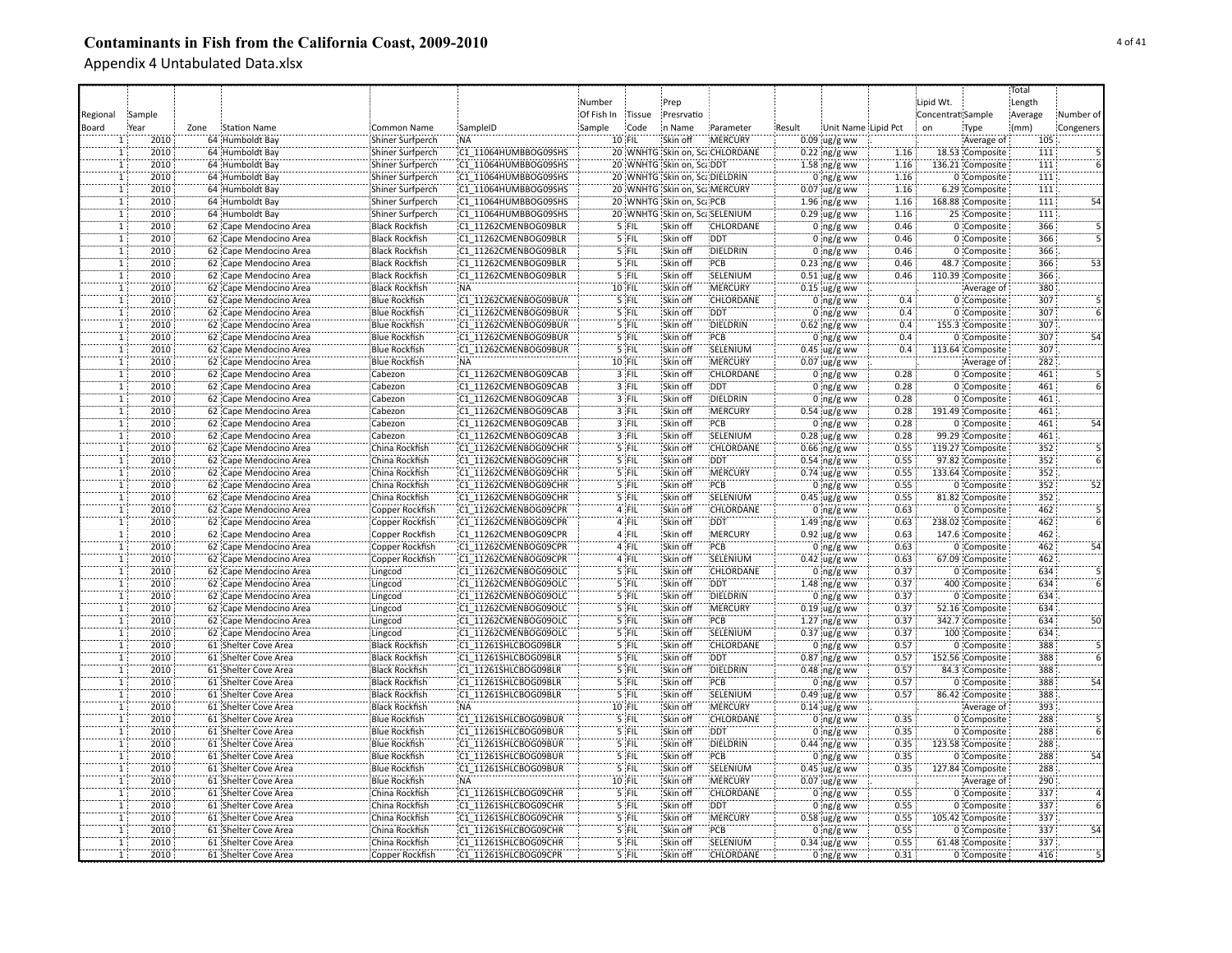|                |        |      |                                                          |                       |                      |            |         |            |                  |        |                               |       |                   |                  | Total   |           |
|----------------|--------|------|----------------------------------------------------------|-----------------------|----------------------|------------|---------|------------|------------------|--------|-------------------------------|-------|-------------------|------------------|---------|-----------|
|                |        |      |                                                          |                       |                      | Number     |         | Prep       |                  |        |                               |       | Lipid Wt.         |                  | Length  |           |
| Regional       | Sample |      |                                                          |                       |                      | Of Fish In | Tissue  | Presrvatio |                  |        |                               |       | Concentrat Sample |                  | Average | Number of |
| Board          | Year   | Zone | <b>Station Name</b>                                      | Common Name           | SampleID             | Sample     | Code    | n Name     | Parameter        | Result | Unit Name Lipid Pct           |       | on                | Type             | (mm)    | Congeners |
|                | 2010   |      | 61 Shelter Cove Area                                     | Copper Rockfish       | C1 11261SHLCBOG09CPR |            | 5 FIL   | Skin off   | <b>DDT</b>       |        | $0.84$ ng/g ww                | 0.31  |                   | 269.01 Composite | 416     |           |
|                | 2010   |      | 61 Shelter Cove Area                                     | Copper Rockfish       | C1 11261SHLCBOG09CPR |            | 5 FIL   | Skin off   | DIELDRIN         |        | $0.62$ ng/g ww                | 0.31  |                   | 197.12 Composite | 416     |           |
| $\mathbf{1}$   | 2010   |      | 61 Shelter Cove Area                                     | Copper Rockfish       | C1 11261SHLCBOG09CPR |            | 5 FIL   | Skin off   | <b>MERCURY</b>   |        | $0.69$ ug/g ww                | 0.31  |                   | 221.09 Composite | 416     |           |
|                | 2010   |      | 61 Shelter Cove Area                                     | Copper Rockfish       | C1 11261SHLCBOG09CPR |            | 5 FIL   | Skin off   | PCB              |        | $0 \log/g$ ww                 | 0.31  |                   | 0 Composite      | 416     | 54        |
|                | 2010   |      | 61 Shelter Cove Area                                     | Copper Rockfish       | C1 11261SHLCBOG09CPR |            | 5 FIL   | Skin off   | SELENIUM         |        | $0.37$ ug/g ww                | 0.31  |                   | 118.21 Composite | 416     |           |
| ï              | 2010   |      | 61 Shelter Cove Area                                     | Gopher Rockfish       | C1 11261SHLCBOG09OGR |            | 3 FIL   | Skin off   | CHLORDANE        |        | $0$ ng/g ww                   | 0.49  |                   | 0 Composite      | 335     |           |
| T              | 2010   |      |                                                          |                       | C1 11261SHLCBOG09OGR |            | 3 FIL   | Skin off   | <b>DDT</b>       |        |                               | 0.49  |                   | 173.12 Composite | 335     |           |
| ï              | 2010   |      | 61 Shelter Cove Area                                     | Gopher Rockfish       | C1 11261SHLCBOG09OGR |            | 3 FIL   | Skin off   | DIELDRIN         |        | $0.85$ ng/g ww                |       |                   |                  | 335     |           |
|                |        |      | 61 Shelter Cove Area                                     | Gopher Rockfish       |                      |            |         |            |                  |        | $0$ ing/g ww                  | 0.49  |                   | 0 Composite      |         |           |
| $\mathbf{1}$   | 2010   |      | 61 Shelter Cove Area                                     | Gopher Rockfish       | NA:                  |            | 3 FIL   | Skin off   | MERCURY          |        | $0.57$ ug/g ww                |       |                   | Average of       | 335     |           |
| $\mathbf{1}$   | 2010   |      | 61 Shelter Cove Area                                     | Gopher Rockfish       | C1 11261SHLCBOG09OGR |            | 3 FIL   | Skin off   | PCB              |        | $0$ ng/g ww                   | 0.49  |                   | 0 Composite      | 335     | 54        |
| $\mathbf 1$    | 2010   |      | 61 Shelter Cove Area                                     | Gopher Rockfish       | C1 11261SHLCBOG09OGR |            | 3 FIL   | Skin off   | SELENIUM         |        | $0.38$ ug/g ww                | 0.49  |                   | 77.39 Composite  | 335     |           |
| $\mathbf 1$    | 2010   |      | 61 Shelter Cove Area                                     | Vermillion Rockfish   | C1 11261SHLCBOG09OVR |            | 5 FIL   | Skin off   | <b>CHLORDANE</b> |        | $0$ ng/g ww                   | 0.65  |                   | 0 Composite      | 441     |           |
| $\mathbf 1$    | 2010   |      | 61 Shelter Cove Area                                     | Vermillion Rockfish   | C1 11261SHLCBOG09OVR |            | $5$ FIL | Skin off   | <b>DDT</b>       |        | $1.87$ ing/g ww               | 0.65  |                   | 289.92 Composite | 441     |           |
| ï              | 2010   |      | 61 Shelter Cove Area                                     | Vermillion Rockfish   | C1 11261SHLCBOG09OVR |            | 5 FIL   | Skin off   | DIELDRIN         |        | $0.52$ ng/g ww                | 0.65  |                   | 79.84 Composite  | 441     |           |
| ï              | 2010   |      | 61 Shelter Cove Area                                     | Vermillion Rockfish   | C1 11261SHLCBOG09OVR |            | 5 FIL   | Skin off   | <b>IMERCURY</b>  |        | $0.29$ ug/g ww                | 0.65  |                   | 44.81 Composite  | 441     |           |
|                | 2010   |      | 61 Shelter Cove Area                                     | Vermillion Rockfish   | C1 11261SHLCBOG09OVR |            | 5 FIL   | Skin off   | PCB              |        | $0.3 \, \text{ng/g}$ ww       | 0.65  |                   | 46.67 Composite  | 441     |           |
| ï              | 2010   |      | 61 Shelter Cove Area                                     | Vermillion Rockfish   | C1 11261SHLCBOG09OVR |            | '5 FIL  | Skin off   | SELENIUM         |        | $0.56$ ug/g ww                | 0.65  |                   | 86.82 Composite  | 441     |           |
|                | 2010   |      | 60 North Mendocino County Coast Area Black Rockfish      |                       | C1 11360NMCCBOG09BLR |            | 5 FIL   | Skin off   | CHLORDANE        |        | $0$ ng/g ww                   | 0.46  |                   | 0 Composite      | 391     |           |
|                | 2010   |      | 60 North Mendocino County Coast Area Black Rockfish      |                       | C1 11360NMCCBOG09BLR |            | 5 FIL   | Skin off   | <b>DDT</b>       |        | $0 \log/g$ ww                 | 0.46  |                   | 0 Composite      | 391     |           |
| $\mathbf{1}$   | 2010   |      | 60 North Mendocino County Coast Area Black Rockfish      |                       | C1 11360NMCCBOG09BLR |            | 5 FIL   | Skin off   | DIELDRIN         |        | $0$ ing/g ww                  | 0.46  |                   | 0 Composite      | 391     |           |
| $\overline{1}$ | 2010   |      | 60 North Mendocino County Coast Area Black Rockfish      |                       | C1 11360NMCCBOG09BLR |            | 5 FIL   | Skin off   | :PCB             |        | $0$ ng/g ww                   | 0.46  |                   | 0 Composite      | 391     | 54        |
| $\overline{1}$ | 2010   |      | 60 North Mendocino County Coast Area Black Rockfish      |                       | C1 11360NMCCBOG09BLR |            | 5 FIL   | Skin off   | SELENIUM         |        | $0.47$ ug/g ww                | 0.46  |                   | 101.29 Composite | 391     |           |
| $\overline{1}$ | 2010   |      | 60 North Mendocino County Coast Area Black Rockfish      |                       | INA:                 |            | 10 FIL  | Skin off   | :MERCURY         |        | $0.14$ ug/g ww                |       |                   | Average of       | 395     |           |
| $\overline{1}$ | 2010   |      | 60 North Mendocino County Coast Area Cabezon             |                       | C1 11360NMCCBOG09CAB |            | 3 FIL   | Skin off   | <b>CHLORDANE</b> |        | $0$ ng/g ww                   | 0.37  |                   | 0 Composite      | 479     |           |
| $\overline{1}$ | 2010   |      | 60 North Mendocino County Coast Area Cabezon             |                       | C1 11360NMCCBOG09CAB |            | $3$ FIL | Skin off   | <b>DDT</b>       |        | $0$ ng/g ww                   | 0.37  |                   | 0 Composite      | 479     |           |
| $\mathbf{1}$   | 2010   |      | 60 North Mendocino County Coast Area Cabezon             |                       | C1 11360NMCCBOG09CAB |            | 3 FIL   | Skin off   | DIELDRIN         |        | $0.47$ ng/g ww                | 0.37  |                   | 125.74 Composite | 479     |           |
| $\mathbf{1}$   | 2010   |      | 60 North Mendocino County Coast Area Cabezon             |                       | C1 11360NMCCBOG09CAB |            | 3 FIL   | Skin off   | MERCURY          |        | $0.61 \,$ ug/g ww             | 0.37  |                   | 162.73 Composite | 479     |           |
|                | 2010   |      | 60 North Mendocino County Coast Area Cabezon             |                       | C1 11360NMCCBOG09CAB |            | 3 FIL   | Skin off   | PCB              |        | $0$ ng/g ww                   | 0.37  |                   | 0 Composite      | 479     | 54        |
|                | 2010   |      | 60 North Mendocino County Coast Area Cabezon             |                       | C1 11360NMCCBOG09CAB |            | 3 FIL   | Skin off   | SELENIUM         |        | $0.08$ ug/g ww                | 0.37  |                   | 20.11 Composite  | 479     |           |
| $\overline{1}$ | 2010   |      | 60 North Mendocino County Coast Area China Rockfish      |                       | C1 11360NMCCBOG09CHR |            | 5 FIL   | Skin off   | CHLORDANE        |        | $0$ ng/g ww                   | 0.61  |                   | 0 Composite      | 339     |           |
| ï              | 2010   |      | 60 North Mendocino County Coast Area China Rockfish      |                       | C1 11360NMCCBOG09CHR |            | 5 FIL   | Skin off   | DDT              |        | $0.57$ ng/g ww                | 0.61  |                   | 94.09 Composite  | 339     |           |
| T              | 2010   |      | 60 North Mendocino County Coast Area China Rockfish      |                       | C1 11360NMCCBOG09CHR |            | 5 FIL   | Skin off   | <b>MERCURY</b>   |        | $0.61$ ug/g ww                | 0.61  |                   | 99.84 Composite  | 339     |           |
| T              | 2010   |      | 60 North Mendocino County Coast Area China Rockfish      |                       | C1 11360NMCCBOG09CHR |            | 5 FIL   | Skin off   | PCB              |        | $0$ ng/g ww                   | 0.61  |                   | 0 Composite      | 339     | 54        |
| $\mathbf{1}$   | 2010   |      | 60 North Mendocino County Coast Area China Rockfish      |                       | C1 11360NMCCBOG09CHR |            | 5 FIL   | Skin off   | SELENIUM         |        | $0.28$ ug/g ww                | 0.61  |                   | 45.98 Composite  | 339     |           |
|                | 2010   |      | 60 North Mendocino County Coast Area Copper Rockfish     |                       | C1 11360NMCCBOG09CPR |            | 5 FIL   | Skin off   | CHLORDANE        |        | $0$ ng/g ww                   | 0.28  |                   | 0 Composite      | 415     |           |
| 1              | 2010   |      | 60 North Mendocino County Coast Area Copper Rockfish     |                       | C1 11360NMCCBOG09CPR |            | 5 FIL   | Skin off   | <b>DDT</b>       |        | $0$ ng/g ww                   | 0.28  |                   | 0 Composite      | 415     |           |
| $\mathbf{1}$   | 2010   |      | 60 North Mendocino County Coast Area Copper Rockfish     |                       | C1 11360NMCCBOG09CPR |            | 5 FIL   | Skin off   | DIELDRIN         |        | $0$ ng/g ww                   | 0.28  |                   | 0 Composite      | 415     |           |
| $\mathbf{1}$   | 2010   |      | 60 North Mendocino County Coast Area Copper Rockfish     |                       | C1 11360NMCCBOG09CPR |            | 5 FIL   | Skin off   | PCB              |        | $0$ ng/g ww                   | 0.28  |                   | 0 Composite      | 415     | 54        |
| $\overline{1}$ | 2010   |      | 60 North Mendocino County Coast Area Copper Rockfish     |                       | C1 11360NMCCBOG09CPR |            | 5 FIL   | Skin off   | SELENIUM         |        | $0.51$ ug/g ww                | 0.28  |                   | 182.14 Composite | 415     |           |
|                | 2010   |      | 60 North Mendocino County Coast Area Copper Rockfish     |                       | NA:                  |            | 10 FIL  | Skin off   | <b>MERCURY</b>   |        | $0.58 \, \text{ug/g}$ ww      |       |                   | Average of       | 444     |           |
|                | 2010   |      | 60 North Mendocino County Coast Area Vermillion Rockfish |                       | C1 11360NMCCBOG09OVR |            | 3 FIL   | Skin off   | CHLORDANE        |        | $0$ ng/g ww                   | 0.56  |                   | 0 Composite      | 489     |           |
|                | 2010   |      | 60 North Mendocino County Coast Area Vermillion Rockfish |                       | C1 11360NMCCBOG09OVR |            | 3 FIL   | Skin off   | <b>DDT</b>       |        | $1.82$ ng/g ww                | 0.56  |                   | 325 Composite    | 489     |           |
|                | 2010   |      | 60 North Mendocino County Coast Area Vermillion Rockfish |                       | C1 11360NMCCBOG09OVR |            | 3 FIL   | Skin off   | DIELDRIN         |        | $0.45$ ng/g ww                | 0.56  |                   | 80.54 Composite  | 489     |           |
|                | 2010   |      | 60 North Mendocino County Coast Area Vermillion Rockfish |                       | C1 11360NMCCBOG09OVR |            | 3 FIL   | Skin off   | MERCURY          |        | $0.39$ ug/g ww                | 0.56  |                   | 70 Composite     | 489     |           |
| $\overline{1}$ | 2010   |      | 60 North Mendocino County Coast Area Vermillion Rockfish |                       | C1 11360NMCCBOG09OVR |            | 3 FIL   | Skin off   | PCB              |        | $0.32$ ing/g ww               | 0.56  |                   | 56.79 Composite  | 489     | 54        |
| $\overline{1}$ | 2010   |      | 60 North Mendocino County Coast Area Vermillion Rockfish |                       | C1 11360NMCCBOG09OVR |            | $3$ FIL | Skin off   | SELENIUM         |        | $0.37$ ug/g ww                | 0.56  |                   | 66.07 Composite  | 489     |           |
| $\overline{1}$ | 2010   |      | 59 Fort Bragg Area                                       | <b>Black Rockfish</b> | C1 11359FTBGBOG09BLR |            | $5$ FIL | Skin off   | <b>CHLORDANE</b> |        | $0.44$ ng/g ww                | 0.32  |                   | 135.19 Composite | 338     |           |
| ï              | 2010   |      | 59 Fort Bragg Area                                       | <b>Black Rockfish</b> | C1 11359FTBGBOG09BLR |            | 5 FIL   | Skin off   | :DDT             |        | $0$ ng/g ww                   | 0.32  |                   | 0 Composite      | 338     |           |
| $\overline{1}$ | 2010   |      | 59 Fort Bragg Area                                       | <b>Black Rockfish</b> | C1 11359FTBGBOG09BLR |            | 5 FIL   | Skin off   | DIELDRIN         |        | 0 $ng/g$ ww                   | 0.32  |                   | 0 Composite      | 338     |           |
| $\overline{1}$ | 2010   |      | 59 Fort Bragg Area                                       | <b>Black Rockfish</b> | C1 11359FTBGBOG09BLR |            | 5 FIL   | Skin off   | PCB              |        | $1.69$ ng/g ww                | 0.32  |                   | 521.6 Composite  | 338     | 50        |
| $\mathbf{1}$   | 2010   |      | 59 Fort Bragg Area                                       | <b>Black Rockfish</b> | C1 11359FTBGBOG09BLR |            | 5 FIL   | Skin off   | SELENIUM         |        | $0.3 \, \mu g/g$ ww           | 0.32  |                   | 92.59 Composite  | 338     |           |
| $\mathbf{1}$   | 2010   |      | 59 Fort Bragg Area                                       | <b>Black Rockfish</b> | NA:                  |            | 8 FIL   | Skin off   | MERCURY          |        | $0.13$ ug/g ww                |       |                   | Average of       | 353     |           |
|                | 2010   |      | 59 Fort Bragg Area                                       | <b>Blue Rockfish</b>  | C1 11359FTBGBOG09BUR |            | 5 FIL   | Skin off   | CHLORDANE        |        | $0$ ing/g ww                  | 0.47  |                   | 0 Composite      | 295     |           |
|                | 2010   |      | 59 Fort Bragg Area                                       | <b>Blue Rockfish</b>  | C1 11359FTBGBOG09BUR |            | 5 FIL   | Skin off   | <b>DDT</b>       |        | $0 \log/g$ ww                 | 0.47  |                   | 0 Composite      | 295     |           |
| $\overline{1}$ | 2010   |      | 59 Fort Bragg Area                                       | <b>Blue Rockfish</b>  | C1 11359FTBGBOG09BUR |            | 5 FIL   | Skin off   | DIELDRIN         |        | $0$ ng/g ww                   | 0.47  |                   | 0 Composite      | 295     |           |
| ï              | 2010   |      | 59 Fort Bragg Area                                       | <b>Blue Rockfish</b>  | C1 11359FTBGBOG09BUR |            | 5 FIL   | Skin off   | PCB              |        |                               | 0.47  |                   | 0 Composite      | 295     | 53        |
| ï              | 2010   |      | 59 Fort Bragg Area                                       | <b>Blue Rockfish</b>  | C1 11359FTBGBOG09BUR |            | 5 FIL   | Skin off   | SELENIUM         |        | $0$ ng/g ww<br>$0.58$ ug/g ww | 0.47  |                   | 124.2 Composite  | 295     |           |
| T              | 2010   |      | 59 Fort Bragg Area                                       | <b>Blue Rockfish</b>  | NA:                  |            | 8 FIL   | Skin off   | <b>MERCURY</b>   |        |                               |       |                   |                  | 304     |           |
|                |        |      |                                                          |                       |                      |            |         |            |                  |        | $0.08$ ug/g ww                |       |                   | Average of       | 472     |           |
|                | 2010   |      | 59 Fort Bragg Area                                       | Cabezon               | C1 11359FTBGBOG09CAB |            | 5 FIL   | Skin off   | CHLORDANE        |        | $0.51$ ng/g ww                | 0.14: |                   | 360.56 Composite |         |           |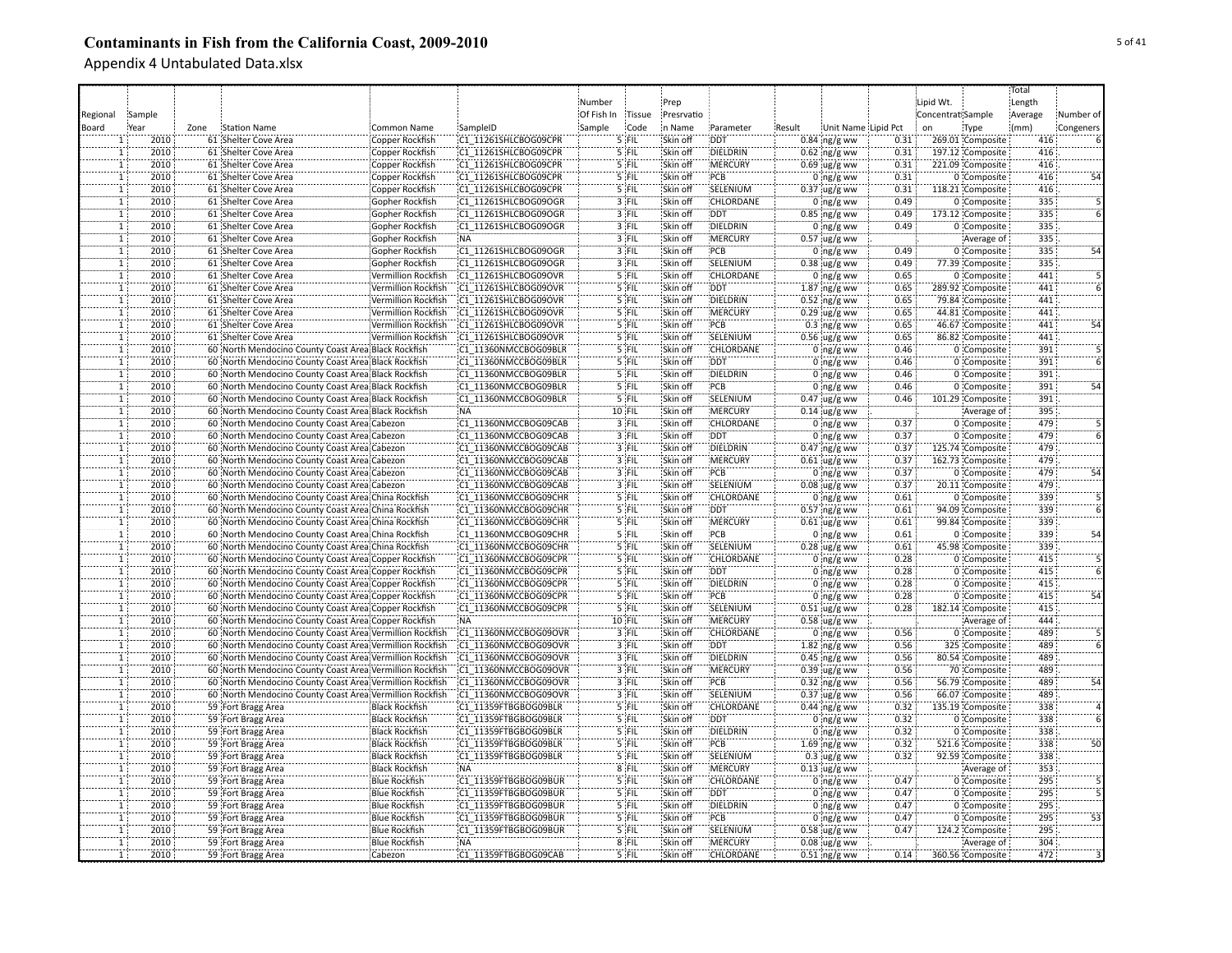|                |        |                             |                            |                      |            |         |            |                  |        |                      |                  |                   |                                     | Total      |                 |
|----------------|--------|-----------------------------|----------------------------|----------------------|------------|---------|------------|------------------|--------|----------------------|------------------|-------------------|-------------------------------------|------------|-----------------|
|                |        |                             |                            |                      | Number     |         | Prep       |                  |        |                      |                  | Lipid Wt.         |                                     | Length     |                 |
| Regional       | Sample |                             |                            |                      | Of Fish In | Tissue  | Presrvatio |                  |        |                      |                  | Concentrat Sample |                                     | Average    | Number of       |
| Board          | Year   | Zone<br><b>Station Name</b> | Common Name                | SampleID             | Sample     | Code    | in Name    | Parameter        | Result | Unit Name Lipid Pct  |                  | on                | Type                                | (mm)       | Congeners       |
|                | 2010   | 59 Fort Bragg Area          | Cabezon                    | C1 11359FTBGBOG09CAB |            | 5 FIL   | Skin off   | <b>DDT</b>       |        | $0$ ng/g ww          | 0.14             |                   | 0 Composite                         | 472        |                 |
|                | 2010   | 59 Fort Bragg Area          | Cabezon                    | C1 11359FTBGBOG09CAB |            | 5 FIL   | Skin off   | DIELDRIN         |        | $0$ ng/g ww          | 0.14             |                   | 0 Composite                         | 472        |                 |
| $\mathbf{1}$   | 2010   | 59 Fort Bragg Area          | Cabezon                    | C1 11359FTBGBOG09CAB |            | 5 FIL   | Skin off   | <b>MERCURY</b>   |        | $0.73$ ug/g ww       | 0.14             |                   | 514.79 Composite                    | 472        |                 |
| $\overline{1}$ | 2010   | 59 Fort Bragg Area          | Cabezon                    | C1 11359FTBGBOG09CAB |            | 5 FIL   | Skin off   | PCB              |        | $0$ ng/g ww          | 0.14             |                   | 0 Composite                         | 472        |                 |
|                | 2010   | 59 Fort Bragg Area          | Cabezon                    | C1 11359FTBGBOG09CAB |            | 5 FIL   | Skin off   | SELENIUM         |        | $0.22$ ug/g ww       | 0.14             |                   | 154.93 Composite                    | 472        |                 |
| ï              | 2010   | 59 Fort Bragg Area          | Gopher Rockfish            | C1 11359FTBGBOG09OGR |            | 3 FIL   | Skin off   | CHLORDANE        |        | $0.65$ ing/g ww      | 0.27             |                   | 237.96 Composite                    | 296        |                 |
| $\mathbf{1}$   | 2010   | 59 Fort Bragg Area          | Gopher Rockfish            | C1 11359FTBGBOG09OGR |            | 3 FIL   | Skin off   | <b>DDT</b>       |        | 1.45 $ng/g$ ww       | 0.27             |                   | 529.2 Composite                     | 296        |                 |
| T              | 2010   | 59 Fort Bragg Area          | Gopher Rockfish            | C1 11359FTBGBOG09OGR |            | 3 FIL   | Skin off   | <b>DIELDRIN</b>  |        | $0.55$ ing/g ww      | 0.27             |                   | 201.82 Composite                    | 296        |                 |
| $\mathbf{1}$   | 2010   | 59 Fort Bragg Area          | Gopher Rockfish            | <b>NA</b>            |            | 3 FIL   | Skin off   | <b>MERCURY</b>   |        | $0.57$ ug/g ww       |                  |                   |                                     | 296        |                 |
| $\mathbf{1}$   | 2010   |                             |                            | C1 11359FTBGBOG09OGR |            | $3$ FIL | Skin off   | PCB              |        |                      | 0.27             |                   | Average of                          |            | 54              |
|                | 2010   | 59 Fort Bragg Area          | Gopher Rockfish            | C1 11359FTBGBOG09OGR |            | 3 FIL   | Skin off   | SELENIUM         |        | $0.22$ ng/g ww       | 0.27             |                   | 81.75 Composite<br>149.64 Composite | 296<br>296 |                 |
| $\mathbf{1}$   | 2010   | 59 Fort Bragg Area          | Gopher Rockfish            |                      |            | 5 FIL   | Skin off   | <b>CHLORDANE</b> |        | $0.41$ ug/g ww       | 0.5              |                   |                                     | 445        |                 |
| $\mathbf{1}$   |        | 59 Fort Bragg Area          | Vermillion Rockfish        | C1 11359FTBGBOG09OVR |            |         |            |                  |        | 0 $ng/g$ ww          |                  |                   | 0 Composite                         |            |                 |
| $\mathbf{1}$   | 2010   | 59 Fort Bragg Area          | Vermillion Rockfish        | C1 11359FTBGBOG09OVR |            | $5$ FIL | Skin off   | <b>DDT</b>       |        | $1.97$ ing/g ww      | 0.5              |                   | 394.79 Composite                    | 445        |                 |
| $\mathbf{1}$   | 2010   | 59 Fort Bragg Area          | Vermillion Rockfish        | C1 11359FTBGBOG09OVR |            | 5 FIL   | Skin off   | DIELDRIN         |        | $0$ ing/g ww         | 0.5              |                   | 0 Composite                         | 445<br>445 |                 |
|                | 2010   | 59 Fort Bragg Area          | <b>Vermillion Rockfish</b> | C1 11359FTBGBOG09OVR |            | '5 FIL  | Skin off   | MERCURY          |        | $0.23$ ug/g ww       | 0.5              |                   | 46.49 Composite                     |            |                 |
|                | 2010   | 59 Fort Bragg Area          | Vermillion Rockfish        | C1 11359FTBGBOG09OVR |            | 5 FIL   | Skin off   | PCB              |        | $0.31$ ng/g ww       | 0.5              |                   | 61.32 Composite                     | 445        |                 |
| ï              | 2010   | 59 Fort Bragg Area          | Vermillion Rockfish        | C1 11359FTBGBOG09OVR |            | 5 FIL   | Skin off   | SELENIUM         |        | $0.3$ ug/g ww        | $\overline{0.5}$ |                   | 60.12 Composite                     | 445        |                 |
|                | 2010   | 58 Mendocino Coast Area     | <b>Black Rockfish</b>      | C1 11358MENCBOG09BLR |            | 5 FIL   | Skin off   | CHLORDANE        |        | $0$ ng/g ww          | 0.44             |                   | 0 Composite                         | 411        |                 |
| 1              | 2010   | 58 Mendocino Coast Area     | <b>Black Rockfish</b>      | C1 11358MENCBOG09BLR |            | 5 FIL   | Skin off   | <b>DDT</b>       |        | $0$ ng/g ww          | 0.44             |                   | 0 Composite                         | 411        |                 |
|                | 2010   | 58 Mendocino Coast Area     | <b>Black Rockfish</b>      | C1 11358MENCBOG09BLR |            | 5 FIL   | Skin off   | DIELDRIN         |        | $0$ ing/g ww         | 0.44             |                   | 0 Composite                         | 411        |                 |
| $\overline{1}$ | 2010   | 58 Mendocino Coast Area     | <b>Black Rockfish</b>      | C1 11358MENCBOG09BLR |            | $5$ FIL | Skin off   | :PCB             |        | $0$ ng/g ww          | 0.44             |                   | 0 Composite                         | 411        | 52              |
| T              | 2010   | 58 Mendocino Coast Area     | <b>Black Rockfish</b>      | C1 11358MENCBOG09BLR |            | 5 FIL   | Skin off   | SELENIUM         |        | $0.38$ ug/g ww       | 0.44             |                   | 87.16 Composite                     | 411        |                 |
| $\mathbf{1}$   | 2010   | 58 Mendocino Coast Area     | <b>Black Rockfish</b>      | <b>NA</b>            |            | 9 FIL   | Skin off   | <b>MERCURY</b>   |        | $0.29$ ug/g ww       |                  |                   | Average of                          | 418        |                 |
| $\overline{1}$ | 2010   | 58 Mendocino Coast Area     | <b>Blue Rockfish</b>       | C1 11358MENCBOG09BUR |            | $5$ FIL | Skin off   | CHLORDANE        |        | $0$ ng/g ww          | 0.36             |                   | 0 Composite                         | 344        |                 |
| $\overline{1}$ | 2010   | 58 Mendocino Coast Area     | <b>Blue Rockfish</b>       | C1 11358MENCBOG09BUR |            | 5 FIL   | Skin off   | <b>DDT</b>       |        | $0$ ing/g ww         | 0.36             |                   | 0 Composite                         | 344        |                 |
| ï              | 2010   | 58 Mendocino Coast Area     | <b>Blue Rockfish</b>       | C1 11358MENCBOG09BUR |            | 5 FIL   | Skin off   | DIELDRIN         |        | $0$ ng/g ww          | 0.36             |                   | 0 Composite                         | 344        |                 |
| 1              | 2010   | 58 Mendocino Coast Area     | <b>Blue Rockfish</b>       | C1 11358MENCBOG09BUR |            | 5 FIL   | Skin off   | PCB              |        | $0$ ing/g ww         | 0.36             |                   | 0 Composite                         | 344        | 51              |
|                | 2010   | 58 Mendocino Coast Area     | <b>Blue Rockfish</b>       | C1 11358MENCBOG09BUR |            | 5 FIL   | Skin off   | SELENIUM         |        | $0.36$ ug/g ww       | 0.36             |                   | 101.12 Composite                    | 344        |                 |
| $\mathbf{1}$   | 2010   | 58 Mendocino Coast Area     | <b>Blue Rockfish</b>       | <b>NA</b>            |            | 10 FIL  | Skin off   | <b>MERCURY</b>   |        | $0.14$ ug/g ww       |                  |                   | Average of                          | 318        |                 |
| $\mathbf{1}$   | 2010   | 58 Mendocino Coast Area     | Cabezon                    | C1 11358MENCBOG09CAB |            | 5 FIL   | Skin off   | CHLORDANE        |        | $0$ ng/g ww          | 0.32             |                   | 0 Composite                         | 431        |                 |
|                | 2010   | 58 Mendocino Coast Area     | Cabezon                    | C1 11358MENCBOG09CAB |            | $5$ FIL | Skin off   | DDT:             |        | $0$ ng/g ww          | 0.32             |                   | 0 Composite                         | 431        |                 |
| ï              | 2010   | 58 Mendocino Coast Area     | Cabezon                    | C1 11358MENCBOG09CAB |            | 5 FIL   | Skin off   | <b>DIELDRIN</b>  |        | $0$ ing/g ww         | 0.32             |                   | 0 Composite                         | 431        |                 |
| $\mathbf{1}$   | 2010   | 58 Mendocino Coast Area     | Cabezon                    | C1 11358MENCBOG09CAB |            | 5 FIL   | Skin off   | <b>MERCURY</b>   |        | $0.45$ ug/g ww       | 0.32             |                   | 139.69 Composite                    | 431        |                 |
| $\mathbf{1}$   | 2010   | 58 Mendocino Coast Area     | Cabezon                    | C1 11358MENCBOG09CAB |            | 5 FIL   | Skin off   | PCB              |        | $0.28$ ng/g ww       | 0.32             |                   | 86.25 Composite                     | 431        | 54              |
|                | 2010   | 58 Mendocino Coast Area     | Cabezon                    | C1 11358MENCBOG09CAB |            | 5 FIL   | Skin off   | SELENIUM         |        | $0.08 \, \mu g/g$ ww | 0.32             |                   | 23.44 Composite                     | 431        |                 |
| $\mathbf{1}$   | 2010   | 58 Mendocino Coast Area     | Lingcod                    | C1 11358MENCBOG09OLC |            | 5 FIL   | Skin off   | CHLORDANE        |        | $0$ ing/g ww         | 0.56             |                   | 0 Composite                         | 652        |                 |
|                | 2010   | 58 Mendocino Coast Area     | Lingcod                    | C1 11358MENCBOG09OLC |            | 5 FIL   | Skin off   | DDT              |        | 2.4 $ng/g$ ww        | 0.56             |                   | 430.88 Composite                    | 652        |                 |
| 1              | 2010   | 58 Mendocino Coast Area     | Lingcod                    | C1 11358MENCBOG09OLC |            | 5 FIL   | Skin off   | <b>DIELDRIN</b>  |        | $0$ ng/g ww          | 0.56             |                   | 0 Composite                         | 652        |                 |
| $\mathbf{1}$   | 2010   | 58 Mendocino Coast Area     | Lingcod                    | C1 11358MENCBOG09OLC |            | 5 FIL   | Skin off   | <b>MERCURY</b>   |        | $0.27$ ug/g ww       | 0.56             |                   | 49.19 Composite                     | 652        |                 |
|                | 2010   | 58 Mendocino Coast Area     | Lingcod                    | C1 11358MENCBOG09OLC |            | 5 FIL   | Skin off   | PCB              |        | $0.69$ ing/g ww      | 0.56             |                   | 123.34 Composite                    | 652        | 54              |
|                | 2010   | 58 Mendocino Coast Area     | Lingcod                    | C1 11358MENCBOG09OLC |            | 5 FIL   | Skin off   | SELENIUM         |        | $0.32$ ug/g ww       | 0.56             |                   | 57.45 Composite                     | 652        |                 |
|                | 2010   | 58 Mendocino Coast Area     | <b>Rosy Rockfish</b>       | C1 11358MENCBOG09RRF |            | '5 FIL  | Skin off   | CHLORDANE        |        | $0:$ ng/g ww         | 0.54             |                   | 0 Composite                         | 231        |                 |
|                | 2010   | 58 Mendocino Coast Area     | Rosy Rockfish              | C1 11358MENCBOG09RRF |            | 5 FIL   | Skin off   | <b>DDT</b>       |        | 1.23 $ng/g$ ww       | 0.54             |                   | 227.78 Composite                    | 231        |                 |
| $\mathbf{1}$   | 2010   | 58 Mendocino Coast Area     | Rosy Rockfish              | C1 11358MENCBOG09RRF |            | 5 FIL   | Skin off   | DIELDRIN         |        | $0$ ing/g ww         | 0.54             |                   | 0 Composite                         | 231        |                 |
| $\mathbf{1}$   | 2010   | 58 Mendocino Coast Area     | Rosy Rockfish              | C1 11358MENCBOG09RRF |            | 5 FIL   | Skin off   | <b>MERCURY</b>   |        | $0.68$ iug/g ww      | 0.54             |                   | 126.3 Composite                     | 231        |                 |
| $\overline{1}$ | 2010   | 58 Mendocino Coast Area     | Rosy Rockfish              | C1 11358MENCBOG09RRF |            | $5$ FIL | Skin off   | PCB              |        | $0$ ng/g ww          | 0.54             |                   | 0 Composite                         | 231        | 52              |
| T              | 2010   | 58 Mendocino Coast Area     | Rosy Rockfish              | C1 11358MENCBOG09RRF |            | $5$ FIL | Skin off   | SELENIUM         |        | $0.62$ ug/g ww       | 0.54             |                   | 114.81 Composite                    | 231        |                 |
| ï              | 2010   | 58 Mendocino Coast Area     | Vermillion Rockfish        | C1 11358MENCBOG09OVR |            | $5$ FIL | Skin off   | <b>CHLORDANE</b> |        | $0.69$ ng/g ww       | 0.47             |                   | 148.17 Composite                    | 450        |                 |
| $\mathbf{1}$   | 2010   | 58 Mendocino Coast Area     | Vermillion Rockfish        | C1 11358MENCBOG09OVR |            | 5 FIL   | Skin off   | <b>DDT</b>       |        | $1.95$ ing/g ww      | 0.47             |                   | 419.35 Composite                    | 450        |                 |
| $\overline{1}$ | 2010   | 58 Mendocino Coast Area     | Vermillion Rockfish        | C1 11358MENCBOG09OVR |            | 5 FIL   | Skin off   | <b>DIELDRIN</b>  |        | $0.44$ ng/g ww       | 0.47             |                   | 95.05 Composite                     | 450        |                 |
| $\mathbf{1}$   | 2010   | 58 Mendocino Coast Area     | Vermillion Rockfish        | C1 11358MENCBOG09OVR |            | $5$ FIL | Skin off   | <b>MERCURY</b>   |        | $0.24$ ug/g ww       | 0.47             |                   | 51.83 Composite                     | 450        |                 |
| 1              | 2010   | 58 Mendocino Coast Area     | Vermillion Rockfish        | C1 11358MENCBOG09OVR |            | 5 FIL   | Skin off   | PCB              |        | 1.28 ng/g ww         | 0.47             |                   | 275.05 Composite                    | 450        | 54              |
|                | 2010   | 58 Mendocino Coast Area     | Vermillion Rockfish        | C1 11358MENCBOG09OVR |            | 5 FIL   | Skin off   | SELENIUM         |        | $0.36$ ug/g ww       | 0.47             |                   | 77.42 Composite                     | 450        |                 |
|                | 2010   | 58 Mendocino Coast Area     | Yellowtail Rockfish        | C1 11358MENCBOG09YTR |            | 4 FIL   | Skin off   | <b>CHLORDANE</b> |        | $0.44$ ng/g ww       | 0.36             |                   | 123.12 Composite                    | 320        |                 |
| $\mathbf{1}$   | 2010   | 58 Mendocino Coast Area     | Yellowtail Rockfish        | C1 11358MENCBOG09YTR |            | 4 FIL   | Skin off   | <b>DDT</b>       |        | $0$ ng/g ww          | 0.36             |                   | 0 Composite                         | 320        |                 |
| ï              | 2010   | 58 Mendocino Coast Area     | Yellowtail Rockfish        | C1 11358MENCBOG09YTR |            | 4 FIL   | Skin off   | DIELDRIN         |        | $0$ ng/g ww          | 0.36             |                   | 0 Composite                         | 320        |                 |
| $\mathbf{1}$   | 2010   | 58 Mendocino Coast Area     | Yellowtail Rockfish        | C1 11358MENCBOG09YTR |            | 4 FIL   | Skin off   | <b>MERCURY</b>   |        | $0.08$ ug/g ww       | 0.36             |                   | 21.73 Composite                     | 320        |                 |
| Ŧ              | 2010   | 58 Mendocino Coast Area     | Yellowtail Rockfish        | C1 11358MENCBOG09YTR |            | 4 FIL   | Skin off   | PCB              |        | $0.69$ ng/g ww       | 0.36             |                   | 193.04 Composite                    | 320        | $\overline{51}$ |
|                | 2010   | 58 Mendocino Coast Area     | Yellowtail Rockfish        | C1 11358MENCBOG09YTR |            | 4 FIL   | Skin off   | SELENIUM         |        | $0.57$ ug/g ww       | 0.36             |                   | 158.77 Composite                    | 320        |                 |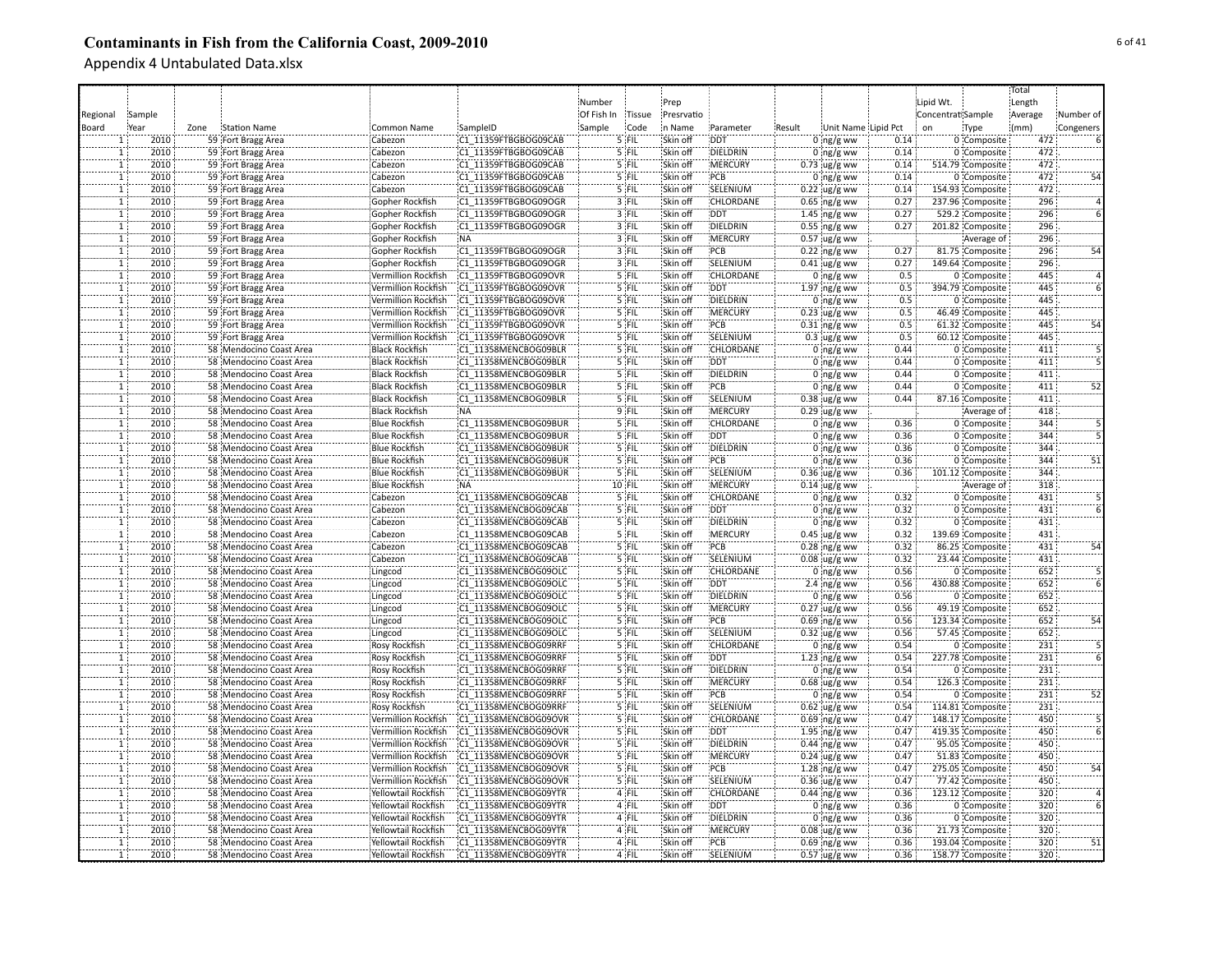|                     |              |      |                                            |                                              |                                              |            |                |                      |                  |        |                               |              |                   |                   | Total      |           |
|---------------------|--------------|------|--------------------------------------------|----------------------------------------------|----------------------------------------------|------------|----------------|----------------------|------------------|--------|-------------------------------|--------------|-------------------|-------------------|------------|-----------|
|                     |              |      |                                            |                                              |                                              | Number     |                | Prep                 |                  |        |                               |              | Lipid Wt.         |                   | Length     |           |
| Regional            | Sample       |      |                                            |                                              |                                              | Of Fish In | Tissue         | Presrvatio           |                  |        |                               |              | Concentrat Sample |                   | Average    | Number of |
| Board               | Year         | Zone | <b>Station Name</b>                        | Common Name                                  | SampleID                                     | Sample     | Code           | in Name              | Parameter        | Result | Unit Name Lipid Pct           |              | on                | Type              | (mm)       | Congeners |
|                     | 2010         |      | 57 Point Arena Area                        | <b>Black Rockfish</b>                        | C1 11357PTARBOG09BLF                         |            | 5 FIL          | Skin off             | CHLORDANE        |        | $0 \log/g$ ww                 | 0.48         |                   | 0 Composite       | 389        |           |
| $\mathbf{1}$        | 2010         |      | 57 Point Arena Area                        | <b>Black Rockfish</b>                        | C1 11357PTARBOG09BLR                         |            | 5 FIL          | Skin off             | <b>DDT</b>       |        | $0.81$ ng/g ww                | 0.48         |                   | 169.94 Composite  | 389        |           |
| $\mathbf{1}$        | 2010         |      | 57 Point Arena Area                        | <b>Black Rockfish</b>                        | C1 11357PTARBOG09BLR                         |            | 5 FIL          | Skin off             | DIELDRIN         |        | $0.44$ ng/g ww                | 0.48         |                   | 92.28 Composite   | 389        |           |
| $\mathbf{1}$        | 2010         |      | 57 Point Arena Area                        | <b>Black Rockfish</b>                        | C1 11357PTARBOG09BLR                         |            | 5 FIL          | Skin off             | MERCURY          |        | $0.17$ ug/g ww                | 0.48         |                   | 34.86 Composite   | 389        |           |
| $\mathbf{1}$        | 2010         |      | 57 Point Arena Area                        | <b>Black Rockfish</b>                        | C1 11357PTARBOG09BLR                         |            | 5 FIL          | Skin off             | PCB              |        | $0$ ng/g ww                   | 0.48         |                   | 0 Composite       | 389        |           |
| T                   | 2010         |      | 57 Point Arena Area                        | <b>Black Rockfish</b>                        | C1 11357PTARBOG09BLR                         |            | 5 FIL          | Skin off             | SELENIUM         |        |                               | 0.48         |                   | 108.56 Composite  | 389        |           |
| T                   | 2010         |      | 57 Point Arena Area                        | <b>Blue Rockfish</b>                         | C1 11357PTARBOG09BUR                         |            | 5 FIL          | Skin off             | CHLORDANE        |        | $0.52$ ug/g ww<br>$0$ ng/g ww | 0.56         |                   | 0 Composite       | 334        |           |
| T                   | 2010         |      | 57 Point Arena Area                        | <b>Blue Rockfish</b>                         | C1 11357PTARBOG09BUR                         |            | 5 FIL          | Skin off             | <b>DDT</b>       |        | $0$ ing/g ww                  | 0.56         |                   | 0 Composite       | 334        |           |
|                     |              |      |                                            |                                              | C1 11357PTARBOG09BUR                         |            | 5 FIL          | Skin off             | DIELDRIN         |        |                               | 0.56         |                   |                   | 334        |           |
| $\mathbf{1}$        | 2010         |      | 57 Point Arena Area                        | <b>Blue Rockfish</b>                         |                                              |            |                |                      |                  |        | $0.43$ ng/g ww                |              |                   | 76.48 Composite   |            | 54        |
| $\mathbf{1}$        | 2010<br>2010 |      | 57 Point Arena Area<br>57 Point Arena Area | <b>Blue Rockfish</b><br><b>Blue Rockfish</b> | C1 11357PTARBOG09BUR                         |            | 5 FIL<br>5 FIL | Skin off<br>Skin off | PCB<br>SELENIUM  |        | $0$ ng/g ww                   | 0.56         |                   | 0 Composite       | 334<br>334 |           |
| 1<br>$\overline{1}$ | 2010         |      |                                            |                                              | C1 11357PTARBOG09BUR                         |            | 10 FIL         | Skin off             | <b>MERCURY</b>   |        | $0.55$ ug/g ww                | 0.56         |                   | 98.74 Composite   |            |           |
| $\overline{1}$      | 2010         |      | 57 Point Arena Area                        | <b>Blue Rockfish</b>                         | :NA                                          |            |                |                      | <b>CHLORDANE</b> |        | $0.13$ ug/g ww                |              |                   | Average of        | 312        |           |
|                     | 2010         |      | 57 Point Arena Area<br>57 Point Arena Area | Cabezon<br>Cabezon                           | C1 11357PTARBOG09CAB<br>C1 11357PTARBOG09CAB |            | 4 FIL<br>4 FIL | Skin off<br>Skin off | <b>DDT</b>       |        | $0$ ing/g ww                  | 0.35<br>0.35 |                   | 0 Composite       | 487<br>487 |           |
| $\mathbf{1}$        |              |      |                                            |                                              |                                              |            |                |                      |                  |        | $0$ ing/g ww                  |              |                   | 0 Composite       | 487        |           |
| $\mathbf{1}$<br>ï   | 2010         |      | 57 Point Arena Area                        | Cabezon                                      | C1 11357PTARBOG09CAB                         |            | 4 FIL          | Skin off             | DIELDRIN         |        | $0$ ng/g ww                   | 0.35         |                   | 0 Composite       |            |           |
| ï                   | 2010<br>2010 |      | 57 Point Arena Area                        | Cabezon                                      | C1 11357PTARBOG09CAB                         |            | 4 FIL<br>4 FIL | Skin off             | MERCURY<br>PCB   |        | $0.43$ ug/g ww                | 0.35<br>0.35 |                   | 121.43 Composite  | 487<br>487 |           |
|                     |              |      | 57 Point Arena Area                        | Cabezon                                      | C1 11357PTARBOG09CAB                         |            |                | Skin off             |                  |        | $0$ ng/g ww                   |              |                   | 0 Composite       |            |           |
| $\mathbf{1}$        | 2010         |      | 57 Point Arena Area                        | Cabezon                                      | C1 11357PTARBOG09CAB                         |            | 4 FIL          | Skin off             | SELENIUM         |        | $0.28$ ug/g ww                | 0.35         |                   | 80 Composite      | 487        |           |
| 1                   | 2010         |      | 57 Point Arena Area                        | China Rockfish                               | C1 11357PTARBOG09CHR                         |            | 5 FIL          | Skin off             | CHLORDANE        |        | $0$ ing/g ww                  | 0.36         |                   | 0 Composite       | 301        |           |
| $\mathbf{1}$        | 2010         |      | 57 Point Arena Area                        | China Rockfish                               | C1 11357PTARBOG09CHR                         |            | 5 FIL          | Skin off             | <b>DDT</b>       |        | $0:$ ng/g ww                  | 0.36         |                   | 0 Composite       | 301        |           |
| $\overline{1}$      | 2010         |      | 57 Point Arena Area                        | China Rockfish                               | C1 11357PTARBOG09CHR                         |            | 5 FIL          | Skin off             | DIELDRIN         |        | $0.54$ ng/g ww                | 0.36         |                   | 150.99 Composite  | 301        |           |
| $\overline{1}$      | 2010         |      | 57 Point Arena Area                        | China Rockfish                               | C1 11357PTARBOG09CHR                         |            | 5 FIL          | Skin off             | <b>MERCURY</b>   |        | $0.55$ ug/g ww                | 0.36         |                   | 155.49 Composite  | 301        |           |
| 11                  | 2010         |      | 57 Point Arena Area                        | China Rockfish                               | C1 11357PTARBOG09CHR                         |            | $5$ FIL        | Skin off             | PCB              |        | $0.2 \, \text{ng/g}$ ww       | 0.36         |                   | 57.18 Composite   | 301        | 54        |
| $\overline{1}$      | 2010         |      | 57 Point Arena Area                        | China Rockfish                               | C1 11357PTARBOG09CHR                         |            | $5$ FIL        | Skin off             | SELENIUM         |        | $0.34$ ug/g ww                | 0.36         |                   | 95.77 Composite   | 301        |           |
| T                   | 2010         |      | 57 Point Arena Area                        | Gopher Rockfish                              | C1 11357PTARBOG09OGR                         |            | 5 FIL          | Skin off             | <b>CHLORDANE</b> |        | $0$ ing/g ww                  | 0.39         |                   | 0 Composite       | 299        |           |
| ï                   | 2010         |      | 57 Point Arena Area                        | Gopher Rockfish                              | C1 11357PTARBOG09OGR                         |            | 5 FIL          | Skin off             | <b>DDT</b>       |        | 1.38 $ng/g$ ww                | 0.39         |                   | 356.59 Composite  | 299        |           |
|                     | 2010         |      | 57 Point Arena Area                        | Gopher Rockfish                              | C1 11357PTARBOG09OGR                         |            | 5 FIL          | Skin off             | DIELDRIN         |        | 0 $ng/g$ ww                   | 0.39         |                   | 0 Composite       | 299        |           |
| $\mathbf{1}$        | 2010         |      | 57 Point Arena Area                        | Gopher Rockfish                              | C1 11357PTARBOG09OGR                         |            | 5 FIL          | Skin off             | PCB              |        | $0$ ing/g ww                  | 0.39         |                   | 0 Composite       | 299        | 54        |
| $\overline{1}$      | 2010         |      | 57 Point Arena Area                        | Gopher Rockfish                              | C1 11357PTARBOG09OGR                         |            | 5 FIL          | Skin off             | SELENIUM         |        | $0.27$ ug/g ww                | 0.39         |                   | 69.77 Composite   | 299        |           |
| $\overline{1}$      | 2010         |      | 57 Point Arena Area                        | Gopher Rockfish                              | NA:                                          |            | 6 FIL          | Skin off             | MERCURY          |        | $0.5$ ug/g ww                 |              |                   | Average of        | 299        |           |
| $\mathbf{1}$        | 2010         |      | 57 Point Arena Area                        | Lingcod                                      | C1 11357PTARBOG09OLC                         |            | 5 FIL          | Skin off             | CHLORDANE        |        | $0.29$ ng/g ww                | 0.6          |                   | 47.35 Composite   | 806        |           |
| ï                   | 2010         |      | 57 Point Arena Area                        | Lingcod                                      | C1 11357PTARBOG09OLC                         |            | 5 FIL          | Skin off             | DDT              |        | 5.16 ng/g ww                  | 0.6          |                   | 854.3 Composite   | 806        |           |
| T                   | 2010         |      | 57 Point Arena Area                        | Lingcod                                      | C1 11357PTARBOG09OLC                         |            | 5 FIL          | Skin off             | <b>DIELDRIN</b>  |        | $0$ ing/g ww                  | 0.6          |                   | 0 Composite       | 806        |           |
| $\mathbf{1}$        | 2010         |      | 57 Point Arena Area                        | Lingcod                                      | C1 11357PTARBOG09OLC                         |            | 5 FIL          | Skin off             | MERCURY          |        | 0.67 ug/g ww                  | 0.6          |                   | 110.76 Composite  | 806        |           |
| $\mathbf{1}$        | 2010         |      | 57 Point Arena Area                        | Lingcod                                      | C1 11357PTARBOG09OLC                         |            | 5 FIL          | Skin off             | PCB              |        | 3.53 $ng/g$ ww                | 0.6          |                   | 583.77 Composite  | 806        | 54        |
| $\mathbf{1}$        | 2010         |      | 57 Point Arena Area                        | Lingcod                                      | C1 11357PTARBOG09OLC                         |            | 5 FIL          | Skin off             | SELENIUM         |        | $0.42$ ug/g ww                | 0.6          |                   | 69.54 Composite   | 806        |           |
| $\mathbf{1}$        | 2010         |      | 57 Point Arena Area                        | Olive Rockfish                               | C1 11357PTARBOG09OLR                         |            | 5 FIL          | Skin off             | <b>CHLORDANE</b> |        | $0$ ng/g ww                   | 0.46         |                   | 0 Composite       | 303        |           |
| $\mathbf{1}$        | 2010         |      | 57 Point Arena Area                        | Olive Rockfish                               | C1 11357PTARBOG09OLR                         |            | 5 FIL          | Skin off             | <b>DDT</b>       |        | $0$ ng/g ww                   | 0.46         |                   | 0 Composite       | 303        |           |
| ï                   | 2010         |      | 57 Point Arena Area                        | Olive Rockfish                               | C1 11357PTARBOG09OLR                         |            | 5 FIL          | Skin off             | DIELDRIN         |        | $0$ ing/g ww                  | 0.46         |                   | 0 Composite       | 303        |           |
| $\mathbf{1}$        | 2010         |      | 57 Point Arena Area                        | Olive Rockfish                               | C1 11357PTARBOG09OLR                         |            | 5 FIL          | Skin off             | PCB              |        | $0$ ing/g ww                  | 0.46         |                   | 0 Composite       | 303        |           |
| ï                   | 2010         |      | 57 Point Arena Area                        | Olive Rockfish                               | C1 11357PTARBOG09OLR                         |            | '5 FIL         | Skin off             | SELENIUM         |        | $0.62$ ug/g ww                | 0.46         |                   | 134.78 Composite  | 303        |           |
| $\mathbf{1}$        | 2010         |      | 57 Point Arena Area                        | Olive Rockfish                               | NÄ                                           |            | 10 FIL         | Skin off             | MERCURY          |        | $0.07$ ug/g ww                |              |                   | Average of        | 289        |           |
| $\mathbf{1}$        | 2010         |      | 54 Bodega Harbor                           | Leopard shark                                | C1 11554BDGABOG09OLS                         |            | 3 FIL          | Skin off             | CHLORDANE        |        | $0$ ng/g ww                   | 0.35         |                   | 0 Composite       | 1271       |           |
| $\mathbf{1}$        | 2010         |      | 54 Bodega Harbor                           | Leopard shark                                | C1 11554BDGABOG09OLS                         |            | 3 FIL          | Skin off             | <b>DDT</b>       |        | $1.29$ ng/g ww                | 0.35         |                   | 364.41 Composite  | 1271       |           |
| $\overline{1}$      | 2010         |      | 54 Bodega Harbor                           | Leopard shark                                | C1 11554BDGABOG09OLS                         |            | 3 FIL          | Skin off             | DIELDRIN         |        | $0$ ing/g ww                  | 0.35         |                   | 0 Composite       | 1271       |           |
| $\overline{1}$      | 2010         |      | 54 Bodega Harbor                           | Leopard shark                                | C1 11554BDGABOG09OLS                         |            | 3 FIL          | Skin off             | PCB              |        | $1.17$ ng/g ww                | 0.35         |                   | 330.79 Composite  | 1271       | 54        |
| $\overline{1}$      | 2010         |      | 54 Bodega Harbor                           | Leopard shark                                | C1 11554BDGABOG09OLS                         |            | $3$ FIL        | Skin off             | SELENIUM         |        | $0.18$ ug/g ww                | 0.35         |                   | 50.85 Composite   | 1271       |           |
| 11                  | 2010         |      | 54 Bodega Harbor                           | Leopard shark                                | <b>NA</b>                                    |            | 6 FIL          | Skin off             | <b>MERCURY</b>   |        | $1.37$ ug/g ww                |              |                   | Average of        | 1274       |           |
| $\overline{1}$      | 2010         |      | 54 Bodega Harbor                           | Rainbow Surfperch                            | C1 11554BDGABOG09RBS                         |            | 4 FIL          | Skin off             | CHLORDANE        |        | $0$ ng/g ww                   | 0.56         |                   | 0 Composite       | 188        |           |
| T                   | 2010         |      | 54 Bodega Harbor                           | Rainbow Surfperch                            | C1 11554BDGABOG09RBS                         |            | 4 FIL          | Skin off             | <b>DDT</b>       |        | $0.51$ ng/g ww                | 0.56         |                   | 90.73 Composite   | 188        |           |
| $\mathbf{1}$        | 2010         |      | 54 Bodega Harbor                           | Rainbow Surfperch                            | C1 11554BDGABOG09RBS                         |            | 4 FIL          | Skin off             | DIELDRIN         |        | $0$ ng/g ww                   | 0.56         |                   | 0 Composite       | 188        |           |
| $\mathbf{1}$        | 2010         |      | 54 Bodega Harbor                           | Rainbow Surfperch                            | :NA                                          |            | 4 FIL          | Skin off             | :MERCURY         |        | $0.06$ ug/g ww                |              |                   | Average of        | 188        |           |
| $\mathbf{1}$        | 2010         |      | 54 Bodega Harbor                           | Rainbow Surfperch                            | C1 11554BDGABOG09RBS                         |            | 4 FIL          | Skin off             | PCB              |        | $0$ ng/g ww                   | 0.56         |                   | 0 Composite       | 188        | 54        |
| $\mathbf{1}$        | 2010         |      | 54 Bodega Harbor                           | Rainbow Surfperch                            | C1 11554BDGABOG09RBS                         |            | 4 FIL          | Skin off             | SELENIUM         |        | $0.08 \,$ ug/g ww             | 0.56         |                   | 13.37 Composite   | 188        |           |
| $\overline{2}$      |              |      | 2009 206SNPBLC San Pablo Bay (5)           | California Halibut                           | C1 206SNPBLORMP09OCH                         |            | 3 FIL          | Skin off             | CHLORDANE        |        | $0.22$ ng/g ww                | 0.21         |                   | 104.29 Composite  | 657        |           |
| $\overline{2}$      |              |      | 2009 206SNPBLC San Pablo Bay (5)           | California Halibut                           | C1 206SNPBLORMP09OCH                         |            | 3 FIL          | Skin off             | <b>DDT</b>       |        | 2.62 $ng/g$ ww                | 0.21         |                   | 1245.71 Composite | 657        |           |
| $\overline{2}$      |              |      | 2009 206SNPBLC San Pablo Bay (5)           | California Halibut                           | C1 206SNPBLORMP09OCH                         |            | $3$ FIL        | Skin off             | <b>MERCURY</b>   |        | $0.18$ ug/g ww                | 0.21         |                   | 87.62 Composite   | 657        |           |
| $\overline{2}$      |              |      | 2009 206SNPBLC San Pablo Bay (5)           | California Halibut                           | C1 206SNPBLORMP09OCH                         |            | 3 FIL          | Skin off             | PBDE             |        | 1.25 ng/g ww                  | 0.21         |                   | 595.24 Composite  | 657        | 26        |
| $\overline{2}$      |              |      | 2009 206SNPBLC San Pablo Bay (5)           | California Halibut                           | C1 206SNPBLORMP09OCH                         |            | 3 FIL          | Skin off             | PCB              |        | $8.83$ ng/g ww                | 0.21         |                   | 4203.81 Composite | 657        | 54        |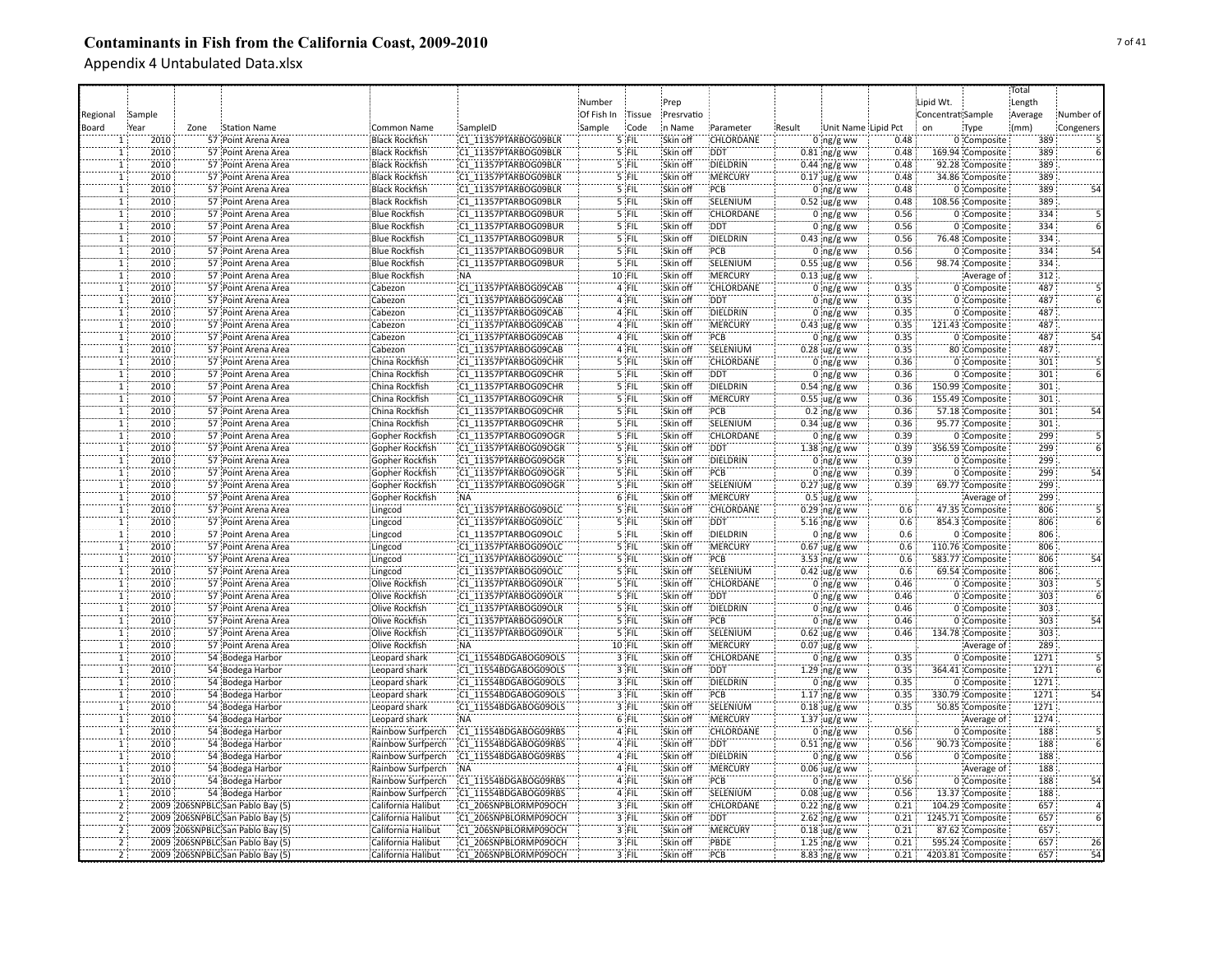|                |                                  |              |                         |                      |            |         |                                |                                |        |                      |       |                   |                   | Total   |                 |
|----------------|----------------------------------|--------------|-------------------------|----------------------|------------|---------|--------------------------------|--------------------------------|--------|----------------------|-------|-------------------|-------------------|---------|-----------------|
|                |                                  |              |                         |                      | Number     |         | Prep                           |                                |        |                      |       | Lipid Wt.         |                   | Length  |                 |
|                | Sample                           |              |                         |                      | Of Fish In | Tissue  | Presrvatio                     |                                |        |                      |       | Concentrat Sample |                   |         | Number of       |
| Regional       |                                  |              |                         |                      |            |         |                                |                                |        |                      |       |                   |                   | Average |                 |
| Board          | Year<br>Zone                     | Station Name | Common Name             | SampleID             | Sample     | Code    | n Name                         | Parameter                      | Result | Unit Name Lipid Pct  |       | on                | Type              | (mm)    | Congeners       |
|                | 2009 206SNPBLC San Pablo Bay (5  |              | California Halibut      | C1 206SNPBLORMP09OCH |            | 3 FIL   | Skin off                       | SELENIUM                       |        | $0.41$ ug/g ww       | 0.21  |                   | 195.24 Composite  | 657     |                 |
|                | 2009 206SNPBLC San Pablo Bay (5) |              | Jack Smelt              | C1 206SNPBLORMP09OJS |            | $5$ FIL | Skin off                       | CHLORDANE                      |        | $0.93$ ng/g ww       | 0.83  |                   | 112.44 Composite  | 264     |                 |
| $\overline{2}$ | 2009 206SNPBLC San Pablo Bay (5) |              | <b>Jack Smelt</b>       | C1 206SNPBLORMP09OJS |            | 5 FIL   | Skin off                       | <b>DDT</b>                     |        | 12.04 ng/g ww        | 0.83  |                   | 1453.62 Composite | 264     |                 |
| $\overline{2}$ | 2009 206SNPBLC San Pablo Bay (5) |              | <b>Jack Smelt</b>       | C1 206SNPBLORMP09OJS |            | 5 FIL   | Skin off                       | MERCURY                        |        | $0.1$ ug/g ww        | 0.83  |                   | 12.44 Composite   | 264     |                 |
| $\overline{2}$ | 2009 206SNPBLC San Pablo Bay (5) |              | <b>Jack Smelt</b>       | C1 206SNPBLORMP09OJS |            | 5 FIL   | Skin off                       | PBDE                           |        | $1.54$ ng/g ww       | 0.83  |                   | 185.99 Composite  | 264     | 26              |
| ï              | 2009 206SNPBLC San Pablo Bay (5) |              | Jack Smelt              | C1 206SNPBLORMP09OJS |            | 5 FIL   | Skin off                       | PCB                            |        | 18.78 ng/g ww        | 0.83  |                   | 2268.24 Composite | 264     | 54              |
| $\overline{2}$ | 2009 206SNPBLC San Pablo Bay (5) |              | <b>Jack Smelt</b>       | C1 206SNPBLORMP09OJS |            | 5 FIL   | Skin off                       | SELENIUM                       |        | $0.37$ ug/g ww       | 0.83  |                   | 44.69 Composite   | 264     |                 |
| $\overline{2}$ | 2009 206SNPBLC San Pablo Bay (5) |              | Leopard shark           | C1 206SNPBLORMP09OLS |            | 3 FIL   | Skin off                       | <b>CHLORDANE</b>               |        | $1.23$ ng/g ww       | 0.41  |                   | 301.72 Composite  | 1103    |                 |
| $\overline{2}$ | 2009 206SNPBLC San Pablo Bay (5) |              | Leopard shark           | C1 206SNPBLORMP09OLS |            | 3 FIL   | Skin off                       | <b>DDT</b>                     |        | $10.43$ ng/g ww      | 0.41  |                   | 2561.67 Composite | 1103    |                 |
| $\overline{2}$ | 2009 206SNPBLC San Pablo Bay (5) |              | Leopard shark           | :NA                  |            | 3 FIL   | Skin off                       | MERCURY                        |        | $1.49$ ug/g ww       |       |                   | Average of        | 1103    |                 |
| 2              | 2009 206SNPBLC San Pablo Bay (5) |              | Leopard shark           | C1 206SNPBLORMP09OLS |            | $3$ FIL | Skin off                       | PBDE                           |        | 6.29 ng/g ww         | 0.41  |                   | 1544.96 Composite | 1103    | 26              |
| $\overline{2}$ | 2009 206SNPBLC San Pablo Bay (5) |              | Leopard shark           | C1 206SNPBLORMP09OLS |            | 3 FIL   | Skin off                       | PCB                            |        | 24.95 ng/g ww        | 0.41  |                   | 6129.73 Composite | 1103    | 54              |
| $\overline{2}$ | 2009 206SNPBLC San Pablo Bay (5) |              | Leopard shark           | C1 206SNPBLORMP09OLS |            | $3$ FIL | Skin off                       | SELENIUM                       |        | $0.34$ ug/g ww       | 0.41  |                   | 83.54 Composite   | 1103    |                 |
| $\overline{2}$ | 2009 206SNPBLC San Pablo Bay (5) |              | Shiner Surfperch        | C3 206SNPBLORMP09SHS |            |         |                                | 13 WNHTG Skin On, SciCHLORDANE |        | 2.38 $ng/g$ ww       | 1.28  |                   | 186.17 Composite  | 107     |                 |
|                | 2009 206SNPBLC San Pablo Bay (5) |              | Shiner Surfperch        | C3 206SNPBLORMP09SHS |            |         | 13 WNHTG Skin On, Sc DDT       |                                |        | 16.25 ng/g ww        | 1.28  |                   | 1269.3 Composite  | 107     |                 |
| 2              | 2009 206SNPBLC San Pablo Bay (5) |              | Shiner Surfperch        | C3 206SNPBLORMP09SHS |            |         | 13 WNHTG Skin On, Sci DIELDRIN |                                |        | $0.53$ ng/g ww       | 1.28  |                   | 41.41 Composite   | 107     |                 |
| ï              | 2009 206SNPBLC San Pablo Bay (5) |              | Shiner Surfperch        | C3 206SNPBLORMP09SHS |            |         | 13 WNHTG Skin On, Sc: MERCURY  |                                |        |                      | 1.28  |                   | 7.11 Composite    | 107     |                 |
|                |                                  |              |                         |                      |            |         |                                |                                |        | $0.09$ ug/g ww       |       |                   |                   |         |                 |
|                | 2009 206SNPBLC San Pablo Bay (5) |              | Shiner Surfperch        | C3 206SNPBLORMP09SHS |            |         | 13 WNHTG Skin On, Sc. PBDE     |                                |        | $5.11$ ng/g ww       | 1.28  |                   | 399.22 Composite  | 107     | 26              |
| $\overline{2}$ | 2009 206SNPBLC San Pablo Bay (5) |              | Shiner Surfperch        | C3 206SNPBLORMP09SHS |            |         | 13 WNHTG Skin On, SciPCB       |                                |        | 44.63 ng/g ww        | 1.28  |                   | 3486.33 Composite | 107     | 54              |
| 2              | 2009 206SNPBLC San Pablo Bay (5) |              | Shiner Surfperch        | C3 206SNPBLORMP09SHS |            |         |                                | 13 WNHTG Skin On, Sc: SELENIUM |        | $0.35$ ug/g ww       | 1.28  |                   | 27.34 Composite   | 107     |                 |
| $\overline{2}$ | 2009 206SNPBLC San Pablo Bay (5) |              | Shiner Surfperch        | C2 206SNPBLORMP09SHS |            |         |                                | 14 WNHTG Skin On, SciCHLORDANE |        | $1.77$ ing/g ww      | 1.35  |                   | 131.04 Composite  | 107     |                 |
| $\overline{2}$ | 2009 206SNPBLC San Pablo Bay (5) |              | Shiner Surfperch        | C1 206SNPBLORMP09SHS |            |         |                                | 14 WNHTG Skin On, SciCHLORDANE |        | $1.56$ ng/g ww       | 1.32  |                   | 117.88 Composite  | 107     |                 |
| $\overline{2}$ | 2009 206SNPBLC San Pablo Bay (5) |              | <b>Shiner Surfperch</b> | C1 206SNPBLORMP09SHS |            |         | 14 WNHTG Skin On, Sci DDT      |                                |        | 13.41 $ng/g$ ww      | 1.32  |                   | 1016.14 Composite | 107     |                 |
| $\overline{2}$ | 2009 206SNPBLC San Pablo Bay (5) |              | Shiner Surfperch        | C2 206SNPBLORMP09SHS |            |         | 14 WNHTG Skin On, Sci DDT      |                                |        | 14.54 ng/g ww        | 1.35  |                   | 1076.67 Composite | 107     |                 |
| $\overline{2}$ | 2009 206SNPBLC San Pablo Bay (5) |              | Shiner Surfperch        | C1 206SNPBLORMP09SHS |            |         | 14 WNHTG Skin On, ScaMERCURY   |                                |        | $0.08$ ug/g ww       | 1.32  |                   | 5.68 Composite    | 107     |                 |
| $\overline{2}$ | 2009 206SNPBLC San Pablo Bay (5) |              | Shiner Surfperch        | C2 206SNPBLORMP09SHS |            |         | 14 WNHTG Skin On, Sc: MERCURY  |                                |        | $0.08 \, \mu g/g$ ww | 1.35  |                   | 5.85 Composite    | 107     |                 |
| $\overline{2}$ | 2009 206SNPBLC San Pablo Bay (5) |              | Shiner Surfperch        | C1 206SNPBLORMP09SHS |            |         | 14 WNHTG Skin On, Sc: PBDE     |                                |        | 4.28 $ng/g$ ww       | 1.32  |                   | 324.24 Composite  | 107     | 26              |
| $\overline{2}$ | 2009 206SNPBLC San Pablo Bay (5) |              | Shiner Surfperch        | C2 206SNPBLORMP09SHS |            |         | 14 WNHTG Skin On, Sci PBDE     |                                |        | 5.75 ng/g ww         | 1.35  |                   | 425.93 Composite  | 107     | 26              |
| $\overline{2}$ | 2009 206SNPBLC San Pablo Bay (5) |              | Shiner Surfperch        | C2 206SNPBLORMP09SHS |            |         | 14 WNHTG Skin On, Sci PCB      |                                |        | 39.75 ng/g ww        | 1.35  |                   | 2944.37 Composite | 107     | 54              |
| $\overline{2}$ | 2009 206SNPBLC San Pablo Bay (5) |              | Shiner Surfperch        | C1 206SNPBLORMP09SHS |            |         | 14 WNHTG Skin On, Sc. PCB      |                                |        | 32.9 ng/g ww         | 1.32  |                   | 2492.58 Composite | 107     | $\overline{54}$ |
| $\overline{2}$ | 2009 206SNPBLC San Pablo Bay (5) |              | Shiner Surfperch        | C1 206SNPBLORMP09SHS |            |         |                                | 14 WNHTG Skin On, Sc:SELENIUM  |        | $0.41$ ug/g ww       | 1.32  |                   | 31.06 Composite   | 107     |                 |
| $\overline{2}$ | 2009 206SNPBLC San Pablo Bay (5) |              | Shiner Surfperch        | C2 206SNPBLORMP09SHS |            |         |                                | 14 WNHTG Skin On, Sc. SELENIUM |        | $0.52$ ug/g ww       | 1.35  |                   | 38.52 Composite   | 107     |                 |
| $\overline{2}$ | 2009 206SNPBLC San Pablo Bay (5) |              | <b>Striped Bass</b>     | C1 206SNPBLORMP09STB |            | 3 FIL   | Skin off                       | CHLORDANE                      |        | 1.43 ng/g ww         | 0.43  |                   | 332.56 Composite  | 540     |                 |
| $\overline{2}$ | 2009 206SNPBLC San Pablo Bay (5) |              | <b>Striped Bass</b>     | C2 206SNPBLORMP09STB |            | 3 FIL   | Skin off                       | CHLORDANE                      |        | $0.24$ ng/g ww       | 0.44  |                   | 54.05 Composite   | 570     |                 |
| $\overline{2}$ | 2009 206SNPBLC San Pablo Bay (5) |              | <b>Striped Bass</b>     | C4 206SNPBLORMP09STB |            | $3$ FIL | Skin off                       | CHLORDANE                      |        | $0.32$ ng/g ww       | 0.4   |                   | 79.85 Composite   | 667     |                 |
| $\overline{2}$ | 2009 206SNPBLC San Pablo Bay (5) |              | <b>Striped Bass</b>     | C3 206SNPBLORMP09STB |            | 3 FIL   | Skin off                       | <b>CHLORDANE</b>               |        | $0.88$ ng/g ww       | 0.39  |                   | 222.59 Composite  | 667     |                 |
| $\overline{2}$ | 2009 206SNPBLC San Pablo Bay (5) |              |                         | C3 206SNPBLORMP09STB |            | 3 FIL   | Skin off                       | DDT:                           |        | 7.76 ng/g ww         | 0.39  |                   | 1969.04 Composite | 667     |                 |
| $\overline{2}$ | 2009 206SNPBLC San Pablo Bay (5) |              | <b>Striped Bass</b>     | C4 206SNPBLORMP09STB |            | $3$ FIL | Skin off                       | <b>DDT</b>                     |        |                      | 0.4   |                   | 1794.96 Composite | 667     |                 |
| $\overline{2}$ |                                  |              | <b>Striped Bass</b>     |                      |            |         |                                | <b>DDT</b>                     |        | 7.13 ng/g ww         | 0.44  |                   |                   |         |                 |
|                | 2009 206SNPBLC:San Pablo Bay (5) |              | <b>Striped Bass</b>     | C2 206SNPBLORMP09STB |            | 3 FIL   | Skin off                       |                                |        | 3.66 ing/g ww        |       |                   | 825.23 Composite  | 570     |                 |
|                | 2009 206SNPBLC San Pablo Bay (5) |              | <b>Striped Bass</b>     | C1 206SNPBLORMP09STB |            | $3$ FIL | Skin off                       | <b>DDT</b>                     |        | 14.22 ng/g ww        | 0.43  |                   | 3306.05 Composite | 540     |                 |
| 2              | 2009 206SNPBLC San Pablo Bay (5) |              | <b>Striped Bass</b>     | C1 206SNPBLORMP09STB |            | 3 FIL   | Skin off                       | DIELDRIN                       |        | $0$ ing/g ww         | 0.43  |                   | 0 Composite       | 540     |                 |
| Ï              | 2009 206SNPBLC San Pablo Bay (5) |              | <b>Striped Bass</b>     | C2 206SNPBLORMP09STB |            | 3 FIL   | Skin off                       | DIELDRIN                       |        | 0 $ng/g$ ww          | 0.44  |                   | 0 Composite       | 570     |                 |
| 2              | 2009 206SNPBLC San Pablo Bay (5) |              | <b>Striped Bass</b>     | C2 206SNPBLORMP09STB |            | 3 FIL   | Skin off                       | PBDE                           |        | $1.39$ ng/g ww       | 0.44  |                   | 313.51 Composite  | 570     | 26              |
| $\overline{2}$ | 2009 206SNPBLC San Pablo Bay (5) |              | <b>Striped Bass</b>     | C1 206SNPBLORMP09STB |            | 3 FIL   | Skin off                       | <b>PBDE</b>                    |        | 4.86 ng/g ww         | 0.43  |                   | 1130.47 Composite | 540     | 26              |
| $\overline{2}$ | 2009 206SNPBLC San Pablo Bay (5) |              | <b>Striped Bass</b>     | C4 206SNPBLORMP09STB |            | 3 FIL   | Skin off                       | <b>PBDE</b>                    |        | $3.42$ ing/g ww      | 0.4   |                   | 861.46 Composite  | 667     | $\overline{26}$ |
| $\overline{2}$ | 2009 206SNPBLC San Pablo Bay (5) |              | <b>Striped Bass</b>     | C3 206SNPBLORMP09STB |            | 3 FIL   | Skin off                       | PBDE                           |        | $3.56$ ing/g ww      | 0.39  |                   | 902.54 Composite  | 667     | 26              |
| $\overline{2}$ | 2009 206SNPBLC San Pablo Bay (5) |              | <b>Striped Bass</b>     | C3 206SNPBLORMP09STB |            | $3$ FIL | Skin off                       | :PCB                           |        | $17.55$ ng/g ww      | 0.39  |                   | 4453.3 Composite  | 667     | 54              |
| $\overline{2}$ | 2009 206SNPBLC San Pablo Bay (5) |              | <b>Striped Bass</b>     | C4 206SNPBLORMP09STB |            | $3$ FIL | Skin off                       | PCB                            |        | 19.06 ng/g ww        | 0.4   |                   | 4801.76 Composite | 667     | 54              |
| $\overline{2}$ | 2009 206SNPBLC San Pablo Bay (5) |              | <b>Striped Bass</b>     | C1 206SNPBLORMP09STB |            | 3 FIL   | Skin off                       | PCB                            |        | 23.5 ing/g ww        | 0.43  |                   | 5465.35 Composite | 540     | 54              |
| $\overline{2}$ | 2009 206SNPBLC San Pablo Bay (5) |              | <b>Striped Bass</b>     | C2 206SNPBLORMP09STB |            | 3 FIL   | Skin off                       | PCB                            |        | 7.71 ng/g ww         | 0.44  |                   | 1735.59 Composite | 570     | 54              |
| $\overline{2}$ | 2009 206SNPBLC San Pablo Bay (5) |              | <b>Striped Bass</b>     | C2 206SNPBLORMP09STB |            | $3$ FIL | Skin off                       | SELENIUM                       |        | $0.5 \, \mu g/g$ ww  | 0.44  |                   | 112.61 Composite  | 570     |                 |
| $\overline{2}$ | 2009 206SNPBLC San Pablo Bay (5) |              | <b>Striped Bass</b>     | C1 206SNPBLORMP09STB |            | 3 FIL   | Skin off                       | SELENIUM                       |        | $0.46$ ug/g ww       | 0.43  |                   | 106.98 Composite  | 540     |                 |
| ï              | 2009 206SNPBLC San Pablo Bay (5) |              | <b>Striped Bass</b>     | C4 206SNPBLORMP09STB |            | 3 FIL   | Skin off                       | SELENIUM                       |        | $0.43$ ug/g ww       | 0.4   |                   | 108.31 Composite  | 667     |                 |
| $\overline{2}$ | 2009 206SNPBLC San Pablo Bay (5) |              | <b>Striped Bass</b>     | C3 206SNPBLORMP09STB |            | 3 FIL   | Skin off                       | SELENIUM                       |        | $0.5$ ug/g ww        | 0.39  |                   | 126.9 Composite   | 667     |                 |
| ë.             | 2009 206SNPBLC San Pablo Bay (5) |              | <b>Striped Bass</b>     | :NA                  |            | 12 FIL  | Skin off                       | <b>MERCURY</b>                 |        | $0.47$ ug/g ww       |       |                   | Average of        | 611     |                 |
| ï              | 2009 206SNPBLC San Pablo Bay (5) |              | <b>White Sturgeon</b>   | C1 206SNPBLORMP09WST |            | 3 FIL   | Skin off                       | CHLORDANE                      |        | $0.28$ ng/g ww       | 0.46  |                   | 60.57 Composite   | 1323    |                 |
| $\overline{2}$ | 2009 206SNPBLC San Pablo Bay (5) |              | White Sturgeon          | C2 206SNPBLORMP09WST |            | 3 FIL   | Skin off                       | CHLORDANE                      |        | $2.07$ ing/g ww      | 0.65  |                   | 318.34 Composite  | 1503    |                 |
| $\overline{2}$ | 2009 206SNPBLC San Pablo Bay (5) |              | White Sturgeon          | C2 206SNPBLORMP09WST |            | 3 FIL   | Skin off                       | <b>DDT</b>                     |        | 7.99 ng/g ww         | 0.65  |                   | 1231.12 Composite | 1503    |                 |
| $\mathcal{L}$  | 2009 206SNPBLC San Pablo Bay (5) |              | White Sturgeon          | C1 206SNPBLORMP09WST |            | 3 FIL   | Skin off                       | <b>DDT</b>                     |        | 5.22 ng/g ww         | 0.46: |                   | 1137.69 Composite | 1323    |                 |
|                |                                  |              |                         |                      |            |         |                                |                                |        |                      |       |                   |                   |         |                 |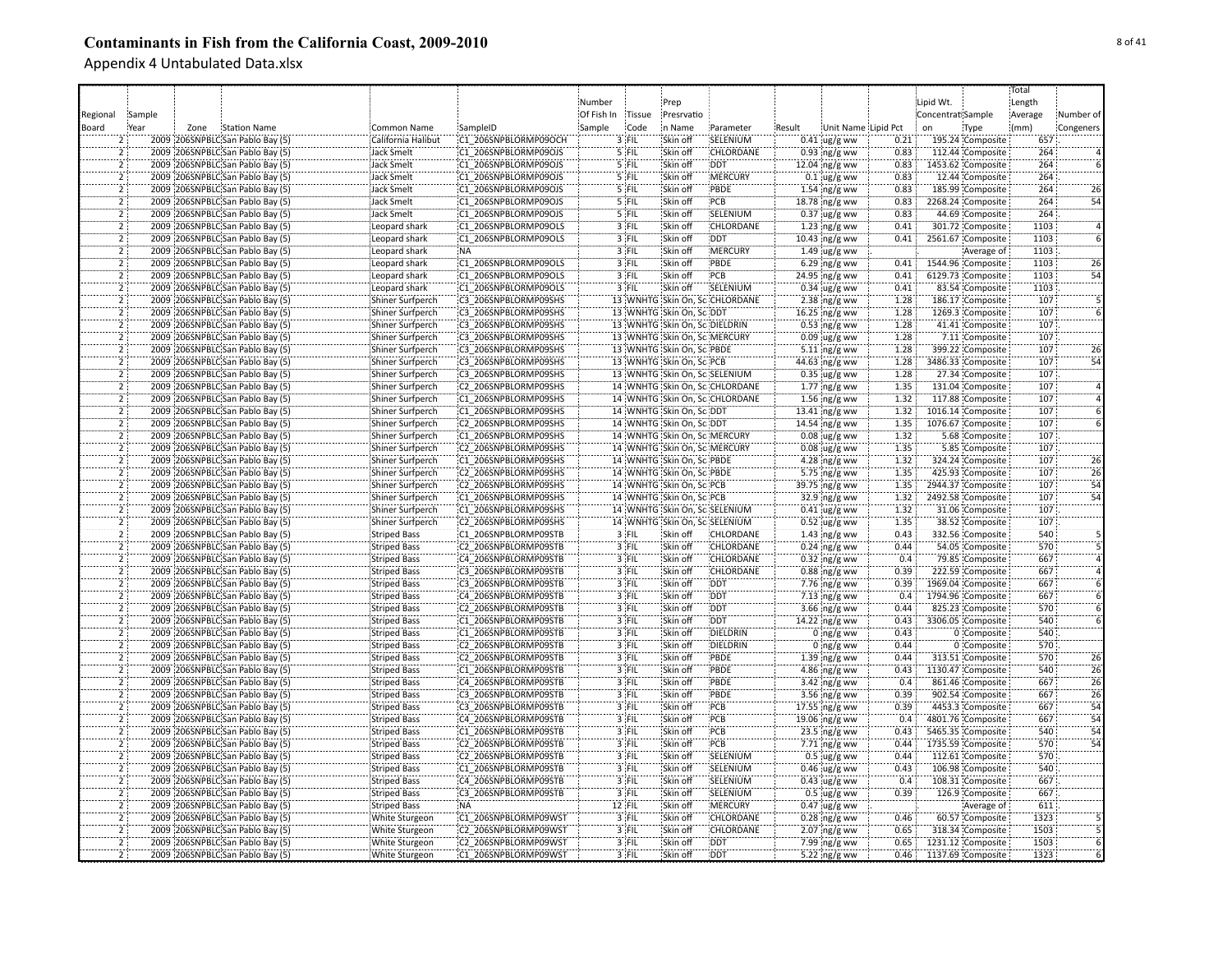|                |                                  |              |                   |                       |            |         |                                |                                |        |                          |                  |                   |                    | Total           |                                  |
|----------------|----------------------------------|--------------|-------------------|-----------------------|------------|---------|--------------------------------|--------------------------------|--------|--------------------------|------------------|-------------------|--------------------|-----------------|----------------------------------|
|                |                                  |              |                   |                       | Number     |         | Prep                           |                                |        |                          |                  | Lipid Wt.         |                    | Length          |                                  |
| Regional       | Sample                           |              |                   |                       | Of Fish In | Tissue  | Presrvatio                     |                                |        |                          |                  | Concentrat Sample |                    | Average         | Number of                        |
| Board          | Year<br>Zone                     | Station Name | Common Name       | SampleID              | Sample     | Code    | in Name                        | Parameter                      | Result | Unit Name Lipid Pct      |                  | $_{0n}$           | Type               | (mm)            | Congeners                        |
|                | 2009 206SNPBLC San Pablo Bay (5  |              | White Sturgeon    | C1 206SNPBLORMP09WST  |            | $3$ FIL | Skin off                       | DIELDRIN                       |        | $0$ ng/g ww              | 0.46             |                   | 0 Composite        | 1323            |                                  |
|                | 2009 206SNPBLC San Pablo Bay (5) |              | White Sturgeon    | C2 206SNPBLORMP09WST  |            | 3 FIL   | Skin off                       | DIELDRIN                       |        | 0.49 ng/g ww             | 0.65             |                   | 75.81 Composite    | 1503            |                                  |
| $\overline{2}$ | 2009 206SNPBLC San Pablo Bay (5) |              | White Sturgeon    | C2 206SNPBLORMP09WST  |            | 3 FIL   | Skin off                       | PBDE                           |        | 4.98 ng/g ww             | 0.65             |                   | 767.95 Composite   | 1503            | 26                               |
| $\overline{2}$ | 2009 206SNPBLC San Pablo Bay (5) |              | White Sturgeon    | C1 206SNPBLORMP09WST  |            | 3 FIL   | Skin off                       | PBDE                           |        | $1.85$ ng/g ww           | 0.46             |                   | 403.05 Composite   | 1323            | 26                               |
| $\overline{2}$ |                                  |              |                   |                       |            |         |                                | PCB                            |        |                          |                  |                   |                    | 1323            | $\overline{54}$                  |
|                | 2009 206SNPBLC San Pablo Bay (5) |              | White Sturgeon    | C1 206SNPBLORMP09WST  |            | 3 FIL   | Skin off                       |                                |        | 5.35 ng/g ww             | 0.46             |                   | 1164.71 Composite  |                 | $\overline{54}$                  |
| ž              | 2009 206SNPBLC San Pablo Bay (5) |              | White Sturgeon    | C2 206SNPBLORMP09WST  |            | 3 FIL   | Skin off                       | PCB                            |        | 12.84 ng/g ww            | 0.65             |                   | 1978.58 Composite  | 1503            |                                  |
| $\overline{2}$ | 2009 206SNPBLC San Pablo Bay (5) |              | White Sturgeon    | :NA                   |            | 6 FIL   | Skin off                       | SELENIUM                       |        | $1.95 \, \text{ug/g}$ ww |                  |                   | Average of         | 1413            |                                  |
| $\overline{2}$ | 2009 204STHBAY South Bay (1)     |              | Jack Smelt        | C1 204STHBAYRMP09OJS  |            | 5 FIL   | Skin off                       | <b>CHLORDANE</b>               |        | $4.12$ ng/g ww           | 0.6              |                   | 683.89 Composite   | 264             |                                  |
| $\overline{2}$ | 2009 204STHBAY South Bay (1)     |              | <b>Jack Smelt</b> | C1 204STHBAYRMP09OJS  |            | $5$ FIL | Skin off                       | <b>DDT</b>                     |        | 10.52 ng/g ww            | 0.6              |                   | 1747.84 Composite  | 264             |                                  |
| $\overline{2}$ | 2009 204STHBAY South Bay (1)     |              | <b>Jack Smelt</b> | C1 204STHBAYRMP09OJS  |            | 5 FIL   | Skin off                       | DIELDRIN                       |        | $0.58$ ng/g ww           | 0.6              |                   | 95.68 Composite    | 264             |                                  |
| 2              | 2009 204STHBAY South Bay (1)     |              | <b>Jack Smelt</b> | C1 204STHBAYRMP09OJS  |            | 5 FIL   | Skin off                       | <b>MERCURY</b>                 |        | $0.08$ ug/g ww           | 0.6              |                   | 13.29 Composite    | 264             |                                  |
| $\overline{2}$ | 2009 204STHBAY South Bay (1)     |              | <b>Jack Smelt</b> | C1 204STHBAYRMP09OJS  |            | $5$ FIL | Skin off                       | PBDE                           |        | $1.86$ ng/g ww           | 0.6              |                   | 309.3 Composite    | 264             | 26                               |
| $\overline{2}$ | 2009 204STHBAY South Bay (1)     |              | <b>Jack Smelt</b> | C1 204STHBAYRMP09OJS  |            | 5 FIL   | Skin off                       | PCB                            |        | 40.39 ng/g ww            | 0.6              |                   | 6709.97 Composite  | 264             | 54                               |
| $\overline{2}$ | 2009 204STHBAY: South Bay (1)    |              | <b>Jack Smelt</b> | C1 204STHBAYRMP09OJS  |            | 5 FIL   | Skin off                       | SELENIUM                       |        | $0.41$ ug/g ww           | 0.6              |                   | 68.11 Composite    | 264             |                                  |
| ï              | 2009 204STHBAY South Bay (1)     |              | Leopard shark     | C1 204STHBAYRMP09OLS  |            | 3 FIL   | Skin off                       | CHLORDANE                      |        | $0.88$ ng/g ww           | 0.36             |                   | 242.66 Composite   | 1038            |                                  |
| 2              | 2009 204STHBAY South Bay (1)     |              | Leopard shark     | C1 204STHBAYRMP09OLS  |            | 3 FIL   | Skin off                       | <b>DDT</b>                     |        | $6.31$ ng/g ww           | 0.36             |                   | 1747.65 Composite  | 1038            |                                  |
| Ï              | 2009 204STHBAY South Bay (1)     |              | Leopard shark     | C1 204STHBAYRMP09OLS  |            | 3 FIL   | Skin off                       | DIELDRIN                       |        | $0$ ng/g ww              | 0.36             |                   | 0 Composite        | 1038            |                                  |
|                | 2009 204STHBAY South Bay (1)     |              | Leopard shark     | NA:                   |            | $3$ FIL | Skin off                       | MERCURY                        |        | $1.15$ ug/g ww           |                  |                   | Average of         | 1038            |                                  |
| $\overline{2}$ | 2009 204STHBAY South Bay (1)     |              | Leopard shark     | C1 204STHBAYRMP09OLS  |            | 3 FIL   | Skin off                       | <b>PBDE</b>                    |        | 5.11 $ng/g$ ww           | 0.36             |                   | 1414.13 Composite  | 1038            | 26                               |
| ï              | 2009 204STHBAY South Bay (1)     |              | Leopard shark     | C1 204STHBAYRMP09OLS  |            | 3 FIL   | Skin off                       | PCB                            |        | 16.83 ng/g ww            | 0.36             |                   | 4662.05 Composite  | 1038            | 54                               |
| $\overline{2}$ | 2009 204STHBAY South Bay (1)     |              | Leopard shark     | C1 204STHBAYRMP09OLS  |            | 3 FIL   | Skin off                       | SELENIUM                       |        | $0.33$ ug/g ww           | 0.36             |                   | 91.41 Composite    | 1038            |                                  |
| $\overline{2}$ | 2009 204STHBAY South Bay (1)     |              |                   | C6 204STHBAYRMP09ONA  |            |         |                                | 39 WNHTG Skin on, ScaCHLORDANE |        | $6.58$ ng/g ww           | 1.08             |                   | 609.26 Composite   | 88              |                                  |
| $\overline{2}$ |                                  |              | Northern Anchovy  |                       |            |         |                                |                                |        |                          |                  |                   |                    |                 |                                  |
|                | 2009 204STHBAY South Bay (1)     |              | Northern Anchovy  | C1 204STHBAYRMP09ONA  |            |         |                                | 39 WNHTG Skin on, ScaCHLORDANE |        | 5.83 ng/g ww             | 1.5              |                   | 388.67 Composite   | 89              |                                  |
| $\overline{2}$ | 2009 204STHBAY South Bay (1)     |              | Northern Anchovy  | C4 204STHBAYRMP09ONA  |            |         |                                | 39 WNHTG Skin on, ScaCHLORDANE |        | 4.17 $ng/g$ ww           | 1.07             |                   | 389.44 Composite   | 89              |                                  |
| $\overline{2}$ | 2009 204STHBAY South Bay (1)     |              | Northern Anchovy  | C2 204STHBAYRMP09ONA  |            |         |                                | 39 WNHTG Skin on, ScaCHLORDANE |        | $6 \log/g$ ww            | 1.55             |                   | 386.84 Composite   | 89              |                                  |
| 2              | 2009 204STHBAY South Bay (1)     |              | Northern Anchovy  | C3 204STHBAYRMP09ONA  |            |         |                                | 39 WNHTG Skin on, ScaCHLORDANE |        | $6.17$ ng/g ww           | 1.62             |                   | 380.74 Composite   | $\overline{91}$ |                                  |
| $\overline{2}$ | 2009 204STHBAY South Bay (1)     |              | Northern Anchovy  | C5 204STHBAYRMP09ONA  |            |         |                                | 39 WNHTG Skin on, ScaCHLORDANE |        | 5.54 ng/g ww             | 1.57             |                   | 352.61 Composite   | 91              |                                  |
|                | 2009 204STHBAY South Bay (1)     |              | Northern Anchovy  | C7 204STHBAYRMP09ONA  |            |         |                                | 39 WNHTG Skin on, ScaCHLORDANE |        | 4.82 $ng/g$ ww           | 1.1              |                   | 437.91 Composite   | $\overline{92}$ |                                  |
| $\overline{2}$ | 2009 204STHBAY South Bay (1)     |              | Northern Anchovy  | C7 204STHBAYRMP09ONA  |            |         | 39 WNHTG Skin on, ScaDDT       |                                |        | 16.01 ng/g ww            | 1.1              |                   | 1455.45 Composite  | 92              |                                  |
| ë.             | 2009 204STHBAY South Bay (1)     |              | Northern Anchovy  | C5 204STHBAYRMP09ONA  |            |         | 39 WNHTG Skin on, ScaDDT       |                                |        | 18.71 ng/g ww            | 1.57             |                   | 1191.91 Composite  | $\overline{91}$ |                                  |
| $\overline{2}$ | 2009 204STHBAY South Bay (1)     |              | Northern Anchovy  | C3 204STHBAYRMP09ONA  |            |         | 39 WNHTG Skin on, ScaDDT       |                                |        | 19.56 ng/g ww            | 1.62             |                   | 1207.65 Composite  | 91              |                                  |
| $\overline{2}$ | 2009 204STHBAY South Bay (1)     |              | Northern Anchovy  | C2 204STHBAYRMP09ONA  |            |         | 39 WNHTG Skin on, ScaDDT       |                                |        | 20.24 ng/g ww            | 1.55             |                   | 1305.87 Composite  | 89              |                                  |
| $\overline{2}$ | 2009 204STHBAY South Bay (1)     |              | Northern Anchovy  | C4 204STHBAYRMP09ONA  |            |         | 39 WNHTG Skin on, Sca DDT      |                                |        | $13.32$ ng/g ww          | 1.07             |                   | 1244.49 Composite  | 89              |                                  |
| $\overline{2}$ | 2009 204STHBAY South Bay (1)     |              | Northern Anchovy  | C1 204STHBAYRMP09ONA  |            |         | 39 WNHTG Skin on, ScaDDT       |                                |        | 19.62 $ng/g$ ww          | 1.5              |                   | 1307.93 Composite  | 89              |                                  |
| $\overline{2}$ | 2009 204STHBAY South Bay (1)     |              | Northern Anchovy  | C6 204STHBAYRMP09ONA  |            |         | 39 WNHTG Skin on, ScaDDT       |                                |        | 20.06 $ng/g$ ww          | 1.08             |                   | 1857.69 Composite  | 88              |                                  |
| $\overline{2}$ | 2009 204STHBAY South Bay (1)     |              | Northern Anchovy  | C6 204STHBAYRMP09ONA  |            |         | 39 WNHTG Skin on, ScaDIELDRIN  |                                |        | $0.94$ ng/g ww           | 1.08             |                   | 86.67 Composite    | 88              |                                  |
| $\overline{2}$ | 2009 204STHBAY South Bay (1)     |              | Northern Anchovy  | C1 204STHBAYRMP09ONA  |            |         | 39 WNHTG Skin on, Sca DIELDRIN |                                |        | $0.76$ ing/g ww          | 1.5              |                   | 50.53 Composite    | 89              |                                  |
| $\overline{2}$ | 2009 204STHBAY South Bay (1)     |              | Northern Anchovy  | C4 204STHBAYRMP09ONA  |            |         | 39 WNHTG Skin on, Sca DIELDRIN |                                |        | $0.58$ ng/g ww           | 1.07             |                   | 54.49 Composite    | 89              |                                  |
| $\overline{2}$ | 2009 204STHBAY South Bay (1)     |              | Northern Anchovy  | C2 204STHBAYRMP09ONA  |            |         | 39 WNHTG Skin on, ScaDIELDRIN  |                                |        | $1.03$ ing/g ww          | 1.55             |                   | 66.45 Composite    | 89              |                                  |
|                | 2009 204STHBAY South Bay (1)     |              | Northern Anchovy  | C3 204STHBAYRMP09ONA  |            |         | 39 WNHTG Skin on, Sca DIELDRIN |                                |        | $0.88$ ing/g ww          | 1.62             |                   | 54.57 Composite    | 91              |                                  |
| 2              | 2009 204STHBAY South Bay (1)     |              | Northern Anchovy  | C5 204STHBAYRMP09ONA  |            |         | 39 WNHTG Skin on, ScaDIELDRIN  |                                |        | $0.96$ ng/g ww           | 1.57             |                   | 60.83 Composite    | $\overline{91}$ |                                  |
| ï              | 2009 204STHBAY South Bay (1)     |              | Northern Anchovy  | C7 204STHBAYRMP09ONA  |            |         | 39 WNHTG Skin on, ScaDIELDRIN  |                                |        | $0.73$ ng/g ww           | $\overline{1.1}$ |                   | 66.64 Composite    | $\overline{92}$ |                                  |
| $\overline{2}$ | 2009 204STHBAY South Bay (1)     |              | Northern Anchovy  | C7 204STHBAYRMP09ONA  |            |         | 39 WNHTG Skin on, ScaPBDE      |                                |        | 7.19 ng/g ww             | 1.1              |                   | 653.27 Composite   | 92              | 26                               |
|                | 2009 204STHBAY South Bay (1)     |              | Northern Anchovy  | C5 204STHBAYRMP09ONA  |            |         | 39 WNHTG Skin on, ScaPBDE      |                                |        | $8.41$ ing/g ww          | 1.57             |                   | 535.41 Composite   | 91              | 26                               |
| $\overline{2}$ | 2009 204STHBAY South Bay (1)     |              | Northern Anchovy  | C3 204STHBAYRMP09ONA  |            |         | 39 WNHTG Skin on, ScaPBDE      |                                |        |                          | 1.62             |                   | 481.79 Composite   | 91              | $\overline{26}$                  |
| $\overline{2}$ |                                  |              |                   |                       |            |         |                                |                                |        | 7.8 ing/g ww             |                  |                   |                    | 89              |                                  |
|                | 2009 204STHBAY South Bay (1)     |              | Northern Anchovy  | C2 204STHBAYRMP09ONA  |            |         | 39 WNHTG Skin on, ScaPBDE      |                                |        | 8.73 ng/g ww             | 1.55             |                   | 563.48 Composite   |                 | 26                               |
| $\overline{2}$ | 2009 204STHBAY South Bay (1)     |              | Northern Anchovy  | C4 204STHBAYRMP09ONA  |            |         | 39 WNHTG Skin on, ScaPBDE      |                                |        | 5.8 ing/g ww             | 1.07             |                   | 541.87 Composite   | 89              | $\overline{26}$                  |
| $\overline{2}$ | 2009 204STHBAY South Bay (1)     |              | Northern Anchovy  | C1 204STHBAYRMP09ONA  |            |         | 39 WNHTG Skin on, ScaPBDE      |                                |        | $8.2 \, \text{ng/g}$ ww  | 1.5              |                   | 546.53 Composite   | 89              | $\overline{26}$                  |
| $\overline{2}$ | 2009 204STHBAY South Bay (1)     |              | Northern Anchovy  | C6 204STHBAYRMP09ONA  |            |         | 39 WNHTG Skin on, ScaPBDE      |                                |        | $8.28$ ng/g ww           | 1.08             |                   | 766.67 Composite   | 88              | $\overline{26}$                  |
| $\overline{2}$ | 2009 204STHBAY South Bay (1)     |              | Northern Anchovy  | C6 204STHBAYRMP09ONA  |            |         | 39 WNHTG Skin on, ScaPCB       |                                |        | 115.48 ng/g ww           | 1.08             |                   | 10692.78 Composite | 88              |                                  |
| $\overline{2}$ | 2009 204STHBAY South Bay (1)     |              | Northern Anchovy  | C1 204STHBAYRMP09ONA  |            |         | 39 WNHTG Skin on, ScaPCB       |                                |        | 119.22 ng/g ww           | 1.5              |                   | 7948.33 Composite  | 89              |                                  |
| 5              | 2009 204STHBAY South Bay (1)     |              | Northern Anchovy  | C4 204STHBAYRMP09ONA  |            |         | 39 WNHTG Skin on, ScaPCB       |                                |        | 94.63 ng/g ww            | 1.07             |                   | 8843.74 Composite  | 89              |                                  |
| $\overline{2}$ | 2009 204STHBAY South Bay (1)     |              | Northern Anchovy  | C2 204STHBAYRMP09ONA  |            |         | 39 WNHTG Skin on, ScaPCB       |                                |        | 128.81 ng/g ww           | 1.55             |                   | 8310.65 Composite  | 89              |                                  |
| 2              | 2009 204STHBAY South Bay (1)     |              | Northern Anchovy  | C3 204STHBAYRMP09ONA  |            |         | 39 WNHTG Skin on, ScaPCB       |                                |        | 117.76 ng/g ww           | 1.62             |                   | 7269.38 Composite  | 91              | 54<br>54<br>54<br>54<br>54<br>54 |
|                | 2009 204STHBAY South Bay (1)     |              | Northern Anchovy  | C5 204STHBAYRMP09ONA  |            |         | 39 WNHTG Skin on, ScaPCB       |                                |        | 118.53 ing/g ww          | 1.57             |                   | 7549.87 Composite  | 91              |                                  |
|                | 2009 204STHBAY South Bay (1)     |              | Northern Anchovy  | C7 204STHBAYRMP09ONA  |            |         | 39 WNHTG Skin on, ScalPCB      |                                |        | 102.54 ng/g ww           | 1.1              |                   | 9321.45 Composite  | 92              | $\overline{54}$                  |
| $\overline{2}$ | 2009 204STHBAY South Bay (1)     |              | Northern Anchovy  | C7 204STHBAYRMP09ONA  |            |         |                                | 39 WNHTG Skin on, ScaSELENIUM  |        | $0.52 \,$ ug/g ww        | 1.1              |                   | 47.27 Composite    | 92              |                                  |
| $\overline{2}$ | 2009 204STHBAY South Bay (1)     |              | Northern Anchovy  | :C5 204STHBAYRMP09ONA |            |         |                                | 39 WNHTG Skin on, ScaSELENIUM  |        | $0.5$ ug/g ww            | 1.57             |                   | 31.85 Composite    | 91              |                                  |
|                | 2009 204STHBAY South Bay (1)     |              | Northern Anchovy  | C3 204STHBAYRMP09ONA  |            |         |                                | 39 WNHTG Skin on, Sca SELENIUM |        | $0.45$ ug/g ww           | 1.62             |                   | 27.78 Composite    | 91              |                                  |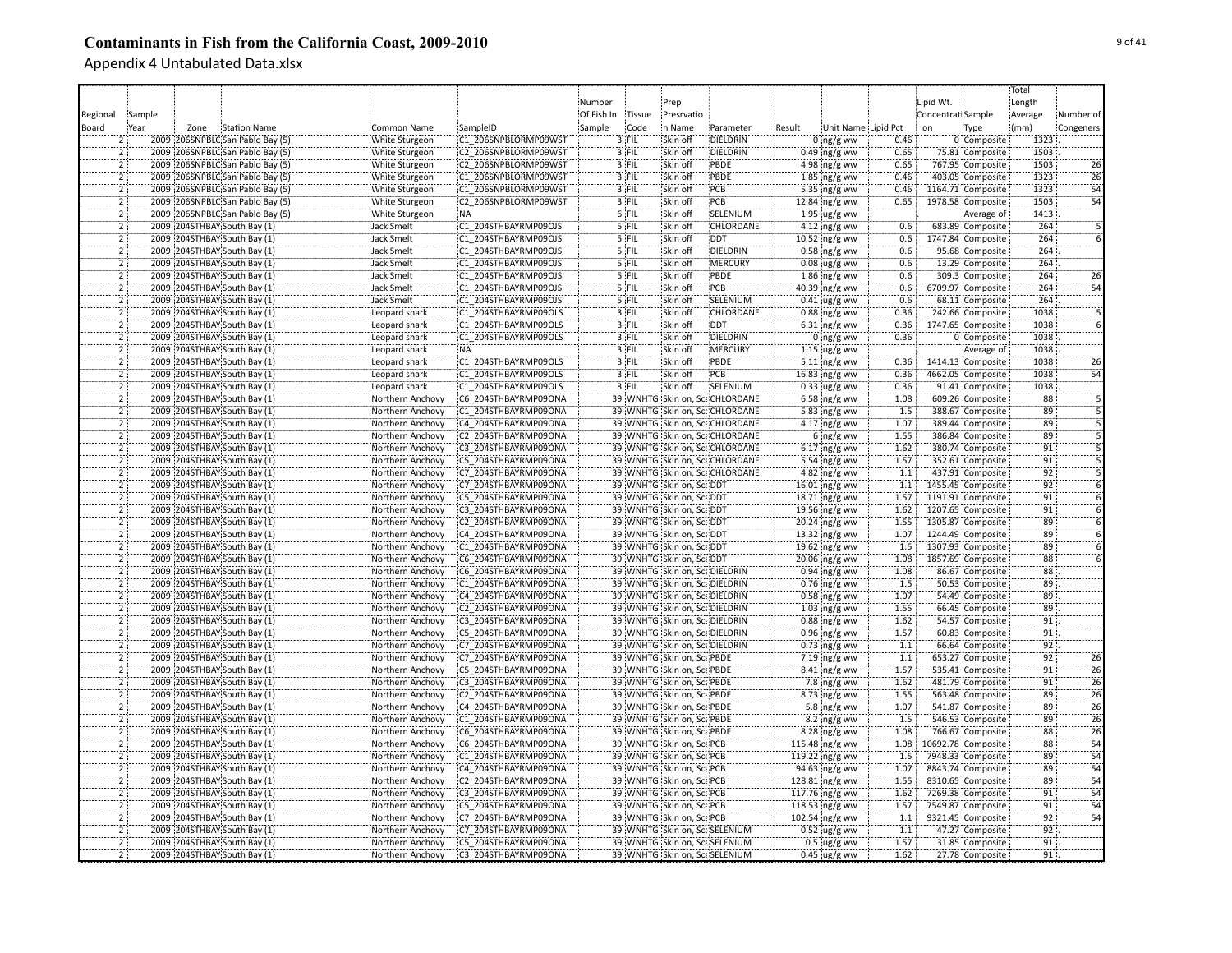|                |        |      |                                             |                                             |                        |            |         |                                |                                 |        |                                |      |                         |                                | Total   |                 |
|----------------|--------|------|---------------------------------------------|---------------------------------------------|------------------------|------------|---------|--------------------------------|---------------------------------|--------|--------------------------------|------|-------------------------|--------------------------------|---------|-----------------|
|                |        |      |                                             |                                             |                        | Number     |         | Prep                           |                                 |        |                                |      | Lipid Wt.               |                                | Length  |                 |
| Regional       | Sample |      |                                             |                                             |                        | Of Fish In | Tissue  | Presrvatio                     |                                 |        |                                |      | Concentrat Sample       |                                | Average | Number of       |
| Board          | Year   | Zone | Station Name                                | Common Name                                 | SampleID               | Sample     | Code    | in Name                        | Parameter                       | Result | Unit Name Lipid Pct            |      | on                      | Type                           | (mm)    | Congeners       |
|                |        |      | 2009 204STHBAY South Bay (1)                | Northern Anchovy                            | C2 204STHBAYRMP09ONA   |            |         | 39 WNHTG Skin on, ScaSELENIUM  |                                 |        | $0.33$ ug/g ww                 | 1.55 |                         | 21.29 Composite                | 89      |                 |
|                |        |      | 2009 204STHBAY South Bay (1)                | Northern Anchovy                            | C4 204STHBAYRMP09ONA   |            |         | 39 WNHTG Skin on, ScaSELENIUM  |                                 |        | $0.51$ ug/g ww                 | 1.07 |                         | 47.66 Composite                | 89      |                 |
| $\overline{2}$ |        |      | 2009 204STHBAY South Bay (1)                | Northern Anchovy                            | C1 204STHBAYRMP09ONA   |            |         | 39 WNHTG Skin on, ScaSELENIUM  |                                 |        | $0.5 \,$ ug/g ww               | 1.5  |                         | 33.33 Composite                | 89      |                 |
|                |        |      | 2009 204STHBAY South Bay (1)                | Northern Anchovy                            | C6 204STHBAYRMP09ONA   |            |         | 39 WNHTG Skin on, ScaSELENIUM  |                                 |        | $0.54 \, \mu g/g$ ww           | 1.08 |                         | 50 Composite                   | 88      |                 |
|                |        |      | 2009 204STHBAY South Bay (1)                | Shiner Surfperch                            | C1 204STHBAYRMP09SHS   |            |         |                                | 19 WNHTG Skin on, Sca CHLORDANE |        | 8.23 ng/g ww                   | 2.03 |                         | 405.27 Composite               | 114     |                 |
|                |        |      | 2009 204STHBAY South Bay (1)                | Shiner Surfperch                            | C2 204STHBAYRMP09SHS   |            |         |                                | 19 WNHTG Skin on, ScaCHLORDANE  |        |                                | 1.71 |                         | 374.5 Composite                | 114     |                 |
| $\overline{2}$ |        |      |                                             |                                             |                        |            |         |                                |                                 |        | $6.4 \, \text{ng/g}$ ww        | 2.11 |                         |                                | 117     |                 |
| $\overline{2}$ |        |      | 2009 204STHBAY South Bay (1)                | Shiner Surfperch                            | C3 204STHBAYRMP09SHS   |            |         |                                | 19 WNHTG Skin on, ScaCHLORDANE  |        | $8.7 \cdot ng/g$ ww            |      |                         | 412.32 Composite               |         |                 |
|                |        |      | 2009 204STHBAY South Bay (1)                | Shiner Surfperch                            | C3 204STHBAYRMP09SHS   |            |         | 19 WNHTG Skin on, ScaDDT       |                                 |        | $27.14$ ng/g ww                | 2.11 |                         | 1286.21 Composite              | 117     |                 |
| $\overline{2}$ |        |      | 2009 204STHBAY South Bay (1)                | Shiner Surfperch                            | C2 204STHBAYRMP09SHS   |            |         | 19 WNHTG Skin on, ScaDDT       |                                 |        | 24.16 ng/g ww                  | 1.71 |                         | 1412.87 Composite              | 114     |                 |
| $\overline{2}$ |        |      | 2009 204STHBAY South Bay (1)                | Shiner Surfperch                            | C1 204STHBAYRMP09SHS   |            |         | 19 WNHTG Skin on, ScaDDT       |                                 |        | 23.53 ng/g ww                  | 2.03 |                         | 1158.92 Composite              | 114     |                 |
| $\overline{2}$ |        |      | 2009 204STHBAY South Bay (1)                | Shiner Surfperch                            | C1 204STHBAYRMP09SHS   |            |         | 19 WNHTG Skin on, ScaDIELDRIN  |                                 |        | $1.19$ ng/g ww                 | 2.03 |                         | 58.62 Composite                | 114     |                 |
| $\overline{2}$ |        |      | 2009 204STHBAY South Bay (1)                | Shiner Surfperch                            | C2 204STHBAYRMP09SHS   |            |         | 19 WNHTG Skin on, Sca DIELDRIN |                                 |        | $0.99$ ng/g ww                 | 1.71 |                         | 58.01 Composite                | 114     |                 |
| $\overline{2}$ |        |      | 2009 204STHBAY South Bay (1)                | Shiner Surfperch                            | C3 204STHBAYRMP09SHS   |            |         | 19 WNHTG Skin on, ScaDIELDRIN  |                                 |        | $1.37$ ng/g ww                 | 2.11 |                         | 64.93 Composite                | 117     |                 |
|                |        |      | 2009 204STHBAY South Bay (1)                | Shiner Surfperch                            | C3 204STHBAYRMP09SHS   |            |         | 19 WNHTG Skin on, Sca MERCURY  |                                 |        | $0.13$ ug/g ww                 | 2.11 |                         | 5.97 Composite                 | 117     |                 |
|                |        |      | 2009 204STHBAY: South Bay (1)               | Shiner Surfperch                            | C1 204STHBAYRMP09SHS   |            |         | 19 WNHTG Skin on, Sca MERCURY  |                                 |        | $0.13$ ug/g ww                 | 2.03 |                         | 6.5 Composite                  | 114     |                 |
| ï              |        |      | 2009 204STHBAY South Bay (1)                | Shiner Surfperch                            | C2 204STHBAYRMP09SHS   |            |         | 19 WNHTG Skin on, Sca MERCURY  |                                 |        | $0.12$ ug/g ww                 | 1.71 |                         | 7.19 Composite                 | 114     |                 |
|                |        |      | 2009 204STHBAY South Bay (1)                | Shiner Surfperch                            | C2 204STHBAYRMP09SHS   |            |         | 19 WNHTG Skin on, ScaPBDE      |                                 |        | $8.33$ ng/g ww                 | 1.71 |                         | 486.96 Composite               | 114     | 26              |
|                |        |      | 2009 204STHBAY South Bay (1)                | Shiner Surfperch                            | C1 204STHBAYRMP09SHS   |            |         | 19 WNHTG Skin on, ScaPBDE      |                                 |        | $8.85$ ng/g ww                 | 2.03 |                         | 435.71 Composite               | 114     | 26              |
|                |        |      | 2009 204STHBAY South Bay (1)                | Shiner Surfperch                            | C3 204STHBAYRMP09SHS   |            |         | 19 WNHTG Skin on, ScaPBDE      |                                 |        | $12.05$ ng/g ww                | 2.11 |                         | 571.04 Composite               | 117     | $\overline{26}$ |
| 5              |        |      | 2009 204STHBAY South Bay (1)                | Shiner Surfperch                            | C3 204STHBAYRMP09SHS   |            |         | 19 WNHTG Skin on, ScaPCB       |                                 |        | 118.1 $\log/g$ ww              | 2.11 |                         | 5597.16 Composite              | 117     | $\overline{54}$ |
| $\overline{2}$ |        |      | 2009 204STHBAY South Bay (1)                | Shiner Surfperch                            | C1 204STHBAYRMP09SHS   |            |         | 19 WNHTG Skin on, ScaPCB       |                                 |        | 104.16 ng/g ww                 | 2.03 |                         | 5130.94 Composite              | 114     | 54              |
| $\overline{2}$ |        |      | 2009 204STHBAY South Bay (1)                | Shiner Surfperch                            | C2 204STHBAYRMP09SHS   |            |         | 19 WNHTG Skin on, ScaPCB       |                                 |        | 109.8 ng/g ww                  | 1.71 |                         | 6420.94 Composite              | 114     | 54              |
| $\overline{2}$ |        |      | 2009 204STHBAY South Bay (1)                | Shiner Surfperch                            | C2 204STHBAYRMP09SHS   |            |         | 19 WNHTG Skin on, ScaSELENIUM  |                                 |        | $0.34$ ug/g ww                 | 1.71 |                         | 19.88 Composite                | 114     |                 |
| $\overline{2}$ |        |      | 2009 204STHBAY South Bay (1)                | Shiner Surfperch                            | C1 204STHBAYRMP09SHS   |            |         | 19 WNHTG Skin on, ScaSELENIUM  |                                 |        | $0.21$ ug/g ww                 | 2.03 |                         | 10.34 Composite                | 114     |                 |
| $\overline{2}$ |        |      | 2009 204STHBAY South Bay (1)                | Shiner Surfperch                            | C3 204STHBAYRMP09SHS   |            |         | 19 WNHTG Skin on, ScaSELENIUM  |                                 |        | $0.5$ ug/g ww                  | 2.11 |                         | 23.7 Composite                 | 117     |                 |
| 2              |        |      | 2009 204STHBAY South Bay (1)                | <b>White Croaker</b>                        | C1 204STHBAYRMP09OWC 1 |            | 5 FIL   | Skin off                       | CHLORDANE                       |        | $0.22$ ng/g ww                 | 0.48 |                         | 45.17 Composite                | 276     |                 |
|                |        |      | 2009 204STHBAY South Bay (1)                | <b>White Croaker</b>                        | C2 204STHBAYRMP09OWC 1 |            | 5 FIL   | Skin off                       | CHLORDANE                       |        | $3.26$ ng/g ww                 | 2.44 |                         | 133.48 Composite               | 287     |                 |
|                |        |      | 2009 204STHBAY South Bay (1)                | <b>White Croaker</b>                        | C3 204STHBAYRMP09OWC 1 |            | 5 FIL   | Skin off                       | CHLORDANE                       |        | $0.99$ ng/g ww                 | 0.83 |                         | 119.83 Composite               | 290     |                 |
|                |        |      | 2009 204STHBAY South Bay (1)                | <b>White Croaker</b>                        | C3 204STHBAYRMP09OWC 1 |            | 5 FIL   | Skin off                       | <b>DDT</b>                      |        | 4.86 ng/g ww                   | 0.83 |                         | 587.91 Composite               | 290     |                 |
|                |        |      | 2009 204STHBAY South Bay (1)                | White Croaker                               | C2 204STHBAYRMP09OWC 1 |            | 5 FIL   | Skin off                       | DDT                             |        | $11.14$ ng/g ww                | 2.44 |                         | 456.52 Composite               | 287     |                 |
|                |        |      | 2009 204STHBAY South Bay (1)                | <b>White Croaker</b>                        | C1 204STHBAYRMP09OWC_1 |            | 5 FIL   | Skin off                       | DDT                             |        | 1.75 $ng/g$ ww                 | 0.48 |                         | 368.7 Composite                | 276     |                 |
| $\overline{2}$ |        |      | 2009 204STHBAY South Bay (1)                | <b>White Croaker</b>                        | C1 204STHBAYRMP09OWC 1 |            | 5 FIL   | Skin off                       | DIELDRIN                        |        | $0$ ing/g ww                   | 0.48 |                         | 0 Composite                    | 276     |                 |
| $\overline{2}$ |        |      | 2009 204STHBAY South Bay (1)                | <b>White Croaker</b>                        | C2 204STHBAYRMP09OWC 1 |            | 5 FIL   | Skin off                       | DIELDRIN                        |        | $0.84$ ng/g ww                 | 2.44 |                         | 34.59 Composite                | 287     |                 |
| $\overline{2}$ |        |      | 2009 204STHBAY South Bay (1)                | <b>White Croaker</b>                        | C3 204STHBAYRMP09OWC 1 |            | 5 FIL   | Skin off                       | DIELDRIN                        |        | $0.47$ ng/g ww                 | 0.83 |                         | 56.83 Composite                | 290     |                 |
| $\overline{2}$ |        |      | 2009 204STHBAY South Bay (1)                | <b>White Croaker</b>                        | C3 204STHBAYRMP09OWC 1 |            | 5 FIL   | Skin off                       | PBDE                            |        | $1.94$ ng/g ww                 | 0.83 |                         | 235.19 Composite               | 290     | 26              |
|                |        |      | 2009 204STHBAY South Bay (1)                | <b>White Croaker</b>                        | C2 204STHBAYRMP09OWC 1 |            | 5 FIL   | Skin off                       | PBDE                            |        | 5.4 $\log/g$ ww                | 2.44 |                         | 221.23 Composite               | 287     | 26              |
| $\overline{2}$ |        |      | 2009 204STHBAY South Bay (1)                | <b>White Croaker</b>                        | C1 204STHBAYRMP09OWC 1 |            | 5 FIL   | Skin off                       | PBDE                            |        | $0.94$ ng/g ww                 | 0.48 |                         | 197.9 Composite                | 276     | $\overline{26}$ |
| $\overline{2}$ |        |      | 2009 204STHBAY South Bay (1)                | <b>White Croaker</b>                        | C1 204STHBAYRMP09OWC 1 |            | $5$ FIL | Skin off                       | PCB                             |        | 8.43 ng/g ww                   | 0.48 |                         | 1770.38 Composite              | 276     | $\overline{54}$ |
| $\overline{2}$ |        |      | 2009 204STHBAY South Bay (1)                | <b>White Croaker</b>                        | C2 204STHBAYRMP09OWC 1 |            | 5 FIL   | Skin off                       | PCB                             |        | 72.06 ng/g ww                  | 2.44 |                         | 2953.08 Composite              | 287     | $rac{1}{54}$    |
|                |        |      | 2009 204STHBAY South Bay (1)                | <b>White Croaker</b>                        | C3 204STHBAYRMP09OWC 1 |            | 5 FIL   | Skin off                       | PCB                             |        | 28.28 ng/g ww                  | 0.83 |                         | 3419.23 Composite              | 290     | $\overline{54}$ |
|                |        |      | 2009 204STHBAY South Bay (1)                | White Croaker                               | C3 204STHBAYRMP09OWC 1 |            | '5 FIL  | Skin off                       | SELENIUM                        |        | $0.53$ ug/g ww                 | 0.83 |                         | 64.09 Composite                | 290     |                 |
|                |        |      | 2009 204STHBAY South Bay (1)                | <b>White Croaker</b>                        | C2 204STHBAYRMP09OWC_1 |            | '5 FIL  | Skin off                       | SELENIUM                        |        | $0.45$ ug/g ww                 | 2.44 |                         | 18.44 Composite                | 287     |                 |
|                |        |      | 2009 204STHBAY South Bay (1)                | <b>White Croaker</b>                        | C1 204STHBAYRMP09OWC 1 |            | 5 FIL   | Skin off                       | SELENIUM                        |        | $0.42$ ug/g ww                 | 0.48 |                         | 88.24 Composite                | 276     |                 |
|                |        |      | 2009 204STHBAY South Bay (1)                | <b>White Sturgeon</b>                       | C1 204STHBAYRMP09WST   |            | 3 FIL   | Skin off                       | CHLORDANE                       |        | $1.35$ ing/g ww                | 0.4  |                         | 333.75 Composite               | 1223    |                 |
| $\overline{2}$ |        |      | 2009 204STHBAY South Bay (1)                | White Sturgeon                              | C2 204STHBAYRMP09WST   |            | 3 FIL   | Skin off                       | CHLORDANE                       |        | $1.28$ ing/g ww                | 0.5  |                         | 255.71 Composite               | 1237    |                 |
| $\overline{2}$ |        |      | 2009 204STHBAY South Bay (1)                | <b>White Sturgeon</b>                       | C2 204STHBAYRMP09WST   |            | $3$ FIL | Skin off                       | <b>DDT</b>                      |        | 4.49 ng/g ww                   | 0.5  |                         | 899 Composite                  | 1237    |                 |
| $\overline{2}$ |        |      | 2009 204STHBAY South Bay (1)                | <b>White Sturgeon</b>                       | C1 204STHBAYRMP09WST   |            | $3$ FIL | Skin off                       | :DDT                            |        | 4.45 $ng/g$ ww                 | 0.4  |                         | 1105.21 Composite              | 1223    |                 |
| $\overline{2}$ |        |      | 2009 204STHBAY South Bay (1)                | White Sturgeon                              | C1 204STHBAYRMP09WST   |            | 3 FIL   | Skin off                       | <b>DIELDRIN</b>                 |        | $0$ ng/g ww                    | 0.4  |                         | 0 Composite                    | 1223    |                 |
| $\overline{2}$ |        |      | 2009 204STHBAY South Bay (1)                | White Sturgeon                              | C2 204STHBAYRMP09WST   |            | 3 FIL   | Skin off                       | DIELDRIN                        |        | $0.45$ ng/g ww                 | 0.5  |                         | 90.78 Composite                | 1237    |                 |
| $\overline{2}$ |        |      | 2009 204STHBAY South Bay (1)                | <b>White Sturgeon</b>                       | C2 204STHBAYRMP09WST   |            | $3$ FIL | Skin off                       | PBDE                            |        | $2.87$ ng/g ww                 | 0.5  |                         | 575.75 Composite               | 1237    | 26              |
|                |        |      | 2009 204STHBAY South Bay (1)                | White Sturgeon                              | C1 204STHBAYRMP09WST   |            | $3$ FIL | Skin off                       | PBDE                            |        | $1.62$ ing/g ww                | 0.4  |                         | 402.98 Composite               | 1223    | 26              |
|                |        |      | 2009 204STHBAY South Bay (1)                | White Sturgeon                              | C1 204STHBAYRMP09WST   |            | 3 FIL   | Skin off                       | PCB                             |        | 14.45 ng/g ww                  | 0.4  |                         | 3585.86 Composite              | 1223    | 54              |
|                |        |      | 2009 204STHBAY South Bay (1)                | White Sturgeon                              | C2 204STHBAYRMP09WST   |            | 3 FIL   | Skin off                       | PCB                             |        | 13.31 ng/g ww                  | 0.5  |                         | 2667.33 Composite              | 1237    | $rac{1}{54}$    |
|                |        |      | 2009 204STHBAY South Bay (1)                |                                             | :NA                    |            | 6 FIL   | Skin off                       | SELENIUM                        |        | $1 \,$ ug/g ww                 |      |                         |                                | 1230    |                 |
|                |        |      | 2009 203SANFRNSan Francisco Waterfront (3)  | <b>White Sturgeon</b><br>California Halibut | C1 203SANFRNRMP09OCH   |            | 3 FIL   | Skin off                       | CHLORDANE                       |        | $0.3$ ng/g ww                  | 0.21 |                         | Average of<br>141.98 Composite | 640     |                 |
|                |        |      | 2009 203SANFRN San Francisco Waterfront (3) | California Halibut                          | C1 203SANFRNRMP09OCH   |            | 3 FIL   | Skin off                       | <b>DDT</b>                      |        |                                | 0.21 |                         | 1786.79 Composite              | 640     |                 |
| ž              |        |      | 2009 203SANFRMSan Francisco Waterfront (3)  | California Halibut                          | C1 203SANFRNRMP09OCH   |            | 3 FIL   | Skin off                       | <b>MERCURY</b>                  |        | 3.79 ng/g ww<br>$0.24$ ug/g ww | 0.21 |                         | 113.68 Composite               | 640     |                 |
| $\overline{2}$ |        |      | 2009 203SANFRMSan Francisco Waterfront (3)  | California Halibut                          | C1 203SANFRNRMP09OCH   |            | 3 FIL   | Skin off                       | PBDE                            |        |                                | 0.21 |                         | 1148.58 Composite              | 640     | 26              |
|                |        |      |                                             |                                             |                        |            |         |                                |                                 |        | $2.44$ ng/g ww                 |      |                         |                                |         |                 |
|                |        |      | 2009 203SANFRN San Francisco Waterfront (3) | California Halibut                          | C1 203SANFRNRMP09OCH   |            | 3 FIL   | Skin off                       | PCB                             |        | 32.76 ng/g ww                  |      | 0.21 15454.72 Composite |                                | 640     | 54              |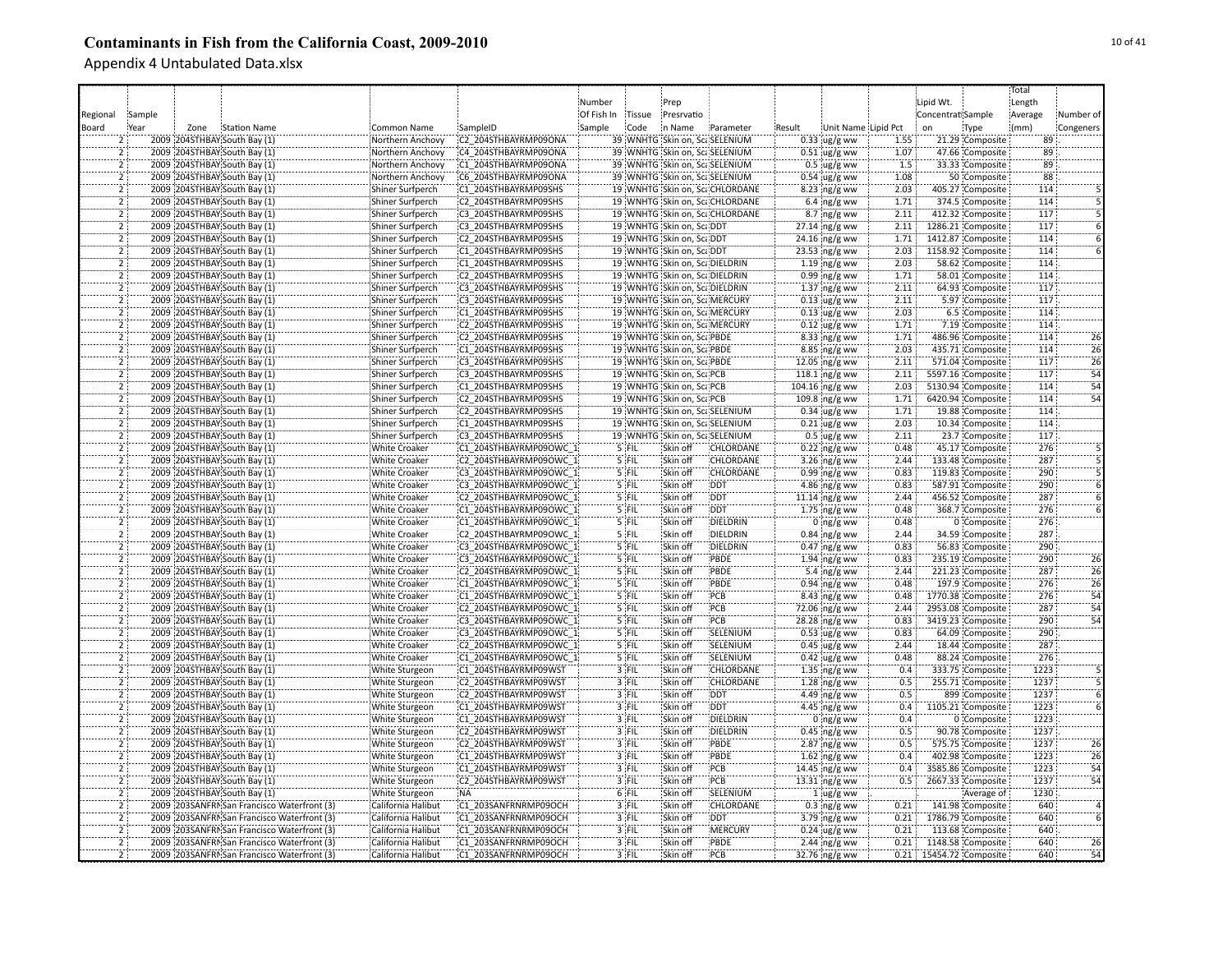|                                  |        |                            |                                             |                         |                      |            |         |                                |                                 |        |                         |       |                         |                    | Total           |                 |
|----------------------------------|--------|----------------------------|---------------------------------------------|-------------------------|----------------------|------------|---------|--------------------------------|---------------------------------|--------|-------------------------|-------|-------------------------|--------------------|-----------------|-----------------|
|                                  |        |                            |                                             |                         |                      | Number     |         | Prep                           |                                 |        |                         |       | Lipid Wt.               |                    | Length          |                 |
| Regional                         | Sample |                            |                                             |                         |                      | Of Fish In | Tissue  | Presrvatio                     |                                 |        |                         |       | Concentrat Sample       |                    | Average         | Number of       |
|                                  | Year   |                            |                                             |                         |                      | Sample     | Code    | in Name                        |                                 |        |                         |       | on                      |                    |                 |                 |
| Board                            |        | Zone                       | Station Name                                | Common Name             | SampleID             |            |         |                                | Parameter                       | Result | Unit Name Lipid Pct     |       |                         | Type               | (mm)            | Congeners       |
|                                  |        |                            | 2009 203SANFRI San Francisco Waterfront (3) | California Halibut      | C1 203SANFRNRMP09OCH |            | $3$ FIL | Skin off                       | SELENIUM                        |        | $0.32$ ug/g ww          | 0.21  |                         | 150.94 Composite   | 640             |                 |
|                                  |        |                            | 2009 203SANFRI San Francisco Waterfront (3) | <b>Jack Smelt</b>       | C1 203SANFRNRMP09OJS |            | 5 FIL   | Skin off                       | CHLORDANE                       |        | $0.35$ ng/g ww          | 0.4   |                         | 86.88 Composite    | 259             |                 |
| $\overline{2}$                   |        |                            | 2009 203SANFRNSan Francisco Waterfront (3)  | <b>Jack Smelt</b>       | C1 203SANFRNRMP09OJS |            | 5 FIL   | Skin off                       | <b>DDT</b>                      |        | 10.28 ng/g ww           | 0.4   |                         | 2544.31 Composite  | 259             |                 |
| $\overline{2}$                   |        |                            | 2009 203SANFRMSan Francisco Waterfront (3)  | Jack Smelt              | C1 203SANFRNRMP09OJS |            | 5 FIL   | Skin off                       | MERCURY                         |        | $0.08$ ug/g ww          | 0.4   |                         | 20.3 Composite     | 259             |                 |
| $\overline{2}$                   |        |                            | 2009 203SANFRMSan Francisco Waterfront (3)  | <b>Jack Smelt</b>       | C1 203SANFRNRMP09OJS |            | 5 FIL   | Skin off                       | PBDE                            |        | $0.97$ ng/g ww          | 0.4   |                         | 241.09 Composite   | 259             | 26              |
| 2                                |        |                            | 2009 203SANFRNSan Francisco Waterfront (3)  | <b>Jack Smelt</b>       | C1 203SANFRNRMP09OJS |            | 5 FIL   | Skin off                       | PCB                             |        | 8.57 ng/g ww            | 0.4   |                         | 2120.1 Composite   | 259             | 54              |
| $\overline{2}$                   |        |                            | 2009 203SANFRNSan Francisco Waterfront (3)  | <b>Jack Smelt</b>       | C1 203SANFRNRMP09OJS |            | 5 FIL   | Skin off                       | SELENIUM                        |        | $0.23$ ug/g ww          | 0.4   |                         | 56.93 Composite    | 259             |                 |
| $\overline{2}$                   |        |                            | 2009 203SANFRNSan Francisco Waterfront (3)  | Shiner Surfperch        | C2 203SANFRNRMP09SHS |            |         |                                | 16 WNHTG Skin On, SciCHLORDANE  |        | 4.71 ng/g ww            | 1.23  |                         | 382.76 Composite   | 111             |                 |
| $\overline{2}$                   |        |                            | 2009 203SANFRMSan Francisco Waterfront (3)  | Shiner Surfperch        | C3 203SANFRNRMP09SHS |            |         |                                | 16 WNHTG Skin On, SciCHLORDANE  |        | 8.21 ng/g ww            | 1.22  |                         | 673.36 Composite   | 117             |                 |
| $\overline{2}$                   |        |                            | 2009 203SANFRI San Francisco Waterfront (3) | Shiner Surfperch        | C1 203SANFRNRMP09SHS |            |         |                                | 16 WNHTG Skin On, SciCHLORDANE  |        | 11.04 ng/g ww           | 1.35  |                         | 817.93 Composite   | 107             |                 |
| $\overline{2}$                   |        |                            | 2009 203SANFRN San Francisco Waterfront (3) | Shiner Surfperch        | C1 203SANFRNRMP09SHS |            |         | 16 WNHTG Skin On, Sc. DDT      |                                 |        | 17.96 ng/g ww           | 1.35  |                         | 1330.15 Composite  | 107             |                 |
| $\overline{2}$                   |        |                            | 2009 203SANFRNSan Francisco Waterfront (3)  | Shiner Surfperch        | C3 203SANFRNRMP09SHS |            |         | 16 WNHTG Skin On, Sc. DDT      |                                 |        | 19.03 ng/g ww           | 1.22  |                         | 1559.59 Composite  | 117             |                 |
| $\overline{2}$                   |        |                            | 2009 203SANFRMSan Francisco Waterfront (3)  | Shiner Surfperch        | C2 203SANFRNRMP09SHS |            |         | 16 WNHTG Skin On, Sc DDT       |                                 |        | 13.96 ng/g ww           | 1.23  |                         | 1134.8 Composite   | 111             |                 |
| $\overline{2}$                   |        |                            | 2009 203SANFRMSan Francisco Waterfront (3)  | Shiner Surfperch        | C1 203SANFRNRMP09SHS |            |         | 16 WNHTG Skin On, Sc. MERCURY  |                                 |        | $0.08$ ug/g ww          | 1.35  |                         | 5.93 Composite     | 107             |                 |
| 5                                |        |                            | 2009 203SANFRI San Francisco Waterfront (3) | Shiner Surfperch        | C2 203SANFRNRMP09SHS |            |         | 16 WNHTG Skin On, Sc. MERCURY  |                                 |        | $0.09$ ug/g ww          | 1.23  |                         | 7.07 Composite     | 111             |                 |
| 2                                |        |                            | 2009 203SANFRI San Francisco Waterfront (3) | Shiner Surfperch        | C3 203SANFRNRMP09SHS |            |         | 16 WNHTG Skin On, Sc: MERCURY  |                                 |        | $0.1$ ug/g ww           | 1.22  |                         | 7.79 Composite     | 117             |                 |
| $\overline{2}$                   |        |                            | 2009 203SANFRI San Francisco Waterfront (3) |                         | C3 203SANFRNRMP09SHS |            |         |                                |                                 |        |                         | 1.22  |                         | 546.48 Composite   | 117             | 26              |
|                                  |        |                            |                                             | Shiner Surfperch        |                      |            |         | 16 WNHTG Skin On, SciPBDE      |                                 |        | $6.67$ ng/g ww          |       |                         |                    |                 |                 |
| $\overline{2}$                   |        |                            | 2009 203SANFRNSan Francisco Waterfront (3)  | Shiner Surfperch        | C2 203SANFRNRMP09SHS |            |         | 16 WNHTG Skin On, SciPBDE      |                                 |        | 4.49 ng/g ww            | 1.23  |                         | 364.96 Composite   | 111             | $\overline{26}$ |
|                                  |        |                            | 2009 203SANFRNSan Francisco Waterfront (3)  | Shiner Surfperch        | C1 203SANFRNRMP09SHS |            |         | 16 WNHTG Skin On, Sci PBDE     |                                 |        | 6.59 ng/g ww            | 1.35  |                         | 487.85 Composite   | 107             | 26              |
| $\overline{2}$                   |        |                            | 2009 203SANFRI San Francisco Waterfront (3) | Shiner Surfperch        | C1 203SANFRNRMP09SHS |            |         | 16 WNHTG Skin On, Sc: PCB      |                                 |        | 164.17 ng/g ww          | 1.35: |                         | 12160.52 Composite | 107             | $\overline{54}$ |
| $\overline{2}$                   |        |                            | 2009 203SANFRI San Francisco Waterfront (3) | Shiner Surfperch        | C2 203SANFRNRMP09SHS |            |         | 16 WNHTG Skin On, Sc: PCB      |                                 |        | 142.59 ng/g ww          |       | 1.23 11593.09 Composite |                    | 111             | 54              |
| $\overline{2}$                   |        |                            | 2009 203SANFRMSan Francisco Waterfront (3)  | <b>Shiner Surfperch</b> | C3 203SANFRNRMP09SHS |            |         | 16 WNHTG Skin On, Sc: PCB      |                                 |        | 179.44 ng/g ww          |       | 1.22 14707.79 Composite |                    | 117             | 54              |
| $\overline{2}$                   |        |                            | 2009 203SANFRI San Francisco Waterfront (3) | <b>Shiner Surfperch</b> | C3 203SANFRNRMP09SHS |            |         |                                | 16 WNHTG Skin On, Sc: SELENIUM  |        | $0.53$ ug/g ww          | 1.22  |                         | 43.44 Composite    | 117             |                 |
| $\overline{2}$                   |        |                            | 2009 203SANFRMSan Francisco Waterfront (3)  | <b>Shiner Surfperch</b> | C2 203SANFRNRMP09SHS |            |         |                                | 16 WNHTG Skin On, Sc: SELENIUM  |        | $0.49$ ug/g ww          | 1.23  |                         | 39.84 Composite    | 111             |                 |
| $\overline{2}$                   |        |                            | 2009 203SANFRMSan Francisco Waterfront (3)  | Shiner Surfperch        | C1 203SANFRNRMP09SHS |            |         |                                | 16 WNHTG Skin On, Sc:SELENIUM   |        | $0.48$ ug/g ww          | 1.35  |                         | 35.56 Composite    | 107             |                 |
| $\overline{2}$                   |        |                            | 2009 203OAKLNI Oakland (2)                  | <b>Jack Smelt</b>       | C1 203OAKLNDRMP09OJS |            | 5 FIL   | Skin off                       | CHLORDANE                       |        | $1.81$ ng/g ww          | 0.91  |                         | 198.68 Composite   | 266             |                 |
| $\overline{2}$                   |        |                            | 2009 2030AKLNI Oakland (2)                  | <b>Jack Smelt</b>       | C1 203OAKLNDRMP09OJS |            | 5 FIL   | Skin off                       | <b>DDT</b>                      |        | 17.31 ng/g ww           | 0.91  |                         | 1903.85 Composite  | 266             |                 |
| $\overline{2}$                   |        |                            | 2009 203OAKLNI Oakland (2)                  | <b>Jack Smelt</b>       | C1 203OAKLNDRMP09OJS |            | 5 FIL   | Skin off                       | DIELDRIN                        |        | $0.51$ ng/g ww          | 0.91  |                         | 55.89 Composite    | 266             |                 |
|                                  |        |                            | 2009 203OAKLNI Oakland (2)                  | Jack Smelt              | C1 203OAKLNDRMP09OJS |            | 5 FIL   | Skin off                       | MERCURY                         |        | $0.07$ ug/g ww          | 0.91  |                         | 8.03 Composite     | 266             |                 |
| $\overline{2}$                   |        |                            | 2009 2030AKLNI Oakland (2)                  | <b>Jack Smelt</b>       | C1 203OAKLNDRMP09OJS |            | 5 FIL   | Skin off                       | PBDE                            |        | $1.81$ ng/g ww          | 0.91  |                         | 199.45 Composite   | 266             | 26              |
| Ï                                |        |                            | 2009 2030AKLNI Oakland (2)                  | <b>Jack Smelt</b>       | C1 2030AKLNDRMP09OJS |            | 5 FIL   | Skin off                       | PCB                             |        | 19.63 ng/g ww           | 0.91  |                         | 2158.97 Composite  | 266             | 54              |
| $\overline{2}$                   |        |                            | 2009 203OAKLNI Oakland (2)                  | <b>Jack Smelt</b>       | C1 203OAKLNDRMP09OJS |            | 5 FIL   | Skin off                       | SELENIUM                        |        | $0.28$ ug/g ww          | 0.91  |                         | 30.8 Composite     | 266             |                 |
| $\overline{2}$                   |        |                            | 2009 2030AKLNI Oakland (2)                  | Northern Anchovy        | C2 203OAKLNDRMP09ONA |            |         |                                | 32 WNHTG Skin on, Sca CHLORDANE |        | $6.06$ ng/g ww          | 1.81  |                         | 334.81 Composite   | 84              |                 |
| $\overline{2}$                   |        |                            | 2009 203OAKLNI Oakland (2)                  | Northern Anchovy        | C2 203OAKLNDRMP09ONA |            |         | 32 WNHTG Skin on, ScaDDT       |                                 |        | 23.26 ng/g ww           | 1.81  |                         | 1285.19 Composite  | 84              |                 |
| $\overline{2}$                   |        |                            | 2009 203OAKLNI Oakland (2)                  | Northern Anchovy        | C2 203OAKLNDRMP09ONA |            |         | 32 WNHTG Skin on, ScaDIELDRIN  |                                 |        | $0.95$ ing/g ww         | 1.81  |                         | 52.65 Composite    | 84              |                 |
| $\overline{2}$                   |        |                            | 2009 2030AKLNI Oakland (2)                  | Northern Anchovy        | C2 203OAKLNDRMP09ONA |            |         | 32 WNHTG Skin on, ScalPBDE     |                                 |        | $9.41$ ng/g ww          | 1.81  |                         | 520.06 Composite   | 84              | 26              |
| $\overline{2}$                   |        | 2009 2030AKLNI Oakland (2) |                                             |                         | C2 203OAKLNDRMP09ONA |            |         |                                |                                 |        |                         | 1.81  |                         |                    | 84              | 54              |
|                                  |        |                            |                                             | Northern Anchovy        |                      |            |         | 32 WNHTG Skin on, ScalPCB      |                                 |        | 153.23 ng/g ww          |       |                         | 8465.97 Composite  |                 |                 |
| $\overline{2}$<br>$\overline{2}$ |        |                            | 2009 2030AKLNI Oakland (2)                  | Northern Anchovy        | C2 203OAKLNDRMP09ONA |            |         |                                | 32 WNHTG Skin on, ScaSELENIUM   |        | $0.47$ ug/g ww          | 1.81  |                         | 25.97 Composite    | 84              |                 |
|                                  |        |                            | 2009 203OAKLNI Oakland (2)                  | Northern Anchovy        | C1 203OAKLNDRMP09ONA |            |         |                                | 33 WNHTG Skin on, Sca CHLORDANE |        | 4.26 $ng/g$ ww          | 2.11  |                         | 201.71 Composite   | 85              |                 |
| $\overline{2}$                   |        |                            | 2009 203OAKLNI Oakland (2)                  | Northern Anchovy        | C1 203OAKLNDRMP09ONA |            |         | 33 WNHTG Skin on, ScaDDT       |                                 |        | 19.19 ng/g ww           | 2.11  |                         | 909.48 Composite   | 85              |                 |
| 5                                |        | 2009 2030AKLNI Oakland (2) |                                             | Northern Anchovy        | C1 203OAKLNDRMP09ONA |            |         | 33 WNHTG Skin on, Sca DIELDRIN |                                 |        | 1.04 ng/g ww            | 2.11  |                         | 49.29 Composite    | 85              |                 |
| 2                                |        |                            | 2009 2030AKLNI Oakland (2)                  | Northern Anchovy        | C1 203OAKLNDRMP09ONA |            |         | 33 WNHTG Skin on, ScaPBDE      |                                 |        | $7.42$ ng/g ww          | 2.11  |                         | 351.71 Composite   | $\overline{85}$ | $\overline{26}$ |
| $\overline{2}$                   |        |                            | 2009 2030AKLNI Oakland (2)                  | Northern Anchovy        | C1 203OAKLNDRMP09ONA |            |         | 33 WNHTG Skin on, ScalPCB      |                                 |        | $111.99$ ng/g ww        | 2.11  |                         | 5307.73 Composite  | 85              | 54              |
| 2                                |        |                            | 2009 2030AKLNI Oakland (2)                  | Northern Anchovy        | C1 203OAKLNDRMP09ONA |            |         |                                | 33 WNHTG Skin on, ScaSELENIUM   |        | $0.41$ ug/g ww          | 2.11  |                         | 19.43 Composite    | 85              |                 |
| $\overline{2}$                   |        |                            | 2009 203OAKLNI Oakland (2)                  | Shiner Surfperch        | C2 203OAKLNDRMP09SHS |            |         |                                | 20 WNHTG Skin On, SciCHLORDANE  |        | 16.48 ing/g ww          | 1.52  |                         | 1084.01 Composite  | 112             |                 |
| $\overline{2}$                   |        |                            | 2009 203OAKLNI Oakland (2)                  | Shiner Surfperch        | C1 203OAKLNDRMP09SHS |            |         |                                | 20 WNHTG Skin On, SciCHLORDANE  |        | 12.89 ng/g ww           | 1.39  |                         | 927.05 Composite   | 114             |                 |
| $\overline{2}$                   |        | 2009 203OAKLNI Oakland (2) |                                             | <b>Shiner Surfperch</b> | C3 203OAKLNDRMP09SHS |            |         |                                | 20 WNHTG Skin On, Sc: CHLORDANE |        | 14.79 ng/g ww           | 1.17  |                         | 1264.19 Composite  | 109             |                 |
| $\overline{2}$                   |        | 2009 203OAKLNI Oakland (2) |                                             | <b>Shiner Surfperch</b> | C3_203OAKLNDRMP09SHS |            |         | 20 WNHTG Skin On, Sc: DDT      |                                 |        | 29.01 ng/g ww           | 1.17  |                         | 2479.49 Composite  | 109             |                 |
| $\overline{2}$                   |        | 2009 203OAKLNI Oakland (2) |                                             | Shiner Surfperch        | C1 203OAKLNDRMP09SHS |            |         | 20 WNHTG Skin On, Sc: DDT      |                                 |        | 30.44 ng/g ww           | 1.39  |                         | 2190.07 Composite  | 114             |                 |
| $\overline{2}$                   |        | 2009 2030AKLNI Oakland (2) |                                             | Shiner Surfperch        | C2 203OAKLNDRMP09SHS |            |         | 20 WNHTG Skin On, Sc: DDT      |                                 |        | 34.36 ng/g ww           | 1.52  |                         | 2260.2 Composite   | 112             |                 |
| $\overline{2}$                   |        |                            | 2009 2030AKLNI Oakland (2)                  | Shiner Surfperch        | C2 203OAKLNDRMP09SHS |            |         | 20 WNHTG Skin On, Sci DIELDRIN |                                 |        | 1.28 $ng/g$ ww          | 1.52  |                         | 84.21 Composite    | 112             |                 |
| $\overline{2}$                   |        | 2009 2030AKLNI Oakland (2) |                                             | Shiner Surfperch        | C1 203OAKLNDRMP09SHS |            |         | 20 WNHTG Skin On, Sc: DIELDRIN |                                 |        | $1.03$ ng/g ww          | 1.39  |                         | 74.1 Composite     | 114             |                 |
| $\overline{2}$                   |        | 2009 203OAKLNI Oakland (2) |                                             | Shiner Surfperch        | C3 203OAKLNDRMP09SHS |            |         | 20 WNHTG Skin On, Sc: DIELDRIN |                                 |        | $1.08$ ng/g ww          | 1.17  |                         | 92.31 Composite    | 109             |                 |
| $\overline{2}$                   |        |                            | 2009 2030AKLNI Oakland (2)                  | Shiner Surfperch        | C3 203OAKLNDRMP09SHS |            |         | 20 WNHTG Skin On, Sc: MERCURY  |                                 |        | $0.2 \, \text{ug/g}$ ww | 1.17  |                         | 17.01 Composite    | 109             |                 |
| Ï                                |        |                            | 2009 2030AKLNI Oakland (2)                  | Shiner Surfperch        | C1 203OAKLNDRMP09SHS |            |         | 20 WNHTG Skin On, Sc. MERCURY  |                                 |        | $0.18$ ug/g ww          | 1.39  |                         | 13.09 Composite    | 114             |                 |
|                                  |        |                            | 2009 2030AKLNI Oakland (2)                  | Shiner Surfperch        | C2 203OAKLNDRMP09SHS |            |         | 20 WNHTG Skin On, Sc. MERCURY  |                                 |        | $0.2 \,$ ug/g ww        | 1.52  |                         | 13.03 Composite    | 112             |                 |
| 2                                |        | 2009 2030AKLNI Oakland (2) |                                             | Shiner Surfperch        | C2 203OAKLNDRMP09SHS |            |         | 20 WNHTG Skin On, Sc. PBDE     |                                 |        | 12.19 ng/g ww           | 1.52  |                         | 802.11 Composite   | 112             | 26              |
| $\overline{2}$                   |        |                            | 2009 2030AKLNI Oakland (2)                  |                         | C1 203OAKLNDRMP09SHS |            |         |                                |                                 |        |                         | 1.39  |                         |                    | 114             | 26              |
|                                  |        |                            |                                             | Shiner Surfperch        |                      |            |         | 20 WNHTG Skin On, Sc. PBDE     |                                 |        | 14.21 ing/g ww          |       |                         | 1022.37 Composite  |                 |                 |
| $\overline{2}$                   |        |                            | 2009 2030AKLNI Oakland (2)                  | Shiner Surfperch        | C3 203OAKLNDRMP09SHS |            |         | 20 WNHTG Skin On, Sc: PBDE     |                                 |        | 11.69 ng/g ww           | 1.17  |                         | 999.06 Composite   | 109             | 26              |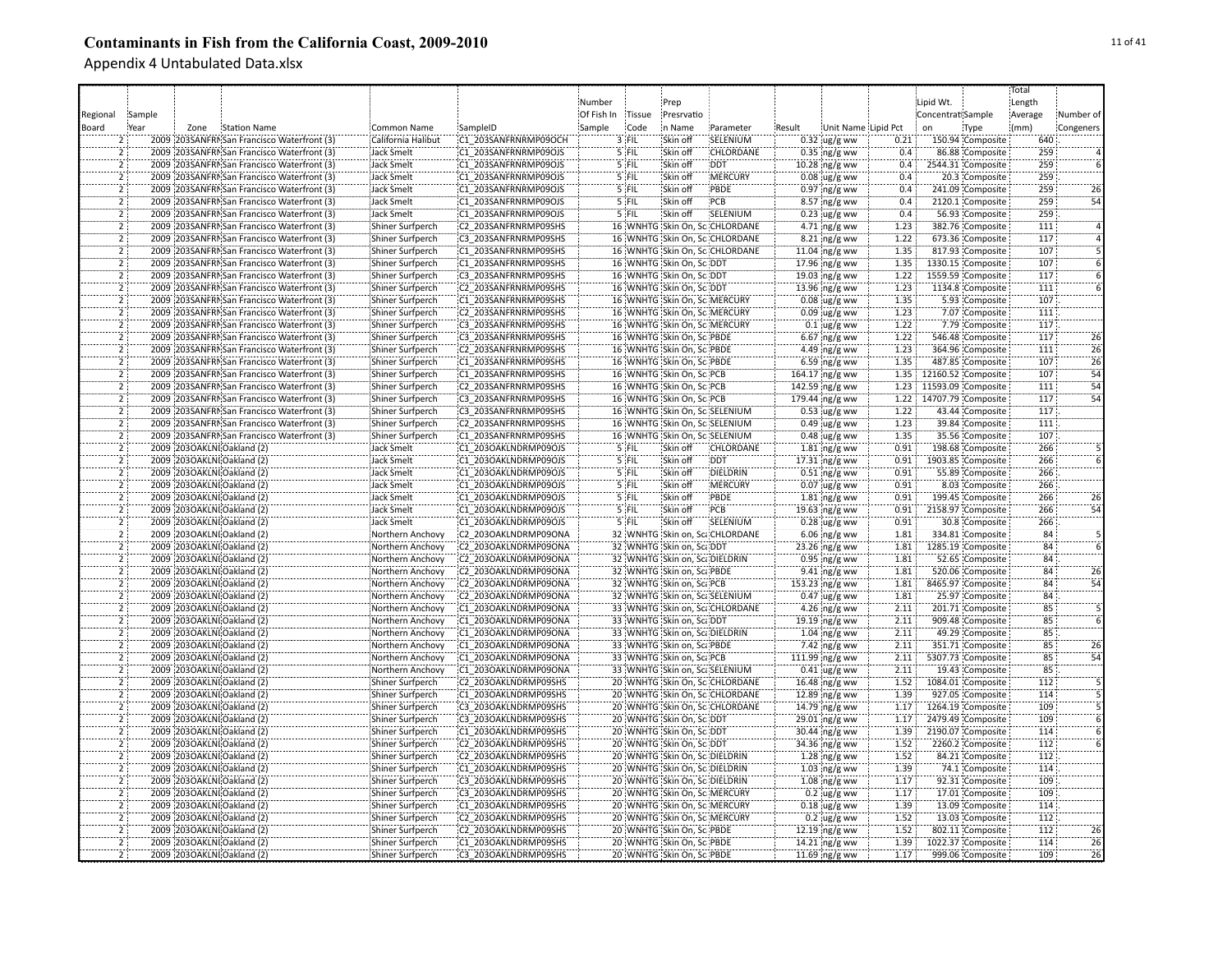|          |                                                                |                      |                      |            |               |                                |                  |        |                         |       |                         |                    | Total   |                 |
|----------|----------------------------------------------------------------|----------------------|----------------------|------------|---------------|--------------------------------|------------------|--------|-------------------------|-------|-------------------------|--------------------|---------|-----------------|
|          |                                                                |                      |                      | Number     |               | Prep                           |                  |        |                         |       | Lipid Wt.               |                    | Length  |                 |
| Regional | Sample                                                         |                      |                      | Of Fish In | <b>Tissue</b> | Presrvatio                     |                  |        |                         |       | Concentrat Sample       |                    | Average | Number of       |
| Board    | Year<br>Zone<br><b>Station Name</b>                            | Common Name          | SampleID             | Sample     | Code          | in Name                        | Parameter        | Result | Unit Name Lipid Pct     |       | on                      | Type               | (mm)    | Congeners       |
|          | 2009 2030AKLNI Oakland (2)                                     | Shiner Surfperch     | C3 203OAKLNDRMP09SHS |            |               | 20 WNHTG Skin On, SciPCB       |                  |        | 213.79 ng/g ww          |       | 1.17 18272.82 Composite |                    | 109     |                 |
|          | 2009 203OAKLNI Oakland (2)                                     | Shiner Surfperch     | C1 203OAKLNDRMP09SHS |            |               | 20 WNHTG Skin On, Sc: PCB      |                  |        | $206.68$ ng/g ww        | 1.39  |                         | 14869.35 Composite | 114     | 54              |
|          | $\overline{2}$<br>2009 2030AKLNI Oakland (2)                   | Shiner Surfperch     | C2 203OAKLNDRMP09SHS |            |               | 20 WNHTG Skin On, Sci PCB      |                  |        | 228.32 ng/g ww          | 1.52: |                         | 15020.79 Composite | 112     | 54              |
|          | $\overline{2}$<br>2009 2030AKLNI Oakland (2)                   |                      | C3 203OAKLNDRMP09SHS |            |               | 20 WNHTG Skin On, Sc:SELENIUM  |                  |        |                         | 1.17  |                         |                    | 109     |                 |
|          |                                                                | Shiner Surfperch     |                      |            |               |                                |                  |        | $0.39$ ug/g ww          |       |                         | 33.33 Composite    |         |                 |
|          | 2009 2030AKLNI Oakland (2)<br>$\overline{2}$                   | Shiner Surfperch     | C1 203OAKLNDRMP09SHS |            |               | 20 WNHTG Skin On, SciSELENIUM  |                  |        | $0.41$ ug/g ww          | 1.39  |                         | 29.5 Composite     | 114     |                 |
|          | ï<br>2009 2030AKLNI Oakland (2)                                | Shiner Surfperch     | C2 203OAKLNDRMP09SHS |            |               | 20 WNHTG Skin On, Sc. SELENIUM |                  |        | $0.51 \,$ ug/g ww       | 1.52  |                         | 33.55 Composite    | 112     |                 |
|          | $\overline{2}$<br>2009 2030AKLNI Oakland (2)                   | <b>White Croaker</b> | C1 203OAKLNDRMP09OWC |            | 5 FIL         | Skin off                       | CHLORDANE        |        | $1.95$ ing/g ww         | 0.98  |                         | 200.21 Composite   | 213     |                 |
|          | $\overline{2}$<br>2009 2030AKLNI Oakland (2)                   | <b>White Croaker</b> | C4 203OAKLNDRMP09OWC |            | 5 FIL         | Skin off                       | <b>CHLORDANE</b> |        | $4.66$ ng/g ww          | 1.8   |                         | 259 Composite      | 217     |                 |
|          | $\overline{2}$<br>2009 2030AKLNI Oakland (2)                   | <b>White Croaker</b> | C3 203OAKLNDRMP09OWC |            | 5 FIL         | Skin off                       | CHLORDANE        |        | $3.07$ ng/g ww          | 1.18  |                         | 259.92 Composite   | 220     |                 |
|          | $\overline{2}$<br>2009 2030AKLNI Oakland (2)                   | <b>White Croaker</b> | C2 203OAKLNDRMP09OWC |            | 5 FIL         | Skin off                       | CHLORDANE        |        | $0.76$ ng/g ww          | 0.57  |                         | 134.74 Composite   | 263     |                 |
|          | $\overline{2}$<br>2009 2030AKLNI Oakland (2)                   | <b>White Croaker</b> | C6 203OAKLNDRMP09OWC |            | 5 FIL         | Skin off                       | CHLORDANE        |        | $1.73$ ng/g ww          | 0.91  |                         | 190.11 Composite   | 241     |                 |
|          | $\overline{2}$<br>2009 203OAKLNI Oakland (2)                   | <b>White Croaker</b> | C5 203OAKLNDRMP09OWC |            | 5 FIL         | Skin off                       | <b>CHLORDANE</b> |        | $1.72$ ing/g ww         | 0.86  |                         | 199.54 Composite   | 275     |                 |
|          | 2009 203OAKLNI Oakland (2)<br>$\overline{2}$                   | <b>White Croaker</b> | C7 203OAKLNDRMP09OWC |            | $5$ FIL       | Skin off                       | <b>CHLORDANE</b> |        | $2.93$ ng/g ww          | 1.78  |                         | 164.61 Composite   | 251     |                 |
|          | $\overline{2}$<br>2009 2030AKLNI Oakland (2)                   | <b>White Croaker</b> | C8 203OAKLNDRMP09OWC |            | 5 FIL         | Skin off                       | <b>CHLORDANE</b> |        | 4.3 $ng/g$ ww           | 2.04  |                         | 210.59 Composite   | 275     |                 |
|          | 2009 2030AKLNI Oakland (2)                                     | <b>White Croaker</b> | C8 203OAKLNDRMP09OWC |            | 5 FIL         | Skin off                       | <b>DDT</b>       |        | 16.84 ng/g ww           | 2.04  |                         | 825.25 Composite   | 275     |                 |
|          | 2009 2030AKLNI Oakland (2)<br>2                                | <b>White Croaker</b> | C7 203OAKLNDRMP09OWC |            | 5 FIL         | Skin off                       | <b>DDT</b>       |        | $11.85$ ng/g ww         | 1.78  |                         | 665.62 Composite   | 251     |                 |
|          | 2<br>2009 2030AKLNI Oakland (2)                                | White Croaker        | C5 203OAKLNDRMP09OWC |            | '5 FIL        | Skin off                       | <b>DDT</b>       |        | $7.7$ ng/g ww           | 0.86  |                         | 891.89 Composite   | 275     |                 |
|          | 2009 2030AKLNI Oakland (2)                                     | White Croaker        | C6 203OAKLNDRMP09OWC |            | 5 FIL         | Skin off                       | <b>DDT</b>       |        | $6.09$ ng/g ww          | 0.91  |                         | 669.01 Composite   | 241     |                 |
|          | 2009 2030AKLNI Oakland (2)<br>$\overline{2}$                   | White Croaker        | C2 203OAKLNDRMP09OWC |            | 5 FIL         | Skin off                       | <b>DDT</b>       |        | 3.56 ng/g ww            | 0.57  |                         | 628.75 Composite   | 263     |                 |
|          | 2<br>2009 2030AKLNI Oakland (2)                                | <b>White Croaker</b> | C3 203OAKLNDRMP09OWC |            | 5 FIL         | Skin off                       | <b>DDT</b>       |        | 12.86 ing/g ww          | 1.18  |                         | 1090 Composite     | 220     |                 |
|          | $\overline{2}$<br>2009 203OAKLNI Oakland (2)                   | <b>White Croaker</b> | C4 203OAKLNDRMP09OWC |            | 5 FIL         | Skin off                       | <b>DDT</b>       |        | $17.34$ ng/g ww         | 1.8   |                         | 963.11 Composite   | 217     |                 |
|          | $\overline{2}$<br>2009 2030AKLNI Oakland (2)                   | <b>White Croaker</b> | C1 203OAKLNDRMP09OWC |            | 5 FIL         | Skin off                       | <b>DDT</b>       |        | $6.69$ ng/g ww          | 0.98  |                         | 686.15 Composite   | 213     |                 |
|          | $\overline{2}$<br>2009 203OAKLNI Oakland (2)                   | <b>White Croaker</b> | C1 203OAKLNDRMP09OWC |            | 5 FIL         | Skin off                       | <b>DIELDRIN</b>  |        | $0$ ng/g ww             | 0.98  |                         | 0 Composite        | 213     |                 |
|          | $\overline{2}$<br>2009 203OAKLNI Oakland (2)                   |                      | C4 203OAKLNDRMP09OWC |            | $5$ FIL       | Skin off                       | DIELDRIN         |        |                         | 1.8   |                         | 42.5 Composite     | 217     |                 |
|          |                                                                | <b>White Croaker</b> |                      |            |               |                                | <b>DIELDRIN</b>  |        | $0.77$ ing/g ww         |       |                         |                    | 220     |                 |
|          | $\overline{2}$<br>2009 2030AKLNI Oakland (2)                   | <b>White Croaker</b> | C3 203OAKLNDRMP09OWC |            | 5 FIL         | Skin off                       |                  |        | $0.58$ ng/g ww          | 1.18  |                         | 49.32 Composite    |         |                 |
|          | $\overline{2}$<br>2009 2030AKLNI Oakland (2)                   | <b>White Croaker</b> | C2 203OAKLNDRMP09OWC |            | $5$ FIL       | Skin off                       | DIELDRIN         |        | $0$ ng/g ww             | 0.57  |                         | 0 Composite        | 263     |                 |
|          | 2009 2030AKLNI Oakland (2)<br>$\overline{2}$                   | <b>White Croaker</b> | C6 203OAKLNDRMP09OWC |            | 5 FIL         | Skin off                       | DIELDRIN         |        | $0.47$ ng/g ww          | 0.91  |                         | 51.43 Composite    | 241     |                 |
|          | $\overline{2}$<br>2009 203OAKLNI Oakland (2)                   | <b>White Croaker</b> | C7 203OAKLNDRMP09OWC |            | 5 FIL         | Skin off                       | DIELDRIN         |        | $0.69$ ng/g ww          | 1.78  |                         | 38.93 Composite    | 251     |                 |
|          | 2009 203OAKLNI Oakland (2)                                     | <b>White Croaker</b> | C8 203OAKLNDRMP09OWC |            | 5 FIL         | Skin off                       | DIELDRIN         |        | $0.75$ ng/g ww          | 2.04  |                         | 36.52 Composite    | 275     |                 |
|          | 2009 2030AKLNI Oakland (2)<br>$\overline{2}$                   | White Croaker        | C8 203OAKLNDRMP09OWC |            | 5 FIL         | Skin off                       | PBDE             |        | $9.1$ ing/g ww          | 2.04  |                         | 446.08 Composite   | 275     | 26              |
|          | $\overline{2}$<br>2009 2030AKLNI Oakland (2)                   | White Croaker        | C7 203OAKLNDRMP09OWC |            | 5 FIL         | Skin off                       | PBDE             |        | 5.14 $ng/g$ ww          | 1.78  |                         | 288.93 Composite   | 251     | $\overline{26}$ |
|          | $\overline{2}$<br>2009 2030AKLNI Oakland (2)                   | <b>White Croaker</b> | C5 203OAKLNDRMP09OWC |            | 5 FIL         | Skin off                       | PBDE             |        | 5.13 $ng/g$ ww          | 0.86  |                         | 594.32 Composite   | 275     | 26              |
|          | $\overline{2}$<br>2009 2030AKLNI Oakland (2)                   | <b>White Croaker</b> | C6 203OAKLNDRMP09OWC |            | 5 FIL         | Skin off                       | PBDE             |        | 3.29 ng/g ww            | 0.91  |                         | 361.54 Composite   | 241     | 26              |
|          | $\overline{2}$<br>2009 2030AKLNI Oakland (2)                   | <b>White Croaker</b> | C2 203OAKLNDRMP09OWC |            | 5 FIL         | Skin off                       | PBDE             |        | 2.48 $ng/g$ ww          | 0.57  |                         | 436.86 Composite   | 263     | 26              |
|          | 2009 2030AKLNI Oakland (2)<br>$\overline{2}$                   | White Croaker        | C3 203OAKLNDRMP09OWC |            | 5 FIL         | Skin off                       | PBDE             |        | 5.73 ng/g ww            | 1.18  |                         | 485.34 Composite   | 220     | 26              |
|          | 2009 2030AKLNI Oakland (2)<br>$\overline{2}$                   | <b>White Croaker</b> | C4 203OAKLNDRMP09OWC |            | 5 FIL         | Skin off                       | PBDE             |        | $8.17$ ng/g ww          | 1.8   |                         | 454.11 Composite   | 217     | $\overline{26}$ |
|          | $\overline{2}$<br>2009 2030AKLNI Oakland (2)                   | <b>White Croaker</b> | C1 203OAKLNDRMP09OWC |            | 5 FIL         | Skin off                       | PBDE             |        | 3.25 $ng/g$ ww          | 0.98  |                         | 333.13 Composite   | 213     | $\overline{26}$ |
|          | 2009 2030AKLNI Oakland (2)<br>$\overline{2}$                   | <b>White Croaker</b> | C1 203OAKLNDRMP09OWC |            | 5 FIL         | Skin off                       | PCB              |        | 37.19 ng/g ww           | 0.98  |                         | 3814.67 Composite  | 213     | $\frac{54}{54}$ |
|          | $\overline{2}$<br>2009 2030AKLNI Oakland (2)                   | <b>White Croaker</b> | C4 203OAKLNDRMP09OWC |            | 5 FIL         | Skin off                       | PCB              |        | 97.59 ng/g ww           | 1.8   |                         | 5421.56 Composite  | 217     |                 |
|          | 2009 2030AKLNI Oakland (2)                                     | White Croaker        | C3 203OAKLNDRMP09OWC |            | 5 FIL         | Skin off                       | PCB              |        | 59.85 ng/g ww           | 1.18  |                         | 5072.46 Composite  | 220     | $\frac{54}{54}$ |
|          | 2<br>2009 2030AKLNI Oakland (2)                                | White Croaker        | C2 203OAKLNDRMP09OWC |            | 5 FIL         | Skin off                       | PCB              |        | 25.28 ng/g ww           | 0.57  |                         | 4458.38 Composite  | 263     |                 |
|          | Ï<br>2009 2030AKLNI Oakland (2)                                | <b>White Croaker</b> | C6 203OAKLNDRMP09OWC |            | '5 FII        | Skin off                       | PCB              |        | $43.9 \text{ ing/g}$ ww | 0.91  |                         | 4824.51 Composite  | 241     | $\overline{54}$ |
|          | 2009 2030AKLNI Oakland (2)<br>$\overline{2}$                   | <b>White Croaker</b> | C5 203OAKLNDRMP09OWC |            | 5 FIL         | Skin off                       | PCB              |        | 49.86 ng/g ww           | 0.86  |                         | 5777.17 Composite  | 275     | $\overline{54}$ |
|          | 2009 203OAKLNI Oakland (2)<br>$\overline{2}$                   | <b>White Croaker</b> | C7 203OAKLNDRMP09OWC |            | 5 FIL         | Skin off                       | PCB              |        | 64.81 ng/g ww           | 1.78  |                         | 3641.01 Composite  | 251     | 54              |
|          | $\overline{2}$<br>2009 2030AKLNI Oakland (2)                   | <b>White Croaker</b> | C8 203OAKLNDRMP09OWC |            | 5 FIL         | Skin off                       | PCB              |        | 122.68 ng/g ww          | 2.04  |                         | 6013.68 Composite  | 275     | $\overline{54}$ |
|          | $\overline{2}$<br>2009 203OAKLNI Oakland (2)                   | <b>White Croaker</b> | C8 203OAKLNDRMP09OWC |            | $5$ FIL       | Skin off                       | SELENIUM         |        | $0.35$ ug/g ww          | 2.04  |                         | 17.16 Composite    | 275     |                 |
|          | $\overline{2}$<br>2009 203OAKLNI Oakland (2)                   | <b>White Croaker</b> | C7 203OAKLNDRMP09OWC |            | $5$ FIL       | Skin off                       | SELENIUM         |        | $0.44$ ug/g ww          | 1.78  |                         | 24.72 Composite    | 251     |                 |
|          |                                                                |                      |                      |            |               |                                |                  |        |                         |       |                         |                    |         |                 |
|          | $\overline{2}$<br>2009 2030AKLNI Oakland (2)                   | <b>White Croaker</b> | C5 203OAKLNDRMP09OWC |            | 5 FIL         | Skin off                       | SELENIUM         |        | $0.29$ ug/g ww          | 0.86  |                         | 33.6 Composite     | 275     |                 |
|          | $\overline{2}$<br>2009 2030AKLNI Oakland (2)<br>$\overline{2}$ | <b>White Croaker</b> | C6 203OAKLNDRMP09OWC |            | 5 FIL         | Skin off                       | SELENIUM         |        | $0.31$ ug/g ww          | 0.91  |                         | 34.07 Composite    | 241     |                 |
|          | 2009 2030AKLNI Oakland (2)                                     | <b>White Croaker</b> | C2 203OAKLNDRMP09OWC |            | 5 FIL         | Skin off                       | SELENIUM         |        | $0.36$ ug/g ww          | 0.57  |                         | 63.49 Composite    | 263     |                 |
|          | 2009 203OAKLNI Oakland (2)<br>$\overline{2}$                   | White Croaker        | C3 203OAKLNDRMP09OWC |            | $5$ FIL       | Skin off                       | SELENIUM         |        | $0.48$ ug/g ww          | 1.18  |                         | 40.68 Composite    | 220     |                 |
|          | 2009 2030AKLNI Oakland (2)<br>$\overline{2}$                   | White Croaker        | C4 203OAKLNDRMP09OWC |            | 5 FIL         | Skin off                       | SELENIUM         |        | $0.38$ ug/g ww          | 1.8   |                         | 21.11 Composite    | 217     |                 |
|          | 2009 2030AKLNI Oakland (2)                                     | <b>White Croaker</b> | C1 203OAKLNDRMP09OWC |            | 5 FIL         | Skin off                       | SELENIUM         |        | $0.35$ ug/g ww          | 0.98  |                         | 35.9 Composite     | 213     |                 |
|          | 2009 203CENTRL Central Bay (6)<br>$\overline{2}$               | California Halibut   | C1 203CENTRLRMP09OCH |            | 3 FIL         | Skin off                       | CHLORDANE        |        | $0.32$ ng/g ww          | 0.26  |                         | 121.07 Composite   | 693     |                 |
|          | ë.<br>2009 203CENTRL Central Bay (6)                           | California Halibut   | C1 203CENTRLRMP09OCH |            | 3 FIL         | Skin off                       | <b>DDT</b>       |        | 2.98 $ng/g$ ww          | 0.26  |                         | 1141.76 Composite  | 693     |                 |
|          | ï<br>2009 203CENTRL Central Bay (6)                            | California Halibut   | C1 203CENTRLRMP09OCH |            | 3 FIL         | Skin off                       | DIELDRIN         |        | $0$ ng/g ww             | 0.26  |                         | 0 Composite        | 693     |                 |
|          | ž<br>2009 203CENTRL Central Bay (6)                            | California Halibut   | C1 203CENTRLRMP09OCH |            | 3 FIL         | Skin off                       | <b>MERCURY</b>   |        | $0.24$ ug/g ww          | 0.26  |                         | 90.42 Composite    | 693     |                 |
|          | $\overline{2}$<br>2009 203CENTRL Central Bay (6)               | California Halibut   | C1 203CENTRLRMP09OCH |            | 3 FIL         | Skin off                       | PBDE             |        | $1.76$ ng/g ww          | 0.26  |                         | 673.56 Composite   | 693     | 26              |
|          | $\mathcal{L}$<br>2009 203CENTRL Central Bay (6)                | California Halibut   | C1 203CENTRLRMP09OCH |            | 3 FIL         | Skin off                       | PCB              |        | 13.02 ng/g ww           | 0.26  |                         | 4989.27 Composite  | 693     | 54              |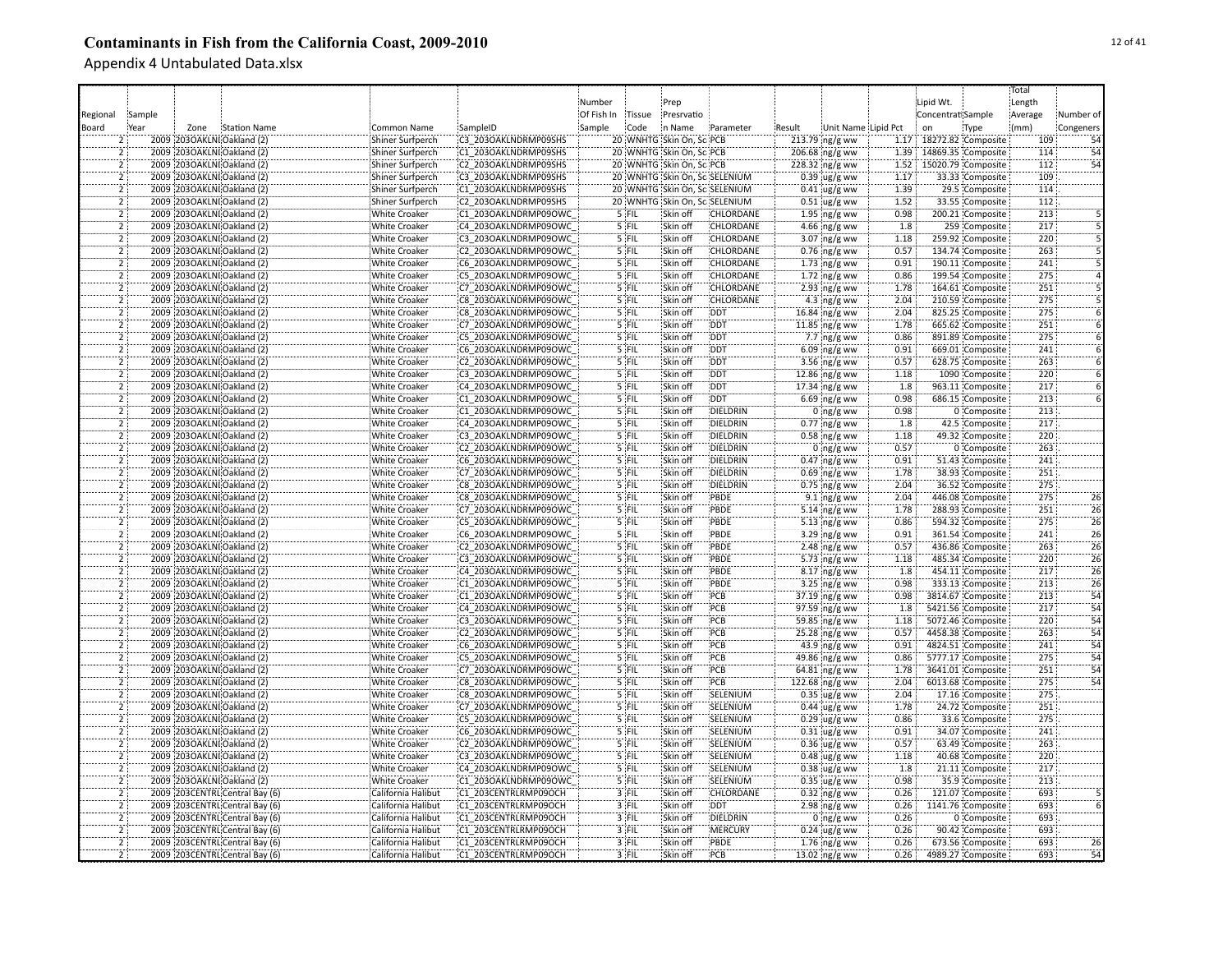|                                  |                                                            |                         |                        |            |         |                               |                                |        |                         |                  |                   |                    | Total   |                                    |
|----------------------------------|------------------------------------------------------------|-------------------------|------------------------|------------|---------|-------------------------------|--------------------------------|--------|-------------------------|------------------|-------------------|--------------------|---------|------------------------------------|
|                                  |                                                            |                         |                        | Number     |         | Prep                          |                                |        |                         |                  | Lipid Wt.         |                    | Length  |                                    |
| Regional                         | Sample                                                     |                         |                        | Of Fish In | Tissue  | Presrvatio                    |                                |        |                         |                  | Concentrat Sample |                    | Average | Number of                          |
| Board                            | Year<br>Zone<br>Station Name                               | Common Name             | SampleID               | Sample     | Code    | n Name                        | Parameter                      | Result | Unit Name Lipid Pct     |                  | on                | Type               | (mm)    | Congeners                          |
|                                  | 2009 203CENTRL Central Bay (6)                             | California Halibut      | C1 203CENTRLRMP09OCH   |            | 3 FIL   | Skin off                      | SELENIUM                       |        | $0.46$ ug/g ww          | 0.26             |                   | 176.25 Composite   | 693     |                                    |
|                                  | 2009 203CENTRL Central Bay (6)                             | Leopard shark           | C1 203CENTRLRMP09OLS   |            | 3 FIL   | Skin off                      | CHLORDANE                      |        | $1.33$ ng/g ww          | 0.36             |                   | 369.25 Composite   | 1143    |                                    |
| $\overline{2}$                   | 2009 203CENTRL Central Bay (6)                             | Leopard shark           | C1 203CENTRLRMP09OLS   |            | 3 FIL   | Skin off                      | <b>DDT</b>                     |        | 5.05 $ng/g$ ww          | 0.36             |                   | 1398.34 Composite  | 1143    |                                    |
| 2                                | 2009 203CENTRL Central Bay (6)                             | Leopard shark           | C1 203CENTRLRMP09OLS   |            | 3 FIL   | Skin off                      | DIELDRIN                       |        | $0.47$ ng/g ww          | 0.36             |                   | 129.92 Composite   | 1143    |                                    |
| $\overline{2}$                   | 2009 203CENTRL Central Bay (6)                             | Leopard shark           | :NA                    |            | 3 FIL   | Skin off                      | MERCURY                        |        | $1.23$ ug/g ww          |                  |                   | Average of         | 1143    |                                    |
| ž.                               | 2009 203CENTRL Central Bay (6)                             | Leopard shark           | C1 203CENTRLRMP09OLS   |            | 3 FIL   | Skin off                      | PBDE                           |        | $3.38$ ing/g ww         | 0.36             |                   | 935.46 Composite   | 1143    | 26                                 |
| $\overline{2}$                   | 2009 203CENTRL Central Bay (6)                             | Leopard shark           | C1 203CENTRLRMP09OLS   |            | 3 FIL   | Skin off                      | PCB                            |        | 19.96 ng/g ww           | 0.36             |                   | 5529.09 Composite  | 1143    | 54                                 |
| $\overline{2}$                   | 2009 203CENTRL Central Bay (6)                             | Leopard shark           | C1 203CENTRLRMP09OLS   |            | 3 FIL   | Skin off                      | SELENIUM                       |        | $0.23$ ug/g ww          | 0.36             |                   | 63.71 Composite    | 1143    |                                    |
| $\overline{2}$                   | 2009 203CENTRL Central Bay (6)                             | <b>Striped Bass</b>     | C2 203CENTRLRMP09STB   |            | 3 FIL   | Skin off                      | CHLORDANE                      |        | $2.23$ ng/g ww          | 0.43             |                   | 516.67 Composite   | 683     |                                    |
| $\overline{2}$                   | 2009 203CENTRL Central Bay (6)                             | <b>Striped Bass</b>     | C1 203CENTRLRMP09STB   |            | 3 FIL   | Skin off                      | CHLORDANE                      |        | 4.09 $ng/g$ ww          | 1.52             |                   | 268.95 Composite   | 525     |                                    |
| $\overline{2}$                   | 2009 203CENTRL Central Bay (6)                             | <b>Striped Bass</b>     | C1 203CENTRLRMP09STB   |            | 3 FIL   | Skin off                      | DDT:                           |        | 21.45 ng/g ww           | 1.52             |                   | 1410.86 Composite  | 525     |                                    |
| $\overline{2}$                   | 2009 203CENTRL Central Bay (6)                             | <b>Striped Bass</b>     | C2 203CENTRLRMP09STB   |            | 3 FIL   | Skin off                      | <b>DDT</b>                     |        | $12.13$ ng/g ww         | 0.43             |                   | 2809.03 Composite  | 683     |                                    |
| $\overline{2}$                   | 2009 203CENTRL Central Bay (6)                             | <b>Striped Bass</b>     | C2 203CENTRLRMP09STB   |            | $3$ FIL | Skin off                      | <b>DIELDRIN</b>                |        | $0.52$ ing/g ww         | 0.43             |                   | 121.06 Composite   | 683     |                                    |
| $\overline{2}$                   | 2009 203CENTRL Central Bay (6)                             | <b>Striped Bass</b>     | C1 203CENTRLRMP09STB   |            | 3 FIL   | Skin off                      | DIELDRIN                       |        | $0.74$ ing/g ww         | 1.52             |                   | 48.62 Composite    | 525     |                                    |
| Ï                                | 2009 203CENTRL Central Bay (6)                             | <b>Striped Bass</b>     | C1 203CENTRLRMP09STB   |            | 3 FIL   | Skin off                      | PBDE                           |        | $9.12$ ng/g ww          | 1.52             |                   | 599.74 Composite   | 525     | $\overline{26}$                    |
| 2                                | 2009 203CENTRL Central Bay (6)                             | <b>Striped Bass</b>     | C2 203CENTRLRMP09STB   |            | 3 FIL   | Skin off                      | PBDE                           |        | $7.36$ ng/g ww          | 0.43             |                   | 1704.4 Composite   | 683     | $\overline{26}$                    |
| $\overline{2}$                   | 2009 203CENTRL Central Bay (6)                             | <b>Striped Bass</b>     | C2 203CENTRLRMP09STB   |            | 3 FIL   | Skin off                      | PCB                            |        | $46.52$ ng/g ww         | 0.43             |                   | 10767.59 Composite | 683     | $\overline{54}$                    |
|                                  | 2009 203CENTRL Central Bay (6)                             | <b>Striped Bass</b>     | C1 203CENTRLRMP09STB   |            | $3$ FIL | Skin off                      | PCB                            |        | 67.37 ng/g ww           | 1.52             |                   | 4431.91 Composite  | 525     | $\overline{54}$                    |
| $\overline{2}$                   | 2009 203CENTRL Central Bay (6)                             | <b>Striped Bass</b>     | C1 203CENTRLRMP09STB   |            | 3 FIL   | Skin off                      | SELENIUM                       |        | $0.42$ ug/g ww          | 1.52             |                   | 27.63 Composite    | 525     |                                    |
| ï                                | 2009 203CENTRL Central Bay (6)                             | <b>Striped Bass</b>     | C2 203CENTRLRMP09STB   |            | 3 FIL   | Skin off                      | SELENIUM                       |        | $0.46$ ug/g ww          | 0.43             |                   | 106.48 Composite   | 683     |                                    |
| $\overline{2}$                   | 2009 203CENTRL Central Bay (6)                             | <b>Striped Bass</b>     | :NA                    |            | 6 FIL   | Skin off                      | <b>MERCURY</b>                 |        | $0.43$ ug/g ww          |                  |                   | Average of         | 604     |                                    |
| $\overline{2}$                   | 2009 203CENTRL Central Bay (6)                             | <b>White Croaker</b>    | C1 203CENTRLRMP09OWC 1 |            | 5 FIL   | Skin off                      | <b>CHLORDANE</b>               |        | $0.24$ ng/g ww          | 0.75             |                   | 31.77 Composite    | 260     |                                    |
| $\overline{2}$                   | 2009 203CENTRL Central Bay (6)                             | <b>White Croaker</b>    | C1 203CENTRLRMP09OWC 1 |            | 5 FIL   | Skin off                      | :DDT                           |        | 4.18 $ng/g$ ww          | 0.75             |                   | 560.05 Composite   | 260     |                                    |
| $\overline{2}$                   | 2009 203CENTRL Central Bay (6)                             | White Croaker           | C1 203CENTRLRMP09OWC 1 |            | $5$ FIL | Skin off                      | <b>DIELDRIN</b>                |        | $0.46$ ng/g ww          | 0.75             |                   | 61.53 Composite    | 260     |                                    |
| $\overline{2}$                   | 2009 203CENTRL Central Bay (6)                             | <b>White Croaker</b>    | C1 203CENTRLRMP09OWC 1 |            | 5 FIL   | Skin off                      | PBDE                           |        | $0.91$ ing/g ww         | 0.75             |                   | 122.25 Composite   | 260     | 26                                 |
| $\overline{2}$                   | 2009 203CENTRL Central Bay (6)                             | <b>White Croaker</b>    | C1 203CENTRLRMP09OWC 1 |            | 5 FIL   | Skin off                      | PCB                            |        | 14.77 ng/g ww           | 0.75             |                   | 1980.43 Composite  | 260     |                                    |
| $\overline{2}$                   | 2009 203CENTRL Central Bay (6)                             | <b>White Croaker</b>    | C1 203CENTRLRMP09OWC 1 |            | 5 FIL   | Skin off                      | SELENIUM                       |        | $0.36$ ug/g ww          | 0.75             |                   | 48.26 Composite    | 260     |                                    |
| $\overline{2}$                   | 2009 203BRKLEY Berkeley (4)                                | Shiner Surfperch        | C3 203BRKLEYRMP09SHS   |            |         |                               | 19 WNHTG Skin On, SciCHLORDANE |        | 3.44 $ng/g$ ww          | 1.73             |                   | 198.67 Composite   | 112     |                                    |
| $\overline{2}$                   | 2009 203BRKLEY Berkeley (4)                                | Shiner Surfperch        | C1 203BRKLEYRMP09SHS   |            |         |                               | 19 WNHTG Skin On, SciCHLORDANE |        | $2.69$ ng/g ww          | 1.5              |                   | 179.27 Composite   | 116     |                                    |
| ë                                | 2009 203BRKLEY Berkeley (4)                                | Shiner Surfperch        | C2 203BRKLEYRMP09SHS   |            |         |                               | 19 WNHTG Skin On, SciCHLORDANE |        | 2.68 $ng/g$ ww          | 1.85             |                   | 144.92 Composite   | 117     |                                    |
| $\overline{2}$                   | 2009 203BRKLEY Berkeley (4)                                |                         | C2 203BRKLEYRMP09SHS   |            |         | 19 WNHTG Skin On, Sci DDT     |                                |        |                         | 1.85             |                   | 1165.03 Composite  | 117     |                                    |
| $\overline{2}$                   |                                                            | Shiner Surfperch        | C1 203BRKLEYRMP09SHS   |            |         | 19 WNHTG Skin On, Sc. DDT     |                                |        | 21.55 ng/g ww           | 1.5              |                   | 1260.4 Composite   | 116     |                                    |
| $\overline{2}$                   | 2009 203BRKLEY Berkeley (4)<br>2009 203BRKLEY Berkeley (4) | Shiner Surfperch        | C3 203BRKLEYRMP09SHS   |            |         | 19 WNHTG Skin On, Sc. DDT     |                                |        | 18.91 ng/g ww           | 1.73             |                   | 1346.99 Composite  | 112     |                                    |
| $\overline{2}$                   |                                                            | Shiner Surfperch        |                        |            |         |                               |                                |        | $23.3$ ing/g ww         | 1.73             |                   |                    | 112     |                                    |
|                                  | 2009 203BRKLEY Berkeley (4)                                | Shiner Surfperch        | C3 203BRKLEYRMP09SHS   |            |         | 19 WNHTG Skin On, Sc. MERCURY |                                |        | $0.1 \,$ ug/g ww        |                  |                   | 5.84 Composite     |         |                                    |
| $\overline{2}$                   | 2009 203BRKLEY Berkeley (4)                                | Shiner Surfperch        | C2 203BRKLEYRMP09SHS   |            |         | 19 WNHTG Skin On, Sc: MERCURY |                                |        | $0.1$ ug/g ww           | 1.85             |                   | 5.57 Composite     | 117     |                                    |
| $\overline{2}$                   | 2009 203BRKLEY Berkeley (4)                                | Shiner Surfperch        | C1 203BRKLEYRMP09SHS   |            |         | 19 WNHTG Skin On, Sci MERCURY |                                |        | $0.1$ ug/g ww           | 1.5              |                   | 6.93 Composite     | 116     |                                    |
| $\overline{2}$                   | 2009 203BRKLEY Berkeley (4)                                | Shiner Surfperch        | C1 203BRKLEYRMP09SHS   |            |         | 19 WNHTG Skin On, SciPBDE     |                                |        | $8.02$ ng/g ww          | 1.5              |                   | 534.4 Composite    | 116     | 26                                 |
| $\overline{2}$                   | 2009 203BRKLEY Berkeley (4)                                | Shiner Surfperch        | C2 203BRKLEYRMP09SHS   |            |         | 19 WNHTG Skin On, Sc. PBDE    |                                |        | 7.45 ng/g ww            | 1.85             |                   | 402.43 Composite   | 117     | $\overline{26}$<br>$\overline{26}$ |
| $\overline{2}$                   | 2009 203BRKLEY Berkeley (4)                                | Shiner Surfperch        | C3 203BRKLEYRMP09SHS   |            |         | 19 WNHTG Skin On, SciPBDE     |                                |        | $8.13$ ing/g ww         | 1.73             |                   | 470 Composite      | 112     |                                    |
| $\overline{2}$                   | 2009 203BRKLEY Berkeley (4)                                | <b>Shiner Surfperch</b> | C3 203BRKLEYRMP09SHS   |            |         | 19 WNHTG Skin On, SciPCB      |                                |        | 83.26 ng/g ww           | 1.73             |                   | 4812.95 Composite  | 112     | 54                                 |
| $\overline{2}$<br>$\overline{2}$ | 2009 203BRKLEY Berkeley (4)                                | Shiner Surfperch        | C2 203BRKLEYRMP09SHS   |            |         | 19 WNHTG Skin On. Sc: PCB     |                                |        | 72.62 ng/g ww           | 1.85             |                   | 3925.24 Composite  | 117     | $\overline{54}$<br>$\overline{54}$ |
|                                  | 2009 203BRKLEY Berkeley (4)                                | Shiner Surfperch        | C1 203BRKLEYRMP09SHS   |            |         | 19 WNHTG Skin On, Sci PCB     |                                |        | 76.62 ng/g ww           | $\overline{1.5}$ |                   | 5107.87 Composite  | 116     |                                    |
| 2                                | 2009 203BRKLEY Berkeley (4)                                | Shiner Surfperch        | C3 203BRKLEYRMP09SHS   |            |         |                               | 19 WNHTG Skin On, Sc:SELENIUM  |        | $0.39$ ug/g ww          | 1.73             |                   | 22.54 Composite    | 112     |                                    |
| $\overline{2}$                   | 2009 203BRKLEY Berkeley (4)                                | Shiner Surfperch        | C2 203BRKLEYRMP09SHS   |            |         | 19 WNHTG Skin On, Sc:SELENIUM |                                |        | $0.41$ ug/g ww          | 1.85             |                   | 22.16 Composite    | 117     |                                    |
|                                  | 2009 203BRKLEY Berkeley (4)                                | Shiner Surfperch        | C1 203BRKLEYRMP09SHS   |            |         |                               | 19 WNHTG Skin On, Sc: SELENIUM |        | $0.41$ ug/g ww          | 1.5              |                   | 27.33 Composite    | 116     |                                    |
| $\overline{2}$                   | 2009<br>53 Northern Marin Coast                            | <b>Blue Rockfish</b>    | C1 20153NMRCBOG08BUR   |            | 3 FIL   | Skin off                      | <b>CHLORDANE</b>               |        | $0$ ng/g ww             | 0.6              |                   | 0 Composite        | 256     |                                    |
| $\overline{2}$                   | 2009<br>53 Northern Marin Coast                            | <b>Blue Rockfish</b>    | C1 20153NMRCBOG08BUR   |            | 3 FIL   | Skin off                      | <b>DDT</b>                     |        | $0.67$ ng/g ww          | 0.6              |                   | 111.77 Composite   | 256     |                                    |
| $\overline{2}$                   | 2009<br>53 Northern Marin Coast                            | <b>Blue Rockfish</b>    | C1 20153NMRCBOG08BUR   |            | $3$ FIL | Skin off                      | <b>DIELDRIN</b>                |        | $0$ ng/g ww             | 0.6              |                   | 0 Composite        | 256     |                                    |
| $\overline{2}$                   | 2009<br>53 Northern Marin Coast                            | <b>Blue Rockfish</b>    | NA:                    |            | 3 FIL   | Skin off                      | :MERCURY                       |        | $0.06$ ug/g ww          |                  |                   | Average of         | 256     |                                    |
| $\overline{2}$                   | 2009<br>53 Northern Marin Coast                            | <b>Blue Rockfish</b>    | C1 20153NMRCBOG08BUR   |            | 3 FIL   | Skin off                      | PCB                            |        | $0$ ng/g ww             | 0.6              |                   | 0 Composite        | 256     | 54                                 |
| $\overline{2}$                   | 2009<br>53 Northern Marin Coast                            | <b>Blue Rockfish</b>    | C1 20153NMRCBOG08BUR   |            | 3 FIL   | Skin off                      | SELENIUM                       |        | $0.45$ ug/g ww          | 0.6              |                   | 74.63 Composite    | 256     |                                    |
| $\overline{2}$                   | 2009<br>53 Northern Marin Coast                            | <b>Brown Rockfish</b>   | C1 20153NMRCBOG08BRR   |            | 5 FIL   | Skin off                      | CHLORDANE                      |        | $0$ ng/g ww             | 0.41             |                   | 0 Composite        | 292     |                                    |
| $\overline{2}$                   | 2009<br>53 Northern Marin Coast                            | <b>Brown Rockfish</b>   | C1 20153NMRCBOG08BRR   |            | 5 FIL   | Skin off                      | <b>DDT</b>                     |        | $2.21$ ng/g ww          | 0.41             |                   | 544.33 Composite   | 292     |                                    |
| $\overline{2}$                   | 2009<br>53 Northern Marin Coast                            | <b>Brown Rockfish</b>   | C1 20153NMRCBOG08BRR   |            | 5 FIL   | Skin off                      | DIELDRIN                       |        | $0$ ing/g ww            | 0.41             |                   | 0 Composite        | 292     |                                    |
|                                  | 2009<br>53 Northern Marin Coast                            | <b>Brown Rockfish</b>   | C1 20153NMRCBOG08BRR   |            | 5 FIL   | Skin off                      | MERCURY                        |        | $0.24$ ug/g ww          | 0.41             |                   | 59.61 Composite    | 292     |                                    |
| $\overline{2}$                   | 2009<br>53 Northern Marin Coast                            | Brown Rockfish          | C1 20153NMRCBOG08BRR   |            | 5 FIL   | Skin off                      | PCB                            |        | $1.65$ ng/g ww          | 0.41             |                   | 405.42 Composite   | 292     | 54                                 |
| $\overline{2}$                   | 2009<br>53 Northern Marin Coast                            | Brown Rockfish          | C1 20153NMRCBOG08BRR   |            | 5 FIL   | Skin off                      | SELENIUM                       |        | $0.28$ ug/g ww          | 0.41             |                   | 68.97 Composite    | 292     |                                    |
| $\overline{2}$                   | 2009<br>53 Northern Marin Coast                            | Olive Rockfish          | C1 20153NMRCBOG08OLR   |            | 5 FIL   | Skin off                      | CHLORDANE                      |        | 0 $ng/g$ ww             | 0.47             |                   | 0 Composite        | 268     |                                    |
|                                  | 2009<br>53 Northern Marin Coast                            | Olive Rockfish          | C1 20153NMRCBOG08OLR   |            | 5 FIL   | Skin off                      | DDT                            |        | $0.7 \, \text{ng/g}$ ww | 0.47             |                   | 147.77 Composite   | 268     |                                    |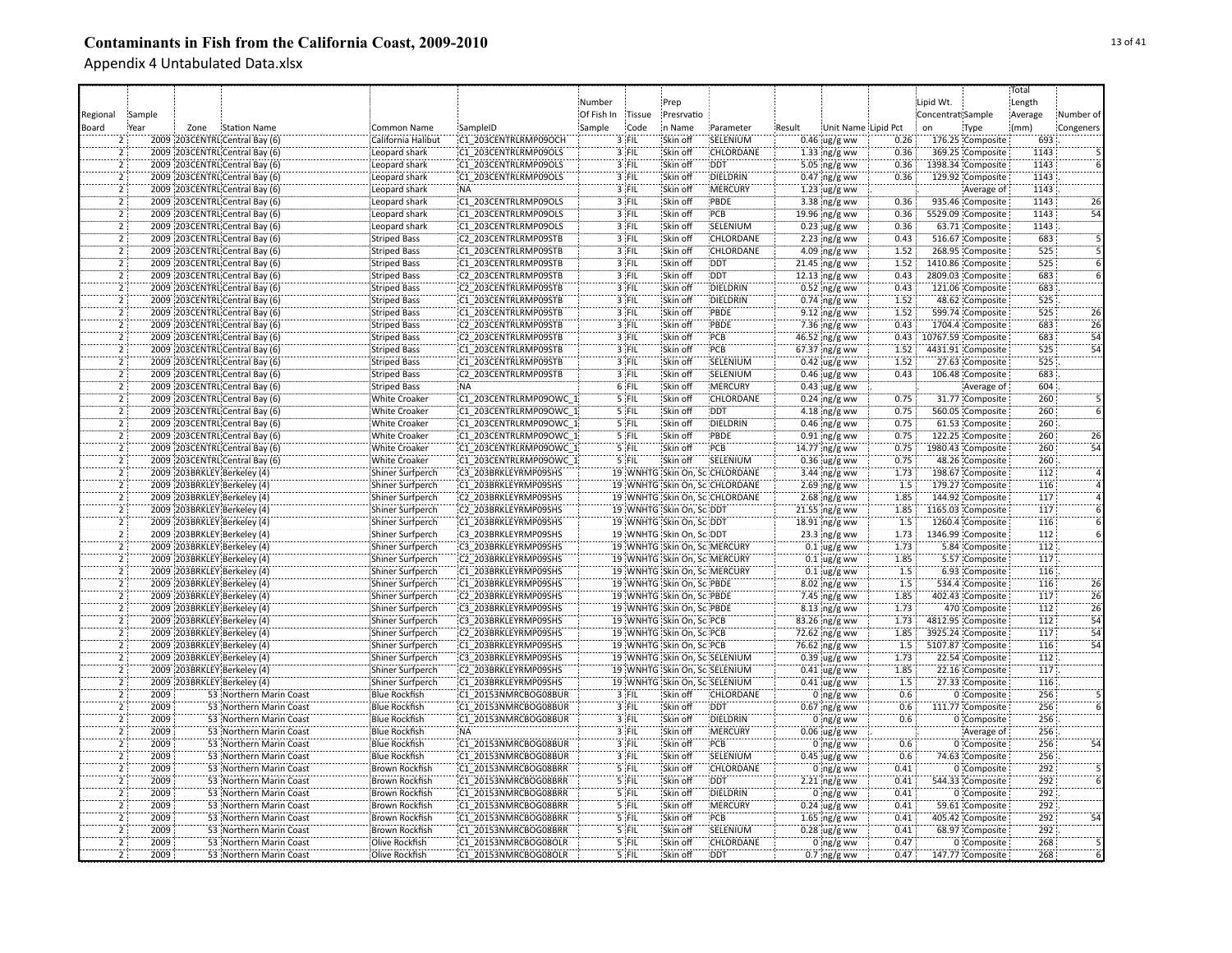|                     |        |      |                         |                         |                                         |            |         |                                |                                |                        |                     |                   |                  | Total           |                 |
|---------------------|--------|------|-------------------------|-------------------------|-----------------------------------------|------------|---------|--------------------------------|--------------------------------|------------------------|---------------------|-------------------|------------------|-----------------|-----------------|
|                     |        |      |                         |                         |                                         | Number     |         | Prep                           |                                |                        |                     | Lipid Wt.         |                  | Length          |                 |
| Regional            | Sample |      |                         |                         |                                         | Of Fish In | Tissue  | Presrvatio                     |                                |                        |                     | Concentrat Sample |                  | Average         | Number of       |
| Board               | Year   | Zone | Station Name            | Common Name             | SampleID                                | Sample     | Code    | in Name                        | Parameter                      | Result                 | Unit Name Lipid Pct | on                |                  | (mm)            | Congeners       |
|                     |        |      |                         |                         |                                         |            |         | Skin off                       |                                |                        |                     |                   | Type             |                 |                 |
|                     | 2009   |      | 53 Northern Marin Coast | Olive Rockfish          | C1 20153NMRCBOG08OLR                    |            | 5 FIL   |                                | DIELDRIN                       | $0 \log/g$ ww          | 0.47                |                   | 0 Composite      | 268             |                 |
|                     | 2009   |      | 53 Northern Marin Coast | Olive Rockfish          | C1 20153NMRCBOG08OLR                    |            | 5 FIL   | Skin off                       | PCB                            | $0$ ng/g ww            | 0.47                |                   | 0 Composite      | 268             |                 |
| 2                   | 2009   |      | 53 Northern Marin Coast | Olive Rockfish          | C1 20153NMRCBOG08OLR                    |            | 5 FIL   | Skin off                       | SELENIUM                       | $0.47$ ug/g ww         | 0.47                |                   | 99.79 Composite  | 268             |                 |
| $\overline{2}$      | 2009   |      | 53 Northern Marin Coast | Olive Rockfish          | <b>NA</b>                               |            | 10 FIL  | Skin off                       | MERCURY                        | $0.04 \,$ ug/g ww      |                     |                   | Average of       | 262             |                 |
| $\overline{2}$      | 2009   |      | 52 Tomales Bay          |                         | Brown Smooth-hounc:C1_20152TBAYBOG08BSH |            | 3 FIL   | Skin off                       | CHLORDANE                      | $0$ ng/g ww            | 0.55                |                   | 0 Composite      | 839             |                 |
| $\overline{2}$      | 2009   |      | 52 Tomales Bay          |                         | Brown Smooth-houndC1_20152TBAYBOG08BSH  |            | 3 FIL   | Skin off                       | <b>DDT</b>                     | $1.58$ ng/g ww         | 0.55                |                   | 288.85 Composite | 839             |                 |
| $\overline{2}$      | 2009   |      | 52 Tomales Bay          |                         | Brown Smooth-houndC1_20152TBAYBOG08BSH  |            | 3 FIL   | Skin off                       | DIELDRIN                       | $0$ ing/g ww           | 0.55                |                   | 0 Composite      | 839             |                 |
| $\overline{2}$      | 2009   |      | 52 Tomales Bay          |                         | Brown Smooth-houndC1_20152TBAYBOG08BSH  |            | 3 FIL   | Skin off                       | <b>MERCURY</b>                 | $0.83$ ug/g ww         | 0.55                |                   | 152.1 Composite  | 839             |                 |
| $\overline{2}$      | 2009   |      | 52 Tomales Bay          |                         | Brown Smooth-houndC1_20152TBAYBOG08BSH  |            | 3 FIL   | Skin off                       | PCB                            | $1.05$ ng/g ww         | 0.55                |                   | 192.14 Composite | 839             | 54              |
| $\overline{2}$      | 2009   |      | 52 Tomales Bay          |                         | Brown Smooth-houndC1_20152TBAYBOG08BSH  |            | 3 FIL   | Skin off                       | SELENIUM                       | $0.19$ ug/g ww         | 0.55                |                   | 34.73 Composite  | 839             |                 |
| $\overline{2}$      | 2009   |      | 52 Tomales Bay          | Leopard shark           | C1 20152TBAYBOG08OLS                    |            | 3 FIL   | Skin off                       | CHLORDANE                      | $0$ ing/g ww           | 0.48                |                   | 0 Composite      | 1182            |                 |
| $\overline{2}$      | 2009   |      | 52 Tomales Bay          | Leopard shark           | C1 20152TBAYBOG08OLS                    |            | 3 FIL   | Skin off                       | <b>DDT</b>                     | $1.66$ ing/g ww        | 0.48                |                   | 347.28 Composite | 1182            |                 |
| $\overline{2}$      | 2009   |      | 52 Tomales Bay          | Leopard shark           | C1 20152TBAYBOG08OLS                    |            | $3$ FIL | Skin off                       | <b>DIELDRIN</b>                | $0$ ing/g ww           | 0.48                |                   | 0 Composite      | 1182            |                 |
| $\overline{2}$      | 2009   |      | 52 Tomales Bay          | Leopard shark           | C1 20152TBAYBOG08OLS                    |            | 3 FIL   | Skin off                       | <b>MERCURY</b>                 |                        | 0.48                |                   | 255.23 Composite | 1182            |                 |
| 2                   | 2009   |      |                         |                         |                                         |            |         |                                |                                | $1.22 \,$ ug/g ww      |                     |                   |                  |                 |                 |
|                     |        |      | 52 Tomales Bay          | Leopard shark           | C1 20152TBAYBOG08OLS                    |            | 3 FIL   | Skin off                       | PCB                            | $2.54$ ng/g ww         | 0.48                |                   | 532.22 Composite | 1182            |                 |
| 2                   | 2009   |      | 52 Tomales Bay          | Leopard shark           | C1 20152TBAYBOG08OLS                    |            | 3 FIL   | Skin off                       | SELENIUM                       | $0.31$ ug/g ww         | 0.48                |                   | 64.85 Composite  | 1182            |                 |
| 2                   | 2009   |      | 52 Tomales Bay          | Shiner Surfperch        | <b>NA</b>                               |            | 10 FIL  | Skin off                       | <b>MERCURY</b>                 | $0.06$ ug/g ww         |                     |                   | Average of       | 77              |                 |
|                     | 2009   |      | 52 Tomales Bay          | Shiner Surfperch        | C1 20152TBAYBOG08SHS                    |            |         |                                | 24 WNHTG Skin on, ScaCHLORDANE | $0$ ng/g ww            | 3.46                |                   | 0 Composite      | $72\,$          |                 |
| $\overline{2}$      | 2009   |      | 52 Tomales Bay          | Shiner Surfperch        | C1 20152TBAYBOG08SHS                    |            |         | 24 WNHTG Skin on, ScaDDT       |                                | 2.88 ng/g ww           | 3.46                |                   | 83.24 Composite  | $\overline{72}$ |                 |
| 5                   | 2009   |      | 52 Tomales Bay          | Shiner Surfperch        | C1 20152TBAYBOG08SHS                    |            |         | 24 WNHTG Skin on, ScaDIELDRIN  |                                | $0$ ing/g ww           | 3.46                |                   | 0 Composite      | 72              |                 |
| $\overline{2}$      | 2009   |      | 52 Tomales Bay          | Shiner Surfperch        | C1 20152TBAYBOG08SHS                    |            |         | 24 WNHTG Skin on, Sca MERCURY  |                                | $0.07$ ug/g ww         | 3.46                |                   | 1.97 Composite   | 72              |                 |
| $\overline{2}$      | 2009   |      | 52 Tomales Bay          | Shiner Surfperch        | C1 20152TBAYBOG08SHS                    |            |         | 24 WNHTG Skin on, ScaPCB       |                                | 3.24 ng/g ww           | 3.46                |                   | 93.73 Composite  | 72              | 54              |
| $\overline{2}$      | 2009   |      | 52 Tomales Bay          | Shiner Surfperch        | C1 20152TBAYBOG08SHS                    |            |         |                                | 24 WNHTG Skin on, ScaSELENIUM  | $0.37$ ug/g ww         | 3.46                |                   | 10.69 Composite  | 72              |                 |
| $\overline{2}$      | 2009   |      | 52 Tomales Bay          | <b>Top Smelt</b>        | C1 20152TBAYBOG08TPS                    |            |         |                                | 6 WNHTG Skin on, ScaCHLORDANE  | $0.42$ ng/g ww         | 3.24                |                   | 12.93 Composite  | 254             |                 |
| $\overline{2}$      | 2009   |      | 52 Tomales Bay          | <b>Top Smelt</b>        | C1 20152TBAYBOG08TPS                    |            |         | 6 WNHTG Skin on, ScaDDT        |                                | 15.51 ng/g ww          | 3.24                |                   | 478.64 Composite | 254             |                 |
| 2                   | 2009   |      | 52 Tomales Bay          | Top Smelt               | C1 20152TBAYBOG08TPS                    |            |         | 6 WNHTG Skin on, ScaDIELDRIN   |                                |                        | 3.24                |                   | 0 Composite      | 254             |                 |
|                     | 2009   |      |                         |                         |                                         |            |         |                                |                                | $0$ ng/g ww            |                     |                   |                  |                 |                 |
| $\overline{2}$<br>5 |        |      | 52 Tomales Bay          | Top Smelt               | C1 20152TBAYBOG08TPS                    |            |         | 6 WNHTG Skin on, Sca.MERCURY   |                                | $0.05$ ug/g ww         | 3.24                |                   | 1.6 Composite    | 254             |                 |
|                     | 2009   |      | 52 Tomales Bay          | <b>Top Smelt</b>        | C1 20152TBAYBOG08TPS                    |            |         | 6 WNHTG Skin on, ScaPCB        |                                | 5.75 ng/g ww           | 3.24                |                   | 177.56 Composite | 254             | $\overline{54}$ |
| $\overline{2}$      | 2009   |      | 52 Tomales Bay          | <b>Top Smelt</b>        | C1 20152TBAYBOG08TPS                    |            |         |                                | 6 WNHTG Skin on, ScaSELENIUM   | $0.31$ ug/g ww         | 3.24                |                   | 9.57 Composite   | 254             |                 |
| $\overline{2}$      | 2009   |      | 52 Tomales Bay          | <b>White Surfperch</b>  | <b>NA</b>                               |            | 10 FIL  | Skin off                       | <b>MERCURY</b>                 | $0.04 \, \mu g/g$ ww   |                     |                   | Average of       | 120             |                 |
| ゔ                   | 2009   |      | 52 Tomales Bay          | White Surfperch         | C1 20152TBAYBOG08WHS                    |            |         |                                | 14 WNHTG Skin on, ScaCHLORDANE | $0$ ing/g ww           | 1.91                |                   | 0 Composite      | 116             |                 |
| $\overline{2}$      | 2009   |      | 52 Tomales Bay          | White Surfperch         | C1 20152TBAYBOG08WHS                    |            |         | 14 WNHTG Skin on, ScaDDT       |                                | $1.14$ ng/g ww         | 1.91                |                   | 59.69 Composite  | 116             |                 |
| $\bar{2}$           | 2009   |      | 52 Tomales Bay          | White Surfperch         | C1 20152TBAYBOG08WHS                    |            |         | 14 WNHTG Skin on, Sca DIELDRIN |                                | $0$ ing/g ww           | 1.91                |                   | 0 Composite      | 116             |                 |
| $\overline{2}$      | 2009   |      | 52 Tomales Bay          | White Surfperch         | C1 20152TBAYBOG08WHS                    |            |         | 14 WNHTG Skin on, Sca MERCURY  |                                | $0.04 \,$ ug/g ww      | 1.91                |                   | 2.15 Composite   | 116             |                 |
| $\overline{2}$      | 2009   |      | 52 Tomales Bay          | White Surfperch         | C1 20152TBAYBOG08WHS                    |            |         | 14 WNHTG Skin on, ScaPCB       |                                | $0.21$ ng/g ww         | 1.91                |                   | 10.99 Composite  | 116             | 54              |
| $\overline{2}$      | 2009   |      | 52 Tomales Bay          | White Surfperch         | C1 20152TBAYBOG08WHS                    |            |         |                                | 14 WNHTG Skin on, ScaSELENIUM  | $0.08$ ug/g ww         | 1.91                |                   | 3.93 Composite   | 116             |                 |
| $\overline{2}$      | 2009   |      | 51 Southern Marin Coast | <b>Barred Surfperch</b> | C1 20151SMACBOG08BRS                    |            |         |                                | 8 WNHTG Skin on, ScaCHLORDANE  | $1.5$ ing/g ww         | 2.77                |                   | 54.15 Composite  | 206             |                 |
| $\overline{2}$      | 2009   |      | 51 Southern Marin Coast | <b>Barred Surfperch</b> | C1 20151SMACBOG08BRS                    |            |         | 8 WNHTG Skin on, ScaDDT        |                                | 12.31 ng/g ww          | 2.77                |                   | 444.26 Composite | 206             |                 |
| ï                   | 2009   |      | 51 Southern Marin Coast | <b>Barred Surfperch</b> | C1 20151SMACBOG08BRS                    |            |         | 8 WNHTG Skin on, ScaDIELDRIN   |                                | $0.49$ ng/g ww         | 2.77                |                   | 17.73 Composite  | 206             |                 |
|                     | 2009   |      | 51 Southern Marin Coast | Barred Surfperch        | NÄ.                                     |            | $8$ FIL | Skin off                       | MERCURY                        | $0.14 \,$ ug/g ww      |                     |                   | Average of       | 206             |                 |
| $\overline{2}$      | 2009   |      |                         |                         | C1 20151SMACBOG08BRS                    |            |         |                                |                                |                        | 2.77                |                   |                  | 206             |                 |
| 5                   |        |      | 51 Southern Marin Coast | <b>Barred Surfperch</b> |                                         |            |         | 8 WNHTG Skin on, Sca MERCURY   |                                | $0.2 \, \mu g/g$ ww    |                     |                   | 7.26 Composite   |                 |                 |
|                     | 2009   |      | 51 Southern Marin Coast | <b>Barred Surfperch</b> | C1 20151SMACBOG08BRS                    |            |         | 8 WNHTG Skin on, ScaPCB        |                                | 18.32 ng/g ww          | 2.77                |                   | 661.55 Composite | 206             | 54              |
| $\overline{2}$      | 2009   |      | 51 Southern Marin Coast | <b>Barred Surfperch</b> | C1 20151SMACBOG08BRS                    |            |         |                                | 8 WNHTG Skin on, ScaSELENIUM   | $0.45$ ug/g ww         | 2.77                |                   | 16.25 Composite  | 206             |                 |
| $\overline{2}$      | 2009   |      | 51 Southern Marin Coast | <b>White Croaker</b>    | C1 20151SMACBOG08OWC                    |            | 5 FIL   | Skin off                       | CHLORDANE                      | $0$ ng/g ww            | 0.59                |                   | 0 Composite      | 236             |                 |
| $\overline{2}$      | 2009   |      | 51 Southern Marin Coast | White Croaker           | C1 20151SMACBOG08OWC                    |            | 5 FIL   | Skin off                       | <b>DDT</b>                     | $1.3$ ing/g ww         | 0.59                |                   | 220.34 Composite | 236             |                 |
| $\overline{2}$      | 2009   |      | 51 Southern Marin Coast | <b>White Croaker</b>    | C1 20151SMACBOG08OWC                    |            | 5 FIL   | Skin off                       | DIELDRIN                       | $0$ ng/g ww            | 0.59                |                   | 0 Composite      | 236             |                 |
| $\overline{2}$      | 2009   |      | 51 Southern Marin Coast | <b>White Croaker</b>    | C1 20151SMACBOG08OWC                    |            | 5 FIL   | Skin off                       | :MERCURY                       | $0.21 \text{ ug/g}$ ww | 0.59                |                   | 35.25 Composite  | 236             |                 |
| $\overline{2}$      | 2009   |      | 51 Southern Marin Coast | <b>White Croaker</b>    | C1 20151SMACBOG08OWC                    |            | 5 FIL   | Skin off                       | PCB                            | $1.96$ ng/g ww         | 0.59                |                   | 332.37 Composite | 236             | 54              |
| $\overline{2}$      | 2009   |      | 51 Southern Marin Coast | <b>White Croaker</b>    | C1 20151SMACBOG08OWC                    |            | 5 FIL   | Skin off                       | SELENIUM                       | $0.29$ ug/g ww         | 0.59                |                   | 49.15 Composite  | 236             |                 |
| $\overline{2}$      | 2009   |      | 50 Farallon Islands     | <b>Blue Rockfish</b>    | C1 20150FARIBOG08BUR                    |            | 5 FIL   | Skin off                       | <b>CHLORDANE</b>               | $0$ ng/g ww            | 1.08                |                   | 0 Composite      | 252             |                 |
| 2                   | 2009   |      | 50 Farallon Islands     | <b>Blue Rockfish</b>    | C1 20150FARIBOG08BUR                    |            | 5 FIL   | Skin off                       | <b>DDT</b>                     | $1.71$ ng/g ww         | 1.08                |                   | 158.33 Composite | 252             |                 |
| $\overline{2}$      | 2009   |      | 50 Farallon Islands     | <b>Blue Rockfish</b>    | C1 20150FARIBOG08BUR                    |            | 5 FIL   | Skin off                       | DIELDRIN                       | $0$ ng/g ww            | 1.08                |                   | 0 Composite      | 252             |                 |
| $\overline{2}$      | 2009   |      | 50 Farallon Islands     | <b>Blue Rockfish</b>    | C1 20150FARIBOG08BUR                    |            | 5 FIL   | Skin off                       | PCB                            |                        | 1.08                |                   | 0 Composite      | 252             | 54              |
|                     |        |      |                         |                         |                                         |            |         |                                |                                | $0$ ng/g ww            |                     |                   |                  |                 |                 |
| ゔ                   | 2009   |      | 50 Farallon Islands     | <b>Blue Rockfish</b>    | C1 20150FARIBOG08BUR                    |            | 5 FIL   | Skin off                       | SELENIUM                       | $0.62$ ug/g ww         | 1.08                |                   | 57.41 Composite  | 252             |                 |
|                     | 2009   |      | 50 Farallon Islands     | <b>Blue Rockfish</b>    | NA:                                     |            | 6 FIL   | Skin off                       | MERCURY                        | $0.04$ ug/g ww         |                     |                   | Average of       | 246             |                 |
|                     | 2009   |      | 50 Farallon Islands     | Gopher Rockfish         | C1 20150FARIBOG08OGR                    |            | 5 FIL   | Skin off                       | CHLORDANE                      | $0$ ng/g ww            | 0.8                 |                   | 0 Composite      | 310             |                 |
| 2                   | 2009   |      | 50 Farallon Islands     | Gopher Rockfish         | C1 20150FARIBOG08OGR                    |            | 5 FIL   | Skin off                       | DDT                            | $2.28$ ng/g ww         | 0.8                 |                   | 286.79 Composite | 310             |                 |
| $\overline{2}$      | 2009   |      | 50 Farallon Islands     | Gopher Rockfish         | C1 20150FARIBOG08OGR                    |            | 5 FIL   | Skin off                       | DIELDRIN                       | $0$ ing/g ww           | 0.8                 |                   | 0 Composite      | 310             |                 |
| $\overline{2}$      | 2009   |      | 50 Farallon Islands     | Gopher Rockfish         | C1 20150FARIBOG08OGR                    |            | 5 FIL   | Skin off                       | <b>MERCURY</b>                 | $0.29$ ug/g ww         | 0.8                 |                   | 36.35 Composite  | 310             |                 |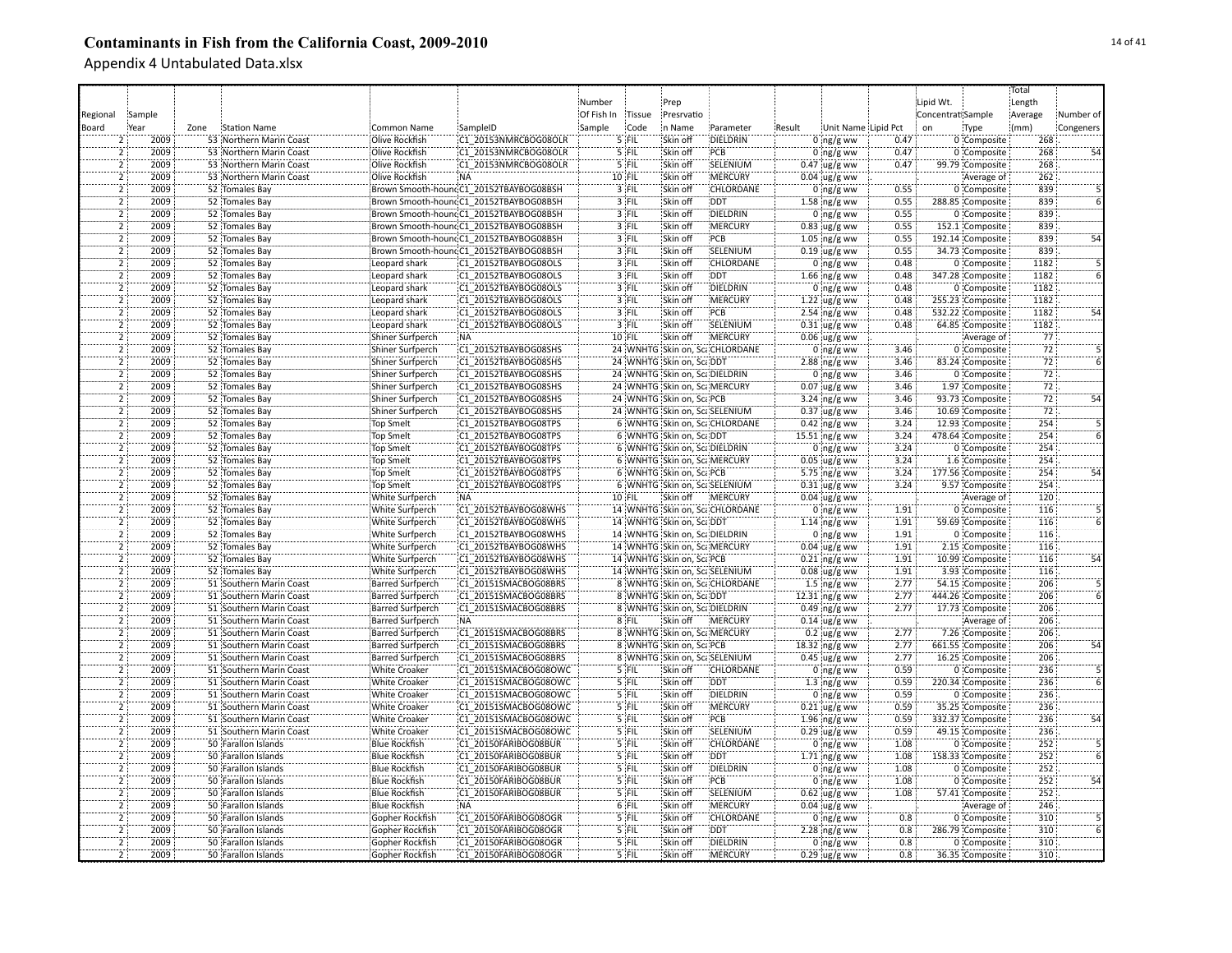|                                  |              |      |                                                  |                                              |                                               |            |                  |                              |                                |        |                                          |              |                   |                                    | Total      |           |
|----------------------------------|--------------|------|--------------------------------------------------|----------------------------------------------|-----------------------------------------------|------------|------------------|------------------------------|--------------------------------|--------|------------------------------------------|--------------|-------------------|------------------------------------|------------|-----------|
|                                  |              |      |                                                  |                                              |                                               | Number     |                  | Prep                         |                                |        |                                          |              | Lipid Wt.         |                                    | Length     |           |
| Regional                         | Sample       |      |                                                  |                                              |                                               | Of Fish In | Tissue           | Presrvatio                   |                                |        |                                          |              | Concentrat Sample |                                    | Average    | Number of |
| Board                            | Year         | Zone | <b>Station Name</b>                              | Common Name                                  | SampleID                                      | Sample     | Code             | n Name                       | Parameter                      | Result | Unit Name Lipid Pct                      |              | on                | Type                               | (mm)       | Congeners |
|                                  | 2009         |      | 50 Farallon Islands                              | Gopher Rockfish                              | C1 20150FARIBOG08OGR                          |            | 5 FIL            | Skin off                     | PCB                            |        | $0.29$ ng/g ww                           | 0.8          |                   | 36.6 Composite                     | 310        | 52        |
|                                  | 2009         |      | 50 Farallon Islands                              | Gopher Rockfish                              | C1 20150FARIBOG08OGR                          |            | 5 FIL            | Skin off                     | SELENIUM                       |        | $0.33$ ug/g ww                           | 0.8          |                   | 41.51 Composite                    | 310        |           |
| $\overline{2}$                   | 2009         |      | 50 Farallon Islands                              | Olive Rockfish                               | C1 20150FARIBOG08OLR                          |            | 5 FIL            | Skin off                     | CHLORDANE                      |        | $0$ ng/g ww                              | 0.43         |                   | 0 Composite                        | 375        |           |
|                                  | 2009         |      | 50 Farallon Islands                              | Olive Rockfish                               | C1 20150FARIBOG08OLR                          |            | 5 FIL            | Skin off                     | <b>DDT</b>                     |        | 3.03 $ng/g$ ww                           | 0.43         |                   | 709.6 Composite                    | 375        |           |
| $\overline{2}$                   | 2009         |      | 50 Farallon Islands                              | <b>Olive Rockfish</b>                        | C1 20150FARIBOG08OLR                          |            | 5 FIL            | Skin off                     | DIELDRIN                       |        | $0$ ng/g ww                              | 0.43         |                   | 0 Composite                        | 375        |           |
| $\overline{2}$                   | 2009         |      | 50 Farallon Islands                              | Olive Rockfish                               | C1 20150FARIBOG08OLR                          |            | 5 FIL            | Skin off                     | PCB                            |        | $0.21$ ng/g ww                           | 0.43         |                   | 50.12 Composite                    | 375        | 54        |
| $\overline{2}$                   | 2009         |      | 50 Farallon Islands                              | <b>Olive Rockfish</b>                        | C1 20150FARIBOG08OLR                          |            | 5 FIL            | Skin off                     | SELENIUM                       |        | $0.54 \,$ ug/g ww                        | 0.43         |                   | 126.46 Composite                   | 375        |           |
| $\overline{2}$                   | 2009         |      | 50 Farallon Islands                              | Olive Rockfish                               | :NA                                           |            | 6 FIL            | Skin off                     | <b>MERCURY</b>                 |        | $0.14 \,$ ug/g ww                        |              |                   | Average of                         | 376        |           |
| $\overline{2}$                   | 2009         |      | 49 San Francisco Coast                           | <b>Barred Surfperch</b>                      | C1 20249SSFCBOG08BRS                          |            |                  |                              | 5 WNHTG Skin on, Sca CHLORDANE |        | 3.07 ng/g ww                             | 5.15         |                   | 59.65 Composite                    | 199        |           |
| $\overline{2}$                   | 2009         |      | 49 San Francisco Coast                           | <b>Barred Surfperch</b>                      | C1 20249SSFCBOG08BRS                          |            |                  | 5 WNHTG Skin on, ScaDDT      |                                |        | $21.7$ ng/g ww                           | 5.15         |                   | 421.46 Composite                   | 199        |           |
| $\overline{2}$                   | 2009         |      | 49 San Francisco Coast                           | <b>Barred Surfperch</b>                      | C1 20249SSFCBOG08BRS                          |            |                  | 5 WNHTG Skin on, ScaDIELDRIN |                                |        | $0.6$ ing/g ww                           | 5.15         |                   | 11.69 Composite                    | 199        |           |
| $\overline{2}$                   | 2009         |      | 49 San Francisco Coast                           | <b>Barred Surfperch</b>                      | :NA                                           |            | 5 FIL            | Skin off                     | <b>MERCURY</b>                 |        | $0.14$ ug/g ww                           |              |                   | Average of                         | 199        |           |
| $\overline{2}$                   | 2009         |      | 49 San Francisco Coast                           | <b>Barred Surfperch</b>                      | C1 20249SSFCBOG08BRS                          |            |                  |                              | 5 WNHTG Skin on, Sca MERCURY   |        | $0.11$ ug/g ww                           | 5.15         |                   | 2.19 Composite                     | 199        |           |
| $\overline{2}$                   | 2009         |      | 49 San Francisco Coast                           | <b>Barred Surfperch</b>                      | C1 20249SSFCBOG08BRS                          |            |                  | 5 WNHTG Skin on, ScaPCB      |                                |        | 35.77 ng/g ww                            | 5.15         |                   | 694.64 Composite                   | 199        | 54        |
| ï                                | 2009         |      | 49 San Francisco Coast                           | <b>Barred Surfperch</b>                      | C1 20249SSFCBOG08BRS                          |            |                  |                              | 5 WNHTG Skin on, ScaSELENIUM   |        | $0.21$ ug/g ww                           | 5.15         |                   | 4.08 Composite                     | 199        |           |
|                                  | 2009         |      | 49 San Francisco Coast                           | White Croaker                                | C1 20249SSFCBOG08OWC                          |            | '5 FIL           | Skin off                     | CHLORDANE                      |        | $0$ ng/g ww                              | 1.19         |                   | 0 Composite                        | 222        |           |
|                                  | 2009         |      | 49 San Francisco Coast                           | <b>White Croaker</b>                         | C1 20249SSFCBOG08OWC                          |            | '5 FIL           | Skin off                     | <b>DDT</b>                     |        | $3.24$ ng/g ww                           | 1.19         |                   | 272.52 Composite                   | 222        |           |
|                                  | 2009         |      | 49 San Francisco Coast                           | White Croaker                                | C1 20249SSFCBOG08OWC                          |            | 5 FIL            | Skin off                     | DIELDRIN                       |        |                                          | 1.19         |                   | 0 Composite                        | 222        |           |
|                                  | 2009         |      | 49 San Francisco Coast                           | White Croaker                                | C1 20249SSFCBOG08OWC                          |            | 5 FIL            | Skin off                     | MERCURY                        |        | $0$ ng/g ww                              | 1.19         |                   | 20 Composite                       | 222        |           |
| $\overline{2}$                   | 2009         |      | 49 San Francisco Coast                           | <b>White Croaker</b>                         | C1 20249SSFCBOG08OWC                          |            | 5 FIL            | Skin off                     | :PCB                           |        | $0.24$ ug/g ww                           | 1.19         |                   | 418.4 Composite                    | 222        | <br>54    |
| $\overline{2}$                   | 2009         |      |                                                  |                                              |                                               |            | 5 FIL            | Skin off                     | SELENIUM                       |        | 4.98 $ng/g$ ww                           | 1.19         |                   |                                    | 222        |           |
| $\overline{2}$                   | 2009         |      | 49 San Francisco Coast<br>48 Pacifica Coast      | <b>White Croaker</b><br><b>Blue Rockfish</b> | C1 20249SSFCBOG08OWC<br>C1 20248PACCBOG08BUR  |            | 3 FIL            | Skin off                     | CHLORDANE                      |        | $0.31$ ug/g ww                           | 3.19         |                   | 26.05 Composite<br>0 Composite     | 367        |           |
| $\overline{2}$                   | 2009         |      |                                                  |                                              |                                               |            |                  | Skin off                     | <b>DDT</b>                     |        | $0$ ng/g ww                              | 3.19         |                   |                                    | 367        |           |
| $\overline{2}$                   | 2009         |      | 48 Pacifica Coast                                | <b>Blue Rockfish</b><br><b>Blue Rockfish</b> | C1 20248PACCBOG08BUR<br>C1 20248PACCBOG08BUR  |            | 3 FIL<br>$3$ FIL | Skin off                     | <b>DIELDRIN</b>                |        | $3.33$ ng/g ww                           | 3.19         |                   | 104.42 Composite<br>0 Composite    | 367        |           |
| $\overline{2}$                   | 2009         |      | 48 Pacifica Coast<br>48 Pacifica Coast           | <b>Blue Rockfish</b>                         | :NA                                           |            | $3$ FIL          | Skin off                     | <b>MERCURY</b>                 |        | $0$ ng/g ww                              |              |                   |                                    | 367        |           |
| $\overline{2}$                   | 2009         |      |                                                  |                                              |                                               |            |                  |                              |                                |        | $0.08$ ug/g ww                           |              |                   | Average of                         |            | 54        |
|                                  | 2009         |      | 48 Pacifica Coast                                | <b>Blue Rockfish</b>                         | C1 20248PACCBOG08BUR                          |            | 3 FIL            | Skin off                     | PCB                            |        | $1.55$ ng/g ww                           | 3.19         |                   | 48.56 Composite                    | 367        |           |
|                                  | 2009         |      | 48 Pacifica Coast                                | <b>Blue Rockfish</b>                         | C1 20248PACCBOG08BUR                          |            | 3 FIL            | Skin off                     | SELENIUM                       |        | $0.52 \,$ ug/g ww                        | 3.19<br>0.74 |                   | 16.3 Composite                     | 367        |           |
|                                  |              |      | 48 Pacifica Coast                                | Gopher Rockfish                              | C1 20248PACCBOG08OGR                          |            | 5 FIL            | Skin off                     | CHLORDANE                      |        | $0$ ng/g ww                              |              |                   | 0 Composite                        | 303        |           |
|                                  | 2009<br>2009 |      | 48 Pacifica Coast<br>48 Pacifica Coast           | Gopher Rockfish                              | C1 20248PACCBOG08OGR<br>C1 20248PACCBOG08OGR  |            | 5 FIL<br>5 FIL   | Skin off<br>Skin off         | <b>DDT</b><br>DIELDRIN         |        | $1.66$ ng/g ww                           | 0.74<br>0.74 |                   | 223.42 Composite<br>0 Composite    | 303<br>303 |           |
| $\overline{2}$                   | 2009         |      |                                                  | Gopher Rockfish                              | C1 20248PACCBOG08OGR                          |            | 5 FIL            | Skin off                     | MERCURY                        |        | $0$ ng/g ww                              | 0.74         |                   |                                    | 303        |           |
| $\overline{2}$                   | 2009         |      | 48 Pacifica Coast                                | Gopher Rockfish                              |                                               |            | 5 FIL            | Skin off                     | PCB                            |        | $0.34 \,$ ug/g ww                        | 0.74         |                   | 45.9 Composite                     | 303        |           |
| $\overline{2}$                   | 2009         |      | 48 Pacifica Coast<br>48 Pacifica Coast           | Gopher Rockfish<br>Gopher Rockfish           | C1 20248PACCBOG08OGR<br>:C1 20248PACCBOG08OGR |            | 5 FIL            | Skin off                     | SELENIUM                       |        | $0.56$ ng/g ww<br>$0.32 \text{ ug/g}$ ww | 0.74         |                   | 74.83 Composite<br>43.07 Composite | 303        | 54        |
| $\overline{2}$                   | 2009         |      |                                                  |                                              | C1 20248PACCBOG08OLC                          |            | 3 FIL            | Skin off                     | CHLORDANE                      |        |                                          | 0.99         |                   |                                    | 732        |           |
|                                  | 2009         |      | 48 Pacifica Coast                                | Lingcod                                      |                                               |            | 3 FIL            | Skin off                     | <b>DDT</b>                     |        | $0.35$ ng/g ww                           |              |                   | 34.98 Composite                    |            |           |
| $\overline{2}$<br>$\overline{2}$ | 2009         |      | 48 Pacifica Coast<br>48 Pacifica Coast           | Lingcod                                      | C1 20248PACCBOG08OLC<br>C1 20248PACCBOG08OLC  |            | 3 FIL            | Skin off                     | DIELDRIN                       |        | 9.98 ng/g ww<br>$0$ ng/g ww              | 0.99<br>0.99 |                   | 1005.95 Composite                  | 732<br>732 |           |
| $\overline{2}$                   | 2009         |      | 48 Pacifica Coast                                | Lingcod                                      | C1 20248PACCBOG08OLC                          |            | 3 FIL            | Skin off                     | <b>MERCURY</b>                 |        |                                          | 0.99         |                   | 0 Composite<br>41.94 Composite     | 732        |           |
| $\overline{2}$                   | 2009         |      | 48 Pacifica Coast                                | Lingcod<br>Lingcod                           | C1 20248PACCBOG08OLC                          |            | 3 FIL            | Skin off                     | PCB                            |        | $0.42$ ug/g ww                           | 0.99         |                   | 817.54 Composite                   | 732        | 54        |
| $\overline{2}$                   | 2009         |      | 48 Pacifica Coast                                | Lingcod                                      | C1 20248PACCBOG08OLC                          |            | 3 FIL            | Skin off                     | SELENIUM                       |        | $8.11$ ng/g ww                           | 0.99         |                   | 25.2 Composite                     | 732        |           |
|                                  | 2009         |      | 47 Half Moon Bay Coast                           | <b>Barred Surfperch</b>                      | C1 20247HMBCBOG08BRS                          |            | 10 FIL           | Skin off                     | CHLORDANE                      |        | $0.25$ ug/g ww                           | 0.71         |                   | 0 Composite                        | 259        |           |
|                                  | 2009         |      | 47 Half Moon Bay Coast                           | Barred Surfperch                             | C1 20247HMBCBOG08BRS                          |            | 10 FIL           | Skin off                     | :DDT                           |        | $0$ ing/g ww<br>$2.71$ ng/g ww           | 0.71         |                   | 379.55 Composite                   | 259        |           |
|                                  | 2009         |      | 47 Half Moon Bay Coast                           | <b>Barred Surfperch</b>                      | C1 20247HMBCBOG08BRS                          |            | 10 FIL           | Skin off                     | DIELDRIN                       |        | $0$ ing/g ww                             | 0.71         |                   | 0 Composite                        | 259        |           |
|                                  | 2009         |      | 47 Half Moon Bay Coast                           | <b>Barred Surfperch</b>                      | :NA                                           |            | 10 FIL           | Skin off                     | <b>MERCURY</b>                 |        | $0.2 \,$ ug/g ww                         |              |                   | Average of                         | 259        |           |
|                                  | 2009         |      | 47 Half Moon Bay Coast                           | <b>Barred Surfperch</b>                      | C1 20247HMBCBOG08BRS                          |            | 10 FIL           | Skin off                     | :PCB                           |        | $0.57$ ng/g ww                           | 0.71         |                   | 79.41 Composite                    | 259        | 54        |
| 2                                | 2009         |      | 47 Half Moon Bay Coast                           | <b>Barred Surfperch</b>                      | C1 20247HMBCBOG08BRS                          |            | <b>10 FIL</b>    | Skin off                     | SELENIUM                       |        |                                          | 0.71         |                   | 51.82 Composite                    | 259        |           |
| $\overline{2}$                   | 2009         |      | 47 Half Moon Bay Coast                           | <b>Blue Rockfish</b>                         | C1 20247HMBCBOG08BUR                          |            | 5 FIL            | Skin off                     | <b>CHLORDANE</b>               |        | $0.37$ ug/g ww<br>$0:ng/g$ ww            | 1.37         |                   | 0 Composite                        | 290        |           |
| $\overline{2}$                   | 2009         |      | 47 Half Moon Bay Coast                           | <b>Blue Rockfish</b>                         | C1 20247HMBCBOG08BUR                          |            | $5$ FIL          | Skin off                     | :DDT                           |        | $0.98$ ng/g ww                           | 1.37         |                   | 71.61 Composite                    | 290        |           |
| $\overline{2}$                   | 2009         |      | 47 Half Moon Bay Coast                           | <b>Blue Rockfish</b>                         | C1 20247HMBCBOG08BUR                          |            | 5 FIL            | Skin off                     | <b>DIELDRIN</b>                |        |                                          | 1.37         |                   | 0 Composite                        | 290        |           |
| $\overline{2}$                   | 2009         |      | 47 Half Moon Bay Coast                           | <b>Blue Rockfish</b>                         | C1 20247HMBCBOG08BUR                          |            | 5 FIL            | Skin off                     | PCB                            |        | $0$ ng/g ww<br>$0$ ng/g ww               | 1.37         |                   | 0 Composite                        | 290        | 54        |
| $\overline{2}$                   | 2009         |      | 47 Half Moon Bay Coast                           | <b>Blue Rockfish</b>                         | C1 20247HMBCBOG08BUR                          |            | 5 FIL            | Skin off                     | SELENIUM                       |        | $0.41$ ug/g ww                           | 1.37         |                   | 29.93 Composite                    | 290        |           |
| $\overline{2}$                   | 2009         |      | 47 Half Moon Bay Coast                           | <b>Blue Rockfish</b>                         | NA:                                           |            | 6 FIL            | Skin off                     | <b>MERCURY</b>                 |        | $0.07$ ug/g ww                           |              |                   | Average of                         | 303        |           |
| $\overline{2}$                   | 2009         |      | 47 Half Moon Bay Coast                           | <b>Brown Rockfish</b>                        | C1 20247HMBCBOG08BRR                          |            | 3 FIL            | Skin off                     | CHLORDANE                      |        |                                          | 0.63         |                   | 0 Composite                        | 361        |           |
|                                  | 2009         |      | 47 Half Moon Bay Coast                           |                                              | C1 20247HMBCBOG08BRR                          |            | 3 FIL            | Skin off                     | <b>DDT</b>                     |        | $0$ ng/g ww                              | 0.63         |                   |                                    | 361        |           |
| $\overline{2}$                   |              |      |                                                  | Brown Rockfish                               |                                               |            | 3 FIL            | Skin off                     | DIELDRIN                       |        | $1.97$ ng/g ww                           |              |                   | 311.22 Composite                   | 361        |           |
|                                  | 2009<br>2009 |      | 47 Half Moon Bay Coast<br>47 Half Moon Bay Coast | Brown Rockfish<br><b>Brown Rockfish</b>      | C1 20247HMBCBOG08BRR<br>C1 20247HMBCBOG08BRR  |            | 3 FIL            | Skin off                     | <b>MERCURY</b>                 |        | $0$ ng/g ww                              | 0.63<br>0.63 |                   | 0 Composite<br>41.39 Composite     | 361        |           |
|                                  | 2009         |      | 47 Half Moon Bay Coast                           | <b>Brown Rockfish</b>                        | C1 20247HMBCBOG08BRR                          |            | 3 FIL            | Skin off                     | PCB                            |        | $0.26$ ug/g ww                           | 0.63         |                   | 508.69 Composite                   | 361        | 54        |
| $\overline{2}$                   | 2009         |      | 47 Half Moon Bay Coast                           | <b>Brown Rockfish</b>                        | C1 20247HMBCBOG08BRR                          |            | 3 FIL            | Skin off                     | SELENIUM                       |        | 3.22 ng/g ww<br>$0.29$ ug/g ww           | 0.63         |                   | 45.81 Composite                    | 361        |           |
| $\overline{2}$                   | 2009         |      | 47 Half Moon Bay Coast                           | Gopher Rockfish                              | C1 20247HMBCBOG08OGR                          |            | 5 FIL            | Skin off                     | CHLORDANE                      |        | $0$ ng/g ww                              | 0.69         |                   | 0 Composite                        | 286        |           |
| $\mathcal{L}$                    | 2009         |      |                                                  |                                              | C1 20247HMBCBOG08OGR                          |            |                  |                              |                                |        |                                          | 0.69         |                   |                                    | 286        |           |
|                                  |              |      | 47 Half Moon Bay Coast                           | Gopher Rockfish                              |                                               |            | 5 FIL            | Skin off                     | <b>DDT</b>                     |        | $1.39$ ng/g ww                           |              |                   | 200.29 Composite                   |            |           |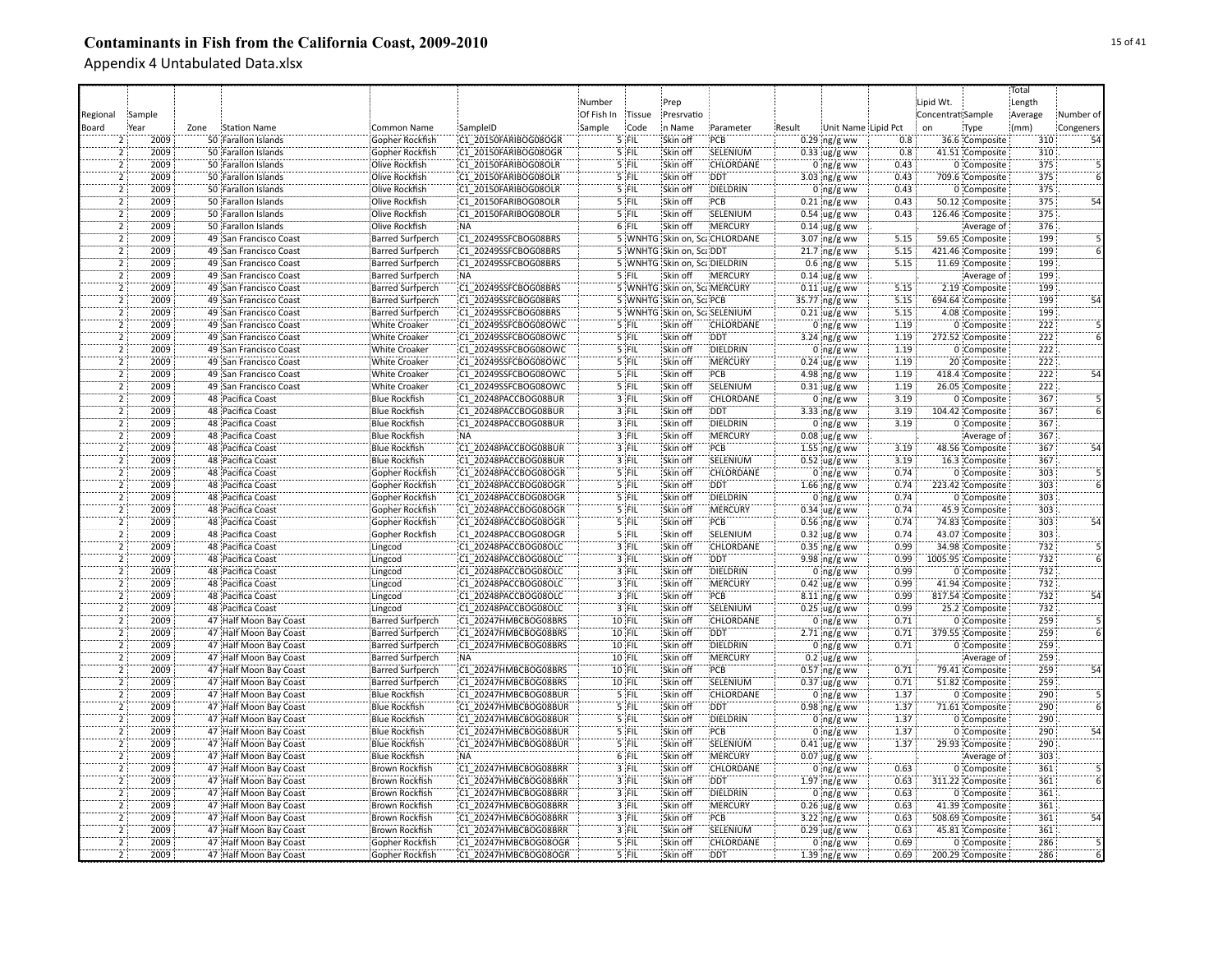|                |        |      |                        |                         |                      |            |         |                               |                                |        |                     |      |                   |                   | Total   |           |
|----------------|--------|------|------------------------|-------------------------|----------------------|------------|---------|-------------------------------|--------------------------------|--------|---------------------|------|-------------------|-------------------|---------|-----------|
|                |        |      |                        |                         |                      | Number     |         | Prep                          |                                |        |                     |      | Lipid Wt.         |                   | Length  |           |
| Regional       | Sample |      |                        |                         |                      | Of Fish In | Tissue  | Presrvatio                    |                                |        |                     |      | Concentrat Sample |                   | Average | Number of |
| Board          | Year   | Zone | Station Name           | Common Name             | SampleID             | Sample     | Code    | in Name                       | Parameter                      | Result | Unit Name Lipid Pct |      | on                | Type              | (mm)    | Congeners |
|                | 2009   |      | 47 Half Moon Bay Coast | Gopher Rockfish         | C1 20247HMBCBOG08OGR |            | 5 FIL   | Skin off                      | DIELDRIN                       |        | $0$ ng/g ww         | 0.69 |                   | 0 Composite       | 286     |           |
| $\overline{2}$ | 2009   |      | 47 Half Moon Bay Coast | Gopher Rockfish         | C1 20247HMBCBOG08OGR |            | 5 FIL   | Skin off                      | :MERCURY                       |        | $0.26$ ug/g ww      | 0.69 |                   | 36.74 Composite   | 286     |           |
| $\overline{2}$ | 2009   |      | 47 Half Moon Bay Coast | Gopher Rockfish         | C1 20247HMBCBOG08OGR |            | 5 FIL   | Skin off                      | PCB                            |        | $0.52$ ng/g ww      | 0.69 |                   | 74.93 Composite   | 286     |           |
| $\overline{2}$ | 2009   |      | 47 Half Moon Bay Coast | Gopher Rockfish         | C1 20247HMBCBOG08OGR |            | 5 FIL   | Skin off                      | SELENIUM                       |        | $0.36$ ug/g ww      | 0.69 |                   | 51.87 Composite   | 286     |           |
| $\overline{2}$ | 2009   |      |                        |                         | C1 20247HMBCBOG08OLC |            | 4 FIL   | Skin off                      | CHLORDANE                      |        |                     | 1.16 |                   |                   | 658     |           |
| $\overline{2}$ | 2009   |      | 47 Half Moon Bay Coast | Lingcod                 |                      |            | 4 FIL   | Skin off                      | <b>DDT</b>                     |        | $0.35$ ng/g ww      |      |                   | 30.52 Composite   | 658     |           |
| $\overline{2}$ |        |      | 47 Half Moon Bay Coast | Lingcod                 | C1 20247HMBCBOG08OLC |            |         |                               |                                |        | 12.11 ing/g ww      | 1.16 |                   | 1043.53 Composite | 658     |           |
|                | 2009   |      | 47 Half Moon Bay Coast | Lingcod                 | C1 20247HMBCBOG08OLC |            | 4 FIL   | Skin off                      | DIELDRIN                       |        | 0 $ng/g$ ww         | 1.16 |                   | 0 Composite       |         |           |
| $\overline{2}$ | 2009   |      | 47 Half Moon Bay Coast | Lingcod                 | C1 20247HMBCBOG08OLC |            | 4 FIL   | Skin off                      | <b>MERCURY</b>                 |        | $0.27$ ug/g ww      | 1.16 |                   | 23.1 Composite    | 658     |           |
| $\overline{2}$ | 2009   |      | 47 Half Moon Bay Coast | Lingcod                 | C1 20247HMBCBOG08OLC |            | 4 FIL   | Skin off                      | PCB                            |        | 4.95 $ng/g$ ww      | 1.16 |                   | 426.55 Composite  | 658     | 54        |
| $\overline{2}$ | 2009   |      | 47 Half Moon Bay Coast | Lingcod                 | C1 20247HMBCBOG08OLC |            | 4 FIL   | Skin off                      | SELENIUM                       |        | $0.3 \,$ ug/g ww    | 1.16 |                   | 25.86 Composite   | 658     |           |
| $\overline{2}$ | 2010   |      | 47 Half Moon Bay Coast | <b>Blue Rockfish</b>    | :NA                  |            | 4 FIL   | Skin off                      | <b>MERCURY</b>                 |        | $0.07$ ug/g ww      |      |                   | Average of        | 282     |           |
| $\overline{2}$ | 2009   |      | 46 Pillar Point Harbor | <b>Black Perch</b>      | C1 20246PPTHBOG08BLS |            | $5$ FIL | Skin off                      | <b>CHLORDANE</b>               |        | $0.3$ ing/g ww      | 0.74 |                   | 40.68 Composite   | 218     |           |
| $\overline{2}$ | 2009   |      | 46 Pillar Point Harbor | <b>Black Perch</b>      | C1 20246PPTHBOG08BLS |            | $5$ FIL | Skin off                      | <b>DDT</b>                     |        | 1.69 $ng/g$ ww      | 0.74 |                   | 229.52 Composite  | 218     |           |
| $\overline{2}$ | 2009   |      | 46 Pillar Point Harbor | <b>Black Perch</b>      | C1 20246PPTHBOG08BLS |            | 5 FIL   | Skin off                      | DIELDRIN                       |        | $0$ ing/g ww        | 0.74 |                   | 0 Composite       | 218     |           |
| 5              | 2009   |      | 46 Pillar Point Harbor | <b>Black Perch</b>      | C1 20246PPTHBOG08BLS |            | '5 FIL  | Skin off                      | PCB                            |        | $0.63$ ng/g ww      | 0.74 |                   | 85.71 Composite   | 218     | 54        |
| 2              | 2009   |      | 46 Pillar Point Harbor | <b>Black Perch</b>      | C1 20246PPTHBOG08BLS |            | '5 FIL  | Skin off                      | SELENIUM                       |        | $0.18$ ug/g ww      | 0.74 |                   | 24.49 Composite   | 218     |           |
| 2              | 2009   |      | 46 Pillar Point Harbor | <b>Black Perch</b>      | NÄ.                  |            | $6$ FIL | Skin off                      | MERCURY                        |        | $0.06$ ug/g ww      |      |                   | Average of        | 210     |           |
|                | 2009   |      | 46 Pillar Point Harbor | Shiner Surfperch        | .<br>NA              |            | 10 FIL  | Skin off                      | MERCURY                        |        | $0.06$ ug/g ww      |      |                   | Average of        | 115     |           |
| $\overline{2}$ | 2009   |      | 46 Pillar Point Harbor | Shiner Surfperch        | C1 20246PPTHBOG08SHS |            |         |                               | 19 WNHTG Skin on, ScaCHLORDANE |        | $2.56$ ing/g ww     | 2.47 |                   | 103.52 Composite  | 116     |           |
| 5              | 2009   |      | 46 Pillar Point Harbor | Shiner Surfperch        | C1 20246PPTHBOG08SHS |            |         | 19 WNHTG Skin on, ScaDDT      |                                |        | 12.99 ing/g ww      | 2.47 |                   | 526.03 Composite  | 116     |           |
| $\overline{2}$ | 2009   |      | 46 Pillar Point Harbor | Shiner Surfperch        | C1 20246PPTHBOG08SHS |            |         | 19 WNHTG Skin on, ScaDIELDRIN |                                |        | $0:ng/g$ ww         | 2.47 |                   | 0 Composite       | 116     |           |
| $\overline{2}$ | 2009   |      | 46 Pillar Point Harbor | <b>Shiner Surfperch</b> | C1 20246PPTHBOG08SHS |            |         |                               | 19 WNHTG Skin on, ScaMERCURY   |        | $0.06$ ug/g ww      | 2.47 |                   | 2.35 Composite    | 116     |           |
| $\overline{2}$ | 2009   |      | 46 Pillar Point Harbor | Shiner Surfperch        | C1 20246PPTHBOG08SHS |            |         | 19 WNHTG Skin on, ScaPCB      |                                |        | 12.72 ng/g ww       | 2.47 |                   | 515.02 Composite  | 116     | 54        |
| $\overline{2}$ | 2009   |      | 46 Pillar Point Harbor | Shiner Surfperch        | C1 20246PPTHBOG08SHS |            |         |                               | 19 WNHTG Skin on, ScaSELENIUM  |        | $0.23$ ug/g ww      | 2.47 |                   | 9.31 Composite    | 116     |           |
| $\overline{2}$ | 2009   |      | 46 Pillar Point Harbor | <b>Top Smelt</b>        | C1 20246PPTHBOG08TPS |            |         |                               | 11 WNHTG Skin on, ScaCHLORDANE |        | $1.75$ ng/g ww      | 2.49 |                   | 70.08 Composite   | 235     |           |
| $\overline{2}$ | 2009   |      | 46 Pillar Point Harbor | <b>Top Smelt</b>        | C1 20246PPTHBOG08TPS |            |         | 11 WNHTG Skin on, ScaDDT      |                                |        | 15.81 ng/g ww       | 2.49 |                   | 634.78 Composite  | 235     |           |
| $\overline{2}$ | 2009   |      | 46 Pillar Point Harbor | Top Smelt               | C1 20246PPTHBOG08TPS |            |         | 11 WNHTG Skin on, ScaDIELDRIN |                                |        | $0.51$ ng/g ww      | 2.49 |                   | 20.36 Composite   | 235     |           |
| 5              | 2009   |      | 46 Pillar Point Harbor |                         | C1 20246PPTHBOG08TPS |            |         |                               | 11 WNHTG Skin on, ScaMERCURY   |        |                     | 2.49 |                   | 3.41 Composite    | 235     |           |
| $\overline{2}$ | 2009   |      | 46 Pillar Point Harbor | <b>Top Smelt</b>        | C1 20246PPTHBOG08TPS |            |         | 11 WNHTG Skin on, ScaPCB      |                                |        | $0.09$ ug/g ww      | 2.49 |                   |                   | 235     |           |
| $\overline{2}$ | 2009   |      |                        | <b>Top Smelt</b>        | C1 20246PPTHBOG08TPS |            |         |                               |                                |        | 11.54 ng/g ww       | 2.49 |                   | 463.65 Composite  | 235     |           |
| ゔ              |        |      | 46 Pillar Point Harbor | <b>Top Smelt</b>        |                      |            |         |                               | 11 WNHTG Skin on, ScaSELENIUM  |        | $0.23$ ug/g ww      |      |                   | 9.24 Composite    |         |           |
|                | 2009   |      | 46 Pillar Point Harbor | <b>White Croaker</b>    | C1 20246PPTHBOG08OWC |            | 5 FIL   | Skin off                      | CHLORDANE                      |        | $0.28$ ing/g ww     | 1.17 |                   | 24.36 Composite   | 241     |           |
| $\overline{2}$ | 2009   |      | 46 Pillar Point Harbor | <b>White Croaker</b>    | C1 20246PPTHBOG08OWC |            | 5 FIL   | Skin off                      | <b>DDT</b>                     |        | 3.38 ng/g ww        | 1.17 |                   | 288.89 Composite  | 241     |           |
| $\overline{2}$ | 2009   |      | 46 Pillar Point Harbor | <b>White Croaker</b>    | C1 20246PPTHBOG08OWC |            | 5 FIL   | Skin off                      | <b>DIELDRIN</b>                |        | $0$ ing/g ww        | 1.17 |                   | 0 Composite       | 241     |           |
| $\overline{2}$ | 2009   |      | 46 Pillar Point Harbor | <b>White Croaker</b>    | C1 20246PPTHBOG08OWC |            | 5 FIL   | Skin off                      | <b>MERCURY</b>                 |        | $0.1$ ug/g ww       | 1.17 |                   | 8.8 Composite     | 241     |           |
| $\overline{2}$ | 2009   |      | 46 Pillar Point Harbor | <b>White Croaker</b>    | C1 20246PPTHBOG08OWC |            | 5 FIL   | Skin off                      | PCB                            |        | $3.27$ ng/g ww      | 1.17 |                   | 279.91 Composite  | 241     | 54        |
| $\overline{2}$ | 2009   |      | 46 Pillar Point Harbor | <b>White Croaker</b>    | C1 20246PPTHBOG08OWC |            | 5 FIL   | Skin off                      | SELENIUM                       |        | $0.27$ ug/g ww      | 1.17 |                   | 23.08 Composite   | 241     |           |
| $\overline{2}$ | 2009   |      | 46 Pillar Point Harbor | White Surfperch         | C1 20246PPTHBOG08WHS |            |         |                               | 7 WNHTG Skin on, Sca CHLORDANE |        | $1.74$ ng/g ww      | 2.07 |                   | 84.2 Composite    | 211     |           |
| $\overline{2}$ | 2009   |      | 46 Pillar Point Harbor | White Surfperch         | C1 20246PPTHBOG08WHS |            |         | 7 WNHTG Skin on, Sca DDT      |                                |        | $6.86$ ng/g ww      | 2.07 |                   | 331.4 Composite   | 211     |           |
| $\overline{2}$ | 2009   |      | 46 Pillar Point Harbor | White Surfperch         | C1 20246PPTHBOG08WHS |            |         | 7 WNHTG Skin on, Sca DIELDRIN |                                |        | $0:$ ng/g ww        | 2.07 |                   | 0 Composite       | 211     |           |
|                | 2009   |      | 46 Pillar Point Harbor | <b>White Surfperch</b>  | NA <sup>:</sup>      |            | 7 FIL   | Skin off                      | MERCURY                        |        | $0.07$ ug/g ww      |      |                   | Average of        | 211     |           |
| 2              | 2009   |      | 46 Pillar Point Harbor | White Surfperch         | C1 20246PPTHBOG08WHS |            |         |                               | 7 WNHTG Skin on, Sc. MERCURY   |        | $0.06$ ug/g ww      | 2.07 |                   | 3.04 Composite    | 211     |           |
| 5              | 2009   |      | 46 Pillar Point Harbor | White Surfperch         | C1 20246PPTHBOG08WHS |            |         | 7 WNHTG Skin on, ScaPCB       |                                |        | $5.26$ ng/g ww      | 2.07 |                   | 254.25 Composite  | 211     | 54        |
| $\overline{2}$ | 2009   |      | 46 Pillar Point Harbor | White Surfperch         | C1 20246PPTHBOG08WHS |            |         |                               | 7 WNHTG Skin on, ScaSELENIUM   |        | $0.19$ ug/g ww      | 2.07 |                   | 9.18 Composite    | 211     |           |
| $\overline{2}$ | 2009   |      | 45 San Mateo Coast     | <b>Black Rockfish</b>   | C1 20245SMATBOG08BLR |            | 5 FIL   | Skin off                      | CHLORDANE                      |        | $0$ ing/g ww        | 1.53 |                   | 0 Composite       | 329     |           |
| $\overline{2}$ | 2009   |      | 45 San Mateo Coast     | <b>Black Rockfish</b>   | C1 20245SMATBOG08BLR |            | 5 FIL   | Skin off                      | <b>DDT</b>                     |        | $2.65$ ing/g ww     | 1.53 |                   | 173.07 Composite  | 329     |           |
| $\overline{2}$ | 2009   |      | 45 San Mateo Coast     | <b>Black Rockfish</b>   | C1 20245SMATBOG08BLR |            | 5 FIL   | Skin off                      | DIELDRIN                       |        | $0:$ ng/g ww        | 1.53 |                   | 0 Composite       | 329     |           |
| $\overline{2}$ | 2009   |      | 45 San Mateo Coast     | <b>Black Rockfish</b>   | ¦NA                  |            | $5$ FIL | Skin off                      | <b>MERCURY</b>                 |        | $0.05$ ug/g ww      |      |                   | Average of        | 329     |           |
| $\overline{2}$ | 2009   |      | 45 San Mateo Coast     | <b>Black Rockfish</b>   | C1 20245SMATBOG08BLR |            | $5$ FIL | Skin off                      | PCB                            |        | $0.29$ ng/g ww      | 1.53 |                   | 18.82 Composite   | 329     | 54        |
| $\overline{2}$ | 2009   |      | 45 San Mateo Coast     | <b>Black Rockfish</b>   | C1 20245SMATBOG08BLR |            | 5 FIL   | Skin off                      | SELENIUM                       |        | $0.38$ ug/g ww      | 1.53 |                   | 24.84 Composite   | 329     |           |
| $\overline{2}$ | 2009   |      | 45 San Mateo Coast     | <b>Blue Rockfish</b>    | C1 20245SMATBOG08BUR |            | 5 FIL   | Skin off                      | <b>CHLORDANE</b>               |        | $0$ ing/g ww        | 0.87 |                   | 0 Composite       | 250     |           |
| $\overline{2}$ | 2009   |      | 45 San Mateo Coast     | <b>Blue Rockfish</b>    | C1 20245SMATBOG08BUR |            | $5$ FIL | Skin off                      | <b>DDT</b>                     |        | 1.57 ng/g ww        | 0.87 |                   | 180.25 Composite  | 250     |           |
| $\overline{2}$ | 2009   |      | 45 San Mateo Coast     | <b>Blue Rockfish</b>    | C1 20245SMATBOG08BUR |            | 5 FIL   | Skin off                      | <b>DIELDRIN</b>                |        | $0$ ing/g ww        | 0.87 |                   | 0 Composite       | 250     |           |
|                | 2009   |      | 45 San Mateo Coast     | <b>Blue Rockfish</b>    | <b>NA</b>            |            | 5 FIL   | Skin off                      | <b>MERCURY</b>                 |        | $0.05$ ug/g ww      |      |                   | Average of        | 250     |           |
| $\overline{2}$ | 2009   |      | 45 San Mateo Coast     | <b>Blue Rockfish</b>    | C1 20245SMATBOG08BUR |            | 5 FIL   | Skin off                      | PCB                            |        | 0 $ng/g$ ww         | 0.87 |                   | 0 Composite       | 250     |           |
| $\overline{2}$ | 2009   |      | 45 San Mateo Coast     | <b>Blue Rockfish</b>    | C1 20245SMATBOG08BUR |            | 5 FIL   | Skin off                      | SELENIUM                       |        |                     | 0.87 |                   | 41.33 Composite   | 250     |           |
| $\overline{2}$ | 2009   |      | 45 San Mateo Coast     | Gopher Rockfish         | C1 20245SMATBOG08OGR |            | 5 FIL   | Skin off                      | CHLORDANE                      |        | $0.36$ ug/g ww      | 0.43 |                   | 53.88 Composite   | 284     |           |
| $\overline{2}$ | 2009   |      |                        |                         |                      |            | 5 FIL   | Skin off                      | DDT                            |        | $0.23$ ng/g ww      | 0.43 |                   |                   | 284     |           |
|                |        |      | 45 San Mateo Coast     | Gopher Rockfish         | C1 20245SMATBOG08OGR |            |         |                               |                                |        | $3.34$ ng/g ww      |      |                   | 785.88 Composite  |         |           |
| $\overline{2}$ | 2009   |      | 45 San Mateo Coast     | Gopher Rockfish         | C1 20245SMATBOG08OGR |            | 5 FIL   | Skin off                      | <b>DIELDRIN</b>                |        | $0$ ing/g ww        | 0.43 |                   | 0 Composite       | 284     |           |
| $\mathcal{L}$  | 2009   |      | 45 San Mateo Coast     | Gopher Rockfish         | C1 20245SMATBOG08OGR |            | 5 FIL   | Skin off                      | <b>MERCURY</b>                 |        | $0.43$ ug/g ww      | 0.43 |                   | 101.88 Composite  | 284     |           |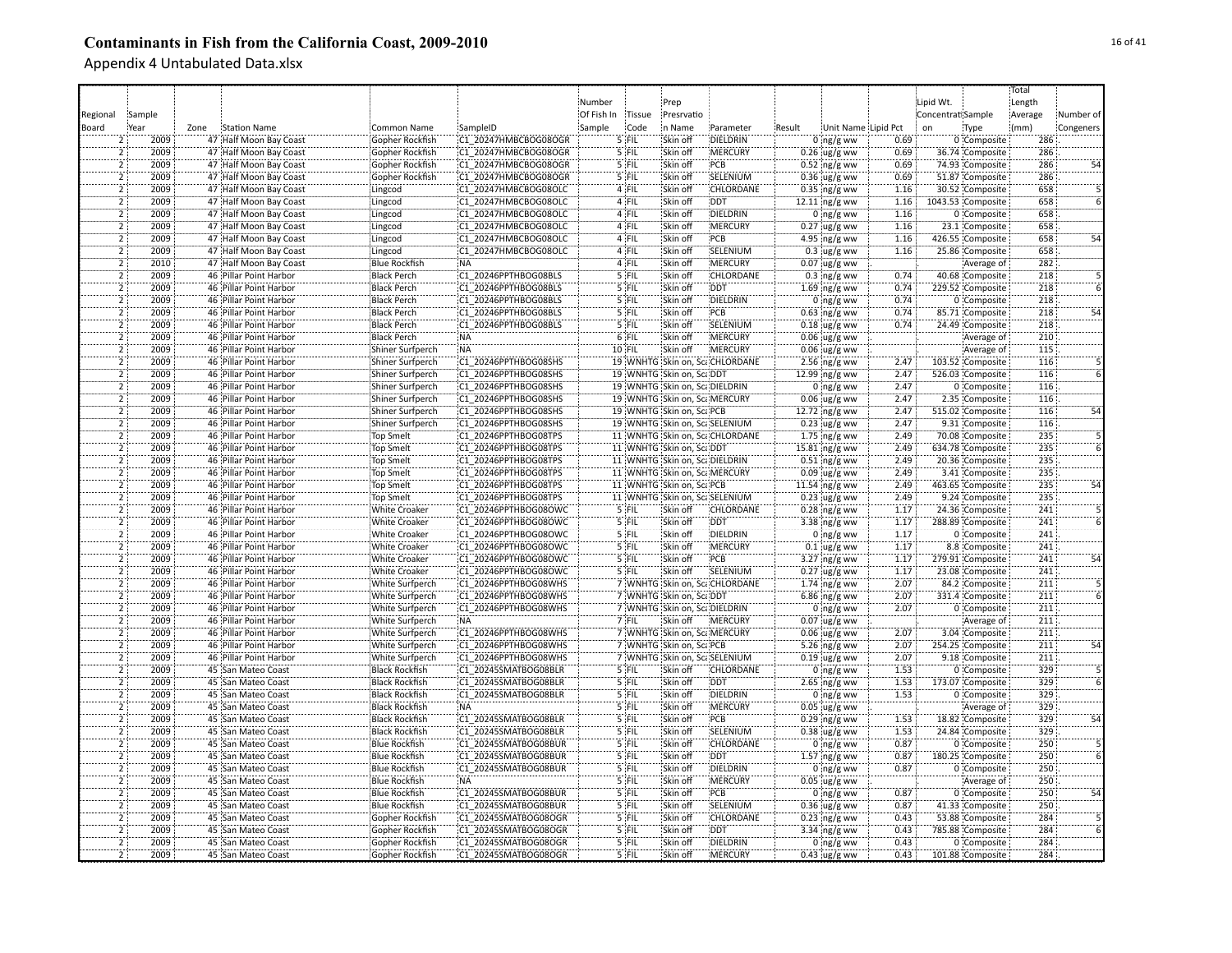|                |            |      |                                                        |                 |                      |            |               |                              |                               |        |                     |      |                   |                   | Total   |                 |
|----------------|------------|------|--------------------------------------------------------|-----------------|----------------------|------------|---------------|------------------------------|-------------------------------|--------|---------------------|------|-------------------|-------------------|---------|-----------------|
|                |            |      |                                                        |                 |                      | Number     |               | Prep                         |                               |        |                     |      | Lipid Wt.         |                   | Length  |                 |
|                | Sample     |      |                                                        |                 |                      | Of Fish In | <b>Tissue</b> | Presrvatio                   |                               |        |                     |      | Concentrat Sample |                   | Average | Number of       |
| Regional       |            |      |                                                        |                 |                      |            |               |                              |                               |        |                     |      |                   |                   |         |                 |
| Board          | Year       | Zone | <b>Station Name</b>                                    | Common Name     | SampleID             | Sample     | Code          | in Name                      | Parameter                     | Result | Unit Name Lipid Pct |      | on                | Type              | (mm)    | Congeners       |
|                | 2009       |      | 45 San Mateo Coast                                     | Gopher Rockfish | C1 20245SMATBOG08OGR |            | 5 FIL         | Skin off                     | PCB                           |        | $0.24$ ng/g ww      | 0.43 |                   | 56 Composite      | 284     | 54              |
|                | 2009       |      | 45 San Mateo Coast                                     | Gopher Rockfish | C1 20245SMATBOG08OGR |            | 5 FIL         | Skin off                     | SELENIUM                      |        | $0.36$ ug/g ww      | 0.43 |                   | 84.71 Composite   | 284     |                 |
| $\overline{2}$ | 2009       |      | 45 San Mateo Coast                                     | Olive Rockfish  | C1 20245SMATBOG08OLR |            | 5 FIL         | Skin off                     | CHLORDANE                     |        | $0.23$ ng/g ww      | 1.07 |                   | 21.4 Composite    | 334     |                 |
|                | 2009       |      | 45 San Mateo Coast                                     | Olive Rockfish  | C1 20245SMATBOG08OLR |            | 5 FIL         | Skin off                     | <b>DDT</b>                    |        | 4.63 $ng/g$ ww      | 1.07 |                   | 433.18 Composite  | 334     |                 |
| $\overline{2}$ | 2009       |      | 45 San Mateo Coast                                     | Olive Rockfish  | C1 20245SMATBOG08OLR |            | 5 FIL         | Skin off                     | DIELDRIN                      |        | $0$ ng/g ww         | 1.07 |                   | 0 Composite       | 334     |                 |
| $\overline{2}$ | 2009       |      | 45 San Mateo Coast                                     | Olive Rockfish  | NA:                  |            | 5 FIL         | Skin off                     | MERCURY                       |        | $0.15$ ug/g ww      |      |                   | Average of        | 334     |                 |
| $\overline{2}$ | 2009       |      | 45 San Mateo Coast                                     | Olive Rockfish  | C1 20245SMATBOG08OLR |            | 5 FIL         | Skin off                     | PCB                           |        | $3.01$ ng/g ww      | 1.07 |                   | 281.5 Composite   | 334     | 54              |
| $\overline{2}$ | 2009       |      | 45 San Mateo Coast                                     | Olive Rockfish  | C1 20245SMATBOG08OLR |            | 5 FIL         | Skin off                     | SELENIUM                      |        | $0.33$ ug/g ww      | 1.07 |                   | 30.84 Composite   | 334     |                 |
| $\overline{3}$ | 2010 36/37 |      | Southern Monterey County Coast/Big Blue Rockfish       |                 | C1 30836SMYCBOG09BUR |            | 5 FIL         | Skin off                     | CHLORDANE                     |        | $0$ ing/g ww        | 0.47 |                   | 0 Composite       | 256     |                 |
| $\overline{3}$ | 2010 36/37 |      | Southern Monterey County Coast/Big Blue Rockfish       |                 | C1 30836SMYCBOG09BUR |            | 5 FIL         | Skin off                     | <b>DDT</b>                    |        | 1.07 ng/g ww        | 0.47 |                   | 226.22 Composite  | 256     |                 |
| $\overline{3}$ | 2010 36/37 |      | Southern Monterey County Coast/Bis Blue Rockfish       |                 | C1 30836SMYCBOG09BUR |            | 5 FIL         | Skin off                     | DIELDRIN                      |        | $0$ ng/g ww         | 0.47 |                   | 0 Composite       | 256     |                 |
| $\overline{3}$ | 2010 36/37 |      | Southern Monterey County Coast/Big Blue Rockfish       |                 | C1 30836SMYCBOG09BUR |            | 5 FIL         | Skin off                     | PCB                           |        | $0$ ng/g ww         | 0.47 |                   | 0 Composite       | 256     | 54              |
| $\overline{3}$ | 2010 36/37 |      | Southern Monterey County Coast/Big Blue Rockfish       |                 | C1 30836SMYCBOG09BUR |            | $5$ FIL       | Skin off                     | SELENIUM                      |        | $0.29$ ug/g ww      | 0.47 |                   | 61.31 Composite   | 256     |                 |
| $\overline{3}$ | 2010 36/37 |      | Southern Monterey County Coast/Big Blue Rockfish       |                 | NA:                  |            | 10 FIL        | Skin off                     | <b>MERCURY</b>                |        | $0.06$ ug/g ww      |      |                   | Average of        | 260     |                 |
| ï              | 2010 36/37 |      | Southern Monterey County Coast/Big Brown Rockfish      |                 | C1 30836SMYCBOG09BRR |            | $5$ FIL       | Skin off                     | CHLORDANE                     |        | $0$ ng/g ww         | 0.39 |                   | 0 Composite       | 313     |                 |
| 3              | 2010 36/37 |      | Southern Monterey County Coast/Big Brown Rockfish      |                 | C1 30836SMYCBOG09BRR |            | `5`}FIL       | Skin off                     | <b>DDT</b>                    |        | $0.95$ ing/g ww     | 0.39 |                   | 246.37 Composite  | 313     |                 |
| 3              | 2010 36/37 |      |                                                        |                 | C1 30836SMYCBOG09BRR |            | '5 FIL        | Skin off                     | DIELDRIN                      |        |                     | 0.39 |                   | 0 Composite       | 313     |                 |
|                |            |      | Southern Monterey County Coast/Bij Brown Rockfish      |                 |                      |            |               |                              |                               |        | $0$ ng/g ww         |      |                   |                   |         |                 |
| $\overline{3}$ | 2010 36/37 |      | Southern Monterey County Coast/Bis Brown Rockfish      |                 | C1 30836SMYCBOG09BRR |            | 5 FIL         | Skin off                     | MERCURY                       |        | $0.14$ ug/g ww      | 0.39 |                   | 37.56 Composite   | 313     |                 |
|                | 2010 36/37 |      | Southern Monterey County Coast/Bis Brown Rockfish      |                 | C1 30836SMYCBOG09BRR |            | 5 FIL         | Skin off                     | PCB                           |        | $0$ ng/g ww         | 0.39 |                   | 0 Composite       | 313     | $\overline{54}$ |
| $\overline{3}$ | 2010 36/37 |      | Southern Monterey County Coast/Big Brown Rockfish      |                 | C1 30836SMYCBOG09BRR |            | 5 FIL         | Skin off                     | SELENIUM                      |        | $0.31$ ug/g ww      | 0.39 |                   | 80.31 Composite   | 313     |                 |
| $\overline{3}$ | 2010 36/37 |      | Southern Monterey County Coast/Big Olive Rockfish      |                 | C1 30836SMYCBOG09OLR |            | $5$ FIL       | Skin off                     | <b>CHLORDANE</b>              |        | $0$ ng/g ww         | 0.41 |                   | 0 Composite       | 385     |                 |
| $\overline{3}$ | 2010 36/37 |      | Southern Monterey County Coast/Big Olive Rockfish      |                 | C1 30836SMYCBOG09OLR |            | 5 FIL         | Skin off                     | <b>DDT</b>                    |        | $2.08$ ng/g ww      | 0.41 |                   | 509.8 Composite   | 385     |                 |
| $\overline{3}$ | 2010 36/37 |      | Southern Monterey County Coast/Big Olive Rockfish      |                 | C1 30836SMYCBOG09OLR |            | 5 FIL         | Skin off                     | <b>DIELDRIN</b>               |        | $0$ ng/g ww         | 0.41 |                   | 0 Composite       | 385     |                 |
| $\overline{3}$ | 2010 36/37 |      | Southern Monterey County Coast/Big Olive Rockfish      |                 | C1 30836SMYCBOG09OLR |            | 5 FIL         | Skin off                     | PCB                           |        | $0.2 \ln g/g$ ww    | 0.41 |                   | 47.79 Composite   | 385     | 54              |
| $\overline{3}$ | 2010 36/37 |      | Southern Monterey County Coast/BigOlive Rockfish       |                 | C1 30836SMYCBOG09OLR |            | 5 FIL         | Skin off                     | SELENIUM                      |        | $0.49$ ug/g ww      | 0.41 |                   | 120.1 Composite   | 385     |                 |
| $\overline{3}$ | 2010 36/37 |      | Southern Monterey County Coast/Big Olive Rockfish      |                 | NA:                  |            | 10 FIL        | Skin off                     | :MERCURY                      |        | $0.28$ ug/g ww      |      |                   | Average of        | 391     |                 |
| $\overline{3}$ | 2010 36/37 |      | Southern Monterey County Coast/Big Rainbow Surfperch   |                 | C1 30836SMYCBOG09RBS |            | 5 FIL         | Skin off                     | CHLORDANE                     |        | $0$ ng/g ww         | 0.54 |                   | 0 Composite       | 278     |                 |
| 3              | 2010 36/37 |      | Southern Monterey County Coast/Bit Rainbow Surfperch   |                 | C1 30836SMYCBOG09RBS |            | 5 FIL         | Skin off                     | <b>DDT</b>                    |        | 2.04 $ng/g$ ww      | 0.54 |                   | 379.18 Composite  | 278     |                 |
| 3              | 2010 36/37 |      | Southern Monterey County Coast/Big Rainbow Surfperch   |                 | C1 30836SMYCBOG09RBS |            | 5 FIL         | Skin off                     | DIELDRIN                      |        | $0.58$ ng/g ww      | 0.54 |                   | 107.06 Composite  | 278     |                 |
|                | 2010 36/37 |      | Southern Monterey County Coast/Bis Rainbow Surfperch   |                 | <b>NA</b>            |            | 5 FIL         | Skin off                     | MERCURY                       |        | $0.1$ ug/g ww       |      |                   | Average of        | 278     |                 |
| $\dddot{3}$    | 2010 36/37 |      | Southern Monterey County Coast/Big Rainbow Surfperch   |                 | C1 30836SMYCBOG09RBS |            | 5 FIL         | Skin off                     | PCB                           |        | $1.02$ ng/g ww      | 0.54 |                   | 189.59 Composite  | 278     | 54              |
| $\overline{3}$ | 2010 36/37 |      | Southern Monterey County Coast/Big Rainbow Surfperch   |                 | C1 30836SMYCBOG09RBS |            | 5 FIL         | Skin off                     | SELENIUM                      |        | $0.08$ ug/g ww      | 0.54 |                   | 13.94 Composite   | 278     |                 |
| $\overline{3}$ | 2010 36/37 |      | Southern Monterey County Coast/BigVermillion Rockfish  |                 | C1 30836SMYCBOG09OVR |            | 5 FIL         | Skin off                     | CHLORDANE                     |        | $0$ ng/g ww         | 0.59 |                   | 0 Composite       | 472     |                 |
| $\overline{3}$ | 2010 36/37 |      | Southern Monterey County Coast/Bir Vermillion Rockfish |                 | C1 30836SMYCBOG09OVR |            | 5 FIL         | Skin off                     | <b>DDT</b>                    |        | $6.52$ ng/g ww      | 0.59 |                   | 1110.73 Composite | 472     |                 |
| 3              | 2010 36/37 |      | Southern Monterey County Coast/Bis Vermillion Rockfish |                 | C1 30836SMYCBOG09OVR |            | 5 FIL         | Skin off                     | DIELDRIN                      |        | $0.55$ ng/g ww      | 0.59 |                   | 93.53 Composite   | 472     |                 |
| $\overline{3}$ | 2010 36/37 |      |                                                        |                 |                      |            | 5 FIL         | Skin off                     | <b>MERCURY</b>                |        |                     | 0.59 |                   |                   | 472     |                 |
|                |            |      | Southern Monterey County Coast/Big Vermillion Rockfish |                 | C1 30836SMYCBOG09OVR |            |               |                              |                               |        | $0.27$ ug/g ww      |      |                   | 46.34 Composite   |         |                 |
| $\overline{3}$ | 2010 36/37 |      | Southern Monterey County Coast/Big Vermillion Rockfish |                 | C1 30836SMYCBOG09OVR |            | 5 FIL         | Skin off                     | PCB                           |        | $0.63$ ing/g ww     | 0.59 |                   | 107.33 Composite  | 472     | 54              |
| $\overline{3}$ | 2010 36/37 |      | Southern Monterey County Coast/Big Vermillion Rockfish |                 | C1 30836SMYCBOG09OVR |            | 5 FIL         | Skin off                     | SELENIUM                      |        | $0.31$ ug/g ww      | 0.59 |                   | 52.81 Composite   | 472     |                 |
| Ï3             | 2010 34/35 |      | Cambria/Cayucos Coast/Northern Sa Barred Surfperch     |                 | C1 31034CAMBBOG09BRS |            |               |                              | 7 WNHTG Skin on, ScaCHLORDANE |        | $0.24$ ing/g ww     | 2.9  |                   | 8.24 Composite    | 125     |                 |
| 3              | 2010 34/35 |      | Cambria/Cayucos Coast/Northern Sa Barred Surfperch     |                 | C1 31034CAMBBOG09BRS |            |               | 7 WNHTG Skin on, ScalDDT     |                               |        | $6.31$ ng/g ww      | 2.9  |                   | 217.52 Composite  | 125     |                 |
|                | 2010 34/35 |      | Cambria/Cayucos Coast/Northern Sa Barred Surfperch     |                 | C1 31034CAMBBOG09BRS |            |               | 7 WNHTG Skin on, Sca MERCURY |                               |        | $0.03$ ug/g ww      | 2.9  |                   | 1.14 Composite    | 125     |                 |
| 3              | 2010 34/35 |      | Cambria/Cayucos Coast/Northern Sa Barred Surfperch     |                 | C1 31034CAMBBOG09BRS |            |               | 7 WNHTG Skin on, ScaPCB      |                               |        | $1.13$ ng/g ww      | 2.9  |                   | 39 Composite      | 125     | $\overline{54}$ |
| $\overline{3}$ | 2010 34/35 |      | Cambria/Cayucos Coast/Northern Sa Barred Surfperch     |                 | C1 31034CAMBBOG09BRS |            |               |                              | 7 WNHTG Skin on, ScaSELENIUM  |        | $0.4 \,$ ug/g ww    | 2.9  |                   | 13.79 Composite   | 125     |                 |
| 3              | 2010 34/35 |      | Cambria/Cayucos Coast/Northern Sa Barred Surfperch     |                 | NA.                  |            | 11 FIL        | Skin off                     | MERCURY                       |        | $0.11$ ug/g ww      |      |                   | Average of        | 195     |                 |
| $\overline{3}$ | 2010 34/35 |      | Cambria/Cayucos Coast/Northern Sa Cabezon              |                 | C1 31034CAMBBOG09CAB |            | 5 FIL         | Skin off                     | CHLORDANE                     |        | $0$ ng/g ww         | 0.32 |                   | 0 Composite       | 468     |                 |
| $\overline{3}$ | 2010 34/35 |      | Cambria/Cayucos Coast/Northern Sa Cabezon              |                 | C1 31034CAMBBOG09CAB |            | 5 FIL         | Skin off                     | <b>DDT</b>                    |        | $0.72$ ng/g ww      | 0.32 |                   | 223.91 Composite  | 468     |                 |
| $\overline{3}$ | 2010 34/35 |      | Cambria/Cayucos Coast/Northern Sa Cabezon              |                 | C1 31034CAMBBOG09CAB |            | 5 FIL         | Skin off                     | <b>DIELDRIN</b>               |        | $0$ ing/g ww        | 0.32 |                   | 0 Composite       | 468     |                 |
| $\overline{3}$ | 2010 34/35 |      | Cambria/Cayucos Coast/Northern Sa Cabezon              |                 | C1 31034CAMBBOG09CAB |            | 5 FIL         | Skin off                     | <b>MERCURY</b>                |        | $0.36$ ug/g ww      | 0.32 |                   | 110.87 Composite  | 468     |                 |
| $\overline{3}$ | 2010 34/35 |      | Cambria/Cayucos Coast/Northern Sa Cabezon              |                 | C1 31034CAMBBOG09CAB |            | 5 FIL         | Skin off                     | PCB                           |        | 0 $ng/g$ ww         | 0.32 |                   | 0 Composite       | 468     | 54              |
| $\overline{3}$ | 2010 34/35 |      | Cambria/Cayucos Coast/Northern Sa Cabezon              |                 | C1 31034CAMBBOG09CAB |            | 5 FIL         | Skin off                     | SELENIUM                      |        | $0.24$ ug/g ww      | 0.32 |                   | 74.53 Composite   | 468     |                 |
| $\overline{3}$ | 2010 34/35 |      | Cambria/Cayucos Coast/Northern Sa Gopher Rockfish      |                 | C1 31034CAMBBOG09OGR |            | 5 FIL         | Skin off                     | CHLORDANE                     |        | $0$ ng/g ww         | 0.8  |                   | 0 Composite       | 290     |                 |
| 3              | 2010 34/35 |      | Cambria/Cayucos Coast/Northern Sa Gopher Rockfish      |                 | C1 31034CAMBBOG09OGR |            | 5 FIL         | Skin off                     | <b>DDT</b>                    |        | $2.22$ ng/g ww      | 0.8  |                   | 278.2 Composite   | 290     |                 |
| $\overline{3}$ | 2010 34/35 |      | Cambria/Cayucos Coast/Northern Sa Gopher Rockfish      |                 | C1 31034CAMBBOG09OGR |            | 5 FIL         | Skin off                     | DIELDRIN                      |        | $0$ ng/g ww         | 0.8  |                   | 0 Composite       | 290     |                 |
| 3              | 2010 34/35 |      | Cambria/Cayucos Coast/Northern Sa Gopher Rockfish      |                 | C1 31034CAMBBOG09OGR |            | 5 FIL         | Skin off                     | PCB                           |        | $0$ ing/g ww        | 0.8  |                   | 0 Composite       | 290     | 54              |
| $\ddot{3}$     | 2010 34/35 |      | Cambria/Cayucos Coast/Northern Sa Gopher Rockfish      |                 | C1 31034CAMBBOG09OGR |            | 5 FIL         | Skin off                     | SELENIUM                      |        | $0.27$ ug/g ww      | 0.8  |                   | 33.83 Composite   | 290     |                 |
| 3              | 2010 34/35 |      |                                                        |                 | <b>NA</b>            |            | 10 FIL        | Skin off                     | <b>MERCURY</b>                |        |                     |      |                   |                   | 290     |                 |
| $\overline{3}$ |            |      | Cambria/Cayucos Coast/Northern Sa Gopher Rockfish      |                 |                      |            | 5 FIL         |                              | <b>CHLORDANE</b>              |        | $0.6 \, \mu g/g$ ww | 0.79 |                   | Average of        |         |                 |
|                | 2010 34/35 |      | Cambria/Cayucos Coast/Northern Sa Kelp Greenling       |                 | C1 31034CAMBBOG09OKG |            |               | Skin off                     |                               |        | $0$ ing/g ww        |      |                   | 0 Composite       | 353     |                 |
| $\overline{3}$ | 2010 34/35 |      | Cambria/Cayucos Coast/Northern Sa Kelp Greenling       |                 | C1 31034CAMBBOG09OKG |            | 5 FIL         | Skin off                     | <b>DDT</b>                    |        | 4.61 ng/g ww        | 0.79 |                   | 583.54 Composite  | 353     |                 |
| $\overline{3}$ | 2010 34/35 |      | Cambria/Cayucos Coast/Northern Sa Kelp Greenling       |                 | C1 31034CAMBBOG09OKG |            | 5 FIL         | Skin off                     | <b>MERCURY</b>                |        | $0.16$ ug/g ww      | 0.79 |                   | 20.13 Composite   | 353     |                 |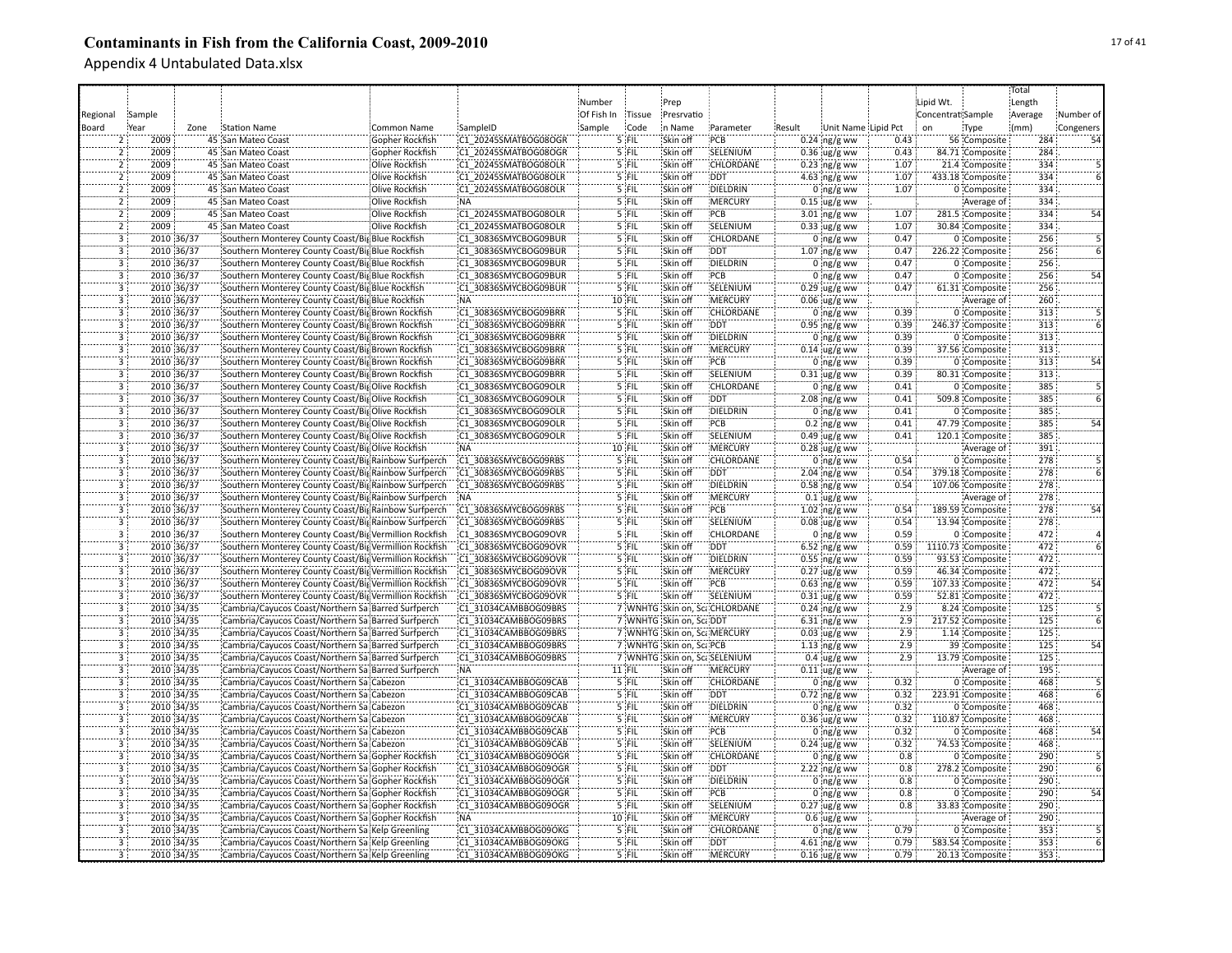|                           |        |            |                                                         |                       |                      |            |         |            |                  |        |                     |      |                   |                   | Total   |                 |
|---------------------------|--------|------------|---------------------------------------------------------|-----------------------|----------------------|------------|---------|------------|------------------|--------|---------------------|------|-------------------|-------------------|---------|-----------------|
|                           |        |            |                                                         |                       |                      | Number     |         | Prep       |                  |        |                     |      | Lipid Wt.         |                   | Length  |                 |
| Regional                  | Sample |            |                                                         |                       |                      | Of Fish In | Tissue  | Presrvatio |                  |        |                     |      | Concentrat Sample |                   | Average | Number of       |
| Board                     | Year   | Zone       | <b>Station Name</b>                                     | <b>Common Name</b>    | SampleID             | Sample     | Code    | n Name     | Parameter        | Result | Unit Name Lipid Pct |      | on                | Type              | (mm)    | Congeners       |
|                           |        | 2010 34/35 | Cambria/Cayucos Coast/Northern Sa Kelp Greenling        |                       | C1 31034CAMBBOG09OKG |            | 5 FIL   | Skin off   | PCB              |        | $0 \log/g$ ww       | 0.79 |                   | 0 Composite       | 353     | 52              |
| $\overline{3}$            |        | 2010 34/35 | Cambria/Cayucos Coast/Northern Sa Kelp Greenling        |                       | C1 31034CAMBBOG09OKG |            | 5 FIL   | Skin off   | SELENIUM         |        | $0.25$ ug/g ww      | 0.79 |                   | 31.65 Composite   | 353     |                 |
| $\overline{3}$            |        | 2010 34/35 | Cambria/Cayucos Coast/Northern Sa Vermillion Rockfish   |                       | C1 31034CAMBBOG09OVR |            | 3 FIL   | Skin off   | CHLORDANE        |        | 1.1 $\log/g$ ww     | 1.54 |                   | 71.75 Composite   | 395     |                 |
| 3                         |        | 2010 34/35 | Cambria/Cayucos Coast/Northern Sa Vermillion Rockfish   |                       | C1 31034CAMBBOG09OVR |            | 3 FIL   | Skin off   | <b>DDT</b>       |        | 24.37 ng/g ww       | 1.54 |                   | 1582.34 Composite | 395     |                 |
| 3                         |        | 2010 34/35 | Cambria/Cayucos Coast/Northern Sa Vermillion Rockfish   |                       | C1 31034CAMBBOG09OVR |            | 3 FIL   | Skin off   | DIELDRIN         |        | $0$ ing/g ww        | 1.54 |                   | 0 Composite       | 395     |                 |
| 3                         |        | 2010 34/35 | Cambria/Cayucos Coast/Northern Sa Vermillion Rockfish   |                       | C1 31034CAMBBOG09OVR |            | 3 FIL   | Skin off   | MERCURY          |        | $0.28 \,$ ug/g ww   | 1.54 |                   | 18.31 Composite   | 395     |                 |
| 3                         |        | 2010 34/35 | Cambria/Cayucos Coast/Northern Sa Vermillion Rockfish   |                       | C1 31034CAMBBOG09OVR |            | 3 FIL   | Skin off   | PCB              |        | 4.51 $ng/g$ ww      | 1.54 |                   | 292.86 Composite  | 395     | 54              |
| 3                         |        | 2010 34/35 | Cambria/Cayucos Coast/Northern Sa Vermillion Rockfish   |                       | C1 31034CAMBBOG09OVR |            | 3 FIL   | Skin off   | SELENIUM         |        | $0.15$ ug/g ww      | 1.54 |                   | 9.74 Composite    | 395     |                 |
| $\overline{3}$            |        | 2010 28/29 | North Santa Barbara County Coast/Pi Blue Rockfish       |                       | C1 31028NSBCBOG09BUR |            | 5 FIL   | Skin off   | CHLORDANE        |        | $0$ ng/g ww         | 0.25 |                   | 0 Composite       | 319     |                 |
| $\overline{3}$            |        | 2010 28/29 | North Santa Barbara County Coast/Pi Blue Rockfish       |                       | C1 31028NSBCBOG09BUR |            | 5 FIL   | Skin off   | <b>DDT</b>       |        | $1.51$ ng/g ww      | 0.25 |                   | 608.87 Composite  | 319     |                 |
| $\overline{3}$            |        | 2010 28/29 | North Santa Barbara County Coast/Pi Blue Rockfish       |                       | C1 31028NSBCBOG09BUR |            | 5 FIL   | Skin off   | DIELDRIN         |        | $0 \log/g$ ww       | 0.25 |                   | 0 Composite       | 319     |                 |
| $\overline{3}$            |        | 2010 28/29 | North Santa Barbara County Coast/Pi Blue Rockfish       |                       | :NA                  |            | 5 FIL   | Skin off   | <b>MERCURY</b>   |        | $0.16$ ug/g ww      |      |                   | Average of        | 319     |                 |
| $\overline{3}$            |        | 2010 28/29 | North Santa Barbara County Coast/Pi Blue Rockfish       |                       | C1 31028NSBCBOG09BUR |            | $5$ FIL | Skin off   | PCB              |        | $0$ ng/g ww         | 0.25 |                   | 0 Composite       | 319     | 54              |
| $\overline{3}$            |        | 2010 28/29 | North Santa Barbara County Coast/Pi Blue Rockfish       |                       | C1 31028NSBCBOG09BUR |            | 5 FIL   | Skin off   | SELENIUM         |        | $0.52 \,$ ug/g ww   | 0.25 |                   | 209.68 Composite  | 319     |                 |
| 3                         |        | 2010 28/29 | North Santa Barbara County Coast/Pi Brown Rockfish      |                       | C1 31028NSBCBOG09BRR |            | '5 FIL  | Skin off   | CHLORDANE        |        | $0$ ng/g ww         | 0.44 |                   | 0 Composite       | 314     |                 |
| Ë                         |        | 2010 28/29 | North Santa Barbara County Coast/Pi Brown Rockfish      |                       | C1 31028NSBCBOG09BRR |            | `5`}FIL | Skin off   | <b>DDT</b>       |        | 6.41 ng/g ww        | 0.44 |                   | 1457.05 Composite | 314     |                 |
| $\overline{\mathbf{3}}$   |        | 2010 28/29 | North Santa Barbara County Coast/Pi Brown Rockfish      |                       | C1 31028NSBCBOG09BRR |            | 5 FIL   | Skin off   | DIELDRIN         |        | $0 \log/g$ ww       | 0.44 |                   | 0 Composite       | 314     |                 |
| 3                         |        | 2010 28/29 | North Santa Barbara County Coast/Pi Brown Rockfish      |                       | C1 31028NSBCBOG09BRR |            | 5 FIL   | Skin off   | MERCURY          |        | $0.12$ ug/g ww      | 0.44 |                   | 27.73 Composite   | 314     |                 |
| $\overline{3}$            |        | 2010 28/29 | North Santa Barbara County Coast/Pi Brown Rockfish      |                       | C1 31028NSBCBOG09BRR |            | 5 FIL   | Skin off   | PCB              |        | $0.5$ ing/g ww      | 0.44 |                   | 113.64 Composite  | 314     | 54              |
| $\overline{3}$            |        | 2010 28/29 | North Santa Barbara County Coast/Pi Brown Rockfish      |                       | C1 31028NSBCBOG09BRR |            | 5 FIL   | Skin off   | SELENIUM         |        | $0.4 \,$ ug/g ww    | 0.44 |                   | 90.91 Composite   | 314     |                 |
| $\overline{3}$            |        | 2010 28/29 | North Santa Barbara County Coast/Pi Gopher Rockfish     |                       | C1 31028NSBCBOG09OGR |            | 5 FIL   | Skin off   | <b>CHLORDANE</b> |        | $0:ng/g$ ww         | 0.32 |                   | 0 Composite       | 299     |                 |
| $\overline{3}$            |        | 2010 28/29 | North Santa Barbara County Coast/Pi Gopher Rockfish     |                       | C1 31028NSBCBOG09OGR |            | 5 FIL   | Skin off   | <b>DDT</b>       |        | 4.28 $ng/g$ ww      | 0.32 |                   | 1345.91 Composite | 299     |                 |
| $\overline{3}$            |        | 2010 28/29 | North Santa Barbara County Coast/Pi Gopher Rockfish     |                       | C1 31028NSBCBOG09OGR |            | $5$ FIL | Skin off   | <b>DIELDRIN</b>  |        | $0$ ng/g ww         | 0.32 |                   | 0 Composite       | 299     |                 |
| $\overline{3}$            |        | 2010 28/29 | North Santa Barbara County Coast/Pi Gopher Rockfish     |                       | C1 31028NSBCBOG09OGR |            | 5 FIL   | Skin off   | PCB              |        | $0$ ng/g ww         | 0.32 |                   | 0 Composite       | 299     | 54              |
| $\overline{3}$            |        | 2010 28/29 | North Santa Barbara County Coast/PilGopher Rockfish     |                       | C1 31028NSBCBOG09OGR |            | 5 FIL   | Skin off   | SELENIUM         |        | $0.21 \,$ ug/g ww   | 0.32 |                   | 66.04 Composite   | 299     |                 |
| $\overline{3}$            |        | 2010 28/29 | North Santa Barbara County Coast/Pi Gopher Rockfish     |                       | NA:                  |            | 9 FIL   | Skin off   | MERCURY          |        | $0.32 \,$ ug/g ww   |      |                   | Average of        | 297     |                 |
| 3                         |        | 2010 28/29 | North Santa Barbara County Coast/Pi Lingcod             |                       | C1 31028NSBCBOG09OLC |            | 3 FIL   | Skin off   | CHLORDANE        |        | $0$ ng/g ww         | 0.77 |                   | 0 Composite       | 669     |                 |
| 3                         |        | 2010 28/29 | North Santa Barbara County Coast/Pi Lingcod             |                       | C1 31028NSBCBOG09OLC |            | 3 FIL   | Skin off   | <b>DDT</b>       |        | 22.2 ng/g ww        | 0.77 |                   | 2872.57 Composite | 669     |                 |
| $\overline{3}$            |        | 2010 28/29 | North Santa Barbara County Coast/PilLingcod             |                       | C1 31028NSBCBOG09OLC |            | 3 FIL   | Skin off   | DIELDRIN         |        | 0 $ng/g$ ww         | 0.77 |                   | 0 Composite       | 669     |                 |
| 3                         |        | 2010 28/29 | North Santa Barbara County Coast/Pi Lingcod             |                       | C1 31028NSBCBOG09OLC |            | 3 FIL   | Skin off   | MERCURY          |        | $0.22 \,$ ug/g ww   | 0.77 |                   | 27.94 Composite   | 669     |                 |
| 3                         |        | 2010 28/29 | North Santa Barbara County Coast/Pi Lingcod             |                       | C1 31028NSBCBOG09OLC |            | 3 FIL   | Skin off   | PCB              |        | 3.05 ng/g ww        | 0.77 |                   | 394.83 Composite  | 669     | 53              |
| 3                         |        | 2010 28/29 | North Santa Barbara County Coast/Pi Lingcod             |                       | C1 31028NSBCBOG09OLC |            | 3 FIL   | Skin off   | SELENIUM         |        | $0.08$ ug/g ww      | 0.77 |                   | 9.7 Composite     | 669     |                 |
| $\overline{\mathbf{3}}$   |        | 2010 28/29 | North Santa Barbara County Coast/Pi/Vermillion Rockfish |                       | C1 31028NSBCBOG09OVR |            | 5 FIL   | Skin off   | <b>CHLORDANE</b> |        | $0$ ng/g ww         | 1.13 |                   | 0 Composite       | 285     |                 |
| $\overline{3}$            |        | 2010 28/29 | North Santa Barbara County Coast/Pi Vermillion Rockfish |                       | C1 31028NSBCBOG09OVR |            | 5 FIL   | Skin off   | DDT              |        | 8.48 ng/g ww        | 1.13 |                   | 750.09 Composite  | 285     |                 |
| 3                         |        | 2010 28/29 | North Santa Barbara County Coast/Pi Vermillion Rockfish |                       | C1 31028NSBCBOG09OVR |            | 5 FIL   | Skin off   | DIELDRIN         |        | $0$ ing/g ww        | 1.13 |                   | 0 Composite       | 285     |                 |
| $\overline{3}$            |        | 2010 28/29 | North Santa Barbara County Coast/Pi Vermillion Rockfish |                       | C1 31028NSBCBOG09OVR |            | 5 FIL   | Skin off   | <b>MERCURY</b>   |        | $0.08$ ug/g ww      | 1.13 |                   | 6.64 Composite    | 285     |                 |
| $\overline{3}$            |        | 2010 28/29 | North Santa Barbara County Coast/Pi Vermillion Rockfish |                       | C1 31028NSBCBOG09OVR |            | 5 FIL   | Skin off   | PCB              |        | $0.34$ ing/g ww     | 1.13 |                   | 30.27 Composite   | 285     | 52              |
| $\overline{\overline{3}}$ |        | 2010 28/29 | North Santa Barbara County Coast/Pi Vermillion Rockfish |                       | C1 31028NSBCBOG09OVR |            | $5$ FIL | Skin off   | SELENIUM         |        | $0.21$ ug/g ww      | 1.13 |                   | 18.58 Composite   | 285     |                 |
| $\overline{3}$            | 2010   |            | 43 Santa Cruz Coast Area                                | <b>Black Rockfish</b> | C1 30443SCCABOG09BLR |            | 5 FIL   | Skin off   | CHLORDANE        |        | $0$ ng/g ww         | 0.6  |                   | 0 Composite       | 324     |                 |
| ä                         | 2010   |            | 43 Santa Cruz Coast Area                                | <b>Black Rockfish</b> | C1 30443SCCABOG09BLR |            | 5 FIL   | Skin off   | <b>DDT</b>       |        | $0.92$ ng/g ww      | 0.6  |                   | 153.85 Composite  | 324     |                 |
| -3                        | 2010   |            | 43 Santa Cruz Coast Area                                | <b>Black Rockfish</b> | C1 30443SCCABOG09BLR |            | '5 FIL  | Skin off   | DIELDRIN         |        | $0$ ng/g ww         | 0.6  |                   | 0 Composite       | 324     |                 |
| 3                         | 2010   |            | 43 Santa Cruz Coast Area                                | <b>Black Rockfish</b> | C1 30443SCCABOG09BLR |            | '5 FIL  | Skin off   | PCB              |        | $0:$ ng/g ww        | 0.6  |                   | 0 Composite       | 324     | $\overline{54}$ |
| 3                         | 2010   |            | 43 Santa Cruz Coast Area                                | <b>Black Rockfish</b> | C1 30443SCCABOG09BLR |            | 5 FIL   | Skin off   | SELENIUM         |        | $0.44$ ug/g ww      | 0.6  |                   | 73.58 Composite   | 324     |                 |
| 3                         | 2010   |            | 43 Santa Cruz Coast Area                                | <b>Black Rockfish</b> | NA:                  |            | 10 FIL  | Skin off   | MERCURY          |        | $0.06$ ug/g ww      |      |                   | Average of        | 296     |                 |
| $\overline{3}$            | 2010   |            | 43 Santa Cruz Coast Area                                | <b>Blue Rockfish</b>  | C1 30443SCCABOG09BUR |            | 5 FIL   | Skin off   | CHLORDANE        |        | $0$ ing/g ww        | 0.75 |                   | 0 Composite       | 283     |                 |
| $\overline{3}$            | 2010   |            | 43 Santa Cruz Coast Area                                | <b>Blue Rockfish</b>  | C1 30443SCCABOG09BUR |            | 5 FIL   | Skin off   | <b>DDT</b>       |        | $1.14$ ng/g ww      | 0.75 |                   | 152.2 Composite   | 283     |                 |
| $\overline{3}$            | 2010   |            | 43 Santa Cruz Coast Area                                | <b>Blue Rockfish</b>  | C1 30443SCCABOG09BUR |            | 5 FIL   | Skin off   | <b>DIELDRIN</b>  |        | $0$ ing/g ww        | 0.75 |                   | 0 Composite       | 283     |                 |
| $\overline{3}$            | 2010   |            | 43 Santa Cruz Coast Area                                | <b>Blue Rockfish</b>  | C1 30443SCCABOG09BUR |            | 5 FIL   | Skin off   | PCB              |        | $0$ ng/g ww         | 0.75 |                   | 0 Composite       | 283     | 54              |
| $\overline{3}$            | 2010   |            | 43 Santa Cruz Coast Area                                | <b>Blue Rockfish</b>  | C1 30443SCCABOG09BUR |            | $5$ FIL | Skin off   | SELENIUM         |        | $0.57$ ug/g ww      | 0.75 |                   | 76.1 Composite    | 283     |                 |
|                           | 2010   |            | 43 Santa Cruz Coast Area                                | <b>Blue Rockfish</b>  | <b>NA</b>            |            | 10 FIL  | Skin off   | <b>MERCURY</b>   |        | $0.08$ ug/g ww      |      |                   | Average of        | 267     |                 |
| 3                         | 2010   |            | 43 Santa Cruz Coast Area                                | Cabezon               | C1 30443SCCABOG09CAB |            | 4 FIL   | Skin off   | CHLORDANE        |        | $0$ ng/g ww         | 0.26 |                   | 0 Composite       | 431     |                 |
| 3                         | 2010   |            | 43 Santa Cruz Coast Area                                | Cabezon               | C1 30443SCCABOG09CAB |            | 4 FIL   | Skin off   | <b>DDT</b>       |        | $0.87$ ng/g ww      | 0.26 |                   | 328.03 Composite  | 431     |                 |
| $\overline{3}$            | 2010   |            | 43 Santa Cruz Coast Area                                | Cabezon               | C1 30443SCCABOG09CAB |            | 4 FIL   | Skin off   | DIELDRIN         |        | $0$ ing/g ww        | 0.26 |                   | 0 Composite       | 431     |                 |
| 3                         | 2010   |            | 43 Santa Cruz Coast Area                                | Cabezon               | C1 30443SCCABOG09CAB |            | 4 FIL   | Skin off   | MERCURY          |        | $0.28$ ug/g ww      | 0.26 |                   | 107.58 Composite  | 431     |                 |
| $\overline{3}$            | 2010   |            | 43 Santa Cruz Coast Area                                | Cabezon               | C1 30443SCCABOG09CAB |            | 4 FIL   | Skin off   | PCB              |        | $0$ ng/g ww         | 0.26 |                   | 0 Composite       | 431     |                 |
| 3                         | 2010   |            | 43 Santa Cruz Coast Area                                | Cabezon               | C1 30443SCCABOG09CAB |            | 4 FIL   | Skin off   | SELENIUM         |        | $0.46$ ug/g ww      | 0.26 |                   | 174.24 Composite  | 431     |                 |
| 3                         | 2010   |            | 43 Santa Cruz Coast Area                                | Gopher Rockfish       | C1 30443SCCABOG09OGR |            | 3 FIL   | Skin off   | <b>CHLORDANE</b> |        | $0.73$ ng/g ww      | 0.38 |                   | 192.82 Composite  | 287     |                 |
| $\overline{3}$            | 2010   |            | 43 Santa Cruz Coast Area                                | Gopher Rockfish       | C1 30443SCCABOG09OGR |            | 3 FIL   | Skin off   | <b>DDT</b>       |        | $2.29$ ng/g ww      | 0.38 |                   | 609.04 Composite  | 287     |                 |
| $\overline{3}$            | 2010   |            | 43 Santa Cruz Coast Area                                | Gopher Rockfish       | :NA                  |            | 3 FIL   | Skin off   | MERCURY          |        | $0.27 \,$ ug/g ww   |      |                   | Average of        | 287     |                 |
|                           |        |            |                                                         |                       |                      |            |         |            |                  |        |                     |      |                   |                   |         |                 |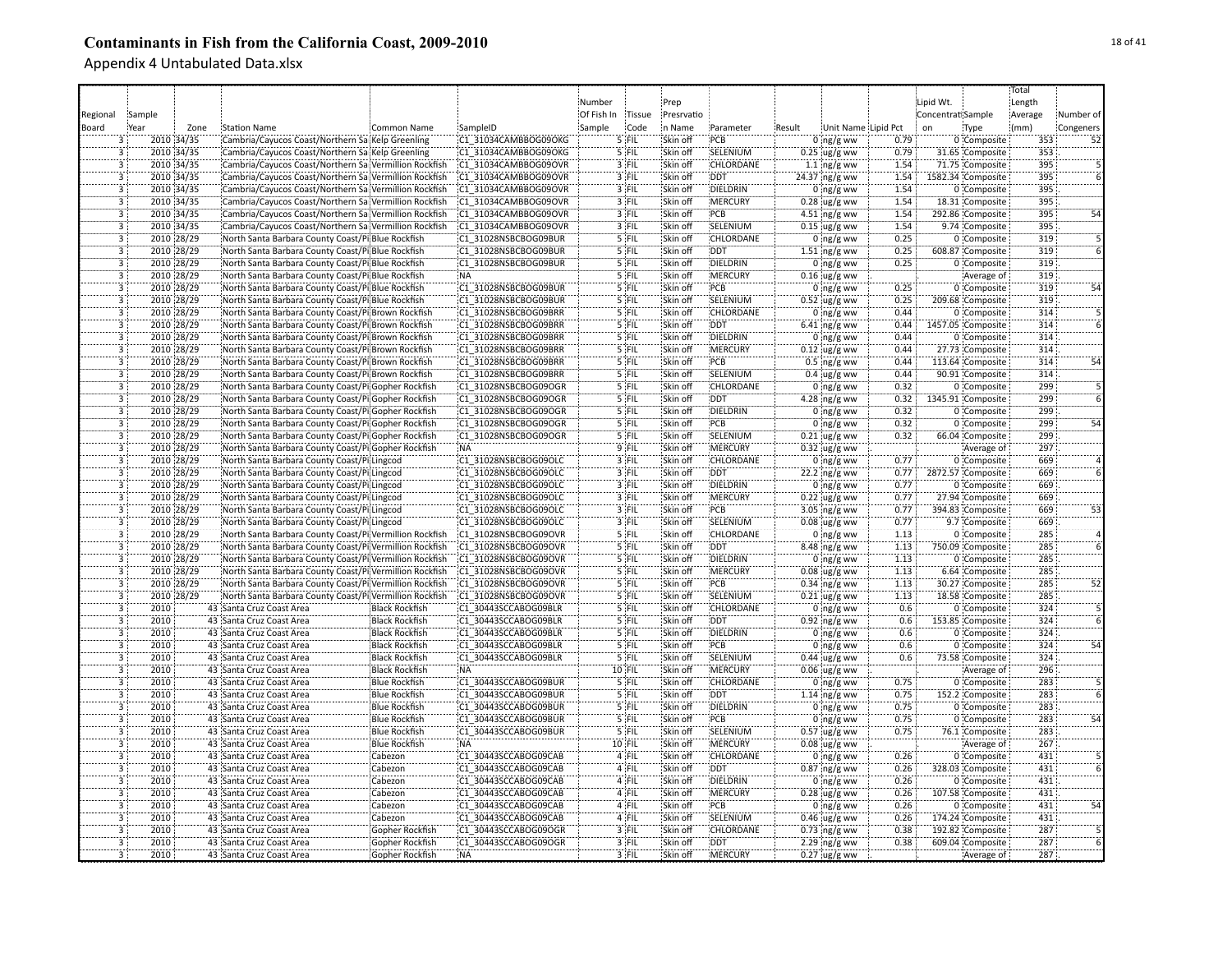|                                  |              |      |                                  |                       |                                              |            |                  |                      |                       |        |                      |              |                   |                   | Total      |                 |
|----------------------------------|--------------|------|----------------------------------|-----------------------|----------------------------------------------|------------|------------------|----------------------|-----------------------|--------|----------------------|--------------|-------------------|-------------------|------------|-----------------|
|                                  |              |      |                                  |                       |                                              | Number     |                  | Prep                 |                       |        |                      |              | Lipid Wt.         |                   | Length     |                 |
| Regional                         | Sample       |      |                                  |                       |                                              | Of Fish In | <b>Tissue</b>    | Presrvatio           |                       |        |                      |              | Concentrat Sample |                   | Average    | Number of       |
| Board                            | Year         | Zone | <b>Station Name</b>              | Common Name           | SampleID                                     | Sample     | Code             | n Name               | Parameter             | Result | Unit Name Lipid Pct  |              | on                | Type              | (mm)       | Congeners       |
|                                  | 2010         |      | 43 Santa Cruz Coast Area         | Gopher Rockfish       | C1 30443SCCABOG09OGR                         |            | 3 FIL            | Skin off             | PCB                   |        | $0 \log/g$ ww        | 0.38         |                   | 0 Composite       | 287        | 54              |
|                                  | 2010         |      | 43 Santa Cruz Coast Area         | Gopher Rockfish       | C1 30443SCCABOG09OGR                         |            | 3 FIL            | Skin off             | SELENIUM              |        | $0.28$ ug/g ww       | 0.38         |                   | 74.47 Composite   | 287        |                 |
| $\overline{3}$                   | 2010         |      | 43 Santa Cruz Coast Area         | <b>Kelp Greenling</b> | C1 30443SCCABOG09OKG                         |            | 5 FIL            | Skin off             | CHLORDANE             |        | $0$ ng/g ww          | 0.44         |                   | 0 Composite       | 359        |                 |
| $\overline{3}$                   | 2010         |      | 43 Santa Cruz Coast Area         | <b>Kelp Greenling</b> | C1 30443SCCABOG09OKG                         |            | 5 FIL            | Skin off             | <b>DDT</b>            |        | 3.84 $ng/g$ ww       | 0.44         |                   | 878.72 Composite  | 359        |                 |
| 3                                | 2010         |      | 43 Santa Cruz Coast Area         | <b>Kelp Greenling</b> | C1 30443SCCABOG09OKG                         |            | 5 FIL            | Skin off             | MERCURY               |        | $0.25$ ug/g ww       | 0.44         |                   | 57.44 Composite   | 359        |                 |
| $\overline{3}$                   | 2010         |      | 43 Santa Cruz Coast Area         | <b>Kelp Greenling</b> | C1 30443SCCABOG09OKG                         |            | 5 FIL            | Skin off             | PCB                   |        | $0.27$ ng/g ww       | 0.44         |                   | 62.01 Composite   | 359        | 54              |
| $\overline{3}$                   | 2010         |      | 43 Santa Cruz Coast Area         | <b>Kelp Greenling</b> | C1 30443SCCABOG09OKG                         |            | 5 FIL            | Skin off             | SELENIUM              |        | $0.23$ ug/g ww       | 0.44         |                   | 52.63 Composite   | 359        |                 |
| $\overline{3}$                   | 2010         |      | 43 Santa Cruz Coast Area         | Lingcod               | C1 30443SCCABOG09OLC                         |            | 4 FIL            | Skin off             | <b>CHLORDANE</b>      |        | $0.21$ ng/g ww       | 0.4          |                   | 52.26 Composite   | 654        |                 |
| $\overline{3}$                   | 2010         |      | 43 Santa Cruz Coast Area         | Lingcod               | C1 30443SCCABOG09OLC                         |            | 4 FIL            | Skin off             | <b>DDT</b>            |        | 5.7 $ng/g$ ww        | 0.4          |                   | 1432.16 Composite | 654        |                 |
| $\overline{3}$                   | 2010         |      | 43 Santa Cruz Coast Area         | Lingcod               | C1 30443SCCABOG09OLC                         |            | 4 FIL            | Skin off             | DIELDRIN              |        | $0$ ing/g ww         | 0.4          |                   | 0 Composite       | 654        |                 |
| $\overline{3}$                   | 2010         |      | 43 Santa Cruz Coast Area         | Lingcod               | C1 30443SCCABOG09OLC                         |            | 4 FIL            | Skin off             | <b>MERCURY</b>        |        | $0.27$ ug/g ww       | 0.4          |                   | 68.84 Composite   | 654        |                 |
| $\overline{3}$                   | 2010         |      | 43 Santa Cruz Coast Area         | Lingcod               | C1 30443SCCABOG09OLC                         |            | 4 FIL            | Skin off             | PCB                   |        | $0.65$ ng/g ww       | 0.4          |                   | 162.81 Composite  | 654        | 54              |
| $\overline{3}$                   | 2010         |      | 43 Santa Cruz Coast Area         | Lingcod               | C1 30443SCCABOG09OLC                         |            | 4 FIL            | Skin off             | SELENIUM              |        | $0.33$ ug/g ww       | 0.4          |                   | 82.91 Composite   | 654        |                 |
| $\overline{3}$                   | 2010         |      | 43 Santa Cruz Coast Area         | <b>White Croaker</b>  | C1 30443SCCABOG09OWC                         |            | 5 FIL            | Skin off             | CHLORDANE             |        | $0$ ing/g ww         | 0.58         |                   | 0 Composite       | 218        |                 |
| Ï                                | 2010         |      | 43 Santa Cruz Coast Area         | <b>White Croaker</b>  | C1 30443SCCABOG09OWC                         |            | $5$ FIL          | Skin off             | <b>DDT</b>            |        | $2.92$ ng/g ww       | 0.58         |                   | 501.72 Composite  | 218        |                 |
| 3                                | 2010         |      | 43 Santa Cruz Coast Area         | White Croaker         | C1 30443SCCABOG09OWC                         |            | '5 FIL           | Skin off             | DIELDRIN              |        | $0$ ing/g ww         | 0.58         |                   | 0 Composite       | 218        |                 |
|                                  | 2010         |      | 43 Santa Cruz Coast Area         | White Croaker         | C1 30443SCCABOG09OWC                         |            | '5 FIL           | Skin off             | MERCURY               |        | $0.22$ ug/g ww       | 0.58         |                   | 38.32 Composite   | 218        |                 |
|                                  | 2010         |      |                                  |                       |                                              |            | 5 FIL            | Skin off             | PCB                   |        |                      | 0.58         |                   |                   | 218        |                 |
|                                  | 2010         |      | 43 Santa Cruz Coast Area         | <b>White Croaker</b>  | C1 30443SCCABOG09OWC                         |            | 5 FIL            |                      | SELENIUM              |        | $0.27$ ing/g ww      | 0.58         |                   | 46.56 Composite   | 218        | 54              |
| $\overline{3}$                   | 2010         |      | 43 Santa Cruz Coast Area         | <b>White Croaker</b>  | C1 30443SCCABOG09OWC<br>C1 30442SCWBBOG09CAB |            | 5 FIL            | Skin off<br>Skin off | CHLORDANE             |        | $0.3$ ug/g ww        | 0.33         |                   | 51.55 Composite   | 427        |                 |
|                                  |              |      | 42 Santa Cruz Area Wharfs/Beachs | Cabezon               |                                              |            |                  |                      |                       |        | $0$ ing/g ww         |              |                   | 0 Composite       |            |                 |
| $\overline{3}$                   | 2010         |      | 42 Santa Cruz Area Wharfs/Beachs | Cabezon               | C1 30442SCWBBOG09CAB                         |            | 5 FIL            | Skin off             | <b>DDT</b>            |        | $1.3$ ng/g ww        | 0.33         |                   | 390.39 Composite  | 427        |                 |
| $\overline{3}$<br>$\overline{3}$ | 2010         |      | 42 Santa Cruz Area Wharfs/Beachs | Cabezon               | C1 30442SCWBBOG09CAB                         |            | 5 FIL            | Skin off             | :MERCURY              |        | $0.19$ ug/g ww       | 0.33         |                   | 56.46 Composite   | 427<br>427 |                 |
|                                  | 2010<br>2010 |      | 42 Santa Cruz Area Wharfs/Beachs | Cabezon               | C1 30442SCWBBOG09CAB                         |            | $5$ FIL          | Skin off             | PCB                   |        | $0$ ng/g ww          | 0.33         |                   | 0 Composite       |            | 54              |
| $\overline{3}$<br>$\overline{3}$ | 2010         |      | 42 Santa Cruz Area Wharfs/Beachs | Cabezon               | C1 30442SCWBBOG09CAB                         |            | 5 FIL<br>5 FIL   | Skin off<br>Skin off | SELENIUM<br>CHLORDANE |        | $0.29$ ug/g ww       | 0.33<br>0.39 |                   | 87.09 Composite   | 427<br>240 |                 |
| 3                                |              |      | 42 Santa Cruz Area Wharfs/Beachs | Gopher Rockfish       | C1 30442SCWBBOG09OGR                         |            |                  |                      |                       |        | $0$ ng/g ww          |              |                   | 0 Composite       |            |                 |
|                                  | 2010         |      | 42 Santa Cruz Area Wharfs/Beachs | Gopher Rockfish       | C1 30442SCWBBOG09OGR                         |            | 5 FIL            | Skin off             | <b>DDT</b>            |        | $1.67$ ng/g ww       | 0.39         |                   | 426.02 Composite  | 240        |                 |
| 3                                | 2010         |      | 42 Santa Cruz Area Wharfs/Beachs | Gopher Rockfish       | C1 30442SCWBBOG09OGR                         |            | 5 FIL            | Skin off             | DIELDRIN<br>PCB       |        | $0$ ng/g ww          | 0.39         |                   | 0 Composite       | 240        |                 |
|                                  | 2010<br>2010 |      | 42 Santa Cruz Area Wharfs/Beachs | Gopher Rockfish       | C1 30442SCWBBOG09OGR                         |            | 5 FIL            | Skin off             | SELENIUM              |        | $0.2 \,$ ng/g ww     | 0.39<br>0.39 |                   | 50.51 Composite   | 240<br>240 |                 |
| 3                                | 2010         |      | 42 Santa Cruz Area Wharfs/Beachs | Gopher Rockfish       | C1 30442SCWBBOG09OGR                         |            | 5 FIL<br>7 FIL   | Skin off<br>Skin off | MERCURY               |        | $0.08 \, \mu g/g$ ww |              |                   | 19.13 Composite   | 241        |                 |
| Ï.                               | 2010         |      | 42 Santa Cruz Area Wharfs/Beachs | Gopher Rockfish       | <b>NA</b>                                    |            |                  |                      | CHLORDANE             |        | $0.39$ ug/g ww       |              |                   | Average of        |            |                 |
|                                  |              |      | 42 Santa Cruz Area Wharfs/Beachs | <b>Kelp Greenling</b> | C1 30442SCWBBOG09OKG                         |            | 3 FIL            | Skin off             |                       |        | $0$ ng/g ww          | 0.45         |                   | 0 Composite       | 372        |                 |
| $\overline{3}$<br>$\overline{3}$ | 2010         |      | 42 Santa Cruz Area Wharfs/Beachs | <b>Kelp Greenling</b> | C1 30442SCWBBOG09OKG                         |            | 3 FIL            | Skin off             | <b>DDT</b>            |        | 4.77 ng/g ww         | 0.45         |                   | 1069.51 Composite | 372<br>372 |                 |
| $\overline{3}$                   | 2010         |      | 42 Santa Cruz Area Wharfs/Beachs | <b>Kelp Greenling</b> | C1 30442SCWBBOG09OKG                         |            | 3 FIL            | Skin off             | <b>DIELDRIN</b>       |        | $0$ ng/g ww          | 0.45         |                   | 0 Composite       |            |                 |
|                                  | 2010         |      | 42 Santa Cruz Area Wharfs/Beachs | Kelp Greenling        | C1 30442SCWBBOG09OKG                         |            | 3 FIL            | Skin off             | MERCURY               |        | $0.38$ ug/g ww       | 0.45         |                   | 84.08 Composite   | 372        |                 |
| 3                                | 2010         |      | 42 Santa Cruz Area Wharfs/Beachs | Kelp Greenling        | C1 30442SCWBBOG09OKG                         |            | 3 FIL            | Skin off             | PCB                   |        | $0$ ng/g ww          | 0.45         |                   | 0 Composite       | 372        | 53              |
| $\overline{3}$                   | 2010         |      | 42 Santa Cruz Area Wharfs/Beachs | <b>Kelp Greenling</b> | C1 30442SCWBBOG09OKG                         |            | 3 FIL            | Skin off             | SELENIUM              |        | $0.08$ ug/g ww       | 0.45         |                   | 16.82 Composite   | 372        |                 |
| $\overline{3}$<br>$\overline{3}$ | 2010         |      | 42 Santa Cruz Area Wharfs/Beachs | Lingcod               | C1 30442SCWBBOG09OLC                         |            | 5 FIL            | Skin off             | <b>CHLORDANE</b>      |        | $0$ ing/g ww         | 0.58         |                   | 0 Composite       | 616        |                 |
|                                  | 2010         |      | 42 Santa Cruz Area Wharfs/Beachs | Lingcod               | C1 30442SCWBBOG09OLC                         |            | 5 FIL            | Skin off             | <b>DDT</b>            |        | 10.98 ng/g ww        | 0.58         |                   | 1883.88 Composite | 616        |                 |
| 3                                | 2010         |      | 42 Santa Cruz Area Wharfs/Beachs | Lingcod               | C1 30442SCWBBOG09OLC                         |            | 5 FIL            | Skin off             | MERCURY               |        | $0.26$ iug/g ww      | 0.58         |                   | 44.94 Composite   | 616        |                 |
|                                  | 2010         |      | 42 Santa Cruz Area Wharfs/Beachs | Lingcod               | C1 30442SCWBBOG09OLC                         |            | 5 FIL            | Skin off             | PCB                   |        | $2.04$ ng/g ww       | 0.58         |                   | 349.57 Composite  | 616        | $\overline{53}$ |
| 3                                | 2010<br>2010 |      | 42 Santa Cruz Area Wharfs/Beachs | Lingcod               | C1 30442SCWBBOG09OLC                         |            | '5 FIL<br>'5 FIL | Skin off             | SELENIUM<br>CHLORDANE |        | $0.21$ ug/g ww       | 0.58<br>0.54 |                   | 36.02 Composite   | 616<br>255 |                 |
|                                  |              |      | 42 Santa Cruz Area Wharfs/Beachs | <b>White Croaker</b>  | C1 30442SCWBBOG09OWC                         |            |                  | Skin off             |                       |        | $0$ ing/g ww         |              |                   | 0 Composite       |            |                 |
|                                  | 2010         |      | 42 Santa Cruz Area Wharfs/Beachs | White Croaker         | C1 30442SCWBBOG09OWC                         |            | 5 FIL            | Skin off             | <b>DDT</b>            |        | $0.75$ ng/g ww       | 0.54         |                   | 140.56 Composite  | 255        |                 |
| $\overline{3}$<br>3              | 2010         |      | 42 Santa Cruz Area Wharfs/Beachs | <b>White Croaker</b>  | C1 30442SCWBBOG09OWC                         |            | 5 FIL            | Skin off             | DIELDRIN              |        | 0 $ng/g$ ww          | 0.54         |                   | 0 Composite       | 255        |                 |
|                                  | 2010         |      | 42 Santa Cruz Area Wharfs/Beachs | <b>White Croaker</b>  | C1 30442SCWBBOG09OWC                         |            | 5 FIL            | Skin off             | MERCURY               |        | $0.28$ ug/g ww       | 0.54         |                   | 53.27 Composite   | 255        |                 |
| $\overline{3}$                   | 2010         |      | 42 Santa Cruz Area Wharfs/Beachs | <b>White Croaker</b>  | C1 30442SCWBBOG09OWC                         |            | 5 FIL            | Skin off             | PCB                   |        | $0$ ng/g ww          | 0.54         |                   | 0 Composite       | 255        | 54              |
| $\overline{3}$                   | 2010         |      | 42 Santa Cruz Area Wharfs/Beachs | <b>White Croaker</b>  | C1 30442SCWBBOG09OWC                         |            | 5 FIL            | Skin off             | SELENIUM              |        | $0.3$ ug/g ww        | 0.54         |                   | 56.07 Composite   | 255        |                 |
| $\overline{3}$                   | 2010         |      | 41 Elkhorn Slough                | <b>Bat Ray</b>        | C1 30641ELKSBOG09OBR                         |            | 4 FIL            | Skin off             | <b>CHLORDANE</b>      |        | $0.42$ ng/g ww       | 0.27         |                   | 157.52 Composite  | 277        |                 |
| $\overline{3}$                   | 2010         |      | 41 Elkhorn Slough                | <b>Bat Ray</b>        | C1 30641ELKSBOG09OBR                         |            | 4 FIL            | Skin off             | <b>DDT</b>            |        | 3.54 $ng/g$ ww       | 0.27         |                   | 1330.83 Composite | 277        |                 |
| $\overline{3}$                   | 2010         |      | 41 Elkhorn Slough                | <b>Bat Ray</b>        | C1 30641ELKSBOG09OBR                         |            | 4 FIL            | Skin off             | <b>DIELDRIN</b>       |        | $0.89$ ng/g ww       | 0.27         |                   | 332.71 Composite  | 277        |                 |
|                                  | 2010         |      | 41 Elkhorn Slough                | Bat Ray               | C1 30641ELKSBOG09OBR                         |            | 4 FIL            | Skin off             | PCB                   |        | 0.46 ng/g ww         | 0.27         |                   | 173.68 Composite  | 277        |                 |
| $\overline{3}$                   | 2010         |      | 41 Elkhorn Slough                | <b>Bat Ray</b>        | C1 30641ELKSBOG09OBR                         |            | 4 FIL            | Skin off             | SELENIUM              |        | $0.21$ ug/g ww       | 0.27         |                   | 78.95 Composite   | 277        |                 |
| $\overline{3}$                   | 2010         |      | 41 Elkhorn Slough                | Bat Ray               | <b>NA</b>                                    |            | 11 FIL           | Skin off             | <b>MERCURY</b>        |        | $0.15$ ug/g ww       |              |                   | Average of        | 321        |                 |
| 3                                | 2010         |      | 41 Elkhorn Slough                | Leopard shark         | C1 30641ELKSBOG09OLS                         |            | 3 FIL            | Skin off             | CHLORDANE             |        | $0$ ng/g ww          | 0.34         |                   | 0 Composite       | 1143       |                 |
|                                  | 2010         |      | 41 Elkhorn Slough                | Leopard shark         | C1 30641ELKSBOG09OLS                         |            | 3 FIL            | Skin off             | <b>DDT</b>            |        | 3.87 ng/g ww         | 0.34         |                   | 1143.79 Composite | 1143       |                 |
|                                  | 2010         |      | 41 Elkhorn Slough                | Leopard shark         | C1 30641ELKSBOG09OLS                         |            | 3 FIL            | Skin off             | DIELDRIN              |        | $0.59$ ing/g ww      | 0.34         |                   | 175.74 Composite  | 1143       |                 |
| $\overline{3}$                   | 2010         |      | 41 Elkhorn Slough                | Leopard shark         | C1 30641ELKSBOG09OLS                         |            | 3 FIL            | Skin off             | PCB                   |        | 2.96 ng/g ww         | 0.34         |                   | 876.92 Composite  | 1143       | 54              |
| $\overline{3}$                   | 2010         |      | 41 Elkhorn Slough                | Leopard shark         | C1 30641ELKSBOG09OLS                         |            | 3 FIL            | Skin off             | SELENIUM              |        | $0.32$ ug/g ww       | 0.34         |                   | 94.67 Composite   | 1143       |                 |
| $\overline{3}$                   | 2010         |      | 41 Elkhorn Slough                | Leopard shark         | NA:                                          |            | 9 FIL            | Skin off             | <b>MERCURY</b>        |        | $1.06 \,$ ug/g ww    |              |                   | Average of        | 1225       |                 |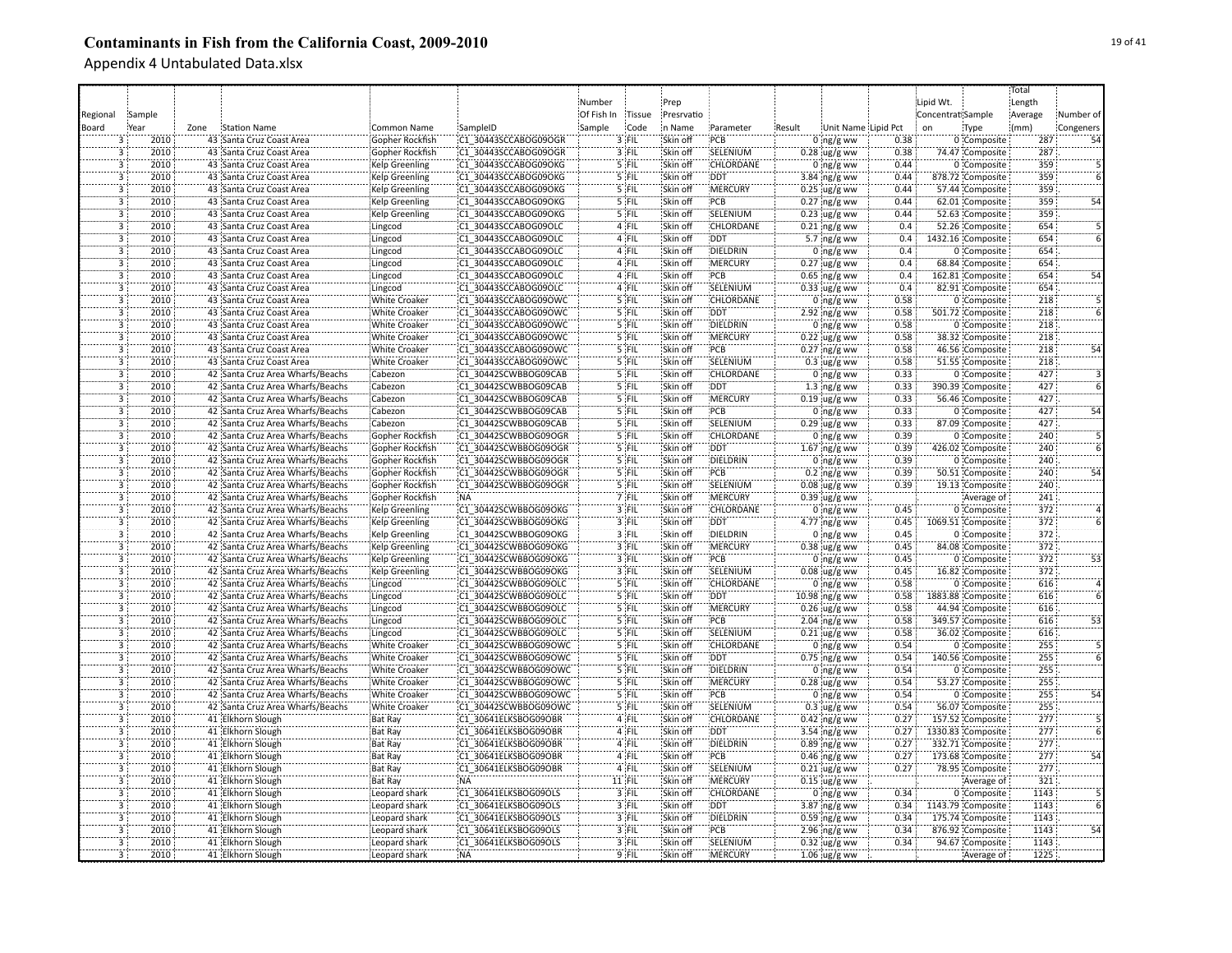|                         |        |      |                                 |                       |                                            |            |         |                           |                                |        |                     |              |                   |                   | Total   |           |
|-------------------------|--------|------|---------------------------------|-----------------------|--------------------------------------------|------------|---------|---------------------------|--------------------------------|--------|---------------------|--------------|-------------------|-------------------|---------|-----------|
|                         |        |      |                                 |                       |                                            | Number     |         | Prep                      |                                |        |                     |              | Lipid Wt.         |                   | Length  |           |
| Regional                | Sample |      |                                 |                       |                                            | Of Fish In | Tissue  | Presrvatio                |                                |        |                     |              | Concentrat Sample |                   | Average | Number of |
|                         |        |      |                                 |                       |                                            |            |         |                           |                                |        |                     |              |                   |                   |         |           |
| Board                   | Year   | Zone | <b>Station Name</b>             | Common Name           | SampleID                                   | Sample     | Code    | in Name                   | Parameter                      | Result | Unit Name Lipid Pct |              | on                | Type              | (mm)    | Congeners |
|                         | 2010   |      | 41 Elkhorn Slough               | Shiner Surfperch      | NA:                                        |            | 10 FIL  | Skin off                  | :MERCURY                       |        | $0.05$ ug/g ww      |              |                   | Average of        | 92      |           |
| 3                       | 2010   |      | 41 Elkhorn Slough               | Shiner Surfperch      | C1 30641ELKSBOG09SHS                       |            |         |                           | 28 WNHTG Skin on, ScaCHLORDANE |        | $1.28$ ng/g ww      | 1.77         |                   | 72.09 Composite   | 109     |           |
| $\overline{3}$          | 2010   |      | 41 Elkhorn Slough               | Shiner Surfperch      | C1 30641ELKSBOG09SHS                       |            |         | 28 WNHTG Skin on, ScaDDT  |                                |        | 34.37 ng/g ww       | 1.77         |                   | 1941.53 Composite | 109     |           |
| $\overline{\mathbf{3}}$ | 2010   |      | 41 Elkhorn Slough               | Shiner Surfperch      | C1 30641ELKSBOG09SHS                       |            |         |                           | 28 WNHTG Skin on, ScaDIELDRIN  |        | $0.8$ ng/g ww       | 1.77         |                   | 45.25 Composite   | 109     |           |
| $\overline{3}$          | 2010   |      | 41 Elkhorn Slough               | Shiner Surfperch      | C1 30641ELKSBOG09SHS                       |            |         |                           | 28 WNHTG Skin on, Sca, MERCURY |        | $0.04$ ug/g ww      | 1.77         |                   | 2.26 Composite    | 109     |           |
| 3                       | 2010   |      | 41 Elkhorn Slough               | Shiner Surfperch      | C1 30641ELKSBOG09SHS                       |            |         | 28 WNHTG Skin on, ScalPCB |                                |        | 4.86 ng/g ww        | 1.77         |                   | 274.63 Composite  | 109     |           |
| $\overline{3}$          | 2010   |      | 41 Elkhorn Slough               | Shiner Surfperch      | C1 30641ELKSBOG09SHS                       |            |         |                           | 28 WNHTG Skin on, ScaSELENIUM  |        | $0.29$ ug/g ww      | 1.77         |                   | 16.38 Composite   | 109     |           |
| $\overline{3}$          | 2010   |      | 41 Elkhorn Slough               | <b>Top Smelt</b>      | C1 30641ELKSBOG09TPS                       |            |         |                           | 24 WNHTG Skin on, ScaCHLORDANE |        | $1.02$ ng/g ww      | 0.99         |                   | 103.04 Composite  | 96      |           |
| $\overline{\mathbf{3}}$ | 2010   |      | 41 Elkhorn Slough               | <b>Top Smelt</b>      | C1 30641ELKSBOG09TPS                       |            |         | 24 WNHTG Skin on, ScaDDT  |                                |        | 18.05 ng/g ww       | 0.99         |                   | 1830.53 Composite | 96      |           |
| $\overline{\mathbf{3}}$ | 2010   |      | 41 Elkhorn Slough               | <b>Top Smelt</b>      | C1 30641ELKSBOG09TPS                       |            |         |                           | 24 WNHTG Skin on, ScaDIELDRIN  |        | $1.29$ ng/g ww      | 0.99         |                   | 130.83 Composite  | 96      |           |
| $\overline{3}$          | 2010   |      | 41 Elkhorn Slough               | <b>Top Smelt</b>      | C1 30641ELKSBOG09TPS                       |            |         |                           | 24 WNHTG Skin on, Sca MERCURY  |        | $0.06$ ug/g ww      | 0.99         |                   | 5.88 Composite    | 96      |           |
| $\overline{3}$          | 2010   |      | 41 Elkhorn Slough               | <b>Top Smelt</b>      | C1 30641ELKSBOG09TPS                       |            |         | 24 WNHTG Skin on, ScaPCB  |                                |        | $2.53$ ing/g ww     | 0.99         |                   | 257 Composite     | 96      | 54        |
| $\overline{3}$          | 2010   |      | 41 Elkhorn Slough               | <b>Top Smelt</b>      | C1 30641ELKSBOG09TPS                       |            |         |                           | 24 WNHTG Skin on, ScaSELENIUM  |        | $0.31$ ug/g ww      | 0.99         |                   | 31.44 Composite   | 96      |           |
| $\overline{3}$          | 2010   |      | 40 Moss Landing/Marina Coast    |                       | Black and Yellow Rock:C1 30940MLMCBOG09BYR |            | 4 FIL   | Skin off                  | CHLORDANE                      |        | $0.47$ ing/g ww     | 0.66         |                   | 70.18 Composite   | 274     |           |
| 3                       | 2010   |      | 40 Moss Landing/Marina Coast    |                       | Black and Yellow Rock C1 30940MLMCBOG09BYR |            | 4 FIL   | Skin off                  | <b>DDT</b>                     |        | 2.4 $ng/g$ ww       | 0.66         |                   | 361.45 Composite  | 274     |           |
| 3                       | 2010   |      | 40 Moss Landing/Marina Coast    |                       | Black and Yellow Rock;C1_30940MLMCBOG09BYR |            | 4 FIL   | Skin off                  | MERCURY                        |        | $0.32$ ug/g ww      | 0.66         |                   | 48.64 Composite   | 274     |           |
| 3                       | 2010   |      |                                 |                       |                                            |            | 4 FIL   | Skin off                  | PCB                            |        |                     | 0.66         |                   |                   | 274     | 53        |
|                         |        |      | 40 Moss Landing/Marina Coast    |                       | Black and Yellow Rock;C1 30940MLMCBOG09BYR |            |         |                           |                                |        | $0$ ng/g ww         |              |                   | 0 Composite       |         |           |
| $\overline{3}$          | 2010   |      | 40 Moss Landing/Marina Coast    |                       | Black and Yellow Rock:C1_30940MLMCBOG09BYR |            | $4$ FIL | Skin off                  | SELENIUM                       |        | $0.08$ ug/g ww      | 0.66         |                   | 11.3 Composite    | 274     |           |
| 3                       | 2010   |      | 40 Moss Landing/Marina Coast    | <b>Black Rockfish</b> | C1 30940MLMCBOG09BLR                       |            | 5 FIL   | Skin off                  | CHLORDANE                      |        | $0$ ing/g ww        | 0.51         |                   | 0 Composite       | 244     |           |
| 3                       | 2010   |      | 40 Moss Landing/Marina Coast    | <b>Black Rockfish</b> | C1 30940MLMCBOG09BLR                       |            | 5 FIL   | Skin off                  | <b>DDT</b>                     |        | $0.87$ ing/g ww     | 0.51         |                   | 169.65 Composite  | 244     |           |
| $\overline{3}$          | 2010   |      | 40 Moss Landing/Marina Coast    | <b>Black Rockfish</b> | C1 30940MLMCBOG09BLR                       |            | 5 FIL   | Skin off                  | DIELDRIN                       |        | $0:$ ng/g ww        | 0.51         |                   | 0 Composite       | 244     |           |
| $\overline{3}$          | 2010   |      | 40 Moss Landing/Marina Coast    | <b>Black Rockfish</b> | C1 30940MLMCBOG09BLR                       |            | 5 FIL   | Skin off                  | :PCB                           |        | $0$ ng/g ww         | 0.51         |                   | 0 Composite       | 244     | 54        |
| $\overline{3}$          | 2010   |      | 40 Moss Landing/Marina Coast    | <b>Black Rockfish</b> | C1 30940MLMCBOG09BLR                       |            | $5$ FIL | Skin off                  | SELENIUM                       |        | $0.35$ ug/g ww      | 0.51         |                   | 68.09 Composite   | 244     |           |
| $\overline{3}$          | 2010   |      | 40 Moss Landing/Marina Coast    | <b>Black Rockfish</b> | NA:                                        |            | $9$ FIL | Skin off                  | :MERCURY                       |        | $0.08$ ug/g ww      |              |                   | Average of        | 238     |           |
| $\overline{3}$          | 2010   |      | 40 Moss Landing/Marina Coast    | <b>Brown Rockfish</b> | C1 30940MLMCBOG09BRR                       |            | 4 FIL   | Skin off                  | <b>CHLORDANE</b>               |        | $0$ ing/g ww        | 0.55         |                   | 0 Composite       | 332     |           |
| $\overline{\mathbf{3}}$ | 2010   |      | 40 Moss Landing/Marina Coast    | <b>Brown Rockfish</b> | C1 30940MLMCBOG09BRR                       |            | 4 FIL   | Skin off                  | <b>DDT</b>                     |        | $2.53$ ng/g ww      | 0.55         |                   | 461.68 Composite  | 332     |           |
| 3                       | 2010   |      | 40 Moss Landing/Marina Coast    | Brown Rockfish        | C1 30940MLMCBOG09BRR                       |            | 4 FIL   | Skin off                  | DIELDRIN                       |        | $0$ ng/g ww         | 0.55         |                   | 0 Composite       | 332     |           |
| 3                       | 2010   |      | 40 Moss Landing/Marina Coast    | Brown Rockfish        | C1 30940MLMCBOG09BRR                       |            | 4 FIL   | Skin off                  | <b>MERCURY</b>                 |        | $0.24$ ug/g ww      | 0.55         |                   | 43.07 Composite   | 332     |           |
| $\overline{\mathbf{3}}$ | 2010   |      | 40 Moss Landing/Marina Coast    | Brown Rockfish        | C1 30940MLMCBOG09BRR                       |            | 4 FIL   | Skin off                  | PCB                            |        | $3.94$ ng/g ww      | 0.55         |                   | 719.34 Composite  | 332     |           |
| 3                       | 2010   |      | 40 Moss Landing/Marina Coast    | Brown Rockfish        | C1 30940MLMCBOG09BRR                       |            | 4 FIL   | Skin off                  | SELENIUM                       |        | $0.4 \,$ ug/g ww    | 0.55         |                   | 72.99 Composite   | 332     |           |
| 3                       | 2010   |      | 40 Moss Landing/Marina Coast    | China Rockfish        | C1 30940MLMCBOG09CHR                       |            | 5 FIL   | Skin off                  | CHLORDANE                      |        | $0.47$ ng/g ww      | 0.62         |                   | 75.24 Composite   | 262     |           |
| 3                       | 2010   |      | 40 Moss Landing/Marina Coast    | China Rockfish        | C1 30940MLMCBOG09CHR                       |            | 5 FIL   | Skin off                  | DDT                            |        | $1.04$ ing/g ww     | 0.62         |                   | 168.28 Composite  | 262     |           |
| $\overline{3}$          | 2010   |      | 40 Moss Landing/Marina Coast    | China Rockfish        | C1 30940MLMCBOG09CHR                       |            | 5 FIL   | Skin off                  | <b>MERCURY</b>                 |        | $0.11$ ug/g ww      | 0.62         |                   | 18.45 Composite   | 262     |           |
| $\overline{3}$          | 2010   |      | 40 Moss Landing/Marina Coast    | China Rockfish        | C1 30940MLMCBOG09CHR                       |            | 5 FIL   | Skin off                  | PCB                            |        | $2.75$ ing/g ww     | 0.62         |                   | 444.34 Composite  | 262     | 52        |
| $\overline{\mathbf{3}}$ | 2010   |      | 40 Moss Landing/Marina Coast    |                       | C1 30940MLMCBOG09CHR                       |            | 5 FIL   | Skin off                  | SELENIUM                       |        |                     | 0.62         |                   | 43.69 Composite   | 262     |           |
|                         |        |      |                                 | China Rockfish        |                                            |            |         |                           |                                |        | $0.27$ ug/g ww      |              |                   |                   | 272     |           |
| $\overline{3}$          | 2010   |      | 40 Moss Landing/Marina Coast    | Gopher Rockfish       | C1 30940MLMCBOG09OGR                       |            | 5 FIL   | Skin off                  | <b>CHLORDANE</b>               |        | $0$ ing/g ww        | 0.49         |                   | 0 Composite       |         |           |
| $\overline{3}$          | 2010   |      | 40 Moss Landing/Marina Coast    | Gopher Rockfish       | C1 30940MLMCBOG09OGR                       |            | 5 FIL   | Skin off                  | DDT:                           |        | $2.23$ ng/g ww      | 0.49         |                   | 454.18 Composite  | 272     |           |
| $\overline{3}$          | 2010   |      | 40 Moss Landing/Marina Coast    | Gopher Rockfish       | C1 30940MLMCBOG09OGR                       |            | 5 FIL   | Skin off                  | <b>DIELDRIN</b>                |        | $0$ ng/g ww         | 0.49         |                   | 0 Composite       | 272     |           |
| $\overline{3}$          | 2010   |      | 40 Moss Landing/Marina Coast    | Gopher Rockfish       | C1 30940MLMCBOG09OGR                       |            | 5 FIL   | Skin off                  | <b>PCB</b>                     |        | $0.53$ ng/g ww      | 0.49         |                   | 108.55 Composite  | 272     | 54        |
| 3                       | 2010   |      | 40 Moss Landing/Marina Coast    | Gopher Rockfish       | C1 30940MLMCBOG09OGR                       |            | 5 FIL   | Skin off                  | SELENIUM                       |        | $0.25$ ug/g ww      | 0.49         |                   | 50.92 Composite   | 272     |           |
| 3                       | 2010   |      | 40 Moss Landing/Marina Coast    | Gopher Rockfish       | :NÄ                                        |            | 10 FIL  | Skin off                  | MERCURY                        |        | $0.23$ ug/g ww      |              |                   | Average of        | 268     |           |
| 3                       | 2010   |      | 39 Monterey/Pacific Grove Coast | <b>Black Rockfish</b> | C1 30939MYPGBOG09BLR                       |            | 5 FIL   | Skin off                  | CHLORDANE                      |        | $0.2$ ng/g ww       | 0.65         |                   | 30.25 Composite   | 283     |           |
| $\overline{3}$          | 2010   |      | 39 Monterey/Pacific Grove Coast | <b>Black Rockfish</b> | C1 30939MYPGBOG09BLR                       |            | 5 FIL   | Skin off                  | <b>DDT</b>                     |        | $4.05$ ing/g ww     | 0.65         |                   | 625 Composite     | 283     |           |
| $\overline{3}$          | 2010   |      | 39 Monterey/Pacific Grove Coast | <b>Black Rockfish</b> | C1 30939MYPGBOG09BLR                       |            | 5 FIL   | Skin off                  | DIELDRIN                       |        | $0$ ing/g ww        | 0.65         |                   | 0 Composite       | 283     |           |
| $\overline{3}$          | 2010   |      | 39 Monterey/Pacific Grove Coast | <b>Black Rockfish</b> | C1 30939MYPGBOG09BLR                       |            | $5$ FIL | Skin off                  | PCB                            |        | $2.73$ ng/g ww      | 0.65         |                   | 421.91 Composite  | 283     | 54        |
| $\overline{3}$          | 2010   |      | 39 Monterey/Pacific Grove Coast | <b>Black Rockfish</b> | C1 30939MYPGBOG09BLR                       |            | 5 FIL   | Skin off                  | SELENIUM                       |        | $0.31$ ug/g ww      | 0.65         |                   | 47.84 Composite   | 283     |           |
| $\overline{3}$          | 2010   |      | 39 Monterey/Pacific Grove Coast | <b>Black Rockfish</b> | ¦NA                                        |            | $9$ FIL | Skin off                  | :MERCURY                       |        | $0.07$ ug/g ww      |              |                   | Average of        | 300     |           |
| $\overline{3}$          | 2010   |      | 39 Monterey/Pacific Grove Coast | <b>Blue Rockfish</b>  | C1 30939MYPGBOG09BUR                       |            | $5$ FIL | Skin off                  | <b>CHLORDANE</b>               |        | $0 \log/g$ ww       | 0.88         |                   | 0 Composite       | 277     |           |
| $\overline{3}$          | 2010   |      | 39 Monterey/Pacific Grove Coast | <b>Blue Rockfish</b>  | C1 30939MYPGBOG09BUR                       |            | $5$ FIL | Skin off                  | <b>DDT</b>                     |        | 1.28 $ng/g$ ww      | 0.88         |                   | 145.12 Composite  | 277     |           |
| $\overline{3}$          | 2010   |      | 39 Monterey/Pacific Grove Coast | <b>Blue Rockfish</b>  | C1 30939MYPGBOG09BUR                       |            | 5 FIL   | Skin off                  | DIELDRIN                       |        | $0$ ng/g ww         | 0.88         |                   | 0 Composite       | 277     |           |
| $\overline{3}$          | 2010   |      | 39 Monterey/Pacific Grove Coast | <b>Blue Rockfish</b>  | C1 30939MYPGBOG09BUR                       |            | 5 FIL   | Skin off                  | PCB                            |        | $0$ ng/g ww         | 0.88         |                   | 0 Composite       | 277     | 54        |
| 3                       | 2010   |      | 39 Monterey/Pacific Grove Coast | <b>Blue Rockfish</b>  | C1 30939MYPGBOG09BUR                       |            | 5 FIL   | Skin off                  | SELENIUM                       |        | $0.24$ ug/g ww      | 0.88         |                   | 27.21 Composite   | 277     |           |
| 3                       | 2010   |      | 39 Monterey/Pacific Grove Coast | <b>Blue Rockfish</b>  | <b>NA</b>                                  |            | 10 FIL  | Skin off                  | <b>MERCURY</b>                 |        | $0.08$ ug/g ww      |              |                   | Average of        | 283     |           |
| 3                       | 2010   |      | 39 Monterey/Pacific Grove Coast | Gopher Rockfish       | C1 30939MYPGBOG09OGR                       |            | 5 FIL   | Skin off                  | CHLORDANE                      |        |                     |              |                   | 0 Composite       | 301     |           |
| 3                       | 2010   |      |                                 |                       |                                            |            | 5 FIL   |                           | <b>DDT</b>                     |        | 0 $ng/g$ ww         | 0.36<br>0.36 |                   |                   | 301     |           |
| 3                       | 2010   |      | 39 Monterey/Pacific Grove Coast | Gopher Rockfish       | C1 30939MYPGBOG09OGR                       |            |         | Skin off<br>Skin off      | DIELDRIN                       |        | $0.76$ ng/g ww      | 0.36         |                   | 209.7 Composite   | 301     |           |
|                         |        |      | 39 Monterey/Pacific Grove Coast | Gopher Rockfish       | C1 30939MYPGBOG09OGR                       |            | 5 FIL   |                           |                                |        | $0$ ng/g ww         |              |                   | 0 Composite       |         |           |
| 3                       | 2010   |      | 39 Monterey/Pacific Grove Coast | Gopher Rockfish       | C1 30939MYPGBOG09OGR                       |            | 5 FIL   | Skin off                  | <b>MERCURY</b>                 |        | $0.32$ ug/g ww      | 0.36         |                   | 88.92 Composite   | 301     |           |
| $\overline{3}$          | 2010   |      | 39 Monterey/Pacific Grove Coast | Gopher Rockfish       | C1 30939MYPGBOG09OGR                       |            | 5 FIL   | Skin off                  | PCB                            |        | $0$ ing/g ww        | 0.36         |                   | 0 Composite       | 301     | 54        |
| $\overline{3}$          | 2010   |      | 39 Monterey/Pacific Grove Coast | Gopher Rockfish       | C1 30939MYPGBOG09OGR                       |            | 5 FIL   | Skin off                  | SELENIUM                       |        | $0.08$ ug/g ww      | 0.36         |                   | 20.78 Composite   | 301     |           |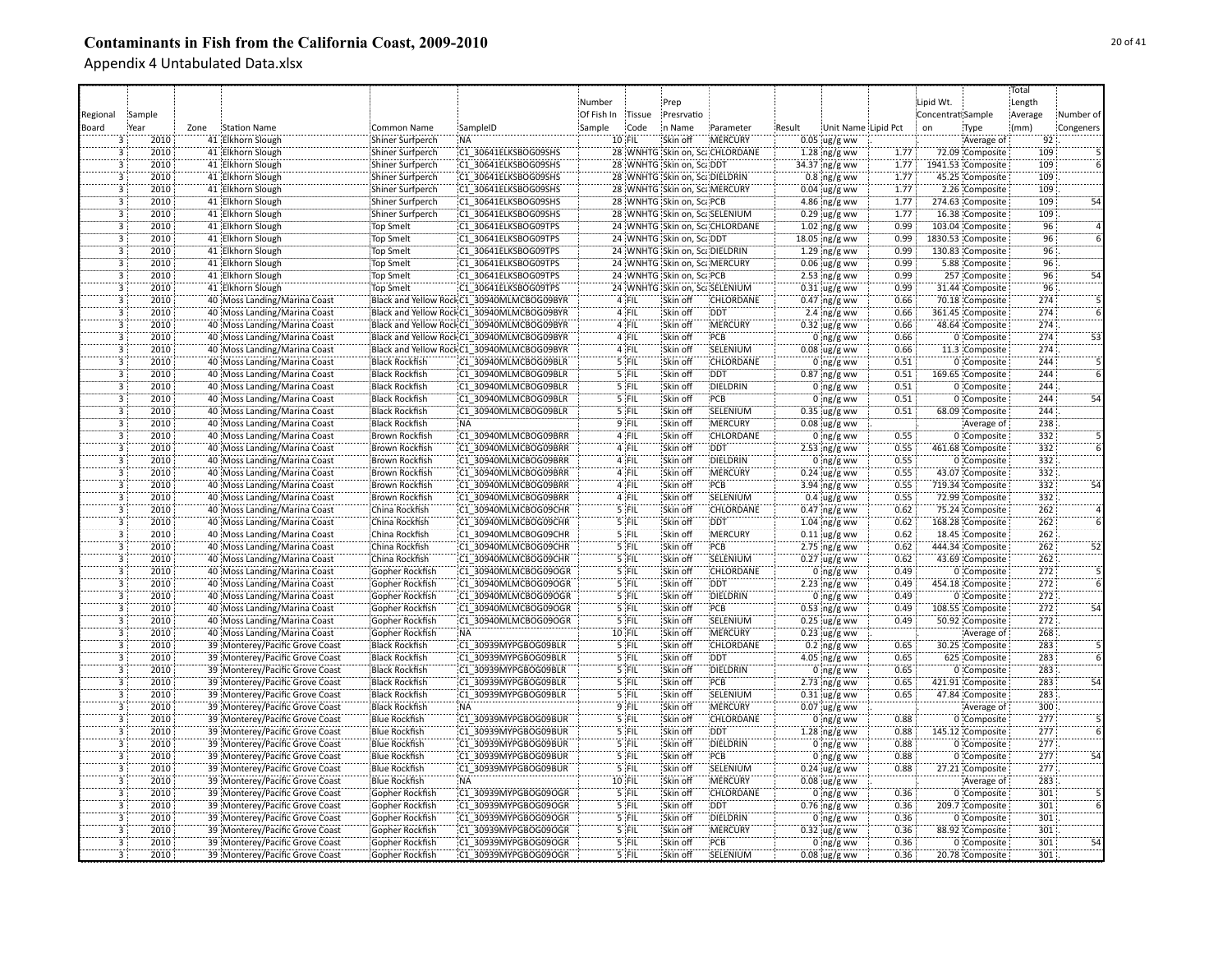|                         |        |      |                                                                    |                                    |                      |            |         |            |                  |        |                               |                |                   |                                | Total   |           |
|-------------------------|--------|------|--------------------------------------------------------------------|------------------------------------|----------------------|------------|---------|------------|------------------|--------|-------------------------------|----------------|-------------------|--------------------------------|---------|-----------|
|                         |        |      |                                                                    |                                    |                      | Number     |         | Prep       |                  |        |                               |                | Lipid Wt.         |                                | Length  |           |
| Regional                | Sample |      |                                                                    |                                    |                      | Of Fish In | Tissue  | Presrvatio |                  |        |                               |                | Concentrat Sample |                                | Average | Number of |
| Board                   | Year   | Zone | Station Name                                                       | Common Name                        | SampleID             | Sample     | Code    | in Name    | Parameter        | Result | Unit Name Lipid Pct           |                | on                | Type                           | (mm)    | Congeners |
| 3                       | 2010   |      | 39 Monterey/Pacific Grove Coast                                    | Kelp Rockfish                      | C1 30939MYPGBOG09KPR |            | 5 FIL   | Skin off   | CHLORDANE        |        | $0$ ng/g ww                   | 0.54           |                   | 0 Composite                    | 287     |           |
|                         | 2010   |      | 39 Monterey/Pacific Grove Coast                                    | Kelp Rockfish                      | C1 30939MYPGBOG09KPR |            | 5 FIL   | Skin off   | <b>DDT</b>       |        | $1.86$ ng/g ww                | 0.54           |                   | 341.91 Composite               | 287     |           |
| $\overline{3}$          | 2010   |      | 39 Monterey/Pacific Grove Coast                                    | Kelp Rockfish                      | C1 30939MYPGBOG09KPR |            | 5 FIL   | Skin off   | <b>MERCURY</b>   |        | $0.05 \,$ ug/g ww             | 0.54           |                   | 9.74 Composite                 | 287     |           |
| 3                       | 2010   |      | 39 Monterey/Pacific Grove Coast                                    | Kelp Rockfish                      | C1 30939MYPGBOG09KPR |            | 5 FIL   | Skin off   | PCB              |        | $0.89$ ng/g ww                | 0.54           |                   | 163.05 Composite               | 287     | 52        |
|                         | 2010   |      |                                                                    |                                    | C1 30939MYPGBOG09KPR |            | 5 FIL   | Skin off   | SELENIUM         |        |                               | 0.54           |                   |                                | 287     |           |
| 3<br>3                  | 2010   |      | 39 Monterey/Pacific Grove Coast<br>39 Monterey/Pacific Grove Coast | Kelp Rockfish<br>Rainbow Surfperch | C1 30939MYPGBOG09RBS |            | 5 FIL   | Skin off   | CHLORDANE        |        | $0.08$ ug/g ww<br>$0$ ng/g ww | $\overline{1}$ |                   | 13.79 Composite<br>0 Composite | 305     |           |
| 3                       | 2010   |      |                                                                    |                                    | C1 30939MYPGBOG09RBS |            | 5 FIL   | Skin off   | <b>DDT</b>       |        |                               | T              |                   | 310 Composite                  | 305     |           |
|                         |        |      | 39 Monterey/Pacific Grove Coast                                    | Rainbow Surfperch                  |                      |            | 5 FIL   |            |                  |        | 3.1 $ng/g$ ww                 |                |                   |                                | 305     |           |
| $\overline{3}$          | 2010   |      | 39 Monterey/Pacific Grove Coast                                    | Rainbow Surfperch                  | C1 30939MYPGBOG09RBS |            |         | Skin off   | <b>DIELDRIN</b>  |        | 0 $ng/g$ ww                   | $\mathbf{T}$   |                   | 0 Composite                    |         |           |
| $\overline{3}$          | 2010   |      | 39 Monterey/Pacific Grove Coast                                    | Rainbow Surfperch                  | C1 30939MYPGBOG09RBS |            | 5 FIL   | Skin off   | <b>MERCURY</b>   |        | $0.14$ ug/g ww                | $\overline{1}$ |                   | 13.7 Composite                 | 305     |           |
| $\overline{3}$          | 2010   |      | 39 Monterey/Pacific Grove Coast                                    | Rainbow Surfperch                  | C1 30939MYPGBOG09RBS |            | 5 FIL   | Skin off   | PCB              |        | $0.24$ ng/g ww                | 1              |                   | 24.1 Composite                 | 305     | 54        |
| $\overline{\mathbf{3}}$ | 2010   |      | 39 Monterey/Pacific Grove Coast                                    | Rainbow Surfperch                  | C1 30939MYPGBOG09RBS |            | 5 FIL   | Skin off   | SELENIUM         |        | $0.15$ ug/g ww                | $\overline{1}$ |                   | 15 Composite                   | 305     |           |
| $\overline{3}$          | 2010   |      | 38 Carmel Coast                                                    | <b>Blue Rockfish</b>               | C1 30838CARMBOG09BUR |            | $5$ FIL | Skin off   | <b>CHLORDANE</b> |        | 0 $ng/g$ ww                   | 0.64           |                   | 0 Composite                    | 335     |           |
| $\overline{3}$          | 2010   |      | 38 Carmel Coast                                                    | <b>Blue Rockfish</b>               | C1 30838CARMBOG09BUR |            | $5$ FIL | Skin off   | <b>DDT</b>       |        | $1.02$ ng/g ww                | 0.64           |                   | 158.63 Composite               | 335     |           |
| 3                       | 2010   |      | 38 Carmel Coast                                                    | <b>Blue Rockfish</b>               | C1 30838CARMBOG09BUR |            | 5 FIL   | Skin off   | DIELDRIN         |        | $0$ ing/g ww                  | 0.64           |                   | 0 Composite                    | 335     |           |
| 3                       | 2010   |      | 38 Carmel Coast                                                    | <b>Blue Rockfish</b>               | C1 30838CARMBOG09BUR |            | '5 FIL  | Skin off   | PCB              |        | $0$ ng/g ww                   | 0.64           |                   | 0 Composite                    | 335     | 54        |
| 3                       | 2010   |      | 38 Carmel Coast                                                    | <b>Blue Rockfish</b>               | C1 30838CARMBOG09BUR |            | '5 FIL  | Skin off   | SELENIUM         |        | $0.64 \,$ ug/g ww             | 0.64           |                   | 99.53 Composite                | 335     |           |
| 3                       | 2010   |      | 38 Carmel Coast                                                    | <b>Blue Rockfish</b>               | <b>NA</b>            |            | 10 FIL  | Skin off   | MERCURY          |        | $0.18$ ug/g ww                |                |                   | Average of                     | 329     |           |
|                         | 2010   |      | 38 Carmel Coast                                                    | Cabezon                            | C1 30838CARMBOG09CAB |            | 5 FIL   | Skin off   | CHLORDANE        |        | $0$ ng/g ww                   | 0.63           |                   | 0 Composite                    | 464     |           |
| $\overline{3}$          | 2010   |      | 38 Carmel Coast                                                    | Cabezon                            | C1 30838CARMBOG09CAB |            | 5 FIL   | Skin off   | <b>DDT</b>       |        | $0$ ing/g ww                  | 0.63           |                   | 0 Composite                    | 464     |           |
| $\overline{3}$          | 2010   |      | 38 Carmel Coast                                                    | Cabezon                            | C1 30838CARMBOG09CAB |            | $5$ FIL | Skin off   | MERCURY          |        | $0.24$ ug/g ww                | 0.63           |                   | 38.63 Composite                | 464     |           |
| $\overline{3}$          | 2010   |      | 38 Carmel Coast                                                    | Cabezon                            | C1 30838CARMBOG09CAB |            | $5$ FIL | Skin off   | PCB              |        | $0.31$ ng/g ww                | 0.63           |                   | 49.44 Composite                | 464     | 54        |
| $\overline{3}$          | 2010   |      | 38 Carmel Coast                                                    | Cabezon                            | C1 30838CARMBOG09CAB |            | 5 FIL   | Skin off   | SELENIUM         |        | $0.32 \,$ ug/g ww             | 0.63           |                   | 50.87 Composite                | 464     |           |
| $\overline{3}$          | 2010   |      | 38 Carmel Coast                                                    | Gopher Rockfish                    | C1 30838CARMBOG09OGR |            | 5 FIL   | Skin off   | <b>CHLORDANE</b> |        | $0$ ng/g ww                   | 0.34           |                   | 0 Composite                    | 287     |           |
| $\overline{3}$          | 2010   |      | 38 Carmel Coast                                                    | Gopher Rockfish                    | C1 30838CARMBOG09OGR |            | 5 FIL   | Skin off   | <b>DDT</b>       |        | $1.31$ ing/g ww               | 0.34           |                   | 388.72 Composite               | 287     |           |
| $\overline{3}$          | 2010   |      | 38 Carmel Coast                                                    | Gopher Rockfish                    | C1 30838CARMBOG09OGR |            | 5 FIL   | Skin off   | <b>DIELDRIN</b>  |        | $0$ ing/g ww                  | 0.34           |                   | 0 Composite                    | 287     |           |
| 3                       | 2010   |      | 38 Carmel Coast                                                    | Gopher Rockfish                    | NA:                  |            | 5 FIL   | Skin off   | :MERCURY         |        | $0.7 \, \mu g/g$ ww           |                |                   | Average of                     | 287     |           |
| 3                       | 2010   |      | 38 Carmel Coast                                                    | Gopher Rockfish                    | C1 30838CARMBOG09OGR |            | 5 FIL   | Skin off   | PCB              |        | $0.22$ ng/g ww                | 0.34           |                   | 63.8 Composite                 | 287     |           |
| 3                       | 2010   |      | 38 Carmel Coast                                                    | Gopher Rockfish                    | C1 30838CARMBOG09OGR |            | 5 FIL   | Skin off   | SELENIUM         |        | $0.27$ ug/g ww                | 0.34           |                   | 80.12 Composite                | 287     |           |
| $\overline{3}$          | 2010   |      | 38 Carmel Coast                                                    | Lingcod                            | C1 30838CARMBOG09OLC |            | 5 FIL   | Skin off   | CHLORDANE        |        | $0$ ng/g ww                   | 2.01           |                   | 0 Composite                    | 666     |           |
| 3                       | 2010   |      | 38 Carmel Coast                                                    | Lingcod                            | C1 30838CARMBOG09OLC |            | 5 FIL   | Skin off   | <b>DDT</b>       |        | 22 ng/g ww                    | 2.01           |                   | 1094.78 Composite              | 666     |           |
| ä                       | 2010   |      | 38 Carmel Coast                                                    | Lingcod                            | C1 30838CARMBOG09OLC |            | $5$ FIL | Skin off   | MERCURY          |        | $0.56$ ug/g ww                | 2.01           |                   | 28.11 Composite                | 666     |           |
| 3                       | 2010   |      | 38 Carmel Coast                                                    | Lingcod                            | C1 30838CARMBOG09OLC |            | 5 FIL   | Skin off   | PCB              |        | 8.2 ng/g ww                   | 2.01           |                   | 408.11 Composite               | 666     | 54        |
| $\overline{3}$          | 2010   |      | 38 Carmel Coast                                                    | Lingcod                            | C1 30838CARMBOG09OLC |            | 5 FIL   | Skin off   | SELENIUM         |        | $0.39$ ug/g ww                | 2.01           |                   | 19.4 Composite                 | 666     |           |
| $\overline{3}$          | 2010   |      | 38 Carmel Coast                                                    | Olive Rockfish                     | C1 30838CARMBOG09OLR |            | $5$ FIL | Skin off   | CHLORDANE        |        | $0$ ng/g ww                   | 0.48           |                   | 0 Composite                    | 388     |           |
| $\overline{3}$          | 2010   |      | 38 Carmel Coast                                                    | Olive Rockfish                     | C1 30838CARMBOG09OLR |            | 5 FIL   | Skin off   | <b>DDT</b>       |        | $3.02$ ng/g ww                | 0.48           |                   | 633.12 Composite               | 388     |           |
| $\overline{3}$          | 2010   |      | 38 Carmel Coast                                                    | Olive Rockfish                     | C1 30838CARMBOG09OLR |            | 5 FIL   | Skin off   | <b>DIELDRIN</b>  |        | $0$ ing/g ww                  | 0.48           |                   | 0 Composite                    | 388     |           |
| $\overline{3}$          | 2010   |      | 38 Carmel Coast                                                    | Olive Rockfish                     | C1 30838CARMBOG09OLR |            | $5$ FIL | Skin off   | PCB              |        | $2.52$ ng/g ww                | 0.48           |                   | 528.93 Composite               | 388     | 54        |
| 3                       | 2010   |      | 38 Carmel Coast                                                    | Olive Rockfish                     | C1 30838CARMBOG09OLR |            | $5$ FIL | Skin off   | SELENIUM         |        | $0.67$ ug/g ww                | 0.48           |                   | 140.46 Composite               | 388     |           |
| $\overline{3}$          | 2010   |      | 38 Carmel Coast                                                    | Olive Rockfish                     | <b>NA</b>            |            | 10 FIL  | Skin off   | <b>MERCURY</b>   |        | $0.28$ ug/g ww                |                |                   | Average of                     | 392     |           |
| 3                       | 2010   |      | 38 Carmel Coast                                                    | Rainbow Surfperch                  | C1 30838CARMBOG09RBS |            | 4 FIL   | Skin off   | CHLORDANE        |        | $0:$ ng/g ww                  | 0.56           |                   | 0 Composite                    | 319     |           |
| 3                       | 2010   |      | 38 Carmel Coast                                                    | Rainbow Surfperch                  | C1 30838CARMBOG09RBS |            | 4 FIL   | Skin off   | :DDT             |        | 2.49 ng/g ww                  | 0.56           |                   | 444.64 Composite               | 319     |           |
| 3                       | 2010   |      | 38 Carmel Coast                                                    | Rainbow Surfperch                  | C1 30838CARMBOG09RBS |            | 4 FIL   | Skin off   | DIELDRIN         |        | $0:$ ng/g ww                  | 0.56           |                   | 0 Composite                    | 319     |           |
| $\overline{\mathbf{3}}$ | 2010   |      | 38 Carmel Coast                                                    | Rainbow Surfperch                  | <b>NA</b>            |            | 4 FIL   | Skin off   | MERCURY          |        | $0.26$ ug/g ww                |                |                   | Average of                     | 319     |           |
| $\overline{3}$          | 2010   |      | 38 Carmel Coast                                                    | Rainbow Surfperch                  | C1 30838CARMBOG09RBS |            | 4 FIL   | Skin off   | :PCB             |        | $0.25$ ing/g ww               | 0.56           |                   | 43.93 Composite                | 319     |           |
| $\overline{3}$          | 2010   |      | 38 Carmel Coast                                                    | Rainbow Surfperch                  | C1 30838CARMBOG09RBS |            | 4 FIL   | Skin off   | SELENIUM         |        | $0.24$ ug/g ww                | 0.56           |                   | 42.86 Composite                | 319     |           |
| $\overline{3}$          | 2010   |      | 38 Carmel Coast                                                    | Vermillion Rockfish                | C1 30838CARMBOG09OVR |            | 4 FIL   | Skin off   | CHLORDANE        |        | $0:$ ng/g ww                  | 0.64           |                   | 0 Composite                    | 289     |           |
| $\overline{3}$          | 2010   |      | 38 Carmel Coast                                                    | Vermillion Rockfish                | C1 30838CARMBOG09OVR |            | $4$ FIL | Skin off   | <b>DDT</b>       |        | $2.07$ ing/g ww               | 0.64           |                   | 325.98 Composite               | 289     |           |
| $\overline{3}$          | 2010   |      | 38 Carmel Coast                                                    | Vermillion Rockfish                | C1 30838CARMBOG09OVR |            | $4$ FIL | Skin off   | <b>DIELDRIN</b>  |        | $0$ ing/g ww                  | 0.64           |                   | 0 Composite                    | 289     |           |
| $\overline{3}$          | 2010   |      | 38 Carmel Coast                                                    | Vermillion Rockfish                | C1 30838CARMBOG09OVR |            | 4 FIL   | Skin off   | <b>MERCURY</b>   |        | $0.09$ ug/g ww                | 0.64           |                   | 13.7 Composite                 | 289     |           |
| $\overline{3}$          | 2010   |      | 38 Carmel Coast                                                    | Vermillion Rockfish                | C1 30838CARMBOG09OVR |            | 4 FIL   | Skin off   | PCB              |        | $0$ ing/g ww                  | 0.64           |                   | 0 Composite                    | 289     | 54        |
| $\overline{3}$          | 2010   |      | 38 Carmel Coast                                                    | Vermillion Rockfish                | C1 30838CARMBOG09OVR |            | 4 FIL   | Skin off   | SELENIUM         |        | $0.45$ ug/g ww                | 0.64           |                   | 70.87 Composite                | 289     |           |
| 3                       | 2010   |      | 33 Morro Bay                                                       | <b>Bat Ray</b>                     | C1 31033MRRBBOG09OBR |            | 3 FIL   | Skin off   | CHLORDANE        |        | $0.2$ ng/g ww                 | 0.33           |                   | 61.03 Composite                | 636     |           |
| 3                       | 2010   |      | 33 Morro Bay                                                       | <b>Bat Ray</b>                     | C1 31033MRRBBOG09OBR |            | 3 FIL   | Skin off   | <b>DDT</b>       |        | $2.59$ ng/g ww                | 0.33           |                   | 782.48 Composite               | 636     |           |
| 3                       | 2010   |      | 33 Morro Bay                                                       | <b>Bat Ray</b>                     | C1 31033MRRBBOG09OBR |            | 3 FIL   | Skin off   | DIELDRIN         |        | $0$ ing/g ww                  | 0.33           |                   | 0 Composite                    | 636     |           |
| 3                       | 2010   |      | 33 Morro Bay                                                       | <b>Bat Ray</b>                     | C1 31033MRRBBOG09OBR |            | 3 FIL   | Skin off   | PCB              |        | $0.57$ ng/g ww                | 0.33           |                   | 171.9 Composite                | 636     |           |
| 3                       | 2010   |      | 33 Morro Bay                                                       | <b>Bat Ray</b>                     | C1 31033MRRBBOG09OBR |            | 3 FIL   | Skin off   | SELENIUM         |        | $0.26$ ug/g ww                | 0.33           |                   | 78.55 Composite                | 636     |           |
| 3                       | 2010   |      | 33 Morro Bay                                                       | <b>Bat Ray</b>                     | :NA                  |            | 6 FIL   | Skin off   | <b>MERCURY</b>   |        | $0.41$ ug/g ww                |                |                   | Average of                     | 698     |           |
| $\overline{3}$          | 2010   |      | 33 Morro Bay                                                       | Leopard shark                      | C1 31033MRRBBOG09OLS |            | 3 FIL   | Skin off   | <b>CHLORDANE</b> |        | $0$ ing/g ww                  | 0.32           |                   | 0 Composite                    | 1130    |           |
| $\overline{\mathbf{z}}$ | 2010   |      | 33 Morro Bay                                                       | Leopard shark                      | C1 31033MRRBBOG09OLS |            | 3 FIL   | Skin off   | <b>DDT</b>       |        | 1.72 $ng/g$ ww                | 0.32           |                   | 532.51 Composite               | 1130    |           |
|                         |        |      |                                                                    |                                    |                      |            |         |            |                  |        |                               |                |                   |                                |         |           |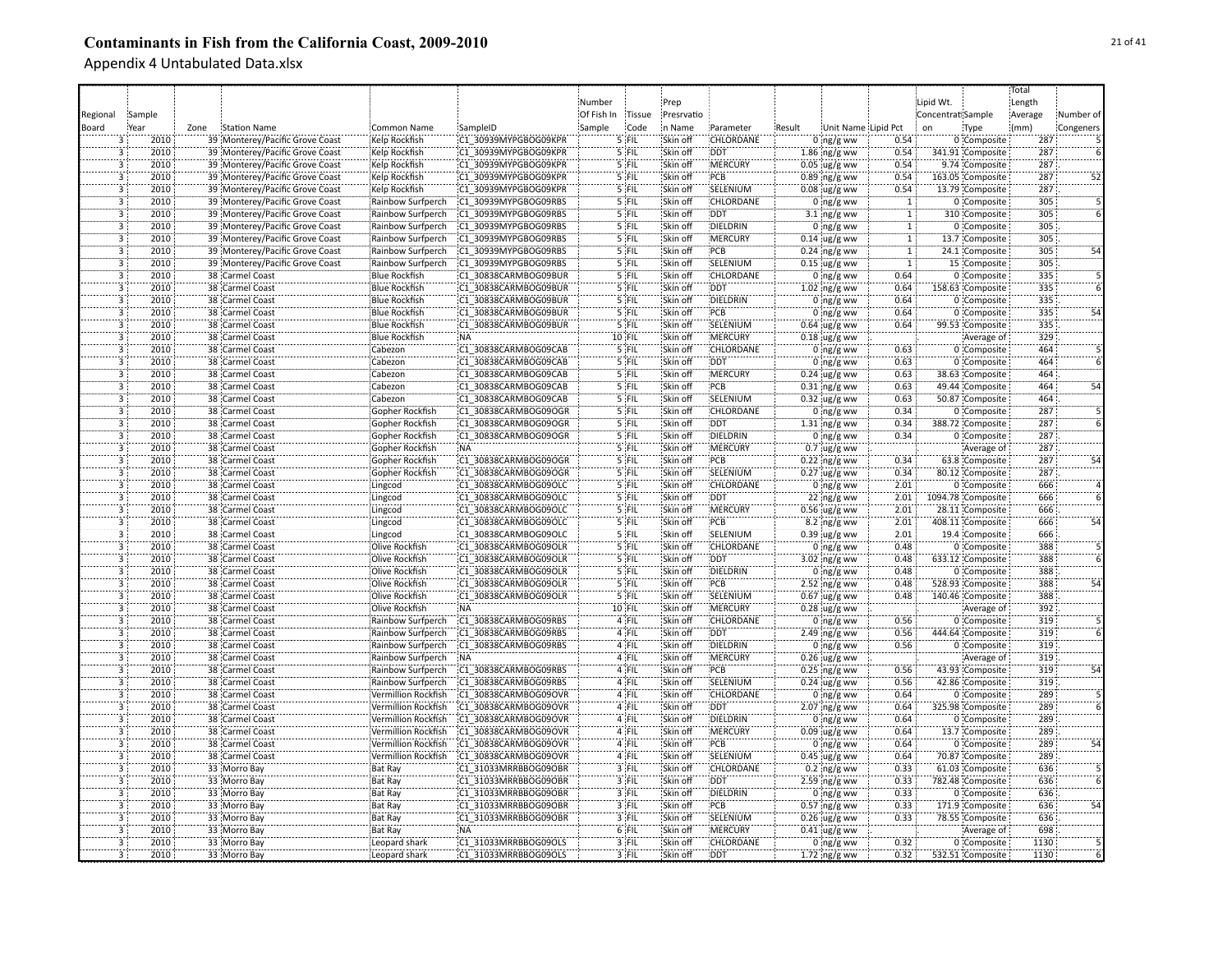|                         |        |      |                        |                         |                                            |            |          |                               |                                |        |                     |      |                   |                   | Total   |                 |
|-------------------------|--------|------|------------------------|-------------------------|--------------------------------------------|------------|----------|-------------------------------|--------------------------------|--------|---------------------|------|-------------------|-------------------|---------|-----------------|
|                         |        |      |                        |                         |                                            | Number     |          | Prep                          |                                |        |                     |      | Lipid Wt.         |                   | Length  |                 |
|                         |        |      |                        |                         |                                            |            |          |                               |                                |        |                     |      |                   |                   |         |                 |
| Regional                | Sample |      |                        |                         |                                            | Of Fish In | Tissue   | Presrvatio                    |                                |        |                     |      | Concentrat Sample |                   | Average | Number of       |
| Board                   | Year   | Zone | Station Name           | Common Name             | SampleID                                   | Sample     | Code     | in Name                       | Parameter                      | Result | Unit Name Lipid Pct |      | on                | Type              | (mm)    | Congeners       |
| 3                       | 2010   |      | 33 Morro Bay           | Leopard shark           | C1 31033MRRBBOG09OLS                       |            | 3 FIL    | Skin off                      | DIELDRIN                       |        | $0$ ng/g ww         | 0.32 |                   | 0 Composite       | 1130    |                 |
| 3                       | 2010   |      | 33 Morro Bay           | Leopard shark           | C1 31033MRRBBOG09OLS                       |            | 3 FIL    | Skin off                      | PCB                            |        | 1.37 ng/g ww        | 0.32 |                   | 422.91 Composite  | 1130    |                 |
| $\overline{3}$          | 2010   |      | 33 Morro Bay           | Leopard shark           | C1 31033MRRBBOG09OLS                       |            | 3 FIL    | Skin off                      | SELENIUM                       |        | $0.34 \,$ ug/g ww   | 0.32 |                   | 105.26 Composite  | 1130    |                 |
| $\overline{\mathbf{3}}$ | 2010   |      | 33 Morro Bay           | Leopard shark           | <b>NA</b>                                  |            | 9 FIL    | Skin off                      | MERCURY                        |        | $0.94$ ug/g ww      |      |                   | Average of        | 1218    |                 |
| 3                       | 2010   |      | 33 Morro Bay           | Pile Surfperch          | C1 31033MRRBBOG09PSP                       |            | 5 FIL    | Skin off                      | CHLORDANE                      |        | $0$ ng/g ww         | 0.73 |                   | 0 Composite       | 339     |                 |
| 3                       | 2010   |      | 33 Morro Bay           | Pile Surfperch          | C1 31033MRRBBOG09PSP                       |            | 5 FIL    | Skin off                      | <b>DDT</b>                     |        | 1.85 $ng/g$ ww      | 0.73 |                   | 254.12 Composite  | 339     |                 |
| 3                       | 2010   |      | 33 Morro Bay           | Pile Surfperch          | C1 31033MRRBBOG09PSP                       |            | 5 FIL    | Skin off                      | DIELDRIN                       |        | $0$ ng/g ww         | 0.73 |                   | 0 Composite       | 339     |                 |
| $\overline{3}$          | 2010   |      | 33 Morro Bay           | Pile Surfperch          | C1 31033MRRBBOG09PSP                       |            | 5 FIL    | Skin off                      | PCB                            |        | $0$ ng/g ww         | 0.73 |                   | 0 Composite       | 339     | 54              |
| $\overline{3}$          | 2010   |      | 33 Morro Bay           | Pile Surfperch          | C1 31033MRRBBOG09PSP                       |            | $5$ FIL  | Skin off                      | SELENIUM                       |        | $0.25$ ug/g ww      | 0.73 |                   | 34.34 Composite   | 339     |                 |
|                         |        |      |                        |                         |                                            |            |          |                               |                                |        |                     |      |                   |                   |         |                 |
| $\overline{\mathbf{3}}$ | 2010   |      | 33 Morro Bay           | Pile Surfperch          | :NA                                        |            | $10$ FIL | Skin off                      | MERCURY                        |        | $0.16$ ug/g ww      |      |                   | Average of        | 330     |                 |
| $\overline{3}$          | 2010   |      | 33 Morro Bay           | Rainbow Surfperch       | C1 31033MRRBBOG09RBS                       |            | 5 FIL    | Skin off                      | <b>CHLORDANE</b>               |        | $0$ ing/g ww        | 1.09 |                   | 0 Composite       | 283     |                 |
| $\overline{3}$          | 2010   |      | 33 Morro Bay           | Rainbow Surfperch       | C1 31033MRRBBOG09RBS                       |            | $5$ FIL  | Skin off                      | <b>DDT</b>                     |        | 4.79 ing/g ww       | 1.09 |                   | 438.99 Composite  | 283     |                 |
| $\overline{3}$          | 2010   |      | 33 Morro Bay           | Rainbow Surfperch       | C1 31033MRRBBOG09RBS                       |            | $5$ FIL  | Skin off                      | <b>DIELDRIN</b>                |        | $0$ ing/g ww        | 1.09 |                   | 0 Composite       | 283     |                 |
| $\overline{3}$          | 2010   |      | 33 Morro Bay           | Rainbow Surfperch       | C1 31033MRRBBOG09RBS                       |            | 5 FIL    | Skin off                      | PCB                            |        | $1.26$ ing/g ww     | 1.09 |                   | 115.23 Composite  | 283     | $\overline{54}$ |
| Ϊ3Ϊ                     | 2010   |      | 33 Morro Bay           | Rainbow Surfperch       | C1 31033MRRBBOG09RBS                       |            | $5$ FIL  | Skin off                      | SELENIUM                       |        | $0.19$ ug/g ww      | 1.09 |                   | 17.43 Composite   | 283     |                 |
| 3                       | 2010   |      | 33 Morro Bay           | Rainbow Surfperch       | <b>NA</b>                                  |            | 10 FIL   | Skin off                      | MERCURY                        |        | $0.21$ ug/g ww      |      |                   | Average of        | 288     |                 |
| 3                       | 2010   |      | 33 Morro Bay           | Shiner Surfperch        | .<br>NA                                    |            | 10 FIL   | Skin off                      | MERCURY                        |        | $0.06$ ug/g ww      |      |                   | Average of        | 104     |                 |
| 3                       | 2010   |      | 33 Morro Bay           | Shiner Surfperch        | C1 31033MRRBBOG09SHS                       |            |          |                               | 30 WNHTG Skin on, ScaCHLORDANE |        | $0$ ng/g ww         | 3.19 |                   | 0 Composite       | 108     |                 |
| $\overline{3}$          | 2010   |      | 33 Morro Bay           | Shiner Surfperch        | C1 31033MRRBBOG09SHS                       |            |          | 30 WNHTG Skin on, ScaDDT      |                                |        | 24.77 ng/g ww       | 3.19 |                   | 776.58 Composite  | 108     |                 |
| $\overline{3}$          | 2010   |      | 33 Morro Bay           | Shiner Surfperch        | C1 31033MRRBBOG09SHS                       |            |          | 30 WNHTG Skin on, ScaDIELDRIN |                                |        | $0 \log/g$ ww       | 3.19 |                   | 0 Composite       | 108     |                 |
| $\overline{3}$          | 2010   |      | 33 Morro Bay           | Shiner Surfperch        | C1 31033MRRBBOG09SHS                       |            |          | 30 WNHTG Skin on, ScaMERCURY  |                                |        | $0.04 \,$ ug/g ww   | 3.19 |                   | 1.32 Composite    | 108     |                 |
| $\overline{3}$          | 2010   |      | 33 Morro Bay           | Shiner Surfperch        | C1 31033MRRBBOG09SHS                       |            |          | 30 WNHTG Skin on, ScaPCB      |                                |        | 4.59 $ng/g$ ww      | 3.19 |                   | 144.04 Composite  | 108     | 53              |
| $\overline{3}$          | 2010   |      |                        |                         |                                            |            |          |                               |                                |        |                     | 3.19 |                   |                   | 108     |                 |
|                         |        |      | 33 Morro Bay           | <b>Shiner Surfperch</b> | C1 31033MRRBBOG09SHS                       |            |          | 30 WNHTG Skin on, ScaSELENIUM |                                |        | $0.28$ ug/g ww      |      |                   | 8.78 Composite    | 474     |                 |
| $\overline{3}$          | 2010   |      | 32 Morro Bay Coast     | Cabezon                 | C1 31032MRBCBOG09CAB                       |            | 5 FIL    | Skin off                      | CHLORDANE                      |        | $0$ ing/g ww        | 0.37 |                   | 0 Composite       |         |                 |
| $\overline{3}$          | 2010   |      | 32 Morro Bay Coast     | Cabezon                 | C1 31032MRBCBOG09CAB                       |            | 5 FIL    | Skin off                      | :DDT                           |        | $1.51$ ng/g ww      | 0.37 |                   | 405.91 Composite  | 474     |                 |
| $\overline{3}$          | 2010   |      | 32 Morro Bay Coast     | Cabezon                 | C1 31032MRBCBOG09CAB                       |            | 5 FIL    | Skin off                      | DIELDRIN                       |        | $0$ ng/g ww         | 0.37 |                   | 0 Composite       | 474     |                 |
| $\overline{3}$          | 2010   |      | 32 Morro Bay Coast     | Cabezon                 | C1 31032MRBCBOG09CAB                       |            | 5 FIL    | Skin off                      | MERCURY                        |        | $0.31$ ug/g ww      | 0.37 |                   | 83.87 Composite   | 474     |                 |
| 3                       | 2010   |      | 32 Morro Bay Coast     | Cabezon                 | C1 31032MRBCBOG09CAB                       |            | 5 FIL    | Skin off                      | PCB                            |        | $0$ ng/g ww         | 0.37 |                   | 0 Composite       | 474     | 54              |
| 3                       | 2010   |      | 32 Morro Bay Coast     | Cabezon                 | C1 31032MRBCBOG09CAB                       |            | 5 FIL    | Skin off                      | SELENIUM                       |        | $0.08$ ug/g ww      | 0.37 |                   | 20.16 Composite   | 474     |                 |
| 3                       | 2010   |      | 32 Morro Bay Coast     | Gopher Rockfish         | C1 31032MRBCBOG09OGR                       |            | 5 FIL    | Skin off                      | CHLORDANE                      |        | $0$ ng/g ww         | 0.56 |                   | 0 Composite       | 299     |                 |
| 3                       | 2010   |      | 32 Morro Bay Coast     | Gopher Rockfish         | C1 31032MRBCBOG09OGR                       |            | 5 FIL    | Skin off                      | <b>DDT</b>                     |        | 3.54 $ng/g$ ww      | 0.56 |                   | 629.89 Composite  | 299     |                 |
| 3                       | 2010   |      | 32 Morro Bay Coast     | Gopher Rockfish         | C1 31032MRBCBOG09OGR                       |            | 5 FIL    | Skin off                      | DIELDRIN                       |        | $0$ ing/g ww        | 0.56 |                   | 0 Composite       | 299     |                 |
| $\overline{3}$          | 2010   |      | 32 Morro Bay Coast     | Gopher Rockfish         | C1 31032MRBCBOG09OGR                       |            | 5 FIL    | Skin off                      | PCB                            |        | $0$ ing/g ww        | 0.56 |                   | 0 Composite       | 299     | 54              |
| $\overline{\mathbf{3}}$ | 2010   |      | 32 Morro Bay Coast     | Gopher Rockfish         | C1 31032MRBCBOG09OGR                       |            | 5 FIL    | Skin off                      | SELENIUM                       |        | $0.3$ ug/g ww       | 0.56 |                   | 53.38 Composite   | 299     |                 |
| 3                       | 2010   |      | 32 Morro Bay Coast     | Gopher Rockfish         | :NA                                        |            | 10 FIL   | Skin off                      | MERCURY                        |        | $0.43$ ug/g ww      |      |                   | Average of        | 296     |                 |
| $\overline{\mathbf{3}}$ | 2010   |      | 32 Morro Bay Coast     | Olive Rockfish          | C1 31032MRBCBOG09OLR                       |            | 5 FIL    | Skin off                      | <b>CHLORDANE</b>               |        | $0$ ing/g ww        | 0.87 |                   | 0 Composite       | 367     |                 |
| $\overline{3}$          | 2010   |      | 32 Morro Bay Coast     | Olive Rockfish          | C1 31032MRBCBOG09OLR                       |            | $5$ FIL  | Skin off                      | DDT                            |        | $6.6$ ng/g ww       | 0.87 |                   | 757.52 Composite  | 367     |                 |
| $\overline{3}$          | 2010   |      | 32 Morro Bay Coast     | Olive Rockfish          | C1 31032MRBCBOG09OLR                       |            | $5$ FIL  | Skin off                      | DIELDRIN                       |        | $0$ ing/g ww        | 0.87 |                   | 0 Composite       | 367     |                 |
| Ë.                      | 2010   |      | 32 Morro Bay Coast     | Olive Rockfish          | NA:                                        |            | 5 FIL    | Skin off                      | <b>MERCURY</b>                 |        | $0.12$ ug/g ww      |      |                   | Average of        | 367     |                 |
| $\overline{3}$          | 2010   |      | 32 Morro Bay Coast     | <b>Olive Rockfish</b>   | C1 31032MRBCBOG09OLR                       |            | 5 FIL    | Skin off                      | PCB                            |        | $0:$ ng/g ww        | 0.87 |                   | 0 Composite       | 367     |                 |
| 3                       | 2010   |      | 32 Morro Bay Coast     | Olive Rockfish          | C1 31032MRBCBOG09OLR                       |            | '5 FIL   | Skin off                      | SELENIUM                       |        | $0.39$ ug/g ww      | 0.87 |                   | 44.78 Composite   | 367     | 52              |
| 3                       | 2010   |      |                        |                         |                                            |            | '5 FIL   | Skin off                      | CHLORDANE                      |        |                     | 0.75 |                   |                   | 213     |                 |
|                         |        |      | 32 Morro Bay Coast     | <b>Rosy Rockfish</b>    | C1 31032MRBCBOG09RRF                       |            |          |                               |                                |        | $0$ ng/g ww         |      |                   | 0 Composite       |         |                 |
| $\overline{\mathbf{3}}$ | 2010   |      | 32 Morro Bay Coast     | Rosy Rockfish           | C1 31032MRBCBOG09RRF                       |            | $5$ FIL  | Skin off                      | <b>DDT</b>                     |        | $13.53$ ng/g ww     | 0.75 |                   | 1810.84 Composite | 213     |                 |
| $\overline{3}$          | 2010   |      | 32 Morro Bay Coast     | Rosy Rockfish           | C1 31032MRBCBOG09RRF                       |            | 5 FIL    | Skin off                      | MERCURY                        |        | $0.6$ ug/g ww       | 0.75 |                   | 79.92 Composite   | 213     |                 |
| $\overline{3}$          | 2010   |      | 32 Morro Bay Coast     | Rosy Rockfish           | C1 31032MRBCBOG09RRF                       |            | 5 FIL    | Skin off                      | PCB                            |        | 4.42 ng/g ww        | 0.75 |                   | 591.3 Composite   | 213     | 54              |
| $\overline{3}$          | 2010   |      | 32 Morro Bay Coast     | Rosy Rockfish           | C1 31032MRBCBOG09RRF                       |            | 5 FIL    | Skin off                      | SELENIUM                       |        | $0.3$ ug/g ww       | 0.75 |                   | 40.16 Composite   | 213     |                 |
| $\overline{3}$          | 2010   |      | 32 Morro Bay Coast     | Vermillion Rockfish     | C1 31032MRBCBOG09OVR                       |            | $5$ FIL  | Skin off                      | <b>CHLORDANE</b>               |        | $0$ ing/g ww        | 1.48 |                   | 0 Composite       | 375     |                 |
| $\overline{3}$          | 2010   |      | 32 Morro Bay Coast     | Vermillion Rockfish     | C1 31032MRBCBOG09OVR                       |            | $5$ FIL  | Skin off                      | <b>DDT</b>                     |        | 16.79 ng/g ww       | 1.48 |                   | 1134.73 Composite | 375     |                 |
| $\overline{3}$          | 2010   |      | 32 Morro Bay Coast     | Vermillion Rockfish     | C1 31032MRBCBOG09OVR                       |            | 5 FIL    | Skin off                      | DIELDRIN                       |        | $0.43$ ng/g ww      | 1.48 |                   | 29.32 Composite   | 375     |                 |
| $\overline{3}$          | 2010   |      | 32 Morro Bay Coast     | Vermillion Rockfish     | C1 31032MRBCBOG09OVR                       |            | 5 FIL    | Skin off                      | :MERCURY                       |        | $0.19$ ug/g ww      | 1.48 |                   | 12.97 Composite   | 375     |                 |
| $\overline{3}$          | 2010   |      | 32 Morro Bay Coast     | Vermillion Rockfish     | C1 31032MRBCBOG09OVR                       |            | 5 FIL    | Skin off                      | PCB                            |        | $3.75$ ng/g ww      | 1.48 |                   | 253.31 Composite  | 375     | 54              |
| 3                       | 2010   |      | 32 Morro Bay Coast     | Vermillion Rockfish     | C1 31032MRBCBOG09OVR                       |            | 5 FIL    | Skin off                      | SELENIUM                       |        | $0.45$ ug/g ww      | 1.48 |                   | 30.41 Composite   | 375     |                 |
| 3                       | 2010   |      | 31 Diablo Canyon Coast |                         | Black and Yellow Rock C1 31031DIABBOG09BYR |            | 5 FIL    | Skin off                      | CHLORDANE                      |        | $0$ ing/g ww        | 0.52 |                   | 0 Composite       | 270     |                 |
| 3                       | 2010   |      | 31 Diablo Canyon Coast |                         | Black and Yellow Rock;C1 31031DIABBOG09BYR |            | 5 FIL    | Skin off                      | <b>DDT</b>                     |        | 3.01 $ng/g$ ww      | 0.52 |                   | 579.96 Composite  | 270     |                 |
| 3                       | 2010   |      | 31 Diablo Canyon Coast |                         | Black and Yellow Rock C1 31031DIABBOG09BYR |            | 5 FIL    | Skin off                      | MERCURY                        |        | $0.46$ ug/g ww      | 0.52 |                   | 89.02 Composite   | 270     |                 |
| 3                       | 2010   |      | 31 Diablo Canyon Coast |                         | Black and Yellow Rock C1 31031DIABBOG09BYR |            | 5 FIL    | Skin off                      | PCB                            |        | $0.31$ ng/g ww      | 0.52 |                   | 60.12 Composite   | 270     | 52              |
| 3                       | 2010   |      | 31 Diablo Canyon Coast |                         | Black and Yellow Rock C1 31031DIABBOG09BYR |            | 5 FIL    | Skin off                      | SELENIUM                       |        | $0.22$ ug/g ww      | 0.52 |                   | 42.39 Composite   | 270     |                 |
| $\overline{3}$          | 2010   |      | 31 Diablo Canyon Coast | <b>Blue Rockfish</b>    | C1 31031DIABBOG09BUR                       |            | 5 FIL    | Skin off                      | <b>CHLORDANE</b>               |        | $0$ ing/g ww        | 0.57 |                   | 0 Composite       | 348     |                 |
| 3                       | 2010   |      |                        |                         | C1 31031DIABBOG09BUR                       |            | 5 FIL    | Skin off                      | <b>DDT</b>                     |        |                     | 0.57 |                   | 328.1 Composite   | 348     |                 |
|                         |        |      | 31 Diablo Canyon Coast | <b>Blue Rockfish</b>    |                                            |            |          |                               |                                |        | $1.88$ ng/g ww      |      |                   |                   |         |                 |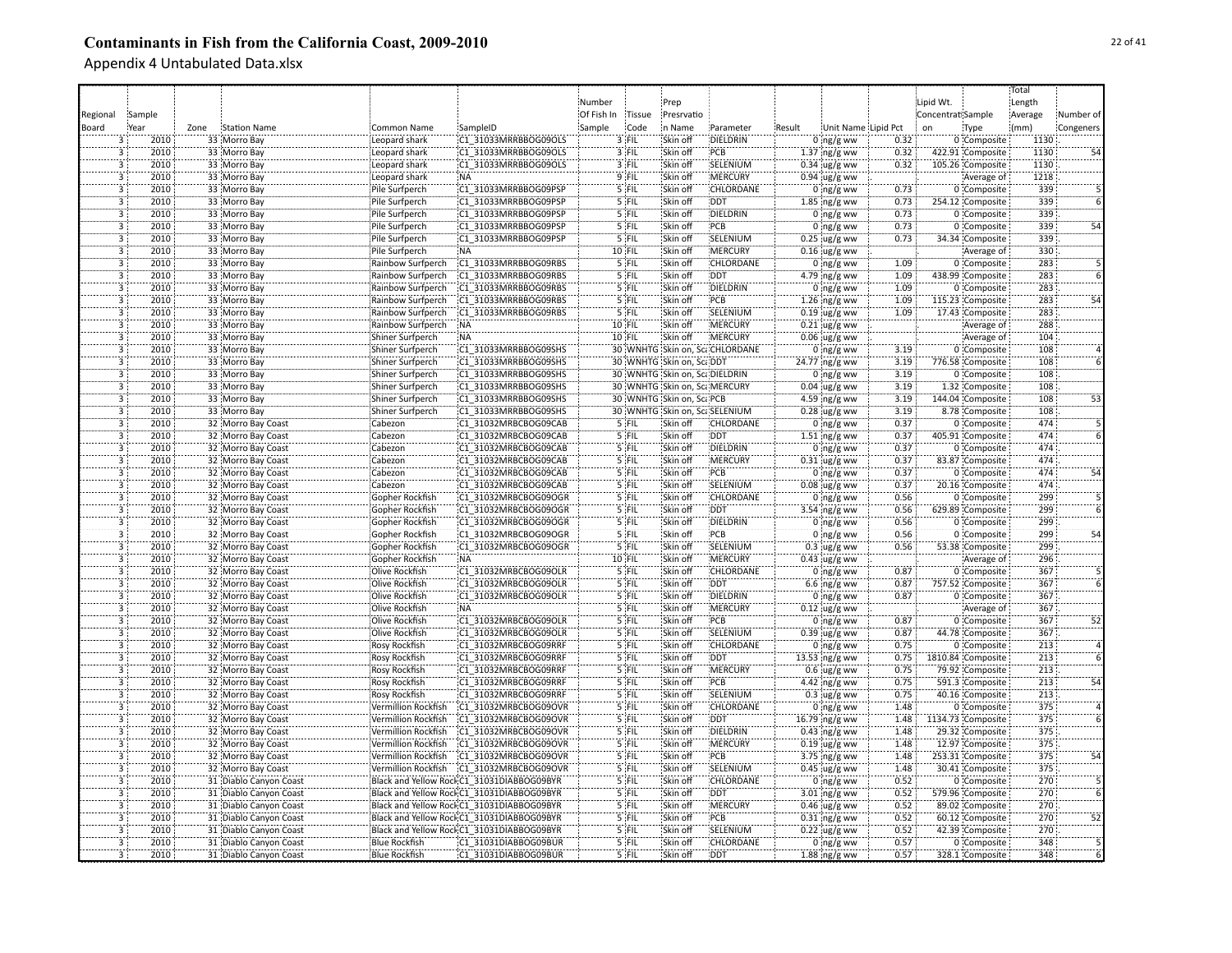|                         |        |      |                            |                         |                      |            |          |                              |                               |        |                     |      |                   |                   | Total            |           |
|-------------------------|--------|------|----------------------------|-------------------------|----------------------|------------|----------|------------------------------|-------------------------------|--------|---------------------|------|-------------------|-------------------|------------------|-----------|
|                         |        |      |                            |                         |                      | Number     |          | Prep                         |                               |        |                     |      | Lipid Wt.         |                   | Length           |           |
| Regional                | Sample |      |                            |                         |                      | Of Fish In | Tissue   | Presrvatio                   |                               |        |                     |      | Concentrat Sample |                   | Average          | Number of |
|                         |        |      |                            |                         |                      |            |          |                              |                               |        |                     |      |                   |                   |                  |           |
| Board                   | Year   | Zone | <b>Station Name</b>        | Common Name             | SampleID             | Sample     | Code     | in Name                      | Parameter                     | Result | Unit Name Lipid Pct |      | on                | Type              | (mm)             | Congeners |
|                         | 2010   |      | 31 Diablo Canyon Coast     | <b>Blue Rockfish</b>    | C1 31031DIABBOG09BUR |            | $5$ FIL  | Skin off                     | DIELDRIN                      |        | $0 \log/g$ ww       | 0.57 |                   | 0 Composite       | 348              |           |
| 3                       | 2010   |      | 31 Diablo Canyon Coast     | <b>Blue Rockfish</b>    | C1 31031DIABBOG09BUR |            | 5 FIL    | Skin off                     | PCB                           |        | $0$ ing/g ww        | 0.57 |                   | 0 Composite       | 348              |           |
| $\overline{\mathbf{3}}$ | 2010   |      | 31 Diablo Canyon Coast     | <b>Blue Rockfish</b>    | C1 31031DIABBOG09BUR |            | 5 FIL    | Skin off                     | SELENIUM                      |        | $0.23$ ug/g ww      | 0.57 |                   | 40.14 Composite   | 348              |           |
| $\overline{3}$          | 2010   |      | 31 Diablo Canyon Coast     | <b>Blue Rockfish</b>    | <b>NA</b>            |            | 10 FIL   | Skin off                     | MERCURY                       |        | $0.12$ ug/g ww      |      |                   | Average of        | 321              |           |
| $\overline{3}$          | 2010   |      | 31 Diablo Canyon Coast     | Gopher Rockfish         | C1 31031DIABBOG09OGR |            | 5 FIL    | Skin off                     | CHLORDANE                     |        | $0$ ng/g ww         | 0.35 |                   | 0 Composite       | 265              |           |
| 3                       | 2010   |      | 31 Diablo Canyon Coast     | Gopher Rockfish         | C1 31031DIABBOG09OGR |            | 5 FIL    | Skin off                     | <b>DDT</b>                    |        | 2.07 ng/g ww        | 0.35 |                   | 591.43 Composite  | 265              |           |
| $\overline{3}$          | 2010   |      | 31 Diablo Canyon Coast     | Gopher Rockfish         | C1 31031DIABBOG09OGR |            | 5 FIL    | Skin off                     | DIELDRIN                      |        | $0$ ng/g ww         | 0.35 |                   | 0 Composite       | 265              |           |
| $\overline{3}$          | 2010   |      | 31 Diablo Canyon Coast     | Gopher Rockfish         | C1 31031DIABBOG09OGR |            | 5 FIL    | Skin off                     | PCB                           |        | $0$ ing/g ww        | 0.35 |                   | 0 Composite       | 265              | 54        |
| $\overline{\mathbf{3}}$ | 2010   |      | 31 Diablo Canyon Coast     | Gopher Rockfish         | C1 31031DIABBOG09OGR |            | 5 FIL    | Skin off                     | SELENIUM                      |        | $0.08 \,$ ug/g ww   | 0.35 |                   | 21.43 Composite   | 265              |           |
| $\overline{\mathbf{3}}$ | 2010   |      | 31 Diablo Canyon Coast     | Gopher Rockfish         | :NA                  |            | 10 FIL   | Skin off                     | MERCURY                       |        | $0.61$ ug/g ww      |      |                   | Average of        | 272              |           |
| $\overline{3}$          | 2010   |      | 31 Diablo Canyon Coast     | Kelp Rockfish           | C1 31031DIABBOG09KPR |            | 5 FIL    | Skin off                     | CHLORDANE                     |        | $0$ ing/g ww        | 0.46 |                   | 0 Composite       | 321              |           |
| $\overline{3}$          | 2010   |      | 31 Diablo Canyon Coast     | Kelp Rockfish           | C1 31031DIABBOG09KPR |            | 5 FIL    | Skin off                     | <b>DDT</b>                    |        | 5.88 ing/g ww       | 0.46 |                   | 1272.73 Composite | 321              |           |
| $\overline{3}$          | 2010   |      | 31 Diablo Canyon Coast     | <b>Kelp Rockfish</b>    | C1 31031DIABBOG09KPR |            | $5$ FIL  | Skin off                     | <b>MERCURY</b>                |        | $0.24$ ug/g ww      | 0.46 |                   | 51.73 Composite   | 321              |           |
| $\overline{3}$          | 2010   |      | 31 Diablo Canyon Coast     | Kelp Rockfish           | C1 31031DIABBOG09KPR |            | 5 FIL    | Skin off                     | PCB                           |        | $0.31$ ng/g ww      | 0.46 |                   | 67.97 Composite   | 321              | 52        |
| 3                       | 2010   |      | 31 Diablo Canyon Coast     | Kelp Rockfish           | C1 31031DIABBOG09KPR |            | '5 FIL   | Skin off                     | SELENIUM                      |        | $0.28$ ug/g ww      | 0.46 |                   | 60.61 Composite   | 321              |           |
| 3                       | 2010   |      | 31 Diablo Canyon Coast     | Rainbow Surfperch       | C1 31031DIABBOG09RBS |            | '5 FIL   | Skin off                     | CHLORDANE                     |        | $0$ ing/g ww        | 0.46 |                   | 0 Composite       | 282              |           |
| 3                       | 2010   |      |                            |                         |                      |            | '5 FIL   | Skin off                     | <b>DDT</b>                    |        |                     | 0.46 |                   |                   | $\overline{282}$ |           |
|                         |        |      | 31 Diablo Canyon Coast     | Rainbow Surfperch       | C1 31031DIABBOG09RBS |            |          |                              |                               |        | $3.01$ ng/g ww      |      |                   | 657.21 Composite  |                  |           |
| $\overline{3}$          | 2010   |      | 31 Diablo Canyon Coast     | Rainbow Surfperch       | C1 31031DIABBOG09RBS |            | 5 FIL    | Skin off                     | DIELDRIN                      |        | $0$ ing/g ww        | 0.46 |                   | 0 Composite       | 282              |           |
| 3                       | 2010   |      | 31 Diablo Canyon Coast     | Rainbow Surfperch       | NA:                  |            | 5 FIL    | Skin off                     | MERCURY                       |        | $0.14$ ug/g ww      |      |                   | Average of        | 282              |           |
| 3                       | 2010   |      | 31 Diablo Canyon Coast     | Rainbow Surfperch       | C1 31031DIABBOG09RBS |            | 5 FIL    | Skin off                     | PCB                           |        | $0:$ ng/g ww        | 0.46 |                   | 0 Composite       | 282              | 54        |
| $\overline{3}$          | 2010   |      | 31 Diablo Canyon Coast     | Rainbow Surfperch       | C1 31031DIABBOG09RBS |            | 5 FIL    | Skin off                     | SELENIUM                      |        | $0.38$ ug/g ww      | 0.46 |                   | 82.97 Composite   | 282              |           |
| $\overline{3}$          | 2010   |      | 30 Port San Luis Area      | <b>Barred Surfperch</b> | C1 31030PTSLBOG09BRS |            |          |                              | 5 WNHTG Skin on, ScaCHLORDANE |        | $1.92$ ng/g ww      | 1.86 |                   | 102.96 Composite  | 160              |           |
| $\overline{3}$          | 2010   |      | 30 Port San Luis Area      | <b>Barred Surfperch</b> | C1 31030PTSLBOG09BRS |            |          | 5 WNHTG Skin on, ScaDDT      |                               |        | 32.58 ng/g ww       | 1.86 |                   | 1751.72 Composite | 160              |           |
| $\overline{3}$          | 2010   |      | 30 Port San Luis Area      | <b>Barred Surfperch</b> | C1 31030PTSLBOG09BRS |            |          | 5 WNHTG Skin on, ScaDIELDRIN |                               |        | $0$ ing/g ww        | 1.86 |                   | 0 Composite       | 160              |           |
| $\overline{3}$          | 2010   |      | 30 Port San Luis Area      | <b>Barred Surfperch</b> | C1 31030PTSLBOG09BRS |            |          | 5 WNHTG Skin on, Sca.MERCURY |                               |        | $0.07$ ug/g ww      | 1.86 |                   | 3.92 Composite    | 160              |           |
| $\overline{\mathbf{3}}$ | 2010   |      | 30 Port San Luis Area      | <b>Barred Surfperch</b> | C1 31030PTSLBOG09BRS |            |          | 5 WNHTG Skin on, ScaPCB      |                               |        | 36.22 ng/g ww       | 1.86 |                   | 1947.53 Composite | 160              | 54        |
| 3                       | 2010   |      | 30 Port San Luis Area      | <b>Barred Surfperch</b> | C1 31030PTSLBOG09BRS |            |          |                              | 5 WNHTG Skin on, ScaSELENIUM  |        | $0.65$ ug/g ww      | 1.86 |                   | 34.95 Composite   | 160              |           |
| $\overline{3}$          | 2010   |      | 30 Port San Luis Area      | <b>Barred Surfperch</b> | NA:                  |            | 8 FIL    | Skin off                     | <b>MERCURY</b>                |        | $0.08$ ug/g ww      |      |                   | Average of        | 151              |           |
| $\overline{\mathbf{3}}$ | 2010   |      | 30 Port San Luis Area      | Brown Rockfish          | C1 31030PTSLBOG09BRR |            | 5 FIL    | Skin off                     | CHLORDANE                     |        | $0$ ing/g ww        | 0.39 |                   | 0 Composite       | 314              |           |
| 3                       | 2010   |      | 30 Port San Luis Area      | Brown Rockfish          | C1 31030PTSLBOG09BRR |            | 5 FIL    | Skin off                     | <b>DDT</b>                    |        | 4.57 ng/g ww        | 0.39 |                   | 1162.85 Composite | 314              |           |
| 3                       | 2010   |      | 30 Port San Luis Area      | Brown Rockfish          | C1 31030PTSLBOG09BRR |            | 5 FIL    | Skin off                     | DIELDRIN                      |        | $0.49$ ng/g ww      | 0.39 |                   | 123.66 Composite  | 314              |           |
| 3                       | 2010   |      | 30 Port San Luis Area      | <b>Brown Rockfish</b>   | C1 31030PTSLBOG09BRR |            | 5 FIL    | Skin off                     | <b>MERCURY</b>                |        | $0.12$ ug/g ww      | 0.39 |                   | 29.52 Composite   | 314              |           |
| $\overline{3}$          | 2010   |      | 30 Port San Luis Area      | <b>Brown Rockfish</b>   | C1 31030PTSLBOG09BRR |            | 5 FIL    | Skin off                     | PCB                           |        | $0.25$ ng/g ww      | 0.39 |                   | 64.38 Composite   | 314              | 54        |
| $\overline{3}$          | 2010   |      | 30 Port San Luis Area      | Brown Rockfish          | C1 31030PTSLBOG09BRR |            | 5 FIL    | Skin off                     | SELENIUM                      |        | $0.22$ ug/g ww      | 0.39 |                   | 55.98 Composite   | 314              |           |
| $\overline{\mathbf{3}}$ | 2010   |      | 30 Port San Luis Area      | Copper Rockfish         | C1 31030PTSLBOG09CPR |            | 5 FIL    | Skin off                     | CHLORDANE                     |        | $0$ ng/g ww         | 0.67 |                   | 0 Composite       | 372              |           |
| $\overline{3}$          | 2010   |      | 30 Port San Luis Area      |                         | C1 31030PTSLBOG09CPR |            | 5 FIL    | Skin off                     | <b>DDT</b>                    |        | 10.39 ng/g ww       | 0.67 |                   | 1551.19 Composite | 372              |           |
| $\overline{3}$          | 2010   |      |                            | Copper Rockfish         |                      |            |          |                              |                               |        |                     |      |                   |                   |                  |           |
|                         |        |      | 30 Port San Luis Area      | Copper Rockfish         | C1 31030PTSLBOG09CPR |            | 5 FIL    | Skin off                     | DIELDRIN                      |        | $0$ ing/g ww        | 0.67 |                   | 0 Composite       | 372              |           |
| $\overline{3}$          | 2010   |      | 30 Port San Luis Area      | Copper Rockfish         | C1 31030PTSLBOG09CPR |            | $5$ FIL  | Skin off                     | <b>MERCURY</b>                |        | $0.47$ ug/g ww      | 0.67 |                   | 70.45 Composite   | 372              |           |
| $\overline{3}$          | 2010   |      | 30 Port San Luis Area      | Copper Rockfish         | C1 31030PTSLBOG09CPR |            | 5 FIL    | Skin off                     | <b>PCB</b>                    |        | $1.8$ ng/g ww       | 0.67 |                   | 267.91 Composite  | 372              | 54        |
| 3                       | 2010   |      | 30 Port San Luis Area      | Copper Rockfish         | C1 31030PTSLBOG09CPR |            | 5 FIL    | Skin off                     | SELENIUM                      |        | $0.25$ ug/g ww      | 0.67 |                   | 37.31 Composite   | 372              |           |
| 3                       | 2010   |      | 30 Port San Luis Area      | Gopher Rockfish         | C1 31030PTSLBOG09OGR |            | 5 FIL    | Skin off                     | CHLORDANE                     |        | $0$ ing/g ww        | 0.28 |                   | 0 Composite       | 291              |           |
| 3                       | 2010   |      | 30 Port San Luis Area      | Gopher Rockfish         | C1 31030PTSLBOG09OGR |            | 5 FIL    | Skin off                     | :DDT                          |        | $2.88$ ng/g ww      | 0.28 |                   | 1024.91 Composite | 291              |           |
| $\overline{3}$          | 2010   |      | 30 Port San Luis Area      | Gopher Rockfish         | C1 31030PTSLBOG09OGR |            | 5 FIL    | Skin off                     | DIELDRIN                      |        | $0$ ing/g ww        | 0.28 |                   | 0 Composite       | 291              |           |
| $\overline{3}$          | 2010   |      | 30 Port San Luis Area      | Gopher Rockfish         | C1 31030PTSLBOG09OGR |            | 5 FIL    | Skin off                     | :PCB                          |        | $0$ ng/g ww         | 0.28 |                   | 0 Composite       | 291              |           |
| $\overline{3}$          | 2010   |      | 30 Port San Luis Area      | Gopher Rockfish         | C1 31030PTSLBOG09OGR |            | $5$ FIL  | Skin off                     | SELENIUM                      |        | $0.2$ ug/g ww       | 0.28 |                   | 71.17 Composite   | 291              |           |
| $\overline{3}$          | 2010   |      | 30 Port San Luis Area      | Gopher Rockfish         | NA:                  |            | $10$ FIL | Skin off                     | <b>MERCURY</b>                |        | $0.25$ ug/g ww      |      |                   | Average of        | 282              |           |
| $\overline{3}$          | 2009   |      | 27 Goleta to Pt Conception | <b>Barred Sand Bass</b> | C2 31527GPTCBOG08BSB |            | 4 FIL    | Skin off                     | :MERCURY                      |        | $0.21$ ug/g ww      |      |                   | Composite         | 343              |           |
| $\overline{3}$          | 2009   |      | 27 Goleta to Pt Conception | <b>Barred Sand Bass</b> | C2 31527GPTCBOG08BSB |            | 4 FIL    | Skin off                     | SELENIUM                      |        | $0.31$ ug/g ww      |      |                   | Composite         | 343              |           |
| $\overline{3}$          | 2009   |      | 27 Goleta to Pt Conception | <b>Barred Sand Bass</b> | C1 31527GPTCBOG08BSB |            | $5$ FIL  | Skin off                     | CHLORDANE                     |        | $0.47$ ng/g ww      | 0.91 |                   | 51.71 Composite   | 343              |           |
| $\overline{3}$          | 2009   |      | 27 Goleta to Pt Conception | <b>Barred Sand Bass</b> | C1 31527GPTCBOG08BSB |            | 5 FIL    | Skin off                     | :DDT                          |        | 14.25 ng/g ww       | 0.91 |                   | 1567.99 Composite | 343              |           |
| $\overline{3}$          | 2009   |      | 27 Goleta to Pt Conception | Barred Sand Bass        | C1 31527GPTCBOG08BSB |            | $5$ FIL  | Skin off                     | DIELDRIN                      |        | $0$ ng/g ww         | 0.91 |                   | 0 Composite       | 343              |           |
| $\overline{\mathbf{3}}$ | 2009   |      | 27 Goleta to Pt Conception | Barred Sand Bass        | C1 31527GPTCBOG08BSB |            | 5 FIL    | Skin off                     | PCB                           |        | 4.68 ng/g ww        | 0.91 |                   | 515.07 Composite  | 343              | 54        |
| 3                       | 2009   |      | 27 Goleta to Pt Conception | <b>Barred Sand Bass</b> | C1 31527GPTCBOG08BSB |            | 5 FIL    | Skin off                     | SELENIUM                      |        | $0.29$ ug/g ww      | 0.91 |                   | 31.9 Composite    | 343              |           |
| 3                       | 2009   |      | 27 Goleta to Pt Conception | <b>Barred Sand Bass</b> | NA:                  |            | 10 FIL   | Skin off                     | MERCURY                       |        | $0.27$ ug/g ww      |      |                   | Average of        | 370              |           |
| 3                       | 2009   |      | 27 Goleta to Pt Conception | <b>Blue Rockfish</b>    | C1 31527GPTCBOG09BUR |            | 5 FIL    | Skin off                     | CHLORDANE                     |        | $0$ ng/g ww         | 0.8  |                   | 0 Composite       | 55               |           |
| 3                       | 2009   |      | 27 Goleta to Pt Conception | <b>Blue Rockfish</b>    | C1 31527GPTCBOG09BUR |            | 5 FIL    | Skin off                     | <b>DDT</b>                    |        | $1.47$ ng/g ww      | 0.8  |                   | 184.44 Composite  | $\overline{55}$  |           |
| 3                       | 2009   |      | 27 Goleta to Pt Conception | <b>Blue Rockfish</b>    | C1 31527GPTCBOG09BUR |            | 5 FIL    | Skin off                     | DIELDRIN                      |        | $0$ ng/g ww         | 0.8  |                   | 0 Composite       | 55               |           |
| $\overline{3}$          | 2009   |      |                            | <b>Blue Rockfish</b>    | :NA                  |            | 5 FIL    | Skin off                     | <b>MERCURY</b>                |        |                     |      |                   |                   | 55               |           |
|                         |        |      | 27 Goleta to Pt Conception |                         |                      |            |          |                              |                               |        | $0.02$ ug/g ww      |      |                   | Average of        |                  |           |
| 3                       | 2009   |      | 27 Goleta to Pt Conception | <b>Blue Rockfish</b>    | C1 31527GPTCBOG09BUR |            | 5 FIL    | Skin off                     | PCB                           |        | $0$ ng/g ww         | 0.8  |                   | 0 Composite       | 55               | 54        |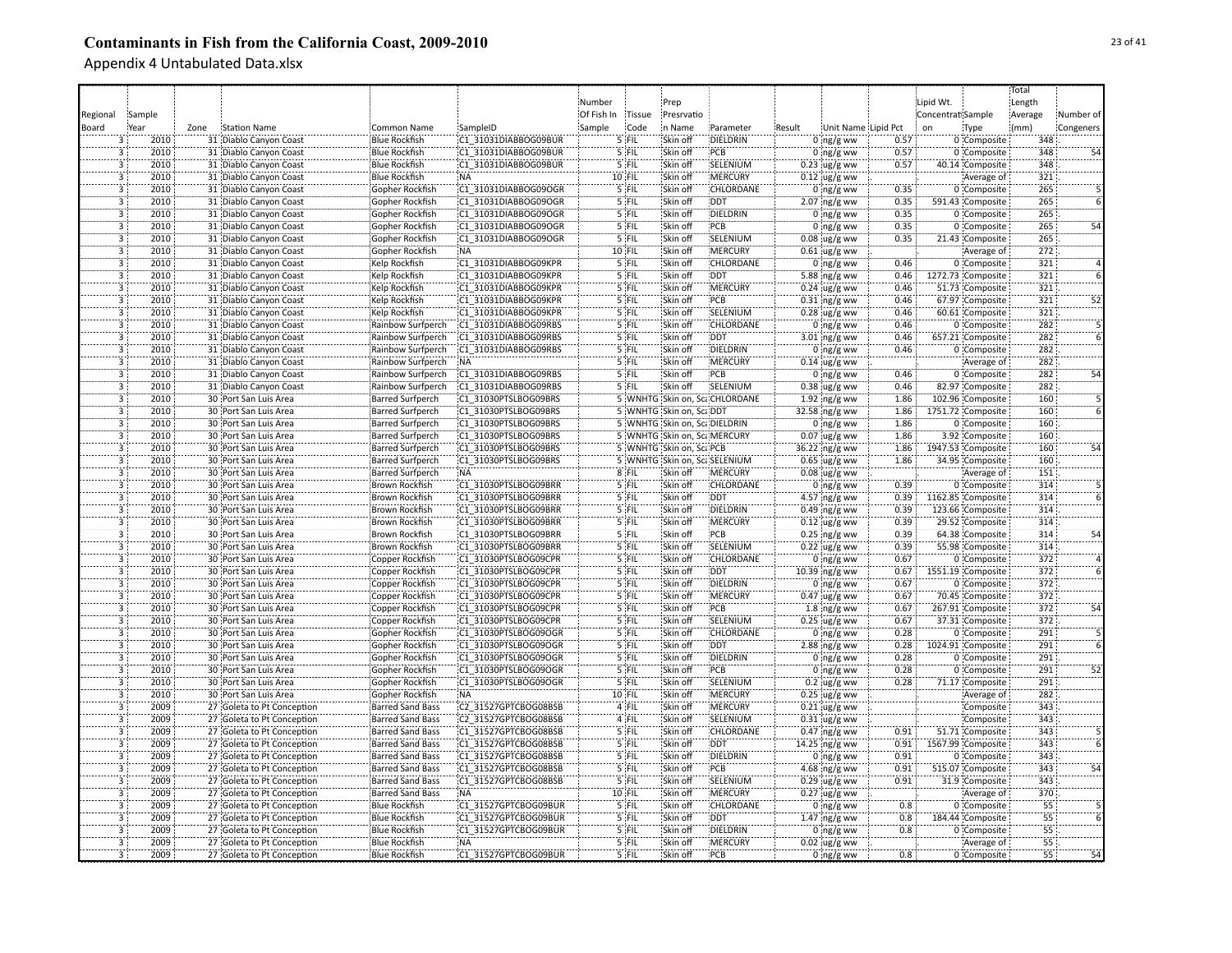|                           |        |      |                                                     |                       |                      |            |         |            |                  |        |                     |                  |                   |                   | Total   |           |
|---------------------------|--------|------|-----------------------------------------------------|-----------------------|----------------------|------------|---------|------------|------------------|--------|---------------------|------------------|-------------------|-------------------|---------|-----------|
|                           |        |      |                                                     |                       |                      | Number     |         | Prep       |                  |        |                     |                  | Lipid Wt.         |                   | Length  |           |
| Regional                  | Sample |      |                                                     |                       |                      | Of Fish In | Tissue  | Presrvatio |                  |        |                     |                  | Concentrat Sample |                   | Average | Number of |
|                           |        |      |                                                     |                       |                      |            |         |            |                  |        |                     |                  |                   |                   |         |           |
| Board                     | Year   | Zone | <b>Station Name</b>                                 | Common Name           | SampleID             | Sample     | Code    | in Name    | Parameter        | Result | Unit Name Lipid Pct |                  | on                | Type              | (mm)    | Congeners |
|                           | 2009   |      | 27 Goleta to Pt Conception                          | <b>Blue Rockfish</b>  | C1 31527GPTCBOG09BUR |            | $5$ FIL | Skin off   | SELENIUM         |        | $0.49$ ug/g ww      | 0.8              |                   | 61.48 Composite   | 55      |           |
| 3                         | 2009   |      | 27 Goleta to Pt Conception                          | <b>Brown Rockfish</b> | C1 31527GPTCBOG08BRR |            | $5$ FIL | Skin off   | CHLORDANE        |        | $0$ ng/g ww         | 0.41             |                   | 0 Composite       | 220     |           |
| $\overline{\overline{3}}$ | 2009   |      | 27 Goleta to Pt Conception                          | <b>Brown Rockfish</b> | C1 31527GPTCBOG08BRR |            | 5 FIL   | Skin off   | <b>DDT</b>       |        | 3.48 $ng/g$ ww      | 0.41             |                   | 840.58 Composite  | 220     |           |
| $\overline{\mathbf{3}}$   | 2009   |      | 27 Goleta to Pt Conception                          | <b>Brown Rockfish</b> | C1 31527GPTCBOG08BRR |            | 5 FIL   | Skin off   | DIELDRIN         |        | 0 $ng/g$ ww         | 0.41             |                   | 0 Composite       | 220     |           |
| 3                         | 2009   |      | 27 Goleta to Pt Conception                          | Brown Rockfish        | C1 31527GPTCBOG08BRR |            | 5 FIL   | Skin off   | MERCURY          |        | $0.15$ ug/g ww      | 0.41             |                   | 35.75 Composite   | 220     |           |
| 3                         | 2009   |      | 27 Goleta to Pt Conception                          | <b>Brown Rockfish</b> | C1 31527GPTCBOG08BRR |            | 5 FIL   | Skin off   | PCB              |        | $0$ ing/g ww        | 0.41             |                   | 0 Composite       | 220     |           |
| $\overline{3}$            | 2009   |      | 27 Goleta to Pt Conception                          | <b>Brown Rockfish</b> | C1 31527GPTCBOG08BRR |            | 5 FIL   | Skin off   | SELENIUM         |        | $0.29$ ug/g ww      | 0.41             |                   | 70.05 Composite   | 220     |           |
| $\overline{3}$            | 2009   |      | 27 Goleta to Pt Conception                          | Chub Mackerel         | C1 31527GPTCBOG08OCM |            | 5 FIL   | Skin off   | <b>CHLORDANE</b> |        | $0$ ing/g ww        | 1.1              |                   | 0 Composite       | 246     |           |
| $\overline{3}$            | 2009   |      | 27 Goleta to Pt Conception                          | Chub Mackerel         | C1 31527GPTCBOG08OCM |            | 5 FIL   | Skin off   | <b>DDT</b>       |        | $7.95$ ng/g ww      | $\overline{1.1}$ |                   | 722.82 Composite  | 246     |           |
| 3                         | 2009   |      | 27 Goleta to Pt Conception                          | Chub Mackerel         | C1 31527GPTCBOG08OCM |            | 5 FIL   | Skin off   | DIELDRIN         |        | $0$ ing/g ww        | 1.1              |                   | 0 Composite       | 246     |           |
| $\overline{3}$            | 2009   |      | 27 Goleta to Pt Conception                          | Chub Mackerel         | C1 31527GPTCBOG08OCM |            | 5 FIL   | Skin off   | <b>MERCURY</b>   |        |                     | 1.1              |                   | 7.82 Composite    | 246     |           |
| $\overline{3}$            | 2009   |      |                                                     |                       |                      |            |         |            |                  |        | $0.09$ ug/g ww      |                  |                   |                   |         |           |
|                           |        |      | 27 Goleta to Pt Conception                          | Chub Mackerel         | C3 31527GPTCBOG08OCM |            | 5 FIL   | Skin off   | <b>MERCURY</b>   |        | $0.1$ ug/g ww       |                  |                   | Composite         | 246     |           |
| $\overline{\mathbf{3}}$   | 2009   |      | 27 Goleta to Pt Conception                          | Chub Mackerel         | C2 31527GPTCBOG08OCM |            | $5$ FIL | Skin off   | <b>MERCURY</b>   |        | $0.11$ ug/g ww      |                  |                   | Composite         | 250     |           |
| $\overline{3}$            | 2009   |      | 27 Goleta to Pt Conception                          | Chub Mackerel         | C1 31527GPTCBOG08OCM |            | 5 FIL   | Skin off   | PCB              |        | $1.59$ ing/g ww     | $1.1\,$          |                   | 144.64 Composite  | 246     | 54        |
| 3                         | 2009   |      | 27 Goleta to Pt Conception                          | Chub Mackerel         | C3 31527GPTCBOG08OCM |            | 5 FIL   | Skin off   | SELENIUM         |        | $0.42$ ug/g ww      |                  |                   | Composite         | 246     |           |
| 3                         | 2009   |      | 27 Goleta to Pt Conception                          | Chub Mackerel         | C1 31527GPTCBOG08OCM |            | '5 FIL  | Skin off   | SELENIUM         |        | $0.42$ ug/g ww      | 1.1              |                   | 38.18 Composite   | 246     |           |
| $\overline{3}$            | 2009   |      | 27 Goleta to Pt Conception                          | Chub Mackerel         | C2 31527GPTCBOG08OCM |            | '5 FIL  | Skin off   | SELENIUM         |        | $0.44$ ug/g ww      |                  |                   | Composite         | 250     |           |
| $\overline{3}$            | 2009   |      | 27 Goleta to Pt Conception                          | Gopher Rockfish       | C1 31527GPTCBOG08OGR |            | 5 FIL   | Skin off   | CHLORDANE        |        | $0$ ing/g ww        | 0.57             |                   | 0 Composite       | 187     |           |
| 3                         | 2009   |      | 27 Goleta to Pt Conception                          | Gopher Rockfish       | C1 31527GPTCBOG08OGR |            | 5 FIL   | Skin off   | <b>DDT</b>       |        | 1.54 ng/g ww        | 0.57             |                   | 268.76 Composite  | 187     |           |
| 3                         | 2009   |      | 27 Goleta to Pt Conception                          | Gopher Rockfish       | C1 31527GPTCBOG08OGR |            | 5 FIL   | Skin off   | DIELDRIN         |        | $0:$ ng/g ww        | 0.57             |                   | 0 Composite       | 187     |           |
| $\overline{\mathbf{3}}$   | 2009   |      | 27 Goleta to Pt Conception                          | Gopher Rockfish       | C1 31527GPTCBOG08OGR |            | 5 FIL   | Skin off   | <b>MERCURY</b>   |        | 0.33 ug/g ww        | 0.57             |                   | 57.42 Composite   | 187     |           |
| $\overline{3}$            | 2009   |      | 27 Goleta to Pt Conception                          | Gopher Rockfish       | C1 31527GPTCBOG08OGR |            | 5 FIL   | Skin off   | :PCB             |        | 0 $ng/g$ ww         | 0.57             |                   | 0 Composite       | 187     | 54        |
| $\overline{3}$            | 2009   |      | 27 Goleta to Pt Conception                          | Gopher Rockfish       | C1 31527GPTCBOG08OGR |            | 5 FIL   | Skin off   | SELENIUM         |        | $0.32$ ug/g ww      | 0.57             |                   | 55.85 Composite   | 187     |           |
| $\overline{3}$            | 2009   |      | 27 Goleta to Pt Conception                          | Kelp Bass             | C1 31527GPTCBOG08OKB |            | $3$ FIL | Skin off   | CHLORDANE        |        | $0.81$ ng/g ww      | 1.48             |                   | 55 Composite      | 303     |           |
| $\overline{3}$            | 2009   |      | 27 Goleta to Pt Conception                          | <b>Kelp Bass</b>      | C1 31527GPTCBOG08OKB |            | 3 FIL   | Skin off   | <b>DDT</b>       |        | 6.49 ng/g ww        | 1.48             |                   | 438.51 Composite  | 303     |           |
| 3                         | 2009   |      | 27 Goleta to Pt Conception                          | Kelp Bass             | C1 31527GPTCBOG08OKB |            | 3 FIL   | Skin off   | DIELDRIN         |        | $0 \log/g$ ww       | 1.48             |                   | 0 Composite       | 303     |           |
| 3                         | 2009   |      |                                                     |                       | C1 31527GPTCBOG08OKB |            |         | Skin off   | PCB              |        |                     | 1.48             |                   |                   | 303     |           |
|                           |        |      | 27 Goleta to Pt Conception                          | Kelp Bass             |                      |            | 3 FIL   |            |                  |        | 1.23 $ng/g$ ww      |                  |                   | 83.18 Composite   |         |           |
| $\overline{3}$            | 2009   |      | 27 Goleta to Pt Conception                          | <b>Kelp Bass</b>      | C1 31527GPTCBOG08OKB |            | 3 FIL   | Skin off   | SELENIUM         |        | $0.37$ ug/g ww      | 1.48             |                   | 25 Composite      | 303     |           |
| $\overline{3}$            | 2009   |      | 27 Goleta to Pt Conception                          | <b>Kelp Bass</b>      | <b>NA</b>            |            | 4 FIL   | Skin off   | <b>MERCURY</b>   |        | $0.07$ ug/g ww      |                  |                   | Average of        | 295     |           |
| $\overline{3}$            | 2009   |      | 26 Santa Barbara Channel Oil Platform               | <b>Brown Rockfish</b> | C1 31526SBCPBOG08BRR |            | 5 FIL   | Skin off   | CHLORDANE        |        | $0.26$ ng/g ww      | 1.07             |                   | 23.93 Composite   | 258     |           |
| 3                         | 2009   |      | 26 Santa Barbara Channel Oil Platform               | <b>Brown Rockfish</b> | C1 31526SBCPBOG08BRR |            | 5 FIL   | Skin off   | <b>DDT</b>       |        | 14.97 ng/g ww       | 1.07             |                   | 1399.53 Composite | 258     |           |
| $\overline{3}$            | 2009   |      | 26 Santa Barbara Channel Oil Platform               | <b>Brown Rockfish</b> | C1 31526SBCPBOG08BRR |            | 5 FIL   | Skin off   | DIELDRIN         |        | $0$ ng/g ww         | 1.07             |                   | 0 Composite       | 258     |           |
| $\overline{3}$            | 2009   |      | 26 Santa Barbara Channel Oil Platform               | <b>Brown Rockfish</b> | C1 31526SBCPBOG08BRR |            | 5 FIL   | Skin off   | <b>MERCURY</b>   |        | $0.14$ ug/g ww      | 1.07             |                   | 13.36 Composite   | 258     |           |
| 3                         | 2009   |      | 26 Santa Barbara Channel Oil Platform               | <b>Brown Rockfish</b> | C1 31526SBCPBOG08BRR |            | 5 FIL   | Skin off   | PCB              |        | $2.27$ ng/g ww      | 1.07             |                   | 212.15 Composite  | 258     | 54        |
| $\overline{3}$            | 2009   |      | 26 Santa Barbara Channel Oil Platform               | Brown Rockfish        | C1 31526SBCPBOG08BRR |            | 5 FIL   | Skin off   | SELENIUM         |        | $0.27$ ug/g ww      | 1.07             |                   | 25.23 Composite   | 258     |           |
| $\overline{3}$            | 2009   |      | 26 Santa Barbara Channel Oil Platform               | Chub Mackerel         | C1 31526SBCPBOG08OCM |            | $5$ FIL | Skin off   | <b>CHLORDANE</b> |        | $0$ ing/g ww        | 1.48             |                   | 0 Composite       | 261     |           |
| $\overline{3}$            | 2009   |      | 26 Santa Barbara Channel Oil Platform               | Chub Mackerel         | C1 31526SBCPBOG08OCM |            | $5$ FIL | Skin off   | DDT              |        | 12.02 ing/g ww      | 1.48             |                   | 811.89 Composite  | 261     |           |
| $\overline{3}$            | 2009   |      | 26 Santa Barbara Channel Oil Platform               | Chub Mackerel         | C1 31526SBCPBOG08OCM |            | 5 FIL   | Skin off   | <b>DIELDRIN</b>  |        | $0$ ing/g ww        | 1.48             |                   | 0 Composite       | 261     |           |
| 3                         | 2009   |      | 26 Santa Barbara Channel Oil Platform               | Chub Mackerel         | C1 31526SBCPBOG08OCM |            | 5 FIL   | Skin off   | <b>MERCURY</b>   |        | $0.05$ ug/g ww      | 1.48             |                   | 3.65 Composite    | 261     |           |
| 3                         | 2009   |      | 26 Santa Barbara Channel Oil Platform               | Chub Mackerel         | C3 31526SBCPBOG08OCM |            | 5 FIL   | Skin off   | MERCURY          |        | $0.07$ ug/g ww      |                  |                   | Composite         | 261     |           |
| 3                         | 2009   |      | 26 Santa Barbara Channel Oil Platform               | Chub Mackerel         | C2 31526SBCPBOG08OCM |            | 's 'fil | Skin off   | MERCURY          |        | $0.09$ ug/g ww      |                  |                   | Composite         | 265     |           |
| 3                         | 2009   |      | 26 Santa Barbara Channel Oil Platform               | Chub Mackerel         | C1 31526SBCPBOG08OCM |            | '5 FIL  | Skin off   | PCB              |        | $3.25$ ng/g ww      | 1.48             |                   | 219.66 Composite  | 261     |           |
| $\overline{3}$            | 2009   |      | 26 Santa Barbara Channel Oil Platform               | Chub Mackerel         | C3 31526SBCPBOG08OCM |            | 5 FIL   | Skin off   | SELENIUM         |        | $0.43$ ug/g ww      |                  |                   | Composite         | 261     |           |
| $\overline{3}$            | 2009   |      | 26 Santa Barbara Channel Oil Platform               | Chub Mackerel         | C1 31526SBCPBOG08OCM |            | 5 FIL   | Skin off   | SELENIUM         |        | $0.32$ ug/g ww      | 1.48             |                   | 21.62 Composite   | 261     |           |
| 3                         | 2009   |      | 26 Santa Barbara Channel Oil Platform               | Chub Mackerel         | C2 31526SBCPBOG08OCM |            | 5 FIL   | Skin off   | SELENIUM         |        | $0.41$ ug/g ww      |                  |                   | Composite         | 265     |           |
| $\overline{3}$            | 2009   |      | 26 Santa Barbara Channel Oil Platform               | Gopher Rockfish       | C1 31526SBCPBOG08OGR |            | 5 FIL   | Skin off   | <b>CHLORDANE</b> |        | 0 $ng/g$ ww         | 0.32             |                   | 0 Composite       | 178     |           |
|                           |        |      |                                                     |                       |                      |            |         |            |                  |        |                     |                  |                   |                   |         |           |
| $\overline{3}$            | 2009   |      | 26 Santa Barbara Channel Oil Platform               | Gopher Rockfish       | C1 31526SBCPBOG08OGR |            | 5 FIL   | Skin off   | <b>DDT</b>       |        | $2.84$ ng/g ww      | 0.32             |                   | 901.59 Composite  | 178     |           |
| $\overline{3}$            | 2009   |      | 26 Santa Barbara Channel Oil Platform               | Gopher Rockfish       | C1 31526SBCPBOG08OGR |            | 5 FIL   | Skin off   | DIELDRIN         |        | $0$ ng/g ww         | 0.32             |                   | 0 Composite       | 178     |           |
| $\overline{3}$            | 2009   |      | 26 Santa Barbara Channel Oil Platform               | Gopher Rockfish       | C1 31526SBCPBOG08OGR |            | 5 FIL   | Skin off   | <b>MERCURY</b>   |        | $0.27$ ug/g ww      | 0.32             |                   | 84.76 Composite   | 178     |           |
| $\overline{3}$            | 2009   |      | 26 Santa Barbara Channel Oil Platform               | Gopher Rockfish       | C1 31526SBCPBOG08OGR |            | 5 FIL   | Skin off   | PCB              |        | $0.48$ ng/g ww      | 0.32             |                   | 151.43 Composite  | 178     | 54        |
| 3                         | 2009   |      | 26 Santa Barbara Channel Oil Platform               | Gopher Rockfish       | C1 31526SBCPBOG08OGR |            | 5 FIL   | Skin off   | SELENIUM         |        | $0.36$ ug/g ww      | 0.32             |                   | 114.29 Composite  | 178     |           |
| $\overline{3}$            | 2009   |      | 26 Santa Barbara Channel Oil Platform               | Kelp Bass             | C1 31526SBCPBOG08OKB |            | 5 FIL   | Skin off   | CHLORDANE        |        | $0.32$ ng/g ww      | 1.92             |                   | 16.61 Composite   | 346     |           |
| $\overline{3}$            | 2009   |      | 26 Santa Barbara Channel Oil Platform               | <b>Kelp Bass</b>      | C1 31526SBCPBOG08OKB |            | 5 FIL   | Skin off   | <b>DDT</b>       |        | 14.91 ng/g ww       | 1.92             |                   | 776.61 Composite  | 346     |           |
| 3                         | 2009   |      | 26 Santa Barbara Channel Oil Platform               | Kelp Bass             | C1 31526SBCPBOG08OKB |            | 5 FIL   | Skin off   | DIELDRIN         |        | $0$ ng/g ww         | 1.92             |                   | 0 Composite       | 346     |           |
| 3                         | 2009   |      | 26 Santa Barbara Channel Oil Platform               | <b>Kelp Bass</b>      | C1 31526SBCPBOG08OKB |            | 5 FIL   | Skin off   | PCB              |        | $2.21$ ng/g ww      | 1.92             |                   | 115.1 Composite   | 346     | 54        |
| 3                         | 2009   |      | 26 Santa Barbara Channel Oil Platform               | <b>Kelp Bass</b>      | C1 31526SBCPBOG08OKB |            | 5 FIL   | Skin off   | SELENIUM         |        | $0.68$ ug/g ww      | 1.92             |                   | 35.42 Composite   | 346     |           |
| 3                         | 2009   |      | 26 Santa Barbara Channel Oil Platform               | <b>Kelp Bass</b>      | <b>NA</b>            |            | 6 FIL   | Skin off   | <b>MERCURY</b>   |        | $0.17$ ug/g ww      |                  |                   | Average of        | 351     |           |
| $\overline{3}$            | 2009   |      | 26 Santa Barbara Channel Oil Platform               | <b>White Croaker</b>  | C1 31526SBCPBOG08OWC |            | 5 FIL   | Skin off   | <b>CHLORDANE</b> |        | $0$ ing/g ww        | 0.36             |                   | 0 Composite       | 207     |           |
| $\overline{3}$            | 2009   |      | 26 Santa Barbara Channel Oil Platform White Croaker |                       | C1 31526SBCPBOG08OWC |            | 5 FIL   | Skin off   | <b>DDT</b>       |        | 5.32 ng/g ww        | 0.36:            |                   | 1464.19 Composite | 207     |           |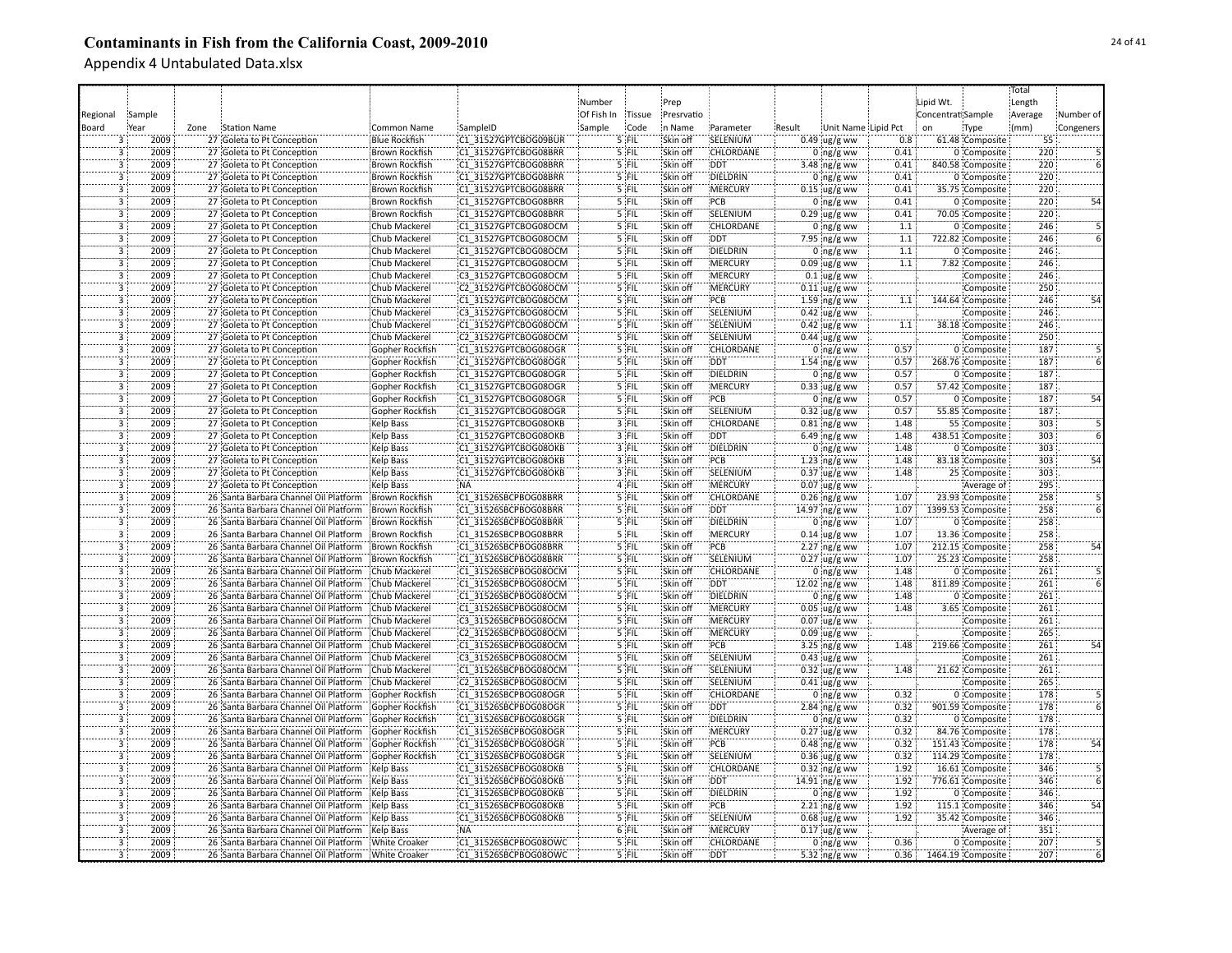|                         |        |      |                                       |                        |                      |            |          |            |                  |        |                     |      |                   |                  | Total   |           |
|-------------------------|--------|------|---------------------------------------|------------------------|----------------------|------------|----------|------------|------------------|--------|---------------------|------|-------------------|------------------|---------|-----------|
|                         |        |      |                                       |                        |                      | Number     |          | Prep       |                  |        |                     |      | Lipid Wt.         |                  | Length  |           |
| Regional                | Sample |      |                                       |                        |                      | Of Fish In | Tissue   | Presrvatio |                  |        |                     |      | Concentrat Sample |                  | Average | Number of |
| Board                   | Year   | Zone | Station Name                          | Common Name            | SampleID             | Sample     | Code     | in Name    | Parameter        | Result | Unit Name Lipid Pct |      | on                | Type             | (mm)    | Congeners |
| 3                       | 2009   |      | 26 Santa Barbara Channel Oil Platform | <b>White Croaker</b>   | C1 31526SBCPBOG08OWC |            | 5 FIL    | Skin off   | DIELDRIN         |        | $0$ ng/g ww         | 0.36 |                   | 0 Composite      | 207     |           |
|                         | 2009   |      | 26 Santa Barbara Channel Oil Platform | <b>White Croaker</b>   | C3 31526SBCPBOG08OWC |            | 5 FIL    | Skin off   | :MERCURY         |        | $0.16$ ug/g ww      |      |                   | Composite        | 206     |           |
| $\overline{3}$          | 2009   |      | 26 Santa Barbara Channel Oil Platform | <b>White Croaker</b>   | C2 31526SBCPBOG08OWC |            | 5 FIL    | Skin off   | <b>MERCURY</b>   |        | $0.14$ ug/g ww      |      |                   | Composite        | 206     |           |
| 3                       | 2009   |      | 26 Santa Barbara Channel Oil Platform | <b>White Croaker</b>   | C1 31526SBCPBOG08OWC |            | 5 FIL    | Skin off   | <b>MERCURY</b>   |        |                     | 0.36 |                   | 44.9 Composite   | 207     |           |
|                         |        |      |                                       |                        |                      |            |          |            | PCB              |        | $0.16$ ug/g ww      |      |                   |                  | 207     |           |
| 3<br>3                  | 2009   |      | 26 Santa Barbara Channel Oil Platform | <b>White Croaker</b>   | C1 31526SBCPBOG08OWC |            | 5 FIL    | Skin off   |                  |        | $0.87$ ng/g ww      | 0.36 |                   | 239.39 Composite |         |           |
|                         | 2009   |      | 26 Santa Barbara Channel Oil Platform | <b>White Croaker</b>   | C3 31526SBCPBOG08OWC |            | 5 FIL    | Skin off   | SELENIUM         |        | $0.39$ ug/g ww      |      |                   | Composite        | 206     |           |
| 3                       | 2009   |      | 26 Santa Barbara Channel Oil Platform | <b>White Croaker</b>   | C1 31526SBCPBOG08OWC |            | 5 FIL    | Skin off   | SELENIUM         |        | $0.31$ ug/g ww      | 0.36 |                   | 85.4 Composite   | 207     |           |
| $\overline{3}$          | 2009   |      | 26 Santa Barbara Channel Oil Platform | <b>White Croaker</b>   | C2 31526SBCPBOG08OWC |            | 5 FIL    | Skin off   | SELENIUM         |        | $0.27$ ug/g ww      |      |                   | Composite        | 206     |           |
| $\overline{3}$          | 2009   |      | 26 Santa Barbara Channel Oil Platform | White Surfperch        | <b>NA</b>            |            | 10 FIL   | Skin off   | <b>MERCURY</b>   |        | $0.07$ ug/g ww      |      |                   | Average of       | 239     |           |
| $\overline{3}$          | 2009   |      | 26 Santa Barbara Channel Oil Platform | White Surfperch        | C1 31526SBCPBOG08WHS |            | $13$ FIL | Skin off   | CHLORDANE        |        | 0.49 ng/g ww        | 3.34 |                   | 14.73 Composite  | 239     |           |
| $\overline{\mathbf{3}}$ | 2009   |      | 26 Santa Barbara Channel Oil Platform | <b>White Surfperch</b> | C1 31526SBCPBOG08WHS |            | $13$ FIL | Skin off   | <b>DDT</b>       |        | 17.39 ng/g ww       | 3.34 |                   | 520.54 Composite | 239     |           |
| $\overline{3}$          | 2009   |      | 26 Santa Barbara Channel Oil Platform | <b>White Surfperch</b> | C1 31526SBCPBOG08WHS |            | $13$ FIL | Skin off   | <b>DIELDRIN</b>  |        | 0 $ng/g$ ww         | 3.34 |                   | 0 Composite      | 239     |           |
| $\overline{3}$          | 2009   |      | 26 Santa Barbara Channel Oil Platform | White Surfperch        | C1 31526SBCPBOG08WHS |            | $13$ FIL | Skin off   | <b>MERCURY</b>   |        | $0.06$ ug/g ww      | 3.34 |                   | 1.89 Composite   | 239     |           |
| 3                       | 2009   |      | 26 Santa Barbara Channel Oil Platform | <b>White Surfperch</b> | C1 31526SBCPBOG08WHS |            | 13 FIL   | Skin off   | PCB              |        | 3.84 $ng/g$ ww      | 3.34 |                   | 114.85 Composite | 239     | 54        |
| 3                       | 2009   |      | 26 Santa Barbara Channel Oil Platform | <b>White Surfperch</b> | C1 31526SBCPBOG08WHS |            | 13 FIL   | Skin off   | SELENIUM         |        | $0.25$ ug/g ww      | 3.34 |                   | 7.49 Composite   | 239     |           |
| 3                       | 2009   |      | 25 Rincon to Goleta                   | <b>Black Perch</b>     | C1 31525RCGABOG08BLS |            | '5 FIL   | Skin off   | CHLORDANE        |        | $0$ ing/g ww        | 0.71 |                   | 0 Composite      | 268     |           |
| 3                       | 2009   |      | 25 Rincon to Goleta                   | <b>Black Perch</b>     | C1 31525RCGABOG08BLS |            | 5 FIL    | Skin off   | :DDT             |        | $1.71$ ng/g ww      | 0.71 |                   | 242.55 Composite | 268     |           |
|                         | 2009   |      | 25 Rincon to Goleta                   | <b>Black Perch</b>     | C1 31525RCGABOG08BLS |            | 5 FIL    | Skin off   | DIELDRIN         |        | $0$ ng/g ww         | 0.71 |                   | 0 Composite      | 268     |           |
| $\overline{3}$          | 2009   |      | 25 Rincon to Goleta                   | <b>Black Perch</b>     | NA:                  |            | 5 FIL    | Skin off   | MERCURY          |        | $0.08$ ug/g ww      |      |                   | Average of       | 268     |           |
| $\overline{3}$          | 2009   |      | 25 Rincon to Goleta                   | <b>Black Perch</b>     | C1 31525RCGABOG08BLS |            | $5$ FIL  | Skin off   | PCB              |        | $0:$ ng/g ww        | 0.71 |                   | 0 Composite      | 268     | 54        |
| $\overline{3}$          | 2009   |      | 25 Rincon to Goleta                   | <b>Black Perch</b>     | C1 31525RCGABOG08BLS |            | 5 FIL    | Skin off   | SELENIUM         |        | $0.18$ ug/g ww      | 0.71 |                   | 25.53 Composite  | 268     |           |
| $\overline{3}$          | 2009   |      | 25 Rincon to Goleta                   | <b>Blue Rockfish</b>   | C1 31525RCGABOG09BUR |            | 4 FIL    | Skin off   | <b>CHLORDANE</b> |        | $0.54$ ng/g ww      | 0.62 |                   | 87.82 Composite  | 242     |           |
| 3                       | 2009   |      | 25 Rincon to Goleta                   | <b>Blue Rockfish</b>   | C1 31525RCGABOG09BUR |            | 4 FIL    | Skin off   | <b>DDT</b>       |        | $1.25$ ng/g ww      | 0.62 |                   | 202.92 Composite | 242     |           |
| $\overline{3}$          | 2009   |      | 25 Rincon to Goleta                   | <b>Blue Rockfish</b>   | <b>NA</b>            |            | 4 FIL    | Skin off   | :MERCURY         |        | $0.02 \,$ ug/g ww   |      |                   | Average of       | 242     |           |
| $\overline{3}$          | 2009   |      | 25 Rincon to Goleta                   | <b>Blue Rockfish</b>   | C1 31525RCGABOG09BUR |            | 4 FIL    | Skin off   | PCB              |        | $0.21$ ing/g ww     | 0.62 |                   | 34.09 Composite  | 242     | 54        |
| 3                       | 2009   |      | 25 Rincon to Goleta                   | <b>Blue Rockfish</b>   | C1 31525RCGABOG09BUR |            | 4 FIL    | Skin off   | SELENIUM         |        | 0.39 ug/g ww        | 0.62 |                   | 63.31 Composite  | 242     |           |
| 3                       | 2009   |      | 25 Rincon to Goleta                   | Chub Mackerel          | C1 31525RCGABOG08OCM |            | 5 FIL    | Skin off   | CHLORDANE        |        | $0.44$ ng/g ww      | 3.98 |                   | 11.03 Composite  | 253     |           |
| 3                       | 2009   |      | 25 Rincon to Goleta                   |                        | C1 31525RCGABOG08OCM |            | 5 FIL    | Skin off   | <b>DDT</b>       |        |                     | 3.98 |                   | 849.67 Composite | 253     |           |
| $\overline{3}$          | 2009   |      |                                       | Chub Mackerel          |                      |            | 5 FIL    | Skin off   | DIELDRIN         |        | 33.82 ng/g ww       | 3.98 |                   |                  | 253     |           |
|                         |        |      | 25 Rincon to Goleta                   | Chub Mackerel          | C1 31525RCGABOG08OCM |            | 5 FIL    |            |                  |        | $0$ ng/g ww         |      |                   | 0 Composite      |         |           |
| 3<br>3                  | 2009   |      | 25 Rincon to Goleta                   | <b>Chub Mackerel</b>   | C1 31525RCGABOG08OCM |            |          | Skin off   | MERCURY          |        | $0.05$ ug/g ww      | 3.98 |                   | 1.21 Composite   | 253     |           |
|                         | 2009   |      | 25 Rincon to Goleta                   | Chub Mackerel          | C3 31525RCGABOG08OCM |            | 5 FIL    | Skin off   | MERCURY          |        | $0.06$ ug/g ww      |      |                   | Composite        | 253     |           |
| 3                       | 2009   |      | 25 Rincon to Goleta                   | Chub Mackerel          | C2 31525RCGABOG08OCM |            | 5 FIL    | Skin off   | <b>MERCURY</b>   |        | $0.07$ ug/g ww      |      |                   | Composite        | 253     |           |
| $\overline{3}$          | 2009   |      | 25 Rincon to Goleta                   | Chub Mackerel          | C1 31525RCGABOG08OCM |            | 5 FIL    | Skin off   | PCB              |        | 7 ng/g ww           | 3.98 |                   | 175.95 Composite | 253     | 53        |
| $\overline{3}$          | 2009   |      | 25 Rincon to Goleta                   | Chub Mackerel          | C3 31525RCGABOG08OCM |            | 5 FIL    | Skin off   | SELENIUM         |        | $0.39$ ug/g ww      |      |                   | Composite        | 253     |           |
| $\overline{3}$          | 2009   |      | 25 Rincon to Goleta                   | Chub Mackerel          | C1 31525RCGABOG08OCM |            | 5 FIL    | Skin off   | SELENIUM         |        | $0.39$ ug/g ww      | 3.98 |                   | 9.8 Composite    | 253     |           |
| $\overline{3}$          | 2009   |      | 25 Rincon to Goleta                   | Chub Mackerel          | C2 31525RCGABOG08OCM |            | 5 FIL    | Skin off   | SELENIUM         |        | $0.41$ ug/g ww      |      |                   | Composite        | 253     |           |
| $\overline{3}$          | 2009   |      | 25 Rincon to Goleta                   | <b>Kelp Bass</b>       | C1 31525RCGABOG08OKB |            | 4 FIL    | Skin off   | <b>CHLORDANE</b> |        | $0.36$ ng/g ww      | 1.18 |                   | 30.08 Composite  | 318     |           |
| 3                       | 2009   |      | 25 Rincon to Goleta                   | Kelp Bass              | C1 31525RCGABOG08OKB |            | 4 FIL    | Skin off   | <b>DDT</b>       |        | 10.12 ng/g ww       | 1.18 |                   | 857.54 Composite | 318     |           |
| $\overline{3}$          | 2009   |      | 25 Rincon to Goleta                   | <b>Kelp Bass</b>       | C1 31525RCGABOG08OKB |            | 4 FIL    | Skin off   | DIELDRIN         |        | $0:$ ng/g ww        | 1.18 |                   | 0 Composite      | 318     |           |
| 3                       | 2009   |      | 25 Rincon to Goleta                   | Kelp Bass              | C2 31525RCGABOG08OKB |            | 4 FIL    | Skin off   | MERCURY          |        | $0.1$ ug/g ww       |      |                   | Composite        | 319     |           |
| 3                       | 2009   |      | 25 Rincon to Goleta                   | Kelp Bass              | C3 31525RCGABOG08OKB |            | 4 FIL    | Skin off   | MERCURY          |        | $0.12$ ug/g ww      |      |                   | Composite        | 318     |           |
| 3                       | 2009   |      | 25 Rincon to Goleta                   | Kelp Bass              | C1 31525RCGABOG08OKB |            | 4 FIL    | Skin off   | PCB              |        | $2.58$ ing/g ww     | 1.18 |                   | 218.31 Composite | 318     | 54        |
| $\overline{\mathbf{3}}$ | 2009   |      | 25 Rincon to Goleta                   | Kelp Bass              | C1 31525RCGABOG08OKB |            | 4 FIL    | Skin off   | SELENIUM         |        | $0.28$ ug/g ww      | 1.18 |                   | 23.73 Composite  | 318     |           |
| $\overline{3}$          | 2009   |      | 25 Rincon to Goleta                   | <b>Kelp Bass</b>       | C3 31525RCGABOG08OKB |            | 4 FIL    | Skin off   | SELENIUM         |        | $0.71$ ug/g ww      |      |                   | Composite        | 318     |           |
| $\overline{3}$          | 2009   |      | 25 Rincon to Goleta                   | <b>Kelp Bass</b>       | C2 31525RCGABOG08OKB |            | 4 FIL    | Skin off   | SELENIUM         |        | $0.32$ iug/g ww     |      |                   | Composite        | 319     |           |
| $\overline{3}$          | 2009   |      | 25 Rincon to Goleta                   | <b>Kelp Bass</b>       | NA:                  |            | 10 FIL   | Skin off   | :MERCURY         |        | $0.16$ ug/g ww      |      |                   | Average of       | 322     |           |
| $\overline{3}$          | 2009   |      | 25 Rincon to Goleta                   | Olive Rockfish         | C1 31525RCGABOG08OLR |            | 3 FIL    | Skin off   | <b>CHLORDANE</b> |        | $0.38$ ng/g ww      | 1.82 |                   | 20.71 Composite  | 294     |           |
| $\overline{3}$          | 2009   |      | 25 Rincon to Goleta                   | <b>Olive Rockfish</b>  | C1 31525RCGABOG08OLR |            | $3$ FIL  | Skin off   | <b>DDT</b>       |        | 14.02 ing/g ww      | 1.82 |                   | 770.44 Composite | 294     |           |
| $\overline{3}$          | 2009   |      | 25 Rincon to Goleta                   | Olive Rockfish         | C1 31525RCGABOG08OLR |            | 3 FIL    | Skin off   | DIELDRIN         |        | 0 $ng/g$ ww         | 1.82 |                   | 0 Composite      | 294     |           |
| $\overline{3}$          | 2009   |      | 25 Rincon to Goleta                   | Olive Rockfish         | <b>NA</b>            |            | 3 FIL    | Skin off   | :MERCURY         |        | $0.08$ ug/g ww      |      |                   | Average of       | 294     |           |
| $\overline{3}$          | 2009   |      | 25 Rincon to Goleta                   | Olive Rockfish         | C1 31525RCGABOG08OLR |            | $3$ FIL  | Skin off   | PCB              |        | 2.43 ng/g ww        | 1.82 |                   | 133.41 Composite | 294     | 54        |
| 3 <sup>o</sup>          | 2009   |      | 25 Rincon to Goleta                   | Olive Rockfish         | C1 31525RCGABOG08OLR |            | 3 FIL    | Skin off   | SELENIUM         |        | $0.7$ ug/g ww       | 1.82 |                   | 38.46 Composite  | 294     |           |
| 3                       | 2009   |      | 25 Rincon to Goleta                   | <b>White Croaker</b>   | C1 31525RCGABOG08OWC |            | 5 FIL    | Skin off   | CHLORDANE        |        | $1.04$ ng/g ww      | 2.75 |                   | 37.75 Composite  | 203     |           |
| 3                       | 2009   |      | 25 Rincon to Goleta                   | <b>White Croaker</b>   | C1 31525RCGABOG08OWC |            | 5 FIL    | Skin off   | <b>DDT</b>       |        | 23.33 ng/g ww       | 2.75 |                   | 848.44 Composite | 203     |           |
| 3                       | 2009   |      | 25 Rincon to Goleta                   | <b>White Croaker</b>   | C1 31525RCGABOG08OWC |            | 5 FIL    | Skin off   | DIELDRIN         |        | $0$ ing/g ww        | 2.75 |                   | 0 Composite      | 203     |           |
| 3                       | 2009   |      | 25 Rincon to Goleta                   | <b>White Croaker</b>   | C3 31525RCGABOG08OWC |            | 5 FIL    | Skin off   | <b>MERCURY</b>   |        | $0.12$ ug/g ww      |      |                   | Composite        | 203     |           |
| 3                       | 2009   |      | 25 Rincon to Goleta                   | <b>White Croaker</b>   | C1 31525RCGABOG08OWC |            | 5 FIL    | Skin off   | <b>MERCURY</b>   |        | $0.12$ ug/g ww      | 2.75 |                   | 4.22 Composite   | 203     |           |
| $\overline{3}$          | 2009   |      | 25 Rincon to Goleta                   |                        | C2 31525RCGABOG08OWC |            | 5 FIL    | Skin off   | <b>MERCURY</b>   |        |                     |      |                   |                  | 203     |           |
|                         |        |      |                                       | <b>White Croaker</b>   |                      |            |          |            |                  |        | $0.12$ ug/g ww      |      |                   | Composite        |         |           |
| 3                       | 2009   |      | 25 Rincon to Goleta                   | <b>White Croaker</b>   | C1 31525RCGABOG08OWC |            | 5 FIL    | Skin off   | PCB              |        | 3.79 ng/g ww        | 2.75 |                   | 137.85 Composite | 203     | 53        |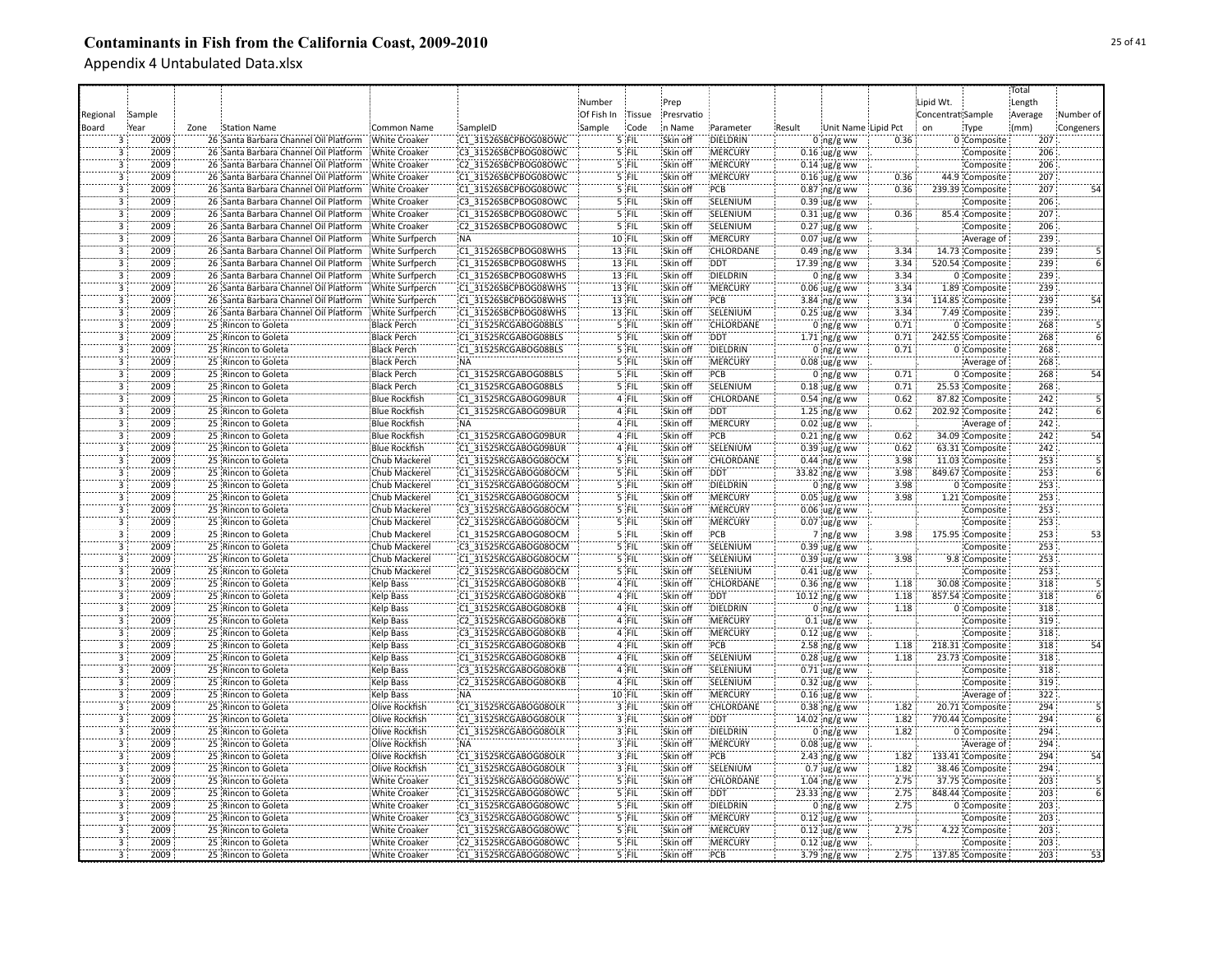|                |        |      |                             |                         |                      |            |               |                                |                                |        |                         |      |                   |                   | Total           |           |
|----------------|--------|------|-----------------------------|-------------------------|----------------------|------------|---------------|--------------------------------|--------------------------------|--------|-------------------------|------|-------------------|-------------------|-----------------|-----------|
|                |        |      |                             |                         |                      | Number     |               | Prep                           |                                |        |                         |      | Lipid Wt.         |                   | Length          |           |
| Regional       | Sample |      |                             |                         |                      | Of Fish In | <b>Tissue</b> | Presrvatio                     |                                |        |                         |      | Concentrat Sample |                   | Average         | Number of |
| Board          | Year   | Zone | <b>Station Name</b>         | Common Name             | SampleID             | Sample     | Code          | in Name                        | Parameter                      | Result | Unit Name Lipid Pct     |      | on                | Type              | (mm)            | Congeners |
|                | 2009   |      | 25 Rincon to Goleta         | <b>White Croaker</b>    | C1 31525RCGABOG08OWC |            | 5 FIL         | Skin off                       | SELENIUM                       |        | $0.35$ ug/g ww          | 2.75 |                   | 12.73 Composite   | 203             |           |
|                | 2009   |      |                             |                         | C3 31525RCGABOG08OWC |            | 5 FIL         | Skin off                       | SELENIUM                       |        |                         |      |                   |                   | 203             |           |
|                | 2009   |      | 25 Rincon to Goleta         | White Croaker           |                      |            |               | Skin off                       | SELENIUM                       |        | $0.35$ ug/g ww          |      |                   | Composite         | 203             |           |
| 3              |        |      | 25 Rincon to Goleta         | <b>White Croaker</b>    | C2 31525RCGABOG08OWC |            | 5 FIL         |                                |                                |        | $0.36$ ug/g ww          |      |                   | Composite         |                 |           |
| $\overline{3}$ | 2009   |      | 23 Northern Channel Islands | <b>Black Perch</b>      | C1 31623NCHIBOG08BLS |            | 5 FIL         | Skin off                       | CHLORDANE                      |        | $0 \log/g$ ww           | 0.6  |                   | 0 Composite       | 296             |           |
| $\overline{3}$ | 2009   |      | 23 Northern Channel Islands | <b>Black Perch</b>      | C1 31623NCHIBOG08BLS |            | 5 FIL         | Skin off                       | <b>DDT</b>                     |        | $1.28$ ng/g ww          | 0.6  |                   | 215.13 Composite  | 296             |           |
| 3              | 2009   |      | 23 Northern Channel Islands | <b>Black Perch</b>      | C1 31623NCHIBOG08BLS |            | 5 FIL         | Skin off                       | DIELDRIN                       |        | $0$ ing/g ww            | 0.6  |                   | 0 Composite       | 296             |           |
| $\overline{3}$ | 2009   |      | 23 Northern Channel Islands | <b>Black Perch</b>      | C1 31623NCHIBOG08BLS |            | 5 FIL         | Skin off                       | PCB                            |        | $0$ ng/g ww             | 0.6  |                   | 0 Composite       | 296             | 54        |
| $\overline{3}$ | 2009   |      | 23 Northern Channel Islands | <b>Black Perch</b>      | C1 31623NCHIBOG08BLS |            | 5 FIL         | Skin off                       | SELENIUM                       |        | $0.18$ ug/g ww          | 0.6  |                   | 30.25 Composite   | 296             |           |
| $\overline{3}$ | 2009   |      | 23 Northern Channel Islands | <b>Black Perch</b>      | :NA                  |            | 8 FIL         | Skin off                       | MERCURY                        |        | $0.1 \,$ ug/g ww        |      |                   | Average of        | 289             |           |
| 3              | 2009   |      | 23 Northern Channel Islands | Brown Rockfish          | C1 31623NCHIBOG08BRR |            | 5 FIL         | Skin off                       | CHLORDANE                      |        | $0 \log/g$ ww           | 0.45 |                   | 0 Composite       | 302             |           |
| $\mathbf{3}$   | 2009   |      | 23 Northern Channel Islands | <b>Brown Rockfish</b>   | C1 31623NCHIBOG08BRR |            | 5 FIL         | Skin off                       | <b>DDT</b>                     |        | 2.33 $ng/g$ ww          | 0.45 |                   | 514.35 Composite  | 302             |           |
| $\overline{3}$ | 2009   |      | 23 Northern Channel Islands | <b>Brown Rockfish</b>   | C1 31623NCHIBOG08BRR |            | 5 FIL         | Skin off                       | <b>DIELDRIN</b>                |        | $0$ ing/g ww            | 0.45 |                   | 0 Composite       | 302             |           |
| $\overline{3}$ | 2009   |      | 23 Northern Channel Islands | <b>Brown Rockfish</b>   | C1 31623NCHIBOG08BRR |            | $5$ FIL       | Skin off                       | <b>MERCURY</b>                 |        | $0.24$ ug/g ww          | 0.45 |                   | 52.98 Composite   | 302             |           |
| $\overline{3}$ | 2009   |      | 23 Northern Channel Islands | <b>Brown Rockfish</b>   | C1 31623NCHIBOG08BRR |            | 5 FIL         | Skin off                       | PCB                            |        | $0$ ing/g ww            | 0.45 |                   | 0 Composite       | 302             | 54        |
| 3              | 2009   |      | 23 Northern Channel Islands | <b>Brown Rockfish</b>   | C1 31623NCHIBOG08BRR |            | 5 FIL         | Skin off                       | SELENIUM                       |        | $0.35$ ug/g ww          | 0.45 |                   | 77.26 Composite   | 302             |           |
|                | 2009   |      | 23 Northern Channel Islands | Kelp Bass               | C1 31623NCHIBOG08OKB |            | 5 FIL         | Skin off                       | CHLORDANE                      |        | $0$ ing/g ww            | 0.7  |                   | 0 Composite       | 328             |           |
|                | 2009   |      | 23 Northern Channel Islands | <b>Kelp Bass</b>        | C1 31623NCHIBOG08OKB |            | '5 FIL        | Skin off                       | <b>DDT</b>                     |        | 4.71 ng/g ww            | 0.7  |                   | 673.82 Composite  | 328             |           |
|                | 2009   |      | 23 Northern Channel Islands |                         |                      |            | 5 FIL         | Skin off                       | DIELDRIN                       |        |                         | 0.7  |                   |                   | 328             |           |
|                |        |      |                             | Kelp Bass               | C1 31623NCHIBOG08OKB |            |               |                                |                                |        | $0$ ing/g ww            |      |                   | 0 Composite       |                 |           |
| 3              | 2009   |      | 23 Northern Channel Islands | <b>Kelp Bass</b>        | C2 31623NCHIBOG08OKB |            | 5 FIL         | Skin off                       | MERCURY                        |        | $0.13$ ug/g ww          |      |                   | Composite         | 327             |           |
| 3              | 2009   |      | 23 Northern Channel Islands | Kelp Bass               | C1 31623NCHIBOG08OKB |            | 5 FIL         | Skin off                       | PCB                            |        | $0.49$ ng/g ww          | 0.7  |                   | 69.53 Composite   | 328             | 54        |
| $\overline{3}$ | 2009   |      | 23 Northern Channel Islands | <b>Kelp Bass</b>        | C1 31623NCHIBOG08OKB |            | 5 FIL         | Skin off                       | SELENIUM                       |        | $0.64$ ug/g ww          | 0.7  |                   | 91.56 Composite   | 328             |           |
| $\overline{3}$ | 2009   |      | 23 Northern Channel Islands | <b>Kelp Bass</b>        | C2 31623NCHIBOG08OKB |            | 5 FIL         | Skin off                       | SELENIUM                       |        | $0.56 \,$ ug/g ww       |      |                   | Composite         | 327             |           |
| $\overline{3}$ | 2009   |      | 23 Northern Channel Islands | <b>Kelp Bass</b>        | <b>NA</b>            |            | 10 FIL        | Skin off                       | <b>MERCURY</b>                 |        | $0.18 \,$ ug/g ww       |      |                   | Average of        | 343             |           |
| $\overline{3}$ | 2009   |      | 23 Northern Channel Islands | Kelp Rockfish           | C1 31623NCHIBOG08KPR |            | 5 FIL         | Skin off                       | CHLORDANE                      |        | $0$ ng/g ww             | 0.64 |                   | 0 Composite       | 288             |           |
| $\overline{3}$ | 2009   |      | 23 Northern Channel Islands | Kelp Rockfish           | C1 31623NCHIBOG08KPR |            | 5 FIL         | Skin off                       | <b>DDT</b>                     |        | $1.3$ ng/g ww           | 0.64 |                   | 203.13 Composite  | 288             |           |
| $\overline{3}$ | 2009   |      | 23 Northern Channel Islands | Kelp Rockfish           | C1 31623NCHIBOG08KPR |            | 5 FIL         | Skin off                       | DIELDRIN                       |        | $0$ ing/g ww            | 0.64 |                   | 0 Composite       | 288             |           |
|                | 2009   |      | 23 Northern Channel Islands | Kelp Rockfish           | C1 31623NCHIBOG08KPR |            | 5 FIL         | Skin off                       | MERCURY                        |        | $0.11$ ug/g ww          | 0.64 |                   | 16.41 Composite   | 288             |           |
|                | 2009   |      | 23 Northern Channel Islands | Kelp Rockfish           | C1 31623NCHIBOG08KPR |            | 5 FIL         | Skin off                       | PCB                            |        | $0$ ng/g ww             | 0.64 |                   | 0 Composite       | 288             | 54        |
|                | 2009   |      | 23 Northern Channel Islands | Kelp Rockfish           | C1 31623NCHIBOG08KPR |            | 5 FIL         | Skin off                       | SELENIUM                       |        | $0.44$ ug/g ww          | 0.64 |                   | 68.75 Composite   | 288             |           |
|                | 2009   |      | 24 Ventura to Rincon        | <b>Barred Surfperch</b> | C1 40124VTRCBOG08BRS |            | 10 FIL        | Skin of                        | CHLORDANE                      |        | 3.5 $ng/g$ ww           | 2.39 |                   | 146.65 Composite  | 171             |           |
| Ä              | 2009   |      | 24 Ventura to Rincon        | <b>Barred Surfperch</b> | C1 40124VTRCBOG08BRS |            | 10 FIL        | Skin off                       | <b>DDT</b>                     |        |                         | 2.39 |                   | 2065.31 Composite | 171             |           |
| Ä              | 2009   |      |                             |                         |                      |            |               |                                | <b>DIELDRIN</b>                |        | 49.36 ng/g ww           |      |                   |                   |                 |           |
|                |        |      | 24 Ventura to Rincon        | <b>Barred Surfperch</b> | C1 40124VTRCBOG08BRS |            | 10 FIL        | Skin off                       |                                |        | $0$ ing/g ww            | 2.39 |                   | 0 Composite       | 171             |           |
| $\overline{4}$ | 2009   |      | 24 Ventura to Rincon        | <b>Barred Surfperch</b> | <b>NA</b>            |            | 10 FIL        | Skin off                       | <b>MERCURY</b>                 |        | $0.03$ ug/g ww          |      |                   | Average of        | 171             |           |
| $\overline{4}$ | 2009   |      | 24 Ventura to Rincon        | <b>Barred Surfperch</b> | C1 40124VTRCBOG08BRS |            | 10 FIL        | Skin off                       | <b>MERCURY</b>                 |        | $0.03$ ug/g ww          | 2.39 |                   | 1.09 Composite    | 171             |           |
|                | 2009   |      | 24 Ventura to Rincon        | <b>Barred Surfperch</b> | C1 40124VTRCBOG08BRS |            | 10 FIL        | Skin off                       | PCB                            |        | 9.53 ng/g ww            | 2.39 |                   | 398.91 Composite  | 171             | 54        |
| $\overline{4}$ | 2009   |      | 24 Ventura to Rincon        | <b>Barred Surfperch</b> | C1 40124VTRCBOG08BRS |            | 10 FIL        | Skin off                       | SELENIUM                       |        | $0.51 \,$ ug/g ww       | 2.39 |                   | 21.34 Composite   | 171             |           |
| $\overline{a}$ | 2009   |      | 24 Ventura to Rincon        | Shiner Surfperch        | C1 40124VTRCBOG08SHS |            |               |                                | 23 WNHTG Skin on, ScaCHLORDANE |        | 3.04 ng/g ww            | 0.92 |                   | 331.77 Composite  | 83              |           |
| 4              | 2009   |      | 24 Ventura to Rincon        | Shiner Surfperch        | C1 40124VTRCBOG08SHS |            |               | 23 WNHTG Skin on, ScalDDT      |                                |        | 67.55 ng/g ww           | 0.92 |                   | 7374.24 Composite | 83              |           |
| $\overline{4}$ | 2009   |      | 24 Ventura to Rincon        | Shiner Surfperch        | C1 40124VTRCBOG08SHS |            |               | 23 WNHTG Skin on, Sca DIELDRIN |                                |        | $0:$ ng/g ww            | 0.92 |                   | 0 Composite       | 83              |           |
|                | 2009   |      | 24 Ventura to Rincon        | Shiner Surfperch        | C1 40124VTRCBOG08SHS |            |               | 23 WNHTG Skin on, Sca MERCURY  |                                |        | $0.05$ ug/g ww          | 0.92 |                   | 5.24 Composite    | 83              |           |
|                | 2009   |      | 24 Ventura to Rincon        | Shiner Surfperch        | C1 40124VTRCBOG08SHS |            |               | 23 WNHTG Skin on, ScaPCB       |                                |        | $8.63$ ng/g ww          | 0.92 |                   | 942.25 Composite  | $\overline{83}$ |           |
|                | 2009   |      | 24 Ventura to Rincon        | Shiner Surfperch        | C1 40124VTRCBOG08SHS |            |               | 23 WNHTG Skin on, ScaSELENIUM  |                                |        | $0.37$ ug/g ww          | 0.92 |                   | 40.39 Composite   | $\overline{83}$ |           |
| $\overline{a}$ | 2009   |      | 24 Ventura to Rincon        | <b>White Croaker</b>    | C1 40124VTRCBOG08OWC |            | 5 FIL         | Skin off                       | CHLORDANE                      |        | $1.82$ ng/g ww          | 3.06 |                   | 59.61 Composite   | 195             |           |
| $\Delta$       | 2009   |      | 24 Ventura to Rincon        | <b>White Croaker</b>    | C1 40124VTRCBOG08OWC |            | 5 FIL         | Skin off                       | <b>DDT</b>                     |        | 26.2 ng/g ww            | 3.06 |                   | 856.11 Composite  | 195             |           |
|                | 2009   |      | 24 Ventura to Rincon        | White Croaker           | C1 40124VTRCBOG08OWC |            | 5 FIL         | Skin off                       | DIELDRIN                       |        | $0$ ing/g ww            | 3.06 |                   | 0 Composite       | 195             |           |
| $\overline{4}$ | 2009   |      | 24 Ventura to Rincon        | <b>White Croaker</b>    | C3 40124VTRCBOG08OWC |            | 5 FIL         | Skin off                       | <b>MERCURY</b>                 |        | $0.14$ ug/g ww          |      |                   | Composite         | 194             |           |
| $\overline{4}$ | 2009   |      | 24 Ventura to Rincon        | <b>White Croaker</b>    | C1 40124VTRCBOG08OWC |            | 5 FIL         | Skin off                       | <b>MERCURY</b>                 |        |                         |      |                   | 3.14 Composite    | 195             |           |
| $\overline{4}$ |        |      |                             |                         |                      |            |               |                                |                                |        | $0.1$ ug/g ww           | 3.06 |                   |                   |                 |           |
|                | 2009   |      | 24 Ventura to Rincon        | <b>White Croaker</b>    | C2 40124VTRCBOG08OWC |            | 5 FIL         | Skin off                       | <b>MERCURY</b>                 |        | $0.13$ ug/g ww          |      |                   | Composite         | 195             |           |
| $\overline{4}$ | 2009   |      | 24 Ventura to Rincon        | <b>White Croaker</b>    | C1 40124VTRCBOG08OWC |            | 5 FIL         | Skin off                       | PCB                            |        | 4.62 ng/g ww            | 3.06 |                   | 150.98 Composite  | 195             | 53        |
| $\overline{4}$ | 2009   |      | 24 Ventura to Rincon        | <b>White Croaker</b>    | C3 40124VTRCBOG08OWC |            | 5 FIL         | Skin off                       | SELENIUM                       |        | $0.36$ ug/g ww          |      |                   | Composite         | 194             |           |
| $\overline{4}$ | 2009   |      | 24 Ventura to Rincon        | <b>White Croaker</b>    | C2 40124VTRCBOG08OWC |            | 5 FIL         | Skin off                       | SELENIUM                       |        | $0.31$ ug/g ww          |      |                   | Composite         | 195             |           |
| $\overline{4}$ | 2009   |      | 24 Ventura to Rincon        | White Croaker           | C1 40124VTRCBOG08OWC |            | 5 FIL         | Skin off                       | SELENIUM                       |        | $0.31$ ug/g ww          | 3.06 |                   | 10.13 Composite   | 195             |           |
| $\overline{a}$ | 2009   |      | 22 Pt Dume to Oxnard        | <b>Black Perch</b>      | C1 40422PTDUBOG08BLS |            | 5 FIL         | Skin off                       | CHLORDANE                      |        | $0.28$ ng/g ww          | 0.98 |                   | 28.37 Composite   | 224             |           |
|                | 2009   |      | 22 Pt Dume to Oxnard        | <b>Black Perch</b>      | C1 40422PTDUBOG08BLS |            | 5 FIL         | Skin off                       | <b>DDT</b>                     |        | 6.43 $ng/g$ ww          | 0.98 |                   | 655.82 Composite  | 224             |           |
|                | 2009   |      | 22 Pt Dume to Oxnard        | <b>Black Perch</b>      | C1 40422PTDUBOG08BLS |            | 5 FIL         | Skin off                       | DIELDRIN                       |        | $0$ ng/g ww             | 0.98 |                   | 0 Composite       | 224             |           |
|                | 2009   |      | 22 Pt Dume to Oxnard        | <b>Black Perch</b>      | C1 40422PTDUBOG08BLS |            | 5 FIL         | Skin off                       | PCB                            |        | 1.74 ng/g ww            | 0.98 |                   | 177.55 Composite  | 224             |           |
|                | 2009   |      | 22 Pt Dume to Oxnard        | <b>Black Perch</b>      | C1 40422PTDUBOG08BLS |            | 5 FIL         | Skin off                       | SELENIUM                       |        | $0.19$ ug/g ww          | 0.98 |                   | 19.39 Composite   | 224             |           |
| $\overline{4}$ | 2009   |      | 22 Pt Dume to Oxnard        | <b>Black Perch</b>      | :NA                  |            | 8 FIL         | Skin off                       | <b>MERCURY</b>                 |        | $0.03$ ug/g ww          |      |                   | Average of        | 208             |           |
| $\overline{4}$ | 2009   |      | 22 Pt Dume to Oxnard        | Chub Mackerel           | C1 40422PTDUBOG08OCM |            | 5 FIL         | Skin off                       | CHLORDANE                      |        | $0.2 \, \text{ng/g}$ ww | 1.18 |                   | 17.2 Composite    | 230             |           |
|                |        |      |                             |                         |                      |            |               |                                |                                |        |                         |      |                   |                   |                 |           |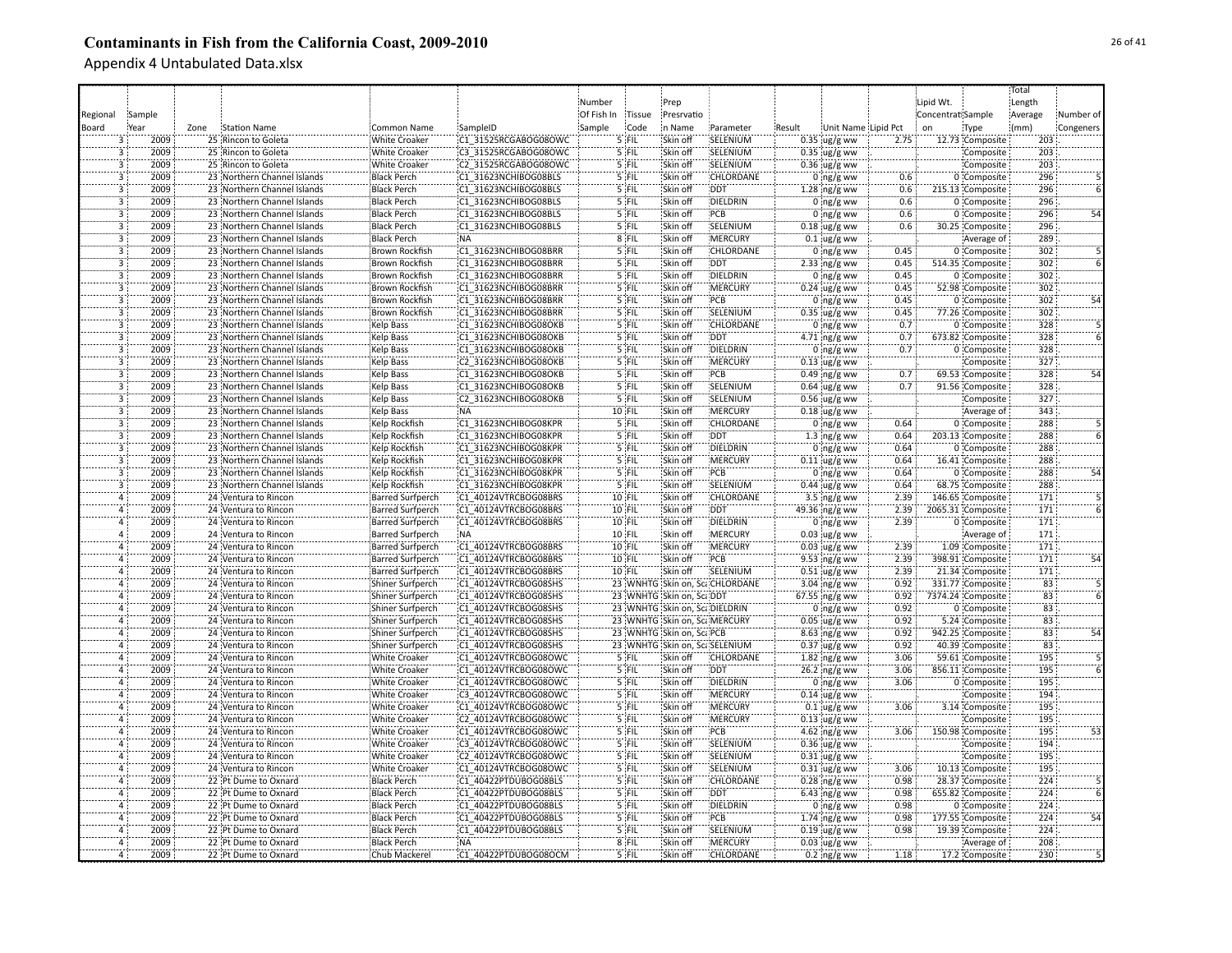|                      |        |      |                           |                         |                      |            |         |            |                  |        |                         |      |                   |                   | Total   |           |
|----------------------|--------|------|---------------------------|-------------------------|----------------------|------------|---------|------------|------------------|--------|-------------------------|------|-------------------|-------------------|---------|-----------|
|                      |        |      |                           |                         |                      | Number     |         | Prep       |                  |        |                         |      | Lipid Wt.         |                   | Length  |           |
|                      | Sample |      |                           |                         |                      | Of Fish In | Tissue  | Presrvatio |                  |        |                         |      | Concentrat Sample |                   |         | Number of |
| Regional             |        |      |                           |                         |                      |            |         |            |                  |        |                         |      |                   |                   | Average |           |
| Board                | Year   | Zone | Station Name              | Common Name             | SampleID             | Sample     | Code    | in Name    | Parameter        | Result | Unit Name Lipid Pct     |      | on                | Type              | (mm)    | Congeners |
| $\overline{4}$       | 2009   |      | 22 Pt Dume to Oxnard      | Chub Mackerel           | C1 40422PTDUBOG08OCM |            | 5 FIL   | Skin off   | <b>DDT</b>       |        | 16.07 ng/g ww           | 1.18 |                   | 1362.12 Composite | 230     |           |
|                      | 2009   |      | 22 Pt Dume to Oxnard      | Chub Mackerel           | C1 40422PTDUBOG08OCM |            | 5 FIL   | Skin off   | DIELDRIN         |        | $0$ ng/g ww             | 1.18 |                   | 0 Composite       | 230     |           |
| 4                    | 2009   |      | 22 Pt Dume to Oxnard      | Chub Mackerel           | C3 40422PTDUBOG08OCM |            | 5 FIL   | Skin off   | <b>MERCURY</b>   |        | $0.1$ ug/g ww           |      |                   | Composite         | 230     |           |
| $\overline{4}$       | 2009   |      | 22 Pt Dume to Oxnard      | Chub Mackerel           | C1 40422PTDUBOG08OCM |            | 5 FIL   | Skin off   | <b>MERCURY</b>   |        | $0.07$ ug/g ww          | 1.18 |                   | 5.68 Composite    | 230     |           |
| $\overline{4}$       | 2009   |      | 22 Pt Dume to Oxnard      | Chub Mackerel           | C2 40422PTDUBOG08OCM |            | 5 FIL   | Skin off   | <b>MERCURY</b>   |        | $0.05$ ug/g ww          |      |                   | Composite         | 230     |           |
| $\Delta$             | 2009   |      | 22 Pt Dume to Oxnard      | Chub Mackerel           | C1 40422PTDUBOG08OCM |            | 5 FIL   | Skin off   | PCB              |        | 4.66 $ng/g$ ww          | 1.18 |                   | 394.75 Composite  | 230     |           |
| 4                    | 2009   |      | 22 Pt Dume to Oxnard      | Chub Mackerel           | C1 40422PTDUBOG08OCM |            | 5 FIL   | Skin off   | SELENIUM         |        | $0.42$ ug/g ww          | 1.18 |                   | 35.59 Composite   | 230     |           |
| $\overline{4}$       | 2009   |      | 22 Pt Dume to Oxnard      | Chub Mackerel           | C3 40422PTDUBOG08OCM |            | 5 FIL   | Skin off   | SELENIUM         |        | $0.53$ ug/g ww          |      |                   | Composite         | 230     |           |
| $\overline{4}$       | 2009   |      | 22 Pt Dume to Oxnard      | Chub Mackerel           | C2 40422PTDUBOG08OCM |            | 5 FIL   | Skin off   | SELENIUM         |        | $0.56$ ug/g ww          |      |                   | Composite         | 230     |           |
| $\overline{4}$       | 2009   |      | 22 Pt Dume to Oxnard      | Gopher Rockfish         | C1 40422PTDUBOG08OGR |            | 5 FIL   | Skin off   | CHLORDANE        |        | $0$ ing/g ww            | 0.73 |                   | 0 Composite       | 159     |           |
| $\overline{a}$       | 2009   |      | 22 Pt Dume to Oxnard      | Gopher Rockfish         | C1 40422PTDUBOG08OGR |            | 5 FIL   | Skin off   | <b>DDT</b>       |        | 3.66 ng/g ww            | 0.73 |                   | 503.44 Composite  | 159     |           |
| $\overline{a}$       | 2009   |      | 22 Pt Dume to Oxnard      | Gopher Rockfish         | C1 40422PTDUBOG08OGR |            | $5$ FIL | Skin off   | <b>DIELDRIN</b>  |        | $0$ ng/g ww             | 0.73 |                   | 0 Composite       | 159     |           |
| $\overline{4}$       | 2009   |      | 22 Pt Dume to Oxnard      | Gopher Rockfish         | C1 40422PTDUBOG08OGR |            | 5 FIL   | Skin off   | <b>MERCURY</b>   |        | $0.21$ ug/g ww          | 0.73 |                   | 28.2 Composite    | 159     |           |
|                      | 2009   |      |                           |                         |                      |            | 5 FIL   |            | <b>PCB</b>       |        |                         |      |                   |                   | 159     |           |
| $\overline{4}$       |        |      | 22 Pt Dume to Oxnard      | Gopher Rockfish         | C1 40422PTDUBOG08OGR |            |         | Skin off   |                  |        | $0.21$ ing/g ww         | 0.73 |                   | 29.02 Composite   |         | 54        |
|                      | 2009   |      | 22 Pt Dume to Oxnard      | Gopher Rockfish         | C1 40422PTDUBOG08OGR |            | $5$ FIL | Skin off   | SELENIUM         |        | $0.4 \,$ ug/g ww        | 0.73 |                   | 55.02 Composite   | 159     |           |
| $\overline{4}$       | 2009   |      | 22 Pt Dume to Oxnard      | Kelp Bass               | C1 40422PTDUBOG08OKB |            | '5 FIL  | Skin off   | CHLORDANE        |        | $0.24$ ng/g ww          | 0.58 |                   | 40.48 Composite   | 328     |           |
| 4                    | 2009   |      | 22 Pt Dume to Oxnard      | <b>Kelp Bass</b>        | C1 40422PTDUBOG08OKB |            | '5 FIL  | Skin off   | :DDT             |        | $10.42$ ng/g ww         | 0.58 |                   | 1787.82 Composite | 328     |           |
| $\overline{a}$       | 2009   |      | 22 Pt Dume to Oxnard      | Kelp Bass               | C1 40422PTDUBOG08OKB |            | $5$ FIL | Skin off   | DIELDRIN         |        | $0$ ng/g ww             | 0.58 |                   | 0 Composite       | 328     |           |
| $\overline{4}$       | 2009   |      | 22 Pt Dume to Oxnard      | Kelp Bass               | C2 40422PTDUBOG08OKB |            | $5$ FIL | Skin off   | MERCURY          |        | $0.16$ ug/g ww          |      |                   | Composite         | 328     |           |
| $\overline{a}$       | 2009   |      | 22 Pt Dume to Oxnard      | Kelp Bass               | C3 40422PTDUBOG08OKB |            | 5 FIL   | Skin off   | MERCURY          |        | $0.3$ ug/g ww           |      |                   | Composite         | 328     |           |
| $\overline{4}$       | 2009   |      | 22 Pt Dume to Oxnard      | <b>Kelp Bass</b>        | C1 40422PTDUBOG08OKB |            | 5 FIL   | Skin off   | :PCB             |        | $3.7 \, \text{ng/g}$ ww | 0.58 |                   | 633.96 Composite  | 328     | 54        |
| $\overline{4}$       | 2009   |      | 22 Pt Dume to Oxnard      | <b>Kelp Bass</b>        | C1 40422PTDUBOG08OKB |            | $5$ FIL | Skin off   | SELENIUM         |        | $0.43$ ug/g ww          | 0.58 |                   | 73.76 Composite   | 328     |           |
| $\overline{4}$       | 2009   |      | 22 Pt Dume to Oxnard      | <b>Kelp Bass</b>        | C3 40422PTDUBOG08OKB |            | 5 FIL   | Skin off   | SELENIUM         |        | $0.6$ ug/g ww           |      |                   | Composite         | 328     |           |
| $\overline{4}$       | 2009   |      | 22 Pt Dume to Oxnard      | <b>Kelp Bass</b>        | C2 40422PTDUBOG08OKB |            | 5 FIL   | Skin off   | SELENIUM         |        | $0.27$ ug/g ww          |      |                   | Composite         | 328     |           |
| $\overline{4}$       | 2009   |      | 22 Pt Dume to Oxnard      | Kelp Bass               | ¦NA                  |            | 10 FIL  | Skin off   | :MERCURY         |        | $0.2 \,$ ug/g ww        |      |                   | Average of        | 330     |           |
| $\overline{4}$       | 2009   |      |                           |                         | C1 40422PTDUBOG08OWC |            | 5 FIL   | Skin off   | CHLORDANE        |        |                         |      |                   | 42.47 Composite   | 205     |           |
|                      |        |      | 22 Pt Dume to Oxnard      | <b>White Croaker</b>    |                      |            |         |            |                  |        | $0.62$ ng/g ww          | 1.46 |                   |                   |         |           |
| $\overline{4}$       | 2009   |      | 22 Pt Dume to Oxnard      | <b>White Croaker</b>    | C1 40422PTDUBOG08OWC |            | 5 FIL   | Skin off   | <b>DDT</b>       |        | 19.48 ng/g ww           | 1.46 |                   | 1334.25 Composite | 205     |           |
| $\Delta$             | 2009   |      | 22 Pt Dume to Oxnard      | <b>White Croaker</b>    | C1 40422PTDUBOG08OWC |            | 5 FIL   | Skin off   | DIELDRIN         |        | $0$ ng/g ww             | 1.46 |                   | 0 Composite       | 205     |           |
| $\Delta$             | 2009   |      | 22 Pt Dume to Oxnard      | White Croaker           | C2 40422PTDUBOG08OWC |            | 5 FIL   | Skin off   | MERCURY          |        | $0.11$ ug/g ww          |      |                   | Composite         | 205     |           |
| 4                    | 2009   |      | 22 Pt Dume to Oxnard      | White Croaker           | C3 40422PTDUBOG08OWC |            | 5 FIL   | Skin off   | MERCURY          |        | $0.11$ ug/g ww          |      |                   | Composite         | 205     |           |
| $\overline{a}$       | 2009   |      | 22 Pt Dume to Oxnard      | <b>White Croaker</b>    | C1 40422PTDUBOG08OWC |            | 5 FIL   | Skin off   | MERCURY          |        | $0.12 \,$ ug/g ww       | 1.46 |                   | 8.36 Composite    | 205     |           |
| $\overline{4}$       | 2009   |      | 22 Pt Dume to Oxnard      | <b>White Croaker</b>    | C1 40422PTDUBOG08OWC |            | 5 FIL   | Skin off   | PCB              |        | $2.95$ ng/g ww          | 1.46 |                   | 202.05 Composite  | 205     | 53        |
| $\overline{a}$       | 2009   |      | 22 Pt Dume to Oxnard      | <b>White Croaker</b>    | C2 40422PTDUBOG08OWC |            | 5 FIL   | Skin off   | SELENIUM         |        | $0.3 \,$ ug/g ww        |      |                   | Composite         | 205     |           |
| $\Delta$             | 2009   |      | 22 Pt Dume to Oxnard      | <b>White Croaker</b>    | C3 40422PTDUBOG08OWC |            | 5 FIL   | Skin off   | SELENIUM         |        | $0.28$ ug/g ww          |      |                   | Composite         | 205     |           |
| $\overline{a}$       | 2009   |      | 22 Pt Dume to Oxnard      | <b>White Croaker</b>    | C1 40422PTDUBOG08OWC |            | 5 FIL   | Skin off   | SELENIUM         |        | $0.31$ ug/g ww          | 1.46 |                   | 21.23 Composite   | 205     |           |
| $\overline{a}$       | 2009   |      | 21 North Santa Monica Bay | <b>Barred Sand Bass</b> | C1 40421NSMBBOG08BSB |            | 3 FIL   | Skin off   | <b>CHLORDANE</b> |        | $0.36$ ng/g ww          | 0.41 |                   | 89 Composite      | 337     |           |
| $\Delta$             | 2009   |      | 21 North Santa Monica Bay | <b>Barred Sand Bass</b> | C1 40421NSMBBOG08BSB |            | 3 FIL   | Skin off   | DDT:             |        | 12.67 ing/g ww          | 0.41 |                   | 3097.8 Composite  | 337     |           |
| $\overline{a}$       | 2009   |      | 21 North Santa Monica Bay | <b>Barred Sand Bass</b> | C1 40421NSMBBOG08BSB |            | 3 FIL   | Skin off   | DIELDRIN         |        | $0$ ing/g ww            | 0.41 |                   | 0 Composite       | 337     |           |
| $\overline{4}$       | 2009   |      | 21 North Santa Monica Bay | <b>Barred Sand Bass</b> | C1 40421NSMBBOG08BSB |            | $3$ FIL | Skin off   | <b>PCB</b>       |        | 5.88 ing/g ww           | 0.41 |                   | 1437.65 Composite | 337     |           |
| $\Delta$             | 2009   |      | 21 North Santa Monica Bay | Barred Sand Bass        | C1 40421NSMBBOG08BSB |            | 3 FIL   | Skin off   | SELENIUM         |        |                         | 0.41 |                   | 589.24 Composite  | 337     |           |
|                      | 2009   |      | 21 North Santa Monica Bay | Barred Sand Bass        | C2 40421NSMBBOG08BSB |            | 's ffil | Skin off   | SELENIUM         |        | 2.41 ug/g ww            |      |                   |                   | 347     |           |
| $\overline{4}$<br>Ä, | 2009   |      |                           |                         |                      |            | $8$ FIL | Skin off   |                  |        | $0.29$ ug/g ww          |      |                   | Composite         | 343     |           |
|                      |        |      | 21 North Santa Monica Bay | <b>Barred Sand Bass</b> | NA <sup>:</sup>      |            |         |            | <b>MERCURY</b>   |        | $0.18$ ug/g ww          |      |                   | Average of        |         |           |
| $\overline{a}$       | 2009   |      | 21 North Santa Monica Bay | <b>Black Perch</b>      | C1 40421NSMBBOG08BLS |            | 6 FIL   | Skin off   | CHLORDANE        |        | $0.2$ ing/g ww          | 0.66 |                   | 29.73 Composite   | 241     |           |
| $\Delta$             | 2009   |      | 21 North Santa Monica Bay | <b>Black Perch</b>      | C1 40421NSMBBOG08BLS |            | 6 FIL   | Skin off   | <b>DDT</b>       |        | 6.76 ng/g ww            | 0.66 |                   | 1030.34 Composite | 241     |           |
|                      | 2009   |      | 21 North Santa Monica Bay | <b>Black Perch</b>      | C1 40421NSMBBOG08BLS |            | $6$ FIL | Skin off   | DIELDRIN         |        | $0:ng/g$ ww             | 0.66 |                   | 0 Composite       | 241     |           |
| $\overline{4}$       | 2009   |      | 21 North Santa Monica Bay | <b>Black Perch</b>      | NA:                  |            | 6 FIL   | Skin off   | <b>MERCURY</b>   |        | $0.06$ ug/g ww          |      |                   | Average of        | 241     |           |
| 4                    | 2009   |      | 21 North Santa Monica Bay | <b>Black Perch</b>      | C1 40421NSMBBOG08BLS |            | $6$ FIL | Skin off   | :PCB             |        | 4.94 $ng/g$ ww          | 0.66 |                   | 752.44 Composite  | 241     | 54        |
| $\overline{4}$       | 2009   |      | 21 North Santa Monica Bay | <b>Black Perch</b>      | C1 40421NSMBBOG08BLS |            | 6 FIL   | Skin off   | SELENIUM         |        | $0.27$ ug/g ww          | 0.66 |                   | 41.16 Composite   | 241     |           |
| $\overline{4}$       | 2009   |      | 21 North Santa Monica Bay | <b>Brown Rockfish</b>   | C1 40421NSMBBOG08BRR |            | 5 FIL   | Skin off   | CHLORDANE        |        | $0$ ing/g ww            | 0.6  |                   | 0 Composite       | 269     |           |
| $\overline{4}$       | 2009   |      | 21 North Santa Monica Bay | <b>Brown Rockfish</b>   | C1 40421NSMBBOG08BRR |            | 5 FIL   | Skin off   | <b>DDT</b>       |        | 5.2 ng/g ww             | 0.6  |                   | 871.02 Composite  | 269     |           |
| $\overline{4}$       | 2009   |      | 21 North Santa Monica Bay | Brown Rockfish          | C1 40421NSMBBOG08BRR |            | 5 FIL   | Skin off   | DIELDRIN         |        | $0$ ng/g ww             | 0.6  |                   | 0 Composite       | 269     |           |
| $\overline{4}$       | 2009   |      | 21 North Santa Monica Bay | <b>Brown Rockfish</b>   | C1 40421NSMBBOG08BRR |            | 5 FIL   | Skin off   | :MERCURY         |        | $0.08 \,$ ug/g ww       | 0.6  |                   | 13.4 Composite    | 269     |           |
| $\overline{4}$       | 2009   |      | 21 North Santa Monica Bay | <b>Brown Rockfish</b>   | C1 40421NSMBBOG08BRR |            | 5 FIL   | Skin off   | PCB              |        | $0.99$ ng/g ww          | 0.6  |                   | 166.5 Composite   | 269     |           |
|                      | 2009   |      | 21 North Santa Monica Bay | <b>Brown Rockfish</b>   | C1 40421NSMBBOG08BRR |            | 5 FIL   | Skin off   | SELENIUM         |        | $0.34$ ug/g ww          | 0.6  |                   | 56.95 Composite   | 269     |           |
| $\Delta$             | 2009   |      |                           |                         | C1 40421NSMBBOG08OCM |            | 5 FIL   | Skin off   | CHLORDANE        |        |                         | 1.61 |                   |                   | 236     |           |
|                      |        |      | 21 North Santa Monica Bay | Chub Mackerel           |                      |            |         |            |                  |        | $0.27$ ng/g ww          |      |                   | 16.65 Composite   |         |           |
| $\Delta$             | 2009   |      | 21 North Santa Monica Bay | Chub Mackerel           | C1 40421NSMBBOG08OCM |            | 5 FIL   | Skin off   | <b>DDT</b>       |        | 13.71 ng/g ww           | 1.61 |                   | 851.55 Composite  | 236     |           |
| Ä                    | 2009   |      | 21 North Santa Monica Bay | Chub Mackerel           | C1 40421NSMBBOG08OCM |            | 5 FIL   | Skin off   | DIELDRIN         |        | $0$ ing/g ww            | 1.61 |                   | 0 Composite       | 236     |           |
| 4                    | 2009   |      | 21 North Santa Monica Bay | Chub Mackerel           | C1 40421NSMBBOG08OCM |            | 5 FIL   | Skin off   | <b>MERCURY</b>   |        | $0.06$ ug/g ww          | 1.61 |                   | 3.66 Composite    | 236     |           |
| $\overline{4}$       | 2009   |      | 21 North Santa Monica Bay | Chub Mackerel           | C3 40421NSMBBOG08OCM |            | 5 FIL   | Skin off   | MERCURY          |        | $0.05$ ug/g ww          |      |                   | Composite         | 235     |           |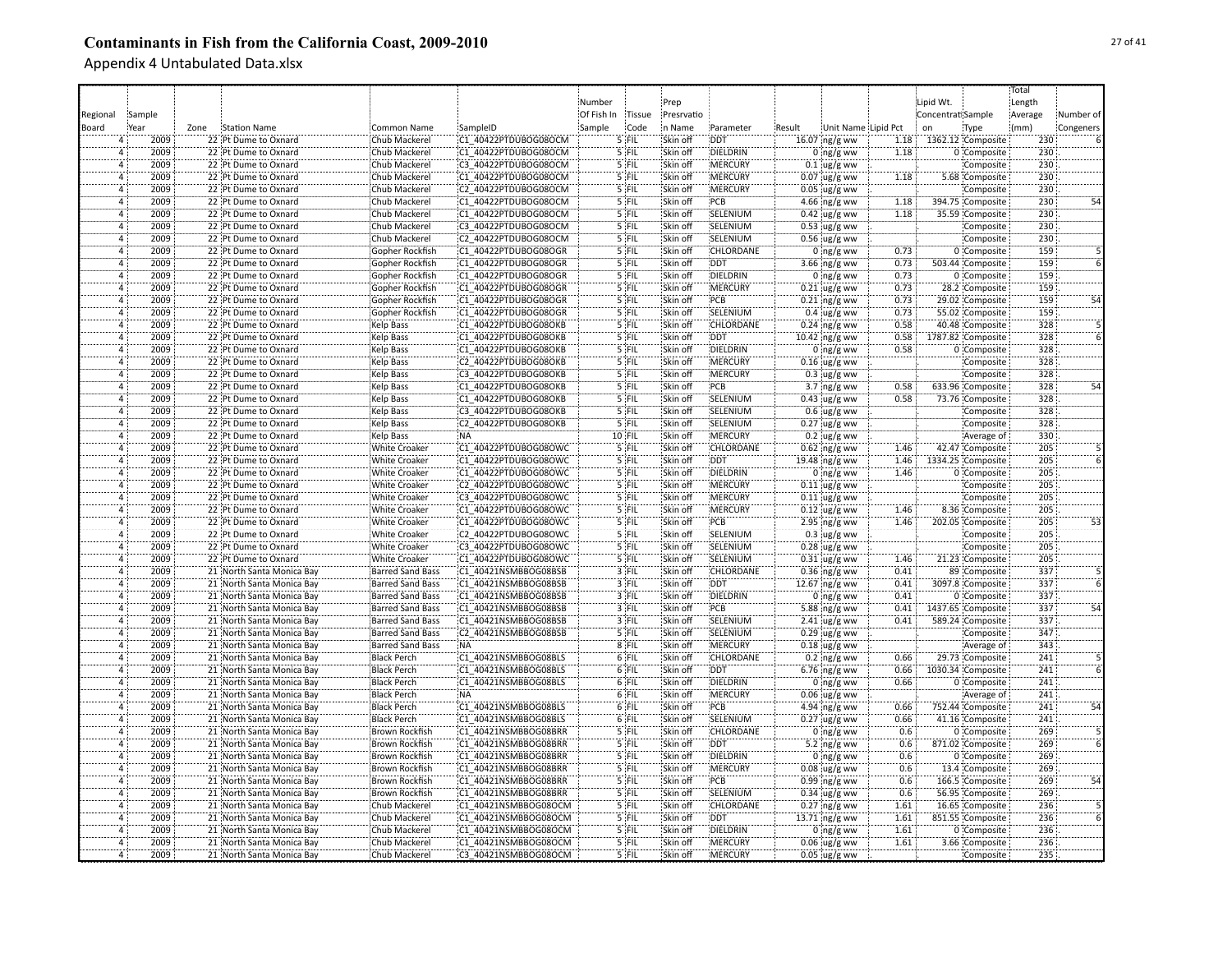|                |        |      |                                                          |                                                 |                                            |            |         |                              |                               |        |                                     |              |                   |                                      | Total   |           |
|----------------|--------|------|----------------------------------------------------------|-------------------------------------------------|--------------------------------------------|------------|---------|------------------------------|-------------------------------|--------|-------------------------------------|--------------|-------------------|--------------------------------------|---------|-----------|
|                |        |      |                                                          |                                                 |                                            | Number     |         | Prep                         |                               |        |                                     |              | Lipid Wt.         |                                      | Length  |           |
| Regional       | Sample |      |                                                          |                                                 |                                            | Of Fish In | Tissue  | Presrvatio                   |                               |        |                                     |              | Concentrat Sample |                                      | Average | Number of |
| Board          | Year   | Zone | Station Name                                             | Common Name                                     | SampleID                                   | Sample     | Code    | in Name                      | Parameter                     | Result | Unit Name Lipid Pct                 |              | on                | Type                                 | (mm)    | Congeners |
|                | 2009   |      | 21 North Santa Monica Bay                                | Chub Mackerel                                   | C2 40421NSMBBOG08OCM                       |            | $5$ FIL | Skin off                     | :MERCURY                      |        | $0.06$ ug/g ww                      |              |                   | Composite                            | 236     |           |
|                | 2009   |      | 21 North Santa Monica Bay                                | Chub Mackerel                                   | C1 40421NSMBBOG08OCM                       |            | 5 FIL   | Skin off                     | PCB                           |        | 3.57 ng/g ww                        | 1.61         |                   | 221.86 Composite                     | 236     |           |
| 4              | 2009   |      | 21 North Santa Monica Bay                                | Chub Mackerel                                   | C1 40421NSMBBOG08OCM                       |            | 5 FIL   | Skin off                     | SELENIUM                      |        | $0.46$ ug/g ww                      | 1.61         |                   | 28.57 Composite                      | 236     |           |
| $\overline{4}$ | 2009   |      | 21 North Santa Monica Bay                                | Chub Mackerel                                   | C3 40421NSMBBOG08OCM                       |            | 5 FIL   | Skin off                     | SELENIUM                      |        | $0.49$ ug/g ww                      |              |                   | Composite                            | 235     |           |
| $\overline{4}$ | 2009   |      | 21 North Santa Monica Bay                                | Chub Mackerel                                   | C2 40421NSMBBOG08OCM                       |            | 5 FIL   | Skin off                     | SELENIUM                      |        | $0.46$ ug/g ww                      |              |                   | Composite                            | 236     |           |
| $\overline{4}$ | 2009   |      | 21 North Santa Monica Bay                                | <b>Kelp Bass</b>                                | C1 40421NSMBBOG08OKB                       |            | 5 FIL   | Skin off                     | CHLORDANE                     |        | $0.32$ ng/g ww                      | 0.7          |                   | 45.61 Composite                      | 326     |           |
| $\overline{4}$ | 2009   |      | 21 North Santa Monica Bay                                | <b>Kelp Bass</b>                                | C1 40421NSMBBOG08OKB                       |            | 5 FIL   | Skin off                     | DDT                           |        | 13.24 ng/g ww                       | 0.7          |                   | 1905.18 Composite                    | 326     |           |
| $\overline{4}$ | 2009   |      | 21 North Santa Monica Bay                                | Kelp Bass                                       | C1 40421NSMBBOG08OKB                       |            | 5 FIL   | Skin off                     | <b>DIELDRIN</b>               |        | $0$ ng/g ww                         | 0.7          |                   | 0 Composite                          | 326     |           |
| $\overline{4}$ | 2009   |      | 21 North Santa Monica Bay                                | Kelp Bass                                       | C2 40421NSMBBOG08OKB                       |            | 5 FIL   | Skin off                     | <b>MERCURY</b>                |        | $0.16$ ug/g ww                      |              |                   | Composite                            | 327     |           |
| $\overline{4}$ | 2009   |      | 21 North Santa Monica Bay                                | Kelp Bass                                       | C3 40421NSMBBOG08OKB                       |            | 5 FIL   | Skin off                     | <b>MERCURY</b>                |        | $0.16$ ug/g ww                      |              |                   | Composite                            | 327     |           |
| $\overline{a}$ | 2009   |      | 21 North Santa Monica Bay                                | <b>Kelp Bass</b>                                | C1 40421NSMBBOG08OKB                       |            | 5 FIL   | Skin off                     | PCB                           |        | 5.42 ng/g ww                        | 0.7          |                   | 780.14 Composite                     | 326     | 54        |
| $\overline{4}$ | 2009   |      | 21 North Santa Monica Bay                                | Kelp Bass                                       | C1 40421NSMBBOG08OKB                       |            | 5 FIL   | Skin off                     | SELENIUM                      |        | $0.33$ ug/g ww                      | 0.7          |                   | 47.48 Composite                      | 326     |           |
| $\overline{a}$ | 2009   |      | 21 North Santa Monica Bay                                | Kelp Bass                                       | C3 40421NSMBBOG08OKB                       |            | $5$ FIL | Skin off                     | SELENIUM                      |        | $0.45$ ug/g ww                      |              |                   | Composite                            | 327     |           |
| $\overline{4}$ | 2009   |      | 21 North Santa Monica Bay                                | <b>Kelp Bass</b>                                | C2 40421NSMBBOG08OKB                       |            | 5 FIL   | Skin off                     | SELENIUM                      |        | $0.35$ ug/g ww                      |              |                   | Composite                            | 327     |           |
| Ä              | 2009   |      | 21 North Santa Monica Bay                                | <b>Kelp Bass</b>                                | NA:                                        |            | 10 FIL  | Skin off                     | <b>IMERCURY</b>               |        | $0.15$ ug/g ww                      |              |                   | Average of                           | 340     |           |
| $\overline{4}$ | 2009   |      | 20 Middle Santa Monica Bay                               | <b>Barred Sand Bass</b>                         | C1 40420MSMBBOG08BSB                       |            | '5 FIL  | Skin off                     | CHLORDANE                     |        | $1.84$ ng/g ww                      | 0.64         |                   | 285.38 Composite                     | 359     |           |
| $\overline{4}$ | 2009   |      | 20 Middle Santa Monica Bay                               | <b>Barred Sand Bass</b>                         | C1 40420MSMBBOG08BSB                       |            | '5 FIL  | Skin off                     | :DDT                          |        | $25.78$ ng/g ww                     | 0.64         |                   | 4009.8 Composite                     | 359     |           |
|                | 2009   |      | 20 Middle Santa Monica Bay                               | <b>Barred Sand Bass</b>                         | C1 40420MSMBBOG08BSB                       |            | 5 FIL   | Skin off                     | DIELDRIN                      |        | $0.46$ ing/g ww                     | 0.64         |                   | 70.76 Composite                      | 359     |           |
| $\overline{4}$ | 2009   |      | 20 Middle Santa Monica Bay                               | <b>Barred Sand Bass</b>                         | C1 40420MSMBBOG08BSB                       |            | 5 FIL   | Skin off                     | :PCB                          |        | 21.14 ing/g ww                      | 0.64         |                   | 3287.09 Composite                    | 359     | 54        |
| $\overline{a}$ | 2009   |      | 20 Middle Santa Monica Bay                               | <b>Barred Sand Bass</b>                         | C1 40420MSMBBOG08BSB                       |            | $5$ FIL | Skin off                     | SELENIUM                      |        | $0.46$ ug/g ww                      | 0.64         |                   | 71.54 Composite                      | 359     |           |
| $\overline{4}$ | 2009   |      | 20 Middle Santa Monica Bay                               | <b>Barred Sand Bass</b>                         | NA:                                        |            | $8$ FIL | Skin off                     | <b>MERCURY</b>                |        | $0.27$ ug/g ww                      |              |                   | Average of                           | 389     |           |
| $\overline{4}$ | 2009   |      | 20 Middle Santa Monica Bay                               | <b>Barred Surfperch</b>                         | C1 40420MSMBBOG08BRS                       |            |         |                              | 5 WNHTG Skin on, ScaCHLORDANE |        | 7.36 ng/g ww                        | 4.68         |                   | 157.26 Composite                     | 174     |           |
| $\overline{4}$ | 2009   |      | 20 Middle Santa Monica Bay                               | <b>Barred Surfperch</b>                         | C1 40420MSMBBOG08BRS                       |            |         | 5 WNHTG Skin on, ScaDDT      |                               |        | 65.13 ng/g ww                       | 4.68         |                   | 1391.73 Composite                    | 174     |           |
| $\overline{4}$ | 2009   |      | 20 Middle Santa Monica Bay                               | <b>Barred Surfperch</b>                         | C1 40420MSMBBOG08BRS                       |            |         | 5 WNHTG Skin on, ScaDIELDRIN |                               |        | $0.87$ ng/g ww                      | 4.68         |                   | 18.48 Composite                      | 174     |           |
| $\overline{4}$ | 2009   |      | 20 Middle Santa Monica Bay                               | <b>Barred Surfperch</b>                         | <b>NA</b>                                  |            | 5 FIL   | Skin off                     | <b>MERCURY</b>                |        | $0.06$ ug/g ww                      |              |                   |                                      | 174     |           |
| ā              | 2009   |      | 20 Middle Santa Monica Bay                               |                                                 | C1 40420MSMBBOG08BRS                       |            |         | 5 WNHTG Skin on, ScaMERCURY  |                               |        |                                     |              |                   | Average of<br>1.03 Composite         | 174     |           |
| $\overline{4}$ | 2009   |      | 20 Middle Santa Monica Bay                               | <b>Barred Surfperch</b>                         | C1 40420MSMBBOG08BRS                       |            |         | 5 WNHTG Skin on, ScaPCB      |                               |        | $0.05$ ug/g ww                      | 4.68<br>4.68 |                   | 969.59 Composite                     | 174     |           |
| $\overline{4}$ | 2009   |      |                                                          | <b>Barred Surfperch</b>                         | C1 40420MSMBBOG08BRS                       |            |         | 5 WNHTG Skin on, ScaSELENIUM |                               |        | 45.38 ng/g ww                       | 4.68         |                   |                                      | 174     |           |
| $\overline{a}$ | 2009   |      | 20 Middle Santa Monica Bay<br>20 Middle Santa Monica Bay | <b>Barred Surfperch</b><br><b>Black Croaker</b> | C1 40420MSMBBOG08BKC                       |            | 3 FIL   | Skin off                     | <b>CHLORDANE</b>              |        | $0.38$ ug/g ww<br>$0.54$ ng/g ww    | 0.42         |                   | 8.12 Composite<br>128.98 Composite   | 246     |           |
| $\overline{a}$ | 2009   |      | 20 Middle Santa Monica Bay                               | <b>Black Croaker</b>                            | C1 40420MSMBBOG08BKC                       |            | 3 FIL   | Skin off                     | <b>DDT</b>                    |        |                                     | 0.42         |                   | 9522.09 Composite                    | 246     |           |
| Ä              | 2009   |      | 20 Middle Santa Monica Bay                               | <b>Black Croaker</b>                            | C1 40420MSMBBOG08BKC                       |            | 3 FIL   | Skin off                     | DIELDRIN                      |        | 40.09 ng/g ww<br>$0$ ing/g ww       | 0.42         |                   | 0 Composite                          | 246     |           |
| Ä              | 2009   |      | 20 Middle Santa Monica Bay                               | <b>Black Croaker</b>                            | C1 40420MSMBBOG08BKC                       |            | $3$ FIL | Skin off                     | <b>MERCURY</b>                |        |                                     | 0.42         |                   | 96.91 Composite                      | 246     |           |
| $\overline{a}$ | 2009   |      | 20 Middle Santa Monica Bay                               | <b>Black Croaker</b>                            | C1 40420MSMBBOG08BKC                       |            | 3 FIL   | Skin off                     | PCB                           |        | $0.41$ ug/g ww<br>27.54 ng/g ww     | 0.42         |                   | 6541.09 Composite                    | 246     | 54        |
| $\overline{a}$ | 2009   |      | 20 Middle Santa Monica Bay                               | <b>Black Croaker</b>                            | C1 40420MSMBBOG08BKC                       |            | $3$ FIL | Skin off                     | SELENIUM                      |        |                                     | 0.42         |                   | 54.63 Composite                      | 246     |           |
|                | 2009   |      | 20 Middle Santa Monica Bay                               | Chub Mackerel                                   | C1 40420MSMBBOG08OCM                       |            | $5$ FIL | Skin off                     | <b>CHLORDANE</b>              |        | $0.23$ ug/g ww<br>$2.41$ ng/g ww    | 0.9          |                   | 269.61 Composite                     | 236     |           |
| $\Delta$       | 2009   |      | 20 Middle Santa Monica Bay                               | Chub Mackerel                                   | C1 40420MSMBBOG08OCM                       |            | 5 FIL   | Skin off                     | <b>DDT</b>                    |        |                                     | 0.9          |                   | 2859.33 Composite                    | 236     |           |
| $\overline{4}$ | 2009   |      | 20 Middle Santa Monica Bay                               | Chub Mackerel                                   | C1 40420MSMBBOG08OCM                       |            | $5$ FIL | Skin off                     | DIELDRIN                      |        | 25.59 ng/g ww                       | 0.9          |                   | 0 Composite                          | 236     |           |
| $\overline{4}$ | 2009   |      | 20 Middle Santa Monica Bay                               | Chub Mackerel                                   | C2 40420MSMBBOG08OCM                       |            | 5 FIL   | Skin off                     | <b>MERCURY</b>                |        | $0$ ing/g ww                        |              |                   | Composite                            | 235     |           |
| $\overline{a}$ | 2009   |      | 20 Middle Santa Monica Bay                               | Chub Mackerel                                   | C3 40420MSMBBOG08OCM                       |            | 5 FIL   | Skin off                     | <b>MERCURY</b>                |        | $0.05$ ug/g ww<br>$0.04 \,$ ug/g ww |              |                   | Composite                            | 235     |           |
|                | 2009   |      | 20 Middle Santa Monica Bay                               | Chub Mackerel                                   | C1 40420MSMBBOG08OCM                       |            | 5 FIL   | Skin off                     | MERCURY                       |        |                                     | 0.9          |                   | 6.48 Composite                       | 236     |           |
| $\Delta$       | 2009   |      | 20 Middle Santa Monica Bay                               | Chub Mackerel                                   | C1 40420MSMBBOG08OCM                       |            | '5 FIL  | Skin off                     | PCB                           |        | $0.06$ ug/g ww<br>21.91 ng/g ww     | 0.9          |                   | 2447.82 Composite                    | 236     | 54        |
| ΪÄ             | 2009   |      | 20 Middle Santa Monica Bay                               | Chub Mackerel                                   | C2 40420MSMBBOG08OCM                       |            | '5 FIL  | Skin off                     | SELENIUM                      |        | $0.41$ ug/g ww                      |              |                   | Composite                            | 235     |           |
| $\overline{4}$ | 2009   |      | 20 Middle Santa Monica Bay                               | Chub Mackerel                                   | C3 40420MSMBBOG08OCM                       |            | 5 FIL   | Skin off                     | SELENIUM                      |        | $0.54 \,$ ug/g ww                   |              |                   |                                      | 235     |           |
| 4              | 2009   |      | 20 Middle Santa Monica Bay                               | Chub Mackerel                                   | C1 40420MSMBBOG08OCM                       |            | 5 FIL   | Skin off                     | SELENIUM                      |        | $0.52$ ug/g ww                      | 0.9          |                   | Composite<br>58.1 Composite          | 236     |           |
| $\overline{a}$ | 2009   |      | 20 Middle Santa Monica Bay                               | <b>Kelp Bass</b>                                | C1 40420MSMBBOG08OKB                       |            | 5 FIL   | Skin off                     | <b>CHLORDANE</b>              |        | $0.22$ ing/g ww                     | 0.45         |                   | 48.89 Composite                      | 278     |           |
| $\overline{4}$ | 2009   |      | 20 Middle Santa Monica Bay                               | <b>Kelp Bass</b>                                | C1 40420MSMBBOG08OKB                       |            | 5 FIL   | Skin off                     | <b>DDT</b>                    |        | 17.48 ng/g ww                       | 0.45         |                   | 3885.56 Composite                    | 278     |           |
| $\overline{4}$ | 2009   |      | 20 Middle Santa Monica Bay                               | <b>Kelp Bass</b>                                | C1 40420MSMBBOG08OKB                       |            | $5$ FIL | Skin off                     | DIELDRIN                      |        | $0$ ing/g ww                        | 0.45         |                   | 0 Composite                          | 278     |           |
| $\overline{4}$ | 2009   |      |                                                          |                                                 | C2 40420MSMBBOG08OKB                       |            | $5$ FIL | Skin off                     | :MERCURY                      |        |                                     |              |                   |                                      | 278     |           |
| 4              | 2009   |      | 20 Middle Santa Monica Bay<br>20 Middle Santa Monica Bay | <b>Kelp Bass</b><br>Kelp Bass                   | C3 40420MSMBBOG08OKB                       |            | $5$ FIL | Skin off                     | <b>MERCURY</b>                |        | $0.24$ ug/g ww<br>$0.18$ ug/g ww    |              |                   | Composite<br>Composite               | 278     |           |
| $\overline{4}$ | 2009   |      | 20 Middle Santa Monica Bay                               | Kelp Bass                                       | C1 40420MSMBBOG08OKB                       |            | 5 FIL   | Skin off                     | PCB                           |        | $9.68$ ng/g ww                      | 0.45         |                   | 2151.11 Composite                    | 278     | 54        |
| $\overline{4}$ | 2009   |      | 20 Middle Santa Monica Bay                               |                                                 | C1 40420MSMBBOG08OKB                       |            | $5$ FIL | Skin off                     | SELENIUM                      |        |                                     |              |                   | 64.44 Composite                      | 278     |           |
|                | 2009   |      |                                                          | Kelp Bass                                       | C3 40420MSMBBOG08OKB                       |            | 5 FIL   | Skin off                     | SELENIUM                      |        | $0.29$ ug/g ww                      | 0.45         |                   |                                      | 278     |           |
| 4              | 2009   |      | 20 Middle Santa Monica Bay                               | Kelp Bass                                       | C2 40420MSMBBOG08OKB                       |            | 5 FIL   | Skin off                     | SELENIUM                      |        | $0.22$ ug/g ww                      |              |                   | Composite                            | 278     |           |
| $\overline{a}$ | 2009   |      | 20 Middle Santa Monica Bay<br>20 Middle Santa Monica Bay | <b>Kelp Bass</b><br><b>Kelp Bass</b>            | NA:                                        |            | 10 FIL  | Skin off                     | <b>MERCURY</b>                |        | $0.08 \,$ ug/g ww                   |              |                   | Composite                            | 299     |           |
|                | 2009   |      | 20 Middle Santa Monica Bay                               |                                                 | Spotted Scorpionfish :C1_40420MSMBBOG08SSF |            | 5 FIL   | Skin off                     | CHLORDANE                     |        | $0.19$ ug/g ww                      | 1.26         |                   | Average of                           | 244     |           |
| $\overline{4}$ | 2009   |      | 20 Middle Santa Monica Bay                               |                                                 | Spotted Scorpionfish :C1 40420MSMBBOG08SSF |            | 5 FIL   | Skin off                     | <b>DDT</b>                    |        | 1.2 $ng/g$ ww<br>70.03 ng/g ww      | 1.26         |                   | 95.56 Composite<br>5557.94 Composite | 244     |           |
| $\overline{4}$ | 2009   |      |                                                          |                                                 |                                            |            | 5 FIL   | Skin off                     | DIELDRIN                      |        |                                     | 1.26         |                   |                                      | 244     |           |
| 4              | 2009   |      | 20 Middle Santa Monica Bay                               |                                                 | Spotted Scorpionfish :C1 40420MSMBBOG08SSF |            | 5 FIL   |                              | <b>MERCURY</b>                |        | $0$ ng/g ww                         | 1.26         |                   | 0 Composite                          |         |           |
|                |        |      | 20 Middle Santa Monica Bay                               |                                                 | Spotted Scorpionfish :C1 40420MSMBBOG08SSF |            |         | Skin off                     |                               |        | $0.18$ ug/g ww                      |              |                   | 13.89 Composite                      | 244     |           |
| $\overline{4}$ | 2009   |      | 20 Middle Santa Monica Bay                               |                                                 | Spotted Scorpionfish C1 40420MSMBBOG08SSF  |            | 5 FIL   | Skin off                     | PCB                           |        | 25.14 ng/g ww                       | 1.26         |                   | 1995.32 Composite                    | 244     | 54        |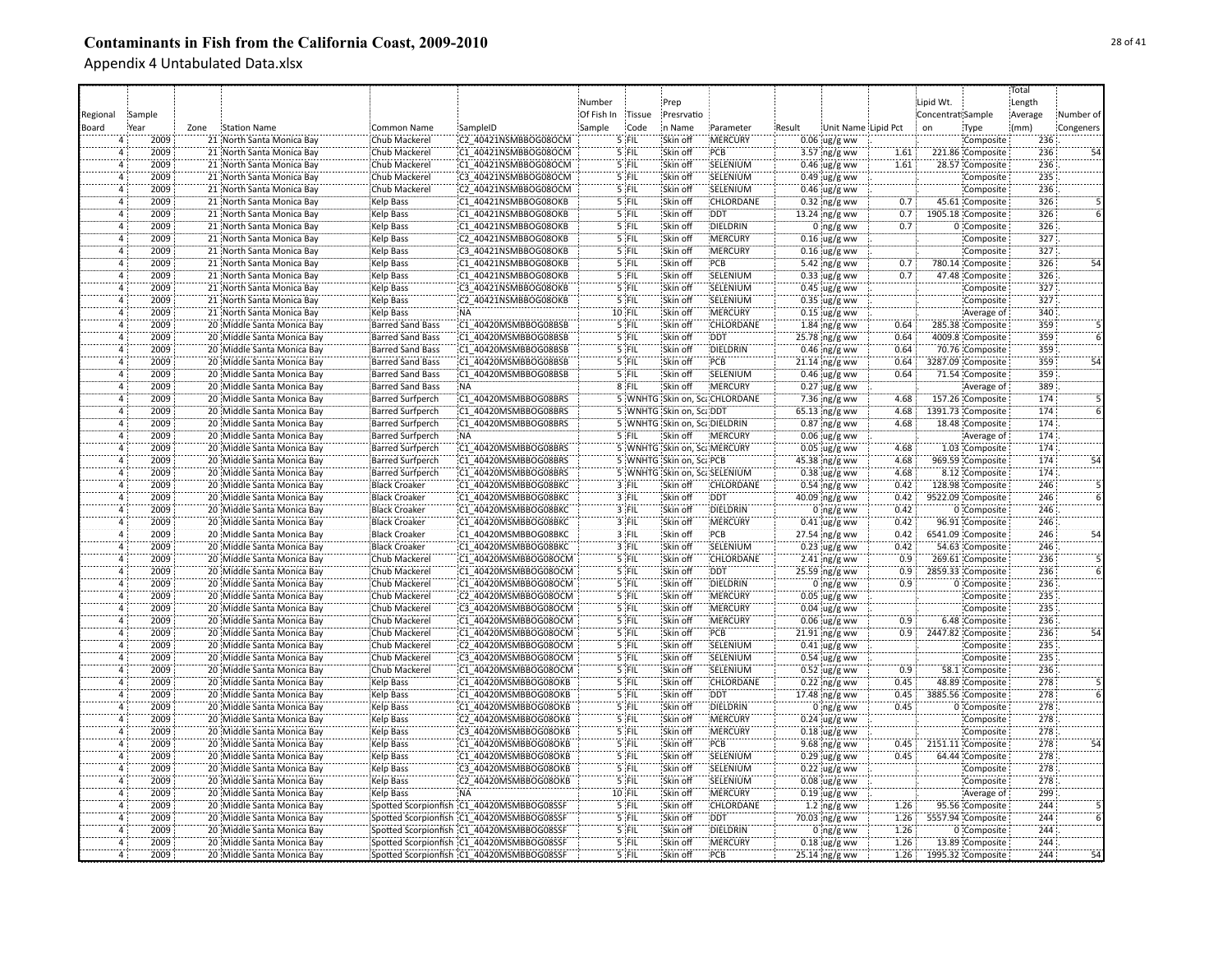|                |              |      |                                                        |                                |                                              |            |                |                              |                               |        |                                  |      |                   |                               | Total      |                 |
|----------------|--------------|------|--------------------------------------------------------|--------------------------------|----------------------------------------------|------------|----------------|------------------------------|-------------------------------|--------|----------------------------------|------|-------------------|-------------------------------|------------|-----------------|
|                |              |      |                                                        |                                |                                              | Number     |                | Prep                         |                               |        |                                  |      | Lipid Wt.         |                               | Length     |                 |
| Regional       | Sample       |      |                                                        |                                |                                              | Of Fish In | Tissue         | Presrvatio                   |                               |        |                                  |      | Concentrat Sample |                               | Average    | Number of       |
| Board          | Year         | Zone | <b>Station Name</b>                                    | Common Name                    | SampleID                                     | Sample     | Code           | in Name                      | Parameter                     | Result | Unit Name Lipid Pct              |      | on                | Type                          | (mm)       | Congeners       |
|                | 2009         |      | 20 Middle Santa Monica Bay                             | Spotted Scorpionfish           | C1 40420MSMBBOG08SSF                         |            | $5$ FIL        | Skin off                     | SELENIUM                      |        | $0.39$ ug/g ww                   | 1.26 |                   | 30.95 Composite               | 244        |                 |
| $\overline{4}$ | 2009         |      | 19 South Santa Monica Bay                              | Barred Sand Bass               | C1 40419SSMBBOG08BSB                         |            | 5 FIL          | Skin off                     | CHLORDANE                     |        | $2.07$ ng/g ww                   | 0.46 |                   | 447.19 Composite              | 344        |                 |
| 4              | 2009         |      | 19 South Santa Monica Bay                              | <b>Barred Sand Bass</b>        | C1 40419SSMBBOG08BSB                         |            | 5 FIL          | Skin off                     | <b>DDT</b>                    |        | 32.27 ng/g ww                    | 0.46 |                   | 6983.98 Composite             | 344        |                 |
| $\overline{4}$ | 2009         |      | 19 South Santa Monica Bay                              | <b>Barred Sand Bass</b>        | C1 40419SSMBBOG08BSB                         |            | 5 FIL          | Skin off                     | DIELDRIN                      |        | $0.47$ ng/g ww                   | 0.46 |                   | 101.52 Composite              | 344        |                 |
| $\overline{a}$ | 2009         |      | 19 South Santa Monica Bay                              | <b>Barred Sand Bass</b>        | C1 40419SSMBBOG08BSB                         |            | 5 FIL          | Skin off                     | PCB                           |        | 32.83 ng/g ww                    | 0.46 |                   | 7106.71 Composite             | 344        | 54              |
| $\Delta$       | 2009         |      | 19 South Santa Monica Bay                              | <b>Barred Sand Bass</b>        | C1 40419SSMBBOG08BSB                         |            | 5 FIL          | Skin off                     | SELENIUM                      |        | $0.39$ ug/g ww                   | 0.46 |                   | 84.42 Composite               | 344        |                 |
| $\overline{4}$ | 2009         |      | 19 South Santa Monica Bay                              | <b>Barred Sand Bass</b>        | :NA                                          |            | 10 FIL         | Skin off                     | <b>MERCURY</b>                |        | $0.18$ ug/g ww                   |      |                   | Average of                    | 346        |                 |
| 4              | 2009         |      | 19 South Santa Monica Bay                              | <b>Barred Surfperch</b>        | C1 40419SSMBBOG08BRS                         |            |                |                              | 5 WNHTG Skin on, ScaCHLORDANE |        | $0.87$ ng/g ww                   | 0.76 |                   | 113.65 Composite              | 184        |                 |
| $\overline{4}$ | 2009         |      | 19 South Santa Monica Bay                              | <b>Barred Surfperch</b>        | C1 40419SSMBBOG08BRS                         |            |                | 5 WNHTG Skin on, ScaDDT      |                               |        | 14.5 ng/g ww                     | 0.76 |                   | 1902.62 Composite             | 184        |                 |
| $\overline{4}$ | 2009         |      | 19 South Santa Monica Bay                              | <b>Barred Surfperch</b>        | C1 40419SSMBBOG08BRS                         |            |                | 5 WNHTG Skin on, ScaDIELDRIN |                               |        | $0.49$ ng/g ww                   | 0.76 |                   | 64.7 Composite                | 184        |                 |
| $\overline{4}$ | 2009         |      | 19 South Santa Monica Bay                              | <b>Barred Surfperch</b>        | :NA                                          |            | 5 FIL          | Skin off                     | <b>MERCURY</b>                |        | $0.1 \,$ ug/g ww                 |      |                   | Average of                    | 184        |                 |
| $\overline{4}$ | 2009         |      | 19 South Santa Monica Bay                              | <b>Barred Surfperch</b>        | C1 40419SSMBBOG08BRS                         |            |                | 5 WNHTG Skin on, Sca MERCURY |                               |        | $0.09$ ug/g ww                   | 0.76 |                   | 11.29 Composite               | 184        |                 |
| $\overline{a}$ | 2009         |      | 19 South Santa Monica Bay                              | <b>Barred Surfperch</b>        | C1 40419SSMBBOG08BRS                         |            |                | 5 WNHTG Skin on, ScalPCB     |                               |        | 10.28 ing/g ww                   | 0.76 |                   | 1348.43 Composite             | 184        | 54              |
| $\overline{4}$ | 2009         |      | 19 South Santa Monica Bay                              | <b>Barred Surfperch</b>        | C1 40419SSMBBOG08BRS                         |            |                | 5 WNHTG Skin on, ScaSELENIUM |                               |        | $0.46$ ug/g ww                   | 0.76 |                   | 60.37 Composite               | 184        |                 |
| $\overline{4}$ | 2009         |      | 19 South Santa Monica Bay                              | Chub Mackerel                  | C1 40419SSMBBOG08OCM                         |            | 5 FIL          | Skin off                     | CHLORDANE                     |        | $0.39$ ing/g ww                  | 1.64 |                   | 23.9 Composite                | 229        |                 |
| $\overline{4}$ | 2009         |      | 19 South Santa Monica Bay                              | Chub Mackerel                  | C1 40419SSMBBOG08OCM                         |            | '5 FIL         | Skin off                     | <b>DDT</b>                    |        | 38.75 ng/g ww                    | 1.64 |                   | 2362.56 Composite             | 229        |                 |
| $\Delta$       | 2009         |      | 19 South Santa Monica Bay                              | Chub Mackerel                  | C1 40419SSMBBOG08OCM                         |            | '5 FIL         | Skin off                     | DIELDRIN                      |        | $0$ ing/g ww                     | 1.64 |                   | 0 Composite                   | 229        |                 |
| $\Delta$       | 2009         |      | 19 South Santa Monica Bay                              | Chub Mackerel                  | C3 40419SSMBBOG08OCM                         |            | $5$ FIL        | Skin off                     | MERCURY                       |        |                                  |      |                   | Composite                     | 228        |                 |
| 4              | 2009         |      | 19 South Santa Monica Bay                              | Chub Mackerel                  | C2 40419SSMBBOG08OCM                         |            | 5 FIL          | Skin off                     | MERCURY                       |        | $0.05$ ug/g ww<br>$0.04$ ug/g ww |      |                   | Composite                     | 228        |                 |
| $\overline{4}$ | 2009         |      | 19 South Santa Monica Bay                              | Chub Mackerel                  | C1 40419SSMBBOG08OCM                         |            | 5 FIL          | Skin off                     | <b>MERCURY</b>                |        | $0.04$ ug/g ww                   | 1.64 |                   | 2.68 Composite                | 229        |                 |
| $\overline{4}$ | 2009         |      |                                                        |                                |                                              |            | 5 FIL          | Skin off                     | PCB                           |        |                                  | 1.64 |                   |                               | 229        | 54              |
| $\overline{4}$ | 2009         |      | 19 South Santa Monica Bay<br>19 South Santa Monica Bay | Chub Mackerel<br>Chub Mackerel | C1 40419SSMBBOG08OCM<br>C3 40419SSMBBOG08OCM |            | 5 FIL          | Skin off                     | SELENIUM                      |        | 12.87 ng/g ww<br>$0.48$ ug/g ww  |      |                   | 784.76 Composite<br>Composite | 228        |                 |
| $\overline{4}$ | 2009         |      | 19 South Santa Monica Bay                              | Chub Mackerel                  | C1 40419SSMBBOG08OCM                         |            | $5$ FIL        | Skin off                     | SELENIUM                      |        | $0.48$ ug/g ww                   |      |                   | 29.27 Composite               | 229        |                 |
| $\overline{4}$ | 2009         |      | 19 South Santa Monica Bay                              | Chub Mackerel                  | C2 40419SSMBBOG08OCM                         |            | 5 FIL          | Skin off                     | SELENIUM                      |        |                                  | 1.64 |                   | Composite                     | 228        |                 |
| $\overline{4}$ | 2009         |      | 19 South Santa Monica Bay                              | <b>Kelp Bass</b>               | C1 40419SSMBBOG08OKB                         |            | 5 FIL          | Skin off                     | <b>CHLORDANE</b>              |        | $0.42$ ug/g ww                   | 0.39 |                   | 109.56 Composite              | 330        |                 |
| 4              | 2009         |      |                                                        |                                |                                              |            |                |                              | <b>DDT</b>                    |        | $0.42$ ng/g ww                   |      |                   |                               | 330        |                 |
|                | 2009         |      | 19 South Santa Monica Bay                              | Kelp Bass                      | C1 40419SSMBBOG08OKB                         |            | $5$ FIL        | Skin off                     |                               |        | 19.8 $ng/g$ ww                   | 0.39 |                   | 5116.28 Composite             |            |                 |
|                | 2009         |      | 19 South Santa Monica Bay                              | Kelp Bass                      | C1 40419SSMBBOG08OKB                         |            | 5 FIL          | Skin off                     | DIELDRIN                      |        | $0$ ng/g ww                      | 0.39 |                   | 0 Composite                   | 330        |                 |
| $\Delta$       |              |      | 19 South Santa Monica Bay                              | <b>Kelp Bass</b>               | C3 40419SSMBBOG08OKB                         |            | 5 FIL          | Skin off                     | <b>MERCURY</b>                |        | $0.13$ ug/g ww                   |      |                   | Composite                     | 329<br>330 |                 |
|                | 2009<br>2009 |      | 19 South Santa Monica Bay                              | Kelp Bass                      | C2 40419SSMBBOG08OKB                         |            | 5 FIL          | Skin off                     | MERCURY                       |        | $0.13$ ug/g ww                   |      |                   | Composite                     | 330        |                 |
| $\overline{4}$ |              |      | 19 South Santa Monica Bay                              | Kelp Bass                      | C1 40419SSMBBOG08OKB                         |            | 5 FIL          | Skin off                     | PCB                           |        | $16.46$ ng/g ww                  | 0.39 |                   | 4253.23 Composite             | 330        | 54              |
| $\overline{4}$ | 2009         |      | 19 South Santa Monica Bay                              | Kelp Bass                      | C1 40419SSMBBOG08OKB                         |            | 5 FIL          | Skin off                     | SELENIUM                      |        | $0.32 \,$ ug/g ww                | 0.39 |                   | 82.69 Composite               |            |                 |
| <sup>4</sup>   | 2009         |      | 19 South Santa Monica Bay                              | <b>Kelp Bass</b>               | C3 40419SSMBBOG08OKB                         |            | 5 FIL          | Skin off                     | SELENIUM                      |        | $0.58$ ug/g ww                   |      |                   | Composite                     | 329        |                 |
| $\overline{4}$ | 2009         |      | 19 South Santa Monica Bay                              | Kelp Bass                      | C2 40419SSMBBOG08OKB                         |            | 5 FIL          | Skin off                     | SELENIUM                      |        | $0.23$ ug/g ww                   |      |                   | Composite                     | 330        |                 |
| $\overline{a}$ | 2009         |      | 19 South Santa Monica Bay                              | Kelp Bass                      | :NA                                          |            | 10 FIL         | Skin off                     | MERCURY                       |        | $0.13$ ug/g ww                   |      |                   | Average of                    | 312        |                 |
|                | 2009         |      | 19 South Santa Monica Bay                              | <b>White Croaker</b>           | C1 40419SSMBBOG08OWC                         |            | 5 FIL          | Skin off                     | CHLORDANE                     |        | $0.49$ ng/g ww                   | 1.13 |                   | 43.63 Composite               | 178        |                 |
| $\overline{a}$ | 2009         |      | 19 South Santa Monica Bay                              | <b>White Croaker</b>           | C1 40419SSMBBOG08OWC                         |            | 5 FIL          | Skin off                     | <b>DDT</b>                    |        | 68.94 ng/g ww                    | 1.13 |                   | 6101.24 Composite             | 178        |                 |
| $\overline{a}$ | 2009         |      | 19 South Santa Monica Bay                              | <b>White Croaker</b>           | C1 40419SSMBBOG08OWC                         |            | 5 FIL          | Skin off                     | DIELDRIN                      |        | $0$ ng/g ww                      | 1.13 |                   | 0 Composite                   | 178        |                 |
| $\overline{a}$ | 2009         |      | 19 South Santa Monica Bay                              | <b>White Croaker</b>           | :C1 40419SSMBBOG08OWC                        |            | 5 FIL          | Skin off                     | <b>MERCURY</b>                |        | $0.09$ ug/g ww                   | 1.13 |                   | 8.23 Composite                | 178        |                 |
| $\overline{a}$ | 2009         |      | 19 South Santa Monica Bay                              | <b>White Croaker</b>           | C3 40419SSMBBOG08OWC                         |            | 5 FIL          | Skin off                     | <b>MERCURY</b>                |        | $0.11$ ug/g ww                   |      |                   | Composite                     | 179        |                 |
|                | 2009         |      | 19 South Santa Monica Bay                              | <b>White Croaker</b>           | C2 40419SSMBBOG08OWC                         |            | 5 FIL<br>5 FIL | Skin off                     | MERCURY                       |        | $0.08$ ug/g ww                   |      |                   | Composite                     | 178        |                 |
| $\Delta$<br>'i | 2009         |      | 19 South Santa Monica Bay                              | White Croaker                  | C1 40419SSMBBOG08OWC                         |            | 5 FIL          | Skin off                     | PCB                           |        | 28.52 ng/g ww                    | 1.13 |                   | 2523.72 Composite             | 178<br>178 | $\overline{54}$ |
|                | 2009         |      | 19 South Santa Monica Bay                              | <b>White Croaker</b>           | C2 40419SSMBBOG08OWC                         |            |                | Skin off                     | SELENIUM                      |        | $1.01$ ug/g ww                   |      |                   | Composite                     |            |                 |
| $\overline{4}$ | 2009         |      | 19 South Santa Monica Bay                              | <b>White Croaker</b>           | C3 40419SSMBBOG08OWC                         |            | 5 FIL          | Skin off                     | SELENIUM                      |        | $1.15$ ug/g ww                   |      |                   | Composite                     | 179        |                 |
| $\overline{a}$ | 2009         |      | 19 South Santa Monica Bay                              | <b>White Croaker</b>           | C1 40419SSMBBOG08OWC                         |            | 5 FIL          | Skin off                     | SELENIUM                      |        | $0.84$ ug/g ww                   | 1.13 |                   | 74.34 Composite               | 178        |                 |
| $\overline{a}$ | 2009         |      | 18 Palos Verdes                                        | <b>Black Perch</b>             | NA:                                          |            | 10 FIL         | Skin off                     | <b>MERCURY</b>                |        | $0.06$ ug/g ww                   |      |                   | Average of                    | 250        |                 |
| $\overline{4}$ | 2009         |      | 18 Palos Verdes                                        | <b>Black Perch</b>             | C1 40418PVERBOG08BLS                         |            | 11 FIL         | Skin off                     | <b>CHLORDANE</b>              |        | $0:$ ng/g ww                     | 0.47 |                   | 0 Composite                   | 251        |                 |
| $\overline{4}$ | 2009         |      | 18 Palos Verdes                                        | <b>Black Perch</b>             | C1 40418PVERBOG08BLS                         |            | 11 FIL         | Skin off                     | <b>DDT</b>                    |        | 85.3 ing/g ww                    | 0.47 |                   | 18304.51 Composite            | 251        |                 |
| $\overline{4}$ | 2009         |      | 18 Palos Verdes                                        | <b>Black Perch</b>             | C1 40418PVERBOG08BLS                         |            | 11 FIL         | Skin off                     | DIELDRIN                      |        | $0 \log/g$ ww                    | 0.47 |                   | 0 Composite                   | 251        |                 |
| 4              | 2009         |      | 18 Palos Verdes                                        | <b>Black Perch</b>             | C1 40418PVERBOG08BLS                         |            | 11 FIL         | Skin off                     | <b>MERCURY</b>                |        | $0.06$ ug/g ww                   | 0.47 |                   | 13.3 Composite                | 251        |                 |
| $\overline{4}$ | 2009         |      | 18 Palos Verdes                                        | <b>Black Perch</b>             | C1 40418PVERBOG08BLS                         |            | 11 FIL         | Skin off                     | PCB                           |        | 9.85 ng/g ww                     | 0.47 |                   | 2114.16 Composite             | 251        | 54              |
| $\overline{a}$ | 2009         |      | 18 Palos Verdes                                        | <b>Black Perch</b>             | C1 40418PVERBOG08BLS                         |            | $11$ FIL       | Skin off                     | SELENIUM                      |        | $0.08$ ug/g ww                   | 0.47 |                   | 16.09 Composite               | 251        |                 |
| 4              | 2009         |      | 18 Palos Verdes                                        | Chub Mackerel                  | C1 40418PVERBOG08OCM                         |            | 5 FIL          | Skin off                     | CHLORDANE                     |        | $0.27$ ng/g ww                   | 1.39 |                   | 19.14 Composite               | 273        |                 |
|                | 2009         |      | 18 Palos Verdes                                        | Chub Mackerel                  | C1 40418PVERBOG08OCM                         |            | 5 FIL          | Skin off                     | <b>DDT</b>                    |        | 25.61 ng/g ww                    | 1.39 |                   | 1842.45 Composite             | 273        |                 |
|                | 2009         |      | 18 Palos Verdes                                        | Chub Mackerel                  | C1 40418PVERBOG08OCM                         |            | 5 FIL          | Skin off                     | DIELDRIN                      |        | $0$ ing/g ww                     | 1.39 |                   | 0 Composite                   | 273        |                 |
|                | 2009         |      | 18 Palos Verdes                                        | Chub Mackerel                  | C1 40418PVERBOG08OCM                         |            | 5 FIL          | Skin off                     | <b>MERCURY</b>                |        | $0.05$ ug/g ww                   | 1.39 |                   | 3.74 Composite                | 273        |                 |
| $\overline{4}$ | 2009         |      | 18 Palos Verdes                                        | <b>Chub Mackerel</b>           | C2 40418PVERBOG08OCM                         |            | 5 FIL          | Skin off                     | <b>MERCURY</b>                |        | $0.05$ ug/g ww                   |      |                   | Composite                     | 273        |                 |
| $\overline{4}$ | 2009         |      | 18 Palos Verdes                                        | Chub Mackerel                  | C3 40418PVERBOG08OCM                         |            | 5 FIL          | Skin off                     | <b>MERCURY</b>                |        | $0.04 \, \mu g/g$ ww             |      |                   | Composite                     | 273        |                 |
| 4              | 2009         |      | 18 Palos Verdes                                        | Chub Mackerel                  | C1 40418PVERBOG08OCM                         |            | 5 FIL          | Skin off                     | PCB                           |        | 8.28 ng/g ww                     | 1.39 |                   | 595.97 Composite              | 273        | 54              |
| $\overline{4}$ | 2009         |      | 18 Palos Verdes                                        | Chub Mackerel                  | C1 40418PVERBOG08OCM                         |            | 5 FIL          | Skin off                     | SELENIUM                      |        | $0.43$ ug/g ww                   | 1.39 |                   | 30.94 Composite               | 273        |                 |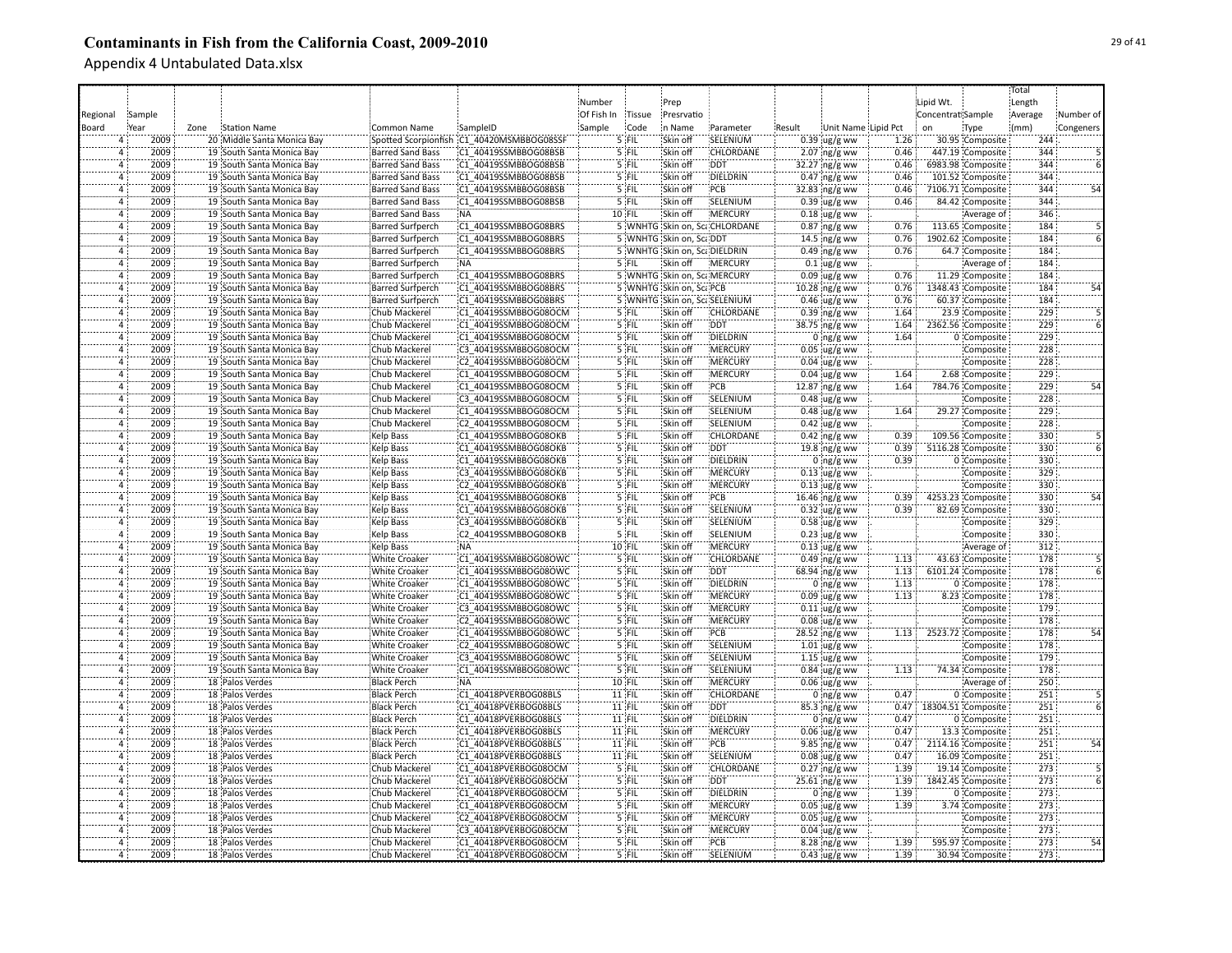|                |        |      |                                    |                                    |                      |            |         |            |                  |        |                     |       |                        |                                      | Total   |           |
|----------------|--------|------|------------------------------------|------------------------------------|----------------------|------------|---------|------------|------------------|--------|---------------------|-------|------------------------|--------------------------------------|---------|-----------|
|                |        |      |                                    |                                    |                      | Number     |         | Prep       |                  |        |                     |       | Lipid Wt.              |                                      | Length  |           |
| Regional       | Sample |      |                                    |                                    |                      | Of Fish In | Tissue  | Presrvatio |                  |        |                     |       | Concentrat Sample      |                                      | Average | Number of |
| Board          | Year   | Zone | Station Name                       | Common Name                        | SampleID             | Sample     | Code    | in Name    | Parameter        | Result | Unit Name Lipid Pct |       | on                     | Type                                 | (mm)    | Congeners |
|                | 2009   |      | 18 Palos Verdes                    | Chub Mackerel                      | C2 40418PVERBOG08OCM |            | 5 FIL   | Skin off   | SELENIUM         |        | $0.45$ ug/g ww      |       |                        | Composite                            | 273     |           |
|                | 2009   |      | 18 Palos Verdes                    | Chub Mackerel                      | C3 40418PVERBOG08OCM |            | 5 FIL   | Skin off   | SELENIUM         |        | $0.43$ ug/g ww      |       |                        | Composite                            | 273     |           |
| $\mathbf{A}$   | 2009   |      | 18 Palos Verdes                    | Gopher Rockfish                    | C1 40418PVERBOG08OGR |            | 4 FIL   | Skin off   | CHLORDANE        |        | $0$ ing/g ww        | 0.48  |                        | 0 Composite                          | 249     |           |
| $\overline{4}$ | 2009   |      | 18 Palos Verdes                    | Gopher Rockfish                    | C1 40418PVERBOG08OGR |            | 4 FIL   | Skin off   | <b>DDT</b>       |        | 41.22 ng/g ww       | 0.48  |                        | 8550.83 Composite                    | 249     |           |
|                | 2009   |      |                                    |                                    | C1 40418PVERBOG08OGR |            | 4 FIL   | Skin off   | DIELDRIN         |        |                     | 0.48  |                        |                                      | 249     |           |
| $\overline{a}$ | 2009   |      | 18 Palos Verdes<br>18 Palos Verdes | Gopher Rockfish<br>Gopher Rockfish | C1 40418PVERBOG08OGR |            | 4 FIL   | Skin off   | MERCURY          |        | $0$ ng/g ww         | 0.48  |                        | 0 Composite                          | 249     |           |
| $\overline{a}$ | 2009   |      | 18 Palos Verdes                    |                                    | C1 40418PVERBOG08OGR |            | 4 FIL   | Skin off   | PCB              |        | $0.06$ ug/g ww      | 0.48  |                        | 12.03 Composite<br>1106.64 Composite | 249     | 54        |
|                |        |      |                                    | Gopher Rockfish                    |                      |            |         |            |                  |        | 5.33 $ng/g$ ww      |       |                        |                                      | 249     |           |
| $\overline{4}$ | 2009   |      | 18 Palos Verdes                    | Gopher Rockfish                    | C1 40418PVERBOG08OGR |            | 4 FIL   | Skin off   | SELENIUM         |        | $0.35$ ug/g ww      | 0.48  |                        | 72.61 Composite                      |         |           |
| $\overline{a}$ | 2009   |      | 18 Palos Verdes                    | Kelp Bass                          | C2 40418PVERBOG08OKB |            | 4 FIL   | Skin off   | <b>MERCURY</b>   |        | $0.12$ ug/g ww      |       |                        | Composite                            | 324     |           |
| $\overline{a}$ | 2009   |      | 18 Palos Verdes                    | Kelp Bass                          | C2 40418PVERBOG08OKB |            | 4 FIL   | Skin off   | SELENIUM         |        | 0.81 ug/g ww        |       |                        | Composite                            | 324     |           |
| $\overline{4}$ | 2009   |      | 18 Palos Verdes                    | <b>Kelp Bass</b>                   | C3 40418PVERBOG08OKB |            | 4 FIL   | Skin off   | SELENIUM         |        | $0.63$ ug/g ww      |       |                        | Composite                            | 323     |           |
| 4              | 2009   |      | 18 Palos Verdes                    | Kelp Bass                          | C1 40418PVERBOG08OKB |            | $5$ FIL | Skin off   | <b>CHLORDANE</b> |        | $0.3$ ing/g ww      | 0.7   |                        | 43.47 Composite                      | 324     |           |
| $\overline{a}$ | 2009   |      | 18 Palos Verdes                    | Kelp Bass                          | C1 40418PVERBOG08OKB |            | $5$ FIL | Skin off   | <b>DDT</b>       |        | 75.12 ng/g ww       |       | 0.7 10777.33 Composite |                                      | 324     |           |
| $\Delta$       | 2009   |      | 18 Palos Verdes                    | <b>Kelp Bass</b>                   | C1 40418PVERBOG08OKB |            | 5 FIL   | Skin off   | DIELDRIN         |        | $0$ ing/g ww        | 0.7   |                        | 0 Composite                          | 324     |           |
|                | 2009   |      | 18 Palos Verdes                    | Kelp Bass                          | C1 40418PVERBOG08OKB |            | '5 FIL  | Skin off   | PCB              |        | 12.84 ng/g ww       | 0.7   |                        | 1842.75 Composite                    | 324     | 54        |
|                | 2009   |      | 18 Palos Verdes                    | Kelp Bass                          | C1 40418PVERBOG08OKB |            | '5 FIL  | Skin off   | SELENIUM         |        | $0.2 \,$ ug/g ww    | 0.7   |                        | 28.69 Composite                      | 324     |           |
| $\overline{4}$ | 2009   |      | 18 Palos Verdes                    | Kelp Bass                          | :NÄ                  |            | 10 FIL  | Skin off   | MERCURY          |        | $0.14$ ug/g ww      |       |                        | Average of                           | 331     |           |
|                | 2009   |      | 18 Palos Verdes                    | <b>White Croaker</b>               | C1 40418PVERBOG08OWC |            | 5 FIL   | Skin off   | CHLORDANE        |        | $0.24$ ng/g ww      | 0.97  |                        | 24.59 Composite                      | 203     |           |
| $\overline{4}$ | 2009   |      | 18 Palos Verdes                    | <b>White Croaker</b>               | C1 40418PVERBOG08OWC |            | 5 FIL   | Skin off   | <b>DDT</b>       |        | 136.43 ng/g ww      | 0.97  |                        | 14035.6 Composite                    | 203     |           |
| $\Delta$       | 2009   |      | 18 Palos Verdes                    | <b>White Croaker</b>               | C1 40418PVERBOG08OWC |            | $5$ FIL | Skin off   | DIELDRIN         |        | $0$ ing/g ww        | 0.97  |                        | 0 Composite                          | 203     |           |
| $\overline{4}$ | 2009   |      | 18 Palos Verdes                    | <b>White Croaker</b>               | C3 40418PVERBOG08OWC |            | 5 FIL   | Skin off   | <b>MERCURY</b>   |        | $0.09$ ug/g ww      |       |                        | Composite                            | 203     |           |
| $\overline{4}$ | 2009   |      | 18 Palos Verdes                    | <b>White Croaker</b>               | C2 40418PVERBOG08OWC |            | 5 FIL   | Skin off   | :MERCURY         |        | $0.09$ ug/g ww      |       |                        | Composite                            | 203     |           |
| $\overline{4}$ | 2009   |      | 18 Palos Verdes                    | <b>White Croaker</b>               | C1 40418PVERBOG08OWC |            | 5 FIL   | Skin off   | <b>MERCURY</b>   |        | $0.1$ ug/g ww       | 0.97  |                        | 10.29 Composite                      | 203     |           |
| $\overline{4}$ | 2009   |      | 18 Palos Verdes                    | <b>White Croaker</b>               | C1 40418PVERBOG08OWC |            | 5 FIL   | Skin off   | PCB              |        | 22.19 ng/g ww       | 0.97: |                        | 2282.82 Composite                    | 203     | 54        |
| $\overline{4}$ | 2009   |      | 18 Palos Verdes                    | <b>White Croaker</b>               | C3 40418PVERBOG08OWC |            | 5 FIL   | Skin off   | SELENIUM         |        | $0.34$ ug/g ww      |       |                        | Composite                            | 203     |           |
| $\Delta$       | 2009   |      | 18 Palos Verdes                    | White Croaker                      | C1 40418PVERBOG08OWC |            | 5 FIL   | Skin off   | SELENIUM         |        | $0.44$ ug/g ww      | 0.97  |                        | 45.27 Composite                      | 203     |           |
|                | 2009   |      | 18 Palos Verdes                    | <b>White Croaker</b>               | C2 40418PVERBOG08OWC |            | 5 FIL   | Skin off   | SELENIUM         |        | $0.34$ ug/g ww      |       |                        | Composite                            | 203     |           |
|                | 2009   |      | 17 Catalina Island                 | <b>Black Perch</b>                 | C1 40617CATIBOG08BLS |            | 5 FIL   | Skin off   | CHLORDANE        |        | $0$ ng/g ww         | 0.81  |                        | 0 Composite                          | 228     |           |
|                | 2009   |      | 17 Catalina Island                 | <b>Black Perch</b>                 | C1 40617CATIBOG08BLS |            | 5 FIL   | Skin off   | <b>DDT</b>       |        | $0.88$ ng/g ww      | 0.81  |                        | 109.17 Composite                     | 228     |           |
| $\overline{4}$ | 2009   |      | 17 Catalina Island                 | <b>Black Perch</b>                 | C1 40617CATIBOG08BLS |            | 5 FIL   | Skin off   | DIELDRIN         |        | $0$ ing/g ww        | 0.81  |                        | 0 Composite                          | 228     |           |
|                | 2009   |      | 17 Catalina Island                 | <b>Black Perch</b>                 | C1 40617CATIBOG08BLS |            | $5$ FIL | Skin off   | MERCURY          |        | $0.09$ ug/g ww      | 0.81  |                        | 11.28 Composite                      | 228     |           |
| Ä              | 2009   |      | 17 Catalina Island                 | <b>Black Perch</b>                 | C1 40617CATIBOG08BLS |            | 5 FIL   | Skin off   | PCB              |        | $0$ ing/g ww        | 0.81  |                        | 0 Composite                          | 228     | 54        |
| $\overline{a}$ | 2009   |      | 17 Catalina Island                 | <b>Black Perch</b>                 | C1 40617CATIBOG08BLS |            | 5 FIL   | Skin off   | SELENIUM         |        | $0.26$ ug/g ww      | 0.81  |                        | 32.22 Composite                      | 228     |           |
| $\overline{a}$ | 2009   |      | 17 Catalina Island                 | <b>Black Perch</b>                 | :NA                  |            | 10 FIL  | Skin off   | <b>MERCURY</b>   |        | $0.12$ ug/g ww      |       |                        | Average of                           | 227     |           |
|                | 2009   |      | 17 Catalina Island                 | Chub Mackerel                      | C1 40617CATIBOG08OCM |            | 5 FIL   | Skin off   | <b>CHLORDANE</b> |        | $0$ ng/g ww         | 2.38  |                        | 0 Composite                          | 205     |           |
| $\Delta$       | 2009   |      | 17 Catalina Island                 | Chub Mackerel                      | C1 40617CATIBOG08OCM |            | 5 FIL   | Skin off   | <b>DDT</b>       |        | $2.76$ ng/g ww      | 2.38  |                        | 115.97 Composite                     | 205     |           |
|                | 2009   |      | 17 Catalina Island                 | Chub Mackerel                      | C1 40617CATIBOG08OCM |            | $5$ FIL | Skin off   | DIELDRIN         |        | $0$ ng/g ww         | 2.38  |                        | 0 Composite                          | 205     |           |
| $\overline{4}$ | 2009   |      | 17 Catalina Island                 | Chub Mackerel                      | C1 40617CATIBOG08OCM |            | $5$ FIL | Skin off   | <b>MERCURY</b>   |        | $0.02$ ug/g ww      | 2.38  |                        | 0.63 Composite                       | 205     |           |
| $\overline{4}$ | 2009   |      | 17 Catalina Island                 | Chub Mackerel                      | C2 40617CATIBOG08OCM |            | 5 FIL   | Skin off   | <b>MERCURY</b>   |        | $0.01$ ug/g ww      |       |                        | Composite                            | 205     |           |
|                | 2009   |      | 17 Catalina Island                 | Chub Mackerel                      | C3 40617CATIBOG08OCM |            | 5 FIL   | Skin off   | MERCURY          |        | $0.01$ ug/g ww      |       |                        | Composite                            | 205     |           |
|                | 2009   |      | 17 Catalina Island                 | Chub Mackerel                      | C1 40617CATIBOG08OCM |            | '5 FIL  | Skin off   | PCB              |        | $0$ ing/g ww        | 2.38  |                        | 0 Composite                          | 205     | 54        |
| ā              | 2009   |      | 17 Catalina Island                 | Chub Mackerel                      | C1 40617CATIBOG08OCM |            | '5 FIL  | Skin off   | SELENIUM         |        | $0.65$ ug/g ww      | 2.38  |                        | 27.31 Composite                      | 205     |           |
|                | 2009   |      | 17 Catalina Island                 | Chub Mackerel                      | C3 40617CATIBOG08OCM |            | 5 FIL   | Skin off   | SELENIUM         |        | $0.57$ ug/g ww      |       |                        | Composite                            | 205     |           |
| 4              | 2009   |      | 17 Catalina Island                 | Chub Mackerel                      | C2 40617CATIBOG08OCM |            | 5 FIL   | Skin off   | SELENIUM         |        | $0.91$ ug/g ww      |       |                        | Composite                            | 205     |           |
| $\overline{a}$ | 2009   |      | 17 Catalina Island                 | <b>Kelp Bass</b>                   | C3 40617CATIBOG08OKB |            | 4 FIL   | Skin off   | SELENIUM         |        | $0.49$ ug/g ww      |       |                        | Composite                            | 421     |           |
| $\overline{4}$ | 2009   |      | 17 Catalina Island                 | <b>Kelp Bass</b>                   | C1 40617CATIBOG08OKB |            | 5 FIL   | Skin off   | CHLORDANE        |        | $0:$ ng/g ww        | 0.51  |                        | 0 Composite                          | 316     |           |
| $\overline{4}$ | 2009   |      | 17 Catalina Island                 | <b>Kelp Bass</b>                   | C1 40617CATIBOG08OKB |            | $5$ FIL | Skin off   | <b>DDT</b>       |        | 4.85 ng/g ww        | 0.51  |                        | 950.98 Composite                     | 316     |           |
| $\overline{4}$ | 2009   |      | 17 Catalina Island                 | <b>Kelp Bass</b>                   | C1 40617CATIBOG08OKB |            | $5$ FIL | Skin off   | <b>DIELDRIN</b>  |        | $0$ ing/g ww        | 0.51  |                        | 0 Composite                          | 316     |           |
| 4              | 2009   |      | 17 Catalina Island                 | Kelp Bass                          | C2 40617CATIBOG08OKB |            | $5$ FIL | Skin off   | <b>MERCURY</b>   |        | $0.14$ ug/g ww      |       |                        | Composite                            | 286     |           |
| $\overline{4}$ | 2009   |      | 17 Catalina Island                 | <b>Kelp Bass</b>                   | C1 40617CATIBOG08OKB |            | 5 FIL   | Skin off   | :MERCURY         |        | $0.11$ ug/g ww      | 0.51  |                        | 21.57 Composite                      | 316     |           |
| $\overline{a}$ | 2009   |      | 17 Catalina Island                 | Kelp Bass                          | C1 40617CATIBOG08OKB |            | $5$ FIL | Skin off   | PCB              |        | $0.58$ ng/g ww      | 0.51  |                        | 113.14 Composite                     | 316     | 54        |
| 4              | 2009   |      | 17 Catalina Island                 | Kelp Bass                          | C1 40617CATIBOG08OKB |            | 5 FIL   | Skin off   | SELENIUM         |        | $0.38$ ug/g ww      | 0.51  |                        | 74.51 Composite                      | 316     |           |
|                | 2009   |      | 17 Catalina Island                 | Kelp Bass                          | C2 40617CATIBOG08OKB |            | 5 FIL   | Skin off   | SELENIUM         |        | $0.63$ ug/g ww      |       |                        | Composite                            | 286     |           |
|                | 2009   |      | 17 Catalina Island                 | <b>Kelp Bass</b>                   | :NA                  |            | 10 FIL  | Skin off   | MERCURY          |        | $0.19$ ug/g ww      |       |                        | Average of                           | 349     |           |
|                | 2009   |      | 17 Catalina Island                 | Ocean Whitefish                    | C1 40617CATIBOG08WHF |            | 5 FIL   | Skin off   | CHLORDANE        |        | $0$ ing/g ww        | 1.32  |                        | 0 Composite                          | 279     |           |
|                | 2009   |      | 17 Catalina Island                 | Ocean Whitefish                    | C1 40617CATIBOG08WHF |            | 5 FIL   | Skin off   | <b>DDT</b>       |        | 5.01 $ng/g$ ww      | 1.32  |                        | 379.55 Composite                     | 279     |           |
| $\overline{a}$ | 2009   |      | 17 Catalina Island                 | Ocean Whitefish                    | C1 40617CATIBOG08WHF |            | 5 FIL   | Skin off   | DIELDRIN         |        | $0$ ng/g ww         | 1.32  |                        | 0 Composite                          | 279     |           |
| 4              | 2009   |      | 17 Catalina Island                 | Ocean Whitefish                    | C1 40617CATIBOG08WHF |            | 5 FIL   | Skin off   | <b>MERCURY</b>   |        | $0.1 \,$ ug/g ww    | 1.32  |                        | 7.88 Composite                       | 279     |           |
| $\Delta$       | 2009   |      |                                    |                                    | C1 40617CATIBOG08WHF |            | 5 FIL   |            |                  |        |                     | 1.32  |                        |                                      | 279     | 54        |
|                |        |      | 17 Catalina Island                 | Ocean Whitefish                    |                      |            |         | Skin off   | PCB              |        | $0.67$ ing/g ww     |       |                        | 50.45 Composite                      |         |           |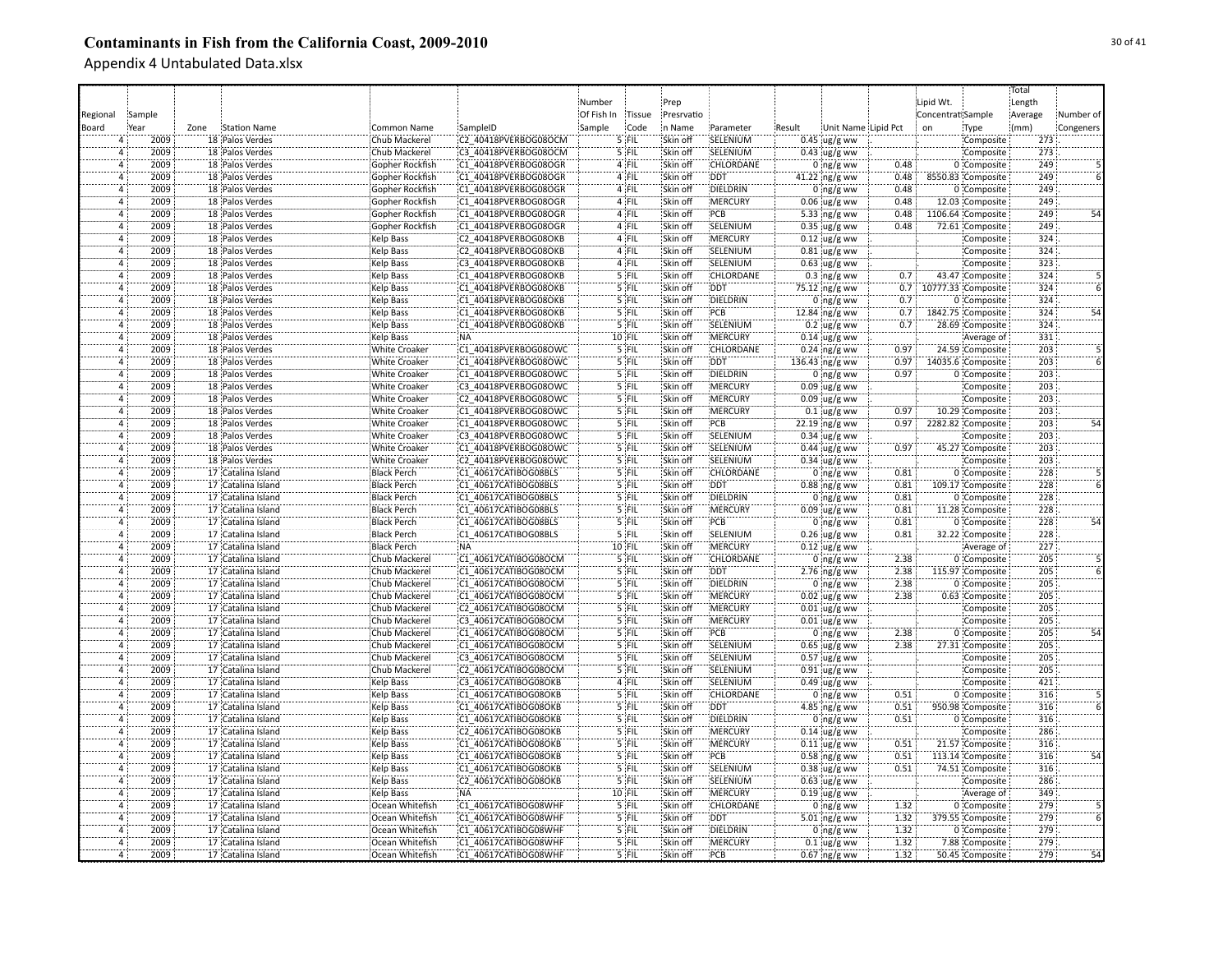|                      |              |      |                    |                         |                                        |            |                |                               |                                |        |                                 |      |                         |                    | Total      |           |
|----------------------|--------------|------|--------------------|-------------------------|----------------------------------------|------------|----------------|-------------------------------|--------------------------------|--------|---------------------------------|------|-------------------------|--------------------|------------|-----------|
|                      |              |      |                    |                         |                                        | Number     |                | Prep                          |                                |        |                                 |      | Lipid Wt.               |                    | Length     |           |
| Regional             | Sample       |      |                    |                         |                                        | Of Fish In | Tissue         | Presrvatio                    |                                |        |                                 |      | Concentrat Sample       |                    | Average    | Number of |
| Board                | Year         | Zone | Station Name       | <b>Common Name</b>      | SampleID                               | Sample     | Code           | in Name                       | Parameter                      | Result | Unit Name Lipid Pct             |      | on                      | Type               | (mm)       | Congeners |
| 4                    | 2009         |      | 17 Catalina Island | Ocean Whitefish         | C1 40617CATIBOG08WHF                   |            | $5$ FIL        | Skin off                      | SELENIUM                       |        | $0.31$ ug/g ww                  | 1.32 |                         | 23.48 Composite    | 279        |           |
|                      | 2009         |      | 17 Catalina Island | Rosy Rockfish           | C1 40617CATIBOG08RRF                   |            | 5 FIL          | Skin off                      | CHLORDANE                      |        | $0$ ng/g ww                     | 1.29 |                         | 0 Composite        | 193        |           |
| 4                    | 2009         |      | 17 Catalina Island | Rosy Rockfish           | C1 40617CATIBOG08RRF                   |            | 5 FIL          | Skin off                      | <b>DDT</b>                     |        | 7.5 $ng/g$ ww                   | 1.29 |                         | 581.01 Composite   | 193        |           |
| $\overline{4}$       | 2009         |      | 17 Catalina Island | <b>Rosy Rockfish</b>    | C1 40617CATIBOG08RRF                   |            | 5 FIL          | Skin off                      | DIELDRIN                       |        | $0$ ng/g ww                     | 1.29 |                         | 0 Composite        | 193        |           |
|                      | 2009         |      | 17 Catalina Island |                         | C1 40617CATIBOG08RRF                   |            | 5 FIL          | Skin off                      | <b>MERCURY</b>                 |        |                                 | 1.29 |                         |                    | 193        |           |
| Ä                    |              |      |                    | Rosy Rockfish           |                                        |            |                |                               | PCB                            |        | $0.18$ ug/g ww                  | 1.29 |                         | 13.64 Composite    | 193        | 54        |
|                      | 2009         |      | 17 Catalina Island | <b>Rosy Rockfish</b>    | C1 40617CATIBOG08RRF                   |            | 5 FIL          | Skin off                      |                                |        | $0.7$ ing/g ww                  |      |                         | 54.19 Composite    |            |           |
| 4                    | 2009         |      | 17 Catalina Island | <b>Rosy Rockfish</b>    | C1 40617CATIBOG08RRF                   |            | 5 FIL          | Skin off                      | SELENIUM                       |        | $0.4 \, \mu g/g$ ww             | 1.29 |                         | 31.01 Composite    | 193        |           |
| $\overline{4}$       | 2009         |      | 16 San Pedro Bay   | <b>Barred Sand Bass</b> | C1 41116SPDBBOG08BSB                   |            | 5 FIL          | Skin off                      | <b>CHLORDANE</b>               |        | $0.93$ ng/g ww                  | 0.54 |                         | 172.17 Composite   | 300        |           |
| $\overline{4}$       | 2009         |      | 16 San Pedro Bay   | <b>Barred Sand Bass</b> | C1 41116SPDBBOG08BSB                   |            | 5 FIL          | Skin off                      | <b>DDT</b>                     |        | 70.88 ng/g ww                   | 0.54 |                         | 13149.72 Composite | 300        |           |
| $\overline{4}$       | 2009         |      | 16 San Pedro Bay   | <b>Barred Sand Bass</b> | C1 41116SPDBBOG08BSB                   |            | 5 FIL          | Skin off                      | DIELDRIN                       |        | $0$ ing/g ww                    | 0.54 |                         | 0 Composite        | 300        |           |
| $\overline{4}$       | 2009         |      | 16 San Pedro Bay   | <b>Barred Sand Bass</b> | :NA                                    |            | 5 FIL          | Skin off                      | <b>MERCURY</b>                 |        | $0.1 \,$ ug/g ww                |      |                         | Average of         | 300        |           |
| $\overline{4}$       | 2009         |      | 16 San Pedro Bay   | <b>Barred Sand Bass</b> | C1 41116SPDBBOG08BSB                   |            | $5$ FIL        | Skin off                      | PCB                            |        | 42.95 ing/g ww                  | 0.54 |                         | 7968.46 Composite  | 300        | 54        |
| $\overline{4}$       | 2009         |      | 16 San Pedro Bay   | <b>Barred Sand Bass</b> | C1 41116SPDBBOG08BSB                   |            | 5 FIL          | Skin off                      | SELENIUM                       |        | $0.49$ ug/g ww                  | 0.54 |                         | 90.91 Composite    | 300        |           |
| $\overline{4}$       | 2009         |      | 16 San Pedro Bay   | <b>Black Perch</b>      | C1 41116SPDBBOG08BLS                   |            | 5 FIL          | Skin off                      | CHLORDANE                      |        | $0.73$ ing/g ww                 | 0.75 |                         | 97.47 Composite    | 208        |           |
|                      | 2009         |      | 16 San Pedro Bay   | <b>Black Perch</b>      | C1 41116SPDBBOG08BLS                   |            | 5 FIL          | Skin off                      | <b>DDT</b>                     |        | 49.23 ng/g ww                   | 0.75 |                         | 6554.99 Composite  | 208        |           |
|                      | 2009         |      | 16 San Pedro Bay   | <b>Black Perch</b>      | C1 41116SPDBBOG08BLS                   |            | '5 FIL         | Skin off                      | DIELDRIN                       |        | $0$ ng/g ww                     | 0.75 |                         | 0 Composite        | 208        |           |
| 4                    | 2009         |      | 16 San Pedro Bay   | <b>Black Perch</b>      | C1 41116SPDBBOG08BLS                   |            | '5 FIL         | Skin off                      | MERCURY                        |        | $0.08$ ug/g ww                  | 0.75 |                         | 11.19 Composite    | 208        |           |
|                      | 2009         |      | 16 San Pedro Bay   | <b>Black Perch</b>      | C1 41116SPDBBOG08BLS                   |            | $5$ FIL        | Skin off                      | PCB                            |        | $23.79$ ng/g ww                 | 0.75 |                         | 3167.91 Composite  | 208        |           |
| $\overline{4}$       | 2009         |      | 16 San Pedro Bay   | <b>Black Perch</b>      | C1 41116SPDBBOG08BLS                   |            | 5 FIL          | Skin off                      | SELENIUM                       |        | $0.35$ ug/g ww                  | 0.75 |                         | 46.6 Composite     | 208        |           |
| $\overline{4}$       | 2009         |      | 16 San Pedro Bay   | <b>Black Perch</b>      | ¦NA                                    |            | 8 FIL          | Skin off                      | MERCURY                        |        | $0.1$ ug/g ww                   |      |                         | Average of         | 207        |           |
| $\overline{4}$       | 2009         |      | 16 San Pedro Bay   | Shiner Surfperch        | NA:                                    |            | 10 FIL         | Skin off                      | <b>MERCURY</b>                 |        | $0.03$ ug/g ww                  |      |                         | Average of         | 109        |           |
| $\overline{4}$       | 2009         |      | 16 San Pedro Bay   | Shiner Surfperch        | C1 41116SPDBBOG08SHS                   |            |                |                               | 11 WNHTG Skin on, ScaCHLORDANE |        | 2.99 ng/g ww                    | 0.96 |                         | 310.93 Composite   | 109        |           |
| $\overline{4}$       | 2009         |      | 16 San Pedro Bay   | Shiner Surfperch        | C1 41116SPDBBOG08SHS                   |            |                | 11 WNHTG Skin on, ScaDDT      |                                |        | 175.08 ng/g ww                  | 0.96 |                         | 18218.94 Composite | 109        |           |
| $\overline{4}$       | 2009         |      | 16 San Pedro Bay   | Shiner Surfperch        | C1 41116SPDBBOG08SHS                   |            |                | 11 WNHTG Skin on, ScaDIELDRIN |                                |        | $0.53$ ng/g ww                  | 0.96 |                         | 54.94 Composite    | 109        |           |
| $\overline{4}$       | 2009         |      | 16 San Pedro Bay   | Shiner Surfperch        | C1 41116SPDBBOG08SHS                   |            |                | 11 WNHTG Skin on, ScaMERCURY  |                                |        | $0.02 \,$ ug/g ww               | 0.96 |                         | 2.29 Composite     | 109        |           |
| $\overline{4}$       | 2009         |      | 16 San Pedro Bay   | Shiner Surfperch        | C1 41116SPDBBOG08SHS                   |            |                | 11 WNHTG Skin on, ScaPCB      |                                |        | 49.85 ng/g ww                   | 0.96 |                         | 5187.3 Composite   | 109        |           |
| $\overline{4}$       | 2009         |      | 16 San Pedro Bay   | Shiner Surfperch        | C1 41116SPDBBOG08SHS                   |            |                | 11 WNHTG Skin on, ScaSELENIUM |                                |        | $0.52 \,$ ug/g ww               | 0.96 |                         | 54.11 Composite    | 109        |           |
| $\Delta$             | 2009         |      | 16 San Pedro Bay   | Spiny dogfish           | C1 41116SPDBBOG08SDF                   |            | 3 FIL          | Skin off                      | CHLORDANE                      |        | 42.08 ng/g ww                   | 10.3 |                         | 408.54 Composite   | 1049       |           |
| $\Delta$             | 2009         |      | 16 San Pedro Bay   | Spiny dogfish           | C1 41116SPDBBOG08SDF                   |            | 3 FIL          | Skin off                      | <b>DDT</b>                     |        | $1077.4$ ng/g ww                | 10.3 |                         | 10460.23 Composite | 1049       |           |
| 4                    | 2009         |      | 16 San Pedro Bay   | Spiny dogfish           | C1 41116SPDBBOG08SDF                   |            | 3 FIL          | Skin off                      | DIELDRIN                       |        | $0.89$ ng/g ww                  | 10.3 |                         | 8.61 Composite     | 1049       |           |
| $\overline{4}$       | 2009         |      | 16 San Pedro Bay   | Spiny dogfish           | C1 41116SPDBBOG08SDF                   |            | 3 FIL          | Skin off                      | MERCURY                        |        | $1.3$ ug/g ww                   | 10.3 |                         | 12.62 Composite    | 1049       |           |
| $\overline{4}$       | 2009         |      | 16 San Pedro Bay   | Spiny dogfish           | C1 41116SPDBBOG08SDF                   |            | 3 FIL          | Skin off                      | PCB                            |        | 296.19 ng/g ww                  | 10.3 |                         | 2875.61 Composite  | 1049       | 54        |
| 4                    | 2009         |      | 16 San Pedro Bay   | Spiny dogfish           | C1 41116SPDBBOG08SDF                   |            | 3 FIL          | Skin off                      | SELENIUM                       |        | $0.35$ ug/g ww                  | 10.3 |                         | 3.4 Composite      | 1049       |           |
| $\Delta$             | 2009         |      | 16 San Pedro Bay   | <b>White Croaker</b>    | C2 41116SPDBBOG08OWC                   |            | 5 FIL          | Skin off                      | CHLORDANE                      |        | $3.7 \, \text{ng/g}$ ww         | 0.69 |                         | 538.37 Composite   | 206        |           |
| $\overline{4}$       | 2009         |      | 16 San Pedro Bay   | <b>White Croaker</b>    | C2 41116SPDBBOG08OWC                   |            | 5 FIL          | Skin off                      | <b>DDT</b>                     |        | 52.07 ng/g ww                   | 0.69 |                         | 7568.9 Composite   | 206        |           |
| $\overline{4}$       | 2009         |      | 16 San Pedro Bay   | <b>White Croaker</b>    | C2 41116SPDBBOG08OWC                   |            | 5 FIL          | Skin off                      | DIELDRIN                       |        |                                 | 0.69 |                         | 90.99 Composite    | 206        |           |
| $\Delta$             | 2009         |      | 16 San Pedro Bay   | <b>White Croaker</b>    | C3 41116SPDBBOG08OWC                   |            | 5 FIL          | Skin off                      | <b>MERCURY</b>                 |        | $0.63$ ng/g ww<br>$0.1$ ug/g ww |      |                         | Composite          | 205        |           |
| $\overline{4}$       | 2009         |      | 16 San Pedro Bay   | <b>White Croaker</b>    | C2 41116SPDBBOG08OWC                   |            | 5 FIL          | Skin off                      | <b>MERCURY</b>                 |        |                                 | 0.69 |                         | 12.65 Composite    | 206        |           |
| $\overline{4}$       | 2009         |      |                    |                         | C1 41116SPDBBOG08OWC                   |            | 5 FIL          | Skin off                      | <b>MERCURY</b>                 |        | $0.09$ ug/g ww                  |      |                         |                    | 206        |           |
|                      |              |      | 16 San Pedro Bay   | <b>White Croaker</b>    |                                        |            |                |                               |                                |        | $0.1$ ug/g ww                   |      |                         | Composite          |            |           |
|                      | 2009<br>2009 |      | 16 San Pedro Bay   | White Croaker           | C2 41116SPDBBOG08OWC                   |            | 5 FIL<br>5 FIL | Skin off<br>Skin off          | PCB<br>SELENIUM                |        | 29.13 ng/g ww                   | 0.69 |                         | 4233.43 Composite  | 206<br>205 | 54        |
| $\overline{4}$<br>Ä, | 2009         |      | 16 San Pedro Bay   | White Croaker           | C3 41116SPDBBOG08OWC                   |            | 5 FIL          | Skin off                      |                                |        | $0.78$ ug/g ww                  |      |                         | Composite          | 206        |           |
|                      |              |      | 16 San Pedro Bay   | <b>White Croaker</b>    | C1 41116SPDBBOG08OWC                   |            |                |                               | SELENIUM                       |        | $0.38$ ug/g ww                  |      |                         | Composite          |            |           |
| $\overline{4}$       | 2009         |      | 16 San Pedro Bay   | <b>White Croaker</b>    | C2 41116SPDBBOG08OWC                   |            | 5 FIL          | Skin off                      | SELENIUM                       |        | $0.5$ ug/g ww                   | 0.69 |                         | 72.67 Composite    | 206        |           |
| $\Delta$             | 2009         |      | 16 San Pedro Bay   | <b>White Surfperch</b>  | C1 41116SPDBBOG08WHS                   |            | $9$ FIL        | Skin off                      | CHLORDANE                      |        | 5.39 ng/g ww                    | 3.22 |                         | 167.39 Composite   | 187        |           |
|                      | 2009         |      | 16 San Pedro Bay   | White Surfperch         | C1 41116SPDBBOG08WHS                   |            | $9$ FIL        | Skin off                      | <b>DDT</b>                     |        | 147.07 ng/g ww                  | 3.22 |                         | 4567.33 Composite  | 187        |           |
| $\overline{4}$       | 2009         |      | 16 San Pedro Bay   | <b>White Surfperch</b>  | C1 41116SPDBBOG08WHS                   |            | $9$ FIL        | Skin off                      | DIELDRIN                       |        | $0.63$ ng/g ww                  | 3.22 |                         | 19.41 Composite    | 187        |           |
| $\overline{4}$       | 2009         |      | 16 San Pedro Bay   | <b>White Surfperch</b>  | ¦NA                                    |            | 9 FIL          | Skin off                      | :MERCURY                       |        | $0.02$ ug/g ww                  |      |                         | Average of         | 187        |           |
| $\overline{4}$       | 2009         |      | 16 San Pedro Bay   | <b>White Surfperch</b>  | C1 41116SPDBBOG08WHS                   |            | $9$ FIL        | Skin off                      | <b>MERCURY</b>                 |        | $0.02$ ug/g ww                  | 3.22 |                         | 0.65 Composite     | 187        |           |
| $\overline{4}$       | 2009         |      | 16 San Pedro Bay   | <b>White Surfperch</b>  | C1 41116SPDBBOG08WHS                   |            | 9 FIL          | Skin off                      | PCB                            |        | 79.77 ng/g ww                   | 3.22 |                         | 2477.27 Composite  | 187        | 54        |
| $\overline{4}$       | 2009         |      | 16 San Pedro Bay   | <b>White Surfperch</b>  | C1 41116SPDBBOG08WHS                   |            | 9 FIL          | Skin off                      | SELENIUM                       |        | $0.45$ ug/g ww                  | 3.22 |                         | 13.98 Composite    | 187        |           |
|                      | 2009         |      | 15 Long Beach      | <b>Barred Sand Bass</b> | C1 40515LNGBBOG08BSB                   |            | $3$ FIL        | Skin off                      | CHLORDANE                      |        | $1.46$ ng/g ww                  | 0.73 |                         | 200.14 Composite   | 357        |           |
| $\overline{4}$       | 2009         |      | 15 Long Beach      | Barred Sand Bass        | C1 40515LNGBBOG08BSB                   |            | 3 FIL          | Skin off                      | <b>DDT</b>                     |        | 48.25 ng/g ww                   | 0.73 |                         | 6600.41 Composite  | 357        |           |
| $\overline{4}$       | 2009         |      | 15 Long Beach      | <b>Barred Sand Bass</b> | C1 40515LNGBBOG08BSB                   |            | 3 FIL          | Skin off                      | DIELDRIN                       |        | $0$ ing/g ww                    | 0.73 |                         | 0 Composite        | 357        |           |
|                      | 2009         |      | 15 Long Beach      | <b>Barred Sand Bass</b> | :NA                                    |            | 3 FIL          | Skin off                      | MERCURY                        |        | $0.16$ ug/g ww                  |      |                         | Average of         | 357        |           |
| $\Delta$             | 2009         |      | 15 Long Beach      | <b>Barred Sand Bass</b> | C1_40515LNGBBOG08BSB                   |            | 3 FIL          | Skin off                      | PCB                            |        | 48.97 ng/g ww                   | 0.73 |                         | 6698.63 Composite  | 357        | 54        |
|                      | 2009         |      | 15 Long Beach      | <b>Barred Sand Bass</b> | C1 40515LNGBBOG08BSB                   |            | 3 FIL          | Skin off                      | SELENIUM                       |        | $0.34$ ug/g ww                  | 0.73 |                         | 46.51 Composite    | 357        |           |
| Ä                    | 2009         |      | 15 Long Beach      |                         | Brown Smooth-houndC1_40515LNGBBOG08BSH |            | $3$ FIL        | Skin off                      | CHLORDANE                      |        | $1.21$ ing/g ww                 | 0.45 |                         | 269.2 Composite    | 954        |           |
| 4                    | 2009         |      | 15 Long Beach      |                         | Brown Smooth-houndC1_40515LNGBBOG08BSH |            | 3 FIL          | Skin off                      | <b>DDT</b>                     |        | 97.09 ng/g ww                   |      | 0.45 21672.32 Composite |                    | 954        |           |
| $\overline{4}$       | 2009         |      | 15 Long Beach      |                         | Brown Smooth-houndC1_40515LNGBBOG08BSH |            | 3 FIL          | Skin off                      | DIELDRIN                       |        | $0$ ng/g ww                     | 0.45 |                         | 0 Composite        | 954        |           |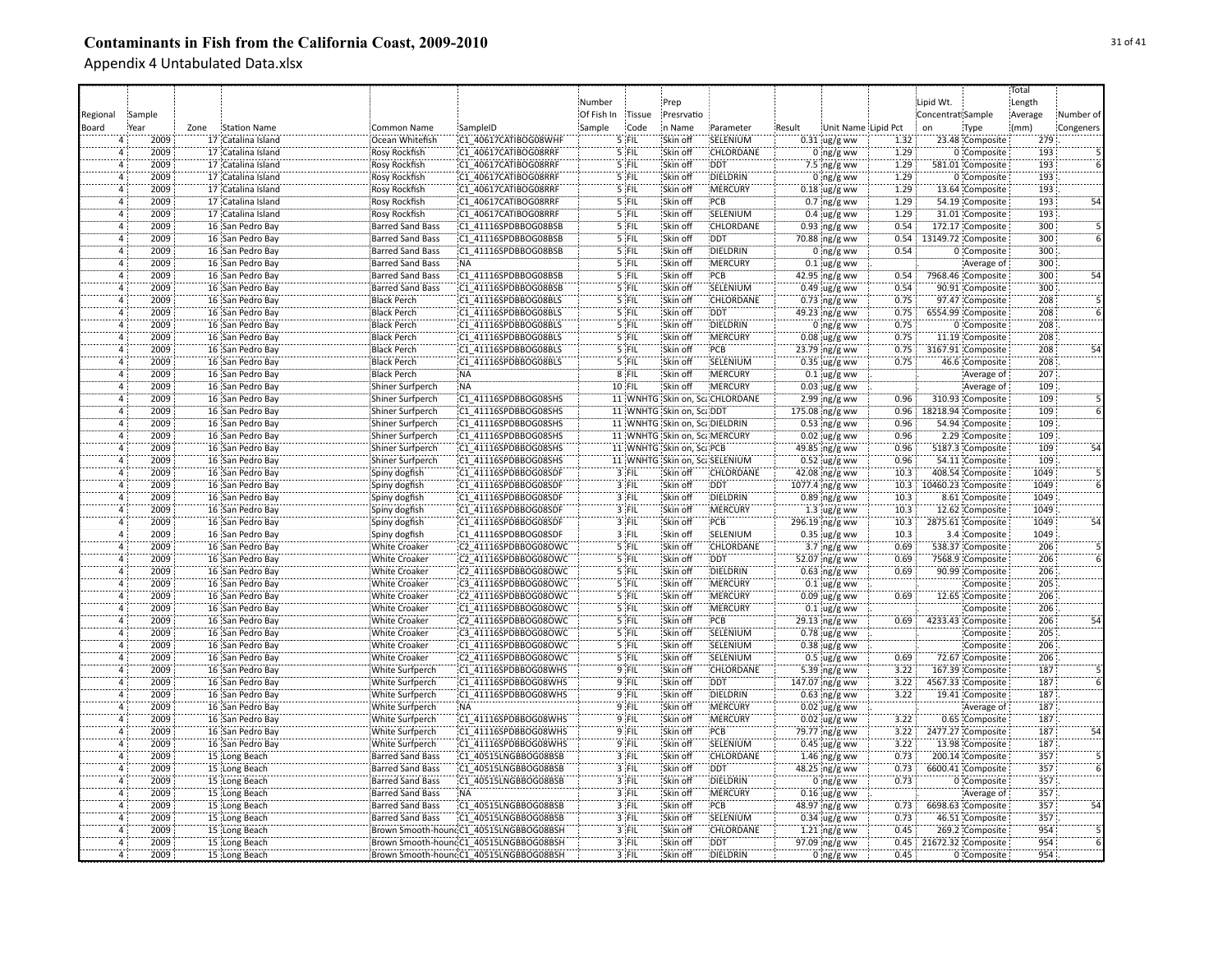|                |              |                                |                         |                                        |            |         |                              |                               |        |                          |      |                   |                   | Total   |           |
|----------------|--------------|--------------------------------|-------------------------|----------------------------------------|------------|---------|------------------------------|-------------------------------|--------|--------------------------|------|-------------------|-------------------|---------|-----------|
|                |              |                                |                         |                                        | Number     |         | Prep                         |                               |        |                          |      | Lipid Wt.         |                   | Length  |           |
| Regional       | Sample       |                                |                         |                                        | Of Fish In | Tissue  | Presrvatio                   |                               |        |                          |      | Concentrat Sample |                   | Average | Number of |
| Board          | <u>Year</u>  | Zone<br><b>Station Name</b>    | Common Name             | SampleID                               | Sample     | Code    | n Name                       | Parameter                     | Result | Unit Name Lipid Pct      |      | on                | Type              | (mm)    | Congeners |
|                |              | 15 Long Beach                  |                         | Brown Smooth-houndC1_40515LNGBBOG08BSH |            | 3 FIL   | Skin off                     | :MERCURY                      |        | $0.7 \, \text{Jg/g}$ ww  | 0.45 |                   | 156.03 Composite  | 954     |           |
|                | 2009<br>2009 |                                |                         |                                        |            | 3 FIL   |                              | PCB                           |        |                          | 0.45 |                   |                   | 954     |           |
|                |              | 15 Long Beach                  |                         | Brown Smooth-houndC1_40515LNGBBOG08BSH |            |         | Skin off<br>Skin off         | SELENIUM                      |        | 21.37 ng/g ww            |      |                   | 4770.09 Composite | 954     |           |
| 4              | 2009         | 15 Long Beach                  |                         | Brown Smooth-houndC1 40515LNGBBOG08BSH |            | 3 FIL   |                              |                               |        | $0.21 \, \text{ug/g}$ ww | 0.45 |                   | 46.87 Composite   |         |           |
| $\Delta$       | 2009         | 15 Long Beach                  | California Halibut      | C1 40515LNGBBOG09OCH                   |            | 3 FIL   | Skin off                     | CHLORDANE                     |        | 1.45 $ng/g$ ww           | 0.45 |                   | 323.71 Composite  | 338     |           |
| $\Delta$       | 2009         | 15 Long Beach                  | California Halibut      | C1 40515LNGBBOG09OCH                   |            | 3 FIL   | Skin off                     | DDT                           |        | 32.85 ng/g ww            | 0.45 |                   | 7349.22 Composite | 338     |           |
| $\Delta$       | 2009         | 15 Long Beach                  | California Halibut      | C1 40515LNGBBOG09OCH                   |            | 3 FIL   | Skin off                     | DIELDRIN                      |        | $0$ ng/g ww              | 0.45 |                   | 0 Composite       | 338     |           |
| 4              | 2009         | 15 Long Beach                  | California Halibut      | C1 40515LNGBBOG09OCH                   |            | 3 FIL   | Skin off                     | <b>MERCURY</b>                |        | $0.05$ ug/g ww           | 0.45 |                   | 10.96 Composite   | 338     |           |
| 4              | 2009         | 15 Long Beach                  | California Halibut      | C1 40515LNGBBOG09OCH                   |            | 3 FIL   | Skin off                     | PCB                           |        | 19.21 ng/g ww            | 0.45 |                   | 4296.64 Composite | 338     | 54        |
| $\overline{a}$ | 2009         | 15 Long Beach                  | California Halibut      | C1 40515LNGBBOG09OCH                   |            | 3 FIL   | Skin off                     | SELENIUM                      |        | $0.08$ ug/g ww           | 0.45 |                   | 16.78 Composite   | 338     |           |
| $\overline{a}$ | 2009         | 15 Long Beach                  | Chub Mackerel           | C1 40515LNGBBOG08OCM                   |            | 5 FIL   | Skin off                     | CHLORDANE                     |        | 1.64 $ng/g$ ww           | 0.99 |                   | 166.09 Composite  | 297     |           |
| $\overline{4}$ | 2009         | 15 Long Beach                  | Chub Mackerel           | C1 40515LNGBBOG08OCM                   |            | 5 FIL   | Skin off                     | <b>DDT</b>                    |        | 106.54 ng/g ww           | 0.99 |                   | 10783.4 Composite | 297     |           |
| $\Delta$       | 2009         | 15 Long Beach                  | Chub Mackerel           | C1 40515LNGBBOG08OCM                   |            | $5$ FIL | Skin off                     | DIELDRIN                      |        | $0$ ing/g ww             | 0.99 |                   | 0 Composite       | 297     |           |
| $\overline{a}$ | 2009         | 15 Long Beach                  | Chub Mackerel           | C3 40515LNGBBOG08OCM                   |            | $5$ FIL | Skin off                     | <b>MERCURY</b>                |        | $0.09$ ug/g ww           |      |                   | Composite         | 297     |           |
| $\overline{a}$ | 2009         | 15 Long Beach                  | Chub Mackerel           | C2 40515LNGBBOG08OCM                   |            | 5 FIL   | Skin off                     | MERCURY                       |        | $0.14 \cdot ug/g$ ww     |      |                   | Composite         | 297     |           |
|                | 2009         | 15 Long Beach                  | Chub Mackerel           | C1 40515LNGBBOG08OCM                   |            | 5 FIL   | Skin off                     | MERCURY                       |        | $0.15$ ug/g ww           | 0.99 |                   | 15.38 Composite   | 297     |           |
| 4              | 2009         |                                | Chub Mackerel           | C1 40515LNGBBOG08OCM                   |            | 5 FIL   | Skin off                     | PCB                           |        |                          | 0.99 |                   | 3122.57 Composite | 297     |           |
|                |              | 15 Long Beach                  |                         |                                        |            |         |                              |                               |        | $30.85$ ng/g ww          |      |                   |                   | 297     |           |
|                | 2009         | 15 Long Beach                  | Chub Mackerel           | C3 40515LNGBBOG08OCM                   |            | '5 FIL  | Skin off                     | SELENIUM                      |        | $0.44$ ug/g ww           |      |                   | Composite         |         |           |
|                | 2009         | 15 Long Beach                  | Chub Mackerel           | C2 40515LNGBBOG08OCM                   |            | 5 FIL   | Skin off                     | SELENIUM                      |        | $0.54$ ug/g ww           |      |                   | Composite         | 297     |           |
| 4              | 2009         | 15 Long Beach                  | Chub Mackerel           | C1 40515LNGBBOG08OCM                   |            | 5 FIL   | Skin off                     | SELENIUM                      |        | $0.52 \,$ ug/g ww        | 0.99 |                   | 52.63 Composite   | 297     |           |
| $\Delta$       | 2009         | 15 Long Beach                  | Shiner Surfperch        | :NA                                    |            | 4 FIL   | Skin off                     | MERCURY                       |        | $0.04$ ug/g ww           |      |                   | Average of        | 121     |           |
| $\overline{4}$ | 2009         | 15 Long Beach                  | <b>Top Smelt</b>        | C1 40515LNGBBOG08TPS                   |            |         |                              | 7 WNHTG Skin on, ScaCHLORDANE |        | $2.42$ ng/g ww           | 1.49 |                   | 162.62 Composite  | 229     |           |
| 4              | 2009         | 15 Long Beach                  | <b>Top Smelt</b>        | C1 40515LNGBBOG08TPS                   |            |         | 7 WNHTG Skin on, ScaDDT      |                               |        | 145.29 ng/g ww           | 1.49 |                   | 9751.28 Composite | 229     |           |
| 4              | 2009         | 15 Long Beach                  | <b>Top Smelt</b>        | C1 40515LNGBBOG08TPS                   |            |         | 7 WNHTG Skin on, ScaDIELDRIN |                               |        | $0$ ng/g ww              | 1.49 |                   | 0 Composite       | 229     |           |
| $\overline{a}$ | 2009         | 15 Long Beach                  | <b>Top Smelt</b>        | C1 40515LNGBBOG08TPS                   |            |         | 7 WNHTG Skin on, Sca.MERCURY |                               |        | $0.05$ ug/g ww           | 1.49 |                   | 3.62 Composite    | 229     |           |
| $\overline{4}$ | 2009         | 15 Long Beach                  | <b>Top Smelt</b>        | C1 40515LNGBBOG08TPS                   |            |         | 7 WNHTG Skin on, ScaPCB      |                               |        | 50.65 ng/g ww            | 1.49 |                   | 3399.6 Composite  | 229     | 54        |
| $\overline{a}$ | 2009         | 15 Long Beach                  | <b>Top Smelt</b>        | C1 40515LNGBBOG08TPS                   |            |         | 7 WNHTG Skin on, ScaSELENIUM |                               |        | $0.3$ ug/g ww            | 1.49 |                   | 20.13 Composite   | 229     |           |
|                | 2009         | 15 Long Beach                  | <b>White Croaker</b>    | C1 40515LNGBBOG08OWC                   |            | 5 FIL   | Skin off                     | CHLORDANE                     |        | 11.26 ng/g ww            | 1.31 |                   | 859.54 Composite  | 219     |           |
| $\Delta$       | 2009         | 15 Long Beach                  | <b>White Croaker</b>    | C1 40515LNGBBOG08OWC                   |            | 5 FIL   | Skin off                     | <b>DDT</b>                    |        | 110.69 ng/g ww           | 1.31 |                   | 8449.69 Composite | 219     |           |
|                | 2009         |                                |                         | C1 40515LNGBBOG08OWC                   |            | 5 FIL   | Skin off                     | DIELDRIN                      |        |                          | 1.31 |                   | 0 Composite       | 219     |           |
|                |              | 15 Long Beach                  | White Croaker           |                                        |            |         |                              |                               |        | $0$ ing/g ww             |      |                   |                   |         |           |
|                | 2009         | 15 Long Beach                  | White Croaker           | C3 40515LNGBBOG08OWC                   |            | 5 FIL   | Skin off                     | MERCURY                       |        | $0.12$ ug/g ww           |      |                   | Composite         | 218     |           |
| $\Delta$       | 2009         | 15 Long Beach                  | White Croaker           | C1 40515LNGBBOG08OWC                   |            | 5 FIL   | Skin off                     | MERCURY                       |        | $0.13$ ug/g ww           | 1.31 |                   | 9.54 Composite    | 219     |           |
| $\overline{a}$ | 2009         | 15 Long Beach                  | <b>White Croaker</b>    | C2 40515LNGBBOG08OWC                   |            | 5 FIL   | Skin off                     | <b>MERCURY</b>                |        | $0.11$ ug/g ww           |      |                   | Composite         | 218     |           |
| $\overline{a}$ | 2009         | 15 Long Beach                  | <b>White Croaker</b>    | C1 40515LNGBBOG08OWC                   |            | 5 FIL   | Skin off                     | PCB                           |        | $104.02$ ng/g ww         | 1.31 |                   | 7940.69 Composite | 219     | 54        |
| $\Delta$       | 2009         | 15 Long Beach                  | <b>White Croaker</b>    | C3 40515LNGBBOG08OWC                   |            | 5 FIL   | Skin off                     | SELENIUM                      |        | $0.35$ ug/g ww           |      |                   | Composite         | 218     |           |
| 4              | 2009         | 15 Long Beach                  | White Croaker           | C1 40515LNGBBOG08OWC                   |            | 5 FIL   | Skin off                     | SELENIUM                      |        | $0.19$ ug/g ww           | 1.31 |                   | 14.5 Composite    | 219     |           |
| 4              | 2009         | 15 Long Beach                  | <b>White Croaker</b>    | C2 40515LNGBBOG08OWC                   |            | 5 FIL   | Skin off                     | SELENIUM                      |        | $0.38$ ug/g ww           |      |                   | Composite         | 218     |           |
|                | 2009         | 15 Long Beach                  | Yellowfin Croaker       | C1 40515LNGBBOG08OYC                   |            | 5 FIL   | Skin off                     | <b>CHLORDANE</b>              |        | $1.75$ ng/g ww           | 0.38 |                   | 465.69 Composite  | 136     |           |
|                | 2009         | 15 Long Beach                  | Yellowfin Croaker       | C1 40515LNGBBOG08OYC                   |            | $5$ FIL | Skin off                     | <b>DDT</b>                    |        | 23.37 ng/g ww            | 0.38 |                   | 6214.63 Composite | 136     |           |
| $\Delta$       | 2009         | 15 Long Beach                  | Yellowfin Croaker       | C1 40515LNGBBOG08OYC                   |            | 5 FIL   | Skin off                     | DIELDRIN                      |        | $0$ ing/g ww             | 0.38 |                   | 0 Composite       | 136     |           |
|                | 2009         | 15 Long Beach                  | Yellowfin Croaker       | C1 40515LNGBBOG08OYC                   |            | 5 FIL   | Skin off                     | MERCURY                       |        | $0.03$ ug/g ww           | 0.38 |                   | 6.91 Composite    | 136     |           |
|                | 2009         | 15 Long Beach                  | Yellowfin Croaker       | C2 40515LNGBBOG08OYC                   |            | 5 FIL   | Skin off                     | MERCURY                       |        | $0.03$ ug/g ww           |      |                   | Composite         | 136     |           |
| $\Delta$       | 2009         | 15 Long Beach                  | Yellowfin Croaker       | C3 40515LNGBBOG08OYC                   |            | '5 FII  | Skin off                     | MERCURY                       |        | $0.02$ ug/g ww           |      |                   | Composite         | 136     |           |
|                |              |                                |                         |                                        |            |         |                              |                               |        |                          |      |                   |                   |         |           |
| $\overline{a}$ | 2009         | 15 Long Beach                  | Yellowfin Croaker       | C1 40515LNGBBOG08OYC                   |            | 5 FIL   | Skin off                     | PCB                           |        | 16.42 ng/g ww            | 0.38 |                   | 4367.29 Composite | 136     | 54        |
|                | 2009         | 15 Long Beach                  | Yellowfin Croaker       | C3 40515LNGBBOG08OYC                   |            | 5 FIL   | Skin off                     | SELENIUM                      |        | $0.51$ ug/g ww           |      |                   | Composite         | 136     |           |
| $\Delta$       | 2009         | 15 Long Beach                  | Yellowfin Croaker       | C2 40515LNGBBOG08OYC                   |            | 5 FIL   | Skin off                     | SELENIUM                      |        | $0.24$ ug/g ww           |      |                   | Composite         | 136     |           |
| $\overline{a}$ | 2009         | 15 Long Beach                  | Yellowfin Croaker       | C1 40515LNGBBOG08OYC                   |            | $5$ FIL | Skin off                     | SELENIUM                      |        | $0.28$ ug/g ww           | 0.38 |                   | 74.47 Composite   | 136     |           |
| $\overline{8}$ | 2009         | 14 Orange County Oil Platforms | <b>Barred Sand Bass</b> | C1 80114ORCOBOG08BSB                   |            | $5$ FIL | Skin off                     | <b>CHLORDANE</b>              |        | $2.61$ ng/g ww           | 1.22 |                   | 214.1 Composite   | 380     |           |
| $\overline{8}$ | 2009         | 14 Orange County Oil Platforms | <b>Barred Sand Bass</b> | C1 80114ORCOBOG08BSB                   |            | 5 FIL   | Skin off                     | :DDT                          |        | 91.39 ng/g ww            | 1.22 |                   | 7490.98 Composite | 380     |           |
| 8              | 2009         | 14 Orange County Oil Platforms | <b>Barred Sand Bass</b> | C1 80114ORCOBOG08BSB                   |            | 5 FIL   | Skin off                     | DIELDRIN                      |        | $0$ ng/g ww              | 1.22 |                   | 0 Composite       | 380     |           |
| $\overline{8}$ | 2009         | 14 Orange County Oil Platforms | <b>Barred Sand Bass</b> | C1 80114ORCOBOG08BSB                   |            | 5 FIL   | Skin off                     | PCB                           |        | 32.58 ng/g ww            | 1.22 |                   | 2670.33 Composite | 380     | 54        |
| 8              | 2009         | 14 Orange County Oil Platforms | Barred Sand Bass        | C1 80114ORCOBOG08BSB                   |            | 5 FIL   | Skin off                     | SELENIUM                      |        | $0.38$ ug/g ww           | 1.22 |                   | 31.15 Composite   | 380     |           |
| 8              | 2009         | 14 Orange County Oil Platforms | Barred Sand Bass        | NA:                                    |            | 7 FIL   | Skin off                     | MERCURY                       |        | $0.19$ ug/g ww           |      |                   | Average of        | 379     |           |
| 8              | 2009         | 14 Orange County Oil Platforms | Chub Mackerel           | C1 80114ORCOBOG08OCM                   |            | 5 FIL   | Skin off                     | CHLORDANE                     |        | 1.43 $ng/g$ ww           | 5.82 |                   | 24.57 Composite   | 234     |           |
| 8              | 2009         | 14 Orange County Oil Platforms | Chub Mackerel           | C1 80114ORCOBOG08OCM                   |            | 5 FIL   | Skin off                     | <b>DDT</b>                    |        | 63.83 ng/g ww            | 5.82 |                   | 1096.8 Composite  | 234     |           |
| $\overline{8}$ | 2009         |                                | Chub Mackerel           | C1 80114ORCOBOG08OCM                   |            | 5 FIL   | Skin off                     | DIELDRIN                      |        |                          | 5.82 |                   | 0 Composite       | 234     |           |
| $\overline{8}$ | 2009         | 14 Orange County Oil Platforms |                         |                                        |            | 5 FIL   | Skin off                     | <b>MERCURY</b>                |        | $0$ ng/g ww              | 5.82 |                   |                   | 234     |           |
|                |              | 14 Orange County Oil Platforms | Chub Mackerel           | C1 80114ORCOBOG08OCM                   |            |         |                              |                               |        | $0.03$ ug/g ww           |      |                   | 0.55 Composite    |         |           |
| $\overline{8}$ | 2009         | 14 Orange County Oil Platforms | Chub Mackerel           | C2 80114ORCOBOG08OCM                   |            | $5$ FIL | Skin off                     | <b>MERCURY</b>                |        | $0.03$ ug/g ww           |      |                   | Composite         | 234     |           |
| $\overline{8}$ | 2009         | 14 Orange County Oil Platforms | Chub Mackerel           | C3 80114ORCOBOG08OCM                   |            | 5 FIL   | Skin off                     | MERCURY                       |        | $0.03$ ug/g ww           |      |                   | Composite         | 234     |           |
| $\mathbf{R}$   | 2009         | 14 Orange County Oil Platforms | Chub Mackerel           | C1 80114ORCOBOG08OCM                   |            | 5 FIL   | Skin off                     | PCB                           |        | 23.19 ng/g ww            | 5.82 |                   | 398.51 Composite  | 234     | 54        |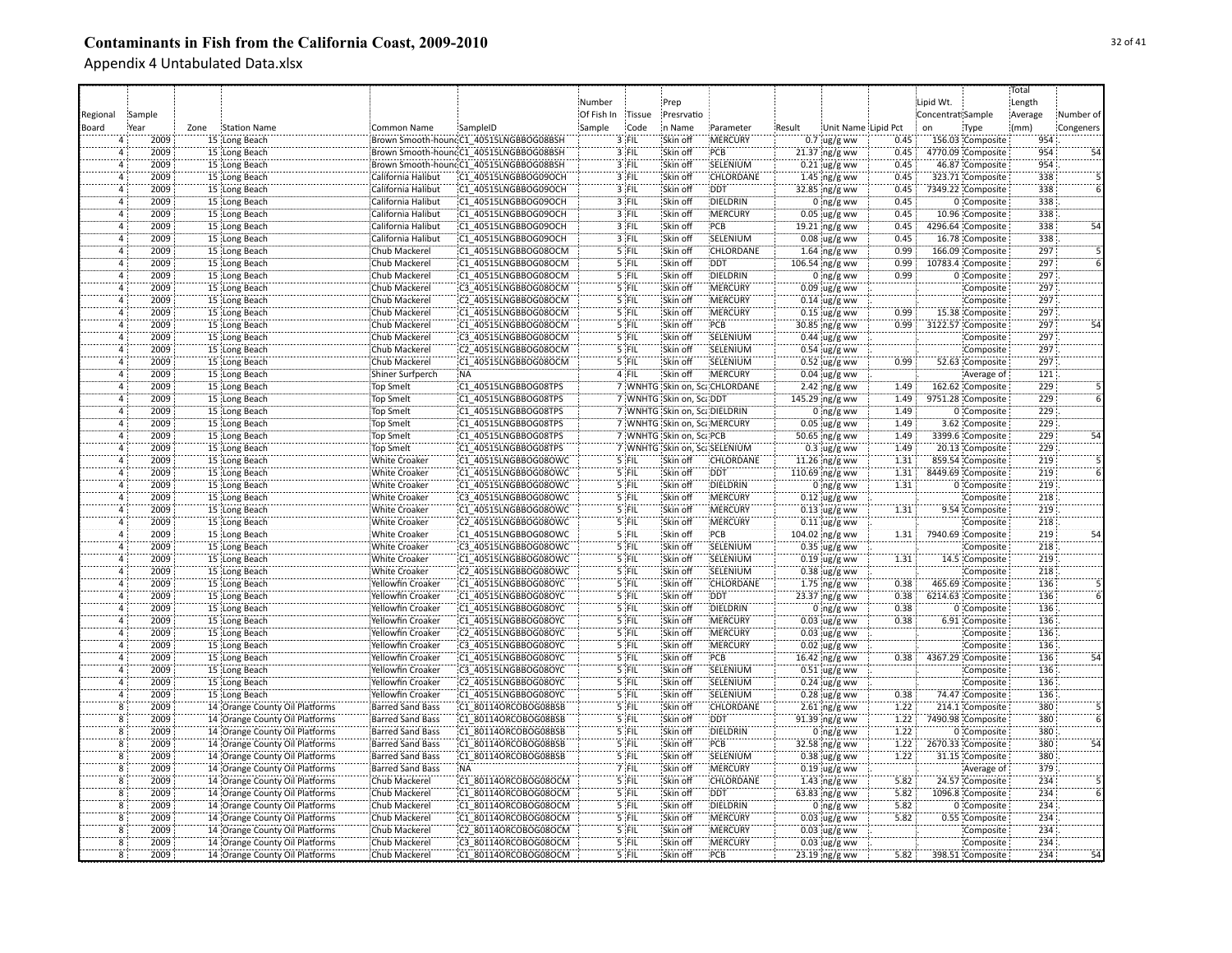|                                           |        |      |                                                                      |                                                    |                                              |            |                |                      |                    |        |                                 |              |                   |                                      | Total            |           |
|-------------------------------------------|--------|------|----------------------------------------------------------------------|----------------------------------------------------|----------------------------------------------|------------|----------------|----------------------|--------------------|--------|---------------------------------|--------------|-------------------|--------------------------------------|------------------|-----------|
|                                           |        |      |                                                                      |                                                    |                                              | Number     |                | Prep                 |                    |        |                                 |              | Lipid Wt.         |                                      | Length           |           |
| Regional                                  | Sample |      |                                                                      |                                                    |                                              | Of Fish In | Tissue         | Presrvatio           |                    |        |                                 |              | Concentrat Sample |                                      | Average          | Number of |
| Board                                     | Year   | Zone | <b>Station Name</b>                                                  | Common Name                                        | SampleID                                     | Sample     | Code           | in Name              | Parameter          | Result | Unit Name Lipid Pct             |              | on                | Type                                 | (mm)             | Congeners |
| 8                                         | 2009   |      | 14 Orange County Oil Platforms                                       | Chub Mackerel                                      | C2 80114ORCOBOG08OCM                         |            | $5$ FIL        | Skin off             | SELENIUM           |        | $0.62$ ug/g ww                  |              |                   | Composite                            | 234              |           |
| 8                                         | 2009   |      | 14 Orange County Oil Platforms                                       | Chub Mackerel                                      | C1 80114ORCOBOG08OCM                         |            | 5 FIL          | Skin off             | SELENIUM           |        | $0.48$ ug/g ww                  | 5.82         |                   | 8.25 Composite                       | 234              |           |
| 8                                         | 2009   |      | 14 Orange County Oil Platforms                                       | Chub Mackerel                                      | C3 80114ORCOBOG08OCM                         |            | 5 FIL          | Skin off             | SELENIUM           |        | $0.57$ ug/g ww                  |              |                   | Composite                            | 234              |           |
| 8                                         | 2009   |      | 14 Orange County Oil Platforms                                       | Kelp Bass                                          | C1 80114ORCOBOG08OKB                         |            | 5 FIL          | Skin off             | <b>CHLORDANE</b>   |        | $0.59$ ng/g ww                  | 1.29         |                   | 45.43 Composite                      | 336              |           |
| $\overline{8}$                            | 2009   |      | 14 Orange County Oil Platforms                                       | <b>Kelp Bass</b>                                   | C1 80114ORCOBOG08OKB                         |            | 5 FIL          | Skin off             | <b>DDT</b>         |        | 49.55 ng/g ww                   | 1.29         |                   | 3841.09 Composite                    | 336              |           |
| `8                                        | 2009   |      | 14 Orange County Oil Platforms                                       | <b>Kelp Bass</b>                                   | C1 80114ORCOBOG08OKB                         |            | 5 FIL          | Skin off             | DIELDRIN           |        | $0$ ng/g ww                     | 1.29         |                   | 0 Composite                          | 336              |           |
| $\overline{8}$                            | 2009   |      | 14 Orange County Oil Platforms                                       | <b>Kelp Bass</b>                                   | C3 80114ORCOBOG08OKB                         |            | 5 FIL          | Skin off             | <b>MERCURY</b>     |        | $0.16$ ug/g ww                  |              |                   | Composite                            | 335              |           |
| $\overline{8}$                            | 2009   |      | 14 Orange County Oil Platforms                                       | Kelp Bass                                          | C1 80114ORCOBOG08OKB                         |            | 5 FIL          | Skin off             | <b>MERCURY</b>     |        | $0.11$ ug/g ww                  | 1.29         |                   | 8.76 Composite                       | 336              |           |
| $\overline{8}$                            | 2009   |      | 14 Orange County Oil Platforms                                       | Kelp Bass                                          | C1 80114ORCOBOG08OKB                         |            | 5 FIL          | Skin off             | PCB                |        | 20.77 ng/g ww                   | 1.29         |                   | 1609.84 Composite                    | 336              | 54        |
| 8                                         | 2009   |      | 14 Orange County Oil Platforms                                       | Kelp Bass                                          | C3 80114ORCOBOG08OKB                         |            | 5 FIL          | Skin off             | SELENIUM           |        | $0.32$ ug/g ww                  |              |                   | Composite                            | 335              |           |
| 8                                         | 2009   |      | 14 Orange County Oil Platforms                                       | <b>Kelp Bass</b>                                   | C1 80114ORCOBOG08OKB                         |            | 5 FIL          | Skin off             | SELENIUM           |        | $0.34 \,$ ug/g ww               | 1.29         |                   | 26.36 Composite                      | 336              |           |
| $\overline{8}$                            | 2009   |      | 14 Orange County Oil Platforms                                       | <b>Kelp Bass</b>                                   | C2 80114ORCOBOG08OKB                         |            | 5 FIL          | Skin off             | SELENIUM           |        | $0.67$ ug/g ww                  |              |                   | Composite                            | 336              |           |
| 8                                         | 2009   |      | 14 Orange County Oil Platforms                                       | Kelp Bass                                          | NA:                                          |            | $10$ FIL       | Skin off             | <b>MERCURY</b>     |        | $0.16$ ug/g ww                  |              |                   | Average of                           | 341              |           |
| $\overline{8}$                            | 2009   |      | 14 Orange County Oil Platforms                                       | <b>White Croaker</b>                               | C1 80114ORCOBOG08OWC                         |            | 5 FIL          | Skin off             | <b>CHLORDANE</b>   |        | $0.47$ ing/g ww                 | 1.56         |                   | 30.13 Composite                      | 217              |           |
| Ï8                                        | 2009   |      | 14 Orange County Oil Platforms                                       | <b>White Croaker</b>                               | C1 80114ORCOBOG08OWC                         |            | 5 FIL          | Skin off             | <b>DDT</b>         |        | 57.18 ng/g ww                   | 1.56         |                   | 3665.45 Composite                    | 217              |           |
| Ï8                                        | 2009   |      | 14 Orange County Oil Platforms                                       | <b>White Croaker</b>                               | C1 80114ORCOBOG08OWC                         |            | '5 FIL         | Skin off             | DIELDRIN           |        | $0$ ing/g ww                    | 1.56         |                   | 0 Composite                          | 217              |           |
| 8                                         | 2009   |      | 14 Orange County Oil Platforms                                       | White Croaker                                      | C1 80114ORCOBOG08OWC                         |            | '5 FIL         | Skin off             | MERCURY            |        | $0.13$ ug/g ww                  | 1.56         |                   | 8.4 Composite                        | $\overline{217}$ |           |
| 8                                         | 2009   |      | 14 Orange County Oil Platforms                                       | White Croaker                                      | C1 80114ORCOBOG08OWC                         |            | $5$ FIL        | Skin off             | PCB                |        |                                 | 1.56         |                   | 1446.03 Composite                    | 217              |           |
| 8                                         | 2009   |      | 14 Orange County Oil Platforms                                       | <b>White Croaker</b>                               | C1 80114ORCOBOG08OWC                         |            | 5 FIL          | Skin off             | SELENIUM           |        | 22.56 ng/g ww<br>$0.36$ ug/g ww | 1.56         |                   | 23.08 Composite                      | 217              |           |
| $\overline{8}$                            | 2009   |      | 13 Santa Ana River to Seal Beach                                     | <b>Barred Sand Bass</b>                            | C1 80113SASBBOG08BSB                         |            | 4 FIL          | Skin off             | CHLORDANE          |        | $0.4$ ing/g ww                  | 0.42         |                   | 95.42 Composite                      | 308              |           |
| $\overline{8}$                            | 2009   |      | 13 Santa Ana River to Seal Beach                                     | <b>Barred Sand Bass</b>                            | C1 80113SASBBOG08BSB                         |            | 4 FIL          | Skin off             | <b>DDT</b>         |        | 34.75 ng/g ww                   | 0.42         |                   | 8373.98 Composite                    | 308              |           |
| $\overline{8}$                            | 2009   |      | 13 Santa Ana River to Seal Beach                                     | <b>Barred Sand Bass</b>                            | C1 80113SASBBOG08BSB                         |            | 4 FIL          | Skin off             | DIELDRIN           |        |                                 | 0.42         |                   | 0 Composite                          | 308              |           |
| $\overline{8}$                            | 2009   |      |                                                                      |                                                    | NA:                                          |            |                | Skin off             | <b>MERCURY</b>     |        | $0$ ng/g ww                     |              |                   |                                      | 308              |           |
| $\overline{8}$                            | 2009   |      | 13 Santa Ana River to Seal Beach                                     | <b>Barred Sand Bass</b>                            |                                              |            | 4 FIL<br>4 FIL | Skin off             | PCB                |        | $0.21$ ug/g ww                  | 0.42         |                   | Average of                           | 308              | 54        |
| $\overline{8}$                            | 2009   |      | 13 Santa Ana River to Seal Beach<br>13 Santa Ana River to Seal Beach | <b>Barred Sand Bass</b><br><b>Barred Sand Bass</b> | C1 80113SASBBOG08BSB<br>C1 80113SASBBOG08BSB |            | 4 FIL          | Skin off             | SELENIUM           |        | 18.19 ng/g ww                   | 0.42         |                   | 4382.41 Composite<br>101.2 Composite | 308              |           |
| $\overline{\mathbf{8}}$                   | 2009   |      |                                                                      |                                                    |                                              |            |                | Skin off             | CHLORDANE          |        | $0.42$ ug/g ww                  | 3.54         |                   |                                      | 208              |           |
|                                           | 2009   |      | 13 Santa Ana River to Seal Beach                                     | <b>Barred Surfperch</b>                            | C1 80113SASBBOG08BRS                         |            | 8 FIL          |                      | <b>DDT</b>         |        | 4.39 ng/g ww                    |              |                   | 123.9 Composite                      | 208              |           |
| 8                                         | 2009   |      | 13 Santa Ana River to Seal Beach                                     | <b>Barred Surfperch</b>                            | C1 80113SASBBOG08BRS                         |            | 8 FIL          | Skin off             |                    |        | 99.97 ng/g ww                   | 3.54         |                   | 2824.1 Composite                     |                  |           |
| 8                                         | 2009   |      | 13 Santa Ana River to Seal Beach                                     | <b>Barred Surfperch</b>                            | C1 80113SASBBOG08BRS<br>NA:                  |            | 8 FIL          | Skin off             | DIELDRIN           |        | $0$ ing/g ww                    | 3.54         |                   | 0 Composite                          | 208<br>208       |           |
| $\overline{\mathbf{8}}$<br>$\overline{8}$ | 2009   |      | 13 Santa Ana River to Seal Beach                                     | <b>Barred Surfperch</b>                            | C1 80113SASBBOG08BRS                         |            | 8 FIL<br>8 FIL | Skin off<br>Skin off | MERCURY<br>MERCURY |        | $0.07$ ug/g ww                  |              |                   | Average of<br>1.69 Composite         | 208              |           |
| $\overline{\mathbf{8}}$                   | 2009   |      | 13 Santa Ana River to Seal Beach                                     | <b>Barred Surfperch</b>                            | C1 80113SASBBOG08BRS                         |            | 8 FIL          | Skin off             | PCB                |        | $0.06$ ug/g ww                  | 3.54<br>3.54 |                   |                                      | 208              | 54        |
| $\overline{8}$                            | 2009   |      | 13 Santa Ana River to Seal Beach                                     | <b>Barred Surfperch</b>                            |                                              |            |                |                      | SELENIUM           |        | $46.68$ ng/g ww                 |              |                   | 1318.53 Composite                    | 208              |           |
|                                           | 2009   |      | 13 Santa Ana River to Seal Beach                                     | <b>Barred Surfperch</b>                            | C1 80113SASBBOG08BRS                         |            | 8 FIL<br>3 FIL | Skin off<br>Skin off | CHLORDANE          |        | $0.59$ ug/g ww                  | 3.54<br>16.5 |                   | 16.67 Composite                      | 1070             |           |
| $\overline{8}$                            |        |      | 13 Santa Ana River to Seal Beach                                     |                                                    | Brown Smooth-houndC1_80113SASBBOG08BSH       |            |                |                      |                    |        | $22.55$ ng/g ww                 |              |                   | 136.67 Composite                     |                  |           |
| $\overline{8}$                            | 2009   |      | 13 Santa Ana River to Seal Beach                                     |                                                    | Brown Smooth-houndC1 80113SASBBOG08BSH       |            | 3 FIL          | Skin off             | <b>DDT</b>         |        | 177.58 ng/g ww                  | 16.5         |                   | 1076.27 Composite                    | 1070             |           |
| 8                                         | 2009   |      | 13 Santa Ana River to Seal Beach                                     |                                                    | Brown Smooth-houndC1_80113SASBBOG08BSH       |            | $3$ FIL        | Skin off             | DIELDRIN           |        | $1.29$ ng/g ww                  | 16.5         |                   | 7.82 Composite                       | 1070             |           |
| $\overline{8}$                            | 2009   |      | 13 Santa Ana River to Seal Beach                                     |                                                    | Brown Smooth-houndC1_80113SASBBOG08BSH       |            | 3 FIL          | Skin off             | <b>MERCURY</b>     |        | $0.72$ ug/g ww                  | 16.5         |                   | 4.33 Composite                       | 1070             |           |
| 8                                         | 2009   |      | 13 Santa Ana River to Seal Beach                                     |                                                    | Brown Smooth-houndC1_80113SASBBOG08BSH       |            | 3 FIL          | Skin off             | PCB                |        | 70.1 ng/g ww                    | 16.5         |                   | 424.85 Composite                     | 1070             | 54        |
| 8                                         | 2009   |      | 13 Santa Ana River to Seal Beach                                     |                                                    | Brown Smooth-hound:C1 80113SASBBOG08BSH      |            | $3$ FIL        | Skin off             | SELENIUM           |        | $0.4 \, \mu g/g$ ww             | 16.5         |                   | 2.42 Composite                       | 1070             |           |
| $\overline{8}$                            | 2009   |      | 13 Santa Ana River to Seal Beach                                     | Chub Mackerel                                      | C1 80113SASBBOG08OCM                         |            | 5 FIL          | Skin off             | CHLORDANE          |        | $0.2$ ing/g ww                  | 0.84         |                   | 23.68 Composite                      | 236              |           |
| ۔<br>8                                    | 2009   |      | 13 Santa Ana River to Seal Beach                                     | Chub Mackerel                                      | C1 80113SASBBOG08OCM                         |            | 5 FIL          | Skin off             | <b>DDT</b>         |        | 11.24 ng/g ww                   | 0.84         |                   | 1344.5 Composite                     | 236              |           |
| Ï8                                        | 2009   |      | 13 Santa Ana River to Seal Beach                                     | Chub Mackerel                                      | C1 80113SASBBOG08OCM                         |            | 5 FIL          | Skin off             | DIELDRIN           |        | $0$ ing/g ww                    | 0.84         |                   | 0 Composite                          | 236              |           |
| - š                                       | 2009   |      | 13 Santa Ana River to Seal Beach                                     | Chub Mackerel                                      | C3 80113SASBBOG08OCM                         |            | 5 FIL          | Skin off             | MERCURY            |        | $0.04 \, \omega$ g ww           |              |                   | Composite                            | 236              |           |
| 8                                         | 2009   |      | 13 Santa Ana River to Seal Beach                                     | Chub Mackerel                                      | C1 80113SASBBOG08OCM                         |            | 5 FIL          | Skin off             | MERCURY            |        | $0.05$ ug/g ww                  | 0.84         |                   | 6.22 Composite                       | 236              |           |
| $\overline{8}$                            | 2009   |      | 13 Santa Ana River to Seal Beach                                     | Chub Mackerel                                      | C2 80113SASBBOG08OCM                         |            | 5 FIL          | Skin off             | MERCURY            |        | $0.03$ ug/g ww                  |              |                   | Composite                            | 236              |           |
| $\overline{8}$                            | 2009   |      | 13 Santa Ana River to Seal Beach                                     | Chub Mackerel                                      | C1 80113SASBBOG08OCM                         |            | $5$ FIL        | Skin off             | PCB                |        | $3.72$ ng/g ww                  | 0.84         |                   | 444.74 Composite                     | 236              | 54        |
| $\overline{8}$                            | 2009   |      | 13 Santa Ana River to Seal Beach                                     | Chub Mackerel                                      | C2 80113SASBBOG08OCM                         |            | 5 FIL          | Skin off             | SELENIUM           |        | $0.36$ ug/g ww                  |              |                   | Composite                            | 236              |           |
| $\overline{8}$                            | 2009   |      | 13 Santa Ana River to Seal Beach                                     | Chub Mackerel                                      | C1 80113SASBBOG08OCM                         |            | $5$ FIL        | Skin off             | SELENIUM           |        | $0.6 \, \mu g/g$ ww             | 0.84         |                   | 71.77 Composite                      | 236              |           |
| $\overline{8}$                            | 2009   |      | 13 Santa Ana River to Seal Beach                                     | Chub Mackerel                                      | C3 80113SASBBOG08OCM                         |            | $5$ FIL        | Skin off             | SELENIUM           |        | $0.45$ ug/g ww                  |              |                   | Composite                            | 236              |           |
| 8                                         | 2009   |      | 13 Santa Ana River to Seal Beach                                     | <b>Kelp Bass</b>                                   | C2 80113SASBBOG08OKB                         |            | 4 FIL          | Skin off             | SELENIUM           |        | $0.37$ ug/g ww                  |              |                   | Composite                            | 263              |           |
| $\overline{8}$                            | 2009   |      | 13 Santa Ana River to Seal Beach                                     | <b>Kelp Bass</b>                                   | C1 80113SASBBOG08OKB                         |            | 5 FIL          | Skin off             | <b>CHLORDANE</b>   |        | $1.03$ ng/g ww                  | 0.58         |                   | 178.47 Composite                     | 263              |           |
| 8                                         | 2009   |      | 13 Santa Ana River to Seal Beach                                     | Kelp Bass                                          | C1 80113SASBBOG08OKB                         |            | 5 FIL          | Skin off             | <b>DDT</b>         |        | $32.51$ ng/g ww                 | 0.58         |                   | 5643.23 Composite                    | 263              |           |
| 8                                         | 2009   |      | 13 Santa Ana River to Seal Beach                                     | Kelp Bass                                          | C1 80113SASBBOG08OKB                         |            | 5 FIL          | Skin off             | DIELDRIN           |        | $0$ ing/g ww                    | 0.58         |                   | 0 Composite                          | 263              |           |
| $\overline{8}$                            | 2009   |      | 13 Santa Ana River to Seal Beach                                     | Kelp Bass                                          | C1 80113SASBBOG08OKB                         |            | 5 FIL          | Skin off             | PCB                |        | 24.28 ng/g ww                   | 0.58         |                   | 4214.93 Composite                    | 263              | 54        |
| 8                                         | 2009   |      | 13 Santa Ana River to Seal Beach                                     | <b>Kelp Bass</b>                                   | C1 80113SASBBOG08OKB                         |            | 5 FIL          | Skin off             | SELENIUM           |        | $0.28$ ug/g ww                  | 0.58         |                   | 48.61 Composite                      | 263              |           |
| $\overline{8}$                            | 2009   |      | 13 Santa Ana River to Seal Beach                                     | <b>Kelp Bass</b>                                   | NA:                                          |            | 9 FIL          | Skin off             | <b>MERCURY</b>     |        | $0.13$ ug/g ww                  |              |                   | Average of                           | 263              |           |
| `8                                        | 2009   |      | 13 Santa Ana River to Seal Beach                                     | Spotfin Croaker                                    | C1 80113SASBBOG08SFC                         |            | 5 FIL          | Skin off             | CHLORDANE          |        | 26.35 ng/g ww                   | 1.75         |                   | 1505.83 Composite                    | 350              |           |
| $\overline{8}$                            | 2009   |      | 13 Santa Ana River to Seal Beach                                     | Spotfin Croaker                                    | C1 80113SASBBOG08SFC                         |            | 5 FIL          | Skin off             | DDT                |        | 94.66 ng/g ww                   | 1.75         |                   | 5408.97 Composite                    | 350              |           |
| $\overline{8}$                            | 2009   |      | 13 Santa Ana River to Seal Beach                                     | Spotfin Croaker                                    | C1 80113SASBBOG08SFC                         |            | 5 FIL          | Skin off             | <b>DIELDRIN</b>    |        | $1.39$ ng/g ww                  | 1.75         |                   | 79.43 Composite                      | 350              |           |
| 8                                         | 2009   |      | 13 Santa Ana River to Seal Beach                                     | Spotfin Croaker                                    | C1 80113SASBBOG08SFC                         |            | 5 FIL          | Skin off             | MERCURY            |        | $0.05$ ug/g ww                  | 1.75         |                   | 2.63 Composite                       | 350              |           |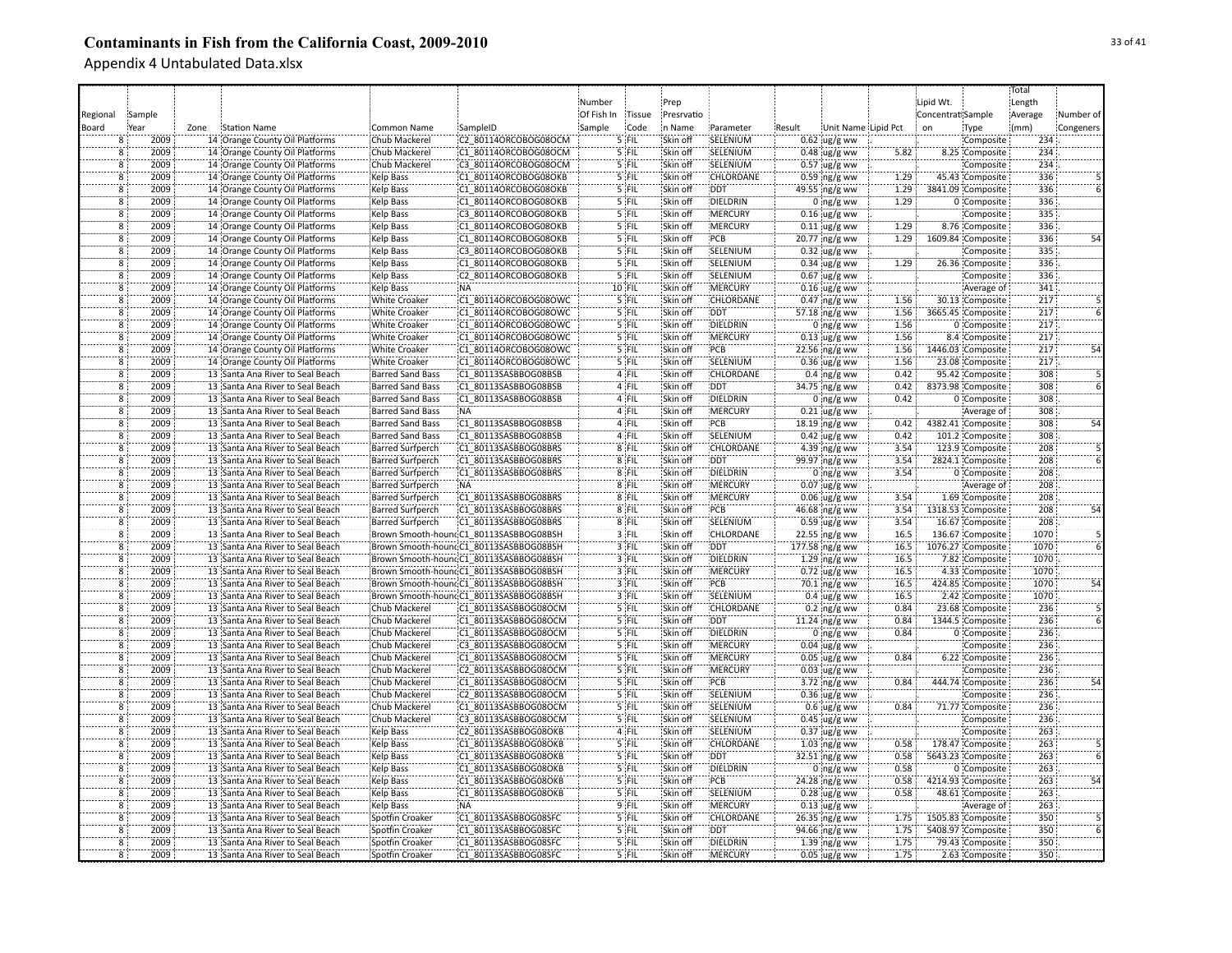|                         |        |      |                                    |                                          |                                         |            |               |                                |                                |        |                        |      |                   |                                  | Total   |           |
|-------------------------|--------|------|------------------------------------|------------------------------------------|-----------------------------------------|------------|---------------|--------------------------------|--------------------------------|--------|------------------------|------|-------------------|----------------------------------|---------|-----------|
|                         |        |      |                                    |                                          |                                         | Number     |               | Prep                           |                                |        |                        |      | Lipid Wt.         |                                  | Length  |           |
| Regional                | Sample |      |                                    |                                          |                                         | Of Fish In | <b>Tissue</b> | Presrvatio                     |                                |        |                        |      | Concentrat Sample |                                  | Average | Number of |
| Board                   | Year   | Zone | Station Name                       | Common Name                              | SampleID                                | Sample     | Code          | in Name                        | Parameter                      | Result | Unit Name Lipid Pct    |      | on                | Type                             | (mm)    | Congeners |
| 8                       | 2009   |      | 13 Santa Ana River to Seal Beach   | Spotfin Croaker                          | C1 80113SASBBOG08SFC                    |            | $5$ FIL       | Skin off                       | PCB                            |        | $108.01$ ng/g ww       | 1.75 |                   | 6171.89 Composite                | 350     | 54        |
| 8                       | 2009   |      | 13 Santa Ana River to Seal Beach   | Spotfin Croaker                          | C1 80113SASBBOG08SFC                    |            | 5 FIL         | Skin off                       | SELENIUM                       |        | $0.48$ ug/g ww         | 1.75 |                   | 27.43 Composite                  | 350     |           |
| 8                       | 2009   |      | 12 Newport Bay                     | <b>Black Perch</b>                       | C1 80112NWPTBOG08BLS                    |            | 5 FIL         | Skin off                       | CHLORDANE                      |        | $2.15$ ng/g ww         | 1.02 |                   | 210.98 Composite                 | 172     |           |
| $\overline{\mathbf{8}}$ | 2009   |      | 12 Newport Bay                     | <b>Black Perch</b>                       | C1 80112NWPTBOG08BLS                    |            | 5 FIL         | Skin off                       | <b>DDT</b>                     |        | 36.96 ng/g ww          | 1.02 |                   | 3623.92 Composite                | 172     |           |
| $\overline{8}$          | 2009   |      |                                    |                                          | C1 80112NWPTBOG08BLS                    |            | 5 FIL         | Skin off                       | DIELDRIN                       |        |                        | 1.02 |                   |                                  | 172     |           |
| $\overline{\mathbf{8}}$ | 2009   |      | 12 Newport Bay                     | <b>Black Perch</b>                       | C1 80112NWPTBOG08BLS                    |            | 5 FIL         | Skin off                       | PCB                            |        | $0$ ng/g ww            | 1.02 |                   | 0 Composite<br>1026.76 Composite | 172     | 54        |
| $\overline{8}$          | 2009   |      | 12 Newport Bay<br>12 Newport Bay   | <b>Black Perch</b><br><b>Black Perch</b> | C1 80112NWPTBOG08BLS                    |            | 5 FIL         | Skin off                       | SELENIUM                       |        | 10.47 ng/g ww          | 1.02 |                   | 23.53 Composite                  | 172     |           |
| $\overline{8}$          | 2009   |      | 12 Newport Bay                     | <b>Black Perch</b>                       | :NA                                     |            | 8 FIL         | Skin off                       | <b>MERCURY</b>                 |        | $0.24 \,$ ug/g ww      |      |                   |                                  | 177     |           |
|                         |        |      |                                    |                                          |                                         |            |               |                                |                                |        | $0.03$ ug/g ww         |      |                   | Average of                       |         |           |
| $\overline{8}$          | 2009   |      | 12 Newport Bay                     | Shiner Surfperch                         | :NA                                     |            | 10 FIL        | Skin off                       | <b>MERCURY</b>                 |        | $0.03$ ug/g ww         |      |                   | Average of                       | 118     |           |
| $\overline{8}$          | 2009   |      | 12 Newport Bay                     | Shiner Surfperch                         | C1 80112NWPTBOG08SHS                    |            |               |                                | 14 WNHTG Skin on, ScaCHLORDANE |        | $3.15$ ng/g ww         | 1.13 |                   | 279.03 Composite                 | 114     |           |
| $\overline{8}$          | 2009   |      | 12 Newport Bay                     | Shiner Surfperch                         | C1 80112NWPTBOG08SHS                    |            |               | 14 WNHTG Skin on, ScaDDT       |                                |        | 64.89 ng/g ww          | 1.13 |                   | 5742.65 Composite                | 114     |           |
| $\overline{8}$          | 2009   |      | 12 Newport Bay                     | Shiner Surfperch                         | C1 80112NWPTBOG08SHS                    |            |               | 14 WNHTG Skin on, Sca DIELDRIN |                                |        | 0 $ng/g$ ww            | 1.13 |                   | 0 Composite                      | 114     |           |
| 8                       | 2009   |      | 12 Newport Bay                     | Shiner Surfperch                         | C1 80112NWPTBOG08SHS                    |            |               | 14 WNHTG Skin on, Sca MERCURY  |                                |        | $0.01$ ug/g ww         | 1.13 |                   | 1.06 Composite                   | 114     |           |
| 8                       | 2009   |      | 12 Newport Bay                     | Shiner Surfperch                         | C1 80112NWPTBOG08SHS                    |            |               | 14 WNHTG Skin on, ScaPCB       |                                |        | 19.72 ing/g ww         | 1.13 |                   | 1745.13 Composite                | 114     | 54        |
| `8                      | 2009   |      | 12 Newport Bay                     | <b>Shiner Surfperch</b>                  | C1 80112NWPTBOG08SHS                    |            |               |                                | 14 WNHTG Skin on, ScaSELENIUM  |        | $0.21$ ug/g ww         | 1.13 |                   | 18.58 Composite                  | 114     |           |
| -8                      | 2009   |      | 12 Newport Bay                     | Spotted Sand Bass                        | C1 80112NWPTBOG08SSB                    |            | '5 FIL        | Skin off                       | CHLORDANE                      |        | $2.09$ ng/g ww         | 0.44 |                   | 470.95 Composite                 | 354     |           |
| Ï8                      | 2009   |      | 12 Newport Bay                     | Spotted Sand Bass                        | C1 80112NWPTBOG08SSB                    |            | '5 FIL        | Skin off                       | :DDT                           |        | $29.7$ ng/g ww         | 0.44 |                   | 6689.19 Composite                | 354     |           |
| 8                       | 2009   |      | 12 Newport Bay                     | Spotted Sand Bass                        | C1 80112NWPTBOG08SSB                    |            | 5 FIL         | Skin off                       | DIELDRIN                       |        | $0$ ng/g ww            | 0.44 |                   | 0 Composite                      | 354     |           |
| 8                       | 2009   |      | 12 Newport Bay                     | <b>Spotted Sand Bass</b>                 | C1 80112NWPTBOG08SSB                    |            | 5 FIL         | Skin off                       | :PCB                           |        | 22.36 ng/g ww          | 0.44 |                   | 5035.36 Composite                | 354     | 54        |
| $\overline{8}$          | 2009   |      | 12 Newport Bay                     | <b>Spotted Sand Bass</b>                 | C1 80112NWPTBOG08SSB                    |            | $5$ FIL       | Skin off                       | SELENIUM                       |        | $0.67$ ug/g ww         | 0.44 |                   | 150.9 Composite                  | 354     |           |
| $\overline{8}$          | 2009   |      | 12 Newport Bay                     | <b>Spotted Sand Bass</b>                 | C2 80112NWPTBOG08SSB                    |            | 5 FIL         | Skin off                       | SELENIUM                       |        | $0.62$ ug/g ww         |      |                   | Composite                        | 353     |           |
| $\overline{8}$          | 2009   |      | 12 Newport Bay                     | <b>Spotted Sand Bass</b>                 | NA:                                     |            | $10$ FIL      | Skin off                       | :MERCURY                       |        | $0.16$ ug/g ww         |      |                   | Average of                       | 353     |           |
| $\overline{8}$          | 2009   |      | 12 Newport Bay                     | <b>Top Smelt</b>                         | SC 80112NWPTBOG08TPS                    |            |               |                                | 74 WNHTG Skin on, ScaCHLORDANE |        | 5.61 ng/g ww           | 0.78 |                   | 715.82 Supercomp                 | 126     |           |
| 8                       | 2009   |      | 12 Newport Bay                     | <b>Top Smelt</b>                         | SC 80112NWPTBOG08TPS                    |            |               | 74 WNHTG Skin on, ScaDDT       |                                |        | 99.54 ng/g ww          | 0.78 |                   | 12696.17 Supercomp               | 126     |           |
| $\overline{8}$          | 2009   |      | 12 Newport Bay                     | <b>Top Smelt</b>                         | SC 80112NWPTBOG08TPS                    |            |               | 74 WNHTG Skin on, ScaDIELDRIN  |                                |        | $0$ ing/g ww           | 0.78 |                   | 0 Supercomp                      | 126     |           |
| $\overline{\mathbf{8}}$ | 2009   |      | 12 Newport Bay                     | <b>Top Smelt</b>                         | SC 80112NWPTBOG08TPS                    |            |               | 74 WNHTG Skin on, ScaMERCURY   |                                |        | $0.01$ ug/g ww         | 0.78 |                   | 1.66 Supercomp                   | 126     |           |
| 8                       | 2009   |      | 12 Newport Bay                     | Top Smelt                                | SC 80112NWPTBOG08TPS                    |            |               | 74 WNHTG Skin on, ScaPCB       |                                |        | $25.6$ ng/g ww         | 0.78 |                   | 3264.92 Supercomp                | 126     |           |
| $\overline{8}$          | 2009   |      | 12 Newport Bay                     | <b>Top Smelt</b>                         | SC 80112NWPTBOG08TPS                    |            |               |                                | 74 WNHTG Skin on, ScaSELENIUM  |        | $0.63$ ug/g ww         | 0.78 |                   | 80.36 Supercomp                  | 126     |           |
| 8                       | 2009   |      | 12 Newport Bay                     | <b>White Croaker</b>                     | C1 80112NWPTBOG08OWC                    |            | 5 FIL         | Skin off                       | CHLORDANE                      |        | $0.29$ ng/g ww         | 0.63 |                   | 45.85 Composite                  | 233     |           |
| $\overline{8}$          | 2009   |      | 12 Newport Bay                     | <b>White Croaker</b>                     | C1 80112NWPTBOG08OWC                    |            | 5 FIL         | Skin off                       | <b>DDT</b>                     |        | 23.81 ng/g ww          | 0.63 |                   | 3803.04 Composite                | 233     |           |
| ä                       | 2009   |      | 12 Newport Bay                     | <b>White Croaker</b>                     | C1 80112NWPTBOG08OWC                    |            | 5 FIL         | Skin off                       | DIELDRIN                       |        | $0$ ing/g ww           | 0.63 |                   | 0 Composite                      | 233     |           |
| $\overline{8}$          | 2009   |      | 12 Newport Bay                     | <b>White Croaker</b>                     | C1 80112NWPTBOG08OWC                    |            | 5 FIL         | Skin off                       | <b>MERCURY</b>                 |        | $0.23$ ug/g ww         | 0.63 |                   | 37.06 Composite                  | 233     |           |
| $\overline{8}$          | 2009   |      | 12 Newport Bay                     | <b>White Croaker</b>                     | C3 80112NWPTBOG08OWC                    |            | 5 FIL         | Skin off                       | <b>MERCURY</b>                 |        | $0.23$ ug/g ww         |      |                   | Composite                        | 233     |           |
| $\overline{8}$          | 2009   |      | 12 Newport Bay                     | <b>White Croaker</b>                     | C2 80112NWPTBOG08OWC                    |            | $5$ FIL       | Skin off                       | <b>MERCURY</b>                 |        | $0.22 \text{ ug/g}$ ww |      |                   | Composite                        | 233     |           |
| 8                       | 2009   |      | 12 Newport Bay                     | <b>White Croaker</b>                     | C1 80112NWPTBOG08OWC                    |            | 5 FIL         | Skin off                       | PCB                            |        | 10.83 ng/g ww          | 0.63 |                   | 1729.55 Composite                | 233     | 54        |
| 8                       | 2009   |      | 12 Newport Bay                     | <b>White Croaker</b>                     | C3 80112NWPTBOG08OWC                    |            | 5 FIL         | Skin off                       | SELENIUM                       |        | $0.38$ ug/g ww         |      |                   | Composite                        | 233     |           |
| $\overline{8}$          | 2009   |      | 12 Newport Bay                     | <b>White Croaker</b>                     | C1 80112NWPTBOG08OWC                    |            | $5$ FIL       | Skin off                       | SELENIUM                       |        | $0.35$ ug/g ww         | 0.63 |                   | 55.91 Composite                  | 233     |           |
| 8                       | 2009   |      | 12 Newport Bay                     | <b>White Croaker</b>                     | C2 80112NWPTBOG08OWC                    |            | $5$ FIL       | Skin off                       | SELENIUM                       |        | $0.34$ ug/g ww         |      |                   | Composite                        | 233     |           |
| $\overline{8}$          | 2009   |      | 11 Crystal Cove to Santa Ana River | <b>Barred Sand Bass</b>                  | C1 80111CCSABOG08BSB                    |            | 3 FIL         | Skin off                       | CHLORDANE                      |        | $0.26$ ing/g ww        | 0.43 |                   | 60.14 Composite                  | 355     |           |
| $\overline{8}$          | 2009   |      | 11 Crystal Cove to Santa Ana River | <b>Barred Sand Bass</b>                  | C1 80111CCSABOG08BSB                    |            | 3 FIL         | Skin off                       | <b>DDT</b>                     |        | 23.64 ng/g ww          | 0.43 |                   | 5447.93 Composite                | 355     |           |
| $\overline{8}$          | 2009   |      | 11 Crystal Cove to Santa Ana River | <b>Barred Sand Bass</b>                  | C1 80111CCSABOG08BSB                    |            | 3 FIL         | Skin off                       | DIELDRIN                       |        | $0$ ing/g ww           | 0.43 |                   | 0 Composite                      | 355     |           |
| - š                     | 2009   |      | 11 Crystal Cove to Santa Ana River | <b>Barred Sand Bass</b>                  | NA                                      |            | $3$ FIL       | Skin off                       | MERCURY                        |        | $0.19$ ug/g ww         |      |                   | Average of                       | 355     |           |
| $\overline{8}$          | 2009   |      | 11 Crystal Cove to Santa Ana River | <b>Barred Sand Bass</b>                  | C1 80111CCSABOG08BSB                    |            | 3 FIL         | Skin off                       | PCB                            |        | $6.34$ ng/g ww         | 0.43 |                   | 1461.75 Composite                | 355     | 54        |
| 8                       | 2009   |      | 11 Crystal Cove to Santa Ana River | <b>Barred Sand Bass</b>                  | C1 80111CCSABOG08BSB                    |            | $3$ FIL       | Skin off                       | SELENIUM                       |        | $0.31$ ug/g ww         | 0.43 |                   | 71.43 Composite                  | 355     |           |
| 8                       | 2009   |      | 11 Crystal Cove to Santa Ana River |                                          | Brown Smooth-houndC1 80111CCSABOG08BSH  |            | 3 FIL         | Skin off                       | CHLORDANE                      |        | $26.5$ ing/g ww        | 11.4 |                   | 232.46 Composite                 | 1061    |           |
| $\overline{8}$          | 2009   |      | 11 Crystal Cove to Santa Ana River |                                          | Brown Smooth-houndC1_80111CCSABOG08BSH  |            | $3$ FIL       | Skin off                       | <b>DDT</b>                     |        | 427.77 ng/g ww         | 11.4 |                   | 3752.39 Composite                | 1061    |           |
| $\overline{8}$          | 2009   |      | 11 Crystal Cove to Santa Ana River |                                          | Brown Smooth-hounc C1 80111CCSABOG08BSH |            | $3$ FIL       | Skin off                       | DIELDRIN                       |        | $0.95$ ing/g ww        | 11.4 |                   | 8.37 Composite                   | 1061    |           |
| $\overline{8}$          | 2009   |      | 11 Crystal Cove to Santa Ana River |                                          | Brown Smooth-houndC1_80111CCSABOG08BSH  |            | $3$ FIL       | Skin off                       | :MERCURY                       |        | $1.45$ ug/g ww         | 11.4 |                   | 12.72 Composite                  | 1061    |           |
| 8                       | 2009   |      | 11 Crystal Cove to Santa Ana River |                                          | Brown Smooth-houndC1_80111CCSABOG08BSH  |            | 3 FIL         | Skin off                       | PCB                            |        | 136.42 ng/g ww         | 11.4 |                   | 1196.7 Composite                 | 1061    | 54        |
| $\overline{8}$          | 2009   |      | 11 Crystal Cove to Santa Ana River |                                          | Brown Smooth-houndC1_80111CCSABOG08BSH  |            | 3 FIL         | Skin off                       | SELENIUM                       |        | $0.47$ ug/g ww         | 11.4 |                   | 4.12 Composite                   | 1061    |           |
| 8                       | 2009   |      | 11 Crystal Cove to Santa Ana River | Chub Mackerel                            | C1 80111CCSABOG08OCM                    |            | $5$ FIL       | Skin off                       | CHLORDANE                      |        | $0$ ng/g ww            | 0.96 |                   | 0 Composite                      | 227     |           |
| 8                       | 2009   |      | 11 Crystal Cove to Santa Ana River | Chub Mackerel                            | C1 80111CCSABOG08OCM                    |            | 5 FIL         | Skin off                       | <b>DDT</b>                     |        | 9.75 ng/g ww           | 0.96 |                   | 1011 Composite                   | 227     |           |
| $\overline{8}$          | 2009   |      | 11 Crystal Cove to Santa Ana River | Chub Mackerel                            | C1 80111CCSABOG08OCM                    |            | 5 FIL         | Skin off                       | DIELDRIN                       |        | $0$ ng/g ww            | 0.96 |                   | 0 Composite                      | 227     |           |
| 8                       | 2009   |      | 11 Crystal Cove to Santa Ana River | Chub Mackerel                            | C1 80111CCSABOG08OCM                    |            | 5 FIL         | Skin off                       | <b>MERCURY</b>                 |        | $0.05$ ug/g ww         | 0.96 |                   | 4.88 Composite                   | 227     |           |
| $\overline{8}$          | 2009   |      | 11 Crystal Cove to Santa Ana River | Chub Mackerel                            | C2 80111CCSABOG08OCM                    |            | 5 FIL         | Skin off                       | MERCURY                        |        | $0.04$ ug/g ww         |      |                   | Composite                        | 227     |           |
| `8                      | 2009   |      | 11 Crystal Cove to Santa Ana River | <b>Chub Mackerel</b>                     | C3 80111CCSABOG08OCM                    |            | 5 FIL         | Skin off                       | <b>MERCURY</b>                 |        | $0.04 \,$ ug/g ww      |      |                   | Composite                        | 226     |           |
| $\overline{8}$          | 2009   |      | 11 Crystal Cove to Santa Ana River | Chub Mackerel                            | C1 80111CCSABOG08OCM                    |            | 5 FIL         | Skin off                       | PCB                            |        | $1.88$ ng/g ww         | 0.96 |                   | 195.23 Composite                 | 227     | 54        |
| $\overline{8}$          | 2009   |      | 11 Crystal Cove to Santa Ana River | Chub Mackerel                            | C2 80111CCSABOG08OCM                    |            | 5 FIL         | Skin off                       | SELENIUM                       |        | $0.37$ ug/g ww         |      |                   | Composite                        | 227     |           |
| 8                       | 2009   |      | 11 Crystal Cove to Santa Ana River | Chub Mackerel                            | C1 80111CCSABOG08OCM                    |            | 5 FIL         | Skin off                       | SELENIUM                       |        | $0.71$ ug/g ww         | 0.96 |                   | 73.65 Composite                  | 227     |           |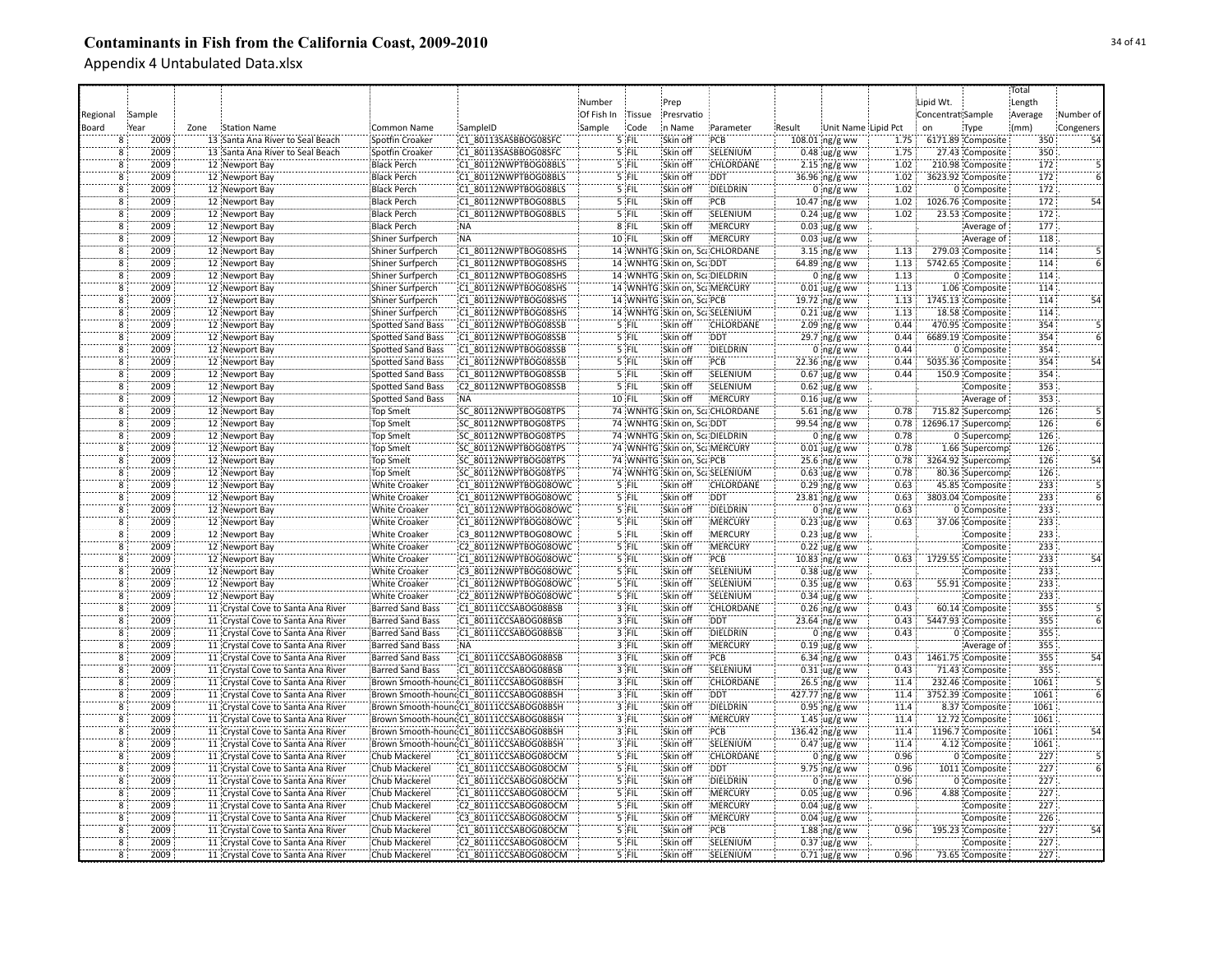|                |        |      |                                    |                         |                      |            |          |                                |                                |        |                         |      |                   |                    | Total   |           |
|----------------|--------|------|------------------------------------|-------------------------|----------------------|------------|----------|--------------------------------|--------------------------------|--------|-------------------------|------|-------------------|--------------------|---------|-----------|
|                |        |      |                                    |                         |                      | Number     |          | Prep                           |                                |        |                         |      | Lipid Wt.         |                    | Length  |           |
| Regional       | Sample |      |                                    |                         |                      | Of Fish In | Tissue   | Presrvatio                     |                                |        |                         |      | Concentrat Sample |                    | Average | Number of |
|                |        |      |                                    |                         |                      |            |          | in Name                        |                                |        |                         |      |                   |                    |         |           |
| Board          | Year   | Zone | <b>Station Name</b>                | Common Name             | SampleID             | Sample     | Code     |                                | Parameter                      | Result | Unit Name Lipid Pct     |      | on                | Type               | (mm)    | Congeners |
| 8              | 2009   |      | 11 Crystal Cove to Santa Ana River | Chub Mackerel           | C3_80111CCSABOG08OCM |            | $5$ FIL  | Skin off                       | SELENIUM                       |        | $0.41$ ug/g ww          |      |                   | Composite          | 226     |           |
| 8              | 2009   |      | 11 Crystal Cove to Santa Ana River | Kelp Bass               | C3 80111CCSABOG08OKB |            | 4 FIL    | Skin off                       | <b>MERCURY</b>                 |        | $0.16$ ug/g ww          |      |                   | Composite          | 443     |           |
| $\overline{8}$ | 2009   |      | 11 Crystal Cove to Santa Ana River | Kelp Bass               | C3 80111CCSABOG08OKB |            | 4 FIL    | Skin off                       | SELENIUM                       |        | $0.08 \,$ ug/g ww       |      |                   | Composite          | 443     |           |
| 8              | 2009   |      | 11 Crystal Cove to Santa Ana River | <b>Kelp Bass</b>        | C1 80111CCSABOG08OKB |            | 5 FIL    | Skin off                       | <b>CHLORDANE</b>               |        | $0.4 \, \text{ng/g}$ ww | 0.6  |                   | 66.06 Composite    | 334     |           |
| $\overline{8}$ | 2009   |      | 11 Crystal Cove to Santa Ana River | <b>Kelp Bass</b>        | C1_80111CCSABOG08OKB |            | 5 FIL    | Skin off                       | <b>DDT</b>                     |        | $23.3$ ng/g ww          | 0.6  |                   | 3876.71 Composite  | 334     |           |
| Ï8             | 2009   |      | 11 Crystal Cove to Santa Ana River | <b>Kelp Bass</b>        | C1 80111CCSABOG08OKB |            | 5 FIL    | Skin off                       | DIELDRIN                       |        | $0$ ing/g ww            | 0.6  |                   | 0 Composite        | 334     |           |
| $\overline{8}$ | 2009   |      | 11 Crystal Cove to Santa Ana River | <b>Kelp Bass</b>        | C1 80111CCSABOG08OKB |            | 5 FIL    | Skin off                       | <b>MERCURY</b>                 |        | $0.13$ ug/g ww          | 0.6  |                   | 20.97 Composite    | 334     |           |
| $\overline{8}$ | 2009   |      | 11 Crystal Cove to Santa Ana River | Kelp Bass               | C1 80111CCSABOG08OKB |            | 5 FIL    | Skin off                       | PCB                            |        | $8.55$ ng/g ww          | 0.6  |                   | 1421.96 Composite  | 334     | 54        |
| $\overline{8}$ | 2009   |      | 11 Crystal Cove to Santa Ana River | Kelp Bass               | C2 80111CCSABOG08OKB |            | 5 FIL    | Skin off                       | SELENIUM                       |        | $0.27$ ug/g ww          |      |                   | Composite          | 332     |           |
| 8              | 2009   |      | 11 Crystal Cove to Santa Ana River | Kelp Bass               | C1 80111CCSABOG08OKB |            | 5 FIL    | Skin off                       | SELENIUM                       |        | $0.27$ ug/g ww          | 0.6  |                   | 44.93 Composite    | 334     |           |
| 8              | 2009   |      | 11 Crystal Cove to Santa Ana River | <b>Kelp Bass</b>        | :NA                  |            | 10 FIL   | Skin off                       | <b>MERCURY</b>                 |        |                         |      |                   |                    | 342     |           |
|                |        |      |                                    |                         |                      |            |          |                                |                                |        | $0.12$ ug/g ww          |      |                   | Average of         |         |           |
| $\overline{8}$ | 2009   |      | 11 Crystal Cove to Santa Ana River | <b>White Croaker</b>    | C1 80111CCSABOG08OWC |            | $5$ FIL  | Skin off                       | <b>CHLORDANE</b>               |        | $0.33$ ng/g ww          | 1.09 |                   | 30.46 Composite    | 230     |           |
| 8              | 2009   |      | 11 Crystal Cove to Santa Ana River | <b>White Croaker</b>    | C1 80111CCSABOG08OWC |            | $5$ FIL  | Skin off                       | <b>DDT</b>                     |        | 32.6 ing/g ww           | 1.09 |                   | 2990.55 Composite  | 230     |           |
| $\overline{8}$ | 2009   |      | 11 Crystal Cove to Santa Ana River | <b>White Croaker</b>    | C1 80111CCSABOG08OWC |            | 5 FIL    | Skin off                       | DIELDRIN                       |        | $0$ ing/g ww            | 1.09 |                   | 0 Composite        | 230     |           |
| ë,             | 2009   |      | 11 Crystal Cove to Santa Ana River | <b>White Croaker</b>    | C3 80111CCSABOG08OWC |            | 5 FIL    | Skin off                       | MERCURY                        |        | $0.15$ ug/g ww          |      |                   | Composite          | 234     |           |
| $\overline{8}$ | 2009   |      | 11 Crystal Cove to Santa Ana River | <b>White Croaker</b>    | C1 80111CCSABOG08OWC |            | '5 FIL   | Skin off                       | MERCURY                        |        | $0.2 \,$ ug/g ww        | 1.09 |                   | 18.26 Composite    | 230     |           |
| $\overline{8}$ | 2009   |      | 11 Crystal Cove to Santa Ana River | <b>White Croaker</b>    | C2 80111CCSABOG08OWC |            | 5 FIL    | Skin off                       | MERCURY                        |        | $0.2 \text{ ug/g}$ ww   |      |                   | Composite          | 230     |           |
| 8              | 2009   |      | 11 Crystal Cove to Santa Ana River | <b>White Croaker</b>    | C1 80111CCSABOG08OWC |            | $5$ FIL  | Skin off                       | PCB                            |        | 11.4 ng/g ww            | 1.09 |                   | 1045.69 Composite  | 230     |           |
| 8              | 2009   |      | 11 Crystal Cove to Santa Ana River | <b>White Croaker</b>    | C2 80111CCSABOG08OWC |            | 5 FIL    | Skin off                       | SELENIUM                       |        | $0.33$ ug/g ww          |      |                   | Composite          | 230     |           |
| $\overline{8}$ | 2009   |      | 11 Crystal Cove to Santa Ana River | <b>White Croaker</b>    | C1 80111CCSABOG08OWC |            | $5$ FIL  | Skin off                       | SELENIUM                       |        | $0.38$ ug/g ww          | 1.09 |                   | 34.86 Composite    | 230     |           |
| $\overline{8}$ | 2009   |      | 11 Crystal Cove to Santa Ana River | <b>White Croaker</b>    | C3 80111CCSABOG08OWC |            | $5$ FIL  | Skin off                       | SELENIUM                       |        | $0.31$ ug/g ww          |      |                   | Composite          | 234     |           |
| $\overline{9}$ | 2009   |      | 10 Dana Point Harbor               | Opaleye                 | C1 90110DANABOG08OPE |            | 5 FIL    | Skin off                       | <b>CHLORDANE</b>               |        | 0 $ng/g$ ww             | 0.32 |                   | 0 Composite        | 215     |           |
| $\overline{9}$ | 2009   |      | 10 Dana Point Harbor               | Opaleye                 | C1 90110DANABOG08OPE |            | 5 FIL    | Skin off                       | <b>DDT</b>                     |        | 0 $ng/g$ ww             | 0.32 |                   | 0 Composite        | 215     |           |
| $\overline{9}$ | 2009   |      | 10 Dana Point Harbor               | Opaleye                 | C1 90110DANABOG08OPE |            | 5 FIL    | Skin off                       | <b>DIELDRIN</b>                |        | $0$ ng/g ww             | 0.32 |                   | 0 Composite        | 215     |           |
| 9              | 2009   |      | 10 Dana Point Harbor               |                         | C1 90110DANABOG08OPE |            | 5 FIL    | Skin off                       | <b>MERCURY</b>                 |        |                         | 0.32 |                   | 15.19 Composite    | 215     |           |
|                | 2009   |      |                                    | Opaleye                 |                      |            | 5 FIL    |                                | PCB                            |        | $0.05$ ug/g ww          |      |                   |                    |         |           |
| ۊ              |        |      | 10 Dana Point Harbor               | Opaleye                 | C1 90110DANABOG08OPE |            |          | Skin off                       |                                |        | $0.21$ ng/g ww          | 0.32 |                   | 65.19 Composite    | 215     |           |
| 9              | 2009   |      | 10 Dana Point Harbor               | Opaleye                 | C1 90110DANABOG08OPE |            | 5 FIL    | Skin off                       | SELENIUM                       |        | $0.28$ ug/g ww          | 0.32 |                   | 88.61 Composite    | 215     |           |
| 9              | 2009   |      | 10 Dana Point Harbor               | Shiner Surfperch        | <b>NA</b>            |            | 10 FIL   | Skin off                       | MERCURY                        |        | $0.02 \,$ ug/g ww       |      |                   | Average of         | 116     |           |
| 9              | 2009   |      | 10 Dana Point Harbor               | Shiner Surfperch        | C1 90110DANABOG08SHS |            |          |                                | 25 WNHTG Skin on, ScaCHLORDANE |        | 7.36 $ng/g$ ww          | 0.31 |                   | 2343.95 Composite  | 112     |           |
| $\overline{9}$ | 2009   |      | 10 Dana Point Harbor               | <b>Shiner Surfperch</b> | C1 90110DANABOG08SHS |            |          | 25 WNHTG Skin on, ScaDDT       |                                |        | 13.01 ng/g ww           | 0.31 |                   | 4143.95 Composite  | 112     |           |
| ïğ             | 2009   |      | 10 Dana Point Harbor               | Shiner Surfperch        | C1 90110DANABOG08SHS |            |          | 25 WNHTG Skin on, ScaDIELDRIN  |                                |        | $3.01$ ing/g ww         | 0.31 |                   | 958.6 Composite    | 112     |           |
| 9              | 2009   |      | 10 Dana Point Harbor               | Shiner Surfperch        | C1 90110DANABOG08SHS |            |          | 25 WNHTG Skin on, Sca MERCURY  |                                |        | $0.02$ ug/g ww          | 0.31 |                   | 7.32 Composite     | 112     |           |
| $\overline{9}$ | 2009   |      | 10 Dana Point Harbor               | Shiner Surfperch        | C1 90110DANABOG08SHS |            |          | 25 WNHTG Skin on, ScalPCB      |                                |        | 49.3 ng/g ww            | 0.31 |                   | 15699.36 Composite | 112     | 54        |
| 9              | 2009   |      | 10 Dana Point Harbor               | Shiner Surfperch        | C1 90110DANABOG08SHS |            |          |                                | 25 WNHTG Skin on, ScaSELENIUM  |        | $0.42$ ug/g ww          | 0.31 |                   | 133.76 Composite   | 112     |           |
| 9              | 2009   |      | 10 Dana Point Harbor               | Spotfin Croaker         | C1 90110DANABOG08SFC |            | 5 FIL    | Skin off                       | CHLORDANE                      |        | $0$ ng/g ww             | 0.49 |                   | 0 Composite        | 225     |           |
| $\overline{9}$ | 2009   |      | 10 Dana Point Harbor               | Spotfin Croaker         | C1 90110DANABOG08SFC |            | 5 FIL    | Skin off                       | <b>DDT</b>                     |        | $2.75$ ng/g ww          | 0.49 |                   | 558.94 Composite   | 225     |           |
| $\overline{9}$ | 2009   |      | 10 Dana Point Harbor               | Spotfin Croaker         | C1 90110DANABOG08SFC |            | $5$ FIL  | Skin off                       | <b>DIELDRIN</b>                |        | $0$ ing/g ww            | 0.49 |                   | 0 Composite        | 225     |           |
| 9              | 2009   |      | 10 Dana Point Harbor               | Spotfin Croaker         | C1 90110DANABOG08SFC |            | $5$ FIL  | Skin off                       | <b>MERCURY</b>                 |        | $0.01$ ug/g ww          | 0.49 |                   | 2.85 Composite     | 225     |           |
| ۊ              | 2009   |      | 10 Dana Point Harbor               | Spotfin Croaker         | C1 90110DANABOG08SFC |            | 5 FIL    | Skin off                       | PCB                            |        | $3.07$ ing/g ww         | 0.49 |                   | 624.19 Composite   | 225     | 54        |
| ۊ              | 2009   |      | 10 Dana Point Harbor               | Spotfin Croaker         | C1 90110DANABOG08SFC |            | 5 FIL    | Skin off                       | SELENIUM                       |        | $0.35$ ug/g ww          | 0.49 |                   | 71.14 Composite    | 225     |           |
| ٠ä             | 2009   |      | 10 Dana Point Harbor               | <b>Top Smelt</b>        | C1 90110DANABOG08TPS |            |          |                                | 16 WNHTG Skin on, ScaCHLORDANE |        | $0.36$ ng/g ww          | 0.53 |                   | 66.98 Composite    | 176     |           |
| ٠ö             | 2009   |      | 10 Dana Point Harbor               | <b>Top Smelt</b>        | C1 90110DANABOG08TPS |            |          | 16 WNHTG Skin on, Sca DDT      |                                |        | $12$ ing/g ww           | 0.53 |                   | 2264.53 Composite  | 176     |           |
| 9              | 2009   |      | 10 Dana Point Harbor               | Top Smelt               | C1 90110DANABOG08TPS |            |          | 16 WNHTG Skin on, ScaDIELDRIN  |                                |        | $0$ ing/g ww            | 0.53 |                   | 0 Composite        | 176     |           |
| 9              | 2009   |      | 10 Dana Point Harbor               | <b>Top Smelt</b>        | C1 90110DANABOG08TPS |            |          | 16 WNHTG Skin on, Sca MERCURY  |                                |        |                         | 0.53 |                   | 11.13 Composite    | 176     |           |
| ïğ             |        |      |                                    |                         |                      |            |          |                                |                                |        | $0.06$ ug/g ww          |      |                   |                    |         |           |
|                | 2009   |      | 10 Dana Point Harbor               | <b>Top Smelt</b>        | C1 90110DANABOG08TPS |            |          | 16 WNHTG Skin on, ScaPCB       |                                |        | $3.37$ ng/g ww          | 0.53 |                   | 635.09 Composite   | 176     | 54        |
| $\overline{9}$ | 2009   |      | 10 Dana Point Harbor               | <b>Top Smelt</b>        | C1 90110DANABOG08TPS |            |          |                                | 16 WNHTG Skin on, ScaSELENIUM  |        | $0.51$ ug/g ww          | 0.53 |                   | 96.23 Composite    | 176     |           |
| $\overline{9}$ | 2009   |      | 10 Dana Point Harbor               | <b>White Croaker</b>    | C1 90110DANABOG08OWC |            | 4 FIL    | Skin off                       | <b>CHLORDANE</b>               |        | $0.21$ ing/g ww         | 0.33 |                   | 64.55 Composite    | 243     |           |
| $\overline{9}$ | 2009   |      | 10 Dana Point Harbor               | <b>White Croaker</b>    | C1 90110DANABOG08OWC |            | 4 FIL    | Skin off                       | <b>DDT</b>                     |        | $3.15$ ng/g ww          | 0.33 |                   | 954.55 Composite   | 243     |           |
| $\overline{9}$ | 2009   |      | 10 Dana Point Harbor               | <b>White Croaker</b>    | C1 90110DANABOG08OWC |            | 4 FIL    | Skin off                       | DIELDRIN                       |        | $0$ ng/g ww             | 0.33 |                   | 0 Composite        | 243     |           |
| $\overline{9}$ | 2009   |      | 10 Dana Point Harbor               | <b>White Croaker</b>    | C1 90110DANABOG08OWC |            | 4 FIL    | Skin off                       | :MERCURY                       |        | $0.07$ ug/g ww          | 0.33 |                   | 22.12 Composite    | 243     |           |
| ۊ              | 2009   |      | 10 Dana Point Harbor               | White Croaker           | C1 90110DANABOG08OWC |            | 4 FIL    | Skin off                       | PCB                            |        | $0.48$ ng/g ww          | 0.33 |                   | 144.55 Composite   | 243     | 54        |
| 9              | 2009   |      | 10 Dana Point Harbor               | White Croaker           | C1 90110DANABOG08OWC |            | 4 FIL    | Skin off                       | SELENIUM                       |        | $0.34$ ug/g ww          | 0.33 |                   | 103.03 Composite   | 243     |           |
| 9              | 2009   |      | 10 Dana Point Harbor               | <b>White Surfperch</b>  | C1 90110DANABOG08WHS |            |          |                                | 10 WNHTG Skin on, ScaCHLORDANE |        | $1.88$ ng/g ww          | 2.18 |                   | 86.42 Composite    | 194     |           |
| $\overline{9}$ | 2009   |      | 10 Dana Point Harbor               | White Surfperch         | C1 90110DANABOG08WHS |            |          | 10 WNHTG Skin on, ScaDDT       |                                |        | 19.59 ng/g ww           | 2.18 |                   | 898.39 Composite   | 194     |           |
| ٠ğ             | 2009   |      | 10 Dana Point Harbor               | <b>White Surfperch</b>  | C1 90110DANABOG08WHS |            |          | 10 WNHTG Skin on, Sca DIELDRIN |                                |        | $0$ ng/g ww             | 2.18 |                   | 0 Composite        | 194     |           |
| ٠q             | 2009   |      | 10 Dana Point Harbor               | <b>White Surfperch</b>  | :NA                  |            | $10$ FIL | Skin off                       | <b>MERCURY</b>                 |        | $0.03$ ug/g ww          |      |                   | Average of         | 194     |           |
| ٠ğ             | 2009   |      | 10 Dana Point Harbor               | <b>White Surfperch</b>  | C1 90110DANABOG08WHS |            |          | 10 WNHTG Skin on, Sca MERCURY  |                                |        | $0.03$ ug/g ww          | 2.18 |                   | 1.19 Composite     | 194     |           |
| $\overline{9}$ | 2009   |      | 10 Dana Point Harbor               | White Surfperch         | C1 90110DANABOG08WHS |            |          | 10 WNHTG Skin on, ScaPCB       |                                |        | 11.93 ng/g ww           | 2.18 |                   | 547.43 Composite   | 194     | 54        |
| ۔<br>و         | 2009   |      | 10 Dana Point Harbor               | White Surfperch         | C1 90110DANABOG08WHS |            |          |                                | 10 WNHTG Skin on, ScaSELENIUM  |        | $0.24 \,$ ug/g ww       | 2.18 |                   | 11.01 Composite    | 194     |           |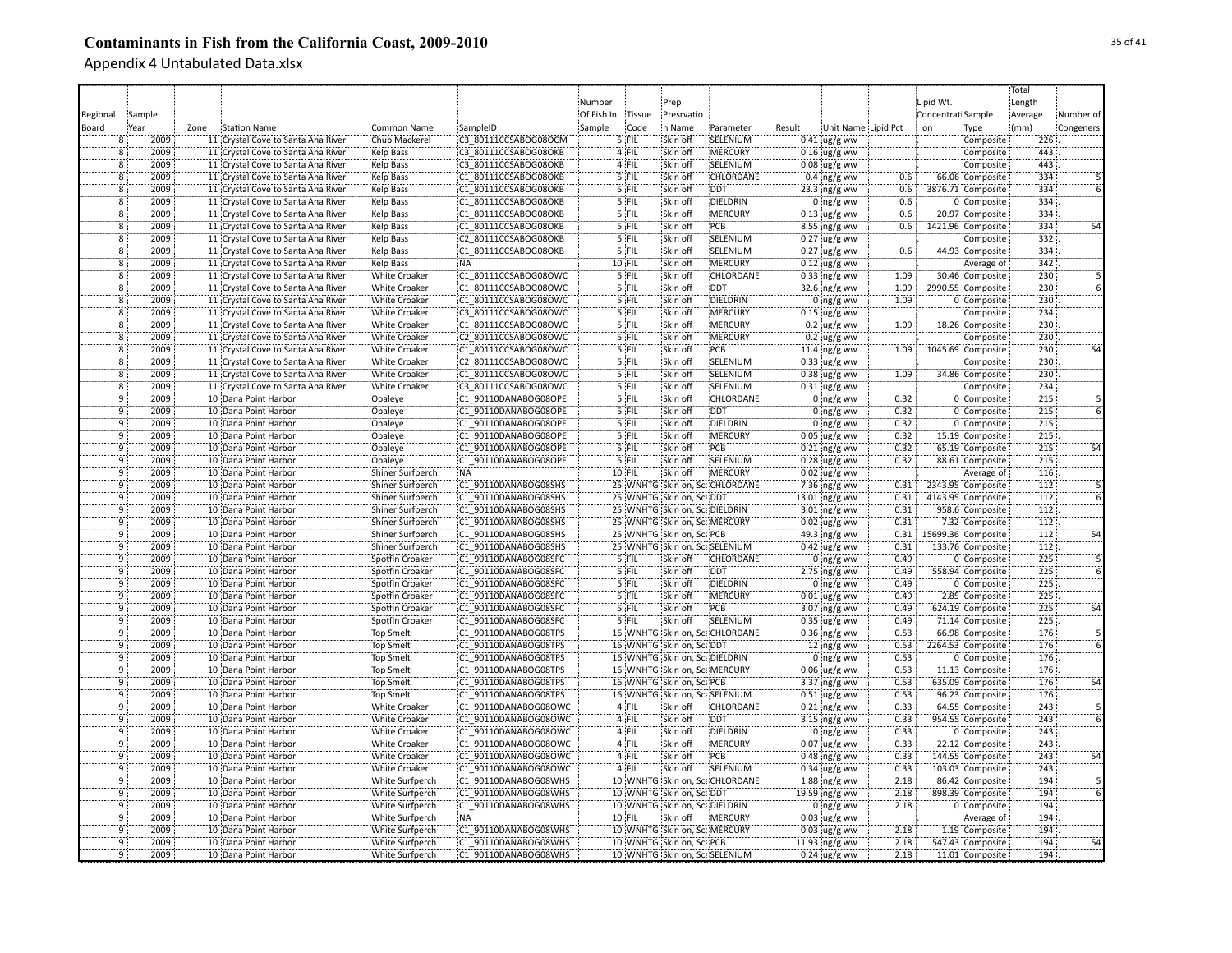|                      |              |      |                                                              |                                                  |                                              |            |                |                      |                            |        |                                  |              |                   |                                      | Total           |           |
|----------------------|--------------|------|--------------------------------------------------------------|--------------------------------------------------|----------------------------------------------|------------|----------------|----------------------|----------------------------|--------|----------------------------------|--------------|-------------------|--------------------------------------|-----------------|-----------|
|                      |              |      |                                                              |                                                  |                                              | Number     |                | Prep                 |                            |        |                                  |              | Lipid Wt.         |                                      | Length          |           |
| Regional             | Sample       |      |                                                              |                                                  |                                              | Of Fish In | Tissue         | Presrvatio           |                            |        |                                  |              | Concentrat Sample |                                      | Average         | Number of |
| Board                | Year         | Zone | <b>Station Name</b>                                          | Common Name                                      | SampleID                                     | Sample     | Code           | in Name              | Parameter                  | Result | Unit Name Lipid Pct              |              | on                | Type                                 | (mm)            | Congeners |
|                      | 2009         |      | 9 San Onofre to Crystal Cove                                 | Barred Sand Bass                                 | C1 90109SOCCBOG08BSB                         |            | $5$ FIL        | Skin off             | CHLORDANE                  |        | $0.6 \, \text{ng/g}$ ww          | 0.8          |                   | 74.72 Composite                      | 326             |           |
| 9                    | 2009         |      | 9 San Onofre to Crystal Cove                                 | Barred Sand Bass                                 | C1 90109SOCCBOG08BSB                         |            | 5 FIL          | Skin off             | <b>DDT</b>                 |        | 39.13 ng/g ww                    | 0.8          |                   | 4872.35 Composite                    | 326             |           |
| 9                    | 2009         |      | 9 San Onofre to Crystal Cove                                 | <b>Barred Sand Bass</b>                          | C1 90109SOCCBOG08BSB                         |            | 5 FIL          | Skin off             | DIELDRIN                   |        | 0 $ng/g$ ww                      | 0.8          |                   | 0 Composite                          | 326             |           |
| ٠ğ                   | 2009         |      | 9 San Onofre to Crystal Cove                                 | <b>Barred Sand Bass</b>                          | C2 90109SOCCBOG08BSB                         |            | 5 FIL          | Skin off             | MERCURY                    |        | $0.18$ ug/g ww                   |              |                   | Composite                            | 324             |           |
| 9                    | 2009         |      | 9 San Onofre to Crystal Cove                                 | <b>Barred Sand Bass</b>                          | C3 90109SOCCBOG08BSB                         |            | 5 FIL          | Skin off             | MERCURY                    |        | $0.21$ ug/g ww                   |              |                   | Composite                            | 325             |           |
| ٠ğ                   | 2009         |      | 9 San Onofre to Crystal Cove                                 | <b>Barred Sand Bass</b>                          | C1 90109SOCCBOG08BSB                         |            | 5 FIL          | Skin off             | PCB                        |        | 23.84 ing/g ww                   | 0.8:         |                   | 2968.62 Composite                    | 326             |           |
| ۊ                    | 2009         |      | 9 San Onofre to Crystal Cove                                 | <b>Barred Sand Bass</b>                          | C1 90109SOCCBOG08BSB                         |            | 5 FIL          | Skin off             | SELENIUM                   |        | $0.61$ ug/g ww                   | 0.8          |                   | 75.97 Composite                      | 326             |           |
| ۊ                    | 2009         |      | 9 San Onofre to Crystal Cove                                 | <b>Barred Sand Bass</b>                          | C2 90109SOCCBOG08BSB                         |            | 5 FIL          | Skin off             | SELENIUM                   |        | $0.25$ ug/g ww                   |              |                   | Composite                            | 324             |           |
| 9                    | 2009         |      | 9 San Onofre to Crystal Cove                                 | <b>Barred Sand Bass</b>                          | C3 90109SOCCBOG08BSB                         |            | 5 FIL          | Skin off             | SELENIUM                   |        | $0.25$ ug/g ww                   |              |                   | Composite                            | 325             |           |
| 9                    | 2009         |      | 9 San Onofre to Crystal Cove                                 | <b>Barred Sand Bass</b>                          | :NA                                          |            | 10 FIL         | Skin off             | MERCURY                    |        | $0.19$ ug/g ww                   |              |                   | Average of                           | 338             |           |
| 9                    | 2009         |      | 9 San Onofre to Crystal Cove                                 | Chub Mackerel                                    | C1 90109SOCCBOG08OCM                         |            | 5 FIL          | Skin off             | <b>CHLORDANE</b>           |        | $0.37$ ng/g ww                   | 0.79         |                   | 47.01 Composite                      | 281             |           |
| ۊ                    | 2009         |      | 9 San Onofre to Crystal Cove                                 | Chub Mackerel                                    | C1 90109SOCCBOG08OCM                         |            | 5 FIL          | Skin off             | <b>DDT</b>                 |        | 28.4 ing/g ww                    | 0.79         |                   | 3609.15 Composite                    | 281             |           |
| $\overline{9}$       | 2009         |      | 9 San Onofre to Crystal Cove                                 | Chub Mackerel                                    | C1 90109SOCCBOG08OCM                         |            | $5$ FIL        | Skin off             | <b>DIELDRIN</b>            |        | $0$ ing/g ww                     | 0.79         |                   | 0 Composite                          | 281             |           |
| -q                   | 2009         |      | 9 San Onofre to Crystal Cove                                 | Chub Mackerel                                    | C1 90109SOCCBOG08OCM                         |            | $5$ FIL        | Skin off             | <b>MERCURY</b>             |        |                                  | 0.79         |                   |                                      | 281             |           |
| ٠ä                   | 2009         |      | 9 San Onofre to Crystal Cove                                 | Chub Mackerel                                    | C2 90109SOCCBOG08OCM                         |            | '5 FIL         | Skin off             | <b>IMERCURY</b>            |        | $0.09$ ug/g ww                   |              |                   | 11.69 Composite<br>Composite         | 281             |           |
| ۊ                    | 2009         |      | 9 San Onofre to Crystal Cove                                 | Chub Mackerel                                    | C3 90109SOCCBOG08OCM                         |            | '5 FIL         | Skin off             | MERCURY                    |        | $0.11$ ug/g ww<br>$0.09$ ug/g ww |              |                   | Composite                            | 281             |           |
| ٠ä                   | 2009         |      | 9 San Onofre to Crystal Cove                                 | Chub Mackerel                                    | C1 90109SOCCBOG08OCM                         |            | '5 FIL         | Skin off             | PCB                        |        |                                  | 0.79         |                   | 1098.86 Composite                    | $\frac{1}{281}$ |           |
| 9                    | 2009         |      |                                                              | Chub Mackerel                                    | C1 90109SOCCBOG08OCM                         |            | $5$ FIL        | Skin off             | SELENIUM                   |        | $8.65$ ng/g ww                   | 0.79         |                   |                                      | 281             |           |
| 9                    | 2009         |      | 9 San Onofre to Crystal Cove<br>9 San Onofre to Crystal Cove | Chub Mackerel                                    | C2 90109SOCCBOG08OCM                         |            | 5 FIL          | Skin off             | SELENIUM                   |        | $0.37$ ug/g ww                   |              |                   | 47.01 Composite                      | 281             |           |
| ïğ                   |              |      |                                                              |                                                  |                                              |            | 5 FIL          |                      |                            |        | $0.38$ ug/g ww                   |              |                   | Composite                            | 281             |           |
|                      | 2009         |      | 9 San Onofre to Crystal Cove                                 | Chub Mackerel                                    | C3 90109SOCCBOG08OCM                         |            |                | Skin off             | SELENIUM                   |        | $0.38$ ug/g ww                   |              |                   | Composite                            |                 |           |
| $\overline{9}$       | 2009         |      | 9 San Onofre to Crystal Cove                                 | <b>Kelp Bass</b>                                 | C1 90109SOCCBOG08OKB                         |            | 5 FIL          | Skin off             | <b>CHLORDANE</b>           |        | $0:$ ng/g ww                     | 0.55         |                   | 0 Composite                          | 308             |           |
| 9                    | 2009<br>2009 |      | 9 San Onofre to Crystal Cove                                 | <b>Kelp Bass</b>                                 | C1 90109SOCCBOG08OKB                         |            | 5 FIL          | Skin off             | <b>DDT</b>                 |        | $8.9 \, \text{ng/g}$ ww          | 0.55         |                   | 1609.4 Composite                     | 308             |           |
| $\overline{9}$       |              |      | 9 San Onofre to Crystal Cove                                 | Kelp Bass                                        | C1 90109SOCCBOG08OKB                         |            | 5 FIL          | Skin off             | DIELDRIN                   |        | $0$ ng/g ww                      | 0.55         |                   | 0 Composite                          | 308             |           |
| $\overline{9}$       | 2009<br>2009 |      | 9 San Onofre to Crystal Cove                                 | <b>Kelp Bass</b>                                 | C3 90109SOCCBOG08OKB                         |            | 5 FIL<br>5 FIL | Skin off<br>Skin off | :MERCURY<br><b>MERCURY</b> |        | $0.08$ ug/g ww                   |              |                   | Composite                            | 307<br>308      |           |
| $\overline{9}$<br>٠ğ |              |      | 9 San Onofre to Crystal Cove                                 | <b>Kelp Bass</b>                                 | C2 90109SOCCBOG08OKB                         |            |                |                      |                            |        | $0.1$ ug/g ww                    |              |                   | Composite                            | 308             |           |
|                      | 2009         |      | 9 San Onofre to Crystal Cove                                 | Kelp Bass                                        | C1 90109SOCCBOG08OKB                         |            | 5 FIL          | Skin off             | PCB                        |        | 1.7 $ng/g$ ww                    | 0.55         |                   | 307.78 Composite                     |                 | 54        |
| 9                    | 2009         |      | 9 San Onofre to Crystal Cove                                 | Kelp Bass                                        | C1 90109SOCCBOG08OKB                         |            | 5 FIL          | Skin off             | SELENIUM                   |        | $0.36$ ug/g ww                   | 0.55         |                   | 65.1 Composite                       | 308             |           |
| ٠ğ                   | 2009         |      | 9 San Onofre to Crystal Cove                                 | <b>Kelp Bass</b>                                 | C3 90109SOCCBOG08OKB                         |            | 5 FIL          | Skin off             | SELENIUM                   |        | $0.26$ ug/g ww                   |              |                   | Composite                            | 307             |           |
| 9                    | 2009<br>2009 |      | 9 San Onofre to Crystal Cove                                 | Kelp Bass                                        | C2 90109SOCCBOG08OKB                         |            | 5 FIL          | Skin off             | SELENIUM                   |        | $0.23$ ug/g ww                   |              |                   | Composite                            | 308             |           |
| 9<br>ïğ              |              |      | 9 San Onofre to Crystal Cove                                 | Kelp Bass                                        | <b>NA</b>                                    |            | 10 FIL         | Skin off             | MERCURY                    |        | $0.12$ ug/g ww                   |              |                   | Average of                           | 312             |           |
|                      | 2009         |      | 9 San Onofre to Crystal Cove                                 | Pacific Barracuda                                | C1 90109SOCCBOG08PBC                         |            | 4 FIL          | Skin off             | CHLORDANE                  |        | $2.77$ ng/g ww                   | 1.27         |                   | 217.72 Composite                     | 499             |           |
| 9<br>9               | 2009         |      | 9 San Onofre to Crystal Cove                                 | Pacific Barracuda                                | C1 90109SOCCBOG08PBC                         |            | 4 FIL          | Skin off             | DDT                        |        | 79.03 ing/g ww                   | 1.27         |                   | 6222.91 Composite                    | 499<br>499      |           |
|                      | 2009         |      | 9 San Onofre to Crystal Cove                                 | Pacific Barracuda                                | C1 90109SOCCBOG08PBC                         |            | 4 FIL          | Skin off             | DIELDRIN                   |        | $0$ ing/g ww                     | 1.27         |                   | 0 Composite                          |                 |           |
| 9                    | 2009         |      | 9 San Onofre to Crystal Cove                                 | Pacific Barracuda                                | C1 90109SOCCBOG08PBC                         |            | 4 FIL          | Skin off             | MERCURY                    |        | $0.14$ ug/g ww                   | 1.27         |                   | 11.26 Composite                      | 499             |           |
| $\overline{9}$       | 2009         |      | 9 San Onofre to Crystal Cove                                 | Pacific Barracuda                                | C1 90109SOCCBOG08PBC                         |            | 4 FIL          | Skin off             | PCB                        |        | 41.6 ng/g ww                     | 1.27         |                   | 3275.98 Composite                    | 499             | 54        |
| $\overline{9}$       | 2009         |      | 9 San Onofre to Crystal Cove                                 | Pacific Barracuda                                | C1 90109SOCCBOG08PBC                         |            | 4 FIL          | Skin off             | SELENIUM                   |        | $0.27$ ug/g ww                   | 1.27         |                   | 21.26 Composite                      | 499             |           |
| 9                    | 2009<br>2009 |      | 8 Oceanside Harbor                                           | Queenfish                                        | C1 90208OCNHBOG08QUF                         |            | 4 FIL          | Skin off             | <b>CHLORDANE</b>           |        | $0$ ing/g ww                     | 0.2          |                   | 0 Composite                          | 165             |           |
| 9<br>$\overline{9}$  | 2009         |      | 8 Oceanside Harbor                                           | Queenfish                                        | C1 90208OCNHBOG08QUF                         |            | 4 FIL          | Skin off             | <b>DDT</b>                 |        | 2.6 $ng/g$ ww                    | 0.2<br>0.2   |                   | 1281.28 Composite                    | 165             |           |
| ٠ä                   |              |      | 8 Oceanside Harbor                                           | Queenfish                                        | C1 90208OCNHBOG08QUF                         |            | 4 FIL          | Skin off             | DIELDRIN                   |        | $0$ ing/g ww                     |              |                   | 0 Composite                          | 165             |           |
| ۊ                    | 2009<br>2009 |      | 8 Oceanside Harbor<br>8 Oceanside Harbor                     | Queenfish<br>Queenfish                           | C1 90208OCNHBOG08QUF<br>C1 90208OCNHBOG08QUF |            | 4 FIL<br>4 FIL | Skin off<br>Skin off | MERCURY<br>PCB             |        | $0.07$ ug/g ww                   | 0.2<br>0.2   |                   | 32.02 Composite<br>416.26 Composite  | 165<br>165      | 54        |
| ٠ö                   | 2009         |      |                                                              | Queenfish                                        | C1 90208OCNHBOG08QUF                         |            | 4 FIL          | Skin off             | SELENIUM                   |        | $0.85$ ng/g ww                   | 0.2          |                   |                                      | 165             |           |
|                      |              |      | 8 Oceanside Harbor                                           |                                                  |                                              |            |                |                      |                            |        | $0.2$ ug/g ww                    |              |                   | 98.52 Composite                      |                 |           |
| 9                    | 2009<br>2009 |      | 8 Oceanside Harbor                                           | Spotfin Croaker                                  | C1 90208OCNHBOG08SFC<br>C1 90208OCNHBOG08SFC |            | 5 FIL<br>5 FIL | Skin off             | CHLORDANE<br><b>DDT</b>    |        | $0$ ing/g ww                     | 0.51<br>0.51 |                   | 0 Composite                          | 146<br>146      |           |
| 9                    | 2009         |      | 8 Oceanside Harbor<br>8 Oceanside Harbor                     | Spotfin Croaker                                  | C1 90208OCNHBOG08SFC                         |            | $5$ FIL        | Skin off<br>Skin off | DIELDRIN                   |        | 2.76 ng/g ww                     | 0.51         |                   | 544.38 Composite                     | 146             |           |
|                      |              |      |                                                              | Spotfin Croaker                                  |                                              |            | 5 FIL          |                      |                            |        | $0$ ing/g ww                     |              |                   | 0 Composite                          |                 |           |
| 9<br>$\overline{9}$  | 2009<br>2009 |      | 8 Oceanside Harbor                                           | Spotfin Croaker                                  | C1 90208OCNHBOG08SFC                         |            |                | Skin off             | <b>MERCURY</b><br>PCB      |        | $0.01$ ug/g ww                   | 0.51         |                   | 2.37 Composite                       | 146             | 54        |
|                      |              |      | 8 Oceanside Harbor                                           | Spotfin Croaker                                  | C1 90208OCNHBOG08SFC                         |            | $5$ FIL        | Skin off             |                            |        | $0.26$ ing/g ww                  | 0.51         |                   | 51.28 Composite                      | 146             |           |
| 9<br>$\overline{9}$  | 2009<br>2009 |      | 8 Oceanside Harbor<br>8 Oceanside Harbor                     | Spotfin Croaker                                  | C1 90208OCNHBOG08SFC<br>C1 90208OCNHBOG08OWC |            | 5 FIL<br>4 FIL | Skin off<br>Skin off | SELENIUM<br>CHLORDANE      |        | $0.25$ ug/g ww                   | 0.51<br>0.65 |                   | 49.31 Composite<br>0 Composite       | 146<br>175      |           |
| $\overline{9}$       | 2009         |      | 8 Oceanside Harbor                                           | <b>White Croaker</b><br><b>White Croaker</b>     | C1 90208OCNHBOG08OWC                         |            | 4 FIL          | Skin off             | <b>DDT</b>                 |        | 0 $ng/g$ ww                      | 0.65         |                   | 689.03 Composite                     | 175             |           |
|                      |              |      |                                                              |                                                  |                                              |            |                |                      | DIELDRIN                   |        | 4.46 ng/g ww                     |              |                   |                                      |                 |           |
| 9                    | 2009<br>2009 |      | 8 Oceanside Harbor                                           | <b>White Croaker</b>                             | C1 90208OCNHBOG08OWC                         |            | 4 FIL          | Skin off             | :MERCURY                   |        | $0$ ng/g ww                      | 0.65         |                   | 0 Composite                          | 175             |           |
| 9<br>ïğ              | 2009         |      | 8 Oceanside Harbor                                           | White Croaker                                    | C1 90208OCNHBOG08OWC                         |            | 4 FIL          | Skin off             | PCB                        |        | $0.04 \,$ ug/g ww                | 0.65         |                   | 6.03 Composite                       | 175<br>175      | 54        |
|                      |              |      | 8 Oceanside Harbor                                           | <b>White Croaker</b>                             | C1 90208OCNHBOG08OWC                         |            | 4 FIL          | Skin off             |                            |        | $0.51$ ng/g ww                   | 0.65         |                   | 79.13 Composite                      |                 |           |
| 9<br>$\overline{9}$  | 2009<br>2009 |      | 8 Oceanside Harbor                                           | <b>White Croaker</b>                             | C1 90208OCNHBOG08OWC                         |            | 4 FIL<br>6 FIL | Skin off             | SELENIUM<br>CHLORDANE      |        | $0.29$ ug/g ww                   | 0.65<br>2.81 |                   | 44.82 Composite                      | 175<br>214      |           |
| ٠g                   | 2009         |      | 8 Oceanside Harbor<br>8 Oceanside Harbor                     | <b>White Surfperch</b><br><b>White Surfperch</b> | C1 90208OCNHBOG08WHS<br>C1 90208OCNHBOG08WHS |            | 6 FIL          | Skin off<br>Skin off | <b>DDT</b>                 |        | $1.39$ ng/g ww<br>34.46 ng/g ww  | 2.81         |                   | 49.61 Composite<br>1226.23 Composite | 214             |           |
| ٠ğ                   | 2009         |      |                                                              |                                                  |                                              |            |                | Skin off             | DIELDRIN                   |        |                                  |              |                   |                                      | 214             |           |
| 9                    | 2009         |      | 8 Oceanside Harbor                                           | <b>White Surfperch</b>                           | C1 90208OCNHBOG08WHS                         |            | 6 FIL<br>6 FIL |                      | <b>MERCURY</b>             |        | $0.45$ ing/g ww                  | 2.81         |                   | 15.84 Composite                      | 214             |           |
|                      |              |      | 8 Oceanside Harbor                                           | <b>White Surfperch</b>                           | :NA                                          |            |                | Skin off             |                            |        | $0.04$ ug/g ww                   |              |                   | Average of                           |                 |           |
| 9                    | 2009         |      | 8 Oceanside Harbor                                           | White Surfperch                                  | C1 90208OCNHBOG08WHS                         |            | 6 FIL          | Skin off             | PCB                        |        | 20.42 ng/g ww                    | 2.81         |                   | 726.76 Composite                     | 214             | 54        |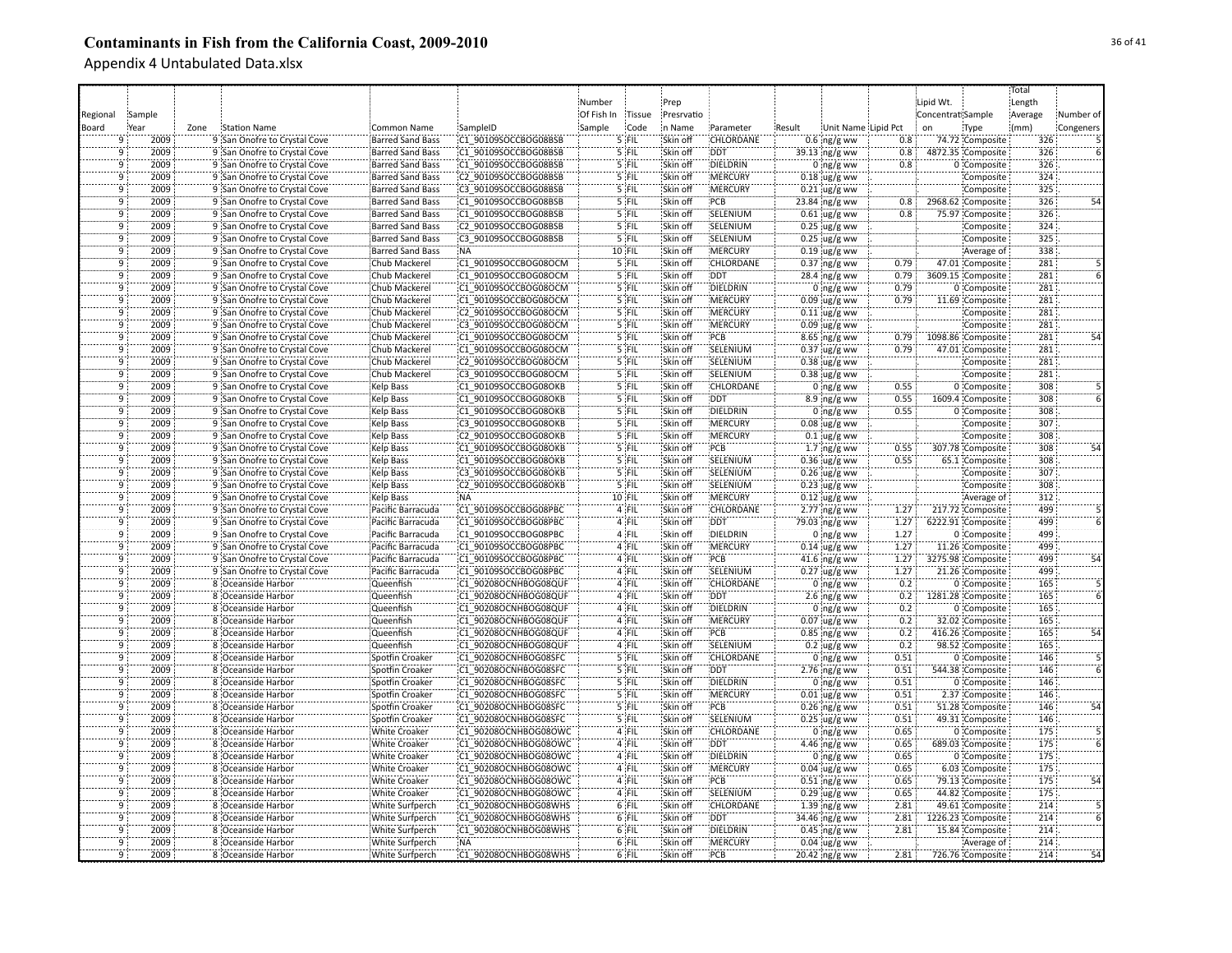|                |        |      |                                                      |                          |                      |            |         |                               |                                |        |                       |      |                   |                   | Total   |           |
|----------------|--------|------|------------------------------------------------------|--------------------------|----------------------|------------|---------|-------------------------------|--------------------------------|--------|-----------------------|------|-------------------|-------------------|---------|-----------|
|                |        |      |                                                      |                          |                      | Number     |         | Prep                          |                                |        |                       |      | Lipid Wt.         |                   | Length  |           |
| Regional       | Sample |      |                                                      |                          |                      | Of Fish In | Tissue  | Presrvatio                    |                                |        |                       |      | Concentrat Sample |                   | Average | Number of |
|                |        |      |                                                      |                          |                      |            |         | in Name                       |                                |        |                       |      |                   |                   |         |           |
| Board          | Year   | Zone | <b>Station Name</b>                                  | Common Name              | SampleID             | Sample     | Code    |                               | Parameter                      | Result | Unit Name Lipid Pct   |      | on                | Type              | (mm)    | Congeners |
| 9              | 2009   |      | 8 Oceanside Harbor                                   | White Surfperch          | C1 90208OCNHBOG08WHS |            | 6 FIL   | Skin off                      | SELENIUM                       |        | $0.29$ ug/g ww        | 2.81 |                   | 10.32 Composite   | 214     |           |
| 9              | 2009   |      | 8 Oceanside Harbor                                   | Yellowfin Croaker        | C1 90208OCNHBOG08OYC |            | 5 FIL   | Skin off                      | CHLORDANE                      |        | $0$ ng/g ww           | 0.38 |                   | 0 Composite       | 193     |           |
| 9              | 2009   |      | 8 Oceanside Harbor                                   | Yellowfin Croaker        | C1 90208OCNHBOG08OYC |            | 5 FIL   | Skin off                      | <b>DDT</b>                     |        | $1.88$ ng/g ww        | 0.38 |                   | 500 Composite     | 193     |           |
| ٠ğ             | 2009   |      | 8 Oceanside Harbor                                   | Yellowfin Croaker        | C1 90208OCNHBOG08OYC |            | 5 FIL   | Skin off                      | DIELDRIN                       |        | $0 \log/g$ ww         | 0.38 |                   | 0 Composite       | 193     |           |
| 9              | 2009   |      | 8 Oceanside Harbor                                   | Yellowfin Croaker        | C3 90208OCNHBOG08OYC |            | 5 FIL   | Skin off                      | MERCURY                        |        | $0.03$ ug/g ww        |      |                   | Composite         | 192     |           |
| ٠ğ             | 2009   |      | 8 Oceanside Harbor                                   | <b>Yellowfin Croaker</b> | C1 90208OCNHBOG08OYC |            | 5 FIL   | Skin off                      | <b>MERCURY</b>                 |        | $0.03$ ug/g ww        | 0.38 |                   | 7.45 Composite    | 193     |           |
| ۊ              | 2009   |      | 8 Oceanside Harbor                                   | Yellowfin Croaker        | C2 90208OCNHBOG08OYC |            | 5 FIL   | Skin off                      | <b>MERCURY</b>                 |        | $0.04$ ug/g ww        |      |                   | Composite         | 192     |           |
| ۊ              | 2009   |      | 8 Oceanside Harbor                                   | Yellowfin Croaker        | C1 90208OCNHBOG08OYC |            | 5 FIL   | Skin off                      | PCB                            |        | $0.22$ ng/g ww        | 0.38 |                   | 58.51 Composite   | 193     | 54        |
| 9              | 2009   |      | 8 Oceanside Harbor                                   | Yellowfin Croaker        | C3 90208OCNHBOG08OYC |            | 5 FIL   | Skin off                      | SELENIUM                       |        | $0.81$ ug/g ww        |      |                   | Composite         | 192     |           |
| $\overline{9}$ | 2009   |      | 8 Oceanside Harbor                                   | Yellowfin Croaker        | C1 90208OCNHBOG08OYC |            | 5 FIL   | Skin off                      | SELENIUM                       |        | $0.31$ ug/g ww        | 0.38 |                   | 82.45 Composite   | 193     |           |
| 9              | 2009   |      | 8 Oceanside Harbor                                   | <b>Yellowfin Croaker</b> | C2 90208OCNHBOG08OYC |            | 5 FIL   | Skin off                      | SELENIUM                       |        | $0.68$ ug/g ww        |      |                   | Composite         | 192     |           |
| ۊ              | 2009   |      | 7 La Jolla to San Onofre                             | <b>Barred Sand Bass</b>  | C1 90407LJSOBOG08BSB |            | 4 FIL   | Skin off                      | <b>CHLORDANE</b>               |        | $0$ ing/g ww          | 0.42 |                   | 0 Composite       | 318     |           |
| $\overline{9}$ | 2009   |      | 7 La Jolla to San Onofre                             | <b>Barred Sand Bass</b>  | C1 90407LJSOBOG08BSB |            | 4 FIL   | Skin off                      | <b>DDT</b>                     |        | 7.97 ng/g ww          | 0.42 |                   | 1915.87 Composite | 318     |           |
| $\overline{9}$ | 2009   |      | 7 :La Jolla to San Onofre                            | <b>Barred Sand Bass</b>  | C1 90407LJSOBOG08BSB |            | 4 FIL   | Skin off                      | DIELDRIN                       |        | $0$ ing/g ww          | 0.42 |                   | 0 Composite       | 318     |           |
| ٠ä             | 2009   |      | 7 La Jolla to San Onofre                             | <b>Barred Sand Bass</b>  | C1 90407LJSOBOG08BSB |            | 4 FIL   | Skin off                      | PCB                            |        | $1.63$ ing/g ww       | 0.42 |                   | 392.55 Composite  | 318     | 54        |
| ۊ              | 2009   |      | 7 La Jolla to San Onofre                             | <b>Barred Sand Bass</b>  | C1 90407LJSOBOG08BSB |            | 4 FIL   | Skin off                      | SELENIUM                       |        | $0.64$ ug/g ww        | 0.42 |                   | 153.85 Composite  | 318     |           |
| ٠ä             | 2009   |      | 7 La Jolla to San Onofre                             |                          | NA <sup>:</sup>      |            | '5 FIL  | Skin off                      | MERCURY                        |        |                       |      |                   |                   | 373     |           |
|                |        |      |                                                      | <b>Barred Sand Bass</b>  |                      |            |         |                               |                                |        | $0.28$ ug/g ww        |      |                   | Average of        |         |           |
| 9              | 2009   |      | 7 La Jolla to San Onofre                             | Chub Mackerel            | C1 90407LJSOBOG08OCM |            | $5$ FIL | Skin off                      | CHLORDANE                      |        | $0.21$ ng/g ww        | 1.11 |                   | 19.1 Composite    | 240     |           |
| 9              | 2009   |      | 7 La Jolla to San Onofre                             | Chub Mackerel            | C1 90407LJSOBOG08OCM |            | 5 FIL   | Skin off                      | <b>DDT</b>                     |        | 10.15 ng/g ww         | 1.11 |                   | 914.23 Composite  | 240     |           |
| ïğ             | 2009   |      | 7 La Jolla to San Onofre                             | Chub Mackerel            | C1 90407LJSOBOG08OCM |            | 5 FIL   | Skin off                      | DIELDRIN                       |        | $0$ ing/g ww          | 1.11 |                   | 0 Composite       | 240     |           |
| $\overline{9}$ | 2009   |      | 7 La Jolla to San Onofre                             | Chub Mackerel            | C2 90407LJSOBOG08OCM |            | 5 FIL   | Skin off                      | <b>MERCURY</b>                 |        | $0.05$ ug/g ww        |      |                   | Composite         | 239     |           |
| 9              | 2009   |      | 7 La Jolla to San Onofre                             | Chub Mackerel            | C1 90407LJSOBOG08OCM |            | 5 FIL   | Skin off                      | <b>MERCURY</b>                 |        | $0.04 \,$ ug/g ww     | 1.11 |                   | 3.33 Composite    | 240     |           |
| $\overline{9}$ | 2009   |      | 7 La Jolla to San Onofre                             | Chub Mackerel            | C3 90407LJSOBOG08OCM |            | $5$ FIL | Skin off                      | <b>MERCURY</b>                 |        | $0.04$ ug/g ww        |      |                   | Composite         | 239     |           |
| $\overline{9}$ | 2009   |      | 7 La Jolla to San Onofre                             | <b>Chub Mackerel</b>     | C1 90407LJSOBOG08OCM |            | 5 FIL   | Skin off                      | PCB                            |        | 3.33 ing/g ww         | 1.11 |                   | 300.36 Composite  | 240     | 54        |
| $\overline{9}$ | 2009   |      | 7 La Jolla to San Onofre                             | Chub Mackerel            | C2 90407LJSOBOG08OCM |            | 5 FIL   | Skin off                      | SELENIUM                       |        | $0.56$ ug/g ww        |      |                   | Composite         | 239     |           |
| ٠ğ             | 2009   |      | 7 La Jolla to San Onofre                             | Chub Mackerel            | C3 90407LJSOBOG08OCM |            | 5 FIL   | Skin off                      | SELENIUM                       |        | $0.46$ ug/g ww        |      |                   | Composite         | 239     |           |
| 9              | 2009   |      | 7 La Jolla to San Onofre                             | Chub Mackerel            | C1 90407LJSOBOG08OCM |            | 5 FIL   | Skin off                      | SELENIUM                       |        | $0.53$ ug/g ww        | 1.11 |                   | 47.75 Composite   | 240     |           |
| ٠ğ             | 2009   |      | 7 La Jolla to San Onofre                             | <b>Kelp Bass</b>         | C1 90407LJSOBOG08OKB |            | 5 FIL   | Skin off                      | CHLORDANE                      |        | $0.19$ ng/g ww        | 0.65 |                   | 29.58 Composite   | 317     |           |
| 9              | 2009   |      | 7 La Jolla to San Onofre                             | Kelp Bass                | C1 90407LJSOBOG08OKB |            | 5 FIL   | Skin off                      | <b>DDT</b>                     |        | $7.38$ ng/g ww        | 0.65 |                   | 1137.13 Composite | 317     |           |
| 9              | 2009   |      | 7 La Jolla to San Onofre                             | Kelp Bass                | C1 90407LJSOBOG08OKB |            | 5 FIL   | Skin off                      | DIELDRIN                       |        | $0$ ng/g ww           | 0.65 |                   | 0 Composite       | 317     |           |
| ïğ             | 2009   |      | 7 La Jolla to San Onofre                             | Kelp Bass                | C2 90407LJSOBOG08OKB |            | 5 FIL   | Skin off                      | MERCURY                        |        | $0.1$ ug/g ww         |      |                   | Composite         | 316     |           |
| 9              | 2009   |      | 7 La Jolla to San Onofre                             | <b>Kelp Bass</b>         | C3 90407LJSOBOG08OKB |            | 5 FIL   | Skin off                      | <b>MERCURY</b>                 |        | $0.17$ ug/g ww        |      |                   | Composite         | 316     |           |
| 9              | 2009   |      | 7 La Jolla to San Onofre                             | Kelp Bass                | C1 90407LJSOBOG08OKB |            | 5 FIL   | Skin off                      | PCB                            |        | $3.65$ ng/g ww        | 0.65 |                   | 562.87 Composite  | 317     | 54        |
| 9              | 2009   |      | 7 La Jolla to San Onofre                             | Kelp Bass                | C1 90407LJSOBOG08OKB |            | 5 FIL   | Skin off                      | SELENIUM                       |        | 1.23 $\frac{1}{2}$ ww | 0.65 |                   | 189.52 Composite  | 317     |           |
| $\overline{9}$ | 2009   |      |                                                      |                          | C2 90407LJSOBOG08OKB |            | 5 FIL   | Skin off                      | SELENIUM                       |        | $0.32$ ug/g ww        |      |                   |                   | 316     |           |
| $\overline{9}$ | 2009   |      | 7 La Jolla to San Onofre<br>7 La Jolla to San Onofre | Kelp Bass                | C3 90407LJSOBOG08OKB |            | 5 FIL   | Skin off                      | SELENIUM                       |        |                       |      |                   | Composite         | 316     |           |
|                |        |      |                                                      | Kelp Bass                |                      |            |         |                               |                                |        | $0.87$ ug/g ww        |      |                   | Composite         |         |           |
| 9              | 2009   |      | 7 La Jolla to San Onofre                             | <b>Kelp Bass</b>         | NA:                  |            | 10 FIL  | Skin off                      | <b>MERCURY</b>                 |        | $0.14$ ug/g ww        |      |                   | Average of        | 315     |           |
| 9              | 2009   |      | 7 La Jolla to San Onofre                             | <b>White Croaker</b>     | C1 90407LJSOBOG08OWC |            | 5 FIL   | Skin off                      | CHLORDANE                      |        | $0.43$ ing/g ww       | 1.29 |                   | 33.02 Composite   | 204     |           |
| 9              | 2009   |      | 7 La Jolla to San Onofre                             | <b>White Croaker</b>     | C1 90407LJSOBOG08OWC |            | 5 FIL   | Skin off                      | <b>DDT</b>                     |        | 38.7 ing/g ww         | 1.29 |                   | 3000.31 Composite | 204     |           |
| ٠ä             | 2009   |      | 7 La Jolla to San Onofre                             | White Croaker            | C1 90407LJSOBOG08OWC |            | 5 FIL   | Skin off                      | DIELDRIN                       |        | $0$ ing/g ww          | 1.29 |                   | 0 Composite       | 204     |           |
| ۊ              | 2009   |      | 7 La Jolla to San Onofre                             | White Croaker            | C1 90407LJSOBOG08OWC |            | 5 FIL   | Skin off                      | MERCURY                        |        | $0.12$ ug/g ww        | 1.29 |                   | 9.53 Composite    | 204     |           |
| ٠ö             | 2009   |      | 7 La Jolla to San Onofre                             | White Croaker            | C2 90407LJSOBOG08OWC |            | 5 FIL   | Skin off                      | MERCURY                        |        | $0.12$ ug/g ww        |      |                   | Composite         | 204     |           |
| 9              | 2009   |      | 7 La Jolla to San Onofre                             | <b>White Croaker</b>     | C3 90407LJSOBOG08OWC |            | 5 FIL   | Skin off                      | MERCURY                        |        | $0.12$ ug/g ww        |      |                   | Composite         | 204     |           |
|                | 2009   |      | 7 La Jolla to San Onofre                             | <b>White Croaker</b>     | C1 90407LJSOBOG08OWC |            | 5 FIL   | Skin off                      | :PCB                           |        | 7.77 ng/g ww          | 1.29 |                   | 602.4 Composite   | 204     |           |
| 9              | 2009   |      | 7 La Jolla to San Onofre                             | <b>White Croaker</b>     | C1 90407LJSOBOG08OWC |            | 5 FIL   | Skin off                      | SELENIUM                       |        | $0.34$ :ug/g ww       | 1.29 |                   | 26.36 Composite   | 204     |           |
| $\overline{9}$ | 2009   |      | 7 La Jolla to San Onofre                             | <b>White Croaker</b>     | C3 90407LJSOBOG08OWC |            | 5 FIL   | Skin off                      | SELENIUM                       |        | $0.58 \, \mu g/g$ ww  |      |                   | Composite         | 204     |           |
| $\overline{9}$ | 2009   |      | 7 La Jolla to San Onofre                             | <b>White Croaker</b>     | C2 90407LJSOBOG08OWC |            | $5$ FIL | Skin off                      | SELENIUM                       |        | $0.84$ ug/g ww        |      |                   | Composite         | 204     |           |
| 9              | 2009   |      | 6 Mission Bay                                        | Shiner Surfperch         | <b>NA</b>            |            | 10 FIL  | Skin off                      | <b>MERCURY</b>                 |        | $0.03$ ug/g ww        |      |                   | Average of        | 112     |           |
| $\overline{9}$ | 2009   |      | 6 Mission Bay                                        | Shiner Surfperch         | C1 90606MISSBOG08SHS |            |         |                               | 22 WNHTG Skin on, ScaCHLORDANE |        | $1.86$ ng/g ww        | 0.77 |                   | 240.57 Composite  | 115     |           |
| $\overline{9}$ | 2009   |      | 6 Mission Bay                                        | Shiner Surfperch         | C1 90606MISSBOG08SHS |            |         | 22 WNHTG Skin on, ScaDDT      |                                |        | 8.39 ng/g ww          | 0.77 |                   | 1083.59 Composite | 115     |           |
| 9              | 2009   |      | 6 Mission Bay                                        | Shiner Surfperch         | C1 90606MISSBOG08SHS |            |         | 22 WNHTG Skin on, ScaDIELDRIN |                                |        | $0.48$ ng/g ww        | 0.77 |                   | 61.89 Composite   | 115     |           |
| 9              | 2009   |      | 6 Mission Bay                                        | Shiner Surfperch         | C1 90606MISSBOG08SHS |            |         | 22 WNHTG Skin on, Sca.MERCURY |                                |        | $0.04 \,$ ug/g ww     | 0.77 |                   | 4.91 Composite    | 115     |           |
| ïğ             | 2009   |      | 6 Mission Bay                                        | Shiner Surfperch         | C1 90606MISSBOG08SHS |            |         | 22 WNHTG Skin on, ScaPCB      |                                |        | 15.03 ng/g ww         | 0.77 |                   | 1941.47 Composite | 115     | 54        |
| 9              | 2009   |      | 6 Mission Bay                                        | Shiner Surfperch         | C1 90606MISSBOG08SHS |            |         | 22 WNHTG Skin on, ScaSELENIUM |                                |        | $0.37$ ug/g ww        | 0.77 |                   | 47.8 Composite    | 115     |           |
| $\overline{9}$ | 2009   |      | 6 Mission Bay                                        | <b>Spotted Sand Bass</b> | C1 90606MISSBOG08SSB |            | 5 FIL   | Skin off                      | CHLORDANE                      |        | $0.42$ ng/g ww        | 0.61 |                   | 67.86 Composite   | 342     |           |
| ٠g             | 2009   |      | 6 Mission Bay                                        | <b>Spotted Sand Bass</b> | C1 90606MISSBOG08SSB |            | 5 FIL   | Skin off                      | <b>DDT</b>                     |        | $2.12$ ing/g ww       | 0.61 |                   | 345.84 Composite  | 342     |           |
| ٠ğ             | 2009   |      |                                                      |                          | C1 90606MISSBOG08SSB |            | 5 FIL   | Skin off                      | DIELDRIN                       |        |                       | 0.61 |                   |                   | 342     |           |
| 9              |        |      | 6 Mission Bay                                        | <b>Spotted Sand Bass</b> |                      |            |         |                               |                                |        | $0$ ing/g ww          |      |                   | 0 Composite       | 341     |           |
|                | 2009   |      | 6 Mission Bay                                        | Spotted Sand Bass        | C2 90606MISSBOG08SSB |            | 5 FIL   | Skin off                      | <b>MERCURY</b>                 |        | $0.14 \,$ ug/g ww     |      |                   | Composite         |         |           |
| $\overline{9}$ | 2009   |      | 6 Mission Bay                                        | <b>Spotted Sand Bass</b> | C3 90606MISSBOG08SSB |            | 5 FIL   | Skin off                      | <b>MERCURY</b>                 |        | $0.1 \,$ ug/g ww      |      |                   | Composite         | 342     |           |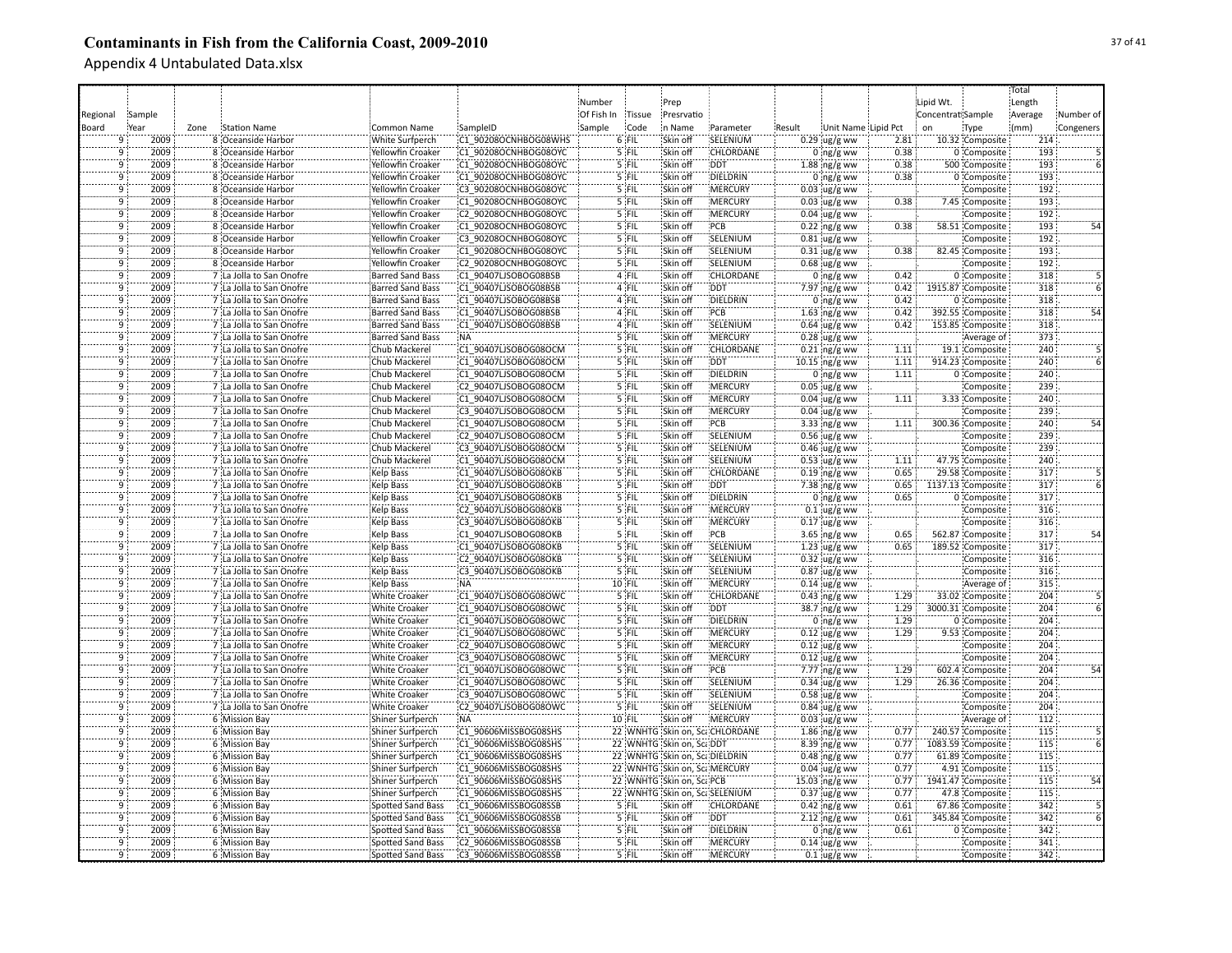|                |        |      |                       |                          |                      |            |         |                                |                                 |        |                          |      |                   |                   | Total      |           |
|----------------|--------|------|-----------------------|--------------------------|----------------------|------------|---------|--------------------------------|---------------------------------|--------|--------------------------|------|-------------------|-------------------|------------|-----------|
|                |        |      |                       |                          |                      | Number     |         | Prep                           |                                 |        |                          |      | Lipid Wt.         |                   | Length     |           |
|                | Sample |      |                       |                          |                      | Of Fish In | Tissue  | Presrvatio                     |                                 |        |                          |      | Concentrat Sample |                   | Average    | Number of |
| Regional       |        |      |                       |                          |                      |            | Code    | in Name                        |                                 |        | Unit Name Lipid Pct      |      |                   |                   |            |           |
| Board          | Year   | Zone | Station Name          | Common Name              | SampleID             | Sample     |         |                                | Parameter                       | Result |                          |      | on                | Type              | (mm)       | Congeners |
|                | 2009   |      | 6 Mission Bay         | Spotted Sand Bass        | C1 90606MISSBOG08SSB |            | $5$ FIL | Skin off                       | PCB                             |        | $6.2$ ng/g ww            | 0.61 |                   | 1011.91 Composite | 342        | 54        |
| 9              | 2009   |      | 6 Mission Bay         | Spotted Sand Bass        | C1 90606MISSBOG08SSB |            | 5 FIL   | Skin off                       | SELENIUM                        |        | $0.52 \,$ ug/g ww        | 0.61 |                   | 84.83 Composite   | 342        |           |
| 9              | 2009   |      | 6 Mission Bay         | <b>Spotted Sand Bass</b> | C3 90606MISSBOG08SSB |            | 5 FIL   | Skin off                       | SELENIUM                        |        | $0.34$ ug/g ww           |      |                   | Composite         | 342        |           |
| ٠ğ             | 2009   |      | 6 Mission Bay         | <b>Spotted Sand Bass</b> | C2 90606MISSBOG08SSB |            | 5 FIL   | Skin off                       | SELENIUM                        |        | $0.46$ ug/g ww           |      |                   | Composite         | 341        |           |
| $\overline{9}$ | 2009   |      | 6 Mission Bay         | <b>Spotted Sand Bass</b> | :NA                  |            | 10 FIL  | Skin off                       | MERCURY                         |        | $0.12$ ug/g ww           |      |                   | Average of        | 344        |           |
| ٠ğ             | 2009   |      | 6 Mission Bay         | <b>Top Smelt</b>         | C1 90606MISSBOG08TPS |            |         |                                | 21 WNHTG Skin on, ScaCHLORDANE  |        | $0.36$ ing/g ww          | 1.09 |                   | 32.94 Composite   | 148        |           |
| ٠ğ             | 2009   |      | 6 Mission Bay         | <b>Top Smelt</b>         | C1 90606MISSBOG08TPS |            |         | 21 WNHTG Skin on, Sca DDT      |                                 |        | 5.41 ng/g ww             | 1.09 |                   | 496.7 Composite   | 148        |           |
| ٥ï             | 2009   |      | 6 Mission Bay         | <b>Top Smelt</b>         | C1 90606MISSBOG08TPS |            |         | 21 WNHTG Skin on, ScaDIELDRIN  |                                 |        | $0$ ng/g ww              | 1.09 |                   | 0 Composite       | 148        |           |
| 9              | 2009   |      | 6 Mission Bay         | <b>Top Smelt</b>         | C1 90606MISSBOG08TPS |            |         | 21 WNHTG Skin on, Sca MERCURY  |                                 |        | $0.03$ ug/g ww           | 1.09 |                   | 2.84 Composite    | 148        |           |
| $\overline{9}$ | 2009   |      | 6 Mission Bay         | <b>Top Smelt</b>         | C1 90606MISSBOG08TPS |            |         | 21 WNHTG Skin on, ScalPCB      |                                 |        | 9.31 ng/g ww             | 1.09 |                   | 853.76 Composite  | 148        | 54        |
| 9              | 2009   |      | 6 Mission Bay         | <b>Top Smelt</b>         | C1 90606MISSBOG08TPS |            |         |                                | 21 WNHTG Skin on, ScaSELENIUM   |        | $0.63$ ug/g ww           | 1.09 |                   | 57.8 Composite    | 148        |           |
| $\overline{9}$ | 2009   |      | 6 Mission Bay         | <b>White Surfperch</b>   | C1 90606MISSBOG08WHS |            |         |                                | 10 WNHTG Skin on, Sca CHLORDANE |        | 2.93 $ng/g$ ww           | 1.79 |                   | 163.8 Composite   | 236        |           |
| $\mathbf{q}$   | 2009   |      | 6 Mission Bay         | White Surfperch          | C1 90606MISSBOG08WHS |            |         | 10 WNHTG Skin on, ScaDDT       |                                 |        | 7.26 ng/g ww             | 1.79 |                   | 405.59 Composite  | 236        |           |
| $\overline{9}$ | 2009   |      | 6 Mission Bay         | <b>White Surfperch</b>   | C1 90606MISSBOG08WHS |            |         | 10 WNHTG Skin on, Sca DIELDRIN |                                 |        | $0$ ing/g ww             | 1.79 |                   | 0 Composite       | 236        |           |
| ۊ              | 2009   |      | 6 Mission Bay         | <b>White Surfperch</b>   | NA:                  |            | 10 FIL  | Skin off                       | <b>IMERCURY</b>                 |        | $0.04 \,$ ug/g ww        |      |                   | Average of        | 236        |           |
| ۊ              | 2009   |      | 6 Mission Bay         | White Surfperch          | C1 90606MISSBOG08WHS |            |         | 10 WNHTG Skin on, Sca MERCURY  |                                 |        | $0.05$ ug/g ww           | 1.79 |                   | 2.85 Composite    | 236        |           |
| ٠ö             | 2009   |      | 6 Mission Bay         | White Surfperch          | C1 90606MISSBOG08WHS |            |         | 10 WNHTG Skin on, ScaPCB       |                                 |        | 13.46 ng/g ww            | 1.79 |                   | 752.01 Composite  | 236        |           |
|                |        |      |                       |                          |                      |            |         |                                |                                 |        |                          |      |                   |                   |            |           |
| 9              | 2009   |      | 6 Mission Bay         | <b>White Surfperch</b>   | C1 90606MISSBOG08WHS |            |         |                                | 10 WNHTG Skin on, ScaSELENIUM   |        | $0.44$ ug/g ww           | 1.79 |                   | 24.58 Composite   | 236        |           |
| 9              | 2009   |      | 6 Mission Bay         | Yellowfin Croaker        | C1 90606MISSBOG08OYC |            | 5 FIL   | Skin off                       | CHLORDANE                       |        | $1.37$ ng/g ww           | 0.82 |                   | 168.01 Composite  | 260        |           |
| 9              | 2009   |      | 6 Mission Bay         | Yellowfin Croaker        | C1 90606MISSBOG08OYC |            | 5 FIL   | Skin off                       | <b>DDT</b>                      |        | $3.37 \, \text{ng/g}$ ww | 0.82 |                   | 412.99 Composite  | 260        |           |
| $\overline{9}$ | 2009   |      | 6 Mission Bay         | Yellowfin Croaker        | C1 90606MISSBOG08OYC |            | $5$ FIL | Skin off                       | DIELDRIN                        |        | $0.48$ ng/g ww           | 0.82 |                   | 59.19 Composite   | 260        |           |
| $\overline{9}$ | 2009   |      | 6 Mission Bay         | Yellowfin Croaker        | C1 90606MISSBOG08OYC |            | 5 FIL   | Skin off                       | <b>MERCURY</b>                  |        | $0.08$ ug/g ww           | 0.82 |                   | 10.05 Composite   | 260        |           |
| $\overline{9}$ | 2009   |      | 6 Mission Bay         | Yellowfin Croaker        | C1 90606MISSBOG08OYC |            | $5$ FIL | Skin off                       | :PCB                            |        | $8.26$ ng/g ww           | 0.82 |                   | 1012.13 Composite | 260        | 54        |
| $\overline{9}$ | 2009   |      | 6 Mission Bay         | Yellowfin Croaker        | C1 90606MISSBOG08OYC |            | 5 FIL   | Skin off                       | SELENIUM                        |        | $0.55$ ug/g ww           | 0.82 |                   | 67.4 Composite    | 260        |           |
| $\overline{9}$ | 2009   |      | 5 Pt Loma to La Jolla | Chub Mackerel            | C1 90605PLLJBOG08OCM |            | 5 FIL   | Skin off                       | <b>CHLORDANE</b>                |        | $0.23$ ng/g ww           | 1.2  |                   | 19 Composite      | 242        |           |
| ٠ğ             | 2009   |      | 5 Pt Loma to La Jolla | Chub Mackerel            | C1 90605PLLJBOG08OCM |            | 5 FIL   | Skin off                       | <b>DDT</b>                      |        | $10.36$ ng/g ww          | 1.2  |                   | 862.92 Composite  | 242        |           |
| 9              | 2009   |      | 5 Pt Loma to La Jolla | Chub Mackerel            | C1 90605PLLJBOG08OCM |            | 5 FIL   | Skin off                       | DIELDRIN                        |        | $0$ ng/g ww              | 1.2  |                   | 0 Composite       | 242        |           |
| 9              | 2009   |      | 5 Pt Loma to La Jolla | Chub Mackerel            | C1 90605PLLJBOG08OCM |            | 5 FIL   | Skin off                       | MERCURY                         |        | $0.05$ ug/g ww           | 1.2  |                   | 3.92 Composite    | 242        |           |
| 9              | 2009   |      | 5 Pt Loma to La Jolla | Chub Mackerel            | C2 90605PLLJBOG08OCM |            | 5 FIL   | Skin off                       | MERCURY                         |        | $0.05$ ug/g ww           |      |                   | Composite         | 241        |           |
| 9              | 2009   |      | 5 Pt Loma to La Jolla | Chub Mackerel            | C3 90605PLLJBOG08OCM |            | 5 FIL   | Skin off                       | MERCURY                         |        | $0.05$ ug/g ww           |      |                   | Composite         | 240        |           |
| ٠ğ             | 2009   |      | 5 Pt Loma to La Jolla | Chub Mackerel            | C1 90605PLLJBOG08OCM |            | 5 FIL   | Skin off                       | PCB                             |        | 5.71 ng/g ww             | 1.2  |                   | 475.83 Composite  | 242        | 54        |
| ٥ï             | 2009   |      | 5 Pt Loma to La Jolla | Chub Mackerel            | C1 90605PLLJBOG08OCM |            | 5 FIL   | Skin off                       | SELENIUM                        |        | $0.39$ ug/g ww           | 1.2  |                   | 32.5 Composite    | 242        |           |
| ٥ï             | 2009   |      | 5 Pt Loma to La Jolla | Chub Mackerel            | C2 90605PLLJBOG08OCM |            | 5 FIL   | Skin off                       | SELENIUM                        |        | $0.42$ ug/g ww           |      |                   | Composite         | 241        |           |
| ۊ              | 2009   |      | 5 Pt Loma to La Jolla | Chub Mackerel            | C3 90605PLLJBOG08OCM |            | 5 FIL   | Skin off                       | SELENIUM                        |        | $0.45$ ug/g ww           |      |                   | Composite         | 240        |           |
| $\overline{9}$ | 2009   |      | 5 Pt Loma to La Jolla | Gopher Rockfish          | C1 90605PLLJBOG08OGR |            | 5 FIL   | Skin off                       | CHLORDANE                       |        | 0 ng/g ww                | 0.4  |                   | 0 Composite       | 201        |           |
| 9              | 2009   |      | 5 Pt Loma to La Jolla | Gopher Rockfish          | C1 90605PLLJBOG08OGR |            | 5 FIL   | Skin off                       | <b>DDT</b>                      |        | $1.77$ ng/g ww           | 0.4  |                   | 442.5 Composite   | 201        |           |
| 9              | 2009   |      | 5 Pt Loma to La Jolla | Gopher Rockfish          | C1 90605PLLJBOG08OGR |            | 5 FIL   | Skin off                       | DIELDRIN                        |        | $0$ ng/g ww              | 0.4  |                   | 0 Composite       | 201        |           |
| 9              | 2009   |      | 5 Pt Loma to La Jolla | Gopher Rockfish          | C1 90605PLLJBOG08OGR |            | $5$ FIL | Skin off                       | <b>MERCURY</b>                  |        |                          | 0.4  |                   | 34.5 Composite    | 201        |           |
| ِّقَ           | 2009   |      | 5 Pt Loma to La Jolla |                          | C1 90605PLLJBOG08OGR |            | 5 FIL   | Skin off                       | PCB                             |        | $0.14$ ug/g ww           | 0.4  |                   |                   | 201        |           |
| -q             | 2009   |      |                       | Gopher Rockfish          |                      |            | 5 FIL   |                                | SELENIUM                        |        | $0.62$ ing/g ww          | 0.4  |                   | 153.75 Composite  | 201        |           |
|                |        |      | 5 Pt Loma to La Jolla | Gopher Rockfish          | C1 90605PLLJBOG08OGR |            |         | Skin off                       |                                 |        | $0.27$ ug/g ww           |      |                   | 67.5 Composite    |            |           |
| ٠ğ<br>٠ö       | 2009   |      | 5 Pt Loma to La Jolla | Kelp Bass                | C1 90605PLLJBOG08OKB |            | 5 FIL   | Skin off                       | CHLORDANE                       |        | $0$ ing/g ww             | 0.42 |                   | 0 Composite       | 304<br>304 |           |
|                | 2009   |      | 5 Pt Loma to La Jolla | Kelp Bass                | C1 90605PLLJBOG08OKB |            | '5 FIL  | Skin off                       | <b>DDT</b>                      |        | $3.16$ ng/g ww           | 0.42 |                   | 745.28 Composite  |            |           |
| -q             | 2009   |      | 5 Pt Loma to La Jolla | Kelp Bass                | C1 90605PLLJBOG08OKB |            | 5 FIL   | Skin off                       | DIELDRIN                        |        | $0$ ng/g ww              | 0.42 |                   | 0 Composite       | 304        |           |
| 9              | 2009   |      | 5 Pt Loma to La Jolla | Kelp Bass                | C2 90605PLLJBOG08OKB |            | 5 FIL   | Skin off                       | MERCURY                         |        | $0.25$ ug/g ww           |      |                   | Composite         | 303        |           |
| ïğ             | 2009   |      | 5 Pt Loma to La Jolla | <b>Kelp Bass</b>         | C3 90605PLLJBOG08OKB |            | 5 FIL   | Skin off                       | MERCURY                         |        | $0.18$ ug/g ww           |      |                   | Composite         | 304        |           |
| $\overline{9}$ | 2009   |      | 5 Pt Loma to La Jolla | <b>Kelp Bass</b>         | C1 90605PLLJBOG08OKB |            | 5 FIL   | Skin off                       | :PCB                            |        | $3.18$ ng/g ww           | 0.42 |                   | 749.76 Composite  | 304        | 54        |
| $\overline{9}$ | 2009   |      | 5 Pt Loma to La Jolla | <b>Kelp Bass</b>         | C1 90605PLLJBOG08OKB |            | 5 FIL   | Skin off                       | SELENIUM                        |        | $0.24$ ug/g ww           | 0.42 |                   | 56.6 Composite    | 304        |           |
| 9              | 2009   |      | 5 Pt Loma to La Jolla | <b>Kelp Bass</b>         | C2 90605PLLJBOG08OKB |            | 5 FIL   | Skin off                       | SELENIUM                        |        | $0.28$ ug/g ww           |      |                   | Composite         | 303        |           |
| $\overline{9}$ | 2009   |      | 5 Pt Loma to La Jolla | <b>Kelp Bass</b>         | C3 90605PLLJBOG08OKB |            | $5$ FIL | Skin off                       | SELENIUM                        |        | $0.28$ ug/g ww           |      |                   | Composite         | 304        |           |
| $\overline{9}$ | 2009   |      | 5 Pt Loma to La Jolla | <b>Kelp Bass</b>         | <b>NA</b>            |            | 10 FIL  | Skin off                       | <b>MERCURY</b>                  |        | $0.16$ ug/g ww           |      |                   | Average of        | 323        |           |
| ٠ğ             | 2009   |      | 5 Pt Loma to La Jolla | Yellowtail Rockfish      | C1 90605PLLJBOG08YTR |            | 3 FIL   | Skin off                       | CHLORDANE                       |        | $0$ ng/g ww              | 0.28 |                   | 0 Composite       | 310        |           |
| 9              | 2009   |      | 5 Pt Loma to La Jolla | Yellowtail Rockfish      | C1 90605PLLJBOG08YTR |            | 3 FIL   | Skin off                       | <b>DDT</b>                      |        | $0.83$ ng/g ww           | 0.28 |                   | 298.56 Composite  | 310        |           |
| 9              | 2009   |      | 5 Pt Loma to La Jolla | Yellowtail Rockfish      | C1 90605PLLJBOG08YTR |            | $3$ FIL | Skin off                       | DIELDRIN                        |        | $0$ ing/g ww             | 0.28 |                   | 0 Composite       | 310        |           |
| ۊ              | 2009   |      | 5 Pt Loma to La Jolla | Yellowtail Rockfish      | C1 90605PLLJBOG08YTR |            | 3 FIL   | Skin off                       | MERCURY                         |        | $0.13$ ug/g ww           | 0.28 |                   | 48.2 Composite    | 310        |           |
| 9              | 2009   |      | 5 Pt Loma to La Jolla | Yellowtail Rockfish      | C1 90605PLLJBOG08YTR |            | 3 FIL   | Skin off                       | PCB                             |        | $0.53$ ng/g ww           | 0.28 |                   | 189.93 Composite  | 310        |           |
| ٠g             | 2009   |      | 5 Pt Loma to La Jolla | Yellowtail Rockfish      | C1 90605PLLJBOG08YTR |            | 3 FIL   | Skin off                       | SELENIUM                        |        | $0.29$ ug/g ww           | 0.28 |                   | 104.32 Composite  | 310        |           |
| ٠ğ             | 2009   |      | 4 Pt Loma             | <b>Barred Sand Bass</b>  | C1 90804PLMABOG08BSB |            | 4 FIL   | Skin off                       | <b>CHLORDANE</b>                |        | $0.28$ ng/g ww           | 0.45 |                   | 62.64 Composite   | 360        |           |
| 9              | 2009   |      | 4 Pt Loma             | Barred Sand Bass         | C1 90804PLMABOG08BSB |            | 4 FIL   | Skin off                       | <b>DDT</b>                      |        | $6.37$ ng/g ww           | 0.45 |                   | 1425.06 Composite | 360        |           |
| ؛ و            | 2009   |      | 4 Pt Loma             | <b>Barred Sand Bass</b>  | C1 90804PLMABOG08BSB |            | 4 FIL   | Skin off                       | DIELDRIN                        |        | $0$ ng/g ww              | 0.45 |                   | 0 Composite       | 360        |           |
|                |        |      |                       |                          |                      |            |         |                                |                                 |        |                          |      |                   |                   |            |           |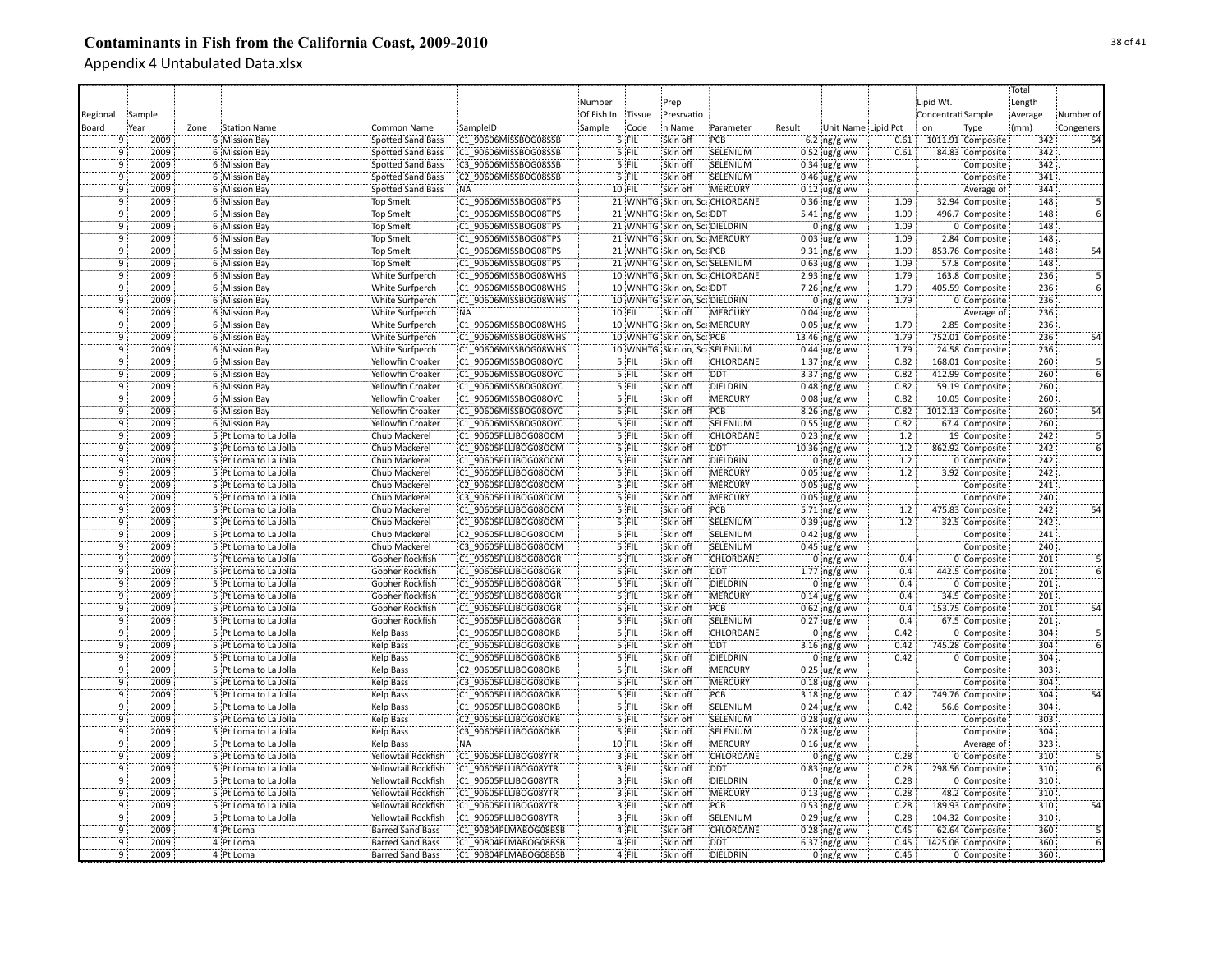|                |        |      |                     |                         |                      |            |         |                               |                                |        |                             |      |                   |                   | Total   |           |
|----------------|--------|------|---------------------|-------------------------|----------------------|------------|---------|-------------------------------|--------------------------------|--------|-----------------------------|------|-------------------|-------------------|---------|-----------|
|                |        |      |                     |                         |                      | Number     |         | Prep                          |                                |        |                             |      | Lipid Wt.         |                   | Length  |           |
| Regional       | Sample |      |                     |                         |                      | Of Fish In | Tissue  | Presrvatio                    |                                |        |                             |      | Concentrat Sample |                   | Average | Number of |
| Board          | Year   | Zone | <b>Station Name</b> | Common Name             | SampleID             | Sample     | Code    | in Name                       | Parameter                      | Result | Unit Name Lipid Pct         |      | on                | Type              | (mm)    | Congeners |
|                | 2009   |      | 4 Pt Loma           | Barred Sand Bass        | NA:                  |            | 4 FIL   | Skin off                      | :MERCURY                       |        | $0.25$ ug/g ww              |      |                   | Average of        | 360     |           |
| 9              | 2009   |      | 4 Pt Loma           | Barred Sand Bass        | C1 90804PLMABOG08BSB |            | 4 FIL   | Skin off                      | PCB                            |        | $23.82$ ng/g ww             | 0.45 |                   | 5328.86 Composite | 360     |           |
| 9              | 2009   |      | 4 Pt Loma           | <b>Barred Sand Bass</b> | C1 90804PLMABOG08BSB |            | 4 FIL   | Skin off                      | SELENIUM                       |        | $0.37$ ug/g ww              | 0.45 |                   | 82.77 Composite   | 360     |           |
| 9              | 2009   |      |                     |                         | C1 90804PLMABOG08BLS |            |         |                               | 10 WNHTG Skin on, ScaCHLORDANE |        |                             | 0.82 |                   |                   | 252     |           |
|                |        |      | 4 Pt Loma           | <b>Black Perch</b>      |                      |            |         |                               |                                |        | $0.41$ ng/g ww              |      |                   | 50 Composite      |         |           |
| $\overline{9}$ | 2009   |      | 4 Pt Loma           | <b>Black Perch</b>      | C1 90804PLMABOG08BLS |            |         | 10 WNHTG Skin on, ScaDDT      |                                |        | 8.37 ng/g ww                | 0.82 |                   | 1020.12 Composite | 252     |           |
| ٠ğ             | 2009   |      | 4 Pt Loma           | <b>Black Perch</b>      | C1 90804PLMABOG08BLS |            |         | 10 WNHTG Skin on, ScaDIELDRIN |                                |        | $0$ ng/g ww                 | 0.82 |                   | 0 Composite       | 252     |           |
| ۊ              | 2009   |      | 4 Pt Loma           | <b>Black Perch</b>      | <b>NA</b>            |            | 10 FIL  | Skin off                      | <b>MERCURY</b>                 |        | $0.11$ ug/g ww              |      |                   | Average of        | 252     |           |
| ۊ              | 2009   |      | 4 Pt Loma           | <b>Black Perch</b>      | C1 90804PLMABOG08BLS |            |         | 10 WNHTG Skin on, Sca MERCURY |                                |        | $0.07$ ug/g ww              | 0.82 |                   | 8.9 Composite     | 252     |           |
| 9              | 2009   |      | 4 Pt Loma           | <b>Black Perch</b>      | C1 90804PLMABOG08BLS |            |         | 10 WNHTG Skin on, ScaPCB      |                                |        | 34.28 ng/g ww               | 0.82 |                   | 4180 Composite    | 252     | 54        |
| 9              | 2009   |      | 4 Pt Loma           | <b>Black Perch</b>      | C1 90804PLMABOG08BLS |            |         |                               | 10 WNHTG Skin on, ScaSELENIUM  |        | $0.27$ ug/g ww              | 0.82 |                   | 32.93 Composite   | 252     |           |
| 9              | 2009   |      | 4 Pt Loma           | Chub Mackerel           | C1 90804PLMABOG08OCM |            | 5 FIL   | Skin off                      | <b>CHLORDANE</b>               |        | $0.33$ ng/g ww              | 0.92 |                   | 35.28 Composite   | 259     |           |
| ۊ              | 2009   |      | 4 Pt Loma           | Chub Mackerel           | C1 90804PLMABOG08OCM |            | 5 FIL   | Skin off                      | <b>DDT</b>                     |        | 26.14 ng/g ww               | 0.92 |                   | 2829.33 Composite | 259     |           |
| $\overline{9}$ | 2009   |      | 4 Pt Loma           | Chub Mackerel           | C1 90804PLMABOG08OCM |            | $5$ FIL | Skin off                      | DIELDRIN                       |        | $0$ ng/g ww                 | 0.92 |                   | 0 Composite       | 259     |           |
| -q             | 2009   |      | 4 Pt Loma           | Chub Mackerel           | C2 90804PLMABOG08OCM |            | $5$ FIL | Skin off                      | MERCURY                        |        | $0.06$ ug/g ww              |      |                   | Composite         | 257     |           |
| ٠ä             | 2009   |      | 4 Pt Loma           | Chub Mackerel           | C1 90804PLMABOG08OCM |            | $5$ FIL | Skin off                      | MERCURY                        |        | $0.06$ ug/g ww              | 0.92 |                   | 6.28 Composite    | 259     |           |
| ۊ              | 2009   |      | 4 Pt Loma           | Chub Mackerel           | C3 90804PLMABOG08OCM |            | '5 FIL  | Skin off                      | MERCURY                        |        | $0.06$ ug/g ww              |      |                   | Composite         | 257     |           |
| ٠ä             | 2009   |      | 4 Pt Loma           | Chub Mackerel           | C1 90804PLMABOG08OCM |            | '5 FIL  | Skin off                      | PCB                            |        | 18.48 ng/g ww               | 0.92 |                   | 1999.57 Composite | 259     |           |
| 9              | 2009   |      | 4 Pt Loma           | Chub Mackerel           | C2 90804PLMABOG08OCM |            | 5 FIL   | Skin off                      | SELENIUM                       |        | $0.66$ ug/g ww              |      |                   | Composite         | 257     |           |
| 9              | 2009   |      | 4 Pt Loma           | Chub Mackerel           | C1 90804PLMABOG08OCM |            | 5 FIL   | Skin off                      | SELENIUM                       |        | $0.4 \,$ ug/g ww            | 0.92 |                   | 43.29 Composite   | 259     |           |
| ïğ             | 2009   |      | 4 Pt Loma           | Chub Mackerel           | C3 90804PLMABOG08OCM |            | 5 FIL   | Skin off                      | SELENIUM                       |        | $0.45$ :ug/g ww             |      |                   | Composite         | 257     |           |
| $\overline{9}$ | 2009   |      | 4 Pt Loma           | Gopher Rockfish         | C1 90804PLMABOG08OGR |            | 5 FIL   | Skin off                      | <b>CHLORDANE</b>               |        | $0:$ ng/g ww                | 0.43 |                   | 0 Composite       | 238     |           |
| $\overline{9}$ | 2009   |      | 4 Pt Loma           | Gopher Rockfish         | C1 90804PLMABOG08OGR |            | 5 FIL   | Skin off                      | <b>DDT</b>                     |        | $2.68$ ng/g ww              | 0.43 |                   | 620.37 Composite  | 238     |           |
| $\overline{9}$ | 2009   |      | 4 Pt Loma           | Gopher Rockfish         | C1 90804PLMABOG08OGR |            | $5$ FIL | Skin off                      | <b>DIELDRIN</b>                |        | $0$ ing/g ww                | 0.43 |                   | 0 Composite       | 238     |           |
| $\overline{9}$ | 2009   |      | 4 Pt Loma           | Gopher Rockfish         | C1 90804PLMABOG08OGR |            | 5 FIL   | Skin off                      | :MERCURY                       |        |                             | 0.43 |                   | 47.22 Composite   | 238     |           |
| $\overline{9}$ | 2009   |      | 4 Pt Loma           | Gopher Rockfish         | C1 90804PLMABOG08OGR |            | 5 FIL   | Skin off                      | PCB                            |        | $0.2$ ug/g ww               | 0.43 |                   | 884.95 Composite  | 238     | 54        |
|                |        |      |                     |                         |                      |            |         |                               |                                |        | $3.82$ ng/g ww              |      |                   |                   | 238     |           |
| ٠ğ             | 2009   |      | 4 Pt Loma           | Gopher Rockfish         | C1 90804PLMABOG08OGR |            | $5$ FIL | Skin off                      | SELENIUM                       |        | $0.26$ ug/g ww              | 0.43 |                   | 60.19 Composite   |         |           |
| 9              | 2009   |      | 4 Pt Loma           | Kelp Bass               | C1 90804PLMABOG08OKB |            | 5 FIL   | Skin off                      | CHLORDANE                      |        | $0.26$ ng/g ww              | 0.54 |                   | 48.24 Composite   | 339     |           |
| ٠ğ             | 2009   |      | 4 Pt Loma           | <b>Kelp Bass</b>        | C1 90804PLMABOG08OKB |            | 5 FIL   | Skin off                      | <b>DDT</b>                     |        | 4.33 ng/g ww                | 0.54 |                   | 800.37 Composite  | 339     |           |
| q              | 2009   |      | 4 Pt Loma           | Kelp Bass               | C1 90804PLMABOG08OKB |            | 5 FIL   | Skin off                      | DIELDRIN                       |        | $0$ ng/g ww                 | 0.54 |                   | 0 Composite       | 339     |           |
| $\overline{9}$ | 2009   |      | 4 Pt Loma           | Kelp Bass               | C3 90804PLMABOG08OKB |            | 5 FIL   | Skin off                      | MERCURY                        |        | $0.17$ ug/g ww              |      |                   | Composite         | 339     |           |
| ïğ             | 2009   |      | 4 Pt Loma           | Kelp Bass               | C2 90804PLMABOG08OKB |            | 5 FIL   | Skin off                      | MERCURY                        |        | $0.15$ ug/g ww              |      |                   | Composite         | 340     |           |
| 9              | 2009   |      | 4 Pt Loma           | <b>Kelp Bass</b>        | C1 90804PLMABOG08OKB |            | 5 FIL   | Skin off                      | PCB                            |        | 24.52 ing/g ww              | 0.54 |                   | 4532.16 Composite | 339     | 54        |
| 9              | 2009   |      | 4 Pt Loma           | Kelp Bass               | C1 90804PLMABOG08OKB |            | 5 FIL   | Skin off                      | SELENIUM                       |        | $0.29$ ug/g ww              | 0.54 |                   | 53.6 Composite    | 339     |           |
| 9              | 2009   |      | 4 Pt Loma           | Kelp Bass               | C2 90804PLMABOG08OKB |            | 5 FIL   | Skin off                      | SELENIUM                       |        | $0.33$ ug/g ww              |      |                   | Composite         | 340     |           |
| $\overline{9}$ | 2009   |      | 4 Pt Loma           | Kelp Bass               | C3 90804PLMABOG08OKB |            | 5 FIL   | Skin off                      | SELENIUM                       |        | $0.36$ ug/g ww              |      |                   | Composite         | 339     |           |
| $\overline{9}$ | 2009   |      | 4 Pt Loma           | Kelp Bass               | :NA                  |            | 10 FIL  | Skin off                      | <b>MERCURY</b>                 |        | $0.21$ ug/g ww              |      |                   | Average of        | 353     |           |
| 9              | 2009   |      | 4 Pt Loma           | <b>White Croaker</b>    | C1 90804PLMABOG08OWC |            | 5 FIL   | Skin off                      | <b>CHLORDANE</b>               |        | $0.25$ ing/g ww             | 1.44 |                   | 17.64 Composite   | 232     |           |
| 9              | 2009   |      | 4 Pt Loma           | <b>White Croaker</b>    | C1 90804PLMABOG08OWC |            | 5 FIL   | Skin off                      | <b>DDT</b>                     |        | 13.06 ng/g ww               | 1.44 |                   | 906.88 Composite  | 232     |           |
| 9              | 2009   |      | 4 Pt Loma           | <b>White Croaker</b>    | C1 90804PLMABOG08OWC |            | 5 FIL   | Skin off                      | DIELDRIN                       |        | $0$ ing/g ww                | 1.44 |                   | 0 Composite       | 232     |           |
| ٠ä             | 2009   |      | 4 Pt Loma           | White Croaker           | C1 90804PLMABOG08OWC |            | 5 FIL   | Skin off                      | MERCURY                        |        | $0.19$ ug/g ww              | 1.44 |                   | 13.19 Composite   | 232     |           |
| ۊ              | 2009   |      | 4 Pt Loma           | White Croaker           | C3 90804PLMABOG08OWC |            | 5 FIL   | Skin off                      | MERCURY                        |        | $0.18$ ug/g ww              |      |                   | Composite         | 232     |           |
| ٠ö             | 2009   |      | 4 Pt Loma           | White Croaker           | C2 90804PLMABOG08OWC |            | 5 FIL   | Skin off                      | MERCURY                        |        | $0.14$ ug/g ww              |      |                   | Composite         | 231     |           |
| 9              | 2009   |      | 4 Pt Loma           | <b>White Croaker</b>    | C1 90804PLMABOG08OWC |            | 5 FIL   | Skin off                      | :PCB                           |        | 25.22 ng/g ww               | 1.44 |                   | 1751.11 Composite | 232     | 54        |
|                | 2009   |      | 4 Pt Loma           | White Croaker           | C1 90804PLMABOG08OWC |            | 5 FIL   | Skin off                      | SELENIUM                       |        | $0.32$ ug/g ww              | 1.44 |                   | 22.22 Composite   | 232     |           |
| $\mathbf{q}$   | 2009   |      | 4 Pt Loma           | <b>White Croaker</b>    | C3 90804PLMABOG08OWC |            | 5 FIL   | Skin off                      | SELENIUM                       |        | $0.36$ ug/g ww              |      |                   | Composite         | 232     |           |
| 9              | 2009   |      | 4 Pt Loma           | <b>White Croaker</b>    | C2 90804PLMABOG08OWC |            | 5 FIL   | Skin off                      | SELENIUM                       |        | $0.36$ ug/g ww              |      |                   | Composite         | 231     |           |
| $\overline{9}$ | 2009   |      | 3 SD North Bay      | <b>Barred Sand Bass</b> | C1 91203SDNBBOG08BSB |            | $5$ FIL | Skin off                      | <b>CHLORDANE</b>               |        | $0.35$ ing/g ww             | 0.45 |                   | 77.43 Composite   | 379     |           |
| 9              | 2009   |      | 3 SD North Bay      | <b>Barred Sand Bass</b> | C1 91203SDNBBOG08BSB |            | 5 FIL   | Skin off                      | <b>DDT</b>                     |        |                             | 0.45 |                   | 1173.89 Composite | 379     |           |
| $\overline{9}$ | 2009   |      | 3 SD North Bay      | <b>Barred Sand Bass</b> | C1 91203SDNBBOG08BSB |            | $5$ FIL | Skin off                      | DIELDRIN                       |        | 5.31 ng/g ww<br>$0$ ng/g ww | 0.45 |                   | 0 Composite       | 379     |           |
| $\overline{9}$ | 2009   |      |                     |                         |                      |            | 5 FIL   | Skin off                      | :MERCURY                       |        |                             |      |                   |                   | 379     |           |
|                |        |      | 3 SD North Bay      | <b>Barred Sand Bass</b> | C2 91203SDNBBOG08BSB |            |         |                               |                                |        | $0.12$ ug/g ww              |      |                   | Composite         |         |           |
| 9              | 2009   |      | 3 SD North Bay      | Barred Sand Bass        | C3 91203SDNBBOG08BSB |            | 5 FIL   | Skin off                      | <b>MERCURY</b>                 |        | $0.13$ ug/g ww              |      |                   | Composite         | 379     |           |
| 9              | 2009   |      | 3 SD North Bay      | Barred Sand Bass        | C1 91203SDNBBOG08BSB |            | 5 FIL   | Skin off                      | PCB                            |        | 33.84 ng/g ww               | 0.45 |                   | 7486.73 Composite | 379     | 54        |
| ïğ             | 2009   |      | 3 SD North Bay      | Barred Sand Bass        | C1 91203SDNBBOG08BSB |            | 5 FIL   | Skin off                      | SELENIUM                       |        | $0.45$ ug/g ww              | 0.45 |                   | 99.56 Composite   | 379     |           |
| 9              | 2009   |      | 3 SD North Bay      | <b>Barred Sand Bass</b> | C2 91203SDNBBOG08BSB |            | 5 FIL   | Skin off                      | SELENIUM                       |        | $0.36$ ug/g ww              |      |                   | Composite         | 379     |           |
| <b>q</b>       | 2009   |      | 3 SD North Bay      | <b>Barred Sand Bass</b> | C3 91203SDNBBOG08BSB |            | 5 FIL   | Skin off                      | SELENIUM                       |        | $0.78$ ug/g ww              |      |                   | Composite         | 379     |           |
| ٠g             | 2009   |      | 3 SD North Bay      | <b>Barred Sand Bass</b> | :NA                  |            | 10 FIL  | Skin off                      | <b>MERCURY</b>                 |        | $0.12$ ug/g ww              |      |                   | Average of        | 369     |           |
| ٠ğ             | 2009   |      | 3 SD North Bay      | Chub Mackerel           | C1 91203SDNBBOG08OCM |            | 5 FIL   | Skin off                      | CHLORDANE                      |        | $0.37$ ng/g ww              | 1.1  |                   | 33.82 Composite   | 218     |           |
| 9              | 2009   |      | 3 SD North Bay      | Chub Mackerel           | C1 91203SDNBBOG08OCM |            | 5 FIL   | Skin off                      | <b>DDT</b>                     |        | 19.98 ng/g ww               | 1.1  |                   | 1816.45 Composite | 218     |           |
| 9              | 2009   |      | 3 SD North Bay      | Chub Mackerel           | C1 91203SDNBBOG08OCM |            | 5 FIL   | Skin off                      | DIELDRIN                       |        | $0$ ng/g ww                 | 1.1  |                   | 0 Composite       | 218     |           |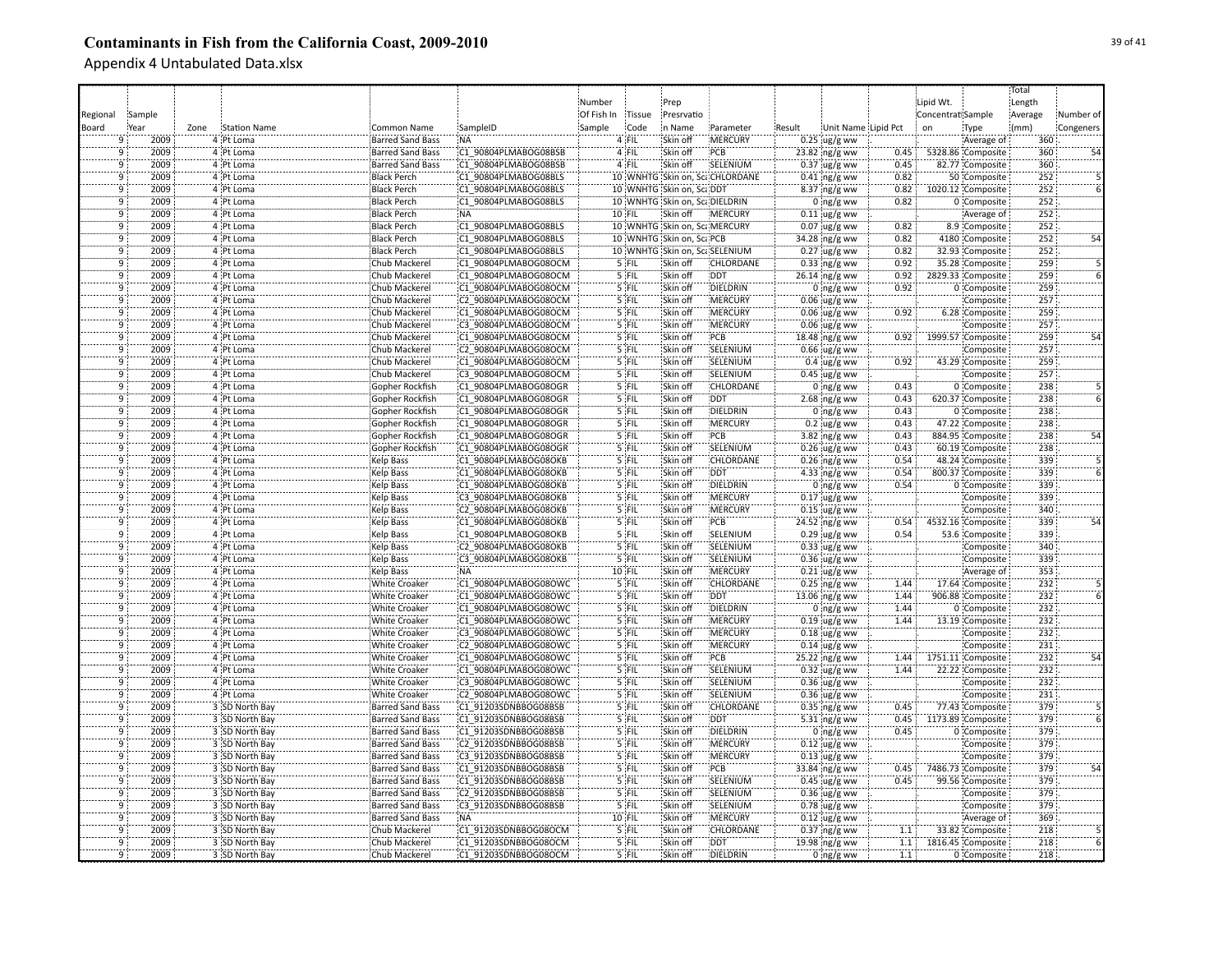| Number<br>Lipid Wt.<br>Length<br>Prep<br>Sample<br>Of Fish In<br><b>Tissue</b><br>Presrvatio<br>Concentrat Sample<br>Average<br>Number of<br>Regional<br>Station Name<br><b>Common Name</b><br>SampleID<br>Sample<br>Code<br>in Name<br>Parameter<br>Unit Name Lipid Pct<br>(mm)<br>Congeners<br>Board<br>Year<br>Zone<br>Result<br>on<br>Type<br>Skin off<br>:MERCURY<br>3 SD North Bay<br>Chub Mackerel<br>C3 91203SDNBBOG08OCM<br>5 FIL<br>$0.05$ ug/g ww<br>2009<br>Composite<br>218<br>9<br>2009<br>5 FIL<br>:MERCURY<br>218<br>3 SD North Bay<br>Chub Mackerel<br>C1 91203SDNBBOG08OCM<br>Skin off<br>$0.05$ ug/g ww<br>4.18 Composite<br>9<br>1.1<br>218<br>٠ğ<br>2009<br>3 SD North Bay<br>C2 91203SDNBBOG08OCM<br>5 FIL<br>Skin off<br><b>MERCURY</b><br>Chub Mackerel<br>$0.04 \,$ ug/g ww<br>Composite<br>PCB<br>218<br>٠ğ<br>2009<br>C1 91203SDNBBOG08OCM<br>5 FIL<br>Skin off<br>2282.73 Composite<br>3 SD North Bay<br>Chub Mackerel<br>25.11 ng/g ww<br>1.1<br>2009<br>SELENIUM<br>218<br>3 SD North Bay<br>Chub Mackerel<br>C3 91203SDNBBOG08OCM<br>5 FIL<br>Skin off<br>$0.39$ ug/g ww<br>ğ<br>Composite<br>٠ä<br>5 FIL<br>218<br>2009<br>3 SD North Bay<br>Chub Mackerel<br>C1 91203SDNBBOG08OCM<br>Skin off<br>SELENIUM<br>$0.58 \, \mu g/g$ ww<br>52.73 Composite<br>1.1<br>2009<br>٠ğ<br>3 SD North Bay<br>Chub Mackerel<br>C2 91203SDNBBOG08OCM<br>5 FIL<br>Skin off<br>SELENIUM<br>$0.45$ ug/g ww<br>218<br>Composite<br>$3$ FIL<br>632<br>$\overline{9}$<br>2009<br>3 SD North Bay<br>Skin off<br>CHLORDANE<br>0.37<br>Gray Smoothhound SI:C1 91203SDNBBOG08GSS<br>$0$ ng/g ww<br>0 Composite<br>632<br>ۊ<br>2009<br>3 SD North Bay<br>Gray Smoothhound SI:C1 91203SDNBBOG08GSS<br>3 FIL<br>Skin off<br><b>DDT</b><br>0.37<br>$1.72$ ing/g ww<br>462.37 Composite<br>$\overline{9}$<br>2009<br>3 SD North Bay<br>Gray Smoothhound SI:C1 91203SDNBBOG08GSS<br>$3$ FIL<br>Skin off<br>DIELDRIN<br>$0$ ng/g ww<br>0.37<br>0 Composite<br>632<br>2009<br>3 SD North Bay<br>Gray Smoothhound SI:C1 91203SDNBBOG08GSS<br>$3$ FIL<br>Skin off<br><b>MERCURY</b><br>$0.24$ ug/g ww<br>0.37<br>64.78 Composite<br>632<br>9<br>ۊ<br>2009<br>PCB<br>0.37<br>632<br>3 SD North Bay<br>Gray Smoothhound SI:C1_91203SDNBBOG08GSS<br>$3$ FIL<br>Skin off<br>3080.91 Composite<br>54<br>11.46 ing/g ww<br>2009<br>3 FIL<br>SELENIUM<br>0.37<br>632<br>$\overline{9}$<br>3 SD North Bay<br>Gray Smoothhound SI:C1 91203SDNBBOG08GSS<br>Skin off<br>$0.39$ ug/g ww<br>104.84 Composite<br>2009<br>3 SD North Bay<br>$10$ FIL<br>Skin off<br>MERCURY<br>115<br>$\overline{9}$<br>Shiner Surfperch<br>$0.04 \,$ ug/g ww<br>Average of<br>:NA<br>٠ö<br>2009<br>114<br>3 SD North Bay<br>C1 91203SDNBBOG08SHS<br>31 WNHTG Skin on, ScaCHLORDANE<br><b>Shiner Surfperch</b><br>$2.46$ ng/g ww<br>0.8<br>308.92 Composite<br>2009<br>3 SD North Bay<br>Shiner Surfperch<br>C1 91203SDNBBOG08SHS<br>31 WNHTG Skin on, Sca DDT<br>1372.49 Composite<br>114<br>9<br>10.93 ng/g ww<br>0.8<br>٠ö<br>0.8<br>114<br>2009<br>3 SD North Bay<br>C1 91203SDNBBOG08SHS<br>31 WNHTG Skin on, ScaDIELDRIN<br>$0 \frac{m}{\text{ng/g}}$ ww<br>0 Composite<br>Shiner Surfperch<br>2009<br>3 SD North Bay<br>C1 91203SDNBBOG08SHS<br>31 WNHTG Skin on, Sca MERCURY<br>0.8<br>114<br>Shiner Surfperch<br>$0.03$ ug/g ww<br>4.27 Composite<br>9<br>114<br>2009<br>3 SD North Bay<br>-q<br>Shiner Surfperch<br>C1 91203SDNBBOG08SHS<br>31 WNHTG Skin on, ScaPCB<br>$67.79$ ng/g ww<br>0.8<br>8516.33 Composite<br>54<br>2009<br>C1 91203SDNBBOG08SHS<br>0.8<br>114<br>$\mathbf{q}$<br>3 SD North Bay<br>Shiner Surfperch<br>31 WNHTG Skin on, ScaSELENIUM<br>$0.26$ ug/g ww<br>32.66 Composite<br>$\overline{9}$<br>2009<br>3 SD North Bay<br>5 FIL<br><b>CHLORDANE</b><br>0.49<br>324<br><b>Spotted Sand Bass</b><br>C1 91203SDNBBOG08SSB<br>Skin off<br>$0.41$ ng/g ww<br>83.57 Composite<br>2009<br>3 SD North Bay<br>C1 91203SDNBBOG08SSB<br>$5$ FIL<br><b>DDT</b><br>0.49<br>324<br>$\overline{9}$<br><b>Spotted Sand Bass</b><br>Skin off<br>$3.38$ ng/g ww<br>694.87 Composite<br>$\overline{9}$<br>2009<br>3 SD North Bay<br>Skin off<br><b>DIELDRIN</b><br>324<br><b>Spotted Sand Bass</b><br>C1 91203SDNBBOG08SSB<br>5 FIL<br>$0$ ng/g ww<br>0.49<br>0 Composite<br>5 FIL<br>:MERCURY<br>323<br>$\overline{9}$<br>2009<br>3 SD North Bay<br><b>Spotted Sand Bass</b><br>C2 91203SDNBBOG08SSB<br>Skin off<br>$0.18$ ug/g ww<br>Composite<br>$\overline{9}$<br>3 SD North Bay<br>5 FIL<br>:MERCURY<br>323<br>2009<br><b>Spotted Sand Bass</b><br>C3 91203SDNBBOG08SSB<br>Skin off<br>$0.18$ ug/g ww<br>Composite<br>324<br>ۊ<br>5 FIL<br>PCB<br>2009<br>3 SD North Bay<br>Spotted Sand Bass<br>C1 91203SDNBBOG08SSB<br>Skin off<br>0.49 10545.59 Composite<br>51.36 ng/g ww<br>2009<br>324<br>3 SD North Bay<br>Spotted Sand Bass<br>C1 91203SDNBBOG08SSB<br>5 FIL<br>Skin off<br>SELENIUM<br>$0.47$ ug/g ww<br>9<br>0.49<br>96.51 Composite<br>2009<br>323<br>ğ<br>3 SD North Bay<br>C2 91203SDNBBOG08SSB<br>5 FIL<br>Skin off<br>SELENIUM<br>Spotted Sand Bass<br>$0.71$ ug/g ww<br>Composite<br>2009<br>5 FIL<br>SELENIUM<br>323<br>3 SD North Bay<br>Spotted Sand Bass<br>C3 91203SDNBBOG08SSB<br>Skin off<br>$0.42 \, \upmu g/g$ ww<br>Composite<br>9<br>324<br>2009<br>3 SD North Bay<br>Skin off<br>MERCURY<br>٠ğ<br>Spotted Sand Bass<br>:NA<br>10 FIL<br>$0.2$ ug/g ww<br>Average of<br>247<br>ïğ<br>2009<br>5 FIL<br>Skin off<br>CHLORDANE<br>2 SD South Bay<br>Chub Mackerel<br>C1 91202SDSBBOG08OCM<br>$2.1$ ng/g ww<br>247.29 Composite<br>0.85<br>9<br>2009<br>C1 91202SDSBBOG08OCM<br>5 FIL<br>Skin off<br>DDT<br>1287.53 Composite<br>247<br>2 SD South Bay<br>Chub Mackerel<br>10.94 ng/g ww<br>0.85<br>247<br>٥ï<br>2009<br>2 SD South Bay<br>C1 91202SDSBBOG08OCM<br>5 FIL<br>Skin off<br><b>DIELDRIN</b><br>0.85<br>Chub Mackerel<br>$0$ ing/g ww<br>0 Composite<br>2009<br><b>MERCURY</b><br>247<br>ۊ<br>2 SD South Bay<br>Chub Mackerel<br>C1 91202SDSBBOG08OCM<br>5 FIL<br>Skin off<br>$0.06$ ug/g ww<br>0.85<br>6.94 Composite<br>247<br>$\overline{9}$<br>2009<br>2 SD South Bay<br>Chub Mackerel<br>C1 91202SDSBBOG08OCM<br>5 FIL<br>Skin off<br>PCB<br>0.85<br>11916.24 Composite<br>54<br>101.29 ng/g ww<br>ۊ<br>5 FIL<br>SELENIUM<br>0.85<br>247<br>2009<br>2 SD South Bay<br>Chub Mackerel<br>C1 91202SDSBBOG08OCM<br>Skin off<br>$0.61$ ug/g ww<br>71.76 Composite<br>2009<br>Gray Smoothhound SI:C1 91202SDSBBOG08GSS<br>$3$ FIL<br><b>CHLORDANE</b><br>0.35<br>641<br>9<br>2 SD South Bay<br>Skin off<br>$0.54$ ing/g ww<br>153.58 Composite<br>2009<br>Gray Smoothhound SI:C1 91202SDSBBOG08GSS<br>$3$ FIL<br><b>DDT</b><br>0.35<br>1040.11 Composite<br>641<br>9<br>2 SD South Bay<br>Skin off<br>3.63 $ng/g$ ww<br>0.35<br>ِّقَ<br>2009<br>Gray Smoothhound SI:C1 91202SDSBBOG08GSS<br>$3$ FIL<br>Skin off<br><b>DIELDRIN</b><br>$0:ng/g$ ww<br>0 Composite<br>641<br>2 SD South Bay<br>2009<br>3 FIL<br>MERCURY<br>0.35<br>641<br>ۊ<br>2 SD South Bay<br>Gray Smoothhound SEC1 91202SDSBBOG08GSS<br>Skin off<br>$0.33$ ug/g ww<br>94.56 Composite<br>3 FIL<br>641<br>٠ö<br>2009<br>2 SD South Bay<br>Skin off<br>PCB<br>Gray Smoothhound SI:C1 91202SDSBBOG08GSS<br>$41.23$ ng/g ww<br>0.35<br>11812.32 Composite<br>3 FIL<br>SELENIUM<br>641<br>٠ö<br>2009<br>2 SD South Bay<br>Skin off<br>0.35<br>Gray Smoothhound SI:C1 91202SDSBBOG08GSS<br>$0.34 \,$ ug/g ww<br>97.42 Composite<br>2009<br>2 SD South Bay<br>10 FIL<br>Skin off<br>MERCURY<br>$0.08$ ug/g ww<br>121<br>9<br>Shiner Surfperch<br>:NA<br>Average of<br>2009<br>2 SD South Bay<br>C1 91202SDSBBOG08SHS<br>22 WNHTG Skin on, ScaCHLORDANE<br>$3.72$ ng/g ww<br>121<br>9<br>Shiner Surfperch<br>217.54 Composite<br>1.71<br>٠ä<br>1.71<br>121<br>2009<br>2 SD South Bay<br>Shiner Surfperch<br>C1 91202SDSBBOG08SHS<br>22 WNHTG Skin on, ScaDDT<br>$11.97$ ng/g ww<br>699.82 Composite<br>2 SD South Bay<br>121<br>$\overline{9}$<br>2009<br>Shiner Surfperch<br>C1 91202SDSBBOG08SHS<br>22 WNHTG Skin on, Sca DIELDRIN<br>$0.55$ ing/g ww<br>1.71<br>31.93 Composite<br>121<br>$\overline{9}$<br>2009<br>2 SD South Bay<br><b>Shiner Surfperch</b><br>C1 91202SDSBBOG08SHS<br>22 WNHTG Skin on, ScaMERCURY<br>$0.06$ ug/g ww<br>1.71<br>3.33 Composite<br>$\overline{9}$<br>121<br>2009<br>2 SD South Bay<br><b>Shiner Surfperch</b><br>C1 91202SDSBBOG08SHS<br>22 WNHTG Skin on, ScaPCB<br>189.57 ng/g ww<br>1.71 11086.08 Composite<br>54<br>2009<br>$\overline{9}$<br>2 SD South Bay<br>Shiner Surfperch<br>C1 91202SDSBBOG08SHS<br>22 WNHTG Skin on, ScaSELENIUM<br>$0.33$ ug/g ww<br>1.71<br>19.3 Composite<br>121<br>322<br>$\overline{9}$<br>2009<br><b>CHLORDANE</b><br>0.4<br>2 SD South Bay<br>Spotted Sand Bass<br>C1 91202SDSBBOG08SSB<br>5 FIL<br>Skin off<br>$0.29$ ng/g ww<br>72.43 Composite<br>ۊ<br>322<br>2009<br>C1 91202SDSBBOG08SSB<br>5 FIL<br><b>DDT</b><br>0.4<br>2 SD South Bay<br>Spotted Sand Bass<br>Skin off<br>$1.26$ ng/g ww<br>315.79 Composite<br>2 SD South Bay<br>C1 91202SDSBBOG08SSB<br>Skin off<br>DIELDRIN<br>0.4<br>322<br>9<br>2009<br>Spotted Sand Bass<br>5 FIL<br>$0$ ng/g ww<br>0 Composite<br>2009<br>Skin off<br>MERCURY<br>322<br>9<br>2 SD South Bay<br>Spotted Sand Bass<br>C2 91202SDSBBOG08SSB<br>5 FIL<br>$0.17$ ug/g ww<br>Composite<br>322<br>2009<br>2 SD South Bay<br>C3 91202SDSBBOG08SSB<br>5 FIL<br>Skin off<br>MERCURY<br><b>Spotted Sand Bass</b><br>$0.22$ ug/g ww<br>Composite<br>9<br>322<br>٠ğ<br>2009<br>2 SD South Bay<br>C1 91202SDSBBOG08SSB<br>5 FIL<br>Skin off<br>PCB<br><b>Spotted Sand Bass</b><br>50.15 ng/g ww<br>0.4 12569.67 Composite<br>54<br>322<br>SELENIUM<br>2009<br>2 SD South Bay<br>Spotted Sand Bass<br>C1 91202SDSBBOG08SSB<br>5 FIL<br>Skin off<br>$0.81$ ug/g ww<br>0.4<br>203.01 Composite<br>٠q<br>322<br>2009<br>5 FIL<br>SELENIUM<br>٠ğ<br>2 SD South Bay<br>C3 91202SDSBBOG08SSB<br>Skin off<br><b>Spotted Sand Bass</b><br>$0.46$ ug/g ww<br>Composite<br>2009<br>322<br>9<br>2 SD South Bay<br>C2 91202SDSBBOG08SSB<br>5 FIL<br>Skin off<br>SELENIUM<br>Spotted Sand Bass<br>$0.64$ ug/g ww<br>Composite<br>ۊ<br>2009<br>Skin off<br>307<br>2 SD South Bay<br>Spotted Sand Bass<br>NA:<br>10 FIL<br>MERCURY<br>$0.21$ ug/g ww<br>Average of |  |  |  |  |  |  |  | Total |  |
|--------------------------------------------------------------------------------------------------------------------------------------------------------------------------------------------------------------------------------------------------------------------------------------------------------------------------------------------------------------------------------------------------------------------------------------------------------------------------------------------------------------------------------------------------------------------------------------------------------------------------------------------------------------------------------------------------------------------------------------------------------------------------------------------------------------------------------------------------------------------------------------------------------------------------------------------------------------------------------------------------------------------------------------------------------------------------------------------------------------------------------------------------------------------------------------------------------------------------------------------------------------------------------------------------------------------------------------------------------------------------------------------------------------------------------------------------------------------------------------------------------------------------------------------------------------------------------------------------------------------------------------------------------------------------------------------------------------------------------------------------------------------------------------------------------------------------------------------------------------------------------------------------------------------------------------------------------------------------------------------------------------------------------------------------------------------------------------------------------------------------------------------------------------------------------------------------------------------------------------------------------------------------------------------------------------------------------------------------------------------------------------------------------------------------------------------------------------------------------------------------------------------------------------------------------------------------------------------------------------------------------------------------------------------------------------------------------------------------------------------------------------------------------------------------------------------------------------------------------------------------------------------------------------------------------------------------------------------------------------------------------------------------------------------------------------------------------------------------------------------------------------------------------------------------------------------------------------------------------------------------------------------------------------------------------------------------------------------------------------------------------------------------------------------------------------------------------------------------------------------------------------------------------------------------------------------------------------------------------------------------------------------------------------------------------------------------------------------------------------------------------------------------------------------------------------------------------------------------------------------------------------------------------------------------------------------------------------------------------------------------------------------------------------------------------------------------------------------------------------------------------------------------------------------------------------------------------------------------------------------------------------------------------------------------------------------------------------------------------------------------------------------------------------------------------------------------------------------------------------------------------------------------------------------------------------------------------------------------------------------------------------------------------------------------------------------------------------------------------------------------------------------------------------------------------------------------------------------------------------------------------------------------------------------------------------------------------------------------------------------------------------------------------------------------------------------------------------------------------------------------------------------------------------------------------------------------------------------------------------------------------------------------------------------------------------------------------------------------------------------------------------------------------------------------------------------------------------------------------------------------------------------------------------------------------------------------------------------------------------------------------------------------------------------------------------------------------------------------------------------------------------------------------------------------------------------------------------------------------------------------------------------------------------------------------------------------------------------------------------------------------------------------------------------------------------------------------------------------------------------------------------------------------------------------------------------------------------------------------------------------------------------------------------------------------------------------------------------------------------------------------------------------------------------------------------------------------------------------------------------------------------------------------------------------------------------------------------------------------------------------------------------------------------------------------------------------------------------------------------------------------------------------------------------------------------------------------------------------------------------------------------------------------------------------------------------------------------------------------------------------------------------------------------------------------------------------------------------------------------------------------------------------------------------------------------------------------------------------------------------------------------------------------------------------------------------------------------------------------------------------------------------------------------------------------------------------------------------------------------------------------------------------------------------------------------------------------------------------------------------------------------------------------------------------------------------------------------------------------------------------------------------------------------------------------------------------------------------------------------------------------------------------------------------------------------------------------------------------------------------------------------------------------------------------------------------------------------------------------------------------------------------------------------------------------------------------------------------------------------------------------------------------------------------------------------------------------------------------------------------------------------------------------------------------------------------------------------------------------------------------------------------------------------------------------------------------------------------------------------------------------------------------------------------------------------------------------------------------------------------------------------------------------------------------------------------------------------------------------------------------------------------------------------------------------------------------------------------------------------------------------------------------------------------------------------------------------------------------------------------------------------------------------------------------------------------------------------------------------------------------------------------------------------------------------------------------------------------------------------------------------------------------------------------------------------------------------------------------------------------------------------------------------------------------------------------------------------------------------------------------------------------------------------------------------------------------------------------------------------------------------------------------------------------------------------------------------------------------------------------------------------------------------------------------------------------------------------------------------------------------------------------------------------------------------------------------------------------------------------------------------------------------------------------------------------------------------------------------------------------|--|--|--|--|--|--|--|-------|--|
|                                                                                                                                                                                                                                                                                                                                                                                                                                                                                                                                                                                                                                                                                                                                                                                                                                                                                                                                                                                                                                                                                                                                                                                                                                                                                                                                                                                                                                                                                                                                                                                                                                                                                                                                                                                                                                                                                                                                                                                                                                                                                                                                                                                                                                                                                                                                                                                                                                                                                                                                                                                                                                                                                                                                                                                                                                                                                                                                                                                                                                                                                                                                                                                                                                                                                                                                                                                                                                                                                                                                                                                                                                                                                                                                                                                                                                                                                                                                                                                                                                                                                                                                                                                                                                                                                                                                                                                                                                                                                                                                                                                                                                                                                                                                                                                                                                                                                                                                                                                                                                                                                                                                                                                                                                                                                                                                                                                                                                                                                                                                                                                                                                                                                                                                                                                                                                                                                                                                                                                                                                                                                                                                                                                                                                                                                                                                                                                                                                                                                                                                                                                                                                                                                                                                                                                                                                                                                                                                                                                                                                                                                                                                                                                                                                                                                                                                                                                                                                                                                                                                                                                                                                                                                                                                                                                                                                                                                                                                                                                                                                                                                                                                                                                                                                                                                                                                                                                                                                                                                                                                                                                                                                                                                                                                                                                                                                                                                                                                                                                                                                                                                                                                                                                                                                                                                                                                                                                                                                                                                                                                                                                                                                                                                                                                                                                                                                                                                                                                                                                                                                                                                                                                                                                                                                            |  |  |  |  |  |  |  |       |  |
|                                                                                                                                                                                                                                                                                                                                                                                                                                                                                                                                                                                                                                                                                                                                                                                                                                                                                                                                                                                                                                                                                                                                                                                                                                                                                                                                                                                                                                                                                                                                                                                                                                                                                                                                                                                                                                                                                                                                                                                                                                                                                                                                                                                                                                                                                                                                                                                                                                                                                                                                                                                                                                                                                                                                                                                                                                                                                                                                                                                                                                                                                                                                                                                                                                                                                                                                                                                                                                                                                                                                                                                                                                                                                                                                                                                                                                                                                                                                                                                                                                                                                                                                                                                                                                                                                                                                                                                                                                                                                                                                                                                                                                                                                                                                                                                                                                                                                                                                                                                                                                                                                                                                                                                                                                                                                                                                                                                                                                                                                                                                                                                                                                                                                                                                                                                                                                                                                                                                                                                                                                                                                                                                                                                                                                                                                                                                                                                                                                                                                                                                                                                                                                                                                                                                                                                                                                                                                                                                                                                                                                                                                                                                                                                                                                                                                                                                                                                                                                                                                                                                                                                                                                                                                                                                                                                                                                                                                                                                                                                                                                                                                                                                                                                                                                                                                                                                                                                                                                                                                                                                                                                                                                                                                                                                                                                                                                                                                                                                                                                                                                                                                                                                                                                                                                                                                                                                                                                                                                                                                                                                                                                                                                                                                                                                                                                                                                                                                                                                                                                                                                                                                                                                                                                                                                            |  |  |  |  |  |  |  |       |  |
|                                                                                                                                                                                                                                                                                                                                                                                                                                                                                                                                                                                                                                                                                                                                                                                                                                                                                                                                                                                                                                                                                                                                                                                                                                                                                                                                                                                                                                                                                                                                                                                                                                                                                                                                                                                                                                                                                                                                                                                                                                                                                                                                                                                                                                                                                                                                                                                                                                                                                                                                                                                                                                                                                                                                                                                                                                                                                                                                                                                                                                                                                                                                                                                                                                                                                                                                                                                                                                                                                                                                                                                                                                                                                                                                                                                                                                                                                                                                                                                                                                                                                                                                                                                                                                                                                                                                                                                                                                                                                                                                                                                                                                                                                                                                                                                                                                                                                                                                                                                                                                                                                                                                                                                                                                                                                                                                                                                                                                                                                                                                                                                                                                                                                                                                                                                                                                                                                                                                                                                                                                                                                                                                                                                                                                                                                                                                                                                                                                                                                                                                                                                                                                                                                                                                                                                                                                                                                                                                                                                                                                                                                                                                                                                                                                                                                                                                                                                                                                                                                                                                                                                                                                                                                                                                                                                                                                                                                                                                                                                                                                                                                                                                                                                                                                                                                                                                                                                                                                                                                                                                                                                                                                                                                                                                                                                                                                                                                                                                                                                                                                                                                                                                                                                                                                                                                                                                                                                                                                                                                                                                                                                                                                                                                                                                                                                                                                                                                                                                                                                                                                                                                                                                                                                                                                            |  |  |  |  |  |  |  |       |  |
|                                                                                                                                                                                                                                                                                                                                                                                                                                                                                                                                                                                                                                                                                                                                                                                                                                                                                                                                                                                                                                                                                                                                                                                                                                                                                                                                                                                                                                                                                                                                                                                                                                                                                                                                                                                                                                                                                                                                                                                                                                                                                                                                                                                                                                                                                                                                                                                                                                                                                                                                                                                                                                                                                                                                                                                                                                                                                                                                                                                                                                                                                                                                                                                                                                                                                                                                                                                                                                                                                                                                                                                                                                                                                                                                                                                                                                                                                                                                                                                                                                                                                                                                                                                                                                                                                                                                                                                                                                                                                                                                                                                                                                                                                                                                                                                                                                                                                                                                                                                                                                                                                                                                                                                                                                                                                                                                                                                                                                                                                                                                                                                                                                                                                                                                                                                                                                                                                                                                                                                                                                                                                                                                                                                                                                                                                                                                                                                                                                                                                                                                                                                                                                                                                                                                                                                                                                                                                                                                                                                                                                                                                                                                                                                                                                                                                                                                                                                                                                                                                                                                                                                                                                                                                                                                                                                                                                                                                                                                                                                                                                                                                                                                                                                                                                                                                                                                                                                                                                                                                                                                                                                                                                                                                                                                                                                                                                                                                                                                                                                                                                                                                                                                                                                                                                                                                                                                                                                                                                                                                                                                                                                                                                                                                                                                                                                                                                                                                                                                                                                                                                                                                                                                                                                                                                            |  |  |  |  |  |  |  |       |  |
|                                                                                                                                                                                                                                                                                                                                                                                                                                                                                                                                                                                                                                                                                                                                                                                                                                                                                                                                                                                                                                                                                                                                                                                                                                                                                                                                                                                                                                                                                                                                                                                                                                                                                                                                                                                                                                                                                                                                                                                                                                                                                                                                                                                                                                                                                                                                                                                                                                                                                                                                                                                                                                                                                                                                                                                                                                                                                                                                                                                                                                                                                                                                                                                                                                                                                                                                                                                                                                                                                                                                                                                                                                                                                                                                                                                                                                                                                                                                                                                                                                                                                                                                                                                                                                                                                                                                                                                                                                                                                                                                                                                                                                                                                                                                                                                                                                                                                                                                                                                                                                                                                                                                                                                                                                                                                                                                                                                                                                                                                                                                                                                                                                                                                                                                                                                                                                                                                                                                                                                                                                                                                                                                                                                                                                                                                                                                                                                                                                                                                                                                                                                                                                                                                                                                                                                                                                                                                                                                                                                                                                                                                                                                                                                                                                                                                                                                                                                                                                                                                                                                                                                                                                                                                                                                                                                                                                                                                                                                                                                                                                                                                                                                                                                                                                                                                                                                                                                                                                                                                                                                                                                                                                                                                                                                                                                                                                                                                                                                                                                                                                                                                                                                                                                                                                                                                                                                                                                                                                                                                                                                                                                                                                                                                                                                                                                                                                                                                                                                                                                                                                                                                                                                                                                                                                            |  |  |  |  |  |  |  |       |  |
|                                                                                                                                                                                                                                                                                                                                                                                                                                                                                                                                                                                                                                                                                                                                                                                                                                                                                                                                                                                                                                                                                                                                                                                                                                                                                                                                                                                                                                                                                                                                                                                                                                                                                                                                                                                                                                                                                                                                                                                                                                                                                                                                                                                                                                                                                                                                                                                                                                                                                                                                                                                                                                                                                                                                                                                                                                                                                                                                                                                                                                                                                                                                                                                                                                                                                                                                                                                                                                                                                                                                                                                                                                                                                                                                                                                                                                                                                                                                                                                                                                                                                                                                                                                                                                                                                                                                                                                                                                                                                                                                                                                                                                                                                                                                                                                                                                                                                                                                                                                                                                                                                                                                                                                                                                                                                                                                                                                                                                                                                                                                                                                                                                                                                                                                                                                                                                                                                                                                                                                                                                                                                                                                                                                                                                                                                                                                                                                                                                                                                                                                                                                                                                                                                                                                                                                                                                                                                                                                                                                                                                                                                                                                                                                                                                                                                                                                                                                                                                                                                                                                                                                                                                                                                                                                                                                                                                                                                                                                                                                                                                                                                                                                                                                                                                                                                                                                                                                                                                                                                                                                                                                                                                                                                                                                                                                                                                                                                                                                                                                                                                                                                                                                                                                                                                                                                                                                                                                                                                                                                                                                                                                                                                                                                                                                                                                                                                                                                                                                                                                                                                                                                                                                                                                                                                            |  |  |  |  |  |  |  |       |  |
|                                                                                                                                                                                                                                                                                                                                                                                                                                                                                                                                                                                                                                                                                                                                                                                                                                                                                                                                                                                                                                                                                                                                                                                                                                                                                                                                                                                                                                                                                                                                                                                                                                                                                                                                                                                                                                                                                                                                                                                                                                                                                                                                                                                                                                                                                                                                                                                                                                                                                                                                                                                                                                                                                                                                                                                                                                                                                                                                                                                                                                                                                                                                                                                                                                                                                                                                                                                                                                                                                                                                                                                                                                                                                                                                                                                                                                                                                                                                                                                                                                                                                                                                                                                                                                                                                                                                                                                                                                                                                                                                                                                                                                                                                                                                                                                                                                                                                                                                                                                                                                                                                                                                                                                                                                                                                                                                                                                                                                                                                                                                                                                                                                                                                                                                                                                                                                                                                                                                                                                                                                                                                                                                                                                                                                                                                                                                                                                                                                                                                                                                                                                                                                                                                                                                                                                                                                                                                                                                                                                                                                                                                                                                                                                                                                                                                                                                                                                                                                                                                                                                                                                                                                                                                                                                                                                                                                                                                                                                                                                                                                                                                                                                                                                                                                                                                                                                                                                                                                                                                                                                                                                                                                                                                                                                                                                                                                                                                                                                                                                                                                                                                                                                                                                                                                                                                                                                                                                                                                                                                                                                                                                                                                                                                                                                                                                                                                                                                                                                                                                                                                                                                                                                                                                                                                            |  |  |  |  |  |  |  |       |  |
|                                                                                                                                                                                                                                                                                                                                                                                                                                                                                                                                                                                                                                                                                                                                                                                                                                                                                                                                                                                                                                                                                                                                                                                                                                                                                                                                                                                                                                                                                                                                                                                                                                                                                                                                                                                                                                                                                                                                                                                                                                                                                                                                                                                                                                                                                                                                                                                                                                                                                                                                                                                                                                                                                                                                                                                                                                                                                                                                                                                                                                                                                                                                                                                                                                                                                                                                                                                                                                                                                                                                                                                                                                                                                                                                                                                                                                                                                                                                                                                                                                                                                                                                                                                                                                                                                                                                                                                                                                                                                                                                                                                                                                                                                                                                                                                                                                                                                                                                                                                                                                                                                                                                                                                                                                                                                                                                                                                                                                                                                                                                                                                                                                                                                                                                                                                                                                                                                                                                                                                                                                                                                                                                                                                                                                                                                                                                                                                                                                                                                                                                                                                                                                                                                                                                                                                                                                                                                                                                                                                                                                                                                                                                                                                                                                                                                                                                                                                                                                                                                                                                                                                                                                                                                                                                                                                                                                                                                                                                                                                                                                                                                                                                                                                                                                                                                                                                                                                                                                                                                                                                                                                                                                                                                                                                                                                                                                                                                                                                                                                                                                                                                                                                                                                                                                                                                                                                                                                                                                                                                                                                                                                                                                                                                                                                                                                                                                                                                                                                                                                                                                                                                                                                                                                                                                            |  |  |  |  |  |  |  |       |  |
|                                                                                                                                                                                                                                                                                                                                                                                                                                                                                                                                                                                                                                                                                                                                                                                                                                                                                                                                                                                                                                                                                                                                                                                                                                                                                                                                                                                                                                                                                                                                                                                                                                                                                                                                                                                                                                                                                                                                                                                                                                                                                                                                                                                                                                                                                                                                                                                                                                                                                                                                                                                                                                                                                                                                                                                                                                                                                                                                                                                                                                                                                                                                                                                                                                                                                                                                                                                                                                                                                                                                                                                                                                                                                                                                                                                                                                                                                                                                                                                                                                                                                                                                                                                                                                                                                                                                                                                                                                                                                                                                                                                                                                                                                                                                                                                                                                                                                                                                                                                                                                                                                                                                                                                                                                                                                                                                                                                                                                                                                                                                                                                                                                                                                                                                                                                                                                                                                                                                                                                                                                                                                                                                                                                                                                                                                                                                                                                                                                                                                                                                                                                                                                                                                                                                                                                                                                                                                                                                                                                                                                                                                                                                                                                                                                                                                                                                                                                                                                                                                                                                                                                                                                                                                                                                                                                                                                                                                                                                                                                                                                                                                                                                                                                                                                                                                                                                                                                                                                                                                                                                                                                                                                                                                                                                                                                                                                                                                                                                                                                                                                                                                                                                                                                                                                                                                                                                                                                                                                                                                                                                                                                                                                                                                                                                                                                                                                                                                                                                                                                                                                                                                                                                                                                                                                            |  |  |  |  |  |  |  |       |  |
|                                                                                                                                                                                                                                                                                                                                                                                                                                                                                                                                                                                                                                                                                                                                                                                                                                                                                                                                                                                                                                                                                                                                                                                                                                                                                                                                                                                                                                                                                                                                                                                                                                                                                                                                                                                                                                                                                                                                                                                                                                                                                                                                                                                                                                                                                                                                                                                                                                                                                                                                                                                                                                                                                                                                                                                                                                                                                                                                                                                                                                                                                                                                                                                                                                                                                                                                                                                                                                                                                                                                                                                                                                                                                                                                                                                                                                                                                                                                                                                                                                                                                                                                                                                                                                                                                                                                                                                                                                                                                                                                                                                                                                                                                                                                                                                                                                                                                                                                                                                                                                                                                                                                                                                                                                                                                                                                                                                                                                                                                                                                                                                                                                                                                                                                                                                                                                                                                                                                                                                                                                                                                                                                                                                                                                                                                                                                                                                                                                                                                                                                                                                                                                                                                                                                                                                                                                                                                                                                                                                                                                                                                                                                                                                                                                                                                                                                                                                                                                                                                                                                                                                                                                                                                                                                                                                                                                                                                                                                                                                                                                                                                                                                                                                                                                                                                                                                                                                                                                                                                                                                                                                                                                                                                                                                                                                                                                                                                                                                                                                                                                                                                                                                                                                                                                                                                                                                                                                                                                                                                                                                                                                                                                                                                                                                                                                                                                                                                                                                                                                                                                                                                                                                                                                                                                            |  |  |  |  |  |  |  |       |  |
|                                                                                                                                                                                                                                                                                                                                                                                                                                                                                                                                                                                                                                                                                                                                                                                                                                                                                                                                                                                                                                                                                                                                                                                                                                                                                                                                                                                                                                                                                                                                                                                                                                                                                                                                                                                                                                                                                                                                                                                                                                                                                                                                                                                                                                                                                                                                                                                                                                                                                                                                                                                                                                                                                                                                                                                                                                                                                                                                                                                                                                                                                                                                                                                                                                                                                                                                                                                                                                                                                                                                                                                                                                                                                                                                                                                                                                                                                                                                                                                                                                                                                                                                                                                                                                                                                                                                                                                                                                                                                                                                                                                                                                                                                                                                                                                                                                                                                                                                                                                                                                                                                                                                                                                                                                                                                                                                                                                                                                                                                                                                                                                                                                                                                                                                                                                                                                                                                                                                                                                                                                                                                                                                                                                                                                                                                                                                                                                                                                                                                                                                                                                                                                                                                                                                                                                                                                                                                                                                                                                                                                                                                                                                                                                                                                                                                                                                                                                                                                                                                                                                                                                                                                                                                                                                                                                                                                                                                                                                                                                                                                                                                                                                                                                                                                                                                                                                                                                                                                                                                                                                                                                                                                                                                                                                                                                                                                                                                                                                                                                                                                                                                                                                                                                                                                                                                                                                                                                                                                                                                                                                                                                                                                                                                                                                                                                                                                                                                                                                                                                                                                                                                                                                                                                                                                            |  |  |  |  |  |  |  |       |  |
|                                                                                                                                                                                                                                                                                                                                                                                                                                                                                                                                                                                                                                                                                                                                                                                                                                                                                                                                                                                                                                                                                                                                                                                                                                                                                                                                                                                                                                                                                                                                                                                                                                                                                                                                                                                                                                                                                                                                                                                                                                                                                                                                                                                                                                                                                                                                                                                                                                                                                                                                                                                                                                                                                                                                                                                                                                                                                                                                                                                                                                                                                                                                                                                                                                                                                                                                                                                                                                                                                                                                                                                                                                                                                                                                                                                                                                                                                                                                                                                                                                                                                                                                                                                                                                                                                                                                                                                                                                                                                                                                                                                                                                                                                                                                                                                                                                                                                                                                                                                                                                                                                                                                                                                                                                                                                                                                                                                                                                                                                                                                                                                                                                                                                                                                                                                                                                                                                                                                                                                                                                                                                                                                                                                                                                                                                                                                                                                                                                                                                                                                                                                                                                                                                                                                                                                                                                                                                                                                                                                                                                                                                                                                                                                                                                                                                                                                                                                                                                                                                                                                                                                                                                                                                                                                                                                                                                                                                                                                                                                                                                                                                                                                                                                                                                                                                                                                                                                                                                                                                                                                                                                                                                                                                                                                                                                                                                                                                                                                                                                                                                                                                                                                                                                                                                                                                                                                                                                                                                                                                                                                                                                                                                                                                                                                                                                                                                                                                                                                                                                                                                                                                                                                                                                                                                            |  |  |  |  |  |  |  |       |  |
|                                                                                                                                                                                                                                                                                                                                                                                                                                                                                                                                                                                                                                                                                                                                                                                                                                                                                                                                                                                                                                                                                                                                                                                                                                                                                                                                                                                                                                                                                                                                                                                                                                                                                                                                                                                                                                                                                                                                                                                                                                                                                                                                                                                                                                                                                                                                                                                                                                                                                                                                                                                                                                                                                                                                                                                                                                                                                                                                                                                                                                                                                                                                                                                                                                                                                                                                                                                                                                                                                                                                                                                                                                                                                                                                                                                                                                                                                                                                                                                                                                                                                                                                                                                                                                                                                                                                                                                                                                                                                                                                                                                                                                                                                                                                                                                                                                                                                                                                                                                                                                                                                                                                                                                                                                                                                                                                                                                                                                                                                                                                                                                                                                                                                                                                                                                                                                                                                                                                                                                                                                                                                                                                                                                                                                                                                                                                                                                                                                                                                                                                                                                                                                                                                                                                                                                                                                                                                                                                                                                                                                                                                                                                                                                                                                                                                                                                                                                                                                                                                                                                                                                                                                                                                                                                                                                                                                                                                                                                                                                                                                                                                                                                                                                                                                                                                                                                                                                                                                                                                                                                                                                                                                                                                                                                                                                                                                                                                                                                                                                                                                                                                                                                                                                                                                                                                                                                                                                                                                                                                                                                                                                                                                                                                                                                                                                                                                                                                                                                                                                                                                                                                                                                                                                                                                            |  |  |  |  |  |  |  |       |  |
|                                                                                                                                                                                                                                                                                                                                                                                                                                                                                                                                                                                                                                                                                                                                                                                                                                                                                                                                                                                                                                                                                                                                                                                                                                                                                                                                                                                                                                                                                                                                                                                                                                                                                                                                                                                                                                                                                                                                                                                                                                                                                                                                                                                                                                                                                                                                                                                                                                                                                                                                                                                                                                                                                                                                                                                                                                                                                                                                                                                                                                                                                                                                                                                                                                                                                                                                                                                                                                                                                                                                                                                                                                                                                                                                                                                                                                                                                                                                                                                                                                                                                                                                                                                                                                                                                                                                                                                                                                                                                                                                                                                                                                                                                                                                                                                                                                                                                                                                                                                                                                                                                                                                                                                                                                                                                                                                                                                                                                                                                                                                                                                                                                                                                                                                                                                                                                                                                                                                                                                                                                                                                                                                                                                                                                                                                                                                                                                                                                                                                                                                                                                                                                                                                                                                                                                                                                                                                                                                                                                                                                                                                                                                                                                                                                                                                                                                                                                                                                                                                                                                                                                                                                                                                                                                                                                                                                                                                                                                                                                                                                                                                                                                                                                                                                                                                                                                                                                                                                                                                                                                                                                                                                                                                                                                                                                                                                                                                                                                                                                                                                                                                                                                                                                                                                                                                                                                                                                                                                                                                                                                                                                                                                                                                                                                                                                                                                                                                                                                                                                                                                                                                                                                                                                                                                            |  |  |  |  |  |  |  |       |  |
|                                                                                                                                                                                                                                                                                                                                                                                                                                                                                                                                                                                                                                                                                                                                                                                                                                                                                                                                                                                                                                                                                                                                                                                                                                                                                                                                                                                                                                                                                                                                                                                                                                                                                                                                                                                                                                                                                                                                                                                                                                                                                                                                                                                                                                                                                                                                                                                                                                                                                                                                                                                                                                                                                                                                                                                                                                                                                                                                                                                                                                                                                                                                                                                                                                                                                                                                                                                                                                                                                                                                                                                                                                                                                                                                                                                                                                                                                                                                                                                                                                                                                                                                                                                                                                                                                                                                                                                                                                                                                                                                                                                                                                                                                                                                                                                                                                                                                                                                                                                                                                                                                                                                                                                                                                                                                                                                                                                                                                                                                                                                                                                                                                                                                                                                                                                                                                                                                                                                                                                                                                                                                                                                                                                                                                                                                                                                                                                                                                                                                                                                                                                                                                                                                                                                                                                                                                                                                                                                                                                                                                                                                                                                                                                                                                                                                                                                                                                                                                                                                                                                                                                                                                                                                                                                                                                                                                                                                                                                                                                                                                                                                                                                                                                                                                                                                                                                                                                                                                                                                                                                                                                                                                                                                                                                                                                                                                                                                                                                                                                                                                                                                                                                                                                                                                                                                                                                                                                                                                                                                                                                                                                                                                                                                                                                                                                                                                                                                                                                                                                                                                                                                                                                                                                                                                            |  |  |  |  |  |  |  |       |  |
|                                                                                                                                                                                                                                                                                                                                                                                                                                                                                                                                                                                                                                                                                                                                                                                                                                                                                                                                                                                                                                                                                                                                                                                                                                                                                                                                                                                                                                                                                                                                                                                                                                                                                                                                                                                                                                                                                                                                                                                                                                                                                                                                                                                                                                                                                                                                                                                                                                                                                                                                                                                                                                                                                                                                                                                                                                                                                                                                                                                                                                                                                                                                                                                                                                                                                                                                                                                                                                                                                                                                                                                                                                                                                                                                                                                                                                                                                                                                                                                                                                                                                                                                                                                                                                                                                                                                                                                                                                                                                                                                                                                                                                                                                                                                                                                                                                                                                                                                                                                                                                                                                                                                                                                                                                                                                                                                                                                                                                                                                                                                                                                                                                                                                                                                                                                                                                                                                                                                                                                                                                                                                                                                                                                                                                                                                                                                                                                                                                                                                                                                                                                                                                                                                                                                                                                                                                                                                                                                                                                                                                                                                                                                                                                                                                                                                                                                                                                                                                                                                                                                                                                                                                                                                                                                                                                                                                                                                                                                                                                                                                                                                                                                                                                                                                                                                                                                                                                                                                                                                                                                                                                                                                                                                                                                                                                                                                                                                                                                                                                                                                                                                                                                                                                                                                                                                                                                                                                                                                                                                                                                                                                                                                                                                                                                                                                                                                                                                                                                                                                                                                                                                                                                                                                                                                            |  |  |  |  |  |  |  |       |  |
|                                                                                                                                                                                                                                                                                                                                                                                                                                                                                                                                                                                                                                                                                                                                                                                                                                                                                                                                                                                                                                                                                                                                                                                                                                                                                                                                                                                                                                                                                                                                                                                                                                                                                                                                                                                                                                                                                                                                                                                                                                                                                                                                                                                                                                                                                                                                                                                                                                                                                                                                                                                                                                                                                                                                                                                                                                                                                                                                                                                                                                                                                                                                                                                                                                                                                                                                                                                                                                                                                                                                                                                                                                                                                                                                                                                                                                                                                                                                                                                                                                                                                                                                                                                                                                                                                                                                                                                                                                                                                                                                                                                                                                                                                                                                                                                                                                                                                                                                                                                                                                                                                                                                                                                                                                                                                                                                                                                                                                                                                                                                                                                                                                                                                                                                                                                                                                                                                                                                                                                                                                                                                                                                                                                                                                                                                                                                                                                                                                                                                                                                                                                                                                                                                                                                                                                                                                                                                                                                                                                                                                                                                                                                                                                                                                                                                                                                                                                                                                                                                                                                                                                                                                                                                                                                                                                                                                                                                                                                                                                                                                                                                                                                                                                                                                                                                                                                                                                                                                                                                                                                                                                                                                                                                                                                                                                                                                                                                                                                                                                                                                                                                                                                                                                                                                                                                                                                                                                                                                                                                                                                                                                                                                                                                                                                                                                                                                                                                                                                                                                                                                                                                                                                                                                                                                            |  |  |  |  |  |  |  |       |  |
|                                                                                                                                                                                                                                                                                                                                                                                                                                                                                                                                                                                                                                                                                                                                                                                                                                                                                                                                                                                                                                                                                                                                                                                                                                                                                                                                                                                                                                                                                                                                                                                                                                                                                                                                                                                                                                                                                                                                                                                                                                                                                                                                                                                                                                                                                                                                                                                                                                                                                                                                                                                                                                                                                                                                                                                                                                                                                                                                                                                                                                                                                                                                                                                                                                                                                                                                                                                                                                                                                                                                                                                                                                                                                                                                                                                                                                                                                                                                                                                                                                                                                                                                                                                                                                                                                                                                                                                                                                                                                                                                                                                                                                                                                                                                                                                                                                                                                                                                                                                                                                                                                                                                                                                                                                                                                                                                                                                                                                                                                                                                                                                                                                                                                                                                                                                                                                                                                                                                                                                                                                                                                                                                                                                                                                                                                                                                                                                                                                                                                                                                                                                                                                                                                                                                                                                                                                                                                                                                                                                                                                                                                                                                                                                                                                                                                                                                                                                                                                                                                                                                                                                                                                                                                                                                                                                                                                                                                                                                                                                                                                                                                                                                                                                                                                                                                                                                                                                                                                                                                                                                                                                                                                                                                                                                                                                                                                                                                                                                                                                                                                                                                                                                                                                                                                                                                                                                                                                                                                                                                                                                                                                                                                                                                                                                                                                                                                                                                                                                                                                                                                                                                                                                                                                                                                            |  |  |  |  |  |  |  |       |  |
|                                                                                                                                                                                                                                                                                                                                                                                                                                                                                                                                                                                                                                                                                                                                                                                                                                                                                                                                                                                                                                                                                                                                                                                                                                                                                                                                                                                                                                                                                                                                                                                                                                                                                                                                                                                                                                                                                                                                                                                                                                                                                                                                                                                                                                                                                                                                                                                                                                                                                                                                                                                                                                                                                                                                                                                                                                                                                                                                                                                                                                                                                                                                                                                                                                                                                                                                                                                                                                                                                                                                                                                                                                                                                                                                                                                                                                                                                                                                                                                                                                                                                                                                                                                                                                                                                                                                                                                                                                                                                                                                                                                                                                                                                                                                                                                                                                                                                                                                                                                                                                                                                                                                                                                                                                                                                                                                                                                                                                                                                                                                                                                                                                                                                                                                                                                                                                                                                                                                                                                                                                                                                                                                                                                                                                                                                                                                                                                                                                                                                                                                                                                                                                                                                                                                                                                                                                                                                                                                                                                                                                                                                                                                                                                                                                                                                                                                                                                                                                                                                                                                                                                                                                                                                                                                                                                                                                                                                                                                                                                                                                                                                                                                                                                                                                                                                                                                                                                                                                                                                                                                                                                                                                                                                                                                                                                                                                                                                                                                                                                                                                                                                                                                                                                                                                                                                                                                                                                                                                                                                                                                                                                                                                                                                                                                                                                                                                                                                                                                                                                                                                                                                                                                                                                                                                            |  |  |  |  |  |  |  |       |  |
|                                                                                                                                                                                                                                                                                                                                                                                                                                                                                                                                                                                                                                                                                                                                                                                                                                                                                                                                                                                                                                                                                                                                                                                                                                                                                                                                                                                                                                                                                                                                                                                                                                                                                                                                                                                                                                                                                                                                                                                                                                                                                                                                                                                                                                                                                                                                                                                                                                                                                                                                                                                                                                                                                                                                                                                                                                                                                                                                                                                                                                                                                                                                                                                                                                                                                                                                                                                                                                                                                                                                                                                                                                                                                                                                                                                                                                                                                                                                                                                                                                                                                                                                                                                                                                                                                                                                                                                                                                                                                                                                                                                                                                                                                                                                                                                                                                                                                                                                                                                                                                                                                                                                                                                                                                                                                                                                                                                                                                                                                                                                                                                                                                                                                                                                                                                                                                                                                                                                                                                                                                                                                                                                                                                                                                                                                                                                                                                                                                                                                                                                                                                                                                                                                                                                                                                                                                                                                                                                                                                                                                                                                                                                                                                                                                                                                                                                                                                                                                                                                                                                                                                                                                                                                                                                                                                                                                                                                                                                                                                                                                                                                                                                                                                                                                                                                                                                                                                                                                                                                                                                                                                                                                                                                                                                                                                                                                                                                                                                                                                                                                                                                                                                                                                                                                                                                                                                                                                                                                                                                                                                                                                                                                                                                                                                                                                                                                                                                                                                                                                                                                                                                                                                                                                                                                            |  |  |  |  |  |  |  |       |  |
|                                                                                                                                                                                                                                                                                                                                                                                                                                                                                                                                                                                                                                                                                                                                                                                                                                                                                                                                                                                                                                                                                                                                                                                                                                                                                                                                                                                                                                                                                                                                                                                                                                                                                                                                                                                                                                                                                                                                                                                                                                                                                                                                                                                                                                                                                                                                                                                                                                                                                                                                                                                                                                                                                                                                                                                                                                                                                                                                                                                                                                                                                                                                                                                                                                                                                                                                                                                                                                                                                                                                                                                                                                                                                                                                                                                                                                                                                                                                                                                                                                                                                                                                                                                                                                                                                                                                                                                                                                                                                                                                                                                                                                                                                                                                                                                                                                                                                                                                                                                                                                                                                                                                                                                                                                                                                                                                                                                                                                                                                                                                                                                                                                                                                                                                                                                                                                                                                                                                                                                                                                                                                                                                                                                                                                                                                                                                                                                                                                                                                                                                                                                                                                                                                                                                                                                                                                                                                                                                                                                                                                                                                                                                                                                                                                                                                                                                                                                                                                                                                                                                                                                                                                                                                                                                                                                                                                                                                                                                                                                                                                                                                                                                                                                                                                                                                                                                                                                                                                                                                                                                                                                                                                                                                                                                                                                                                                                                                                                                                                                                                                                                                                                                                                                                                                                                                                                                                                                                                                                                                                                                                                                                                                                                                                                                                                                                                                                                                                                                                                                                                                                                                                                                                                                                                                            |  |  |  |  |  |  |  |       |  |
|                                                                                                                                                                                                                                                                                                                                                                                                                                                                                                                                                                                                                                                                                                                                                                                                                                                                                                                                                                                                                                                                                                                                                                                                                                                                                                                                                                                                                                                                                                                                                                                                                                                                                                                                                                                                                                                                                                                                                                                                                                                                                                                                                                                                                                                                                                                                                                                                                                                                                                                                                                                                                                                                                                                                                                                                                                                                                                                                                                                                                                                                                                                                                                                                                                                                                                                                                                                                                                                                                                                                                                                                                                                                                                                                                                                                                                                                                                                                                                                                                                                                                                                                                                                                                                                                                                                                                                                                                                                                                                                                                                                                                                                                                                                                                                                                                                                                                                                                                                                                                                                                                                                                                                                                                                                                                                                                                                                                                                                                                                                                                                                                                                                                                                                                                                                                                                                                                                                                                                                                                                                                                                                                                                                                                                                                                                                                                                                                                                                                                                                                                                                                                                                                                                                                                                                                                                                                                                                                                                                                                                                                                                                                                                                                                                                                                                                                                                                                                                                                                                                                                                                                                                                                                                                                                                                                                                                                                                                                                                                                                                                                                                                                                                                                                                                                                                                                                                                                                                                                                                                                                                                                                                                                                                                                                                                                                                                                                                                                                                                                                                                                                                                                                                                                                                                                                                                                                                                                                                                                                                                                                                                                                                                                                                                                                                                                                                                                                                                                                                                                                                                                                                                                                                                                                                            |  |  |  |  |  |  |  |       |  |
|                                                                                                                                                                                                                                                                                                                                                                                                                                                                                                                                                                                                                                                                                                                                                                                                                                                                                                                                                                                                                                                                                                                                                                                                                                                                                                                                                                                                                                                                                                                                                                                                                                                                                                                                                                                                                                                                                                                                                                                                                                                                                                                                                                                                                                                                                                                                                                                                                                                                                                                                                                                                                                                                                                                                                                                                                                                                                                                                                                                                                                                                                                                                                                                                                                                                                                                                                                                                                                                                                                                                                                                                                                                                                                                                                                                                                                                                                                                                                                                                                                                                                                                                                                                                                                                                                                                                                                                                                                                                                                                                                                                                                                                                                                                                                                                                                                                                                                                                                                                                                                                                                                                                                                                                                                                                                                                                                                                                                                                                                                                                                                                                                                                                                                                                                                                                                                                                                                                                                                                                                                                                                                                                                                                                                                                                                                                                                                                                                                                                                                                                                                                                                                                                                                                                                                                                                                                                                                                                                                                                                                                                                                                                                                                                                                                                                                                                                                                                                                                                                                                                                                                                                                                                                                                                                                                                                                                                                                                                                                                                                                                                                                                                                                                                                                                                                                                                                                                                                                                                                                                                                                                                                                                                                                                                                                                                                                                                                                                                                                                                                                                                                                                                                                                                                                                                                                                                                                                                                                                                                                                                                                                                                                                                                                                                                                                                                                                                                                                                                                                                                                                                                                                                                                                                                                            |  |  |  |  |  |  |  |       |  |
|                                                                                                                                                                                                                                                                                                                                                                                                                                                                                                                                                                                                                                                                                                                                                                                                                                                                                                                                                                                                                                                                                                                                                                                                                                                                                                                                                                                                                                                                                                                                                                                                                                                                                                                                                                                                                                                                                                                                                                                                                                                                                                                                                                                                                                                                                                                                                                                                                                                                                                                                                                                                                                                                                                                                                                                                                                                                                                                                                                                                                                                                                                                                                                                                                                                                                                                                                                                                                                                                                                                                                                                                                                                                                                                                                                                                                                                                                                                                                                                                                                                                                                                                                                                                                                                                                                                                                                                                                                                                                                                                                                                                                                                                                                                                                                                                                                                                                                                                                                                                                                                                                                                                                                                                                                                                                                                                                                                                                                                                                                                                                                                                                                                                                                                                                                                                                                                                                                                                                                                                                                                                                                                                                                                                                                                                                                                                                                                                                                                                                                                                                                                                                                                                                                                                                                                                                                                                                                                                                                                                                                                                                                                                                                                                                                                                                                                                                                                                                                                                                                                                                                                                                                                                                                                                                                                                                                                                                                                                                                                                                                                                                                                                                                                                                                                                                                                                                                                                                                                                                                                                                                                                                                                                                                                                                                                                                                                                                                                                                                                                                                                                                                                                                                                                                                                                                                                                                                                                                                                                                                                                                                                                                                                                                                                                                                                                                                                                                                                                                                                                                                                                                                                                                                                                                                            |  |  |  |  |  |  |  |       |  |
|                                                                                                                                                                                                                                                                                                                                                                                                                                                                                                                                                                                                                                                                                                                                                                                                                                                                                                                                                                                                                                                                                                                                                                                                                                                                                                                                                                                                                                                                                                                                                                                                                                                                                                                                                                                                                                                                                                                                                                                                                                                                                                                                                                                                                                                                                                                                                                                                                                                                                                                                                                                                                                                                                                                                                                                                                                                                                                                                                                                                                                                                                                                                                                                                                                                                                                                                                                                                                                                                                                                                                                                                                                                                                                                                                                                                                                                                                                                                                                                                                                                                                                                                                                                                                                                                                                                                                                                                                                                                                                                                                                                                                                                                                                                                                                                                                                                                                                                                                                                                                                                                                                                                                                                                                                                                                                                                                                                                                                                                                                                                                                                                                                                                                                                                                                                                                                                                                                                                                                                                                                                                                                                                                                                                                                                                                                                                                                                                                                                                                                                                                                                                                                                                                                                                                                                                                                                                                                                                                                                                                                                                                                                                                                                                                                                                                                                                                                                                                                                                                                                                                                                                                                                                                                                                                                                                                                                                                                                                                                                                                                                                                                                                                                                                                                                                                                                                                                                                                                                                                                                                                                                                                                                                                                                                                                                                                                                                                                                                                                                                                                                                                                                                                                                                                                                                                                                                                                                                                                                                                                                                                                                                                                                                                                                                                                                                                                                                                                                                                                                                                                                                                                                                                                                                                                            |  |  |  |  |  |  |  |       |  |
|                                                                                                                                                                                                                                                                                                                                                                                                                                                                                                                                                                                                                                                                                                                                                                                                                                                                                                                                                                                                                                                                                                                                                                                                                                                                                                                                                                                                                                                                                                                                                                                                                                                                                                                                                                                                                                                                                                                                                                                                                                                                                                                                                                                                                                                                                                                                                                                                                                                                                                                                                                                                                                                                                                                                                                                                                                                                                                                                                                                                                                                                                                                                                                                                                                                                                                                                                                                                                                                                                                                                                                                                                                                                                                                                                                                                                                                                                                                                                                                                                                                                                                                                                                                                                                                                                                                                                                                                                                                                                                                                                                                                                                                                                                                                                                                                                                                                                                                                                                                                                                                                                                                                                                                                                                                                                                                                                                                                                                                                                                                                                                                                                                                                                                                                                                                                                                                                                                                                                                                                                                                                                                                                                                                                                                                                                                                                                                                                                                                                                                                                                                                                                                                                                                                                                                                                                                                                                                                                                                                                                                                                                                                                                                                                                                                                                                                                                                                                                                                                                                                                                                                                                                                                                                                                                                                                                                                                                                                                                                                                                                                                                                                                                                                                                                                                                                                                                                                                                                                                                                                                                                                                                                                                                                                                                                                                                                                                                                                                                                                                                                                                                                                                                                                                                                                                                                                                                                                                                                                                                                                                                                                                                                                                                                                                                                                                                                                                                                                                                                                                                                                                                                                                                                                                                                            |  |  |  |  |  |  |  |       |  |
|                                                                                                                                                                                                                                                                                                                                                                                                                                                                                                                                                                                                                                                                                                                                                                                                                                                                                                                                                                                                                                                                                                                                                                                                                                                                                                                                                                                                                                                                                                                                                                                                                                                                                                                                                                                                                                                                                                                                                                                                                                                                                                                                                                                                                                                                                                                                                                                                                                                                                                                                                                                                                                                                                                                                                                                                                                                                                                                                                                                                                                                                                                                                                                                                                                                                                                                                                                                                                                                                                                                                                                                                                                                                                                                                                                                                                                                                                                                                                                                                                                                                                                                                                                                                                                                                                                                                                                                                                                                                                                                                                                                                                                                                                                                                                                                                                                                                                                                                                                                                                                                                                                                                                                                                                                                                                                                                                                                                                                                                                                                                                                                                                                                                                                                                                                                                                                                                                                                                                                                                                                                                                                                                                                                                                                                                                                                                                                                                                                                                                                                                                                                                                                                                                                                                                                                                                                                                                                                                                                                                                                                                                                                                                                                                                                                                                                                                                                                                                                                                                                                                                                                                                                                                                                                                                                                                                                                                                                                                                                                                                                                                                                                                                                                                                                                                                                                                                                                                                                                                                                                                                                                                                                                                                                                                                                                                                                                                                                                                                                                                                                                                                                                                                                                                                                                                                                                                                                                                                                                                                                                                                                                                                                                                                                                                                                                                                                                                                                                                                                                                                                                                                                                                                                                                                                            |  |  |  |  |  |  |  |       |  |
|                                                                                                                                                                                                                                                                                                                                                                                                                                                                                                                                                                                                                                                                                                                                                                                                                                                                                                                                                                                                                                                                                                                                                                                                                                                                                                                                                                                                                                                                                                                                                                                                                                                                                                                                                                                                                                                                                                                                                                                                                                                                                                                                                                                                                                                                                                                                                                                                                                                                                                                                                                                                                                                                                                                                                                                                                                                                                                                                                                                                                                                                                                                                                                                                                                                                                                                                                                                                                                                                                                                                                                                                                                                                                                                                                                                                                                                                                                                                                                                                                                                                                                                                                                                                                                                                                                                                                                                                                                                                                                                                                                                                                                                                                                                                                                                                                                                                                                                                                                                                                                                                                                                                                                                                                                                                                                                                                                                                                                                                                                                                                                                                                                                                                                                                                                                                                                                                                                                                                                                                                                                                                                                                                                                                                                                                                                                                                                                                                                                                                                                                                                                                                                                                                                                                                                                                                                                                                                                                                                                                                                                                                                                                                                                                                                                                                                                                                                                                                                                                                                                                                                                                                                                                                                                                                                                                                                                                                                                                                                                                                                                                                                                                                                                                                                                                                                                                                                                                                                                                                                                                                                                                                                                                                                                                                                                                                                                                                                                                                                                                                                                                                                                                                                                                                                                                                                                                                                                                                                                                                                                                                                                                                                                                                                                                                                                                                                                                                                                                                                                                                                                                                                                                                                                                                                            |  |  |  |  |  |  |  |       |  |
|                                                                                                                                                                                                                                                                                                                                                                                                                                                                                                                                                                                                                                                                                                                                                                                                                                                                                                                                                                                                                                                                                                                                                                                                                                                                                                                                                                                                                                                                                                                                                                                                                                                                                                                                                                                                                                                                                                                                                                                                                                                                                                                                                                                                                                                                                                                                                                                                                                                                                                                                                                                                                                                                                                                                                                                                                                                                                                                                                                                                                                                                                                                                                                                                                                                                                                                                                                                                                                                                                                                                                                                                                                                                                                                                                                                                                                                                                                                                                                                                                                                                                                                                                                                                                                                                                                                                                                                                                                                                                                                                                                                                                                                                                                                                                                                                                                                                                                                                                                                                                                                                                                                                                                                                                                                                                                                                                                                                                                                                                                                                                                                                                                                                                                                                                                                                                                                                                                                                                                                                                                                                                                                                                                                                                                                                                                                                                                                                                                                                                                                                                                                                                                                                                                                                                                                                                                                                                                                                                                                                                                                                                                                                                                                                                                                                                                                                                                                                                                                                                                                                                                                                                                                                                                                                                                                                                                                                                                                                                                                                                                                                                                                                                                                                                                                                                                                                                                                                                                                                                                                                                                                                                                                                                                                                                                                                                                                                                                                                                                                                                                                                                                                                                                                                                                                                                                                                                                                                                                                                                                                                                                                                                                                                                                                                                                                                                                                                                                                                                                                                                                                                                                                                                                                                                                            |  |  |  |  |  |  |  |       |  |
|                                                                                                                                                                                                                                                                                                                                                                                                                                                                                                                                                                                                                                                                                                                                                                                                                                                                                                                                                                                                                                                                                                                                                                                                                                                                                                                                                                                                                                                                                                                                                                                                                                                                                                                                                                                                                                                                                                                                                                                                                                                                                                                                                                                                                                                                                                                                                                                                                                                                                                                                                                                                                                                                                                                                                                                                                                                                                                                                                                                                                                                                                                                                                                                                                                                                                                                                                                                                                                                                                                                                                                                                                                                                                                                                                                                                                                                                                                                                                                                                                                                                                                                                                                                                                                                                                                                                                                                                                                                                                                                                                                                                                                                                                                                                                                                                                                                                                                                                                                                                                                                                                                                                                                                                                                                                                                                                                                                                                                                                                                                                                                                                                                                                                                                                                                                                                                                                                                                                                                                                                                                                                                                                                                                                                                                                                                                                                                                                                                                                                                                                                                                                                                                                                                                                                                                                                                                                                                                                                                                                                                                                                                                                                                                                                                                                                                                                                                                                                                                                                                                                                                                                                                                                                                                                                                                                                                                                                                                                                                                                                                                                                                                                                                                                                                                                                                                                                                                                                                                                                                                                                                                                                                                                                                                                                                                                                                                                                                                                                                                                                                                                                                                                                                                                                                                                                                                                                                                                                                                                                                                                                                                                                                                                                                                                                                                                                                                                                                                                                                                                                                                                                                                                                                                                                                            |  |  |  |  |  |  |  |       |  |
|                                                                                                                                                                                                                                                                                                                                                                                                                                                                                                                                                                                                                                                                                                                                                                                                                                                                                                                                                                                                                                                                                                                                                                                                                                                                                                                                                                                                                                                                                                                                                                                                                                                                                                                                                                                                                                                                                                                                                                                                                                                                                                                                                                                                                                                                                                                                                                                                                                                                                                                                                                                                                                                                                                                                                                                                                                                                                                                                                                                                                                                                                                                                                                                                                                                                                                                                                                                                                                                                                                                                                                                                                                                                                                                                                                                                                                                                                                                                                                                                                                                                                                                                                                                                                                                                                                                                                                                                                                                                                                                                                                                                                                                                                                                                                                                                                                                                                                                                                                                                                                                                                                                                                                                                                                                                                                                                                                                                                                                                                                                                                                                                                                                                                                                                                                                                                                                                                                                                                                                                                                                                                                                                                                                                                                                                                                                                                                                                                                                                                                                                                                                                                                                                                                                                                                                                                                                                                                                                                                                                                                                                                                                                                                                                                                                                                                                                                                                                                                                                                                                                                                                                                                                                                                                                                                                                                                                                                                                                                                                                                                                                                                                                                                                                                                                                                                                                                                                                                                                                                                                                                                                                                                                                                                                                                                                                                                                                                                                                                                                                                                                                                                                                                                                                                                                                                                                                                                                                                                                                                                                                                                                                                                                                                                                                                                                                                                                                                                                                                                                                                                                                                                                                                                                                                                            |  |  |  |  |  |  |  |       |  |
|                                                                                                                                                                                                                                                                                                                                                                                                                                                                                                                                                                                                                                                                                                                                                                                                                                                                                                                                                                                                                                                                                                                                                                                                                                                                                                                                                                                                                                                                                                                                                                                                                                                                                                                                                                                                                                                                                                                                                                                                                                                                                                                                                                                                                                                                                                                                                                                                                                                                                                                                                                                                                                                                                                                                                                                                                                                                                                                                                                                                                                                                                                                                                                                                                                                                                                                                                                                                                                                                                                                                                                                                                                                                                                                                                                                                                                                                                                                                                                                                                                                                                                                                                                                                                                                                                                                                                                                                                                                                                                                                                                                                                                                                                                                                                                                                                                                                                                                                                                                                                                                                                                                                                                                                                                                                                                                                                                                                                                                                                                                                                                                                                                                                                                                                                                                                                                                                                                                                                                                                                                                                                                                                                                                                                                                                                                                                                                                                                                                                                                                                                                                                                                                                                                                                                                                                                                                                                                                                                                                                                                                                                                                                                                                                                                                                                                                                                                                                                                                                                                                                                                                                                                                                                                                                                                                                                                                                                                                                                                                                                                                                                                                                                                                                                                                                                                                                                                                                                                                                                                                                                                                                                                                                                                                                                                                                                                                                                                                                                                                                                                                                                                                                                                                                                                                                                                                                                                                                                                                                                                                                                                                                                                                                                                                                                                                                                                                                                                                                                                                                                                                                                                                                                                                                                                            |  |  |  |  |  |  |  |       |  |
|                                                                                                                                                                                                                                                                                                                                                                                                                                                                                                                                                                                                                                                                                                                                                                                                                                                                                                                                                                                                                                                                                                                                                                                                                                                                                                                                                                                                                                                                                                                                                                                                                                                                                                                                                                                                                                                                                                                                                                                                                                                                                                                                                                                                                                                                                                                                                                                                                                                                                                                                                                                                                                                                                                                                                                                                                                                                                                                                                                                                                                                                                                                                                                                                                                                                                                                                                                                                                                                                                                                                                                                                                                                                                                                                                                                                                                                                                                                                                                                                                                                                                                                                                                                                                                                                                                                                                                                                                                                                                                                                                                                                                                                                                                                                                                                                                                                                                                                                                                                                                                                                                                                                                                                                                                                                                                                                                                                                                                                                                                                                                                                                                                                                                                                                                                                                                                                                                                                                                                                                                                                                                                                                                                                                                                                                                                                                                                                                                                                                                                                                                                                                                                                                                                                                                                                                                                                                                                                                                                                                                                                                                                                                                                                                                                                                                                                                                                                                                                                                                                                                                                                                                                                                                                                                                                                                                                                                                                                                                                                                                                                                                                                                                                                                                                                                                                                                                                                                                                                                                                                                                                                                                                                                                                                                                                                                                                                                                                                                                                                                                                                                                                                                                                                                                                                                                                                                                                                                                                                                                                                                                                                                                                                                                                                                                                                                                                                                                                                                                                                                                                                                                                                                                                                                                                            |  |  |  |  |  |  |  |       |  |
|                                                                                                                                                                                                                                                                                                                                                                                                                                                                                                                                                                                                                                                                                                                                                                                                                                                                                                                                                                                                                                                                                                                                                                                                                                                                                                                                                                                                                                                                                                                                                                                                                                                                                                                                                                                                                                                                                                                                                                                                                                                                                                                                                                                                                                                                                                                                                                                                                                                                                                                                                                                                                                                                                                                                                                                                                                                                                                                                                                                                                                                                                                                                                                                                                                                                                                                                                                                                                                                                                                                                                                                                                                                                                                                                                                                                                                                                                                                                                                                                                                                                                                                                                                                                                                                                                                                                                                                                                                                                                                                                                                                                                                                                                                                                                                                                                                                                                                                                                                                                                                                                                                                                                                                                                                                                                                                                                                                                                                                                                                                                                                                                                                                                                                                                                                                                                                                                                                                                                                                                                                                                                                                                                                                                                                                                                                                                                                                                                                                                                                                                                                                                                                                                                                                                                                                                                                                                                                                                                                                                                                                                                                                                                                                                                                                                                                                                                                                                                                                                                                                                                                                                                                                                                                                                                                                                                                                                                                                                                                                                                                                                                                                                                                                                                                                                                                                                                                                                                                                                                                                                                                                                                                                                                                                                                                                                                                                                                                                                                                                                                                                                                                                                                                                                                                                                                                                                                                                                                                                                                                                                                                                                                                                                                                                                                                                                                                                                                                                                                                                                                                                                                                                                                                                                                                            |  |  |  |  |  |  |  |       |  |
|                                                                                                                                                                                                                                                                                                                                                                                                                                                                                                                                                                                                                                                                                                                                                                                                                                                                                                                                                                                                                                                                                                                                                                                                                                                                                                                                                                                                                                                                                                                                                                                                                                                                                                                                                                                                                                                                                                                                                                                                                                                                                                                                                                                                                                                                                                                                                                                                                                                                                                                                                                                                                                                                                                                                                                                                                                                                                                                                                                                                                                                                                                                                                                                                                                                                                                                                                                                                                                                                                                                                                                                                                                                                                                                                                                                                                                                                                                                                                                                                                                                                                                                                                                                                                                                                                                                                                                                                                                                                                                                                                                                                                                                                                                                                                                                                                                                                                                                                                                                                                                                                                                                                                                                                                                                                                                                                                                                                                                                                                                                                                                                                                                                                                                                                                                                                                                                                                                                                                                                                                                                                                                                                                                                                                                                                                                                                                                                                                                                                                                                                                                                                                                                                                                                                                                                                                                                                                                                                                                                                                                                                                                                                                                                                                                                                                                                                                                                                                                                                                                                                                                                                                                                                                                                                                                                                                                                                                                                                                                                                                                                                                                                                                                                                                                                                                                                                                                                                                                                                                                                                                                                                                                                                                                                                                                                                                                                                                                                                                                                                                                                                                                                                                                                                                                                                                                                                                                                                                                                                                                                                                                                                                                                                                                                                                                                                                                                                                                                                                                                                                                                                                                                                                                                                                                            |  |  |  |  |  |  |  |       |  |
|                                                                                                                                                                                                                                                                                                                                                                                                                                                                                                                                                                                                                                                                                                                                                                                                                                                                                                                                                                                                                                                                                                                                                                                                                                                                                                                                                                                                                                                                                                                                                                                                                                                                                                                                                                                                                                                                                                                                                                                                                                                                                                                                                                                                                                                                                                                                                                                                                                                                                                                                                                                                                                                                                                                                                                                                                                                                                                                                                                                                                                                                                                                                                                                                                                                                                                                                                                                                                                                                                                                                                                                                                                                                                                                                                                                                                                                                                                                                                                                                                                                                                                                                                                                                                                                                                                                                                                                                                                                                                                                                                                                                                                                                                                                                                                                                                                                                                                                                                                                                                                                                                                                                                                                                                                                                                                                                                                                                                                                                                                                                                                                                                                                                                                                                                                                                                                                                                                                                                                                                                                                                                                                                                                                                                                                                                                                                                                                                                                                                                                                                                                                                                                                                                                                                                                                                                                                                                                                                                                                                                                                                                                                                                                                                                                                                                                                                                                                                                                                                                                                                                                                                                                                                                                                                                                                                                                                                                                                                                                                                                                                                                                                                                                                                                                                                                                                                                                                                                                                                                                                                                                                                                                                                                                                                                                                                                                                                                                                                                                                                                                                                                                                                                                                                                                                                                                                                                                                                                                                                                                                                                                                                                                                                                                                                                                                                                                                                                                                                                                                                                                                                                                                                                                                                                                            |  |  |  |  |  |  |  |       |  |
|                                                                                                                                                                                                                                                                                                                                                                                                                                                                                                                                                                                                                                                                                                                                                                                                                                                                                                                                                                                                                                                                                                                                                                                                                                                                                                                                                                                                                                                                                                                                                                                                                                                                                                                                                                                                                                                                                                                                                                                                                                                                                                                                                                                                                                                                                                                                                                                                                                                                                                                                                                                                                                                                                                                                                                                                                                                                                                                                                                                                                                                                                                                                                                                                                                                                                                                                                                                                                                                                                                                                                                                                                                                                                                                                                                                                                                                                                                                                                                                                                                                                                                                                                                                                                                                                                                                                                                                                                                                                                                                                                                                                                                                                                                                                                                                                                                                                                                                                                                                                                                                                                                                                                                                                                                                                                                                                                                                                                                                                                                                                                                                                                                                                                                                                                                                                                                                                                                                                                                                                                                                                                                                                                                                                                                                                                                                                                                                                                                                                                                                                                                                                                                                                                                                                                                                                                                                                                                                                                                                                                                                                                                                                                                                                                                                                                                                                                                                                                                                                                                                                                                                                                                                                                                                                                                                                                                                                                                                                                                                                                                                                                                                                                                                                                                                                                                                                                                                                                                                                                                                                                                                                                                                                                                                                                                                                                                                                                                                                                                                                                                                                                                                                                                                                                                                                                                                                                                                                                                                                                                                                                                                                                                                                                                                                                                                                                                                                                                                                                                                                                                                                                                                                                                                                                                            |  |  |  |  |  |  |  |       |  |
|                                                                                                                                                                                                                                                                                                                                                                                                                                                                                                                                                                                                                                                                                                                                                                                                                                                                                                                                                                                                                                                                                                                                                                                                                                                                                                                                                                                                                                                                                                                                                                                                                                                                                                                                                                                                                                                                                                                                                                                                                                                                                                                                                                                                                                                                                                                                                                                                                                                                                                                                                                                                                                                                                                                                                                                                                                                                                                                                                                                                                                                                                                                                                                                                                                                                                                                                                                                                                                                                                                                                                                                                                                                                                                                                                                                                                                                                                                                                                                                                                                                                                                                                                                                                                                                                                                                                                                                                                                                                                                                                                                                                                                                                                                                                                                                                                                                                                                                                                                                                                                                                                                                                                                                                                                                                                                                                                                                                                                                                                                                                                                                                                                                                                                                                                                                                                                                                                                                                                                                                                                                                                                                                                                                                                                                                                                                                                                                                                                                                                                                                                                                                                                                                                                                                                                                                                                                                                                                                                                                                                                                                                                                                                                                                                                                                                                                                                                                                                                                                                                                                                                                                                                                                                                                                                                                                                                                                                                                                                                                                                                                                                                                                                                                                                                                                                                                                                                                                                                                                                                                                                                                                                                                                                                                                                                                                                                                                                                                                                                                                                                                                                                                                                                                                                                                                                                                                                                                                                                                                                                                                                                                                                                                                                                                                                                                                                                                                                                                                                                                                                                                                                                                                                                                                                                            |  |  |  |  |  |  |  |       |  |
|                                                                                                                                                                                                                                                                                                                                                                                                                                                                                                                                                                                                                                                                                                                                                                                                                                                                                                                                                                                                                                                                                                                                                                                                                                                                                                                                                                                                                                                                                                                                                                                                                                                                                                                                                                                                                                                                                                                                                                                                                                                                                                                                                                                                                                                                                                                                                                                                                                                                                                                                                                                                                                                                                                                                                                                                                                                                                                                                                                                                                                                                                                                                                                                                                                                                                                                                                                                                                                                                                                                                                                                                                                                                                                                                                                                                                                                                                                                                                                                                                                                                                                                                                                                                                                                                                                                                                                                                                                                                                                                                                                                                                                                                                                                                                                                                                                                                                                                                                                                                                                                                                                                                                                                                                                                                                                                                                                                                                                                                                                                                                                                                                                                                                                                                                                                                                                                                                                                                                                                                                                                                                                                                                                                                                                                                                                                                                                                                                                                                                                                                                                                                                                                                                                                                                                                                                                                                                                                                                                                                                                                                                                                                                                                                                                                                                                                                                                                                                                                                                                                                                                                                                                                                                                                                                                                                                                                                                                                                                                                                                                                                                                                                                                                                                                                                                                                                                                                                                                                                                                                                                                                                                                                                                                                                                                                                                                                                                                                                                                                                                                                                                                                                                                                                                                                                                                                                                                                                                                                                                                                                                                                                                                                                                                                                                                                                                                                                                                                                                                                                                                                                                                                                                                                                                                            |  |  |  |  |  |  |  |       |  |
|                                                                                                                                                                                                                                                                                                                                                                                                                                                                                                                                                                                                                                                                                                                                                                                                                                                                                                                                                                                                                                                                                                                                                                                                                                                                                                                                                                                                                                                                                                                                                                                                                                                                                                                                                                                                                                                                                                                                                                                                                                                                                                                                                                                                                                                                                                                                                                                                                                                                                                                                                                                                                                                                                                                                                                                                                                                                                                                                                                                                                                                                                                                                                                                                                                                                                                                                                                                                                                                                                                                                                                                                                                                                                                                                                                                                                                                                                                                                                                                                                                                                                                                                                                                                                                                                                                                                                                                                                                                                                                                                                                                                                                                                                                                                                                                                                                                                                                                                                                                                                                                                                                                                                                                                                                                                                                                                                                                                                                                                                                                                                                                                                                                                                                                                                                                                                                                                                                                                                                                                                                                                                                                                                                                                                                                                                                                                                                                                                                                                                                                                                                                                                                                                                                                                                                                                                                                                                                                                                                                                                                                                                                                                                                                                                                                                                                                                                                                                                                                                                                                                                                                                                                                                                                                                                                                                                                                                                                                                                                                                                                                                                                                                                                                                                                                                                                                                                                                                                                                                                                                                                                                                                                                                                                                                                                                                                                                                                                                                                                                                                                                                                                                                                                                                                                                                                                                                                                                                                                                                                                                                                                                                                                                                                                                                                                                                                                                                                                                                                                                                                                                                                                                                                                                                                                            |  |  |  |  |  |  |  |       |  |
|                                                                                                                                                                                                                                                                                                                                                                                                                                                                                                                                                                                                                                                                                                                                                                                                                                                                                                                                                                                                                                                                                                                                                                                                                                                                                                                                                                                                                                                                                                                                                                                                                                                                                                                                                                                                                                                                                                                                                                                                                                                                                                                                                                                                                                                                                                                                                                                                                                                                                                                                                                                                                                                                                                                                                                                                                                                                                                                                                                                                                                                                                                                                                                                                                                                                                                                                                                                                                                                                                                                                                                                                                                                                                                                                                                                                                                                                                                                                                                                                                                                                                                                                                                                                                                                                                                                                                                                                                                                                                                                                                                                                                                                                                                                                                                                                                                                                                                                                                                                                                                                                                                                                                                                                                                                                                                                                                                                                                                                                                                                                                                                                                                                                                                                                                                                                                                                                                                                                                                                                                                                                                                                                                                                                                                                                                                                                                                                                                                                                                                                                                                                                                                                                                                                                                                                                                                                                                                                                                                                                                                                                                                                                                                                                                                                                                                                                                                                                                                                                                                                                                                                                                                                                                                                                                                                                                                                                                                                                                                                                                                                                                                                                                                                                                                                                                                                                                                                                                                                                                                                                                                                                                                                                                                                                                                                                                                                                                                                                                                                                                                                                                                                                                                                                                                                                                                                                                                                                                                                                                                                                                                                                                                                                                                                                                                                                                                                                                                                                                                                                                                                                                                                                                                                                                                            |  |  |  |  |  |  |  |       |  |
|                                                                                                                                                                                                                                                                                                                                                                                                                                                                                                                                                                                                                                                                                                                                                                                                                                                                                                                                                                                                                                                                                                                                                                                                                                                                                                                                                                                                                                                                                                                                                                                                                                                                                                                                                                                                                                                                                                                                                                                                                                                                                                                                                                                                                                                                                                                                                                                                                                                                                                                                                                                                                                                                                                                                                                                                                                                                                                                                                                                                                                                                                                                                                                                                                                                                                                                                                                                                                                                                                                                                                                                                                                                                                                                                                                                                                                                                                                                                                                                                                                                                                                                                                                                                                                                                                                                                                                                                                                                                                                                                                                                                                                                                                                                                                                                                                                                                                                                                                                                                                                                                                                                                                                                                                                                                                                                                                                                                                                                                                                                                                                                                                                                                                                                                                                                                                                                                                                                                                                                                                                                                                                                                                                                                                                                                                                                                                                                                                                                                                                                                                                                                                                                                                                                                                                                                                                                                                                                                                                                                                                                                                                                                                                                                                                                                                                                                                                                                                                                                                                                                                                                                                                                                                                                                                                                                                                                                                                                                                                                                                                                                                                                                                                                                                                                                                                                                                                                                                                                                                                                                                                                                                                                                                                                                                                                                                                                                                                                                                                                                                                                                                                                                                                                                                                                                                                                                                                                                                                                                                                                                                                                                                                                                                                                                                                                                                                                                                                                                                                                                                                                                                                                                                                                                                                            |  |  |  |  |  |  |  |       |  |
|                                                                                                                                                                                                                                                                                                                                                                                                                                                                                                                                                                                                                                                                                                                                                                                                                                                                                                                                                                                                                                                                                                                                                                                                                                                                                                                                                                                                                                                                                                                                                                                                                                                                                                                                                                                                                                                                                                                                                                                                                                                                                                                                                                                                                                                                                                                                                                                                                                                                                                                                                                                                                                                                                                                                                                                                                                                                                                                                                                                                                                                                                                                                                                                                                                                                                                                                                                                                                                                                                                                                                                                                                                                                                                                                                                                                                                                                                                                                                                                                                                                                                                                                                                                                                                                                                                                                                                                                                                                                                                                                                                                                                                                                                                                                                                                                                                                                                                                                                                                                                                                                                                                                                                                                                                                                                                                                                                                                                                                                                                                                                                                                                                                                                                                                                                                                                                                                                                                                                                                                                                                                                                                                                                                                                                                                                                                                                                                                                                                                                                                                                                                                                                                                                                                                                                                                                                                                                                                                                                                                                                                                                                                                                                                                                                                                                                                                                                                                                                                                                                                                                                                                                                                                                                                                                                                                                                                                                                                                                                                                                                                                                                                                                                                                                                                                                                                                                                                                                                                                                                                                                                                                                                                                                                                                                                                                                                                                                                                                                                                                                                                                                                                                                                                                                                                                                                                                                                                                                                                                                                                                                                                                                                                                                                                                                                                                                                                                                                                                                                                                                                                                                                                                                                                                                                            |  |  |  |  |  |  |  |       |  |
|                                                                                                                                                                                                                                                                                                                                                                                                                                                                                                                                                                                                                                                                                                                                                                                                                                                                                                                                                                                                                                                                                                                                                                                                                                                                                                                                                                                                                                                                                                                                                                                                                                                                                                                                                                                                                                                                                                                                                                                                                                                                                                                                                                                                                                                                                                                                                                                                                                                                                                                                                                                                                                                                                                                                                                                                                                                                                                                                                                                                                                                                                                                                                                                                                                                                                                                                                                                                                                                                                                                                                                                                                                                                                                                                                                                                                                                                                                                                                                                                                                                                                                                                                                                                                                                                                                                                                                                                                                                                                                                                                                                                                                                                                                                                                                                                                                                                                                                                                                                                                                                                                                                                                                                                                                                                                                                                                                                                                                                                                                                                                                                                                                                                                                                                                                                                                                                                                                                                                                                                                                                                                                                                                                                                                                                                                                                                                                                                                                                                                                                                                                                                                                                                                                                                                                                                                                                                                                                                                                                                                                                                                                                                                                                                                                                                                                                                                                                                                                                                                                                                                                                                                                                                                                                                                                                                                                                                                                                                                                                                                                                                                                                                                                                                                                                                                                                                                                                                                                                                                                                                                                                                                                                                                                                                                                                                                                                                                                                                                                                                                                                                                                                                                                                                                                                                                                                                                                                                                                                                                                                                                                                                                                                                                                                                                                                                                                                                                                                                                                                                                                                                                                                                                                                                                                            |  |  |  |  |  |  |  |       |  |
|                                                                                                                                                                                                                                                                                                                                                                                                                                                                                                                                                                                                                                                                                                                                                                                                                                                                                                                                                                                                                                                                                                                                                                                                                                                                                                                                                                                                                                                                                                                                                                                                                                                                                                                                                                                                                                                                                                                                                                                                                                                                                                                                                                                                                                                                                                                                                                                                                                                                                                                                                                                                                                                                                                                                                                                                                                                                                                                                                                                                                                                                                                                                                                                                                                                                                                                                                                                                                                                                                                                                                                                                                                                                                                                                                                                                                                                                                                                                                                                                                                                                                                                                                                                                                                                                                                                                                                                                                                                                                                                                                                                                                                                                                                                                                                                                                                                                                                                                                                                                                                                                                                                                                                                                                                                                                                                                                                                                                                                                                                                                                                                                                                                                                                                                                                                                                                                                                                                                                                                                                                                                                                                                                                                                                                                                                                                                                                                                                                                                                                                                                                                                                                                                                                                                                                                                                                                                                                                                                                                                                                                                                                                                                                                                                                                                                                                                                                                                                                                                                                                                                                                                                                                                                                                                                                                                                                                                                                                                                                                                                                                                                                                                                                                                                                                                                                                                                                                                                                                                                                                                                                                                                                                                                                                                                                                                                                                                                                                                                                                                                                                                                                                                                                                                                                                                                                                                                                                                                                                                                                                                                                                                                                                                                                                                                                                                                                                                                                                                                                                                                                                                                                                                                                                                                                            |  |  |  |  |  |  |  |       |  |
|                                                                                                                                                                                                                                                                                                                                                                                                                                                                                                                                                                                                                                                                                                                                                                                                                                                                                                                                                                                                                                                                                                                                                                                                                                                                                                                                                                                                                                                                                                                                                                                                                                                                                                                                                                                                                                                                                                                                                                                                                                                                                                                                                                                                                                                                                                                                                                                                                                                                                                                                                                                                                                                                                                                                                                                                                                                                                                                                                                                                                                                                                                                                                                                                                                                                                                                                                                                                                                                                                                                                                                                                                                                                                                                                                                                                                                                                                                                                                                                                                                                                                                                                                                                                                                                                                                                                                                                                                                                                                                                                                                                                                                                                                                                                                                                                                                                                                                                                                                                                                                                                                                                                                                                                                                                                                                                                                                                                                                                                                                                                                                                                                                                                                                                                                                                                                                                                                                                                                                                                                                                                                                                                                                                                                                                                                                                                                                                                                                                                                                                                                                                                                                                                                                                                                                                                                                                                                                                                                                                                                                                                                                                                                                                                                                                                                                                                                                                                                                                                                                                                                                                                                                                                                                                                                                                                                                                                                                                                                                                                                                                                                                                                                                                                                                                                                                                                                                                                                                                                                                                                                                                                                                                                                                                                                                                                                                                                                                                                                                                                                                                                                                                                                                                                                                                                                                                                                                                                                                                                                                                                                                                                                                                                                                                                                                                                                                                                                                                                                                                                                                                                                                                                                                                                                                            |  |  |  |  |  |  |  |       |  |
|                                                                                                                                                                                                                                                                                                                                                                                                                                                                                                                                                                                                                                                                                                                                                                                                                                                                                                                                                                                                                                                                                                                                                                                                                                                                                                                                                                                                                                                                                                                                                                                                                                                                                                                                                                                                                                                                                                                                                                                                                                                                                                                                                                                                                                                                                                                                                                                                                                                                                                                                                                                                                                                                                                                                                                                                                                                                                                                                                                                                                                                                                                                                                                                                                                                                                                                                                                                                                                                                                                                                                                                                                                                                                                                                                                                                                                                                                                                                                                                                                                                                                                                                                                                                                                                                                                                                                                                                                                                                                                                                                                                                                                                                                                                                                                                                                                                                                                                                                                                                                                                                                                                                                                                                                                                                                                                                                                                                                                                                                                                                                                                                                                                                                                                                                                                                                                                                                                                                                                                                                                                                                                                                                                                                                                                                                                                                                                                                                                                                                                                                                                                                                                                                                                                                                                                                                                                                                                                                                                                                                                                                                                                                                                                                                                                                                                                                                                                                                                                                                                                                                                                                                                                                                                                                                                                                                                                                                                                                                                                                                                                                                                                                                                                                                                                                                                                                                                                                                                                                                                                                                                                                                                                                                                                                                                                                                                                                                                                                                                                                                                                                                                                                                                                                                                                                                                                                                                                                                                                                                                                                                                                                                                                                                                                                                                                                                                                                                                                                                                                                                                                                                                                                                                                                                                            |  |  |  |  |  |  |  |       |  |
|                                                                                                                                                                                                                                                                                                                                                                                                                                                                                                                                                                                                                                                                                                                                                                                                                                                                                                                                                                                                                                                                                                                                                                                                                                                                                                                                                                                                                                                                                                                                                                                                                                                                                                                                                                                                                                                                                                                                                                                                                                                                                                                                                                                                                                                                                                                                                                                                                                                                                                                                                                                                                                                                                                                                                                                                                                                                                                                                                                                                                                                                                                                                                                                                                                                                                                                                                                                                                                                                                                                                                                                                                                                                                                                                                                                                                                                                                                                                                                                                                                                                                                                                                                                                                                                                                                                                                                                                                                                                                                                                                                                                                                                                                                                                                                                                                                                                                                                                                                                                                                                                                                                                                                                                                                                                                                                                                                                                                                                                                                                                                                                                                                                                                                                                                                                                                                                                                                                                                                                                                                                                                                                                                                                                                                                                                                                                                                                                                                                                                                                                                                                                                                                                                                                                                                                                                                                                                                                                                                                                                                                                                                                                                                                                                                                                                                                                                                                                                                                                                                                                                                                                                                                                                                                                                                                                                                                                                                                                                                                                                                                                                                                                                                                                                                                                                                                                                                                                                                                                                                                                                                                                                                                                                                                                                                                                                                                                                                                                                                                                                                                                                                                                                                                                                                                                                                                                                                                                                                                                                                                                                                                                                                                                                                                                                                                                                                                                                                                                                                                                                                                                                                                                                                                                                                            |  |  |  |  |  |  |  |       |  |
|                                                                                                                                                                                                                                                                                                                                                                                                                                                                                                                                                                                                                                                                                                                                                                                                                                                                                                                                                                                                                                                                                                                                                                                                                                                                                                                                                                                                                                                                                                                                                                                                                                                                                                                                                                                                                                                                                                                                                                                                                                                                                                                                                                                                                                                                                                                                                                                                                                                                                                                                                                                                                                                                                                                                                                                                                                                                                                                                                                                                                                                                                                                                                                                                                                                                                                                                                                                                                                                                                                                                                                                                                                                                                                                                                                                                                                                                                                                                                                                                                                                                                                                                                                                                                                                                                                                                                                                                                                                                                                                                                                                                                                                                                                                                                                                                                                                                                                                                                                                                                                                                                                                                                                                                                                                                                                                                                                                                                                                                                                                                                                                                                                                                                                                                                                                                                                                                                                                                                                                                                                                                                                                                                                                                                                                                                                                                                                                                                                                                                                                                                                                                                                                                                                                                                                                                                                                                                                                                                                                                                                                                                                                                                                                                                                                                                                                                                                                                                                                                                                                                                                                                                                                                                                                                                                                                                                                                                                                                                                                                                                                                                                                                                                                                                                                                                                                                                                                                                                                                                                                                                                                                                                                                                                                                                                                                                                                                                                                                                                                                                                                                                                                                                                                                                                                                                                                                                                                                                                                                                                                                                                                                                                                                                                                                                                                                                                                                                                                                                                                                                                                                                                                                                                                                                                            |  |  |  |  |  |  |  |       |  |
|                                                                                                                                                                                                                                                                                                                                                                                                                                                                                                                                                                                                                                                                                                                                                                                                                                                                                                                                                                                                                                                                                                                                                                                                                                                                                                                                                                                                                                                                                                                                                                                                                                                                                                                                                                                                                                                                                                                                                                                                                                                                                                                                                                                                                                                                                                                                                                                                                                                                                                                                                                                                                                                                                                                                                                                                                                                                                                                                                                                                                                                                                                                                                                                                                                                                                                                                                                                                                                                                                                                                                                                                                                                                                                                                                                                                                                                                                                                                                                                                                                                                                                                                                                                                                                                                                                                                                                                                                                                                                                                                                                                                                                                                                                                                                                                                                                                                                                                                                                                                                                                                                                                                                                                                                                                                                                                                                                                                                                                                                                                                                                                                                                                                                                                                                                                                                                                                                                                                                                                                                                                                                                                                                                                                                                                                                                                                                                                                                                                                                                                                                                                                                                                                                                                                                                                                                                                                                                                                                                                                                                                                                                                                                                                                                                                                                                                                                                                                                                                                                                                                                                                                                                                                                                                                                                                                                                                                                                                                                                                                                                                                                                                                                                                                                                                                                                                                                                                                                                                                                                                                                                                                                                                                                                                                                                                                                                                                                                                                                                                                                                                                                                                                                                                                                                                                                                                                                                                                                                                                                                                                                                                                                                                                                                                                                                                                                                                                                                                                                                                                                                                                                                                                                                                                                                            |  |  |  |  |  |  |  |       |  |
|                                                                                                                                                                                                                                                                                                                                                                                                                                                                                                                                                                                                                                                                                                                                                                                                                                                                                                                                                                                                                                                                                                                                                                                                                                                                                                                                                                                                                                                                                                                                                                                                                                                                                                                                                                                                                                                                                                                                                                                                                                                                                                                                                                                                                                                                                                                                                                                                                                                                                                                                                                                                                                                                                                                                                                                                                                                                                                                                                                                                                                                                                                                                                                                                                                                                                                                                                                                                                                                                                                                                                                                                                                                                                                                                                                                                                                                                                                                                                                                                                                                                                                                                                                                                                                                                                                                                                                                                                                                                                                                                                                                                                                                                                                                                                                                                                                                                                                                                                                                                                                                                                                                                                                                                                                                                                                                                                                                                                                                                                                                                                                                                                                                                                                                                                                                                                                                                                                                                                                                                                                                                                                                                                                                                                                                                                                                                                                                                                                                                                                                                                                                                                                                                                                                                                                                                                                                                                                                                                                                                                                                                                                                                                                                                                                                                                                                                                                                                                                                                                                                                                                                                                                                                                                                                                                                                                                                                                                                                                                                                                                                                                                                                                                                                                                                                                                                                                                                                                                                                                                                                                                                                                                                                                                                                                                                                                                                                                                                                                                                                                                                                                                                                                                                                                                                                                                                                                                                                                                                                                                                                                                                                                                                                                                                                                                                                                                                                                                                                                                                                                                                                                                                                                                                                                                            |  |  |  |  |  |  |  |       |  |
|                                                                                                                                                                                                                                                                                                                                                                                                                                                                                                                                                                                                                                                                                                                                                                                                                                                                                                                                                                                                                                                                                                                                                                                                                                                                                                                                                                                                                                                                                                                                                                                                                                                                                                                                                                                                                                                                                                                                                                                                                                                                                                                                                                                                                                                                                                                                                                                                                                                                                                                                                                                                                                                                                                                                                                                                                                                                                                                                                                                                                                                                                                                                                                                                                                                                                                                                                                                                                                                                                                                                                                                                                                                                                                                                                                                                                                                                                                                                                                                                                                                                                                                                                                                                                                                                                                                                                                                                                                                                                                                                                                                                                                                                                                                                                                                                                                                                                                                                                                                                                                                                                                                                                                                                                                                                                                                                                                                                                                                                                                                                                                                                                                                                                                                                                                                                                                                                                                                                                                                                                                                                                                                                                                                                                                                                                                                                                                                                                                                                                                                                                                                                                                                                                                                                                                                                                                                                                                                                                                                                                                                                                                                                                                                                                                                                                                                                                                                                                                                                                                                                                                                                                                                                                                                                                                                                                                                                                                                                                                                                                                                                                                                                                                                                                                                                                                                                                                                                                                                                                                                                                                                                                                                                                                                                                                                                                                                                                                                                                                                                                                                                                                                                                                                                                                                                                                                                                                                                                                                                                                                                                                                                                                                                                                                                                                                                                                                                                                                                                                                                                                                                                                                                                                                                                                            |  |  |  |  |  |  |  |       |  |
|                                                                                                                                                                                                                                                                                                                                                                                                                                                                                                                                                                                                                                                                                                                                                                                                                                                                                                                                                                                                                                                                                                                                                                                                                                                                                                                                                                                                                                                                                                                                                                                                                                                                                                                                                                                                                                                                                                                                                                                                                                                                                                                                                                                                                                                                                                                                                                                                                                                                                                                                                                                                                                                                                                                                                                                                                                                                                                                                                                                                                                                                                                                                                                                                                                                                                                                                                                                                                                                                                                                                                                                                                                                                                                                                                                                                                                                                                                                                                                                                                                                                                                                                                                                                                                                                                                                                                                                                                                                                                                                                                                                                                                                                                                                                                                                                                                                                                                                                                                                                                                                                                                                                                                                                                                                                                                                                                                                                                                                                                                                                                                                                                                                                                                                                                                                                                                                                                                                                                                                                                                                                                                                                                                                                                                                                                                                                                                                                                                                                                                                                                                                                                                                                                                                                                                                                                                                                                                                                                                                                                                                                                                                                                                                                                                                                                                                                                                                                                                                                                                                                                                                                                                                                                                                                                                                                                                                                                                                                                                                                                                                                                                                                                                                                                                                                                                                                                                                                                                                                                                                                                                                                                                                                                                                                                                                                                                                                                                                                                                                                                                                                                                                                                                                                                                                                                                                                                                                                                                                                                                                                                                                                                                                                                                                                                                                                                                                                                                                                                                                                                                                                                                                                                                                                                                            |  |  |  |  |  |  |  |       |  |
|                                                                                                                                                                                                                                                                                                                                                                                                                                                                                                                                                                                                                                                                                                                                                                                                                                                                                                                                                                                                                                                                                                                                                                                                                                                                                                                                                                                                                                                                                                                                                                                                                                                                                                                                                                                                                                                                                                                                                                                                                                                                                                                                                                                                                                                                                                                                                                                                                                                                                                                                                                                                                                                                                                                                                                                                                                                                                                                                                                                                                                                                                                                                                                                                                                                                                                                                                                                                                                                                                                                                                                                                                                                                                                                                                                                                                                                                                                                                                                                                                                                                                                                                                                                                                                                                                                                                                                                                                                                                                                                                                                                                                                                                                                                                                                                                                                                                                                                                                                                                                                                                                                                                                                                                                                                                                                                                                                                                                                                                                                                                                                                                                                                                                                                                                                                                                                                                                                                                                                                                                                                                                                                                                                                                                                                                                                                                                                                                                                                                                                                                                                                                                                                                                                                                                                                                                                                                                                                                                                                                                                                                                                                                                                                                                                                                                                                                                                                                                                                                                                                                                                                                                                                                                                                                                                                                                                                                                                                                                                                                                                                                                                                                                                                                                                                                                                                                                                                                                                                                                                                                                                                                                                                                                                                                                                                                                                                                                                                                                                                                                                                                                                                                                                                                                                                                                                                                                                                                                                                                                                                                                                                                                                                                                                                                                                                                                                                                                                                                                                                                                                                                                                                                                                                                                                            |  |  |  |  |  |  |  |       |  |
|                                                                                                                                                                                                                                                                                                                                                                                                                                                                                                                                                                                                                                                                                                                                                                                                                                                                                                                                                                                                                                                                                                                                                                                                                                                                                                                                                                                                                                                                                                                                                                                                                                                                                                                                                                                                                                                                                                                                                                                                                                                                                                                                                                                                                                                                                                                                                                                                                                                                                                                                                                                                                                                                                                                                                                                                                                                                                                                                                                                                                                                                                                                                                                                                                                                                                                                                                                                                                                                                                                                                                                                                                                                                                                                                                                                                                                                                                                                                                                                                                                                                                                                                                                                                                                                                                                                                                                                                                                                                                                                                                                                                                                                                                                                                                                                                                                                                                                                                                                                                                                                                                                                                                                                                                                                                                                                                                                                                                                                                                                                                                                                                                                                                                                                                                                                                                                                                                                                                                                                                                                                                                                                                                                                                                                                                                                                                                                                                                                                                                                                                                                                                                                                                                                                                                                                                                                                                                                                                                                                                                                                                                                                                                                                                                                                                                                                                                                                                                                                                                                                                                                                                                                                                                                                                                                                                                                                                                                                                                                                                                                                                                                                                                                                                                                                                                                                                                                                                                                                                                                                                                                                                                                                                                                                                                                                                                                                                                                                                                                                                                                                                                                                                                                                                                                                                                                                                                                                                                                                                                                                                                                                                                                                                                                                                                                                                                                                                                                                                                                                                                                                                                                                                                                                                                                            |  |  |  |  |  |  |  |       |  |
|                                                                                                                                                                                                                                                                                                                                                                                                                                                                                                                                                                                                                                                                                                                                                                                                                                                                                                                                                                                                                                                                                                                                                                                                                                                                                                                                                                                                                                                                                                                                                                                                                                                                                                                                                                                                                                                                                                                                                                                                                                                                                                                                                                                                                                                                                                                                                                                                                                                                                                                                                                                                                                                                                                                                                                                                                                                                                                                                                                                                                                                                                                                                                                                                                                                                                                                                                                                                                                                                                                                                                                                                                                                                                                                                                                                                                                                                                                                                                                                                                                                                                                                                                                                                                                                                                                                                                                                                                                                                                                                                                                                                                                                                                                                                                                                                                                                                                                                                                                                                                                                                                                                                                                                                                                                                                                                                                                                                                                                                                                                                                                                                                                                                                                                                                                                                                                                                                                                                                                                                                                                                                                                                                                                                                                                                                                                                                                                                                                                                                                                                                                                                                                                                                                                                                                                                                                                                                                                                                                                                                                                                                                                                                                                                                                                                                                                                                                                                                                                                                                                                                                                                                                                                                                                                                                                                                                                                                                                                                                                                                                                                                                                                                                                                                                                                                                                                                                                                                                                                                                                                                                                                                                                                                                                                                                                                                                                                                                                                                                                                                                                                                                                                                                                                                                                                                                                                                                                                                                                                                                                                                                                                                                                                                                                                                                                                                                                                                                                                                                                                                                                                                                                                                                                                                                            |  |  |  |  |  |  |  |       |  |
|                                                                                                                                                                                                                                                                                                                                                                                                                                                                                                                                                                                                                                                                                                                                                                                                                                                                                                                                                                                                                                                                                                                                                                                                                                                                                                                                                                                                                                                                                                                                                                                                                                                                                                                                                                                                                                                                                                                                                                                                                                                                                                                                                                                                                                                                                                                                                                                                                                                                                                                                                                                                                                                                                                                                                                                                                                                                                                                                                                                                                                                                                                                                                                                                                                                                                                                                                                                                                                                                                                                                                                                                                                                                                                                                                                                                                                                                                                                                                                                                                                                                                                                                                                                                                                                                                                                                                                                                                                                                                                                                                                                                                                                                                                                                                                                                                                                                                                                                                                                                                                                                                                                                                                                                                                                                                                                                                                                                                                                                                                                                                                                                                                                                                                                                                                                                                                                                                                                                                                                                                                                                                                                                                                                                                                                                                                                                                                                                                                                                                                                                                                                                                                                                                                                                                                                                                                                                                                                                                                                                                                                                                                                                                                                                                                                                                                                                                                                                                                                                                                                                                                                                                                                                                                                                                                                                                                                                                                                                                                                                                                                                                                                                                                                                                                                                                                                                                                                                                                                                                                                                                                                                                                                                                                                                                                                                                                                                                                                                                                                                                                                                                                                                                                                                                                                                                                                                                                                                                                                                                                                                                                                                                                                                                                                                                                                                                                                                                                                                                                                                                                                                                                                                                                                                                                            |  |  |  |  |  |  |  |       |  |
|                                                                                                                                                                                                                                                                                                                                                                                                                                                                                                                                                                                                                                                                                                                                                                                                                                                                                                                                                                                                                                                                                                                                                                                                                                                                                                                                                                                                                                                                                                                                                                                                                                                                                                                                                                                                                                                                                                                                                                                                                                                                                                                                                                                                                                                                                                                                                                                                                                                                                                                                                                                                                                                                                                                                                                                                                                                                                                                                                                                                                                                                                                                                                                                                                                                                                                                                                                                                                                                                                                                                                                                                                                                                                                                                                                                                                                                                                                                                                                                                                                                                                                                                                                                                                                                                                                                                                                                                                                                                                                                                                                                                                                                                                                                                                                                                                                                                                                                                                                                                                                                                                                                                                                                                                                                                                                                                                                                                                                                                                                                                                                                                                                                                                                                                                                                                                                                                                                                                                                                                                                                                                                                                                                                                                                                                                                                                                                                                                                                                                                                                                                                                                                                                                                                                                                                                                                                                                                                                                                                                                                                                                                                                                                                                                                                                                                                                                                                                                                                                                                                                                                                                                                                                                                                                                                                                                                                                                                                                                                                                                                                                                                                                                                                                                                                                                                                                                                                                                                                                                                                                                                                                                                                                                                                                                                                                                                                                                                                                                                                                                                                                                                                                                                                                                                                                                                                                                                                                                                                                                                                                                                                                                                                                                                                                                                                                                                                                                                                                                                                                                                                                                                                                                                                                                                            |  |  |  |  |  |  |  |       |  |
|                                                                                                                                                                                                                                                                                                                                                                                                                                                                                                                                                                                                                                                                                                                                                                                                                                                                                                                                                                                                                                                                                                                                                                                                                                                                                                                                                                                                                                                                                                                                                                                                                                                                                                                                                                                                                                                                                                                                                                                                                                                                                                                                                                                                                                                                                                                                                                                                                                                                                                                                                                                                                                                                                                                                                                                                                                                                                                                                                                                                                                                                                                                                                                                                                                                                                                                                                                                                                                                                                                                                                                                                                                                                                                                                                                                                                                                                                                                                                                                                                                                                                                                                                                                                                                                                                                                                                                                                                                                                                                                                                                                                                                                                                                                                                                                                                                                                                                                                                                                                                                                                                                                                                                                                                                                                                                                                                                                                                                                                                                                                                                                                                                                                                                                                                                                                                                                                                                                                                                                                                                                                                                                                                                                                                                                                                                                                                                                                                                                                                                                                                                                                                                                                                                                                                                                                                                                                                                                                                                                                                                                                                                                                                                                                                                                                                                                                                                                                                                                                                                                                                                                                                                                                                                                                                                                                                                                                                                                                                                                                                                                                                                                                                                                                                                                                                                                                                                                                                                                                                                                                                                                                                                                                                                                                                                                                                                                                                                                                                                                                                                                                                                                                                                                                                                                                                                                                                                                                                                                                                                                                                                                                                                                                                                                                                                                                                                                                                                                                                                                                                                                                                                                                                                                                                                            |  |  |  |  |  |  |  |       |  |
|                                                                                                                                                                                                                                                                                                                                                                                                                                                                                                                                                                                                                                                                                                                                                                                                                                                                                                                                                                                                                                                                                                                                                                                                                                                                                                                                                                                                                                                                                                                                                                                                                                                                                                                                                                                                                                                                                                                                                                                                                                                                                                                                                                                                                                                                                                                                                                                                                                                                                                                                                                                                                                                                                                                                                                                                                                                                                                                                                                                                                                                                                                                                                                                                                                                                                                                                                                                                                                                                                                                                                                                                                                                                                                                                                                                                                                                                                                                                                                                                                                                                                                                                                                                                                                                                                                                                                                                                                                                                                                                                                                                                                                                                                                                                                                                                                                                                                                                                                                                                                                                                                                                                                                                                                                                                                                                                                                                                                                                                                                                                                                                                                                                                                                                                                                                                                                                                                                                                                                                                                                                                                                                                                                                                                                                                                                                                                                                                                                                                                                                                                                                                                                                                                                                                                                                                                                                                                                                                                                                                                                                                                                                                                                                                                                                                                                                                                                                                                                                                                                                                                                                                                                                                                                                                                                                                                                                                                                                                                                                                                                                                                                                                                                                                                                                                                                                                                                                                                                                                                                                                                                                                                                                                                                                                                                                                                                                                                                                                                                                                                                                                                                                                                                                                                                                                                                                                                                                                                                                                                                                                                                                                                                                                                                                                                                                                                                                                                                                                                                                                                                                                                                                                                                                                                                            |  |  |  |  |  |  |  |       |  |
|                                                                                                                                                                                                                                                                                                                                                                                                                                                                                                                                                                                                                                                                                                                                                                                                                                                                                                                                                                                                                                                                                                                                                                                                                                                                                                                                                                                                                                                                                                                                                                                                                                                                                                                                                                                                                                                                                                                                                                                                                                                                                                                                                                                                                                                                                                                                                                                                                                                                                                                                                                                                                                                                                                                                                                                                                                                                                                                                                                                                                                                                                                                                                                                                                                                                                                                                                                                                                                                                                                                                                                                                                                                                                                                                                                                                                                                                                                                                                                                                                                                                                                                                                                                                                                                                                                                                                                                                                                                                                                                                                                                                                                                                                                                                                                                                                                                                                                                                                                                                                                                                                                                                                                                                                                                                                                                                                                                                                                                                                                                                                                                                                                                                                                                                                                                                                                                                                                                                                                                                                                                                                                                                                                                                                                                                                                                                                                                                                                                                                                                                                                                                                                                                                                                                                                                                                                                                                                                                                                                                                                                                                                                                                                                                                                                                                                                                                                                                                                                                                                                                                                                                                                                                                                                                                                                                                                                                                                                                                                                                                                                                                                                                                                                                                                                                                                                                                                                                                                                                                                                                                                                                                                                                                                                                                                                                                                                                                                                                                                                                                                                                                                                                                                                                                                                                                                                                                                                                                                                                                                                                                                                                                                                                                                                                                                                                                                                                                                                                                                                                                                                                                                                                                                                                                                            |  |  |  |  |  |  |  |       |  |
|                                                                                                                                                                                                                                                                                                                                                                                                                                                                                                                                                                                                                                                                                                                                                                                                                                                                                                                                                                                                                                                                                                                                                                                                                                                                                                                                                                                                                                                                                                                                                                                                                                                                                                                                                                                                                                                                                                                                                                                                                                                                                                                                                                                                                                                                                                                                                                                                                                                                                                                                                                                                                                                                                                                                                                                                                                                                                                                                                                                                                                                                                                                                                                                                                                                                                                                                                                                                                                                                                                                                                                                                                                                                                                                                                                                                                                                                                                                                                                                                                                                                                                                                                                                                                                                                                                                                                                                                                                                                                                                                                                                                                                                                                                                                                                                                                                                                                                                                                                                                                                                                                                                                                                                                                                                                                                                                                                                                                                                                                                                                                                                                                                                                                                                                                                                                                                                                                                                                                                                                                                                                                                                                                                                                                                                                                                                                                                                                                                                                                                                                                                                                                                                                                                                                                                                                                                                                                                                                                                                                                                                                                                                                                                                                                                                                                                                                                                                                                                                                                                                                                                                                                                                                                                                                                                                                                                                                                                                                                                                                                                                                                                                                                                                                                                                                                                                                                                                                                                                                                                                                                                                                                                                                                                                                                                                                                                                                                                                                                                                                                                                                                                                                                                                                                                                                                                                                                                                                                                                                                                                                                                                                                                                                                                                                                                                                                                                                                                                                                                                                                                                                                                                                                                                                                                            |  |  |  |  |  |  |  |       |  |